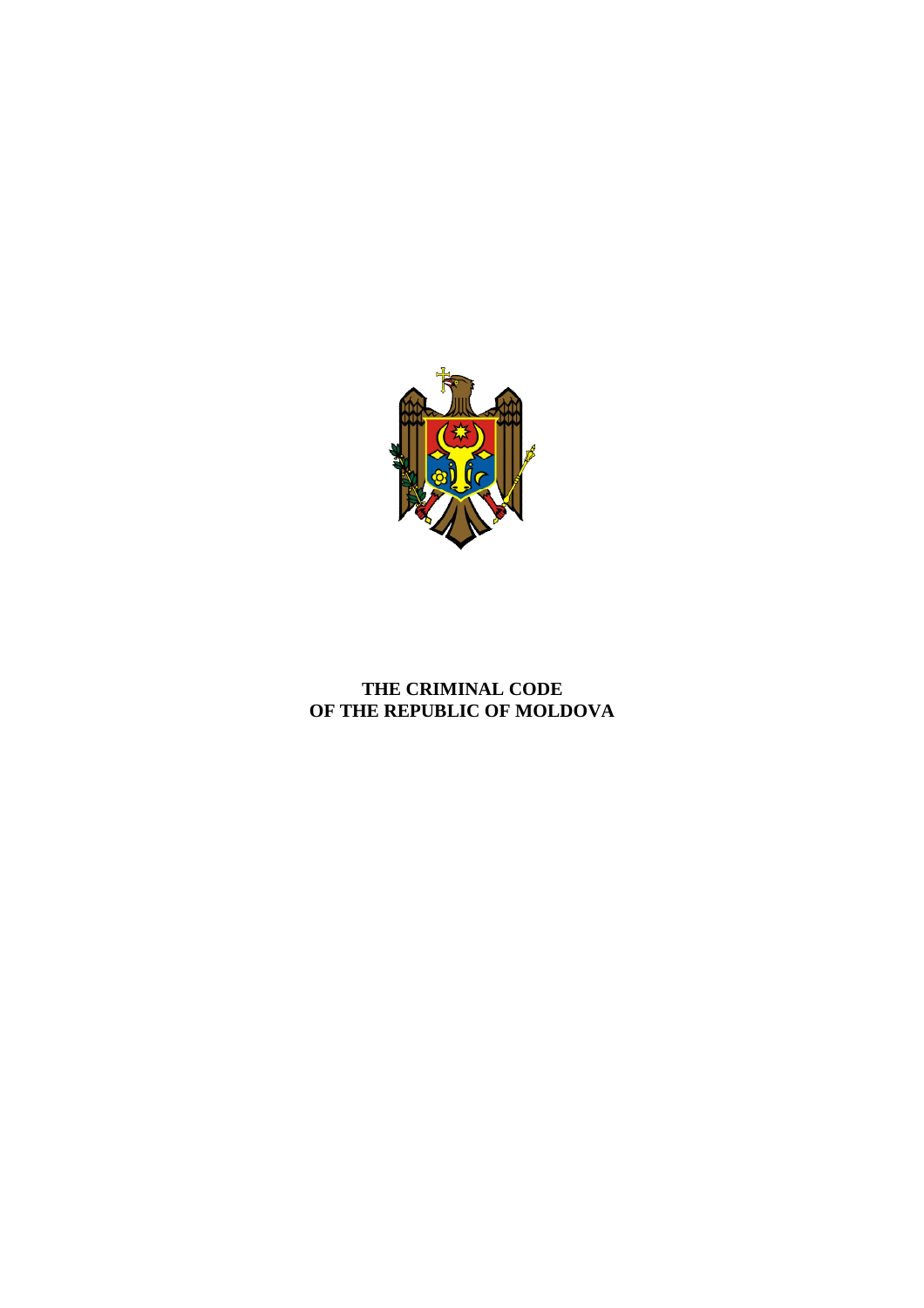





*Translator – Mrs. Natalia Vîlcu Proofreader – Mrs. Liliana Ursu Financing provided by Sida / UNICEF Project coordinator – NORLAM All rights to the translation belong to UNICEF and NORLAM*

*Chisinau, November 2009*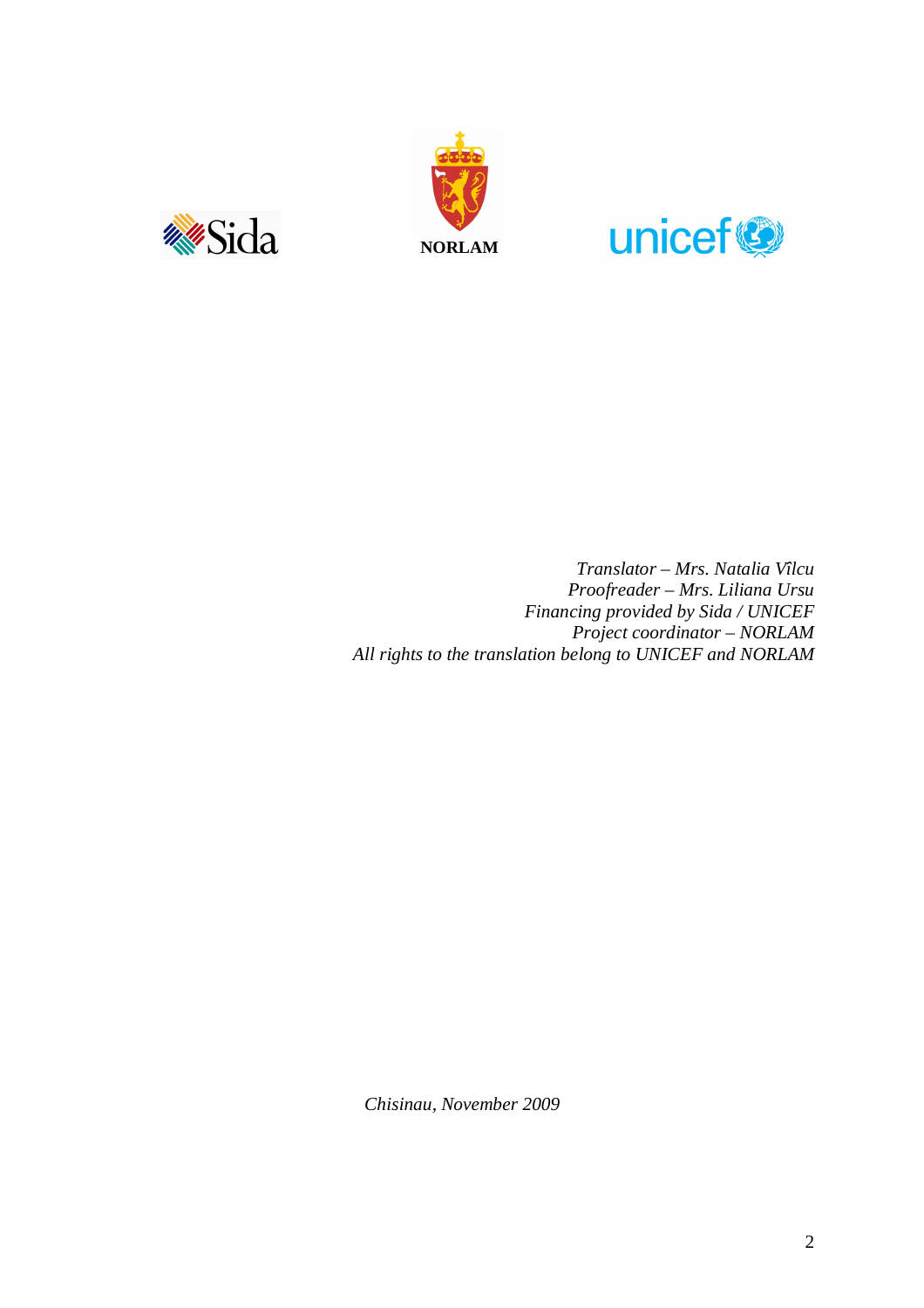# **LAW**

#### **The Criminal Code of the Republic of Moldova**

#### **No. 985-XV dated 18.04.2002**

*Republished: Official Monitor of the Republic of Moldova No. 72-74/195 dated 14.04.2009 Official Monitor of the Republic of Moldova No. 128-129/1012 dated 13.09.2002*

**\* \* \*** 

#### **T A B L E OF C O N T E N T S**

#### **GENERAL PART**

#### **Chapter I THE CRIMINAL CODE AND THE PRINCIPLES OF ITS APPLICATION**

Article 1. Criminal Law of the Republic of Moldova

Article 2. Purpose of Criminal Law

Article 3. Principle of Legality

Article 4. Principle of Humanity

Article 5. Principle of Democracy

Article 6. Principle of Criminal Liability Personal Character

Article 7. Principle of Individualization of Criminal Liability and Criminal Punishment

Article 8. Criminal Law Action in Time

Article 9. Time of the Commission of the Act

Article 10. Retroactive Effect of Criminal Law

Article 10<sup>1</sup>. Application of More Favorable Criminal Law in Cases of Final Punishments

Article 11. Application of Criminal Law in Space

Article 12. Place of Commission of the Act

Article 13. Extradition

#### **Chapter II CRIME**

Article 14. Concept of the Crime

Article 15. Prejudicial Degree of a Crime

Article 16. Classification of Crimes

Article 17. Crime Committed with Intent

Article 18. Crime Committed by Imprudence

Article 19. Crime Committed with Two Forms of Guilt

Article 20. Crime without Culpability (Fortuitous Case)

Article 21. Subject of the Crime

Article 22. Responsibility

Article 23. Irresponsibility

Article 23<sup>1</sup>. Limited Responsibility

Article 24. Responsibility for a Crime Committed in a State of Intoxication

Article 25. Stages of Criminal Activity

Article 26. Preparation for a Crime

Article 27. Attempt to Commit a Crime

Article 28. Unique Crime

Article 29. Continuous Crime

Article 30. Prolonged Crime

Article 32. Plurality of Crimes

Article 33. Cumulation of Crimes

Article 34. Recidivism

#### **Chapter III CIRCUMSTANCES THAT ELIMINATE THE CRIMINAL NATURE OF AN ACT**

Article 35. Circumstances that Eliminate the Criminal Nature of an Act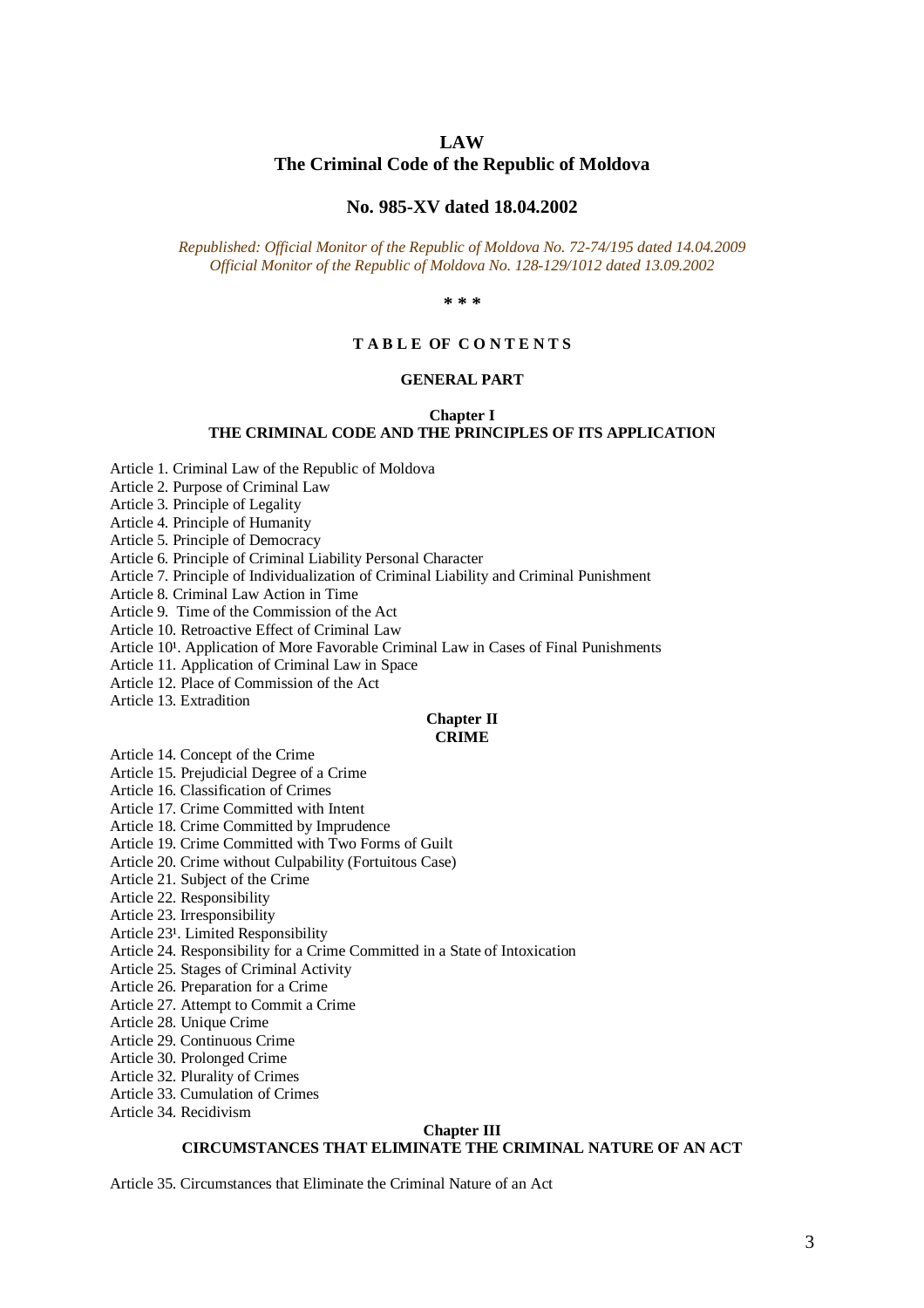Article 36. Legitimate Defense Article 37. Capturing a Criminal Article 38. State of Extreme Necessity Article 39. Physical and Mental Coercion Article 40. Reasonable Risk Article 40<sup>1</sup>. Execution of an Order or Command from a Superior

#### **Chapter IV PARTICIPATION**

Article 41. Participation Article 42. Participants Article 43. Forms of Participation Article 44. Simple Participation Article 45. Complex Participation Article 46. Organized Criminal Group Article 47. Criminal Organization (Association) Article 48. Excessive Act Article 49. Favoring

#### **Chapter V CRIMINAL LIABILITY**

Article 50. Criminal Liability Article 51. Grounds for Criminal Liability

Article 52. Criminal Component

#### **Chapter VI EXEMPTION FROM CRIMINAL LIABILITY**

Article 53. Exemption from Criminal Liability

Article 54. Exemption from Criminal Liability of Juveniles

Article 55. Exemption from Criminal Liability for Administrative Liability

Article 56. Exemption from Criminal Liability Due to Voluntary Abandonment of a Crime

Article 57. Exemption from Criminal Liability due to Active Repentance

Article 58. Exemption from Criminal Liability due to a Situation Change

Article 59. Exemption from Criminal Liability on Probation

Article 60. Criminal Liability Limitation Period

#### **Chapter VII CRIMINAL PUNISHMENT**

Article 61. Definition and Purpose of Criminal Punishment

Article 62. Categories of Punishments Applicable to Individuals

Article 63. Categories of Punishments Applicable to Legal Entities

Article 64. Fines

Article 65. Deprivation of the Right to Hold Certain Positions or to Practice Certain Activities

Article 66. Annulment of Military Rank, Special Titles, Qualification (Classification) Degrees and State Distinctions

Article 67. Community Service

Article 70. Imprisonment

Article 71. Life Imprisonment

Article 72. Categories of Penitentiaries Where the Punishment of Imprisonment is Executed

Article 73. Deprivation of the Right of a Legal Entity to Practice Certain Activities

Article 74. Liquidation of a Legal Entity

#### **Chapter VIII SPECIFYING PUNISHMENTS**

Article 75. General Criteria for Specifying Punishment

Article 76. Mitigating Circumstances

Article 77. Aggravating Circumstances

Article 78. Effects of Mitigating and Aggravating Circumstances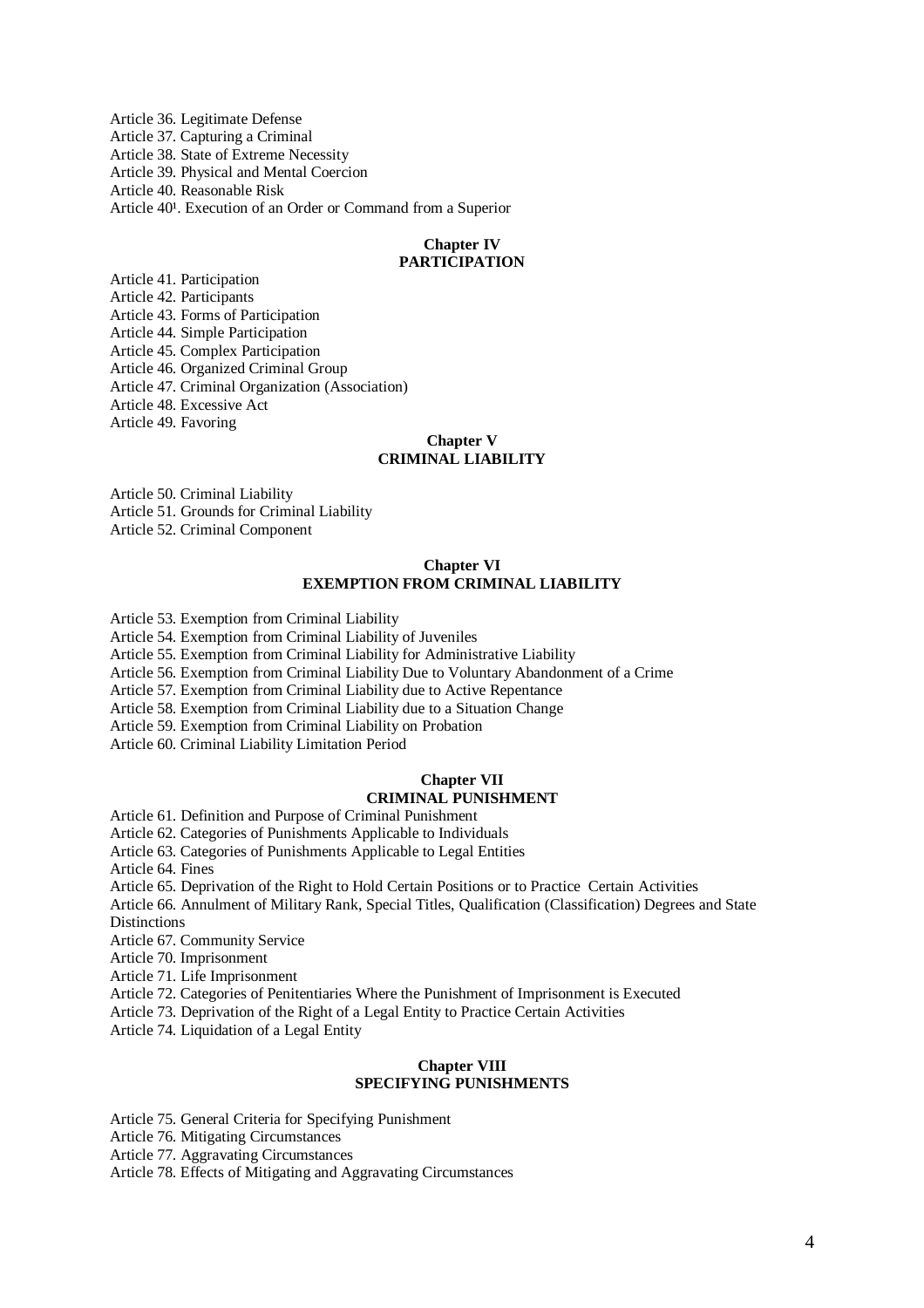Article 79. Application of a Punishment Milder Than the One Provided by Law

Article 80. Application of Punishment in Cases of Plea Bargaining

Article 81. Application of Punishment for an Inchoate Crime

Article 82. Application of Punishment for Recidivism

Article 83. Application of Punishment for Participation

Article 84. Application of Punishment in Cases of Cumulative Crimes

Article 85. Application of Punishment in Cases of Cumulative Sentences

Article 86. Application of Punishment in Cases of Executing a Foreign State's Decision

Article 87. Method of Determination of the Final Punishment Term in Cases of Summing Up Different Punishments

Article 88. Calculation of Punishment Terms and Computation of Preventive Arrest

#### **Chapter IX EXEMPTION FROM CRIMINAL PUNISHMENT**

Article 89. Definition and Categories of Exemption from Criminal Punishment

Article 90. Conviction with a Conditional Suspension of the Execution of Punishment

Article 91. Preterm Conditional Exemption from Punishment

Article 92. Substitution of the Unexecuted Part of Punishment with a Milder Punishment

Article 93. Exemption from Punishment of Juveniles

Article 94. Exemption from Punishment due to a Change in Situation

Article 95. Exemption from the Execution of Punishment for Seriously Ill Persons

Article 96. Deferral of the Execution of Punishment for Pregnant Women and Women with Children under the Age of 8

Article 96<sup>1</sup>. Decision on Forced Placement in a Pulmonary Institution

Article 97. Limitation Period of the Enforcement of the Conviction Sentence

#### **Chapter X SECURITY MEASURES**

Article 98. Purpose and Types of Security Measures

Article 99. Application of Medically Coercive Measures

Article 100. Hospitalization in a Mental Institution

Article 101. Setting, Change, Extension and Termination of Medically Coercive Measures Ordered for Mentally Ill Persons

Article 102. Deduction of the Duration of Medically Coercive Measures

Article 103. Application of Medically Coercive Measures for Alcoholics and Drug Addicts or Their Placement under Tutelage

Article 104. Application of Coercive Educational Measures

Article 105. Expulsion

Article 106. Special Seizure

#### **Chapter XI CAUSES THAT EXCLUDE CRIMINAL LIABILITY OR THE CONSEQUENCES OF CONVICTION**

Article 107. Amnesty

Article 108. Pardon

Article 109. Reconciliation

Article 110. Definition of Criminal History

Article 111. Termination of Criminal History

Article 112. Judicial Rehabilitation

#### **Chapter XII QUALIFICATION OF A CRIME**

Article 113. Definition of the Qualification of a Crime

Article 114. Qualification of Cumulative Crimes

Article 115. Qualification of Crimes if Criminal Norms Conflict

Article 116. Qualification of Crimes if General and Special Norms Conflict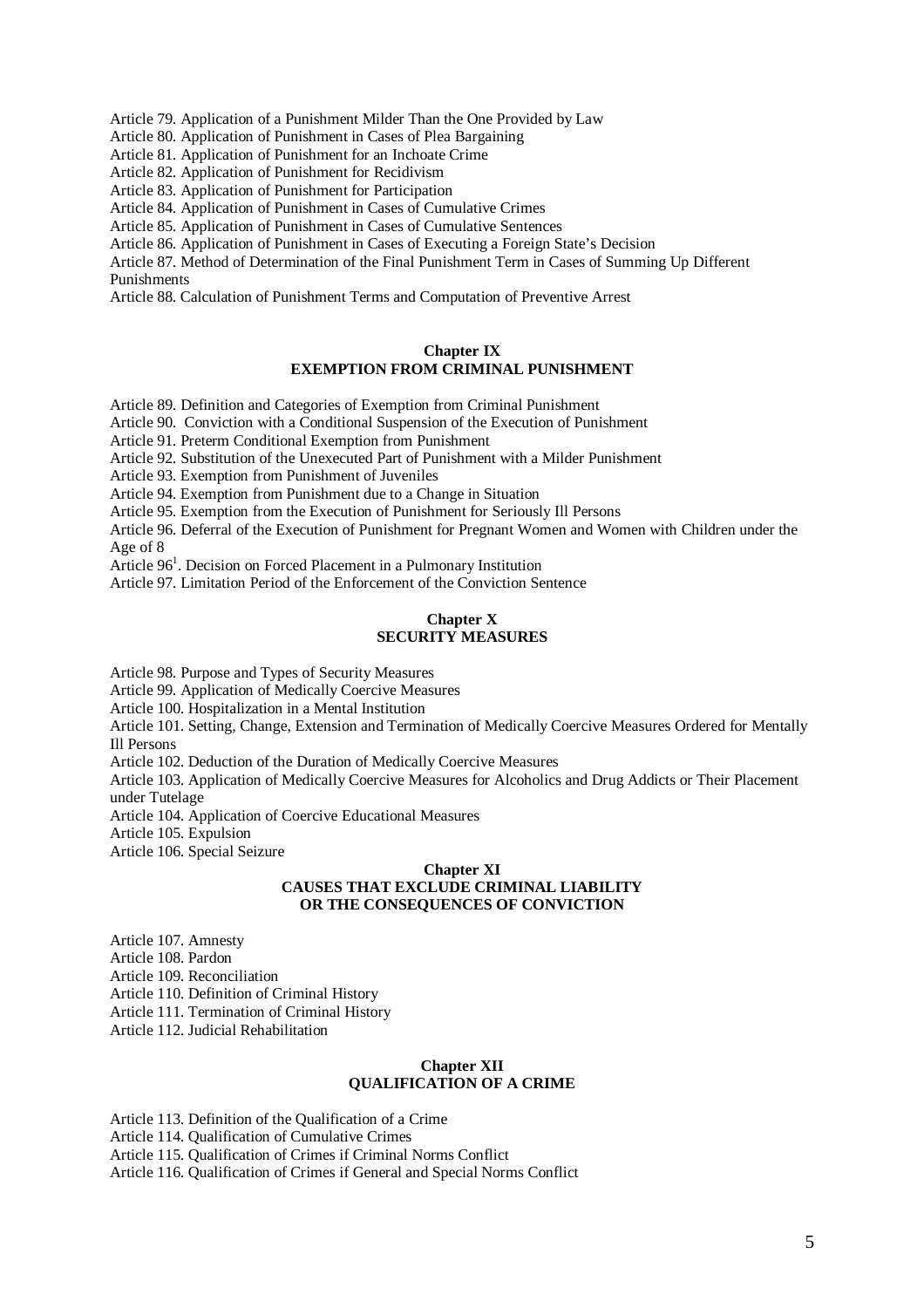Article 117. Qualification of Crimes if Two Special Norms Conflict Article 118. Qualification of Crimes with a Conflict between a Part and the Whole

#### **Chapter XIII MEANING OF SOME TERMS OR EXPRESSIONS IN THIS CODE**

Article 119. General Provisions

Article 120. Territory

Article 121. State Secret

Article 122. Person Availing of International Protection

Article 123. Official

Article 124. Person Administering a Commercial, Social, or Other Non-State Organization

Article 125. Illegally Practicing an Entrepreneurial Activity

Article 126. Especially Large-Scale, Large Scale, Considerable Damages, and Essential Damages

Article 127. Wartime

Article 128. Military Crimes

Article 129. Weapons

Article 130. Mercenary

Article 131. Publicly Committed Act

Article 132. Means of Transport

Article 133. Cultural Values

Article 134. Kinship

Article 134<sup>1</sup>. Narcotic Drugs, Psychotropic Substances, and Precursors

Article 134<sup>2</sup>. In-Flight Aircraft and In-Service Aircraft

Article 134<sup>3</sup> . Fixed Platform

Article 134<sup>4</sup>. Explosive or Other Lethal Devices

Article 134<sup>5</sup>. State or Government Object

Article 134<sup>6</sup>. Infrastructure Object

Article 134<sup>7</sup>. Public Facilities

Article 134 8 . Nuclear Material

Article 134<sup>9</sup>. Nuclear Installation

Article 134<sup>10</sup>. Radioactive Device

Article 134<sup>11</sup>. Crime of Terrorist Nature

Article  $134^{12}$ . State of Intoxication

#### **SPECIAL PART**

#### **Chapter I**

### **CRIMES AGAINST THE PEACE AND SECURITY OF HUMANITY, WAR CRIMES**

Article 135. Genocide

Article 136. Ecocide

Article 137. Inhumane Treatment

Article 138. Violation of International Humanitarian Laws

Article 139. Planning, Preparation, Unleashing or Waging War

Article 140. War Propaganda

Article 140<sup>1</sup>. Use, Development, or Acquisition; Processing, Possession, Accumulation or Conservation; Direct or Indirect Transmission, Storage, or Transportation of Weapons of Mass-Destruction

Article 141. Mercenaries' Activities

Article 142. Attack on a Person Availing of International Protection

Article 143. Application of Prohibited Means and Methods of Waging War

Article 144. Cloning

#### **Chapter II CRIMES AGAINST THE LIFE AND HEALTH OF A PERSON**

Article 145. Deliberate Murder

Article 146. Murder in the Heat of Passion

Article 147. Infanticide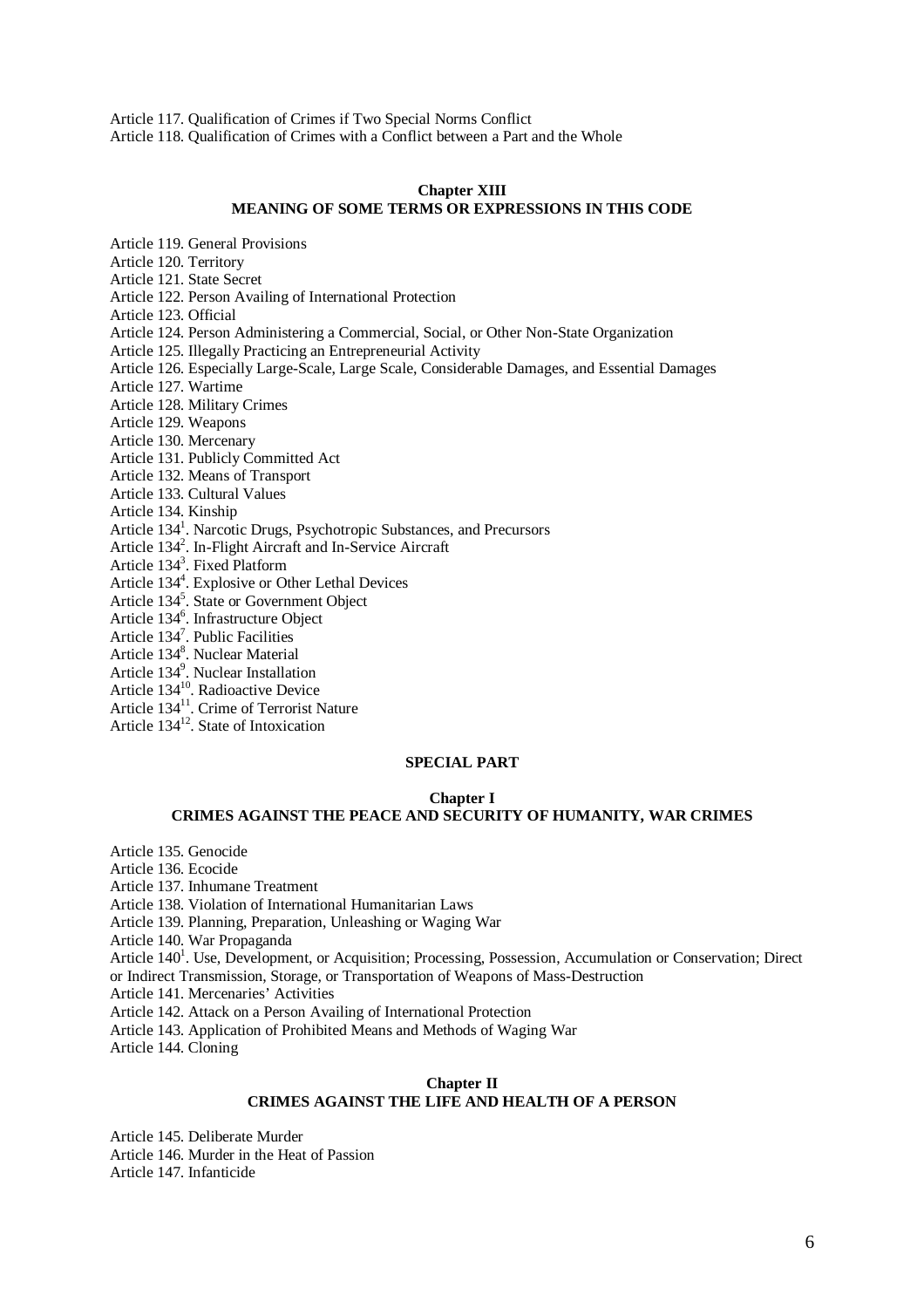Article 148. Deprivation of Life upon a Person's Wish (Euthanasia)

Article 149. Deprivation of Life by Imprudence

Article 150. Inciting Suicide

#### Article 151. Intentional Severe Bodily Injury or Damage to Health

Article 152. Intentional Less Severe Bodily Injury or Damage to Health

Article 155. Threatening Murder or Severe Bodily Injury or Damage to Health

Article 156. Severe or Less Severe Bodily Injury or Damage to Health Caused in the Heat of Passion

Article 157. Severe or Less Severe Bodily Injury or Damage to Health Caused by Imprudence

Article 158. Compelling a Person to Remove Organs or Tissues

Article 159. Illegal Abortion

Article 160. Illegal Performance of Surgical Sterilization

Article 161. Performance of Artificial Insemination or Implantation of an Embryo without the Consent of the Patient

Article 162. Withholding Help from a Sick Person

Article 163. Abandonment in Danger

#### **Chapter III**

#### **CRIMES AGAINST THE FREEDOM, HONOR, AND DIGNITY OF A PERSON**

Article 164. Kidnapping

Article 164<sup>1</sup>. Kidnapping a Juvenile by Close Relatives

Article 165. Trafficking in Human Beings

Article 166. Illegal Deprivation of Liberty

Article 167. Slavery and Conditions Similar to Slavery

Article 168. Forced Labor

Article 169. Illegal Placement in a Psychiatric Institution

#### **Chapter IV CRIMES RELATED TO SEXUAL LIFE**

Article 171. Rape

Article 172. Violent Actions of a Sexual Character

Article 173. Coercion to Actions of a Sexual Character

Article 174. Sexual Intercourse with a Person under the Age of 16

Article 175. Perverted Actions

#### **Chapter V**

#### **CRIMES AGAINST POLITICAL, LABOR, AND OTHER CONSTITUTIONAL RIGHTS OF CITIZENS**

Article 176. Violation of Citizens' Equality of Rights

Article 177. Violation of Privacy

Article 178. Violation of the Right to Privacy of Correspondence

Article 179. Violation of the Inviolability of the Domicile

Article 180. Deliberate Violation of Legislation on Access to Information

Article 181. Hindering the Free Exercise of Election Rights or the Activities of Electoral Bodies

Article 182. Falsification of Voting Results

Article 183. Violation of Labor Protection Regulations

Article 184. Violation of the Right to Freedom of Assembly

Article 185. Offence against a Person's and Citizens' Rights in the Form of Religious Preaching and Religious Rites

Art. 185<sup>1</sup>. Violation of Copyright and Associated Rights

Article 185<sup>2</sup>. Violation of the Rights to Industrial Property

Article 185<sup>3</sup>. Deliberate False Declarations in Registration Documents Protecting Intellectual Property

#### **Chapter VI CRIMES AGAINST PROPERTY**

Article 186. Theft Article 187. Robbery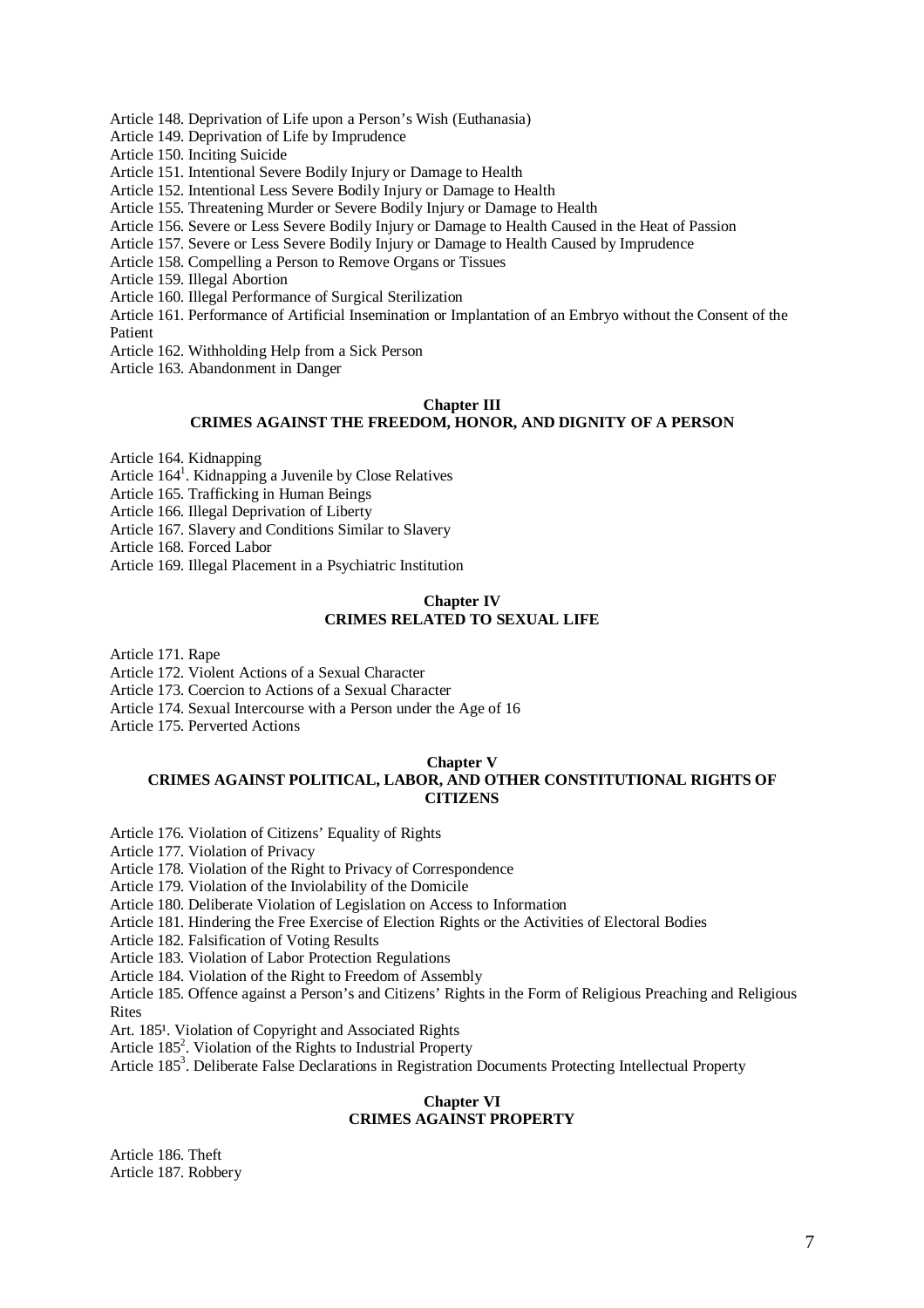Article 188. Burglary

Article 189. Blackmail

Article 190. Fraud

Article 191. Appropriation of Another Person's Property

Article 192. Pick-pocketing

Article 192<sup>1</sup>. Theft of Means of Transportation

Article 192<sup>2</sup>. Theft of Means of Animal Transport and Draught Animals

Article 193. Trespassing

Article 194. Misappropriation or Illegal Use of Electric Power, Thermal Energy or Natural Gas

Article 196. Causing Material Damage through Deception or Abuse of Trust

Article 197. Deliberate Destruction or Damaging of Goods

Article 199. Acquisition or Marketing of Goods Known to Have Been Obtained by Criminal Means

#### **Chapter VII CRIMES AGAINST FAMILIES AND JUVENILES**

Article 201. Incest

Article 204. Disclosure of Adoption

Article 205. Abuses by Parents and Other Persons Adopting Children

Article 206. Trafficking in Children

Article 207. Illegally Taking Children Out of the Country

Article 208. Involving Juveniles into Criminal Activity or Encouraging Them to Commit Immoral Acts

Article 2081. Infantile Pornography

Article 209. Involving Juveniles in the Illegal Consumption of Drugs, Medicines and Other Substances with Narcotic Effects

#### **Chapter VIII CRIMES AGAINST PUBLIC HEALTH AND SOCIAL LIFE**

Article 211. Infection with a Venereal Disease

Article 212. Infection with AIDS

Article 213. Violation by Negligence of Medical Assistance Rules and Methods

Article 214. Illegally Practicing Medicine or Pharmaceutical Activities

Article 214<sup>1</sup>. Production and Marketing of Counterfeit Medicines

Article 215. Spread of Epidemic

Article 216. Production (Counterfeiting), Transport, Storage, Marketing, Offering Goods (Services) for Payment or Free of Charge, and Providing Services Dangerous to the Life or Health of Consumers

Article 217. Illegal Circulation of Narcotic or Psychotropic Substances or Analogs Thereof Not for the Purpose of Alienation

Article 217<sup>1</sup>. Illegal Circulation of Narcotic or Psychotropic Substances or Analogs Thereof for the Purpose of Alienation

Article 217<sup>2</sup>. Illegal Circulation of Precursors for the Purpose of Producing or Processing Narcotic or

Psychotropic Substances or Analogs Thereof

Article 217<sup>3</sup>. Illegal Circulation of Materials and Equipment Aimed at Producing or Processing of Narcotic or Psychotropic Substances or Analogs Thereof

Article 217<sup>4</sup>. Theft or Extortion of Narcotic or Psychotropic Substances

Article 217<sup>5</sup>. Illegal Public Consumption or the Organization of Illegal Consumption of Narcotic, Psychotropic Substances or Analogs Thereof

Article 217<sup>6</sup>. Deliberate Illegal Introduction into the Body of Another Person, Against His/Her Will, of Narcotic or Psychotropic Substances or Analogs Thereof

Article 218. Illegal Prescription of Narcotic or Psychotropic Substances or Violation of Circulation Rules

Article 219. Organization or Maintenance of Dens for the Consumption of Narcotic or Psychotropic Substances Article 220. Pimping

Article 221. Deliberate Destruction or Damage of Historical and Cultural Monuments

Article 222. Profanation of Graves

#### **Chapter IX ENVIRONMENTAL CRIMES**

Article 223. Violation of Environmental Security Requirements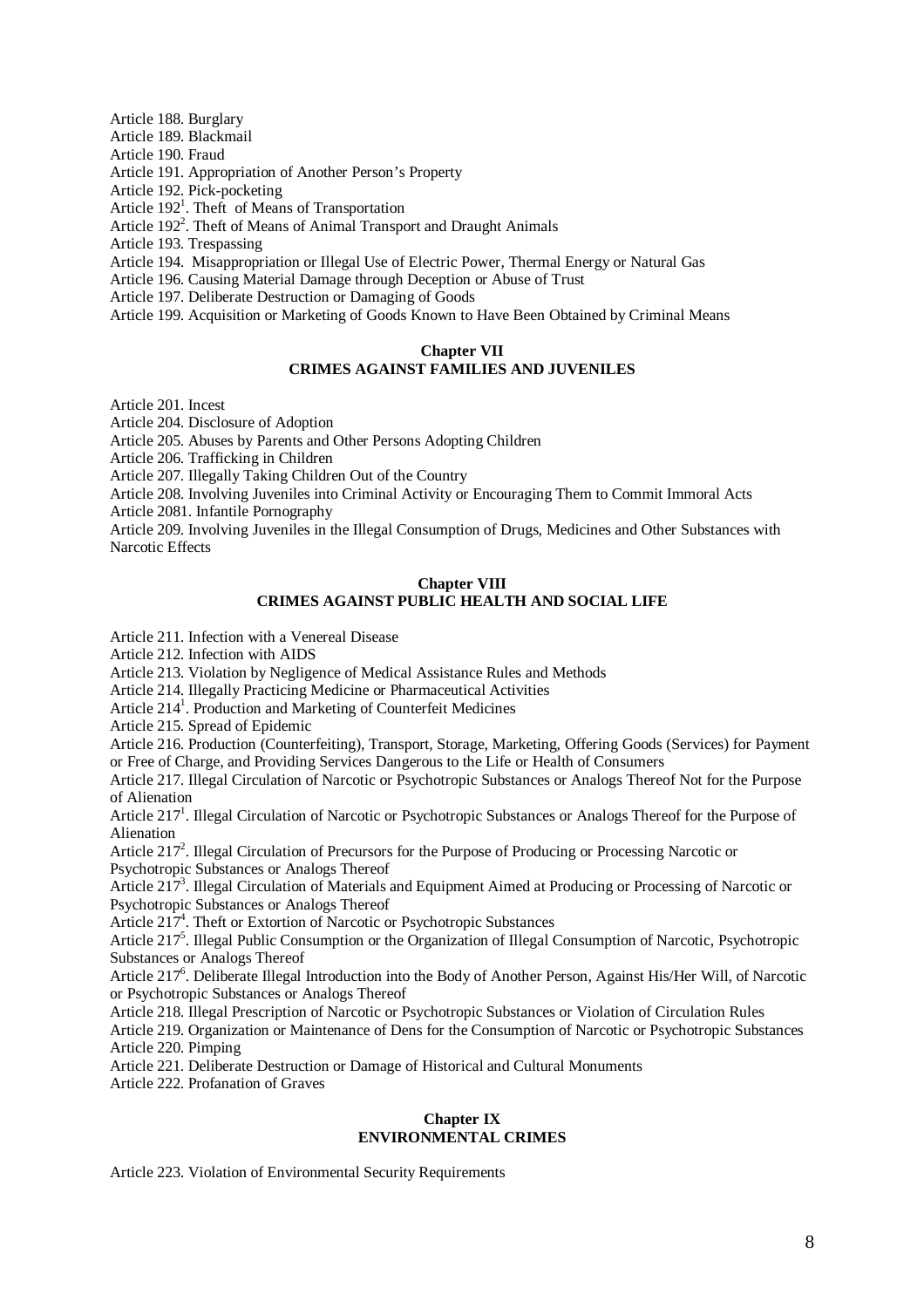Article 224. Violation of Rules on the Circulation of Radioactive, Bacteriological or Toxic Substances, Materials, and Waste

Article 225. Concealment or Deliberate Submission of Inauthentic Data on Environment Pollution

Article 226. Failure to Perform Obligations to Eliminate Consequences of Ecological Violations

Article 227. Soil Pollution

Article 228. Violation of Subsoil Protection Requirements

Article 229. Water Pollution

Article 230. Air Pollution

Article 231. Illegal Cutting of Forest Vegetation

Article 232. Destroying or Damaging Woodlands

Article 233. Illegal Hunting

Article 234. Illegal Fishing, Hunting or Other Exploitation of Waters

Article 235. Violation of the Administrative and Protective Regime Applied to the Fund of Natural Areas Protected by State

#### **Chapter X ECONOMIC CRIMES**

Article 236. Production or Putting into Circulation of Counterfeit Money or Securities

Article 237. Production or Putting into Circulation of False Cards or Other Pay Checks

Article 238. Obtaining Credit by Fraud

Article 239. Violation of Crediting Rules

Article 240. Use of Means from Internal or External Loans Guaranteed by the State Contrary to their Purpose

Article 241. Illegally Practicing an Entrepreneurial Activity

Article 242. Pseudo Entrepreneurship

Article 243. Money Laundering

Article 244. Tax Evasion by Enterprises, Institutions, and Organizations

Article 245. Abuses in Issuing Securities

Article 245<sup>1</sup>. Abuses in Activities of Real Estate Market Participants

Article  $245^2$ . Violation of Legislation on Entering Data into the Movable Property Owners' Register

Article 246. Restricting Free Competition

Article 246<sup>1</sup>. Unfair Competition

Article 247. Coercion to Close or to Refuse to Close a Transaction

Article 248. Smuggling

Article 249. Evasion from Customs Payments

Article 250. Transportation, Storage or Marketing of Excised Goods without Their Marking with Control Stamps or Excise Stamps

Article 251. Appropriation, Alienation, Substitution or Concealment of Sequestered, or Confiscated Goods

Article 252. Deliberate Insolvency

Article 253. Fictitious Insolvency

Article 255. Deceiving Customers

Article 256. Receipt of an Illegal Remuneration for the Performance of Public Service Works

Article 257. Low Quality Construction Work

Article 258. Violation of Rules on Using, Renovating or Changing Apartments in an Apartment Building

#### **Chapter XI**

#### **COMPUTER CRIMES AND CRIMES IN THE TELECOMMUNICATIONS SPHERE**

Article 259. Illegal Access to Computerized Information

Article 260. Illegal Production, Importation, Marketing, or Offering of Technical Means or Software Products Article 260<sup>1</sup>. Illegal Interception of an Information Data Transfer

Article  $260^2$ . Violation of Integrity of the Information Data Contained in a Data System

Article 260<sup>3</sup>. Impact on Data System Operation

Article 260<sup>4</sup>. Illegal Production, Importation, Marketing, or Offering of Passwords, Access Codes, or Similar Data

Article 260<sup>5</sup>. Information Data Forgery

Article 260<sup>6</sup>. Information Fraud

Article 261. Violation of Data System Security Rules

Article 261<sup>1</sup>. Unauthorized Access to Telecommunication Networks and Services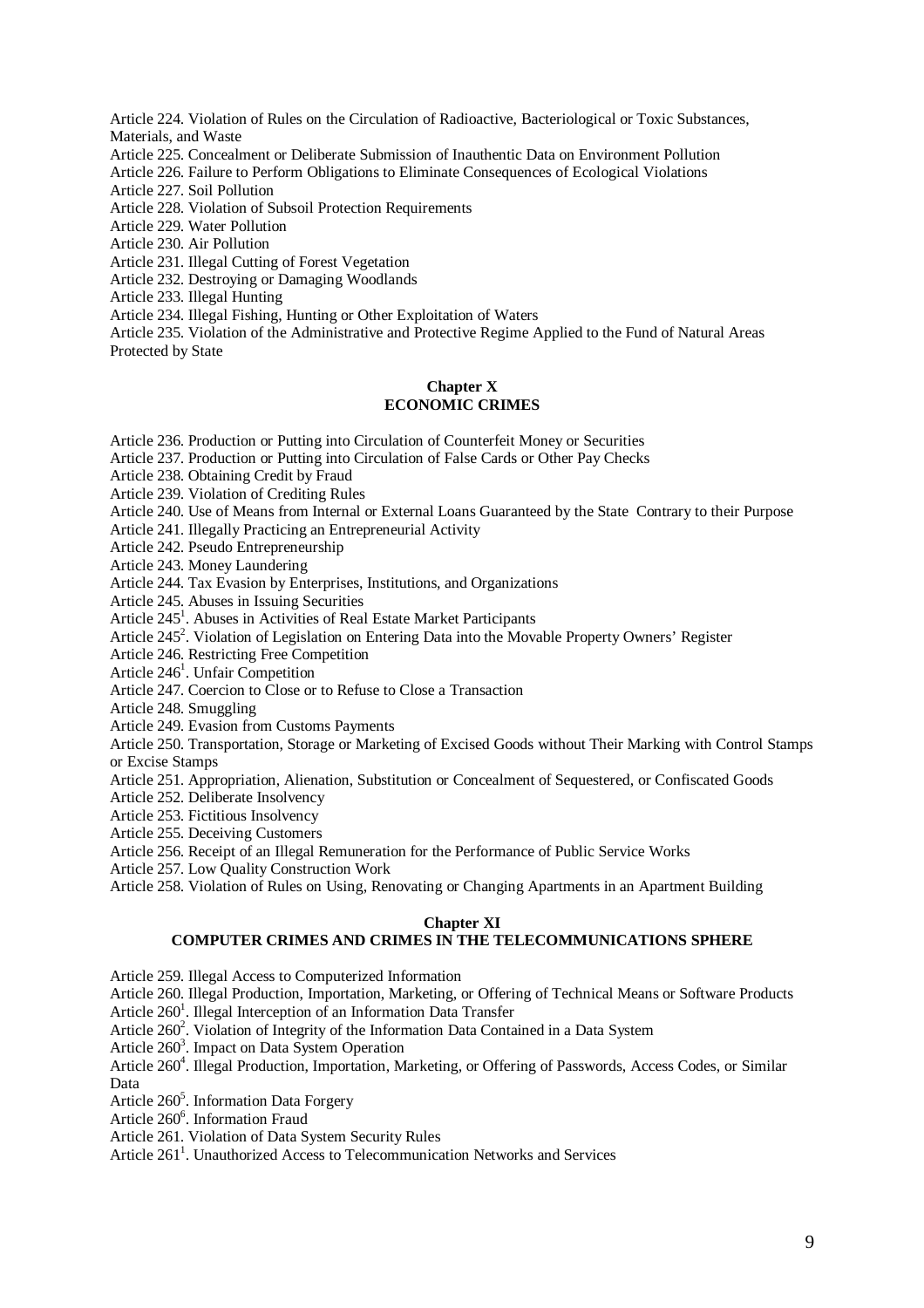#### **Chapter XII TRANSPORT CRIMES**

Article 262. Violation of Flight Rules

Article 263. Violation of Railway, Naval or Air Transport Traffic or Operational Safety Rules

Article 264. Violation of Transport Traffic or Operational Safety Rules by the Person Operating the Means of Transport

Article 264<sup>1</sup>. Operating a Means of Transport in a State of Acute Alcoholic Intoxication or in a State of

Intoxication Caused by Other Substances

Article 265. Commissioning a Means of Transport with Evident Technical Defects

Article 266. Abandoning a Traffic Accident Site

Article 267. Low-Quality Renovation of Communication Lines or Railway, Naval or Air Transport or Their Commissioning with Technical Defects

Article 268. Deliberate Destruction or Damage of Communication Lines and Transport Means

Article 269. Violation of Traffic Order and Safety Rules

Article 270. Willful and Unnecessary Stopping of Trains

Article 271. Deliberate Blocking of Thoroughfares

Article 272. Coercing a Railway, Naval, Air or Road Transport Employee Not to Perform Official Duties

Article 275. Hijacking or Capturing a Train, Airplane, Sea Craft, or River Boat

Article 276. Forging Identification Markings of Road Vehicles

#### **Chapter XIII CRIMES AGAINST PUBLIC SECURITY AND PUBLIC ORDER**

Article 278. Acts of Terrorism

Article 2781. Delivery, Placement, Triggering, or Detonation of an Explosive Device or of Any Other Device with Lethal Effect

Article 279. Funding Terrorism

Article 279<sup>1</sup>. Recruiting, Training or Any Other Assistance for Purposes of Terrorism

Article  $279^2$ . Instigation for Purposes of Terrorism or Public Justification of Terrorism

Article 280. Taking Hostages

Article 281. Deliberate Communication of False Information about an Act of Terrorism

Article 282. Establishment of an Illegal Paramilitary Unit or Participation Therein

Article 283. Banditry

Article 284. Creating or Leading a Criminal Organization

Article 285. Mass Disorders

Article 286. Actions Disrupting the Activities of Penitentiaries

Article 287. Hooliganism

Article 288. Vandalism

Article 289. Piracy

Article 289<sup>1</sup>. Crimes against Aeronautic Security and Airport Security

Article 289<sup>2</sup>. Crimes against Water Transport Security

Article 289<sup>3</sup>. Crimes against the Security of Fixed Platforms

Article 290. Illegal Carrying, Storing, Purchasing, Producing, Repairing, or Marketing of Weapons and

Ammunition and Their Theft

Article 291. Negligent Storage of Firearms and Ammunition

Article 292. Production, Purchase, Processing, Storage, Transportation, Use, or Neutralization of Explosive Substances or of Radioactive Materials

Article 293. Violation of Rules on Recording, Storing, Transporting and Using Flammable or Corrosive Substances

Article 295. Theft of Radioactive Material or Devices or Nuclear Installations, the Threat of Theft, or Requests to Transmit Such Materials, Devices, or Installations

Article 295<sup>1</sup>. Possession, Production or Use of Radioactive Material or Devices or Nuclear Installations

Article 295<sup>2</sup>. Attack against a Nuclear Installation

Article 296. Violation of Fire Safety Rules

Article 297. Failure to Execute Orders of State Civil Protection Bodies

Article 298. Violation of Operational Rules of Energy Facilities

Article 300. Violation of Rules on Mines or Mining Constructions

Article 301. Violation of Safety Rules at Enterprises or Sections Exposed to the Danger of Explosion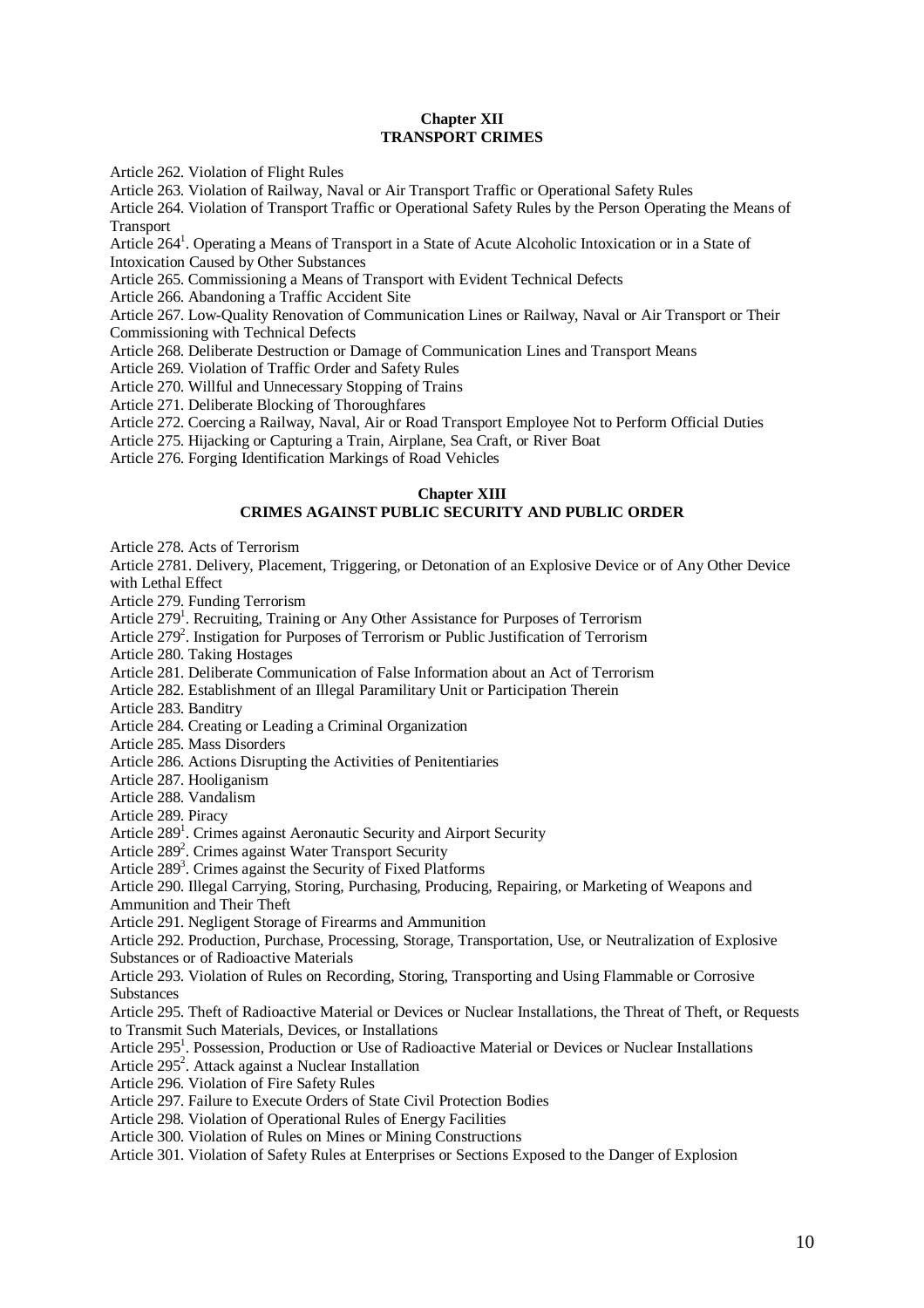Article 301<sup>1</sup>. Production, Marketing, or Purchase for the Purpose of Marketing of Special Technical Means Aimed at Illegally Accessing Secret Data Article 302. Organizing Begging

#### **Chapter XIV CRIMES AGAINST JUSTICE**

Article 303. Interference with the Dispense of Justice and with Criminal Investigations

Article 306. Imposing Criminal Liability on a Person Known to Be Innocent

Article 307. Issuing a Sentence, Decision, Ruling or Judgment Contrary to the Law

Article 308. Illegal Detention or Arrest

Article 309. Coercion to Testify

Article 309<sup>1</sup>. Torture

Article 310. Falsification of Evidence

Article 311. False Denunciation

Article 312. False Statements, Expert Conclusions, or Incorrect Translations

Article 313. Refusal or Evasion of a Witness or an Injured Party to Make Statements

Article 314. Coercion to Make False Statements, False Expert Conclusions, or Incorrect Translations or to Evade Such Obligations

Article 315. Disclosing Data from a Criminal Investigation

Article 316. Disclosing Information on Security Measures for the Judge and Participants in a Criminal Case

Article 317. Escape from Detention

Article 318. Facilitation of Escape

Article 319. Evasion from Serving a Sentence of Imprisonment

Article 320. Deliberate Non-Execution of a Court Decision

Article 321. Violent Noncompliance with the Demands of a Penitentiary's Administration

Article 322. Illegal Transmission of Prohibited Objects to Persons Detained in Penitentiaries

Article 323. Supporting a Crime

#### **Chapter** XV **CRIMES COMMITTED BY OFFICIALS**

Article 324. Passive Corruption

Article 325. Active Corruption

Article 326. Influence Peddling

Article 327. Abuse of Power or Abuse of Official Position

Article 328. Excess of Power or Excess of Official Authority

Article 329. Negligent Performance of Duties

Article 330. Receipt of an Illegal Reward by a Civil Servant

Article 330<sup>1</sup>. Violation of Rules on Declaring Income and Property by Statesmen, Judges, Prosecutors, Public Servants, and Executives

Article 332. Forgery of Public Documents

#### **Chapter XVI**

#### **CRIMES COMMITTED BY PERSONS ADMINISTERING COMMERCIAL, SOCIAL, OR OTHER NON-STATE ORGANIZATIONS**

Article 333. Taking Bribes Article 334. Giving Bribes Article 335. Abuse of Official Positions

#### **Chapter XVII**

#### **CRIMES AGAINST PUBLIC AUTHORITIES AND STATE SECURITY**

Article 337. High Treason Article 338. Espionage Article 339. Usurpation of State Authority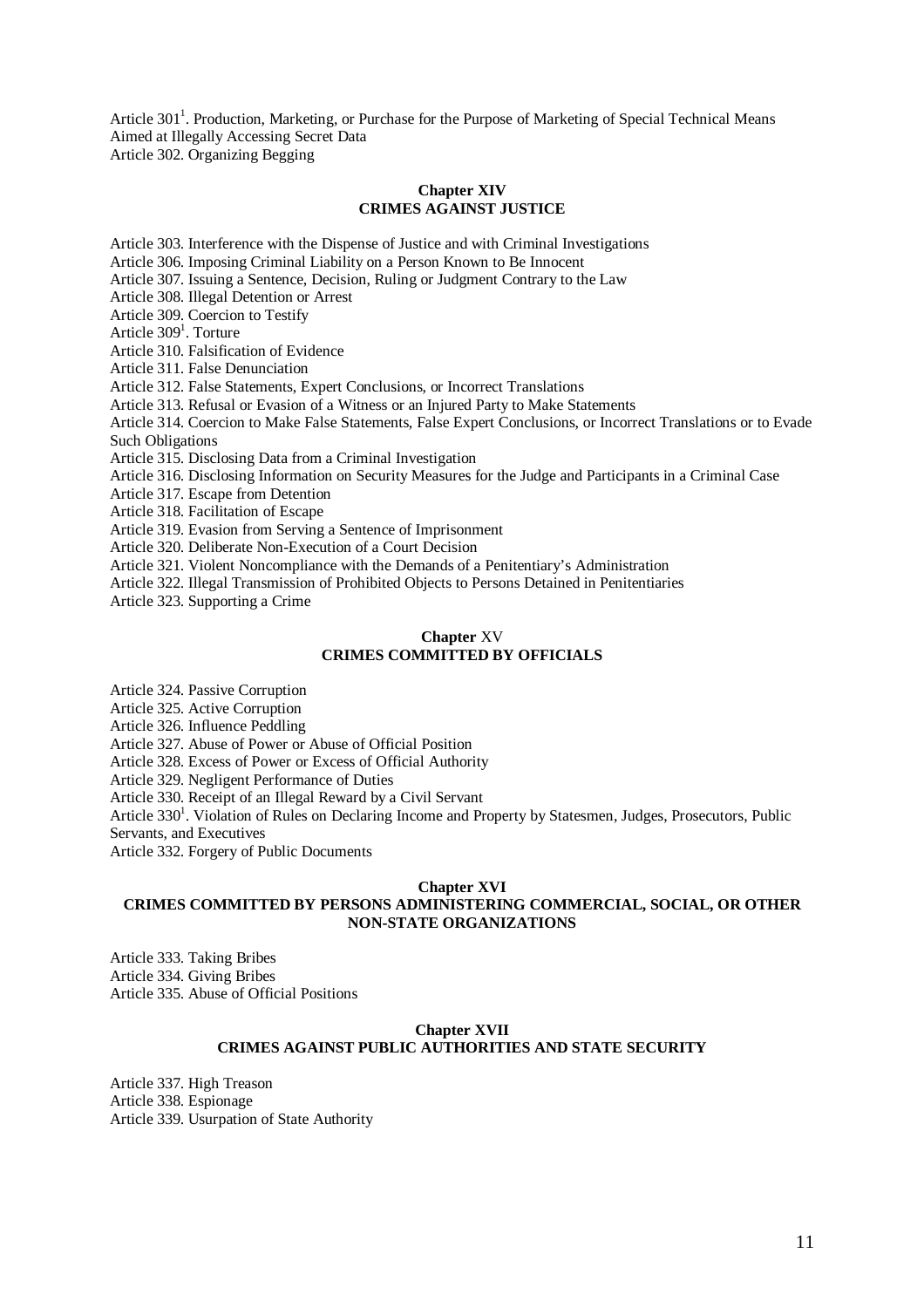Article 340. Armed Rebellion

Article 341. Calls for the Overthrow or for a Violent Change in the Constitutional Order of the Republic of Moldova

Article 342. Attempt on the life of the President of the Republic of Moldova, the Chairperson of Parliament or the Prime Minister

Article 343. Diversion

Article 344. Disclosure of State Secrets

Article 345. Loss of Documents Containing State Secrets

Article 346. Deliberate Actions Aimed at Inciting National, Racial, or Religious Hostility or Discord

Article 347. Profanation of National and State Symbols

Article 349.Threats or Violence against an Official or a Person Performing a Civic Duty

Article 351. Usurpation of Official Positions

Article 352. Arbitrariness

Article 352<sup>1</sup>. False Declarations

Article 353. Evading Active Duty, Reduced-Term Military Service, or Military Service as Reservists Called to Assembly or Mobilized

Article 354. Evading Mobilization

Article 355. Evasion or Refusal to Execute Alternative Service Obligations

Article 356. Evasion from Execution of Duties during Wartime

Article 357. Organizing or Leading an Illegal Strike and Hindering the Activity of an Enterprise, Institution, or Organization in Conditions of Emergency, Siege, or a Military Situation

Article 359. Sale or Purchase of Official Documents

Article 360. Taking, Misappropriating, Concealing, Damaging or Destroying Documents, Imprints, Stamps, or Seals

Article 361. Fabrication, Possession, Sale or Use of False Official Documents, Imprints, Stamps or Seals

Article 362. Illegal Crossing of State Borders

Article 362<sup>1</sup>. Organization of Illegal Migration

Article 363. Illegal Use of Red Cross Symbols

#### **Chapter XVIII MILITARY CRIMES**

Article 364. Deliberate Non-Execution of an Order

Article 365. Resisting a Superior or Coercing a Superior to Violate Official Duties

Article 366. Insulting a Serviceperson

Article 367. Threatening a Serviceperson

Article 368. Acts of Violence against a Serviceperson

Article 369. Violation of Statutory Regulations on Relations among Servicepersons if They Are Not Subordinates

Article 370. Abuse of Power, Excess of Power or Failure to Exercise Authority

Article 371. Desertion

Article 372. Evasion from Military Service

Article 373. Violation of Rules on Handling of Weapons, Substances and Objects Posing High Danger to People Around

Article 374. Violation of Statutory Regulations on Guard Service

Article 375. Violation of Regulations on Sounding the Alarm (Combat) for Military Troops

Article 376. Violation of Statutory Regulations on Internal Service

Article 377. Violation of Regulations on Maintaining Public Order and Public Security

Article 378. Negligent Attitude toward Military Service

Article 379. Deliberate Destruction or Damage of Military Property

Article 380. Destruction or Damage of Military Property by Imprudence

Article 381. Waste or Loss of Military Property

Article 382. Violation of Driving or Operating Rules for Machines

Article 383. Violation of Flight Rules or Flight Preparation Rules

Article 384. Violation of Navigation Rules

Article 385. Surrender or Abandonment to the Enemy of Defense Technology

Article 386. Arbitrary Abandonment of the Battlefield or Refusal to Use a Weapon

Article 387. Voluntary Surrender into Captivity

Article 388. Criminal Actions of Servicepersons Held Captive

Article 389. Marauding on the Battlefield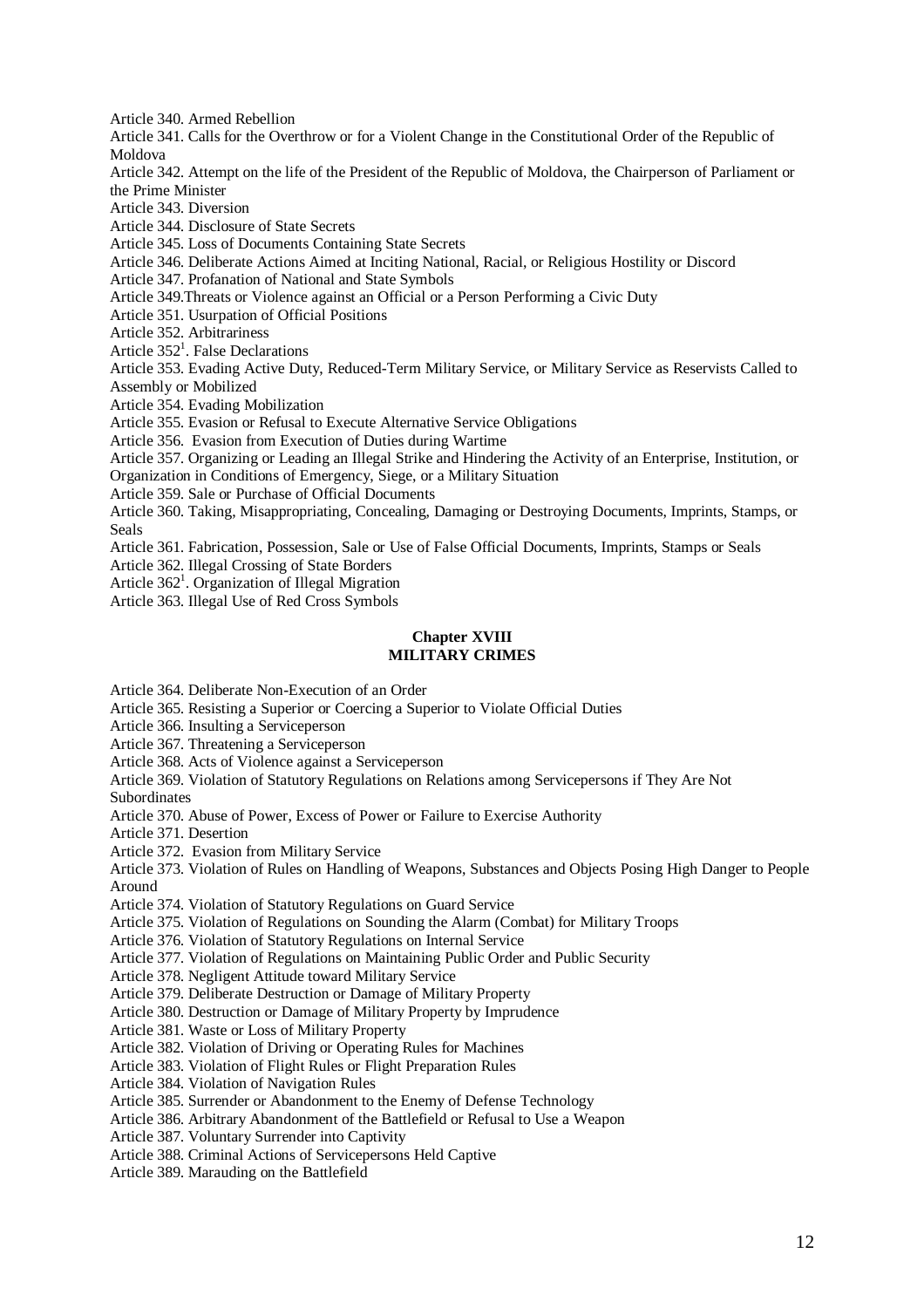Article 390. Acts of Violence against the Population in an Area of Military Operations Article 391. Severe Violation of International Humanitarian Laws during Military Conflicts Article 392. Perfidious Use of the Red Cross Emblem as a Protective Element during an Armed Conflict Article 393. Crimes Committed by Civilians

*Remark: In the text of this Code, the words "liquidation of the enterprise" shall be replaced by the words "liquidation of the legal entity" pursuant to Law No. 136-XVI dated 19.06.2008, in force as of 08.08.2008.*

The Parliament adopts this Code.

# **GENERAL PART Chapter I THE CRIMINAL CODE AND THE PRINCIPLES OF ITS APPLICATION**

### **Article 1. Criminal Law of the Republic of Moldova**

(1) This Code is the only criminal law of the Republic of Moldova.

(2) The Criminal Code is the legislative act including the norms of law that set the general and special principles and provisions of criminal law, determine the acts that constitute crimes, and set the penalties applied to criminals.

(3) The present Code shall be applied in compliance with the provisions of the Constitution of the Republic of Moldova and the international acts to which the Republic of Moldova is a party. Should there be discrepancies with international acts on fundamental human rights, the international regulations shall take precedence and be applied directly.

### **Article 2. Purpose of Criminal Law**

(1) Criminal law protects persons from crimes; a person's rights and freedoms; property; the environment; constitutional order; the sovereignty, independence, and territorial integrity of the Republic of Moldova; the peace and security of humanity as well as the rule of law in its entirety.

### **Article 3. Principle of Legality**

(1) No person can be declared guilty of the commission of a crime nor be subject to criminal punishment other than on the basis of a decision of a court and in strict compliance with criminal law.

(2) Unfavorable extensive interpretation and the application of criminal law by analogy are prohibited.

# **Article 4. Principle of Humanity**

(1) Legal regulations in their entirety are aimed primarily at the protection of the person as of supreme value to society and of his/her rights and freedoms.

(2) Criminal law does not aim to cause physical suffering or to infringe on human dignity. No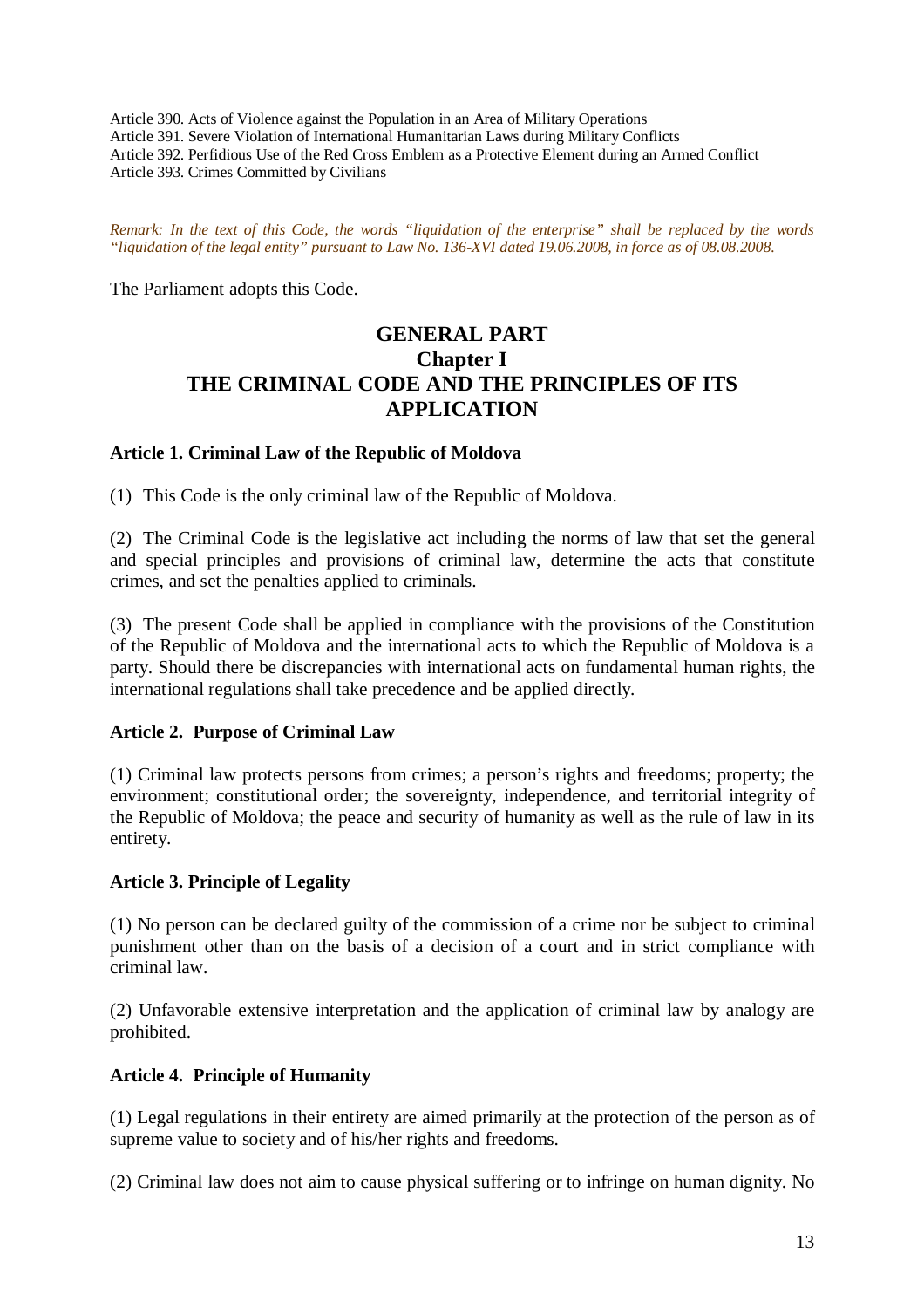person can be subjected to torture or to cruel, inhumane, or degrading punishment or treatment.

# **Article 5. Principle of Democracy**

(1) Persons who commit crimes shall avail of equal protection of the law and shall be subject to criminal liability irrespective of their sex, race, color, language, religion, political or any other views, national or social origin, national minority status, wealth, birth or any other situation.

(2) A person's rights and interests cannot be defended by violating the rights and interests of another person or of a group of persons.

# **Article 6. Principle of Criminal Liability Personal Character**

- (1) A person shall be subject to criminal liability and criminal punishment only for acts committed with culpability.
- (2) Only the person who commits by intention or imprudence an act set forth in criminal law shall be subject to criminal liability and criminal punishment.

### **Article 7. Principle of Individualization of Criminal Liability and Criminal Punishment**

- (1) Criminal law shall be applied with due consideration of the prejudicial nature and degree of the crime committed, the personality of the criminal, and the circumstances of the case that mitigate or aggravate criminal liability.
- (2) No person can be twice subjected to criminal investigation and criminal punishment for one and the same act.

### **Article 8. Criminal Law Action in Time**

The criminal nature of the act and the punishment for such an act shall be set by criminal law in force at the moment when the act was committed.

### **Article 9. Time of the Commission of the Act**

The time of the commission of the act is considered the time when the prejudicial action (inaction) was committed, irrespective of the time when the consequences occurred.

### **Article 10. Retroactive Effect of Criminal Law**

- (1) Criminal law that eliminates the criminal nature of an act, that makes the punishment milder, or that in any other way improves the situation of the person who committed the crime shall have retroactive effect, meaning that it shall extend to persons who committed the respective acts prior to the date when this law took effect, including persons who are serving sentences or who served sentences but have criminal backgrounds.
- (2) Criminal law that increases the punishment or worsens the situation of a person guilty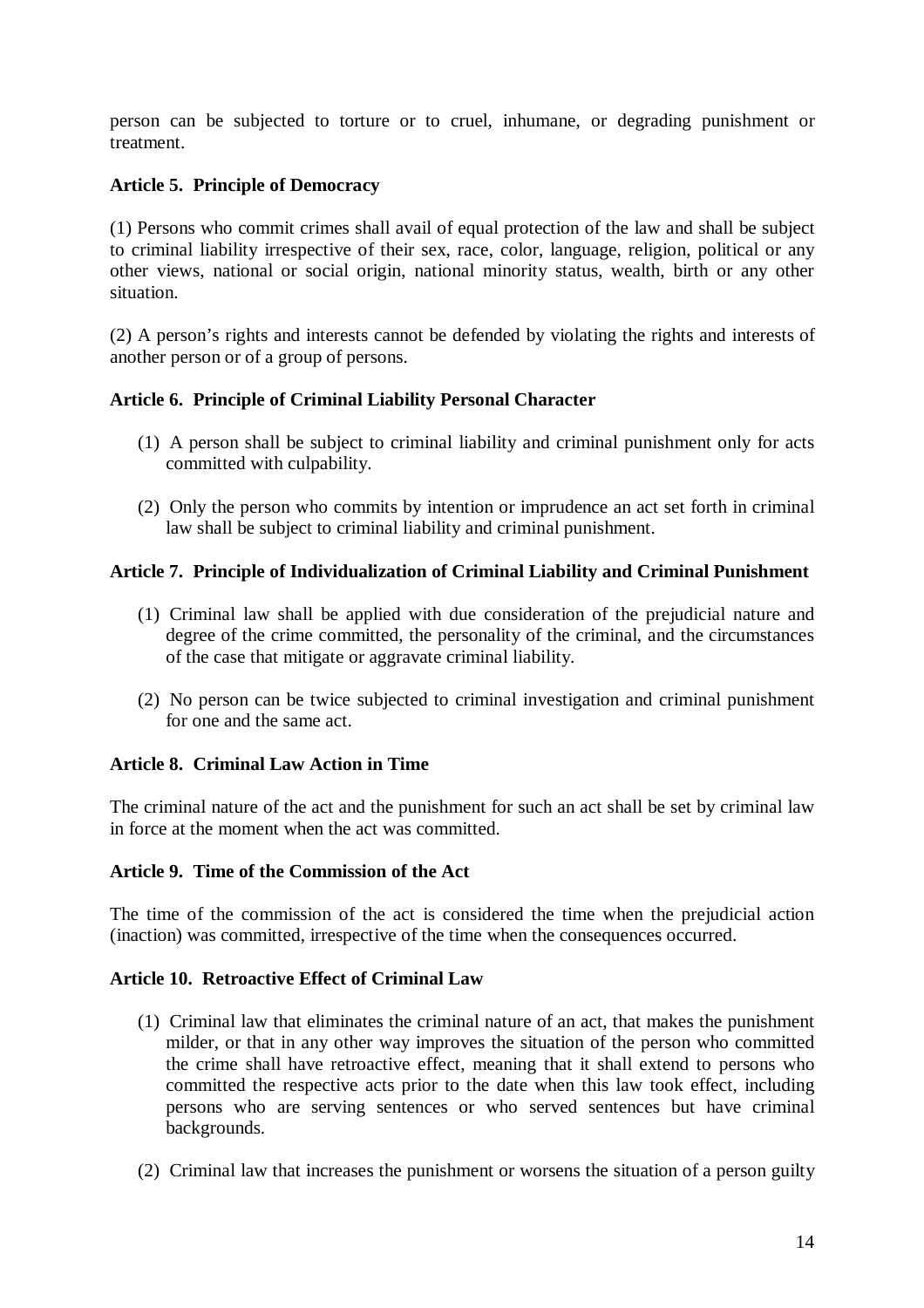of the commission of a crime shall not have retroactive effect.

# Article 10<sup>1</sup>. Application of More Favorable Criminal Law in Cases of Final Punishments

- (1) Should a law be applied after conviction and sentencing become final and prior to the complete enforcement of the sentence by imprisonment, community service, or fine and should such a law provide for one of the aforementioned types of punishment with a lower maximum term, the sanction applied shall be reduced to such a maximum term provided that it exceeds the maximum term for the crime committed as set forth by the new law.
- (2) Should a law be applied after a life imprisonment sentence becomes final and prior to its enforcement and should such a law provide for the same act a sentence of imprisonment only, the punishment of life imprisonment shall be replaced by the maximum term of imprisonment for such a crime set forth in the new law.
- (3) Should a new law provide for the punishment of community service or a fine instead of imprisonment, the punishment applied shall be replaced by community service provided there are no prohibitions for its application; however, the maximum term of punishment set forth in the new law shall not be exceeded. Should the new law provide for a fine instead of imprisonment, the punishment applied shall be replaced by a fine and the maximum term of punishment set forth in the new law shall not be exceeded. Taking into consideration any part of the sentence of imprisonment already served, the enforcement of the punishment of community service or, as the case may be, of a fine may be integrally or partially cancelled.
- (4) Complementary punishments and security measures not set forth in a new law shall not be executed while those with a more favorable treatment in a new law shall be executed within the context and limits set forth in this law.
- (5) When a provision of a new law refers to final punishment and such punishment has been executed prior to the new law becoming effective, reduced punishment or alternative punishment according to the provisions in par. (1)-(4) shall be considered.
- (6) Should the act the person was punished for be not considered a crime anymore in line with the provisions of a new law and is construed as an administrative offence, administrative sanctions shall not be applied irrespective of the category and degree of the sanction.

 *[Art.10<sup>1</sup> introduced by Law No. 277-XVI dated 18.12.2008, in force as of 24.05.2009]* 

# **Article 11. Application of Criminal Law in Space**

(1) All persons who committed crimes in the territory of the Republic of Moldova shall be held criminally liable under this Code.

(2) Citizens of the Republic of Moldova and stateless persons with permanent domiciles in the territory of the Republic of Moldova who commit crimes outside the territory of the country shall be liable for criminal responsibility hereunder.

(3) If not convicted in a foreign state, foreign citizens and stateless persons without permanent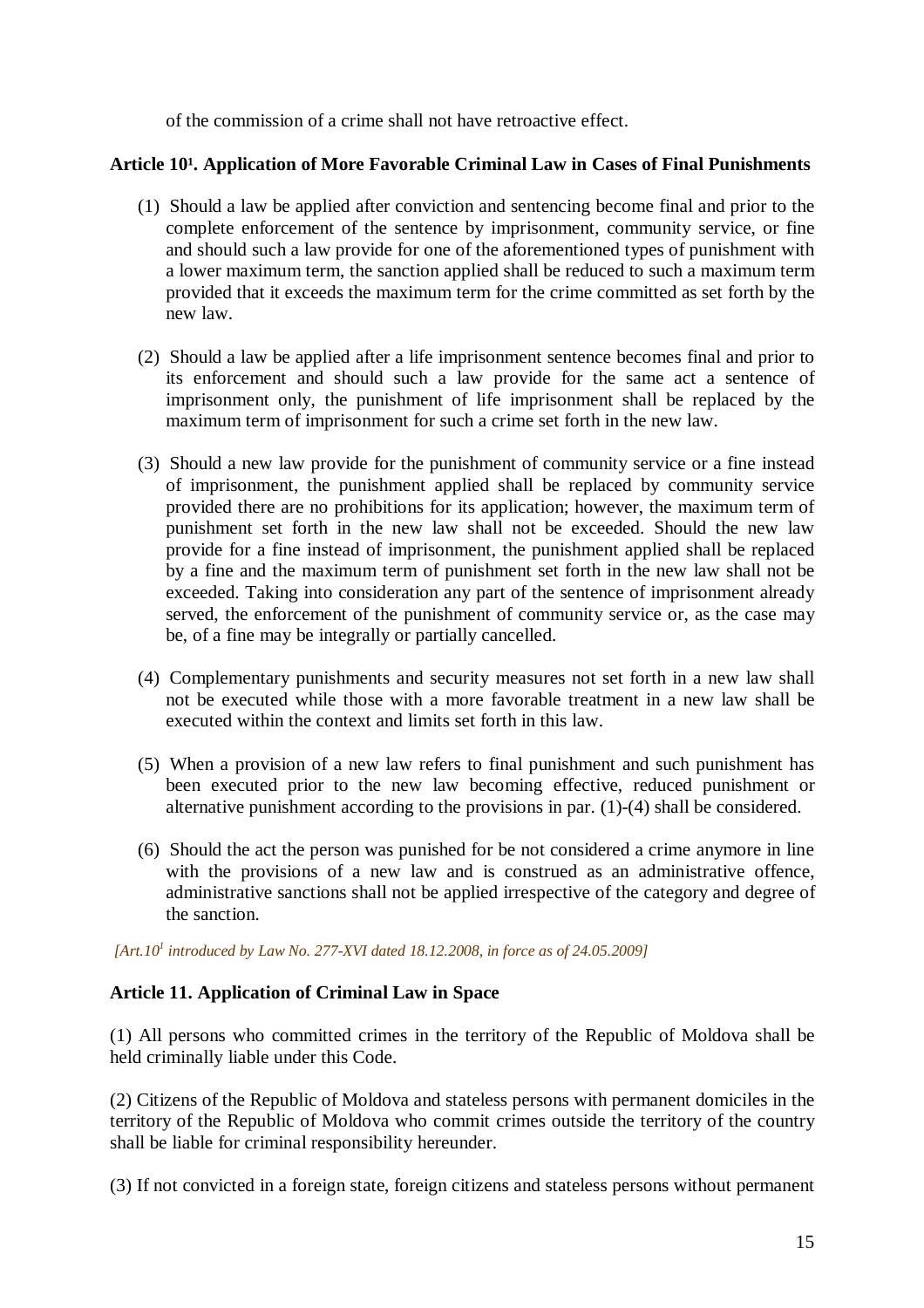domiciles in the territory of the Republic of Moldova who commit crimes outside the territory of the Republic of Moldova shall be criminally liable under this Code and shall be subject to criminal liability in the territory of the Republic of Moldova provided that the crimes committed are adverse to the interests of the Republic of Moldova or to the peace and security of humanity, or constitute war crimes including crimes set forth in the international treaties to which the Republic of Moldova is a party.

(4) Criminal law shall not apply to crimes committed by the diplomatic representatives of foreign states or by other persons who under international treaties are not subject to the criminal jurisdiction of the Republic of Moldova.

(5) Crimes committed in the territorial waters or the air space of the Republic of Moldova are considered to be committed in the territory of the Republic of Moldova. The person who committed a crime on a sea craft or aircraft registered in a harbor or airport of the Republic of Moldova and located outside the water or air space of the Republic of Moldova, may be subject to criminal liability under this Code provided that the international treaties to which the Republic of Moldova is a party do not provide otherwise.

(6) Persons who commit crimes on board a military sea craft or aircraft belonging to the Republic of Moldova, irrespective of its location, shall be held criminally liable under this Code.

(7) Criminal punishments and criminal records for crimes committed outside the territory of the Republic of Moldova shall be taken into consideration hereunder in individualizing the punishment for a new crime committed by the same person on the territory of the Republic of Moldova as well as in settling issues related to amnesty in conditions of reciprocity based on a court decision.

 *[Art.11 completed by Law No. 136-XVI dated 19.06.2008, in force as of 08.08.2008]*

# **Article 12. Place of Commission of the Act**

(1) The place an act was committed shall be considered the place where the prejudicial action (inaction) was undertaken, irrespective of the time when the consequences occurred.

(2) The place of commission is considered a transnational crime if:

- (a) the crime was committed in the territory of the Republic of Moldova and in the territory of at least one more state;
- (b) the crime was committed in the territory of the Republic of Moldova but a substantial part of the organization and control thereof took place in another state and vice-versa;
- (c) the crime was committed in the territory of the Republic of Moldova, with the involvement of an organized criminal group or a criminal organization (association) that is involved in criminal activity in more than one state and vice-versa;
- (d) the crime was committed in the territory of the Republic of Moldova but had serious consequences in another state and vice-versa.

 *[Art.12 completed by Law No.336-XVI dated 16.12.05, in force as of 06.01.06] [Art.12 in version of the Law No.211-XV dated 29.05.03, in force as of 12.06.03]* 

# **Article 13. Extradition**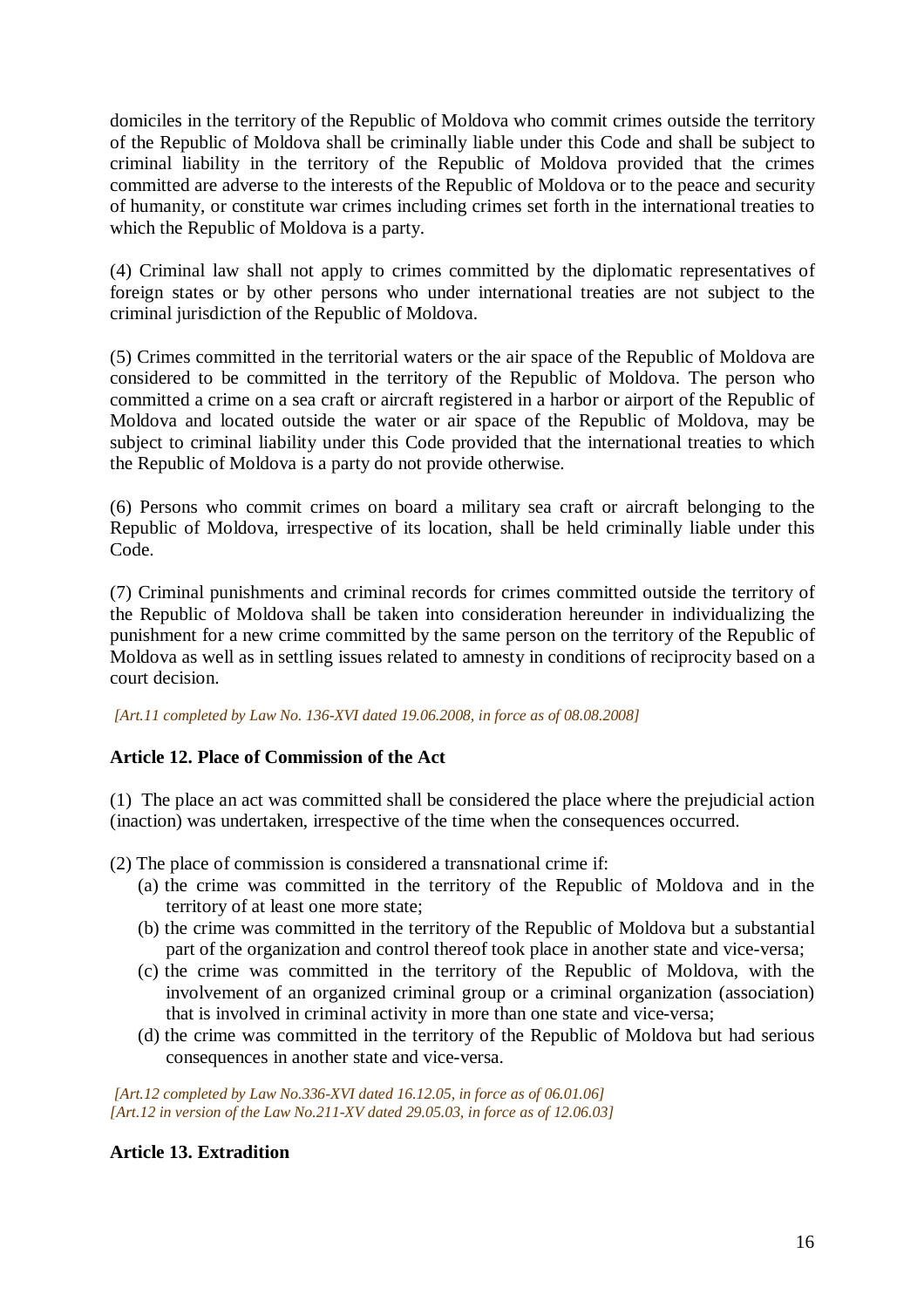- (1) Citizens of the Republic of Moldova and persons who have been granted political asylum in the Republic of Moldova who commit a crime abroad may not be extradited and shall be subject to criminal liability hereunder.
- (2) Foreign citizens and stateless persons who commit crimes outside the territory of the Republic of Moldova but who are in the territory of the country may be extradited based only on an international treaty to which the Republic of Moldova is a party or in conditions of reciprocity based on a court decision.

# **Chapter II CRIME**

# **Article 14. Concept of the Crime**

- (1) A crime is a prejudicial act (action or inaction) set forth in criminal law committed with culpability and subject to criminal punishment.
- (2) An action or inaction that although formally has signs of an act set forth herein but due to lack of importance does not meet the prejudicial degree of a crime shall not be considered a crime.

### **Article 15. Prejudicial Degree of a Crime**

The prejudicial degree of a crime is determined in accordance with the evidence that characterizes the elements of a crime: the object, the objective side, the subject, and the subjective side.

### **Article 16. Classification of Crimes**

- (1) Depending upon their prejudicial nature and degree, the crimes set forth herein are classified into the following categories: minor, less serious, serious, especially serious, and exceptionally serious.
- (2) Minor crimes are considered acts for which criminal law provides for a maximum punishment by imprisonment for a term of up to 2 years inclusively.
- (3) Less serious crimes are considered acts for which criminal law provides for a maximum punishment by imprisonment for a term of up to 5 years inclusively.
- (4) Serious crimes are considered acts for which criminal law provides for a maximum punishment by imprisonment for a term of up to 12 years inclusively.
- (5) Extremely serious crimes are considered crimes committed with intent for which criminal law provides for a maximum punishment by imprisonment for a term of more than 12 years.
- (6) Exceptionally serious crimes are considered crimes committed with intent for which criminal law provides for life imprisonment.

 *[Art.16 amended by Law No. 277-XVI dated 18.12.2008, in force as of 24.05.2009] [Art.16 amended by Law No. 211-XV dated 29.05.03, in force as of 12.06.03]*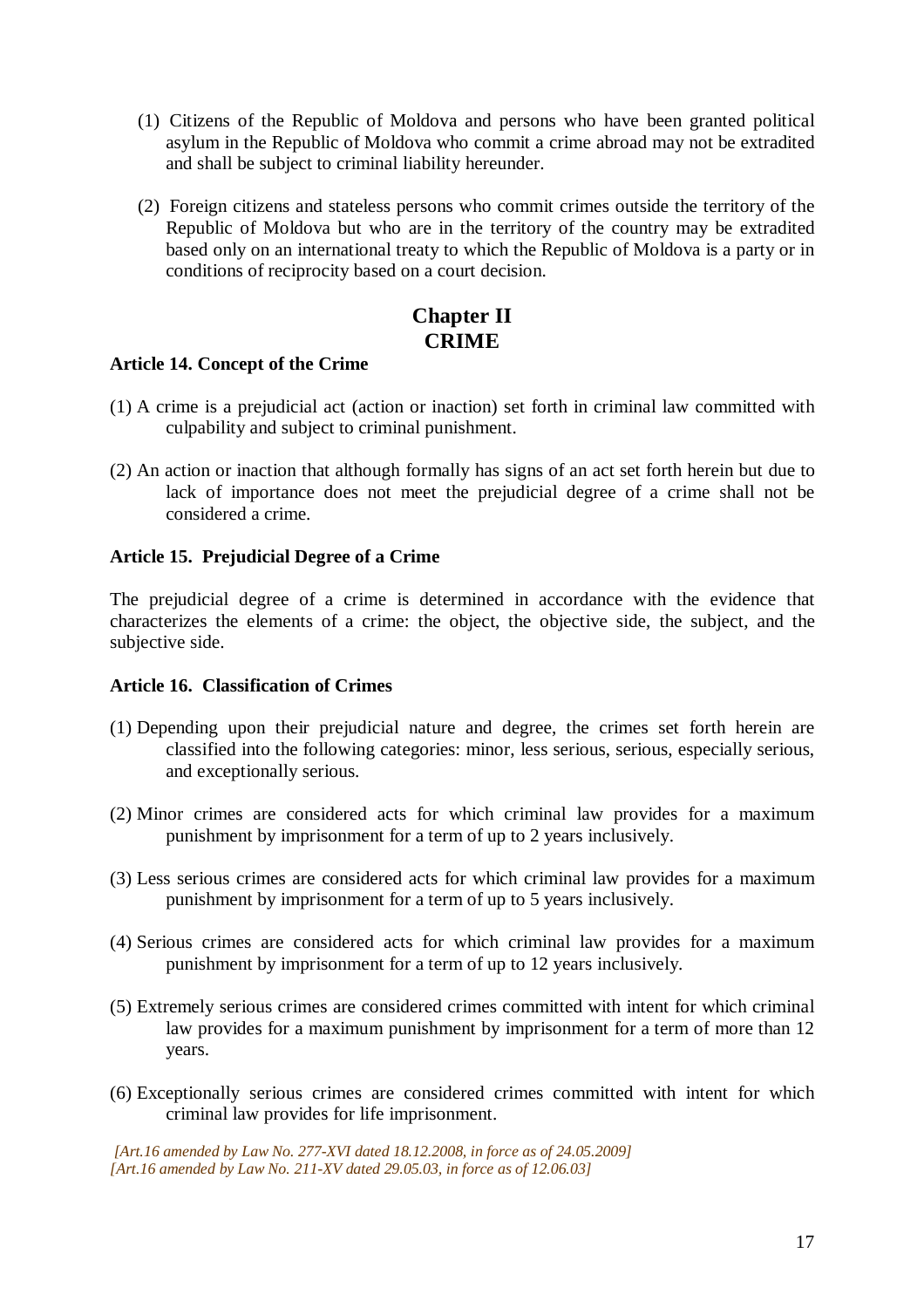### **Article 17. Crime Committed with Intent**

A crime shall be considered as being committed with intent if the person who committed it realized the prejudicial nature of his/her action or inaction, foresaw its prejudicial consequences, and wanted or consciously admitted the occurrence of such consequences.

### **Article 18. Crime Committed by Imprudence**

A crime is considered as being committed by imprudence if the person who committed it realized the prejudicial nature of his/her action or inaction, foresaw its prejudicial consequences, but thoughtlessly considered that such could be avoided, or did not realize the prejudicial nature of his/her action or inaction, or did not foresee the possibility of any prejudicial consequences although the person should have and could have foreseen such consequences.

### **Article 19. Crime Committed with Two Forms of Guilt**

If a crime committed with intent leads to more severe consequences which according to the law imply a more severe criminal punishment and which were not part of the intent of the offender, the criminal liability for such consequences shall be applied only if the person foresaw the prejudicial consequences but thoughtlessly considered that such could be avoided, or if the person did not foresee the possibility of such consequences although he/she should have and could have foreseen such. Consequently, the crime is considered to have been committed with intent.

# **Article 20. Crime without Culpability (Fortuitous Case)**

An act is considered as being committed without culpability if the person who committed it did not realize the prejudicial nature of his/her action or inaction, did not foresee the possibility of its prejudicial consequences, and, based on the circumstances of the case, he/she should not or could not have foreseen such.

# **Article 21. Subject of the Crime**

(1) Subject to criminal liability shall be responsible individuals who, at the moment of the commission of the crime, have reached the age of 16.

(2) Individuals aged 14 to 16 shall be criminally liable only for the commission of crimes set forth in art. 145, 147, 151, 152 par.(2), art.164, 166 par.(2) şi (3), art.171, 172, 175, 186-188, 189 par.(2), (3) şi (4), art.190 par.(2) şi (3), art.192 par.(2), art.195, 196 par.(4), art.197 par.(2), art.212 par.(3), art.217 par.(4) letter b), art.2171 alin.(3) şi par.(4) letter b) and d), art.2173 par.(3) letter a) and b), art.2174, art.2176 par.(2), art.260, 268, 270, 271, 273 par.(2) and (3), art.275 280, 281, 283-286, 287 par.(2) and (3), art.288 par.(2), art.290 par.(2), art.292 par.(2), art.305, 317 par.(2), art.342, 350.

(3) A legal entity, except for public authorities, shall be subject to criminal liability for an act set forth in criminal law provided that one of the following conditions is applicable:

a) the legal entity is guilty of failure to comply or improper compliance with direct legal provisions defining obligations or prohibitions to perform a certain activity;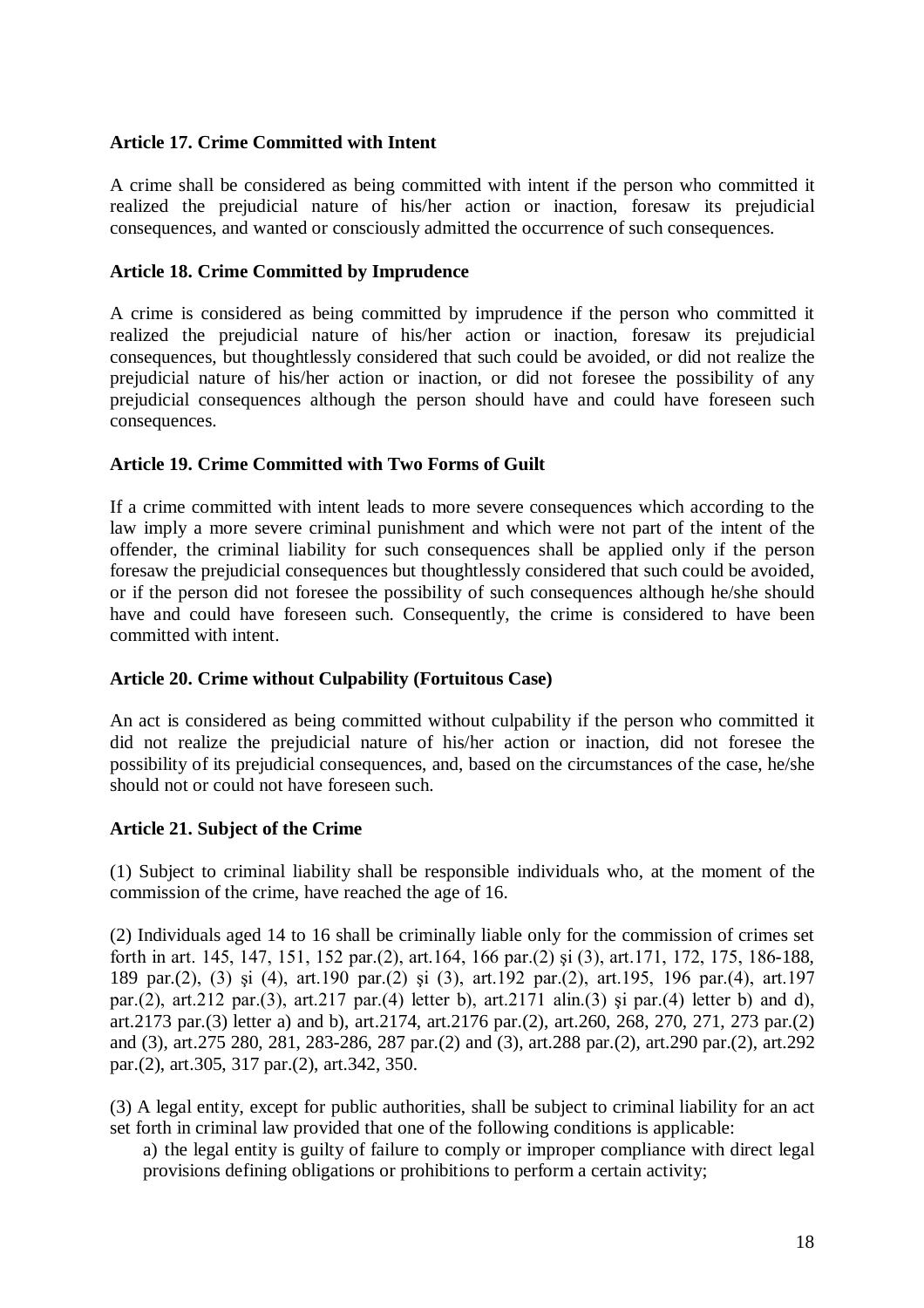b) the legal entity is guilty of carrying out an activity that does not comply with its founding documents or its declared goals;

c) the act causes or threatens to cause considerable damage to a person to society, or to the state and was committed for the benefit of this legal entity or was allowed, sanctioned, approved, or used by the body or the person empowered with the legal entity's administrative functions.

(4) Legal entities, except for public authorities, shall be criminally liable for crimes punishable in line with the special part of this Code applicable to legal entities.

(5) The criminal liability of a legal entity does not exclude the liability of the individual for the crime committed.

*[Art.21 amended by Law No. 277-XVI dated 18.12.2008, in force as of 24.05.2009] [Art.21 completed by Law No.181-XVI dated 10.07.2008, in force as of 01.11.2008] [Art.21 amended by Law No..136-XVI dated 19.06.2008, in force as of 08.08.2008] [Art.21 completed by Law No.235-XVI dated 08.11.2007, in force as of 07.12.2007] [Art.21 amended by Law No.110-XVI dated 27.04.2007, in force as of 08.06.2007] [Art.21 completed by Law No.30-XVI dated 23.02.06, in force as of 17.03.06] [Art.21 amended by Law No.376-XVI dated 29.12.05, in force as of 31.01.06] [Art.21 amended by Law No.277-XVI dated 04.11.05, in force as of 02.12.05] [Art.21 completed by Law No.446-XV dated 30.12.04, in force as of 28.01.05] [Art.21 completed by Law No.158-XV dated 20.05.04, in force as of 18.06.04] [Art.21 amended by Law No.305-XV dated 11.07.03, in force as of 22.07.03] [Art.21 amended by Law No.211-XV dated 29.05.03, in force as of 12.06.03]* 

# **Article 22. Responsibility**

Responsibility is the psychological state of a person who has the capacity to acknowledge the prejudicial nature of the act as well as the capacity to express his/her own will and to control his/her own actions.

# **Article 23. Irresponsibility**

(1) A person who at the time of commission of a prejudicial act was in a state of irresponsibility, i.e. could not understand the nature of his/her actions or inactions or could not control his/her actions because of a chronic mental disease, a temporary mental disorder, or some other pathological condition, shall not be subject to criminal liability. Based on a court decision, medical constraint measures set forth herein may be applied to such a person.

(2) A person who commits a crime in a state of responsibility but who prior to the sentence being pronounced has become mentally ill and unable to understand his/her actions or inactions or to control his/her actions shall not be subject to criminal liability. Based on a court decision, medical constraint measures set forth herein may be applied to such a person, but upon recovery, the person may serve the punishment.

# Article 23<sup>1</sup>. Limited Responsibility

(1) A person who commits a crime in a condition of mental disorder, confirmed by medial expertise duly performed, due to which he/she could not fully realize the nature and legality of the his/her acts or could not fully control such acts shall be subject to limited criminal liability.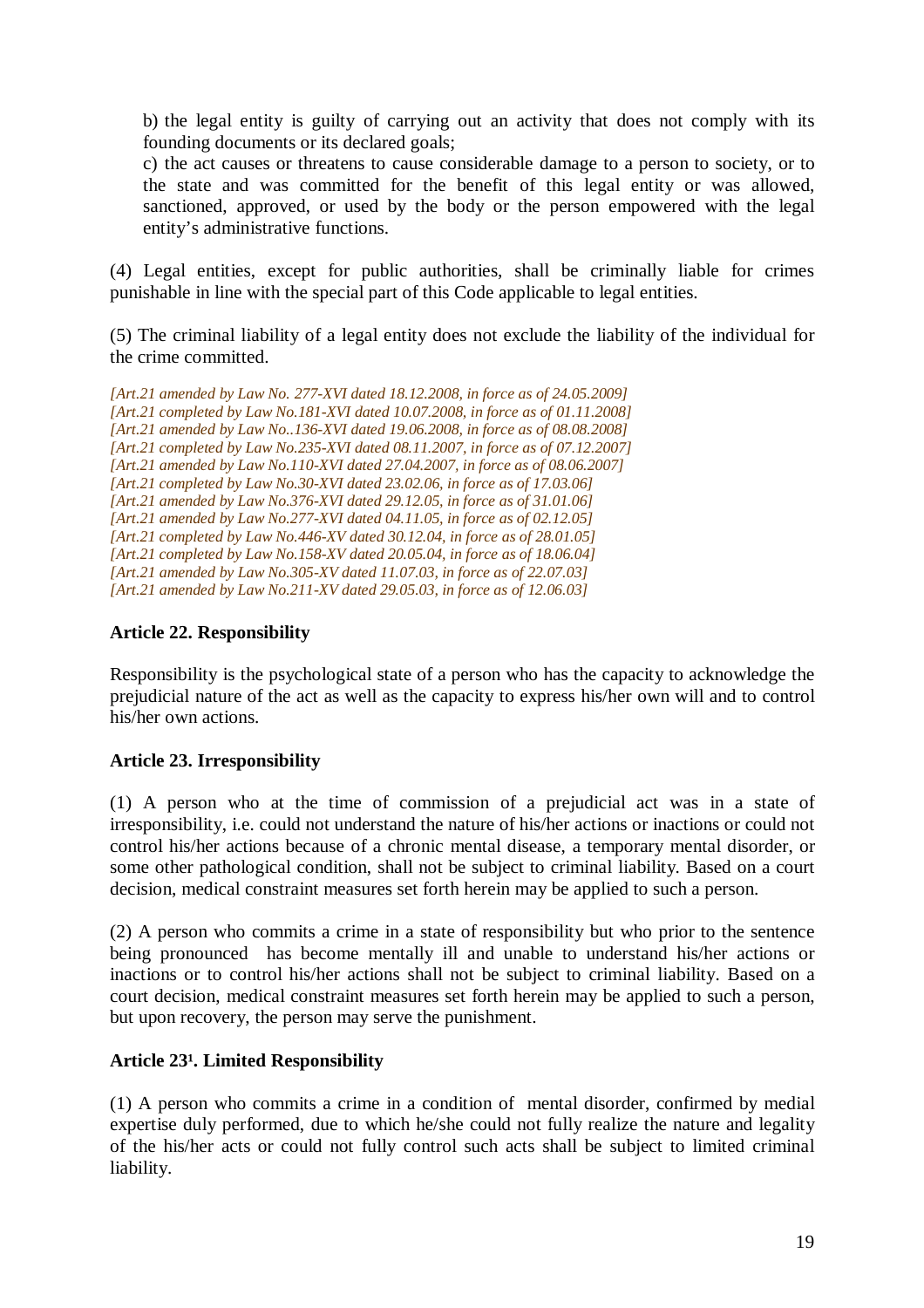(2) For establishing the punishment or security measures, the court shall consider the existing mental disorder which, however, does not exclude criminal liability.

*[Art.23<sup>1</sup> introduced by the Law No. 277-XVI dated 18.12.2008, in force as of 24.05.2009]* 

# **Article 24. Responsibility for a Crime Committed in a State of Intoxication**

A person who commits a crime in a state of intoxication with alcohol or other substances shall not be exempted from criminal liability. The causes of intoxication, its degree and influence on the commission of the crime shall be taken into consideration when determining the punishment.

# **Article 25. Stages of Criminal Activity**

(1) A crime shall be considered consummated if the act committed contains all the constitutive elements of a crime.

(2) An inchoate crime shall be considered the preparation for a crime and the attempt to commit a crime.

(3) The liability for the preparation of a crime and the attempt to commit a crime shall be determined according to the respective article from the Special Part of this Code, with reference to art. 26 and 27, and in line with the provisions of art. 81.

# **Article 26. Preparation for a Crime**

(1) The preparation for a crime shall be considered the preliminary agreement to commit the crime, the purchase, manufacture, or adjustment of devices or tools, or the intentional creation by other means of conditions for its commission, provided that due to reasons independent of the perpetrator's will, the crime failed to produce the expected effect.

(2) Only persons guilty of preparation for a less serious crime, serious crime, extremely serious crime, or exceptionally serious crime shall be subject to criminal liability.

# **Article 27. Attempt to Commit a Crime**

The attempt to commit a crime shall be considered the intentional action or inaction directly oriented towards the commission of the crime, provided that due to reasons independent of the perpetrator's will, the crime failed to produce the expected effect.

# **Article 28. Unique Crime**

A unique crime represents an action (inaction) or a system of actions (inactions) qualified according to the provision of a single norm of criminal law.

# **Article 29. Continuous Crime**

(1) A continues crime is an act characterized by uninterrupted commission of a criminal activity for an undetermined period of time. In cases of continuous crime, there is no plurality of crimes.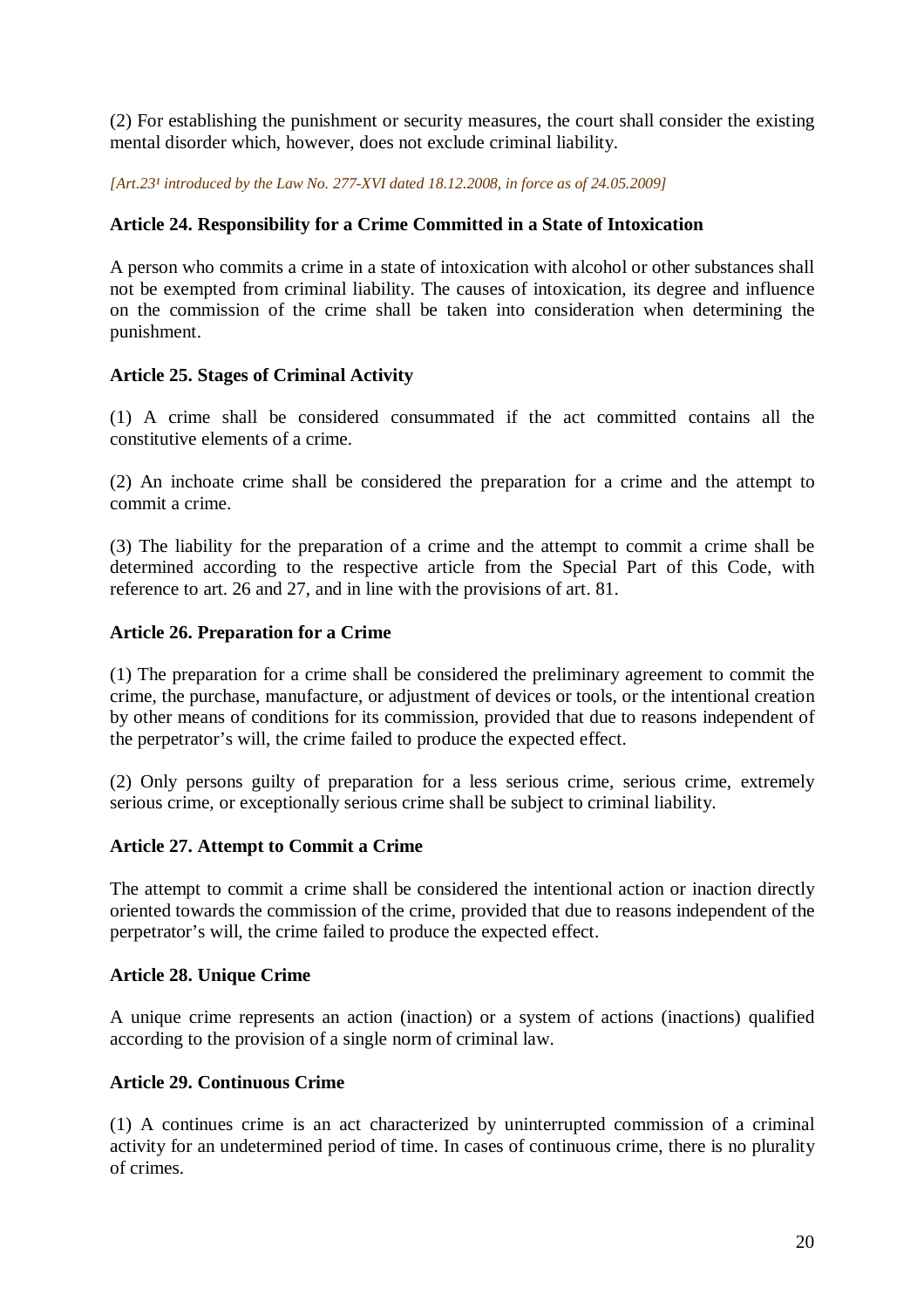(2) A continuous crime shall be consummated at the moment when the criminal activity ceases or upon the occurrence of certain events that prevent this activity.

### **Article 30. Prolonged Crime**

(1) A prolonged crime is an act committed with a sole intention characterized by two or more identical criminal actions, committed with a single purpose and representing one crime in their entirety.

(2) A prolonged crime shall be consummated at the moment when the last criminal action or inaction was committed.

*[Art.31 excluded by Law No.277-XVI dated 18.12.2008, in force as of 24.05.2009]* 

### **Article 32. Plurality of Crimes**

(1) A plurality of crimes constitutes, as the case may be, a cumulation of crimes or of recidivism.

*[Art.32 amended by Law No.211-XV dated 29.05.03, in force as of 12.06.03]*

### **Article 33. Cumulation of Crimes**

(1) A cumulation of crimes shall be considered the commission by a person of two or more crimes provided that the person was not finally convicted of one of these crimes and that the period of limitation did not expire, except for cases when the commission of two or more crimes is set forth in the articles of the Special Part of this Code as a circumstance aggravating the punishment.

(2) The cumulation of crimes may be real and ideal.

(3) Cumulation shall be real when a person through two or more actions (inactions) commits two or more crimes.

(4) Cumulation shall be ideal when a person commits an action (inaction) that contains elements of several crimes.

*[Art.33 in version of Law No.277-XVI dated 18.12.2008, in force as of 24.05.2009]* 

# **Article 34. Recidivism**

(1) Recidivism shall be considered the deliberate commission of one or several crimes by a person with a criminal history of crimes committed with intent.

(2) Recidivism shall be considered dangerous if:

a) a person previously sentenced twice to imprisonment for intentional crimes repeatedly committed a crime with intent;

b) a person previously convicted of an intentional serious or extremely serious crime repeatedly committed with intent a serious or an extremely serious crime.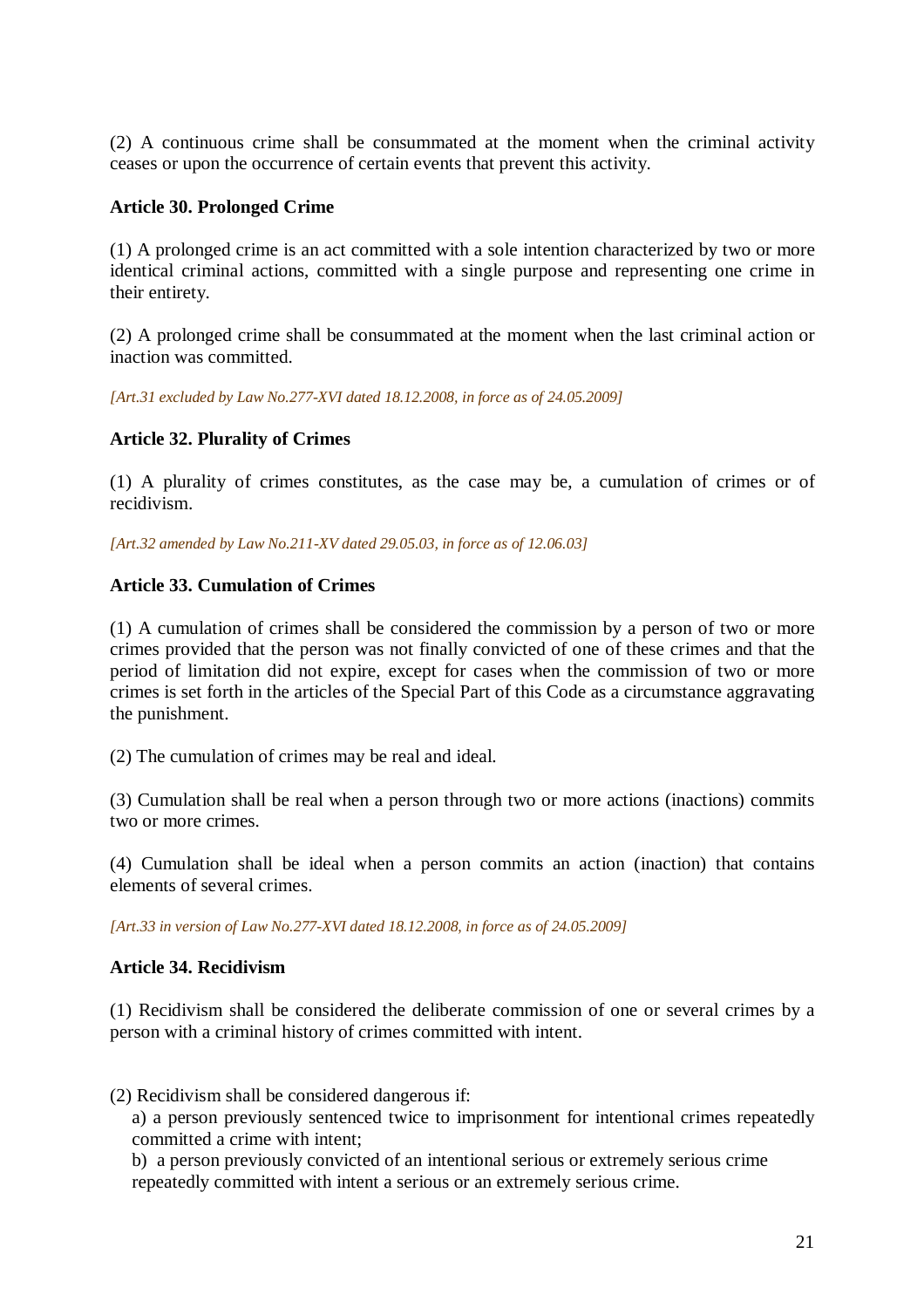(3) Recidivism shall be considered extremely dangerous if:

a) a person previously sentenced to imprisonment three or more times for crimes committed with intent repeatedly committed a crime with intent;

b) a person previously convicted of an exceptionally serious crime repeatedly committed an extremely serious crime or an exceptionally serious crime.

(4) Upon determination of recidivism as per paragraphs (1)-(3), the final conviction and sentences issued abroad and recognized by the court of the Republic of Moldova shall be considered.

(5) A determination of recidivism shall be made without taking into account criminal history:

- a) for crimes committed during the juvenile period;
- b) for crimes committed by imprudence;
- c) for acts that are not crimes hereunder;
- d) which expired, or in the case of rehabilitation, according to art. 111 and 112;
- e) if the person was convicted with a conditional suspension of punishment.

*[Art.34 completed by Law No.277-XVI dated 18.12.2008, in force as of 24.05.2009]* 

# **Chapter III CIRCUMSTANCES THAT ELIMINATE THE CRIMINAL NATURE OF AN ACT**

# **Article 35. Circumstances that Eliminate the Criminal Nature of an Act**

The following shall be considered circumstances that eliminate the criminal nature of an act:

- a) legitimate defense;
- b) capturing a criminal;
- c) state of extreme necessity;
- d) physical or mental coercion;
- e) reasonable risk;
- f) execution of an order or command from a superior.

*[Art.35 completed by Law No.277-XVI dated 18.12.2008, in force as of 24.05.2009]* 

### **Article 36. Legitimate Defense**

(1) An act provided by criminal law and committed in legitimate defense is not a crime.

(2) A person who commits an act in order to repel a direct, immediate, material, and real attack against him/herself, against another person, or against a public interest and which seriously endangers the person or the rights of the attacked person or the public interest shall be in a state of legitimate defense.

(3) A person who commits an act set forth in paragraph (2) in order to prevent someone violently entering into a house or other space thus endangering a person's life or health or by a threat of such violence shall be in a state of legitimate defense.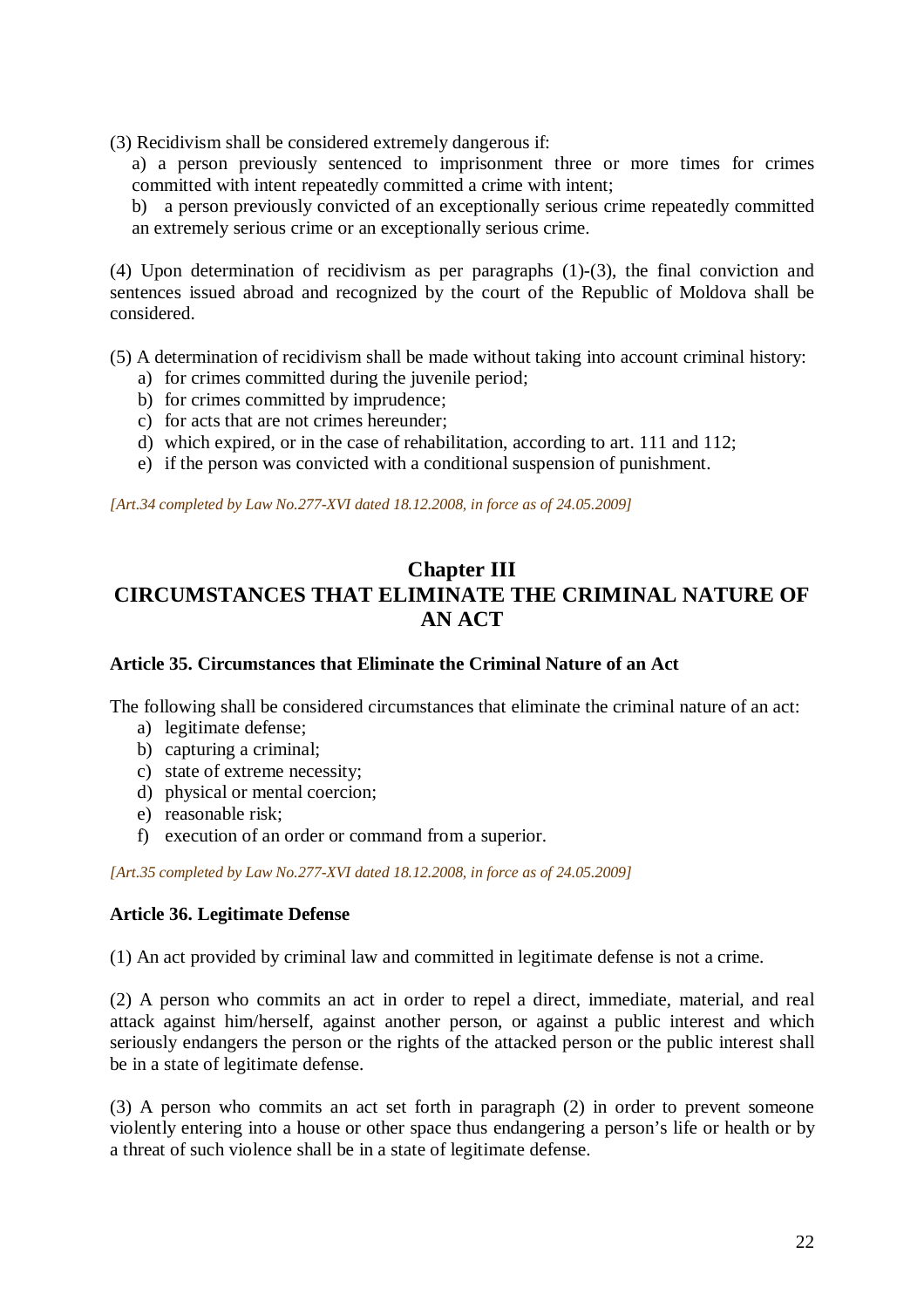# **Article 37. Capturing a Criminal**

An act set forth in criminal law and committed in order to seize a person who has committed a crime and surrender him/her to law enforcement bodies shall not be considered a crime.

### **Article 38. State of Extreme Necessity**

(1) An act set forth in criminal law and committed in a state of extreme necessity, shall not be considered a crime.

(2) A person who commits an act in order to save his/her or someone else's life, bodily integrity, or health or to save a public interest from an imminent danger that cannot be eliminated otherwise shall be in a state of extreme necessity.

(3) A person who at the moment of the commission of the act realizes that he/she is causing obviously more serious damages than would have occurred had the danger not been eliminated shall not be in a state of extreme necessity.

### **Article 39. Physical and Mental Coercion**

(1) An act set forth in criminal law which causes damage to legally protected interests as a result of physical or mental coercion if following such coercion the person was unable to control his/her actions shall not be considered a crime.

(2) The criminal liability for damages caused by mental or physical coercion to the interests protected by criminal law when a person preserved the capacity to control his/her actions shall be determined in line with art. 38.

### **Article 40. Reasonable Risk**

(1) An act set forth in criminal law which causes damage to legally protected interests in the case of taking a reasonable risk for the achievement of a socially useful objective shall not be considered a crime.

(2) A risk shall be considered reasonable if the socially useful objective could not have been accomplished without a certain risk and if the person who undertook the risk took the necessary measures to prevent damage to legally protected interests.

(3) A risk may not be considered reasonable if it was willfully associated with a threat to a person's life or a threat to cause an environmental or social disaster.

# Article 40<sup>1</sup>. Execution of an Order or Command from a Superior

(1) An act set forth in criminal law and committed by a person to execute an order or a command from a superior which is mandatory for him/her and provided that the order or command is not clearly illegal and the executor was not aware of the illegal nature of such an order or command shall not be considered a crime. The person who issued the illegal order or command shall be subject to criminal liability.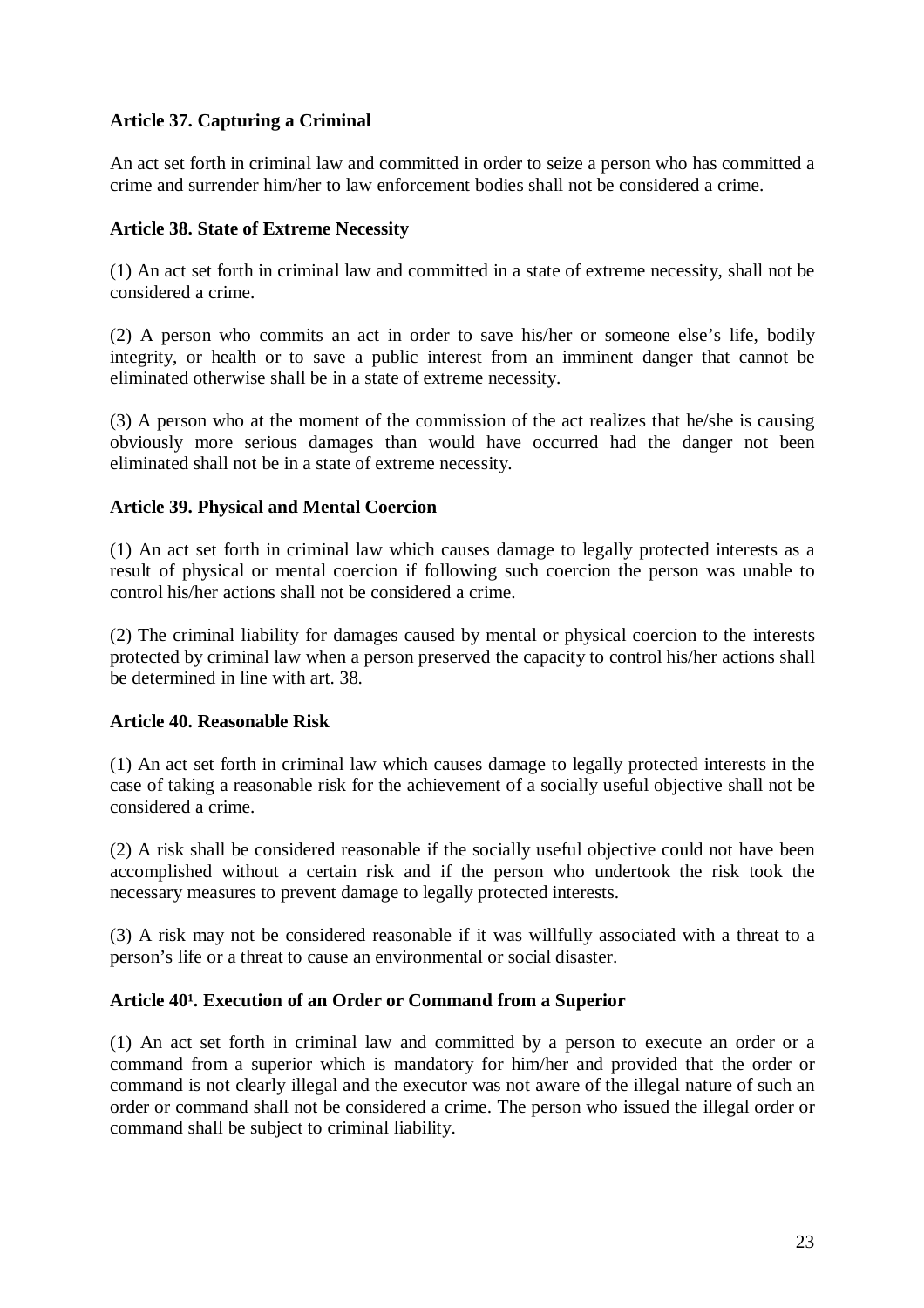(2) A person who intentionally committed a crime in order to execute a clearly illegal order or command from a superior shall be criminally liable based on general principles. Nonexecution of the clearly illegal order or command shall exempt the person from criminal liability.

(3) For the purposes of this article, the order or command from a superior to commit genocide or a crime against humanity shall be clearly illegal.

[Art.40<sup>1</sup> introduced by Law No.277-XVI dated 18.12.2008, in force as of 24.05.2009]

# **Chapter IV PARTICIPATION**

# **Article 41. Participation**

Participation shall be considered the intentional cooperation of two or more persons in the commission of an intentional crime.

### **Article 42. Participants**

(1) Participants shall be considered the persons who contribute to the commission of a crime either as the authors, organizers, instigators, or as accomplices.

(2) An author shall be considered the person who directly commits an act set forth in criminal law as well as the person who commits a crime through persons not subject to criminal liability due to their age, irresponsibility, or other reasons set forth herein.

(3) An organizer shall be considered the person who organizes the commission of a crime or manages its commission as well as the person who creates an organized criminal group or a criminal organization or manages the criminal activity thereof.

(4) An instigator shall be considered a person who by any means makes another person commit a crime.

(5) An accomplice shall be considered a person who contributes to the commission of a crime by giving advice, indications, or information and by offering means or tools or eliminating obstacles as well as the person who promises in advance that he/she will favor the criminal, hide the means or tools used to commit the crime or traces thereof or the goods obtained through criminal means, or the person who promises in advance to purchase or sell such goods.

(6) Participants must have evidence of the subject of a crime.

# **Article 43. Forms of Participation**

Depending on the degree of coordination of the participants' actions, there are the following forms of participation:

- a) simple participation;
- b) complex participation;
- c) organized criminal group;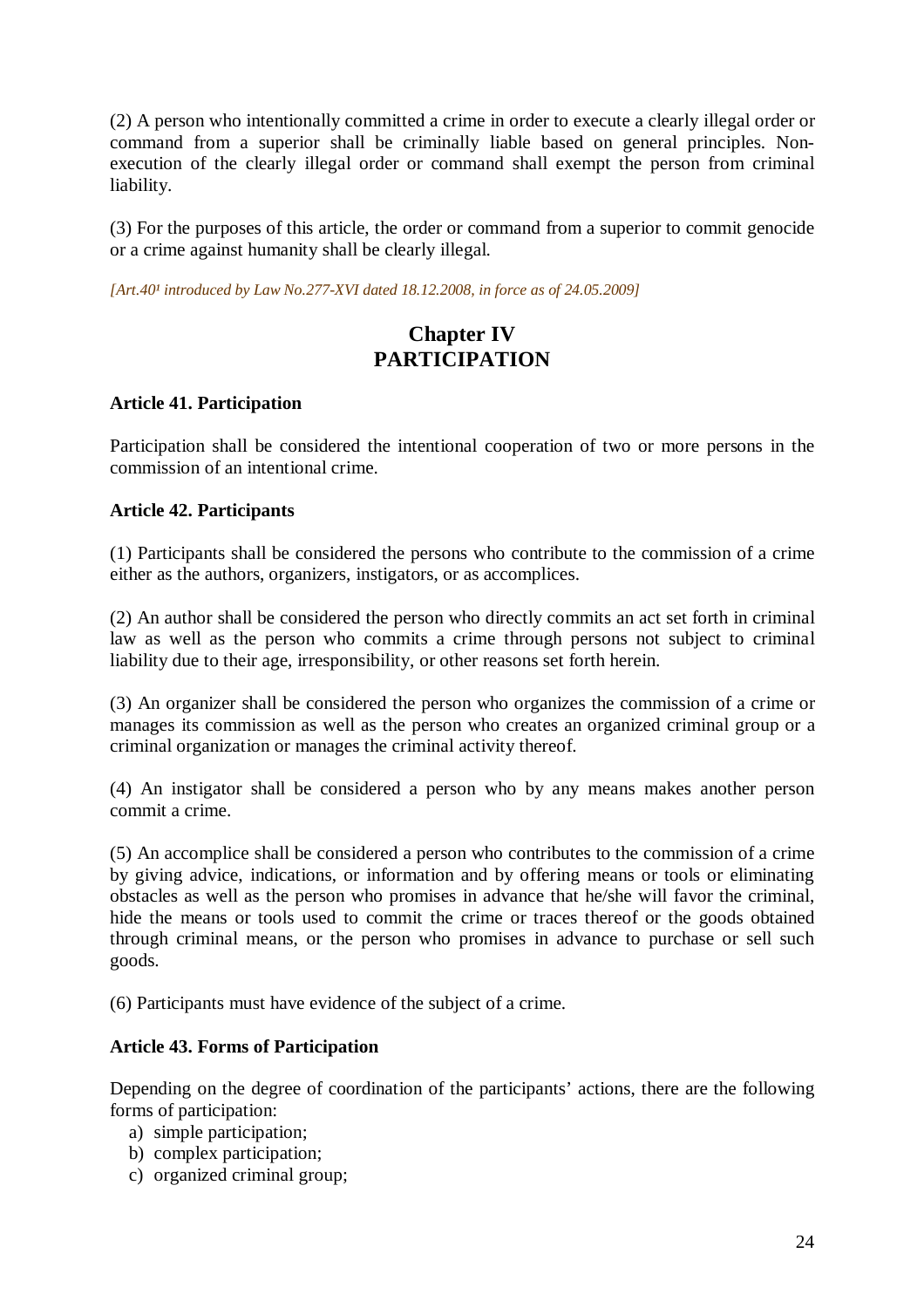d) criminal organization (association).

# **Article 44. Simple Participation**

The crime shall be considered committed with simple participation if two or more persons jointly took part in it as co-authors, each of them achieving the objective side of the crime.

### **Article 45. Complex Participation**

(1) The crime shall be considered committed with complex participation if the participants committed it as authors, organizers, instigators, or accomplices.

(2) The objective side of the crime committed with complex participation can be achieved: a) by one author;

b)by two or more authors.

### **Article 46. Organized Criminal Group**

An organized criminal group shall be a stable union of persons that organized themselves in advance in order to commit one or more crimes.

### **Article 47. Criminal Organization (Association)**

(1) A criminal organization (association) shall be considered a union of criminal groups organized into a stable community whose activity is based on a division of the administration functions among the members of the organization and its structures for ensuring and executing the criminal intentions of the organization to exert influence over or otherwise control the economic or other activity of individuals and legal entities to derive benefits and economic, financial, or political gains.

(2) A crime shall be considered committed by a criminal organization if it was committed by one of its members for the benefit of the organization or by a person who is not a member of the respective organization and who committed the crime on the order of the organization.

(3) The organizer or leader of a criminal organization shall be considered the person who created the criminal organization or the person who manages it.

(4) The organizer or leader of a criminal organization shall be liable for all the crimes committed by such an organization.

(5) A member of a criminal organization shall be criminally liable for only the crimes in which he/she participated in the preparation or commission thereof .

(6) A member of a criminal organization may be exempted from criminal liability when he/she voluntarily exposes the existence of the criminal organization and assists in solving the crimes committed by it or contributes to identifying the organizers, leaders, or members of the respective organization.

### **Article 48. Excessive Act**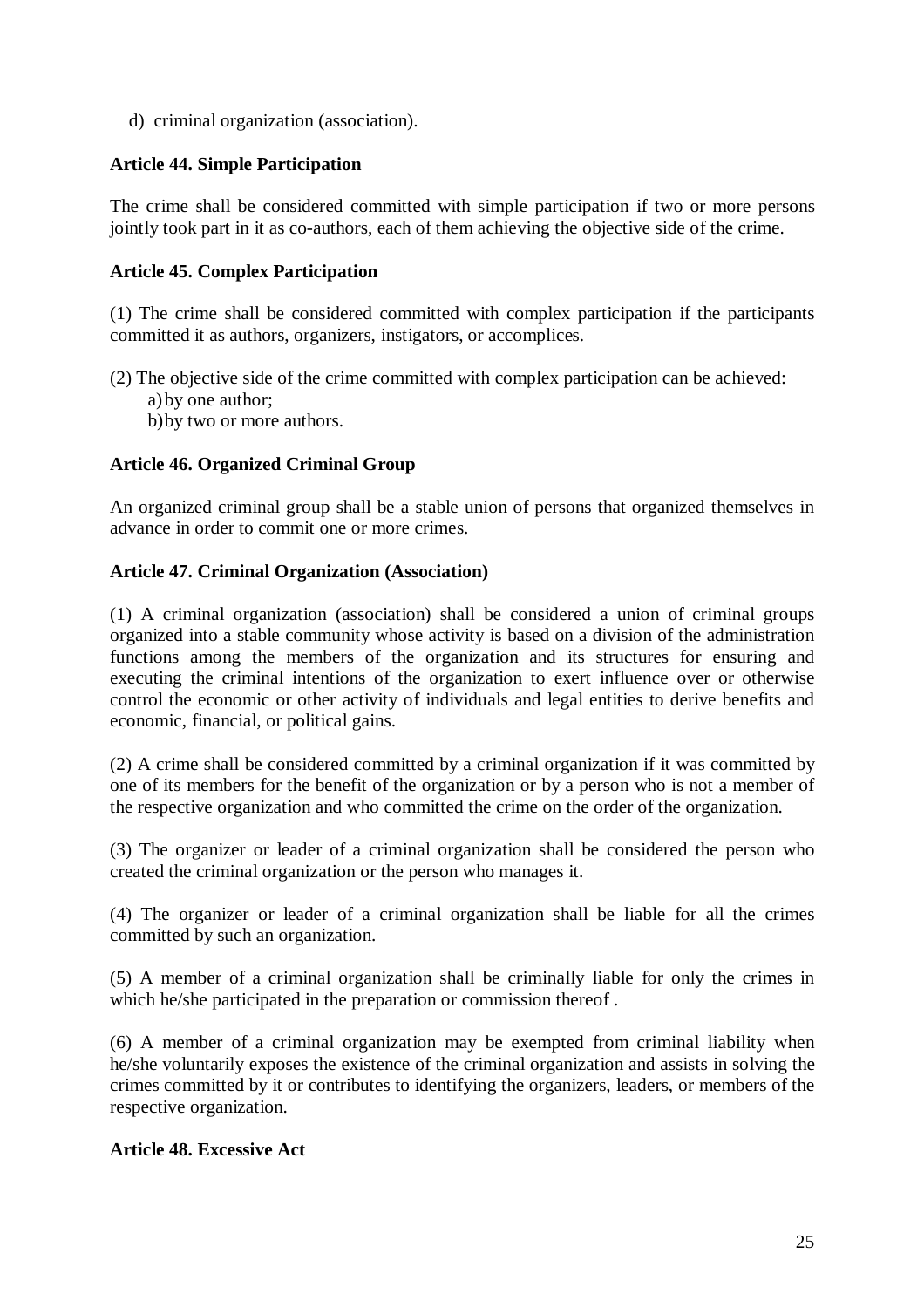An excessive act shall be considered the commission by the author of certain criminal actions that are not part of the intention of the other participants. The other participants shall not be criminally liable for the excessive act.

### **Article 49. Favoring**

The favoring of a criminal as well as hiding the means or tools of the commission of a crime, its traces, or goods obtained through criminal means implies criminal liability under art. 323, provided that such acts were not promised in advance.

# **Chapter V CRIMINAL LIABILITY**

### **Article 50. Criminal Liability**

Criminal liability shall be considered public blame in the name of the law for criminal acts and of the persons who committed such acts. Blame may be preceded by constraint measures set forth in the law.

### **Article 51. Grounds for Criminal Liability**

(1) The real grounds for criminal liability shall be the prejudicial act committed while the criminal component set forth in criminal law shall be the legal grounds for criminal liability.

(2) Only the person guilty of a crime set forth in criminal law shall be subject to criminal liability.

### **Article 52. Criminal Component**

(1) The criminal component shall be considered the totality of objective and subjective evidence set forth in criminal law that qualifies a prejudicial act as a specific crime.

(2) The criminal component shall be the legal basis for the qualification of crime according to a specific article of this Code.

# **Chapter VI EXEMPTION FROM CRIMINAL LIABILITY**

### **Article 53. Exemption from Criminal Liability**

A person who committed an act characterized by evidence of a criminal component may be exempted from criminal liability by a prosecutor during a criminal investigation or by a court during a case hearing in the following cases:

a) juveniles;

- b) administrative liability;
- c) voluntary abandonment of a crime;
- d) active repentance;
- e) situation change;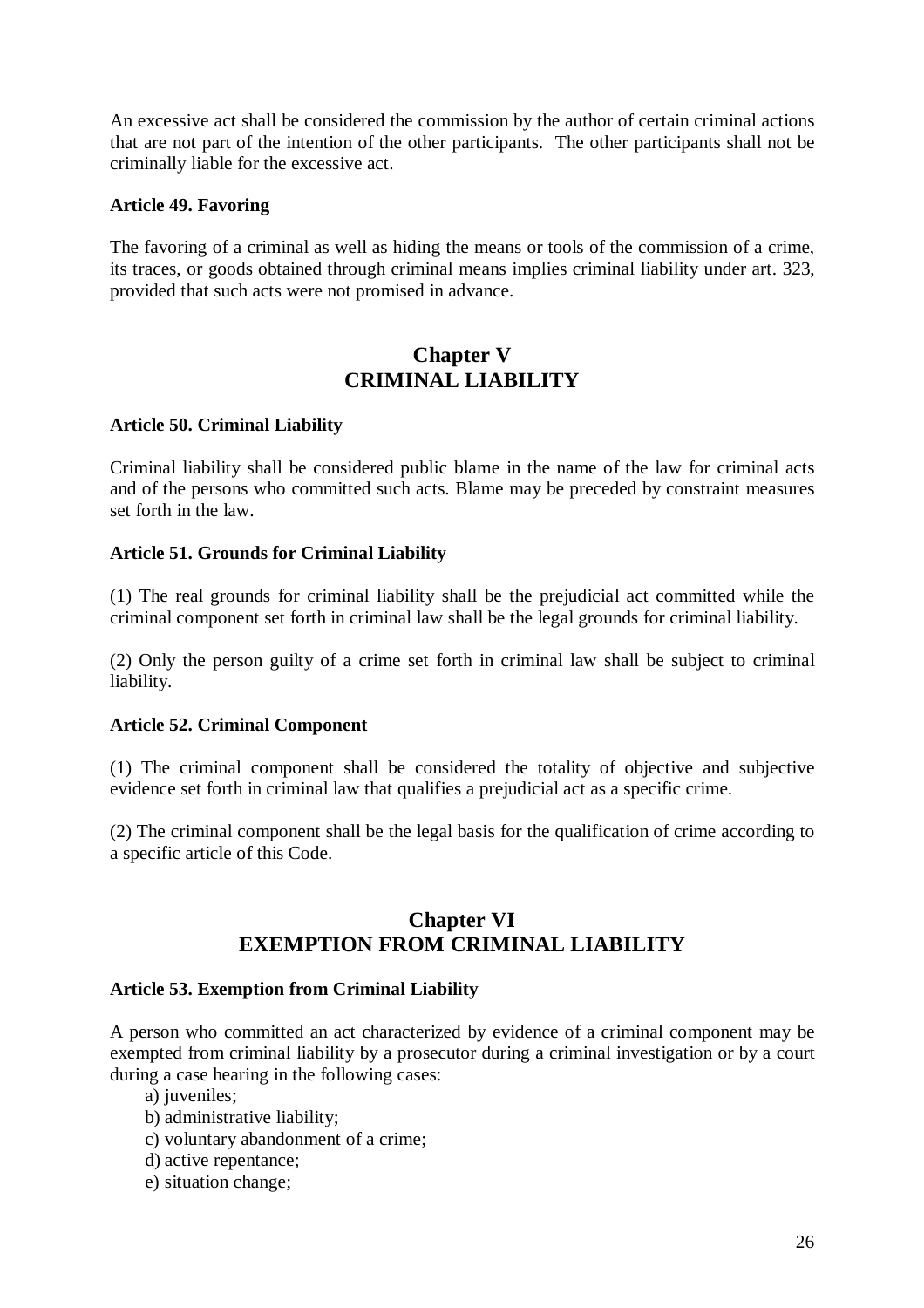- f) probation;
- g) criminal liability limitation period.

*[Art.53 completed by Law No. 292-XVI dated 21.12.2007, in force as of 08.02.2008]*

# **Article 54. Exemption from Criminal Liability of Juveniles**

(1) A person under the age of 18 who commits for the first time a minor or a less serious crime may be exempted from criminal liability according to the provisions of criminal procedure law provided that it was stated that the juvenile's rehabilitation is possible without assigning criminal liability.

(2) According to par. (1), mandatory educational measures set forth in art. 104 may be required of persons exempted from criminal liability.

*[Art.54 completed by Law No. 211-XV dated 29.05.03, in force as of 12.06.03]* 

# **Article 55. Exemption from Criminal Liability for Administrative Liability**

(1) A person who commits for the first time a minor or a less serious crime may be exempted from criminal liability and subjected to administrative liability provided that he/she admits his/her guilt and repairs the damaged caused by the crime and if the rehabilitation of the person is possible without assigning criminal liability.

(2) The following administrative sanctions may be applied to persons exempted from criminal liability as per par. (1):

- a) a fine in amount of up to 150 conventional units;
- b) administrative arrest for up to 90 days.

*[Art.55 amended by Law No.292-XVI dated 21.12.2007, in force as of 08.02.2008] [Art.55 amended by Law No.211-XV dated 29.05.03, in force as of 12.06.03]* 

# **Article 56. Exemption from Criminal Liability Due to Voluntary Abandonment of a Crime**

(1) Voluntary abandonment of a crime shall be considered the cessation by the person of the preparation of a crime or the cessation of actions (inaction) directly aimed at committing a crime provided that the person was aware of the possibility of consummating the crime.

(2) A person may not be subject to criminal liability for a crime if he/she voluntarily and irreversibly abandons the completion of the crime.

(3) A person who voluntarily abandons the consummation of a crime shall be subject to criminal liability only if the act committed includes another consummated crime.

(4) The organizer and the instigator of a crime shall not be subject to criminal liability if they, through timely notification of law enforcement bodies or through other measures, prevent the completion of the crime by the author. An accomplice in a crime shall not be subject to criminal liability if he/she took all possible measures to prevent the crime.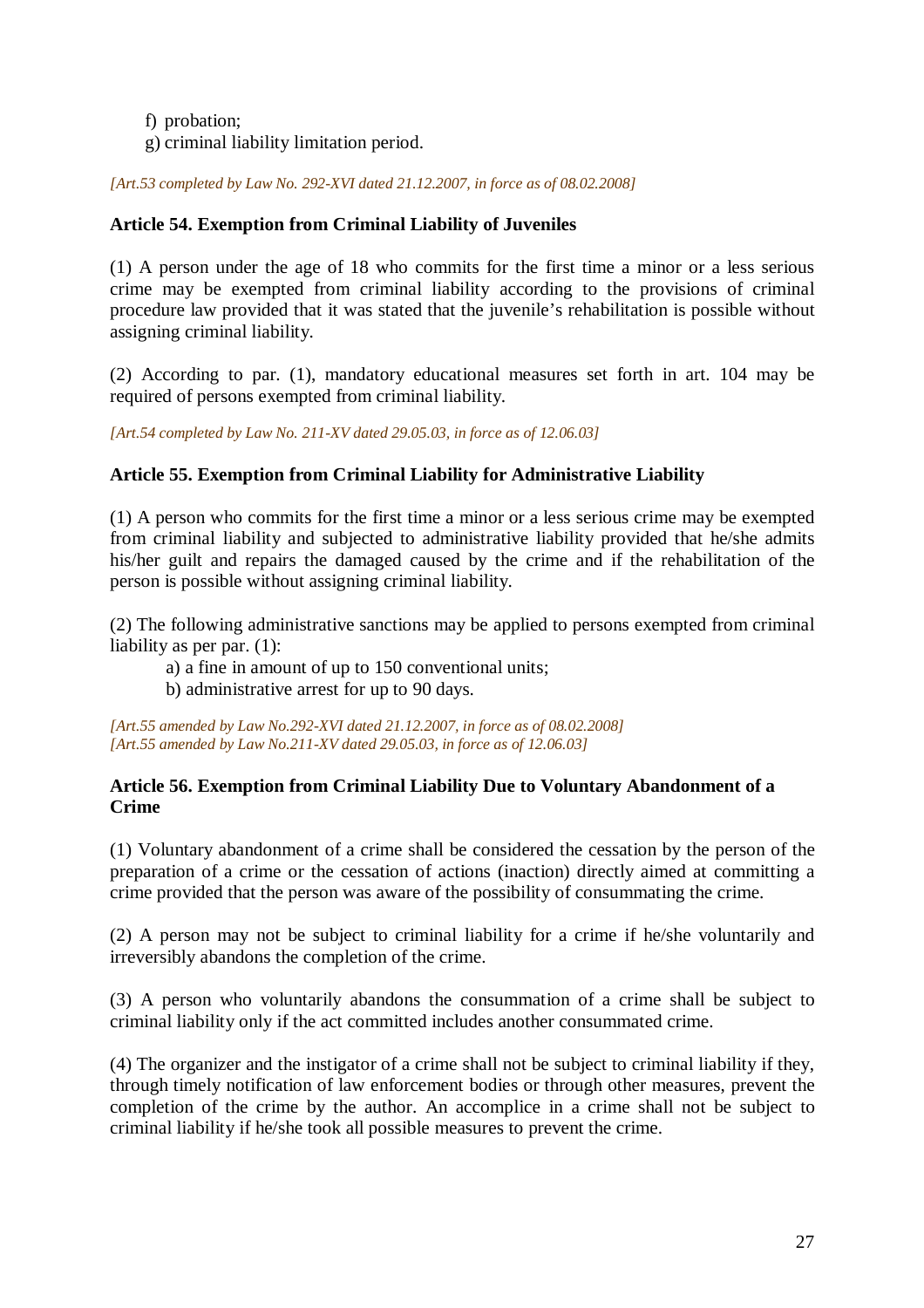# **Article 57. Exemption from Criminal Liability due to Active Repentance**

(1) A person who commits for the first time a minor or a less serious crime may be exempted from criminal liability if following the crime he/she voluntarily denounces himself/herself, actively contributes to solving of the crime, compensates the value of material damage caused, or in any other way repairs the prejudice caused by the crime.

(2) A person who commits under the conditions in par. (1) a crime of a different category may be exempted from criminal liability only in cases provided by the corresponding articles of the Special Part of this Code.

### **Article 58. Exemption from Criminal Liability due to a Situation Change**

A person who commits for the first time a minor or a less serious crime may be exempted from criminal liability provided that due to a change in situation it shall be established that either the person or the crime committed no longer represent a social danger.

*[Art.58 amended by Law No. 292-XVI dated 21.12.2007, in force as of 08.02.2008]*

### **Article 59. Exemption from Criminal Liability on Probation**

A criminal investigation against a person charged with committing a minor or a less serious crime who admits his/her guilt and does not represent a social danger may be conditionally suspended with a subsequent exemption from criminal liability according to criminal law procedures provided that the rehabilitation of the person is possible without criminal punishment.

### **Article 60. Criminal Liability Limitation Period**

(1) A person shall be exempted from criminal liability if the following terms have expired from the date of the commission of the crime:

- a) 2 years from the commission of a minor crime;
- b) 5 years from the commission of a less serious crime;
- c) 15 years from the commission of a serious crime;
- d) 20 years from the commission of an extremely serious crime;
- e) 25 years from the commission of an exceptionally serious crime.

(2) The limitation period shall cover the date of the commission of the crime and the date of the final court decision.

(3) If a person commits a new crime, the limitation period shall be calculated for each crime separately.

(4) The limitation period shall be interrupted if, prior to the expiry of the terms specified in par. (1), the person commits a crime for which a punishment of imprisonment for more than 2 years may be applied hereunder. In such a case, the calculation of the limitation period shall start the moment the new crime was committed.

(5) The limitation period shall be suspended if the person who committed the crime avoids a criminal investigation or trial. In these cases, the limitation period shall resume the moment of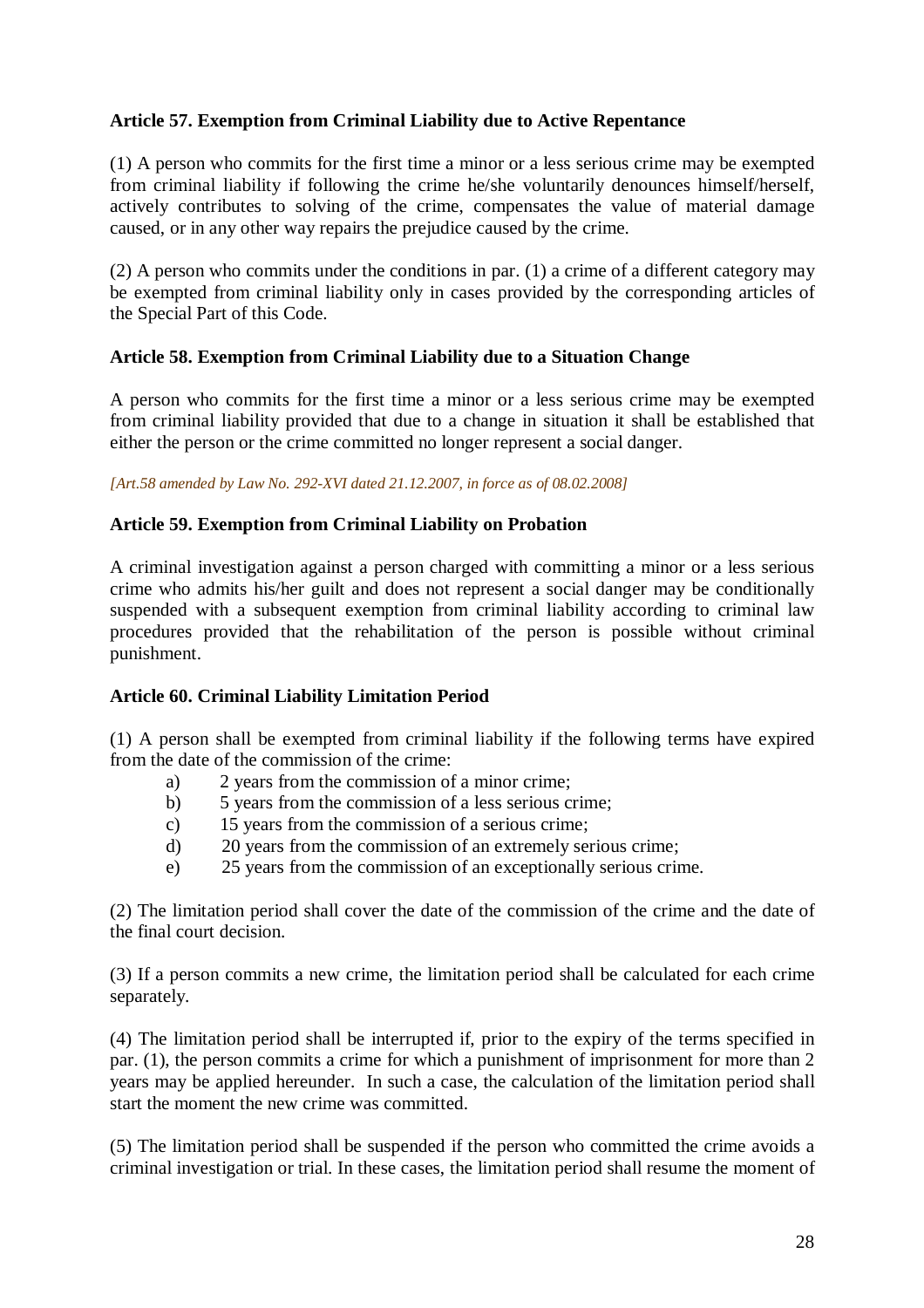the person's seizure or confession; however, a person may not be subject to criminal liability if more than 25 years have elapsed since the date of the commission of the crime and the limitation period has not been interrupted by the commission of a new crime.

(6) The application of the limitation period to a person who commits an exceptionally serious crime shall be decided by the court. If the court shall find it impossible to apply the limitation period and exempt the person from criminal liability, life imprisonment shall be replaced by imprisonment for 30 years.

(7) The terms of the criminal liability limitation period shall be reduced by half for persons who were juveniles at the date of the commission of the crime.

(8) The limitation period shall not apply to persons who commit crimes against the peace and security of humanity, war crimes, or other crimes set forth in international treaties to which the Republic of Moldova is a party.

*[Art.60 amended by Law No. 277-XVI dated 18.12.2008, in force as of 24.05.2009]* 

# **Chapter VII CRIMINAL PUNISHMENT**

# **Article 61. Definition and Purpose of Criminal Punishment**

(1) Criminal punishment is a measure of state force and a means of correction and reeducation of a convict which is applied by the courts in the name of the law to persons who commit crimes by which certain deprivations and restrictions of their rights are caused.

2) The purpose of criminal punishment is to restore social equity, to rehabilitate the convict, and to prevent the commission of new crimes both by convicts and other persons. The execution of the punishment must neither cause physical suffering nor humiliate the dignity of the convict.

### **Article 62. Categories of Punishments Applicable to Individuals**

(1) The following punishments may be applied to individuals who commit crimes:

a) fines;

b) deprivation of the right to hold certain positions or to practice certain activities;

c) annulment of military rank, special titles, qualification (classification) degrees, and state distinctions;

d) community service; *[Letter e) excluded by Law No. 53-XVI dated 13.03.2008, in force as of 13.05.2008]* 

f) imprisonment;

g) life imprisonment.

(2) Imprisonment and life imprisonment shall be applied only as main punishments.

(3) Community service may be applied as a main punishment or, in the case of a conviction with conditional suspension of punishment, as an obligation for a probation period.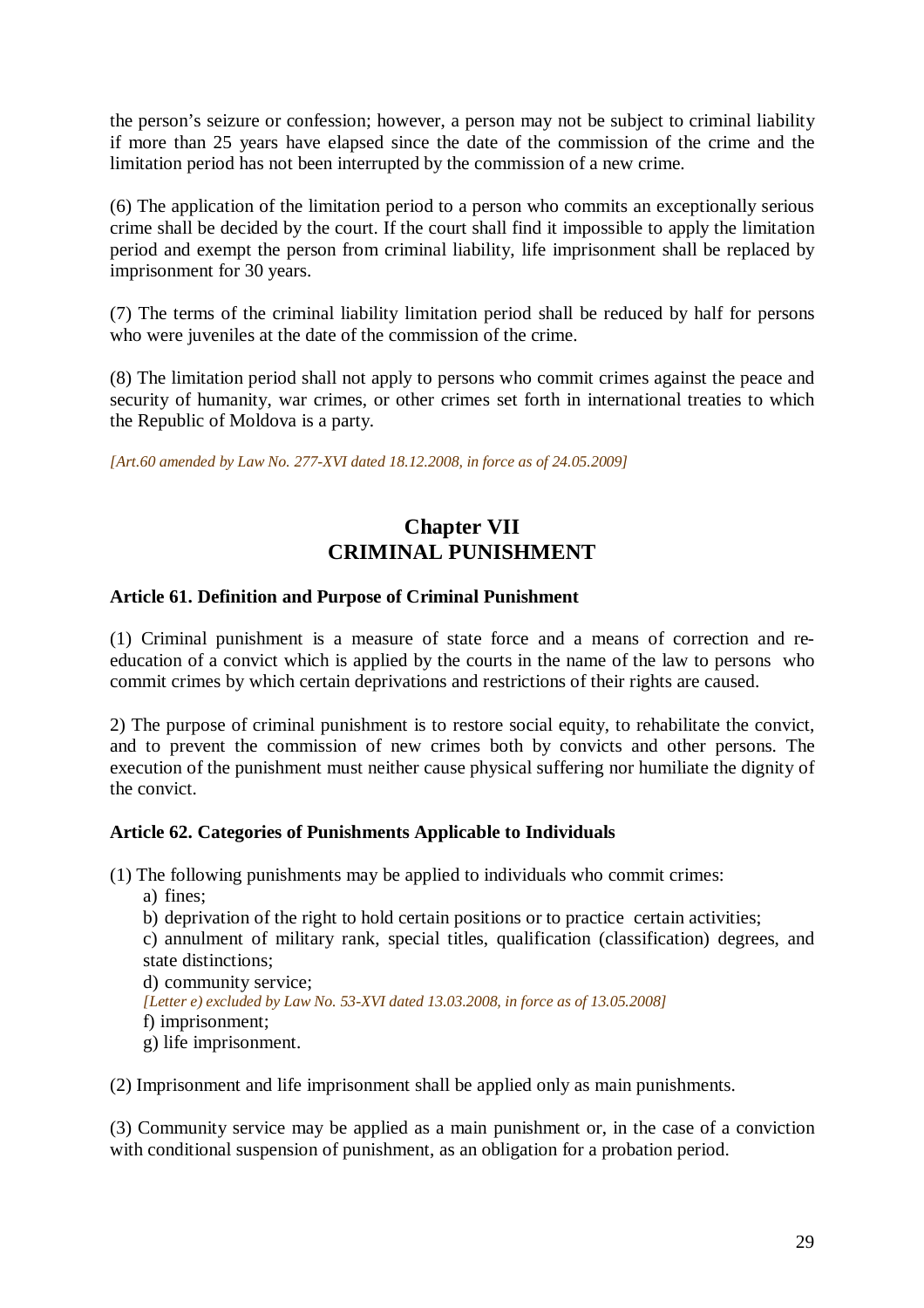(4) Fines, deprivation of the right to hold certain positions or to practice certain activities may be applied both as main and complementary punishments.

(5) Annulment of military rank, special titles, qualification (classification) degrees and state distinctions may be applied only as complementary punishments.

*[Art.62 amended by Law No. 53-XVI dated 13.03.2008, in force as of 13.05.2008] [Art.62 amended by Law No. 184-XVI dated 29.06.2006, in force as of 11.08.2006]* 

# **Article 63. Categories of Punishments Applicable to Legal Entities**

- (1) The following punishments may be applied to legal entities:
	- a) fines;
	- b) deprivation of the right to practice certain activities;
	- c) liquidation.
- (2) Fines shall be applied as a main punishment.

(3) The deprivation of the right to practice certain activities and the liquidation of the legal entity may be applied both as main and complementary punishments.

*[Art.63 amended by Law No. 136-XVI dated 19.06.2008, in force as of 08.08.2008]*

# **Article 64. Fines**

(1) A fine is a pecuniary sanction applied by the court in sentences and within the limits set by this Code.

(2) The fine shall be established in conventional units. One conventional unit shall be equal to 20 lei.

(3) The amount of a fine applicable to individuals shall be set within the limits of 150 and 1000 conventional units depending on the character and the seriousness of the crime committed and considering the financial condition of the guilty person while for crimes committed for material interest the limit shall be up to 5000 conventional units for which the amount of conventional units effective at the moment of the commission of the crime shall form the basis.

(4) In cases set forth in article 21 par. (3), the amount of the fine for legal entities shall be set within the limits of 500 and 10,000 conventional units depending on the nature and the seriousness of the crime committed, the extent of the damage caused, and considering the economic and financial condition of the legal entity. In the case of malicious circumvention by a legal entity from payment of the fine set, the court may substitute the unpaid amount of the fine with an execution upon the property of the entity.

(5) In the case of the malicious circumvention by the convict from payment of the fine set as a main or complementary punishment, the court may substitute the unpaid amount of the fine with imprisonment within the limits of the terms set forth in art. 70. The amount of the fine shall be substituted with imprisonment by which one month of imprisonment shall be equivalent to 50 conventional units.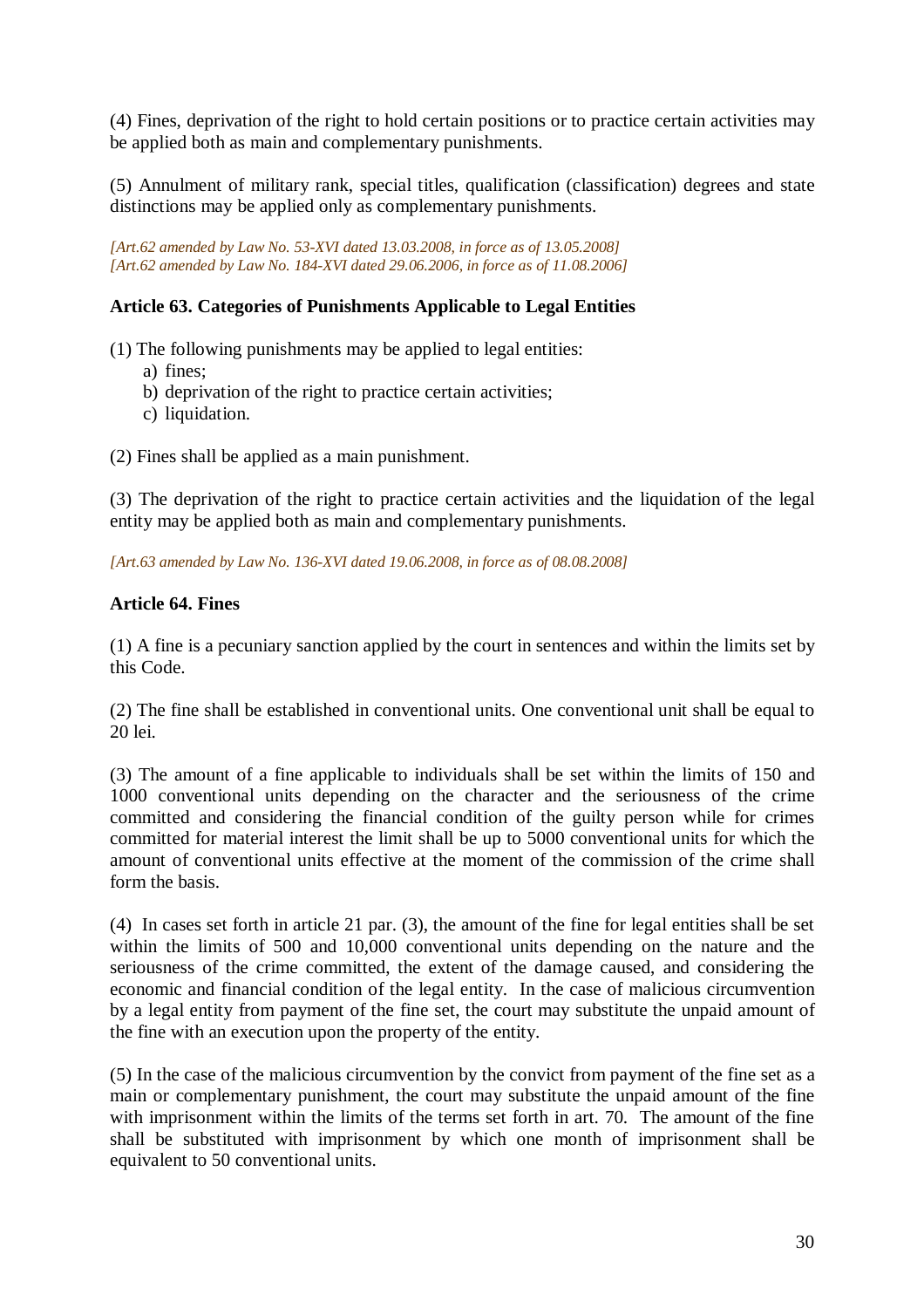(6) A fine as a complementary punishment may be applied only in those cases in which it is provided as such for the corresponding crime.

(7) In a case when a convict cannot pay the amount of the fine set as a main or complementary punishment, the court may, in line with the provisions of art. 67, substitute the unpaid amount of the fine with community service by which 60 hours of community service shall be equivalent to 50 conventional units.

*[Art.64 amended by Law No. 136-XVI dated 19.06.2008, in force as of 08.08.2008] [Art.64 amended by Law No. 184-XVI dated 29.06.2006, in force as of 11.08.2006] [Art.64 amended by Law No. 305-XV dated 11.07.03, in force as of 22.07.03]* 

### **Article 65. Deprivation of the Right to Hold Certain Positions or to Practice Certain Activities**

(1) The deprivation of the right to hold certain positions or to practice certain activities shall be the prohibition to hold a position or to practice an activity used by the convict to commit the crime.

(2) The deprivation of the right to hold certain positions or to practice certain activities may be set by the court for a term of from 1 to 5 years.

(3) The deprivation of the right to hold certain positions or to practice certain activities may be applied as a complementary punishment also in cases when it is not provided as a punishment for the crimes set forth in the Special Part of this Code if, considering the nature of the crime committed by the guilty person while exercising his/her official duties or practicing certain activities, the court shall find it impossible for the person to preserve his/her right to hold certain positions or to practice those activities.

(4) When applying the deprivation of the right to hold certain positions or to practice certain activities as a punishment complementary to a fine or to community service, its term shall be calculated from the date of final decision, and when it is applied as a punishment complimentary to imprisonment, its term shall be calculated from the moment the main punishment is executed.

 *[Art.65 amended by Law No. 53-XVI dated 13.03.2008, in force as of 13.05.2008] [Art.65 amended by law No. 184-XVI dated 29.06.2006, in force as of 11.08.2006]* 

# **Article 66. Annulment of Military Rank, Special Titles, Qualification (Classification) Degrees and State Distinctions**

For convictions for serious, extremely serious, or exceptionally serious crimes, considering the circumstances of the commission of the crime, the court may annul the convict's military rank, special title, qualification (classification) degree, and state distinctions.

# **Article 67. Community Service**

(1) Community service shall involve the convict outside his basic work or studies in work determined by local public administration authorities.

 $(1<sup>1</sup>)$  In cases of active duty and reduced-term servicepersons, community service shall involve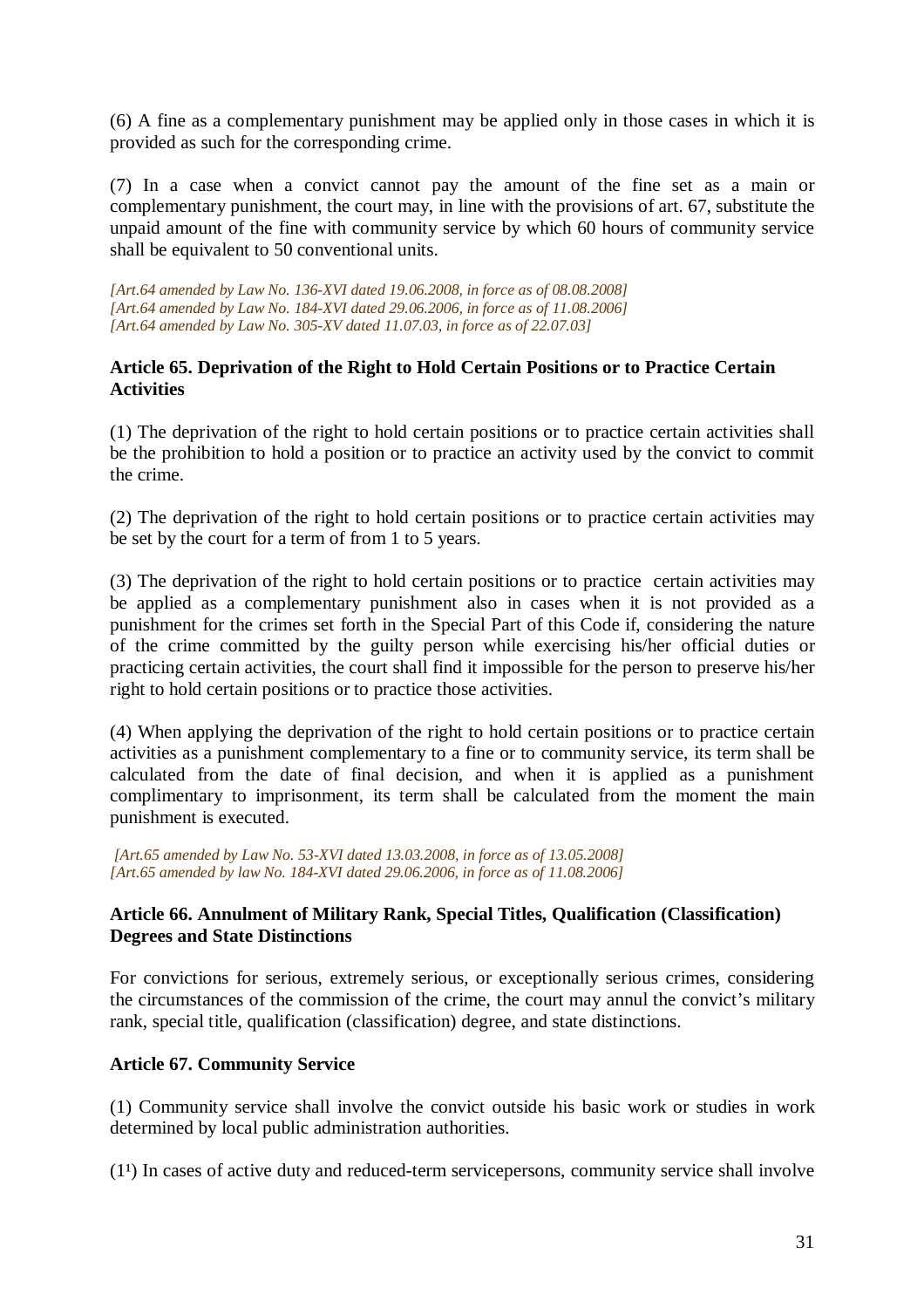convicts outside their duty hours set in line with the requirements of military regulations in work determined by the commanding officer.

(2) Community service shall be set for a term of from 60 to 240 hours and shall be executed from 2 to 4 hours per day.

(3) In cases of malicious circumvention by convicts from community service, the punishment shall be substituted with imprisonment by which 1 day of imprisonment shall be equivalent to 2 hours of community service. In this instance, the term of imprisonment may be shorter than 6 months.

(4) Community service may not be applied to individuals acknowledged as I and II degree invalids, contract servicepersons, pregnant women, women with children aged less than 8, persons aged less than 16, and persons who have reached retirement age.

(5) Community service shall be carried out within a maximum period of 18 months for which the calculation shall start from the date of the final court decision.

(6) Active duty and reduced-term servicepersons sentenced to community service shall execute their punishment at their military unit.

 *[Art.67 amended by Law No.53-XVI dated 13.03.2008, in force as of 13.05.2008] [Art.67 amended by Law No. 184-XVI dated 29.06.2006, in force as of 11.08.2006] [Art.67 amended by Law No. 211-XV dated 29.05.03, in force as of 12.06.03]* 

*[Art.68 excluded by Law No. 184-XVI dated 29.06.2006, in force as of 11.08.2006] [Art.68 completed by Law No. 211-XV dated 29.05.03, in force as of 12.06.03]* 

*[Art.69 excluded by Law No. 53-XVI dated 13.03.2008, in force as of 13.05.2008]* 

# **Article 70. Imprisonment**

(1) Imprisonment is the deprivation of the liberty of a person guilty of the commission of a crime by the forced isolation of the person from his/her normal living environment and confinement in a penitentiary for a certain term based on a court decision.

(2) Imprisonment shall be set for a term of from 3 months to 20 years.

(3) When setting the punishment for a person who at the date of the commission of the crime was aged under 18, the term of imprisonment shall be determined from the maximum punishment established by criminal law for the crime committed reduced by half.

(4) When setting the final punishment in a case of a cumulation of crimes, imprisonment may not exceed 25 years for adults and 12 years and 6 months for juveniles, and in a case of a cumulation of sentences, it cannot exceed 30 years for adults and 15 years for juveniles.

(5) In a case of substitution of life imprisonment with a milder punishment as mercy, imprisonment for 30 years shall be applied.

 *[Art.70 amended by Law No. 277-XVI dated 18.12.2008, in force as of 24.05.2009] [Art.70 amended by Law No.184-XVI dated 29.06.2006, in force as of 11.08.2006]*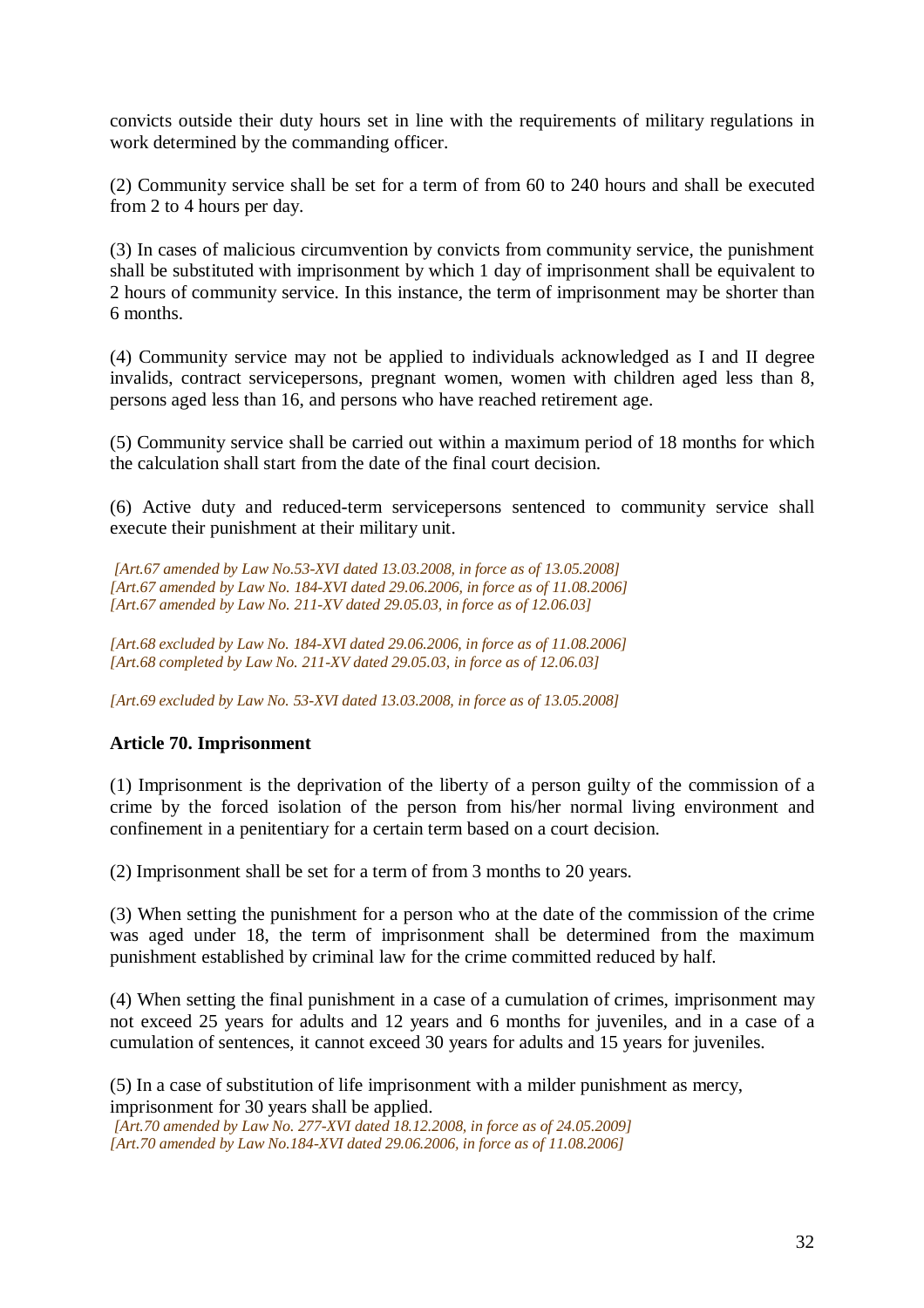### **Article 71. Life Imprisonment**

(1) Life imprisonment is the deprivation of the liberty of the convict for the entire rest of his/her life.

(2) Life imprisonment shall be set only for exceptionally serious crimes.

(3) Life imprisonment may not be applied to women and juveniles.

### **Article 72. Categories of Penitentiaries Where the Punishment of Imprisonment Is Executed**

(1) The punishment of imprisonment shall be executed in the following penitentiaries:

- a) open;
- b) semi-closed;
- c) closed.

(2) Persons convicted of crimes committed by imprudence shall serve the punishment of imprisonment in open penitentiaries.

(3) Persons convicted of minor, less serious and serious crimes committed with intent shall serve the punishment of imprisonment in semi-closed penitentiaries.

(4) Persons convicted of extremely serious and exceptionally serious crimes as well as persons who committed crimes deemed as recidivism shall serve the punishment of imprisonment in closed penitentiaries.

(5) Persons aged under 18 shall serve the punishment of imprisonment in penitentiaries for juveniles with due consideration of the personality of the convict, his/her criminal history, and the prejudicial degree of the crime committed.

(6) Convicted women shall serve the punishment of imprisonment in penitentiaries for women.

(7) Any change in the category of penitentiary shall be made by a court in line with the legislation in force.

 *[Art.72 completed by Law No. 211-XV dated 29.05.03, in force as of 12.06.03]* 

# **Article 73. Deprivation of the Right of a Legal Entity to Practice Certain Activities**

(1) The deprivation of the right of a legal entity to practice certain activities consists in setting a prohibition to make specific transactions; to issue shares or other bonds; to receive subventions, facilities, and other advantages from the state or to practice other activities.

(2) The deprivation of the right to practice certain activities may be limited to a certain territory or to a certain period of the year and shall be set for a term of up to 5 years or for an unlimited term.

*[Art.73amended by Law No. 136-XVI dated 19.06.2008, in force as of 08.08.2008]*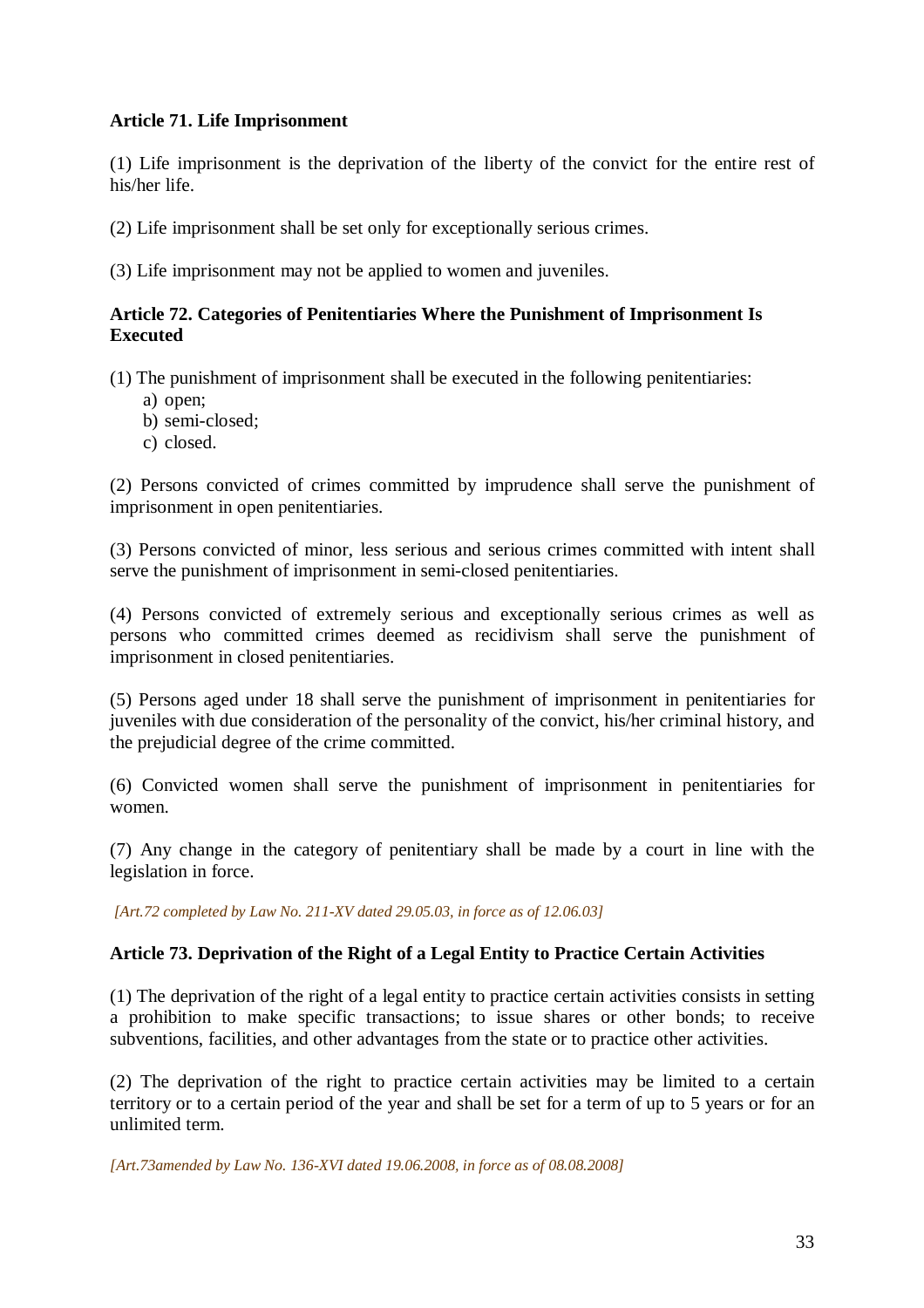# **Article 74. Liquidation of a Legal Entity**

(1) The liquidation of a legal entity consists in its closure with the consequences provided by civil legislation.

(2) The liquidation of a legal entity shall be imposed when the court finds that the seriousness of the crime committed makes it impossible to preserve such a legal entity and for it to continue its activities.

*[Art.74 amended by Law No. 136-XVI dated 19.06.2008, in force as of 08.08.2008]*

# **Chapter VIII SPECIFYING PUNISHMENTS**

### **Article 75. General Criteria for Specifying Punishment**

(1) An equitable punishment within the limits set by the Special Part of this Code and in strict compliance with the provisions of the General Part of this Code shall be applied to a person found guilty of the commission of a crime. When determining the category and the term of punishment, the court shall take into consideration the seriousness of the crime committed, its motive, the personality of the guilty person, the circumstances of the case that mitigate or aggravate liability, the impact of the punishment on the rehabilitation and re-education of the guilty person, as well as the living conditions of his/her family.

(2) The more severe punishment among the alternatives provided for by law for the commission of a crime shall be applied only when a milder punishment among the specified ones cannot ensure the achievement of the purpose of the punishment.

(3) Punishment for a minor or less serious crime shall be applied to a juvenile when it is assessed that educational measures are not sufficient for that juvenile's rehabilitation.

*[Art.75 completed by Law No. 184-XVI dated 29.06.2006, in force as of 11.08.2006]* 

### **Article 76. Mitigating Circumstances**

(1) When determining a punishment, the following shall be considered as mitigating circumstances:

- a) commission for the first time of a minor or a less serious crime;
- b) commission of a crime by a juvenile;
- c) commission of a crime due to difficult personal or family circumstances;
- d) commission of a crime by a person with limited mental capacity;
- e) prevention by the guilty person of prejudicial consequences of the crime committed, voluntary repair of the damage caused, or the elimination of the damage caused;
- f) self-denunciation, active contribution to solving the crime and to identifying the criminals, or admitting guilt;
- g) the illegality or immorality of the victim's actions if such were the reason for the crime;
- h) the commission of a crime as a result of physical or mental coercion that does not exclude the criminal nature of the act, or of financial or work dependence or other natural coercion;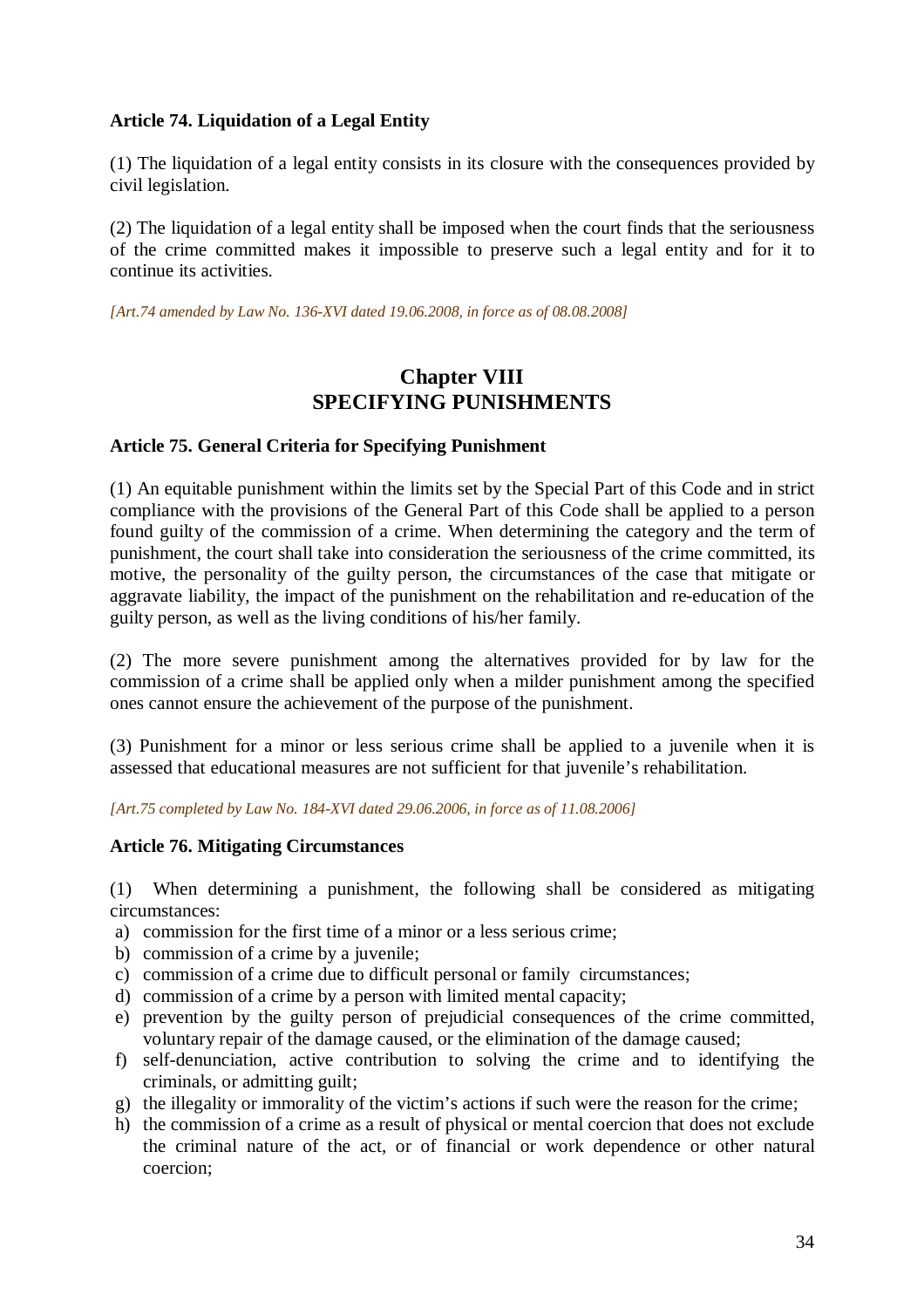- i) the commission of a crime by a person in a state of intoxication caused by the involuntary or forced consumption of substances mentioned in article 24, or by the consumption of these substances not being aware of their effects;
- j) the commission of a crime in excess of the legal limits of legitimate defense, capturing a criminal, a state of extreme necessity, reasonable risk or as a result of executing an order or command from a superior;
- k) the serious impact of the crime committed on its perpetrator or the heavy burden of the punishment applied to him/her due to his/her advanced age, health condition, or other circumstances;
- l) expiry at the moment of the commission of the crime of at least 2/3 of the criminal liability limitation period provided for this crime or excess of the reasonable timeframe for hearing the case, considering the nature of the act, provided that the delay was not caused by the perpetrator.

(2) The court may consider other circumstances not specified in par. (1) as mitigating circumstances.

(3) By determining the punishment, the court shall not consider as mitigating a circumstance defined by law as a constitutive element of the crime.

*[Art.76 in version of Law 277-XVI dated 18.12.2008, in force as of 24.05.2009]* 

### **Article 77. Aggravating Circumstances**

(1) When determining punishment, the following shall be considered as aggravating circumstances:

- a) the commission of a crime by a person who previously was convicted for a similar crime or of other acts relevant to the case;
- b) severe consequences caused by the commission of the crime;
- c) the commission of a crime with any form of participation;
- d) the commission of a crime due to social, national, racial, or religious hatred;
- e) the commission of a crime against a person known to be under 14 years of age or against a pregnant woman or by taking advantage of the victim's known or obvious helpless condition caused by advanced age, disease, physical or mental handicap, or another factor;
- f) the commission of a crime against a person in connection with his/her professional or social duties;
- g) the commission of a crime using juveniles, persons in difficulty, mentally retarded persons, or persons dependent on the perpetrator;
- h) the commission of a crime through extremely cruel acts or humiliation of the victim;
- i) the commission of a crime by means that pose a great social danger;
- j) the commission of a crime by a person in a state of intoxication caused by the consumption of substances mentioned in article 24: the court has the right, depending upon the nature of the crime, not to consider this as an aggravating circumstance;
- k) the commission of crime with the use of weapons, ammunition, explosive substances, or similar devices, specially prepared technical devices, noxious and radioactive substances, medical and other chemical/pharmaceutical preparations, and the use of physical and mental coercion;

*[Letter l) excluded by Law No. 277-XVI dated 18.12.2008, in force as of 24.05.2009]* 

m) the commission of a crime by taking advantage of a state of emergency, natural calamities, and mass disorders;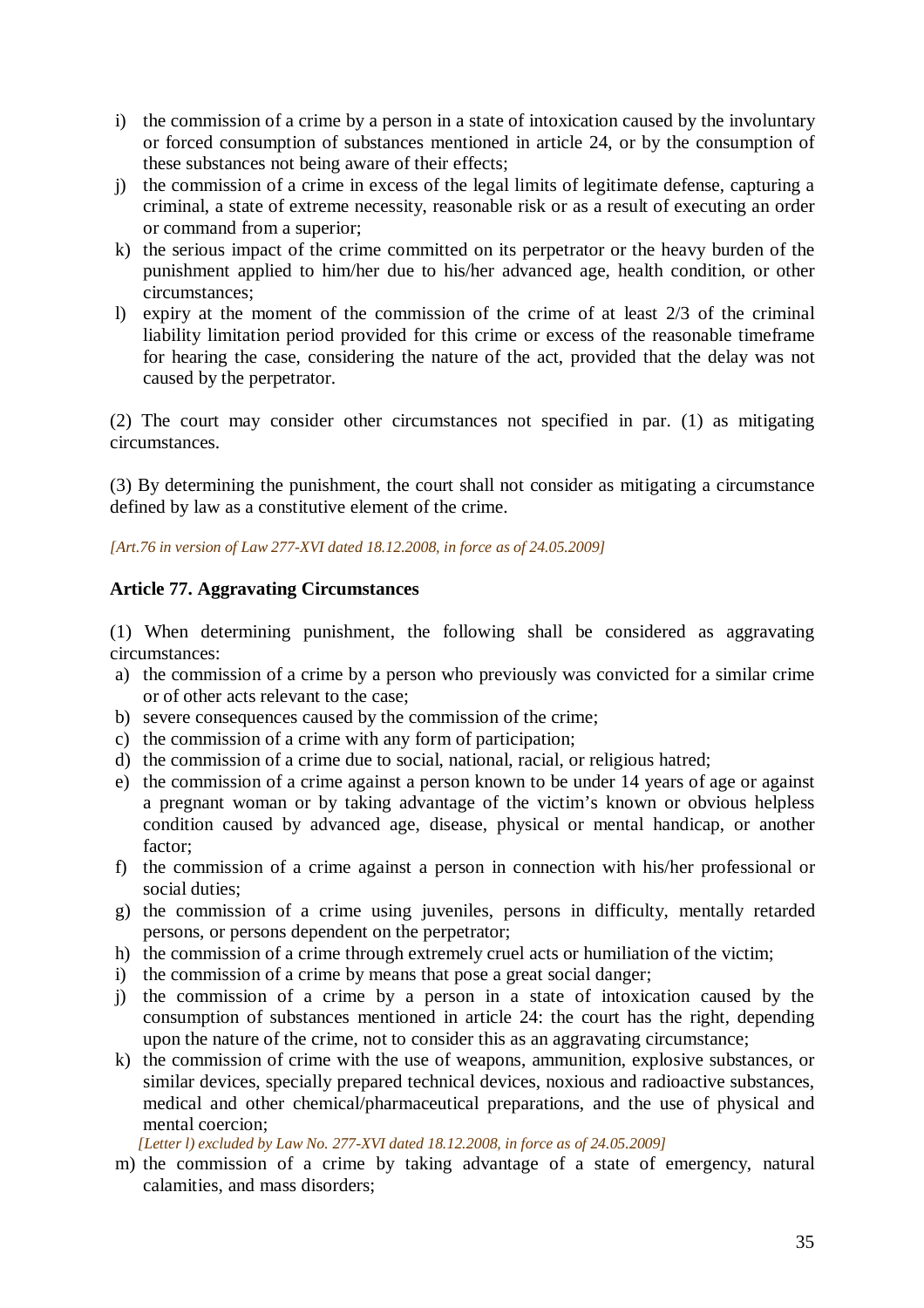n) the commission of a crime by abusing someone's trust.

(2) If the circumstances mentioned in par. (1) are also set forth in the corresponding articles of the Special Part of the this Code as evidence of these criminal components, they may not be concurrently considered as aggravating circumstances.

*[Art.77 amended by Law No. 277-XVI dated 18.12.2008, in force as of 24.05.2009]* 

# **Article 78. Effects of Mitigating and Aggravating Circumstances**

(1) If the court ascertains the presence of mitigating circumstances in the commission of a crime, the main punishment shall be reduced or changed as follows:

- a) if the minimum term of imprisonment set in the corresponding article of the Special Part of this Code is less than 10 years, the punishment may be reduced to this minimum;
- b) when a fine is applied, it may be reduced to its lowest limit:
- c) if the law specifies life imprisonment for the crime committed, it shall be substituted by imprisonment for 15 to 25 years.

(2) If the court ascertains the presence of mitigating circumstances in the commission of a crime, the complementary punishment provided by the law for the crime may be eliminated.

(3) In the case of aggravating circumstances, the maximum punishment set in the corresponding article of the Special Part of this Code may be applied.

(4) In the case of a concurrence of aggravating and mitigating circumstances, the reduction of the punishment to the minimum or its increase to the maximum set in the corresponding article of the Special Part of this Code shall not be mandatory.

(5) Where exceptional mitigating circumstances exist, the punishment may be applied according to the provisions of article 79.

### **Article 79. Application of a Punishment Milder Than the One Provided by Law**

(1) Considering the case of exceptional circumstances related to the purpose and motive of the act, the role of the guilty person in the commission of the act, his/her behavior during and after the commission of the crime, and other circumstances that essentially diminish the seriousness of the act and its consequences, as well as the active contribution of the participant in the commission of a group crime to its solving, the court may apply either a punishment less than the minimum limit set by criminal law for the respective crime or a milder form of punishment of a different category, or it may decide not to apply the mandatory complementary punishment. The minority of the person who committed the crime shall be considered an exceptional circumstance.

*[Par. 2 article 79 excluded by Law No. 277-XVI dated 18.12.2008, in force as of 24.05.2009]* 

(3) When convicting adults for the commission of extremely serious crimes, the court may apply a punishment less than the minimum limit set by criminal law but it must account for at least two thirds of the minimum punishment set by this Code for the crime committed.

(4) The provisions of par. (1) shall not apply to adults sentenced to life imprisonment or in cases of recidivism.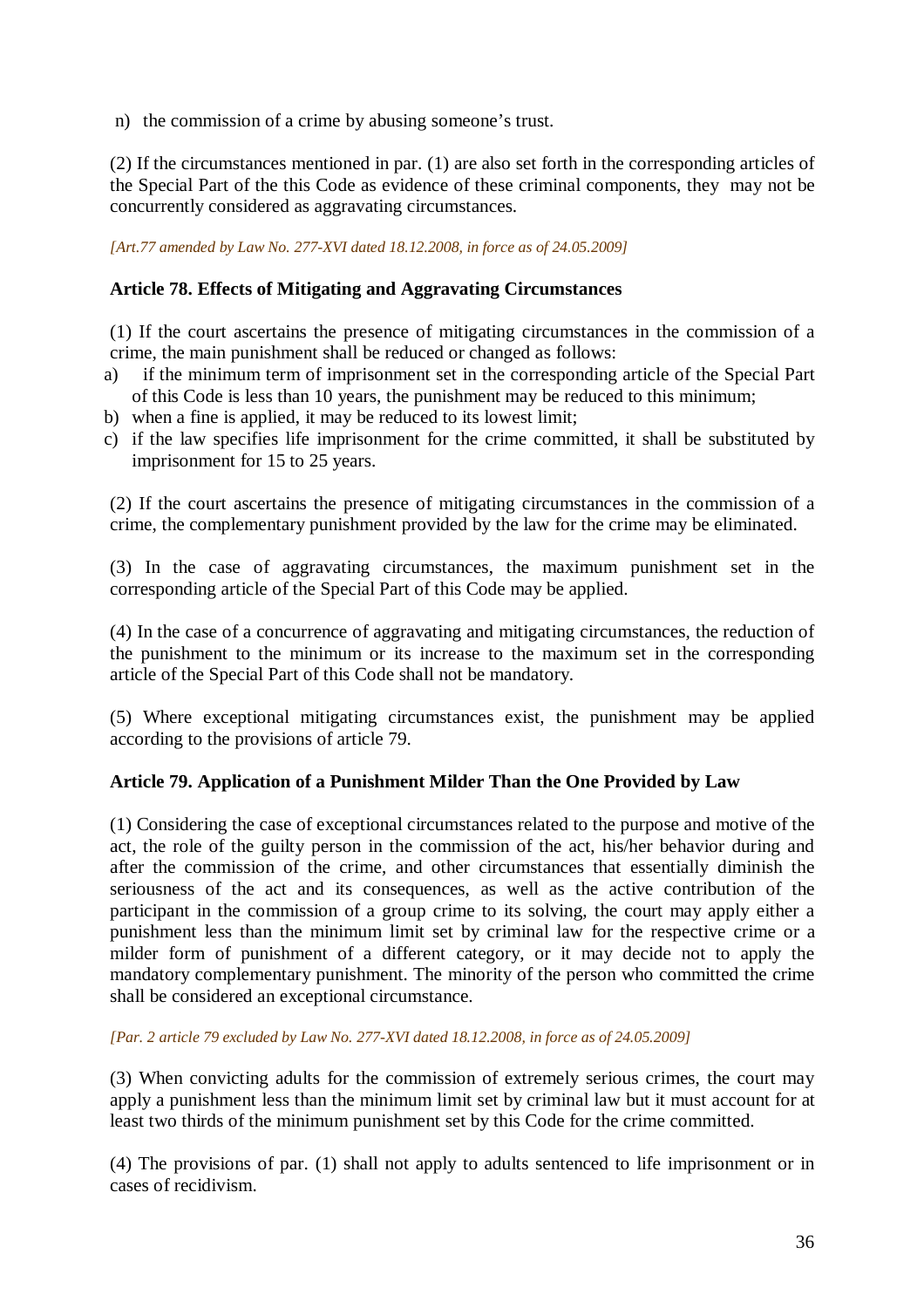*[Art.79 amended by Law No. 277-XVI dated 18.12.2008, in force as of 24.05.2009] [Art.79 amended by Law No.184-XVI dated 29.06.2006, in force as of 11.08.2006]* 

## **Article 80. Application of Punishment in Cases of Plea Bargaining**

When an accused person enters a plea-bargaining agreement and the court accepts this agreement, the punishment for the imputed crime shall be reduced by one third of the maximum punishment set for this crime.

## **Article 81. Application of Punishment for an Inchoate Crime**

(1) When setting punishment for an inchoate crime, due consideration of the circumstances that prevented completion of crime shall be taken into account.

(2) The punishment for the preparation of a crime that does not constitute recidivism shall not exceed one half of the maximum term of the most severe punishment set by the corresponding article of the Special Part of this Code for the consummated crime.

(3) The punishment for an attempt to commit a crime that does not constitute recidivism shall not exceed three quarters of the maximum term of the most severe punishment set by the corresponding article of the Special Part of this Code for the consummated crime.

(4) Life imprisonment shall not be applied for the preparation of a crime and the attempt to commit a crime.

# **Article 82. Application of Punishment for Recidivism**

(1) The punishment for recidivism, dangerous recidivism, and extremely dangerous recidivism shall be applied with due consideration of the number, nature, seriousness, and consequences of previously committed crimes, the circumstances due to which previous punishment was insufficient for the rehabilitation of the guilty person, as well as the nature, seriousness, and consequences of the new crime.

(2) The punishment for recidivism may not be less than half, for serious recidivism it shall be at least two thirds and for extremely serious recidivism at least three fourths of the maximum term of the most severe punishment set by the corresponding article of the Special Part of this Code.

### **Article 83. Application of Punishment for Participation**

The organizer, the instigator, and the accomplice in a crime set forth in criminal law and committed with intent shall be punished with the punishment provided for the author. In determining the punishment, due consideration shall be taken of each individual's contribution to the commission of the crime according to the provisions in art. 75.

# **Article 84. Application of Punishment in Cases of Cumulative Crimes**

(1) If a person is found guilty of committing two or more crimes provided for in different articles of the Special Part of this Code and has not been convicted of any of such crimes, the court by adjudicating each crime separately shall set the final punishment for the cumulative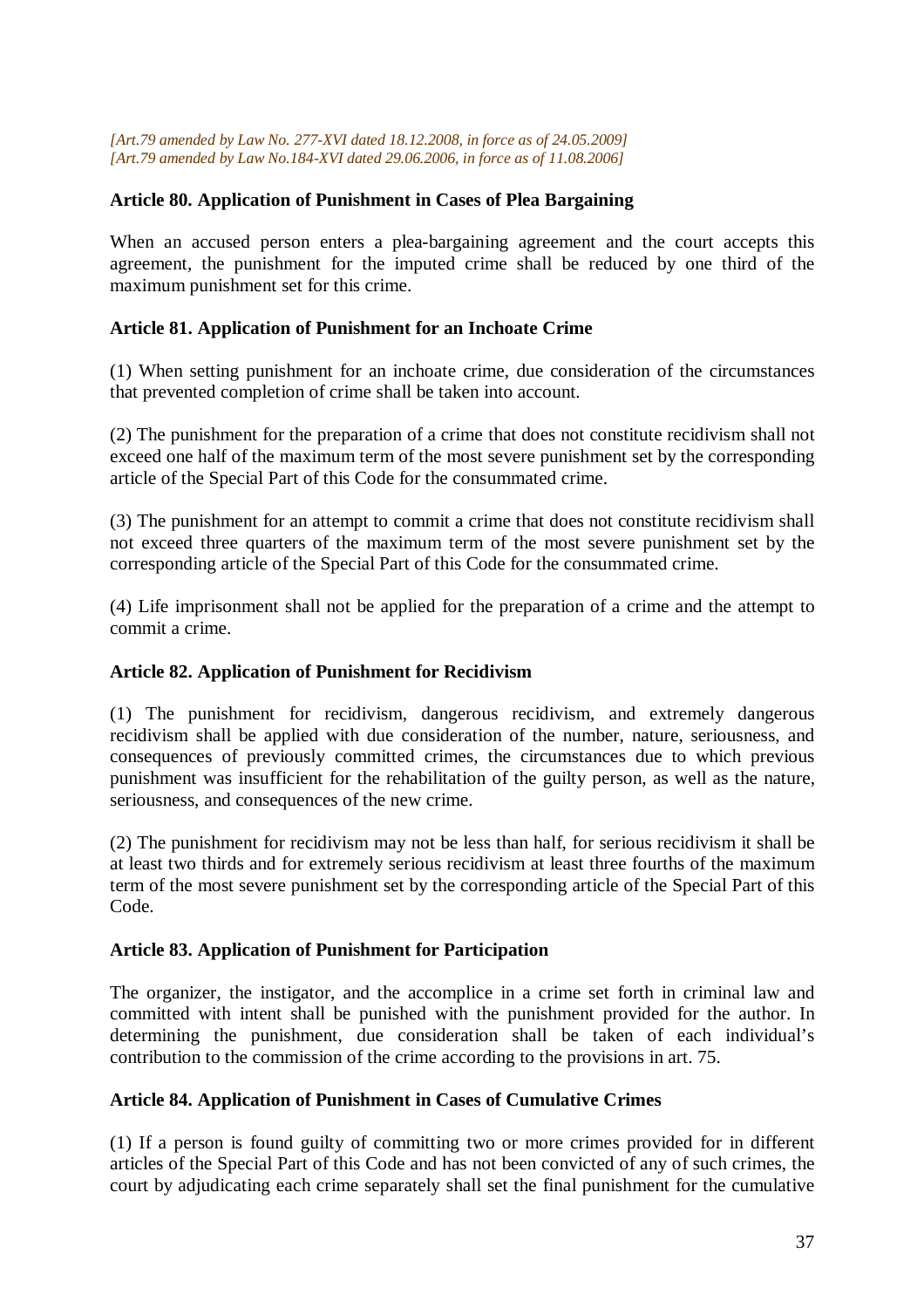crimes by summing up, either in whole or in part, the applied punishments although for a term not exceeding 25 years of imprisonment and in respect to persons who have not reached the age of 18 for a term not exceeding 12 years and 6 months. If a person is found guilty of committing two or more minor and/or less serious crimes, the final punishment may also be set by combining the milder punishment with a more severe one.

(2) Any of the complementary punishments provided in the corresponding articles of the Special Part of this Code setting the liability for crimes for which a person was found guilty may be combined with the main punishment applied in the case of cumulative crimes. The final complementary punishment set by summing up, either in whole or in part, the complementary punishments applied shall not exceed the maximum term or amount set by the General Part of this Code for this category of punishment.

(3) If main punishments of a different category are set for cumulative crimes the summing up of which is not provided in art. 87, and if the court does not ascertain any grounds for combining one punishment with another, such shall be executed separately.

(4) In line with the provisions of par.  $(1)-(3)$ , the punishment shall also be set in cases when after the sentence is pronounced, it is held that the convict is also guilty of another crime committed prior to the pronunciation of the sentence in the first case. In this case, the term of punishment shall include the term of the completely or partially executed punishment based on the first sentence.

(5) In the case of cumulative of crimes where a sentence of life imprisonment was set along with one or more terms of imprisonment or other punishments, life imprisonment shall be applied as the final punishment.

*[Art.84 amended by Law No.277-XVI dated18.12.2008, in force as of 24.05.2009] [Art.84 completed by Law No.184-XVI dated 29.06.2006, in force as of 11.08.2006]*

# **Article 85. Application of Punishment in Cases of Cumulative Sentences**

(1) If after the sentence is pronounced but prior to the complete execution of punishment the convict commits a new crime, the court shall combine, either in whole or in part, the punishment set by the new sentence with the unexecuted part of the punishment set by the previous sentence. In this case, the final punishment shall not exceed 30 years of imprisonment, and in respect to persons who have not reached the age of 18 the term shall be 15 years.

(2) The combining of complementary punishments in the case of cumulative sentences shall be in line with art. 84 par. (2).

(3) In cases of cumulative sentences, the final punishment shall exceed the punishment set for the commission of a new crime and the unexecuted part of the punishment set by the previous sentence of the court.

(4) If one of the sentences is life imprisonment, in the summing up the final punishment shall be life imprisonment.

*[Art.85 amended by Law No. 277-XVI dated 18.12.2008, in force as of 24.05.2009]*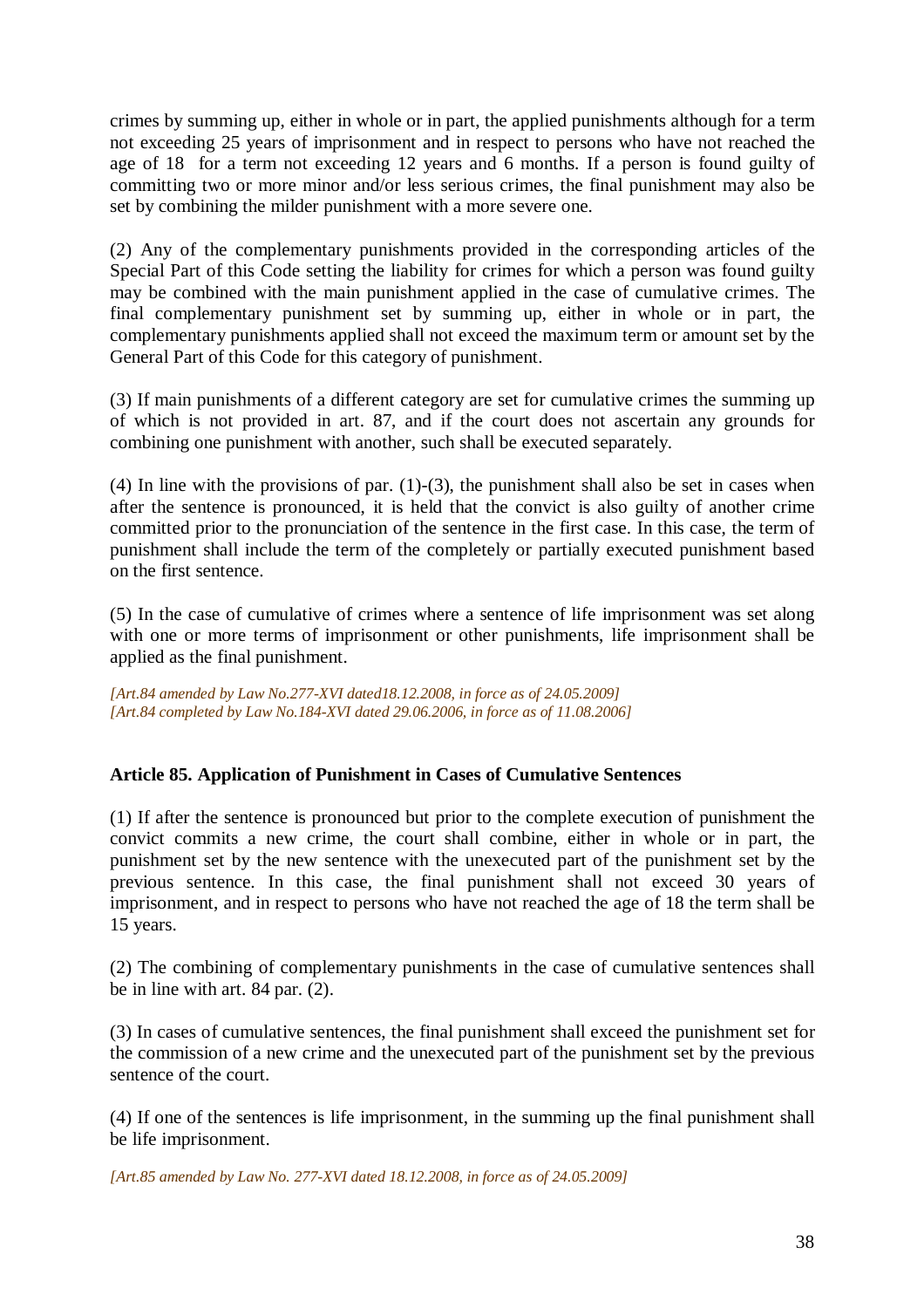## **Article 86. Application of Punishment in Cases of Executing a Foreign State's Decision**

(1) In executing a foreign state's decision, the court shall substitute the punishment of imprisonment applied in the foreign state with a punishment set by its own criminal law for the same act without aggravating the criminal situation of the convict as determined by the foreign state's decision. If the law of a foreign state provides for a punishment milder than the minimum provided by domestic law, the court shall not be bound to that minimum and shall apply a punishment corresponding to the one pronounced in the foreign state.

(2) Any part of a punishment pronounced in a foreign state and any period of temporary detention executed by the convict shall be entirely deducted by the court decision on the recognition of the foreign state's decision.

(3) When executing a foreign state's decision on the application of a fine or the seizure of a sum of money, the court shall calculate the amount in national currency applying the exchange rate in force at the moment when the decision on the recognition of the foreign state's decision was pronounced, without exceeding the maximum limit of the punishment set by the foreign state for such an act.

(4) Fines and the seizures of goods resulting from the execution of foreign states' decisions shall accrue to the Republic of Moldova without prejudice to the rights of third states.

### **Article 87. Method of Determination of the Final Punishment Term in Cases of Summing Up Different Punishments**

(1) By summing up different main punishments applied in cases of cumulative crimes or cumulative sentences, 1 day of imprisonment shall be equivalent to 2 hours of community service.

(2) Other punishments combined with imprisonment shall be executed separately.

*[Art.87 in version of Law No. 53-XVI dated 13.03.2008, in force as of 13.05.2008] [Art.87 amended by Law No. 184-XVI dated 29.06.2006, in force as of 11.08.2006] [Art.87 amended by Law No. 211-XV dated 29.05.03, in force as of 12.06.03]* 

### **Article 88. Calculation of Punishment Terms and Computation of Preventive Arrest**

(1) The terms of the deprivation of the right to hold certain positions or to practice certain activities and imprisonment shall be calculated in months and years, while those of community service shall be calculated in hours.

(2) For the computation or addition of punishments referred to in par. (1), except for community service, and for punishment substitutions, their calculation in days shall be accepted.

(3) The time spent by a person under preventive arrest until a case is heard shall be included in the term of imprisonment whereby 1 day shall be equivalent to 1 day and for terms of community service whereby 1 day of preventive arrest shall be equivalent to 2 hours of community service.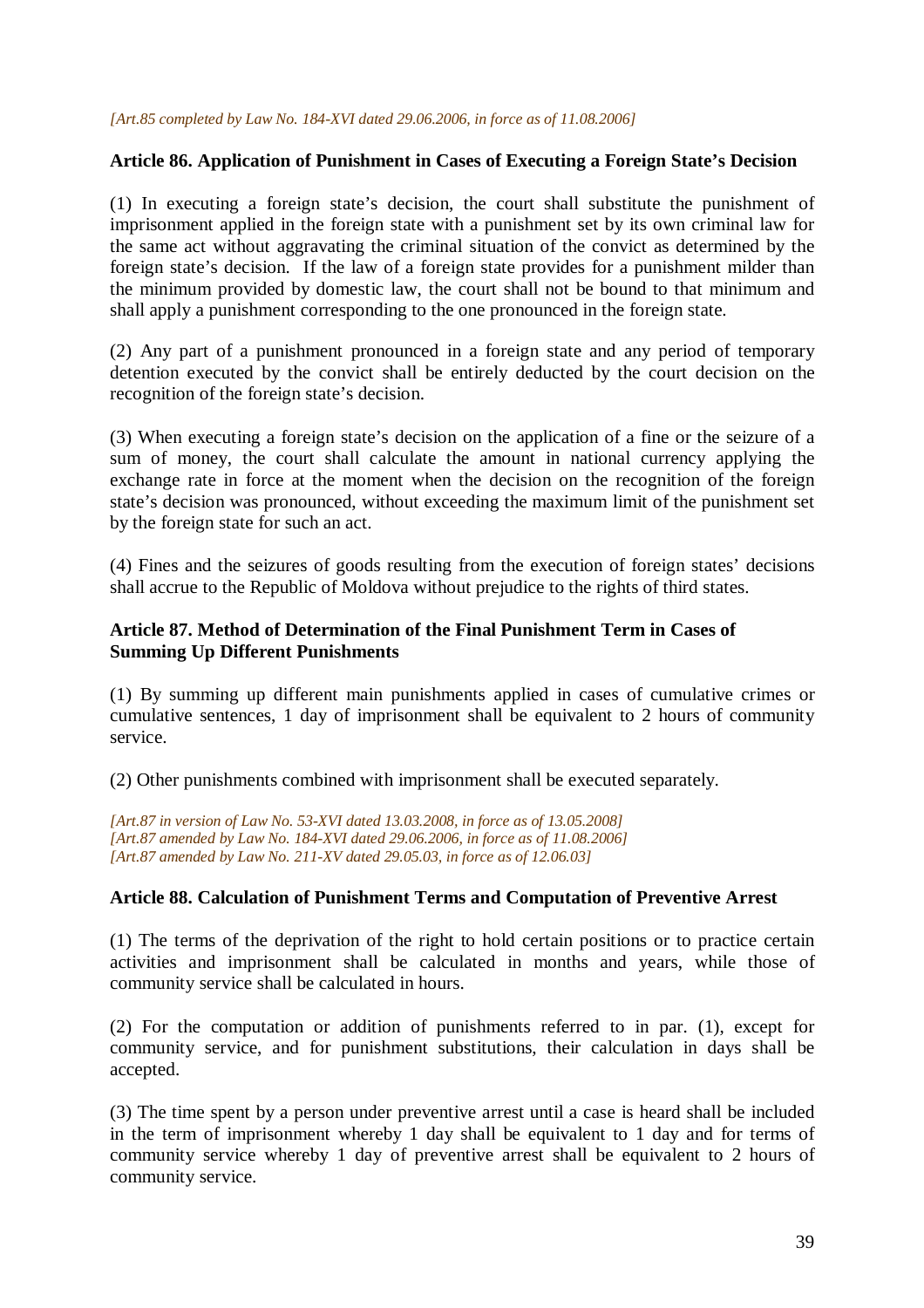(4) In cases of extradition of a person under the conditions set by law, the duration of preventive arrest and of the part of the punishment of imprisonment already executed as applied by a court decision for a crime committed abroad shall be included in the term of punishment whereby 1 day shall be equivalent to 1 day.

(5) When setting a fine, the deprivation of the right to hold certain positions or to practice certain activities as main punishment for a convict held under preventive arrest until the case hearing date is set, the court, taking into account the term of preventive arrest, shall apply a milder form of punishment or shall completely exempt the convict from the execution thereof.

(6) The time during which the convict in the course of executing the punishment is subjected to medical treatment shall be included in the term of the punishment unless the convict caused the disease by himself/herself as ascertained during the execution of the punishment. The time when the convict is absent from his/her work place shall not be included in the term of the punishment of community service.

*[Art.88 amended by Law No. 53-XVI dated 13.03.2008, in force as of 13.05.2008] [Art.88 amended by Law No. 184-XVI dated 29.06.2006, in force as of 11.08.2006] [Art.88 amended by Law No. 211-XV dated 29.05.03, in force as of 12.06.03]* 

# **Chapter IX EXEMPTION FROM CRIMINAL PUNISHMENT**

# **Article 89. Definition and Categories of Exemption from Criminal Punishment**

(1) Exemption from criminal punishment is the partial or total release of a person who committed a crime from the actual execution of criminal punishment provided by a court decision.

(2) Exemption from criminal punishment shall be done by means of:

- a) conviction with a conditional suspension of execution of punishment;
- b) conditional exemption from punishment prior to the term of expiration;
- c) substitution of the unexecuted part of the punishment with a milder form of punishment;
- d) exemption from punishment of juveniles;
- e) exemption from punishment due to a situation change;
- f) exemption from executing the punishment of seriously ill persons;
- g) deferral of the execution of punishment for pregnant women and women who have children under the age of 8.

# **Article 90. Conviction with a Conditional Suspension of the Execution of Punishment**

(1) If by setting the punishment of imprisonment for up to 5 years for crimes committed with intent and up to 7 years for crimes committed by imprudence, the court, taking into account the circumstances of the case and the personality of the guilty person, comes to the conclusion that it is not rational for the guilty person to execute the set punishment, it may decide to conditionally suspend the execution of the punishment applied to the guilty person and shall by all means indicate in the decision the reasons for conviction with conditional suspension of the execution of the punishment as well as the probation period. In this case, the court shall order the exemption from the punishment applied if during the set probation period the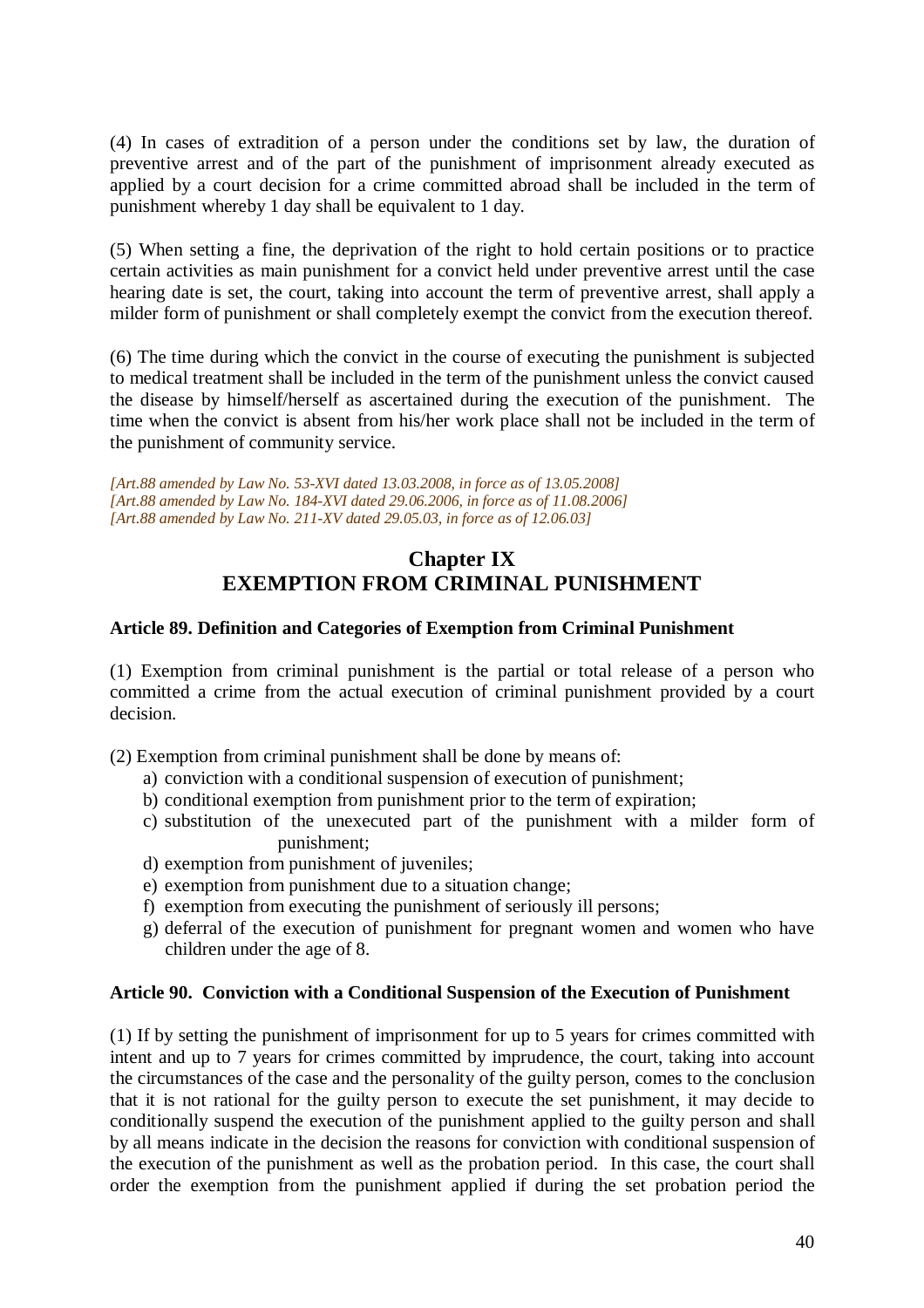convict does not commit a new crime and through good behavior and honest work justifies the credence given to him/her. Control over the behavior of convicts granted conditional suspension of the execution of punishment shall be exerted by competent bodies while control over the behavior of servicepersons shall be exerted by the respective military command.

(2) The probation period shall be set by the court within the limit of 1 to 5 years.

*[Par.3 article 90 excluded by Law No. 277-XVI dated 18.12.2008, in force as of 24.05.2009]* 

(4) Conditional suspension of the execution of punishment shall not apply to persons who commit extremely serious and exceptionally serious crimes or in cases of recidivism.

(5) In cases of conviction with a conditional suspension of the execution of punishment, complementary punishments may be applied.

(6) When granting conviction with a conditional suspension of the execution of punishment, the court may require that the convict:

- a) not change his/her domicile without the consent of a competent body;
- b) not attend certain places;
- c) undergo certain treatment for addiction to alcohol, drugs, toxic substances, or for a venereal disease;
- d) provide financial support to the victim's family;
- e) compensate for the damage caused within the term set by the court.

(7) During the probation period upon the suggestion of the body exerting control over the behavior of the convict with a conditional suspension of the execution of punishment, the court may cancel in whole or in part the obligations previously imposed on the convict or may impose new ones.

(8) If upon expiry of at least half of the probation period it is established that the convict with a conditional suspension of the execution of punishment has exhibited correct and exemplary behavior, upon the recommendation of the body that exerts control over the behavior of the convict with a conditional suspension of the execution of punishment, the court may issue a ruling canceling the conviction and the criminal history.

(9) If a convict with a conditional suspension of the execution of punishment systematically violates during the probation period the obligations set or public order and is subjected to administrative liability or maliciously does not meet prior to expiry of the probation period the obligation to repair the damage caused, upon the recommendation of the body that exerts control over the behavior of convicts with a conditional suspension of the execution of punishment, the court may issue a ruling canceling the conviction with a conditional suspension of the execution of punishment and making the convict execute the punishment set by the court decision.

(10) If the convict with a conditional suspension of the execution of punishment commits during the probation period a new crime with intent, the court shall set a punishment in line with art. 85.

11) If the convict with a conditional suspension of the execution of punishment commits during the probation period a new crime by imprudence or a less serious crime with intent, the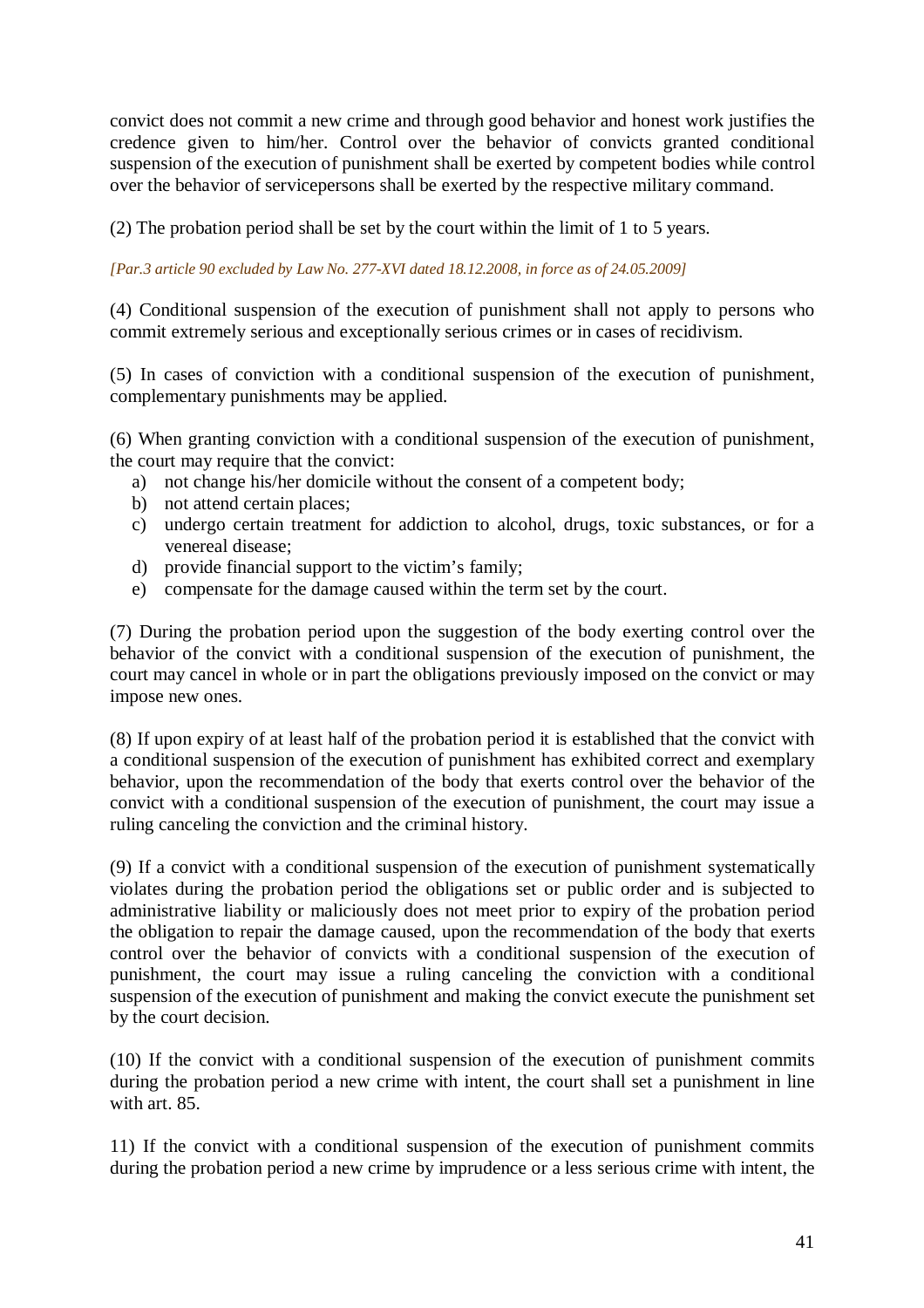issue of maintaining or canceling the conviction with a conditional suspension of the execution of punishment shall be decided by the court.

*[Art.90 amended by Law No. 277-XVI dated 18.12.2008, in force as of 24.05.2009] [Art.90 amended by Law No. 53-XVI dated 13.03.2008, in force as of 13.05.2008] [Art.90 amended by Law No. 211-XV dated 29.05.03, in force as of 12.06.03]*

# **Article 91. Preterm Conditional Exemption from Punishment**

(1) Persons who serve a punishment of imprisonment and who entirely repair the damage caused by the crime for which they are convicted, persons who participate in the provision and do not refuse to provide, in line with art. 253 of the Enforcement Code, paid or unpaid service in the care or maintenance of the penitentiary and territory, and persons who improve the living and medical/sanitary conditions of detention may be conditionally exempted from punishment prior to the expiry of the term, if the court finds that the rehabilitation of the convict is possible without the complete execution of the punishment. The person may be exempted, either in whole or in part, from the complementary punishment as well.

(2) By application of a preterm conditional exemption from punishment, the court may require the convict to execute obligations provided in art. 90 par. (6) for the unexecuted part of the punishment term.

(3) Preterm conditional exemption from punishment shall be applied to convicts by the court from the place of the execution of punishment upon the recommendation of the body that exerts control over the execution of the punishment.

(4) Preterm conditional exemption from punishment may be applied if the convict who at the time of the commission of the crime has reached the age of 18 has effectively served:

- a) at least half of the term of punishment set for the commission of a minor or of a less serious crime;
- b) at least two thirds of the term of punishment set for the commission of a serious crime;
- c) at least three quarters of the term of punishment set for the commission of an extremely serious or an exceptionally serious crime and of the punishment applied to a person who was previously conditionally exempted from punishment preterm if the preterm exemption from punishment was cancelled in line with par. (8).

(5) A person serving the punishment of life imprisonment may be conditionally exempted from the punishment prior to the expiry of the term if the court finds that it is no longer necessary to further execute the punishment and if the person has effectively served at least 30 years of imprisonment.

(6) Preterm conditional exemption from punishment may be applied to juveniles if they have effectively served:

- a) at least one third of the term of punishment set for the commission of a minor or of a less serious crime;
- b) at least half of the term of punishment set for the commission of a serious crime;
- c) at least two thirds of the term of punishment set for the commission of an extremely serious or an exceptionally serious crime.

(7) Control over the behavior of persons conditionally exempted from punishment prior to the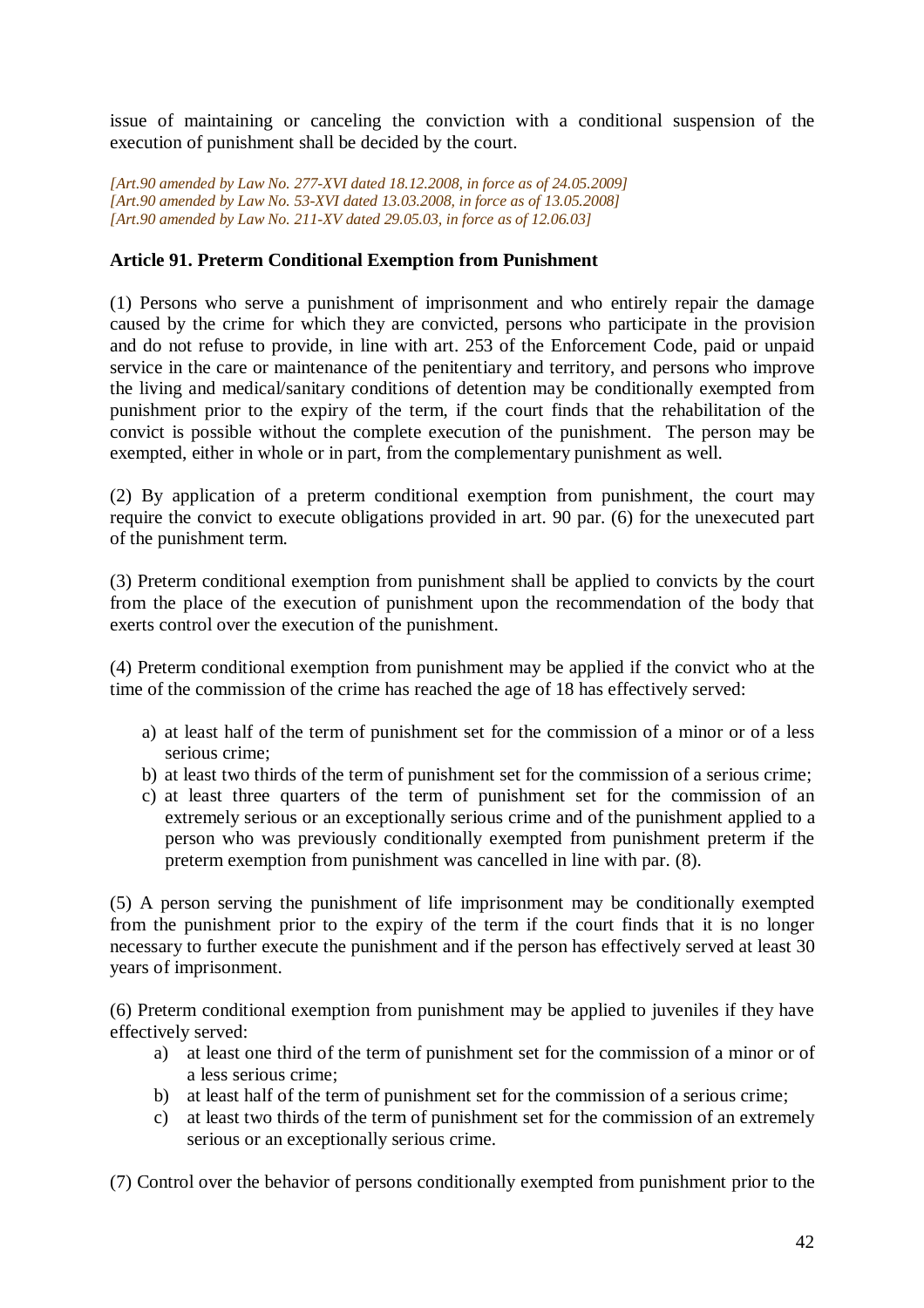expiry of the term shall be exerted by competent bodies while control over the behavior of servicepersons shall be exerted by the respective military command.

(8) If during the unexecuted part of the term of punishment:

a) the convict violates public order and is subject to an administrative sanction or deliberately avoids performing the obligations set by the court on granting the preterm conditional exemption from punishment, the court, upon the recommendation of the body mentioned in par. (7), may issue a ruling canceling the preterm conditional exemption from punishment and oblige the convict to execute the unexecuted part of the punishment;

b) the convict commits by imprudence a new crime, the cancellation or maintenance of the preterm conditional exemption from punishment shall be decided by the court;

c) the convict commits with intent a new crime, the court shall set the punishment according to art. 85. The punishment for the commission by imprudence of a new crime shall be applied in the same manner provided that the court of law cancels the preterm conditional exemption from punishment.

*[Art.91 amended by Law No. 277-XVI dated 18.12.2008, in force as of 24.05.2009] [Art.91 amended by Law No. 53-XVI dated 13.03.2008, in force as of 13.05.2008] [Art.91amended by Law No. 387-XVI dated 08.12.2006, in force as of 31.12.2006] [Art.91 amended by Law No. 184-XVI dated 29.06.2006, in force as of 11.08.2006]*

## **Article 92. Substitution of the Unexecuted Part of Punishment with a Milder Punishment**

(1) The court may issue a ruling on substituting the unexecuted part of punishment with a milder form of punishment with respect to persons who serve a punishment of imprisonment for the commission of a minor or a less serious crime, considering their behavior during the execution of the punishment. At the same time, the person may be exempted, in whole or in part, from complementary punishment.

(2) Substituting the unexecuted part of punishment with a milder punishment may be applied only after the convict has effectively served at least one third of the term of punishment.

(3) Upon substituting the unexecuted part of punishment with a milder punishment, the court may select any milder punishment specified in art. 62 within the limits provided for each category of punishments.

# **Article 93. Exemption from Punishment of Juveniles**

(1) Juveniles convicted for the commission of a minor, less serious, or serious crime may be exempted from punishment by the court if it is ascertained that the goal of the punishment can be achieved by placing them in a special education and re-education institution or in a medical re-education institution, or by applying other coercive measures of an educational nature specified in art, 104.

(2) The court shall decide on placing juveniles in a special education and re-education institution or a medical re-education institution until they reach majority. The extension of a person's stay in such an institution after the age of 18 shall be allowed only until graduation from a secondary or a professional school.

*[Art.93 amended by Law No. 184-XVI dated 29.06.2006, in force as of 11.08.2006]*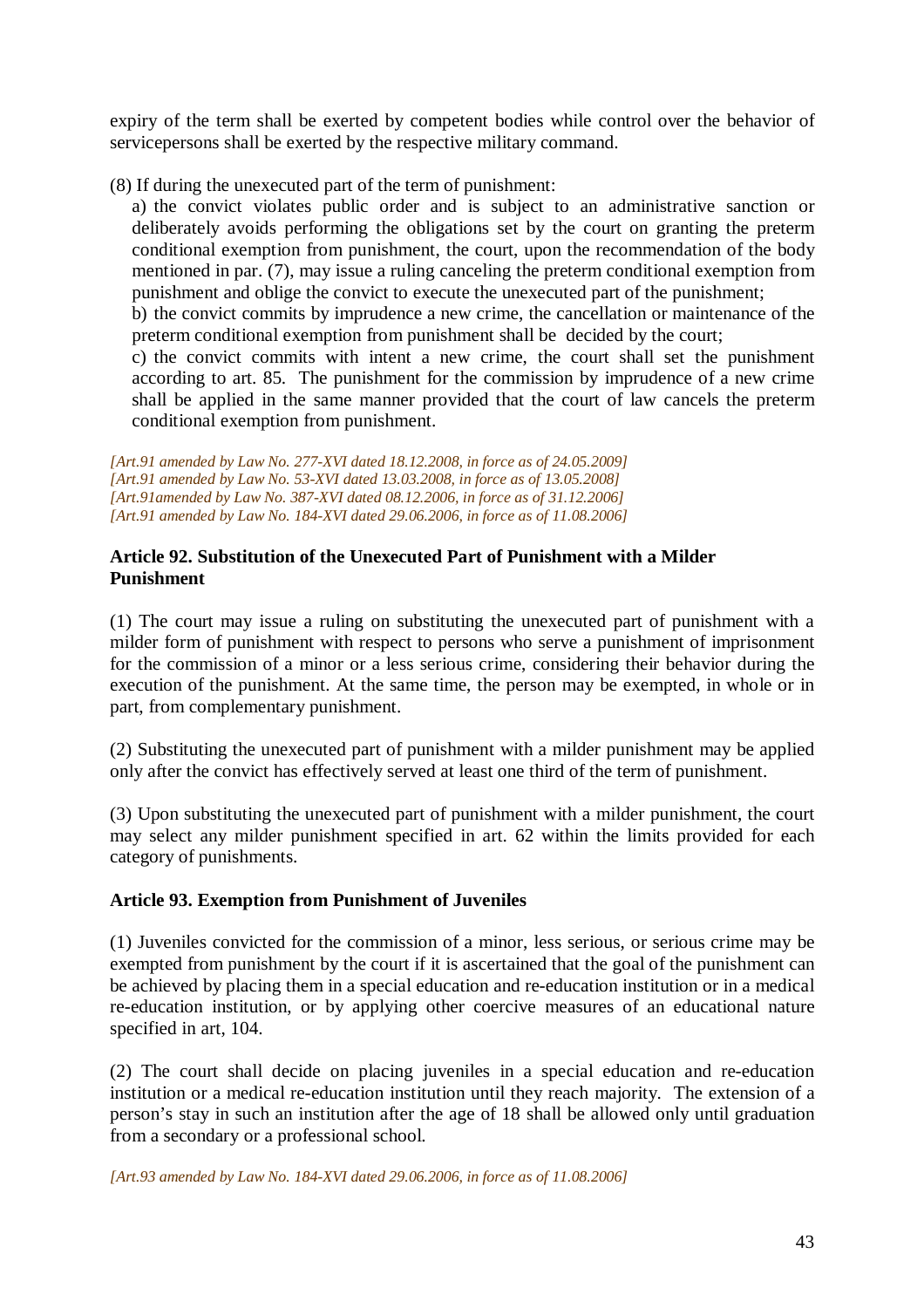## **Article 94. Exemption from Punishment due to a Change in Situation**

A person who commits a minor or a less serious crime may be exempted from punishment if it is ascertained that at the date of the case hearing due to a change in situation the act committed has lost its prejudicial nature and due to his/her irreproachable behavior after the commission of the crime the respective person may be rehabilitated without executing punishment.

### **Article 95. Exemption from the Execution of Punishment for Seriously Ill Persons**

(1) A person who while serving a criminal punishment develops a mental disease that deprives him/her of the possibility to be aware of his/her actions or to control such shall be exempted from the execution of punishment. The court may apply to such a person coercive measures of medical nature.

(2) The person who after the commission of a crime or during the execution of punishment develops a serious disease other than the type specified in par. (1) which prevents the execution of the punishment may be exempted by the court from the execution of the punishment.

*[Par.3 art. 95 excluded by Law No. 53-XVI dated 13.03.2008, in force as of 13.05.2008]* 

(4) Persons mentioned in par. (1)-(3) in cases of recovery may be subject to criminal punishment if the limitation period specified in art. 60 and 97 has not expired.

*[Par.4 art. 95 amended by Law No. 53-XVI dated 13.03.2008, in force as of 13.05.2008] [Art.95 amended by Law No. 184-XVI dated 29.06.2006, in force as of 11.08.2006]*

# **Article 96. Deferral of the Execution of Punishment for Pregnant Women and Women with Children under the Age of 8**

(1) For convicted pregnant women and women with children under the age of 8, except for women sentenced to imprisonment for a term exceeding 5 years for serious, extremely serious, and exceptionally serious crimes against a person, the court may defer the execution of punishment until the child reaches the age of 8.

(2) In the event any of the convicts referred to in par. (1) abandon their children or continue to avoid their children's education after a warning from the body exerting control over the behavior of the person convicted with a deferral of the execution of punishment, the court, upon the recommendation of the aforementioned body, may cancel the deferral of the execution of punishment and require the convict to execute the punishment in the place specified in the court decision.

(3) When the child reaches the age of 8 the court shall:

- a) exempt the convict from the unexecuted part of the punishment;
- b) substitute the unexecuted part of the punishment with a milder form of punishment;
- c) refer the convict to the corresponding institution to serve the unexecuted part of the punishment.

(4) If during the period of the deferral of the execution of punishment the convict commits a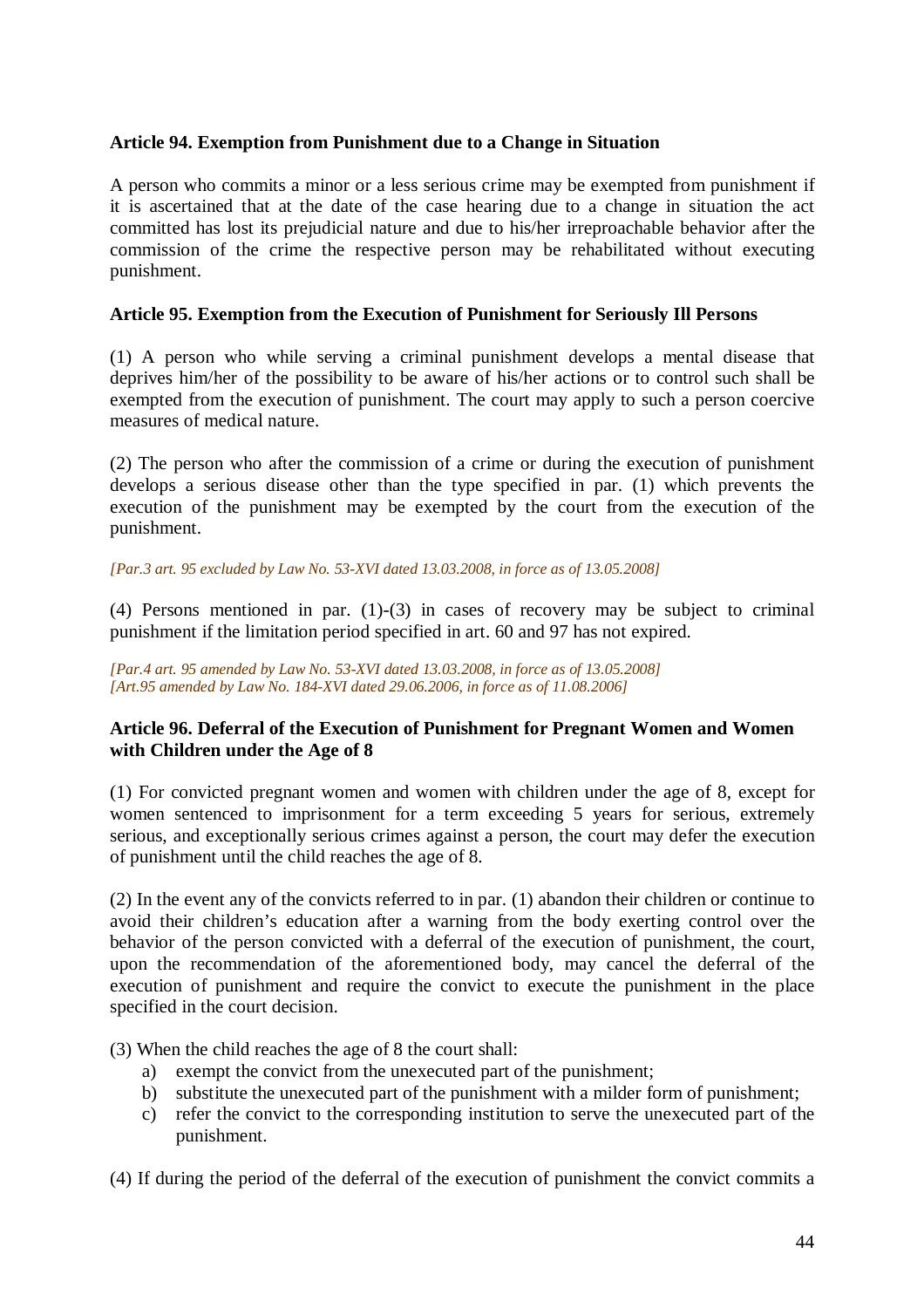new crime, the court shall set a punishment according to the provisions in art. 85.

# **Article 96<sup>1</sup> . Decision on Forced Placement in a Pulmonary Institution**

If the court examines the issue of exempting from punishment in line with art. 91-96 a person suffering from tuberculosis, the court may decide, based on the request of the penitentiary's administration, to forcefully place the person in a pulmonary institution. *[Art.96<sup>1</sup> introduced by Law No. 128-XVI dated 06.06.2008, in force as of 01.01.2009]* 

## **Article 97. Limitation Period of the Enforcement of the Conviction Sentence**

(1) The conviction sentence shall not be subject to enforcement if it has not been enforced within the following terms calculated from the day when the sentence became final:

- a) 2 years for conviction for a minor crime;
- b) 6 years for conviction for a less serious crime;
- c) 10 years for conviction for a serious crime;
- d) 15 years for conviction for an extremely serious crime;
- e) 20 years for conviction for an exceptionally serious crime.

(2) The limitation period for the enforcement of the punishment shall be reduced by half for persons who at the date of the commission of the crime are juveniles.

(3) The limitation period shall be interrupted if the person avoids enforcing the punishment or if, prior to the expiry of the terms provided in par. (1) and (2), he/she commits with intent a new crime. If the person avoids enforcing the punishment, the calculation of the limitation period shall start from the moment when the person appears for the enforcement of the punishment or from the moment when the person is seized, while in the case of the commission of a new crime it shall start from the moment the the new crime is committed.

(4) The limitation period does not exclude the enforcement of main punishments set for crimes committed against the peace and security of humanity or war crimes provided for in art.135-137, 139 and 143.

# **Chapter X SECURITY MEASURES**

### **Article 98. Purpose and Types of Security Measures**

(1) Security measures are aimed at eliminating a danger and at preventing the commission of acts set forth in criminal law.

(2) Security measures are:

a) medically coercive measures;

b) coercive educational measures;

c) expulsion;

d) special seizure.

### **Article 99. Application of Medically Coercive Measures**

(1) Persons who commit acts set forth in criminal law in state of irresponsibility or who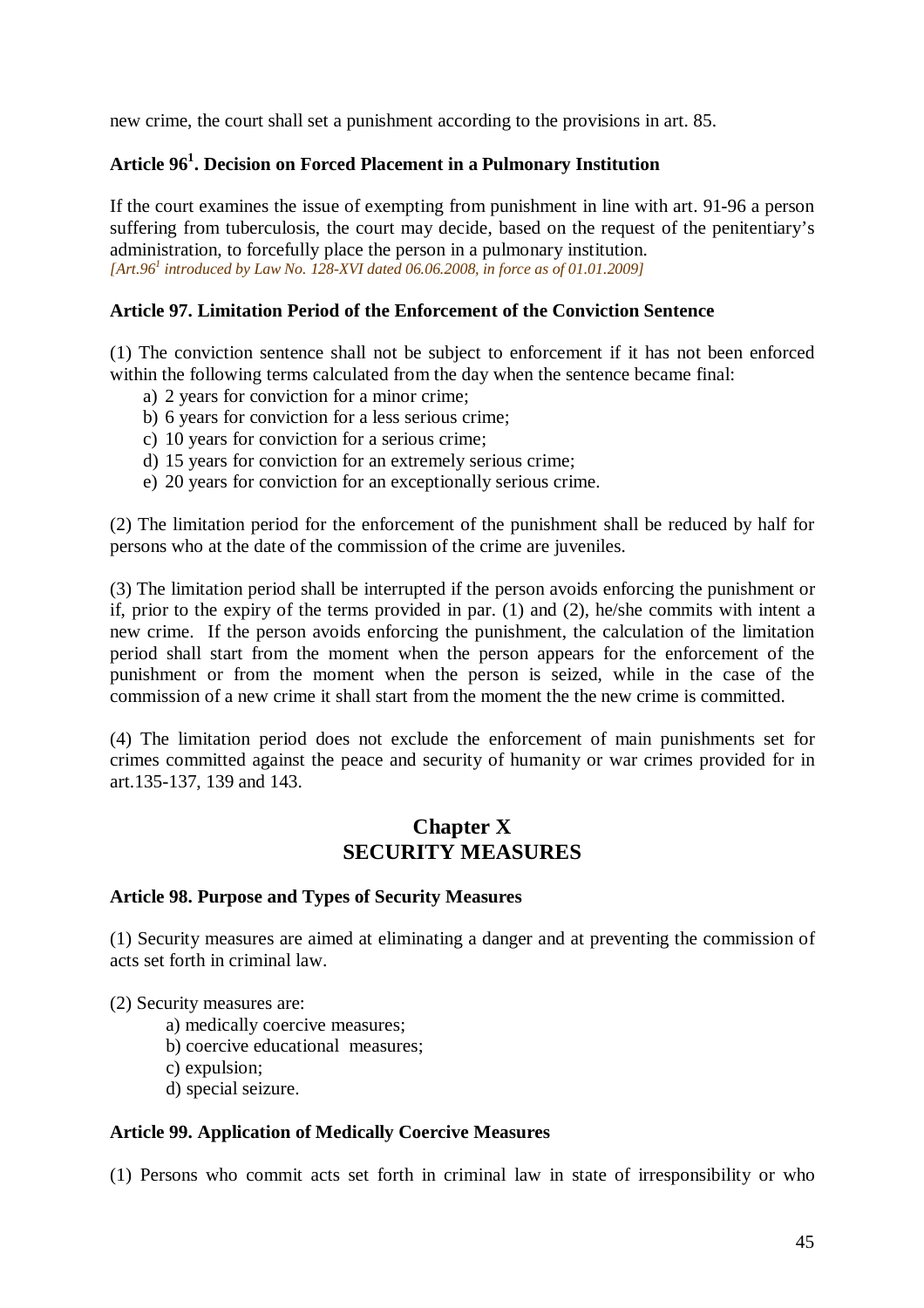commit such acts in state of responsibility or limited responsibility but who prior to the sentence being pronounced or during the execution of the punishment develop a mental disease making them unable to understand or to control their actions, the court may order the following medically coercive measures enforced by the medical institutions of health protection bodies:

- a) hospitalization in a mental institution with ordinary supervision;
- b) hospitalization in a mental institution with strict supervision.

*[Art.99 completed by Law No. 277-XVI dated 18.12.2008, in force as of 24.05.2009]* 

## **Article 100. Hospitalization in a Mental Institution**

(1) Hospitalization in a mental institution with ordinary supervision may be ordered by the court for a mentally ill person who due to his/her mental condition and to the nature of the prejudicial act committed requires medical care and treatment under ordinary supervision.

(2) Hospitalization in a mental institution with strict supervision may be ordered by the court for a mentally ill person who due to his/her mental condition and to the nature of the prejudicial act committed represents a serious danger to society and requires hospitalization and treatment under strict supervision.

(3) Persons hospitalized in mental institutions with strict supervision shall be detained in conditions excluding the possibility of their committing new prejudicial acts.

## **Article 101. Setting, Change, Extension and Termination of Medically Coercive Measures Ordered for Mentally Ill Persons**

(1) Considering the need to apply a medically coercive measure, the court shall select the type of measure depending on the mental disease of the person and the nature and degree of the prejudicial act committed. The person subject to forced treatment or his/her representative has the right to ask for the opinion of an independent medical institution on the health condition of the person subject to medically coercive measures.

(2) Based on the opinion of the medical institution, the court shall order the termination of the application of medically coercive measures in cases of recovery or of a change in the nature of the disease that excludes the need to apply such measures.

(3) Changes in medically coercive measures or extensions of their terms shall also be decided by the court either ex-officio or at the request of the respective person or his/her representative based on the results of an assessment for the need for such measures conducted at least once in 6 months.

(4) If the court does not consider it necessary to order medically coercive measures for a mentally ill person and if the application of such measures terminates, the court may entrust that person into the care of his/her relatives or tutors under compulsory medical supervision.

### **Article 102. Deduction of the Duration of Medically Coercive Measures**

(1) If a person who after the commission of a crime or during the execution of the punishment develops a mental disease making him/her unable to understand or to control his/her actions, the court may apply the punishment after recovery provided that the limitation period has not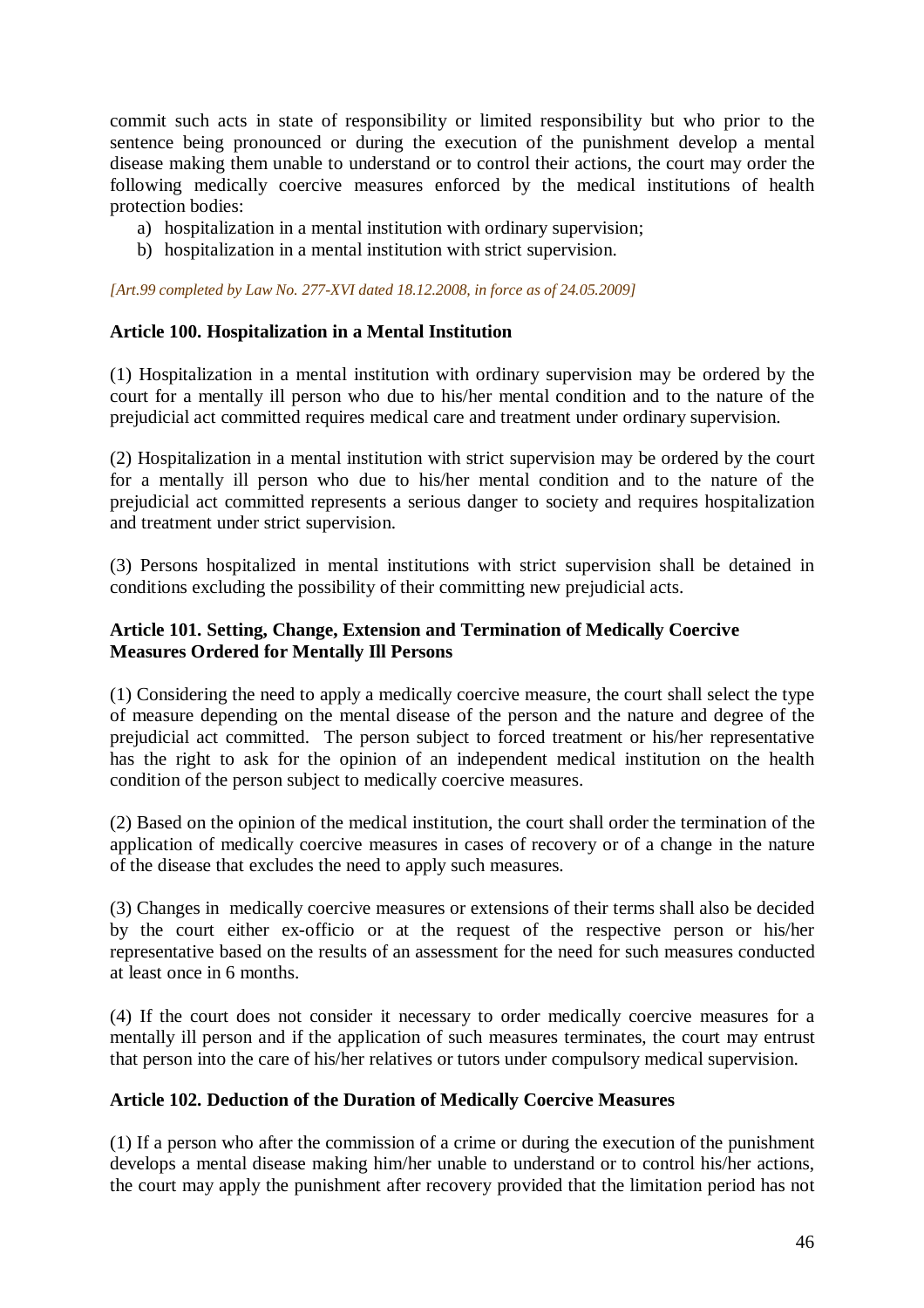expired and that there are no other grounds for exempting the person from criminal liability and punishment.

(2) In the event that a punishment is applied after recovery, the duration of application of medically coercive measures shall be deducted from the term of punishment.

# **Article 103. Application of Medically Coercive Measures for Alcoholics and Drug Addicts or Their Placement under Tutelage**

(1) In the event a crime is committed by an alcoholic or a drug addict provided there is a relevant medical opinion available, the court, either ex-officio or upon the request of the employees or the public health body, may order forced medical treatment for the respective person along with the punishment for the crime committed.

(2) Persons mentioned in par. (1) sentenced to a punishment that does not involve the deprivation of liberty shall be subject to forced medical treatment in medical institutions with a special regime.

(3) If the persons mentioned in par. (1) are sentenced to imprisonment, they shall be subject to forced medical treatment during the execution of the punishment and upon their release from detention they shall be treated, if necessary, in medical institutions with a special regime.

(4) The termination of forced medical treatment shall be ordered by the court upon the recommendation of the medical institution where the respective person is treated.

(5) If a crime was committed by a person who abuses alcohol and thus causes a difficult financial condition for his/her family, the court, upon the request of the employees or close relatives of the person along with an application for a punishment that does not involve the deprivation of liberty, may also place that person under tutelage.

# **Article 104. Application of Coercive Educational Measures**

(1) For persons exempted from criminal liability according to art. 54, the court may order the following coercive educational measures:

- a) warnings;
- b) placing juveniles under the strict supervision of parents or persons replacing parents or specialized state bodies;
- c) requiring juveniles to repair the damage caused taking into consideration their financial conditions;
- d) requiring juveniles to follow a course of psychological rehabilitation treatments;
- e) placing juveniles in a special education/re-education institution or a medical reeducation institution.
	- (2) The listing in par. (1) shall be exhaustive.
	- (3) Several coercive educational measures may be ordered for juveniles simultaneously.

(4) If a juvenile systematically evades coercive educational measures, the court, upon the recommendation of specialized state bodies, shall cancel the measures applied and refer the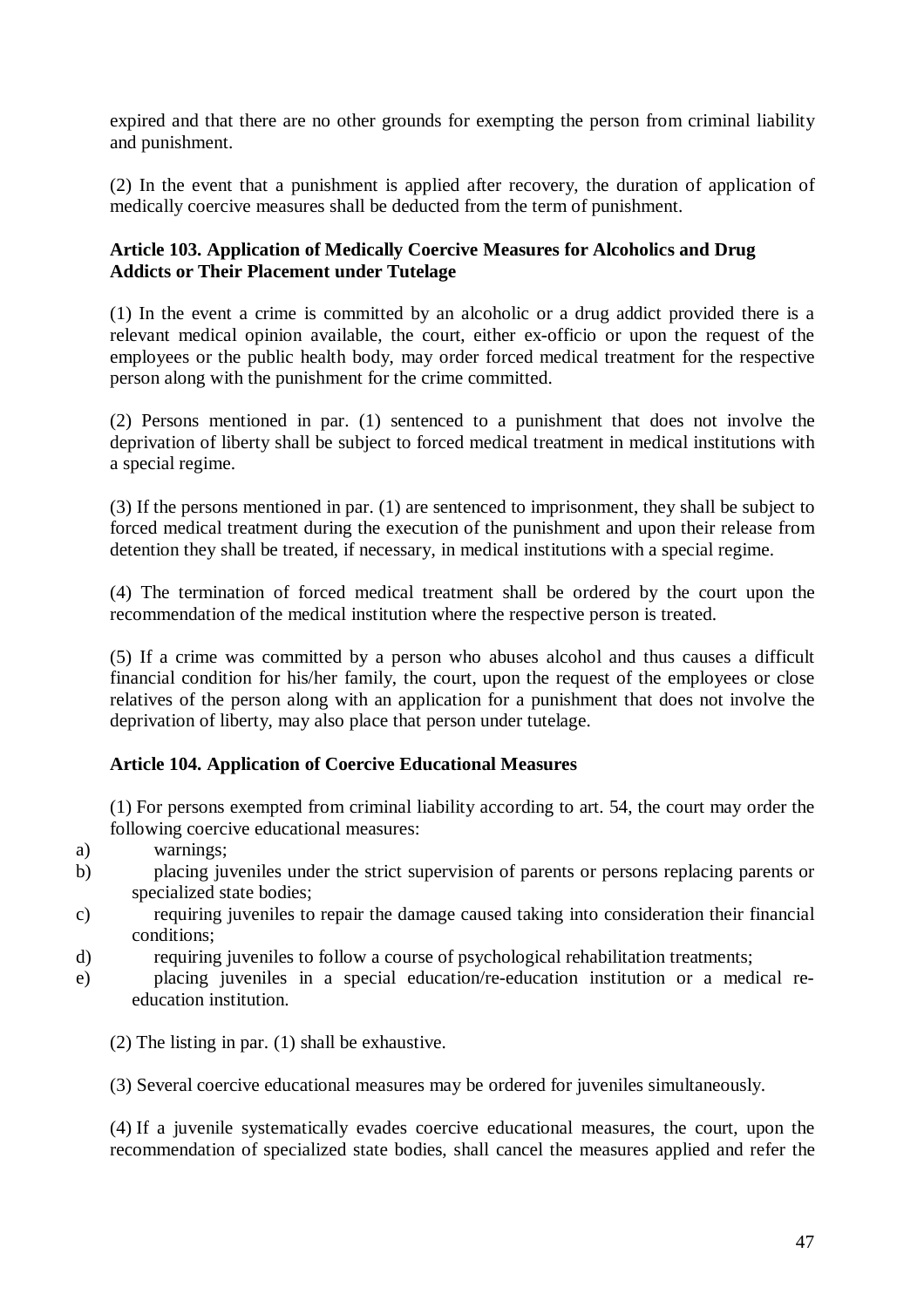criminal case to the prosecutor or shall set the punishment according to the law based on which the person was convicted as the case may be.

*[Art.104 amended by Law No. 292-XVI dated 21.12.2007, in force as of 08.02.2008] [Art.104 amended by Law No. 211-XV dated 29.05.03, in force as of 12.06.03]*

## **Article 105. Expulsion**

(1) Foreign citizens and stateless persons convicted of the commission of a crime may be prohibited from remaining in the territory of the state.

(2) In the event that expulsion accompanies a punishment of imprisonment, the expulsion shall be enforced only after the punishment is executed.

(3) When adopting the decision on the expulsion of persons specified in par. (1), their right to privacy shall be considered.

*[Art.105 amended by Law No. 184-XVI dated 29.06.2006, in force as of 11.08.2006]*

## **Article 106. Special Seizure**

(1) Special seizure is the forced and free transfer to the state of property or goods used in the commission of a crime or that resulted from crimes. If the goods used in the commission of a crime or that resulted from crimes no longer exist or cannot be found, their monetary equivalent shall be seized.

(2) The following goods shall be subject to special seizure:

- a) goods resulting from an act set forth in this Code as well as other revenues that accrue from these goods, except for goods and revenues subject to return to their legal owners;
- b) goods used or intended for use in the commission of a crime, if they belong to the criminal;
- c) goods provided to determine the commission of a crime or to pay the criminal;
- d) goods obtained through the commission of a crime, if they are not to be returned to the injured person or not intended for his/her compensation:
- e) goods possessed contrary to legal provisions;
- f) goods converted or transformed, partially or integrally, from goods resulting from crimes and from revenues accrued from such goods;
- g) goods used or intended for financing terrorism.

 $(2<sup>1</sup>)$  If the goods resulting or obtained through the commission of a crime and revenues accrued from such goods are added to the illegally obtained goods, subject to seizure shall be the part of such goods or their equivalent value to the value of goods resulting or obtained from the commission of the crime and of the revenues accrued from such goods.

(3) Special seizure shall be applied to persons who commit acts set forth in this Code. Special seizure may also be applied to goods specified in par. (2), which, however, belong to other persons who accepted them knowing about their illegal origin.

(4) Special seizure may be applied even in cases when a criminal punishment is not set for the criminal.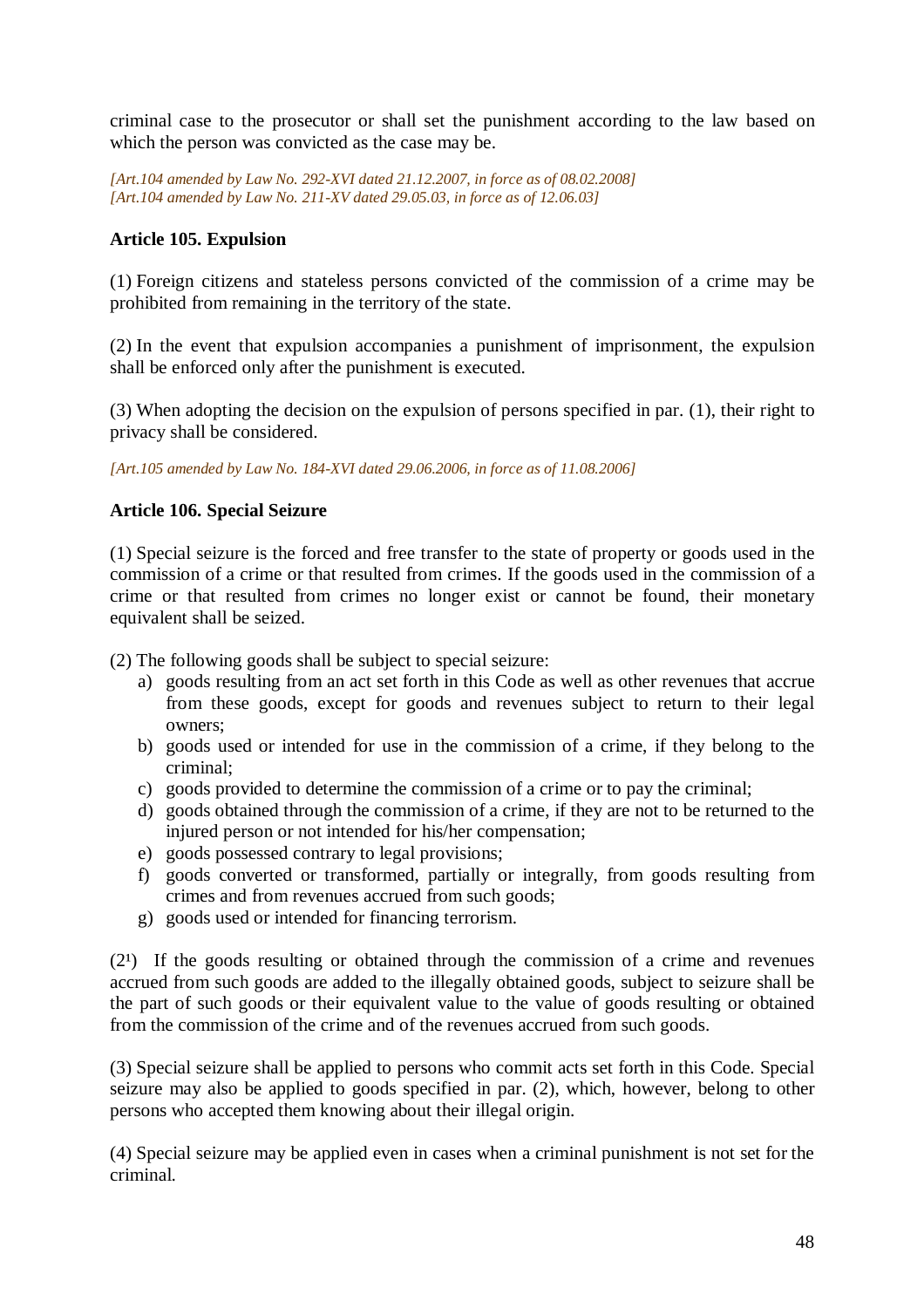(5) Special seizure shall not be applied for crimes committed through a press agency or any other type of mass media.

*[Art.106 amended by Law No. 136-XVI dated 19.06.2008, in force as of 08.08.2008] [Art.106 amended by Law No. 243-XVI dated 16.11.2007, in force as of 14.12.2007] [Art.106 completed by Law No. 211-XV dated 29.05.03, in force as of 12.06.03]* 

# **Chapter XI CAUSES THAT EXCLUDE CRIMINAL LIABILITY OR THE CONSEQUENCES OF CONVICTION**

### **Article 107. Amnesty**

(1) Amnesty is an act generating the effect of the exclusion of criminal liability or punishment or reducing the punishment applied or replacing the punishment with a milder form.

(2) Amnesty does not have any effect on security measures or the rights of the injured person.

## **Article 108. Pardon**

(1) Pardon is an act through which a convict is exempted, in whole or in part, from the punishment set or through which the punishment set is replaced with a milder form.

(2) A pardon is granted by the President of the Republic of Moldova on an individual basis.

(3) A pardon does not have any effect on complementary punishments except for cases when the act of pardon provides otherwise.

(4) A pardon does not have any effect on security measures or on the rights of the injured person.

### **Article 109. Reconciliation**

(1) Reconciliation is the act excluding criminal liability for a minor or a less serious crime and for juveniles for a serious crime, for crimes set forth in Chapters II – VI of the Special Part of the Code, as well as in cases provided by criminal procedural law.

(2) Reconciliation is personal and produces legal effects from the moment of the initiation of a criminal investigation and the panel of judges' withdrawal for deliberations.

(3) Reconciliation on behalf of persons deprived of their legal capacity shall be performed by their legal representatives. Persons with limited legal capacity may reconcile with the consent of the persons specified in the law.

*[Art.109 completed by Law No. 184-XVI dated 29.06.2006, in force as of 11.08.2006] [Art.109 amended by Law No. 211-XV dated 29.05.03, in force as of 12.06.03]*

# **Article 110. Definition of Criminal History**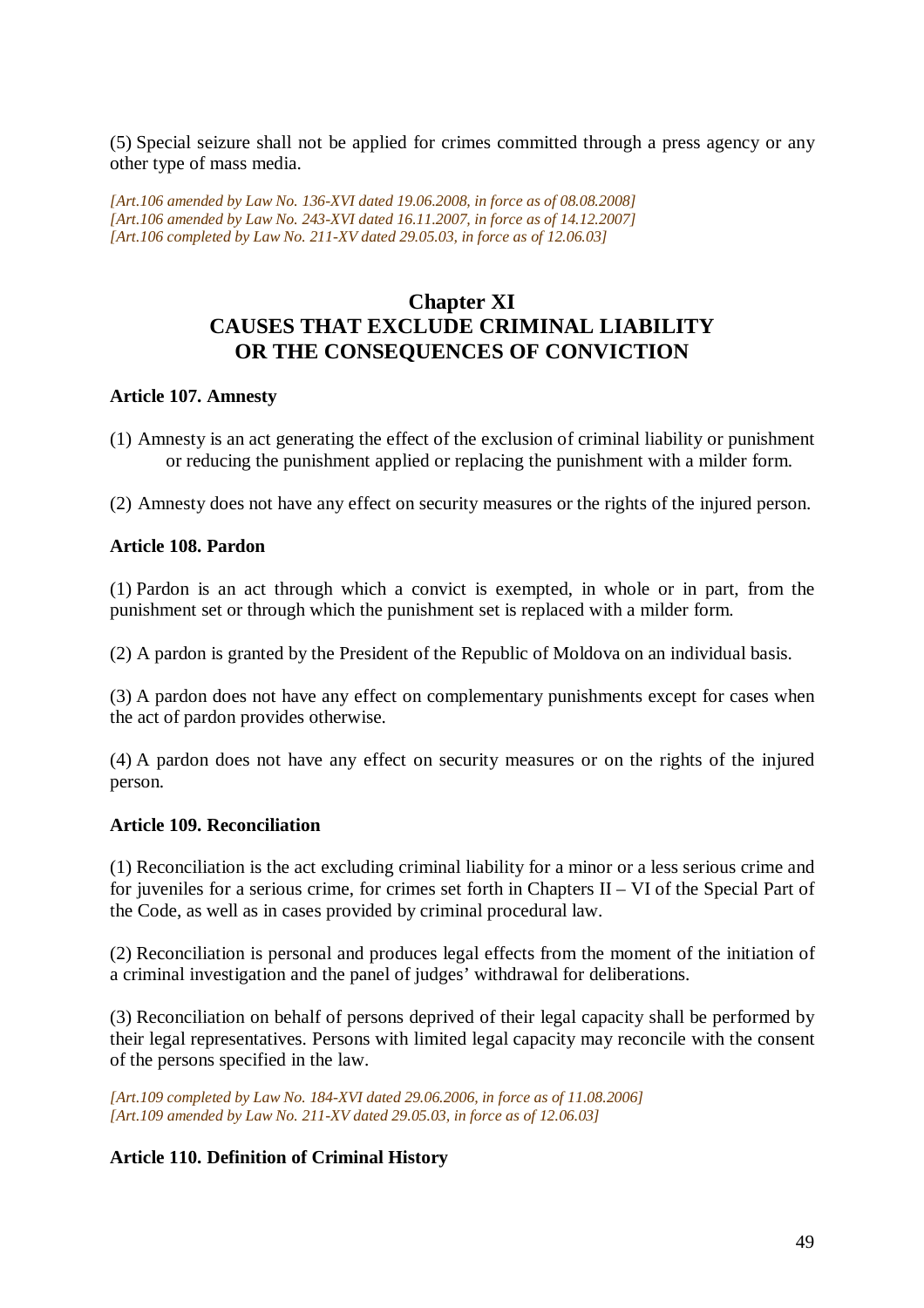A criminal history is the legal state of a person that appears at the moment when a conviction sentence becomes final generating unfavorable legal consequences for the convicted person until the termination of criminal history or the rehabilitation of the person.

# **Article 111. Termination of Criminal History**

(1) Persons have no criminal history who are:

- a) exempted from criminal punishment;
- b) exempted by an act of amnesty from criminal liability;
- c) exempted by an act of amnesty or pardon from the execution of punishment set in the sentence;
- d) convicted with a conditional suspension of the execution of punishment, if during the probation period the conviction with a conditional suspension of the execution of punishment was not cancelled;
- e) sentenced to a punishment milder than imprisonment after the execution of punishment;

*[Letter f) excluded by Law No. 53-XVI dated 13.03.2008, in force as of 13.05.2008]* 

- g) sentenced to imprisonment for the commission of a minor or a of less serious crime if 2 years have passed since the execution of punishment;
- h) sentenced to imprisonment for the commission of a serious crime if 6 years have passed since the execution of punishment;
- i) sentenced to imprisonment for the commission of an extremely serious crime if 8 years have passed since the execution of punishment;
- j) sentenced to imprisonment for the commission of an exceptionally serious crime if 10 years have passed since the execution of punishment.
- (2) If the convict as provided by the law is exempted from the execution of punishment prior to the expiry of the term, or if the unexecuted part of the punishment is replaced with a milder form of punishment, then the term for the termination of criminal history shall be calculated based on the actual term of the punishment executed from the moment of exemption of the execution of main and complementary punishments.
- (3) The termination of criminal history cancels all restrictions and deprivations of rights associated with criminal history.

# **Article 112. Judicial Rehabilitation**

(1) If a person who has served a criminal punishment has proved to have irreproachable behavior, upon his/her request the court may cancel his/her criminal history prior to its term of expiry. The following may be conditions for judicial rehabilitation:

- a) the convict does not commit a new crime;
- b) at least half of the term provided in art. 111, par. (1) and (2), has expired;
- c) the convict has had irreproachable behavior;
- d) the convict has fully paid the civil compensation to which he was subject by the court's decision as well as the court fees;
- e) the convict has secured his living through work or other honest means or has reached retirement age or is incapable of working.

(2) Rehabilitation cancels all restrictions and deprivations of rights associated with criminal history.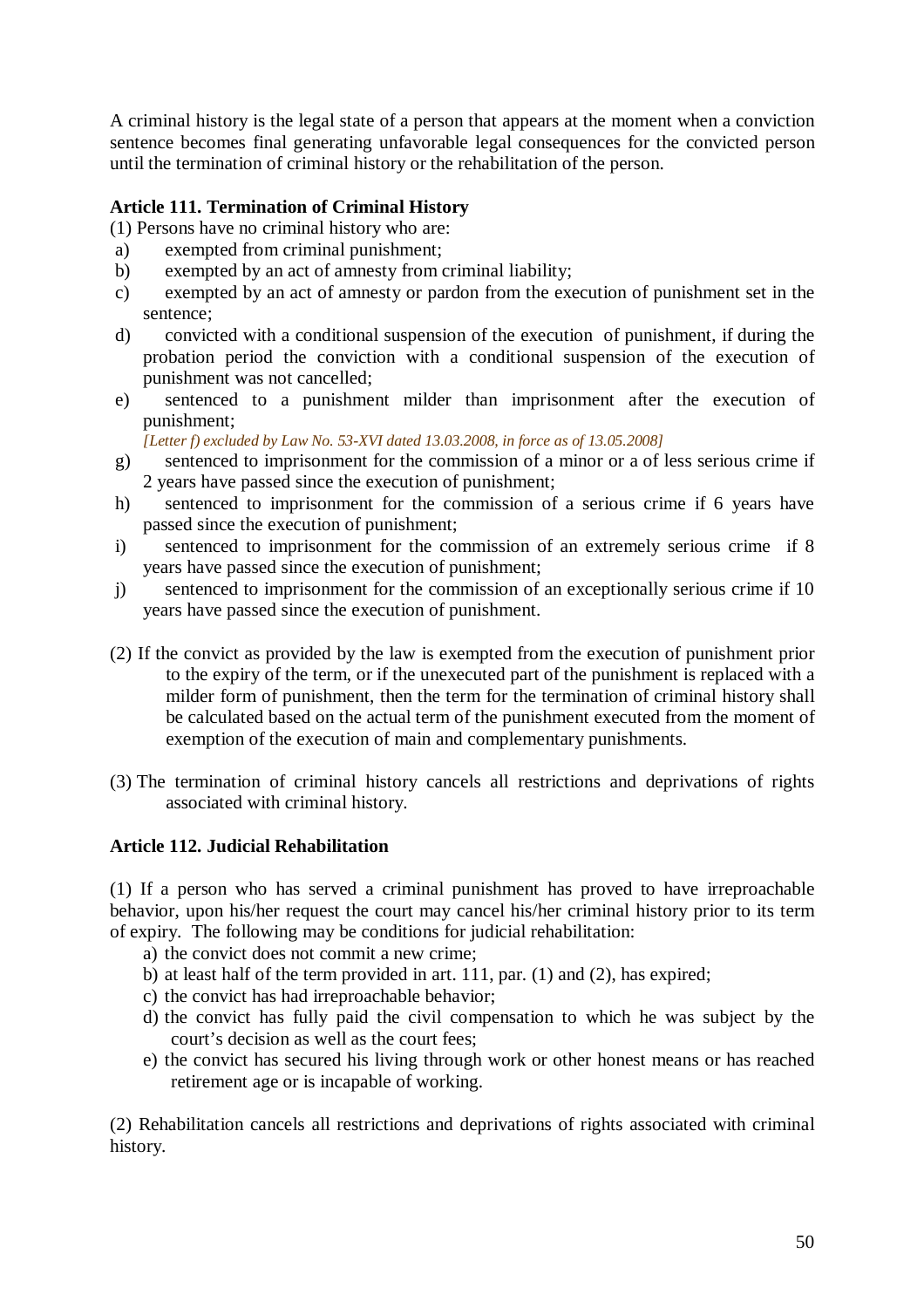(3) If a rehabilitation request is rejected, a new request may be submitted only after a year.

(4) Judicial rehabilitation may be cancelled if it is discovered subsequent to granting rehabilitation that the rehabilitated person had another conviction, which, if known, would have caused the rejection of the rehabilitation request.

# **Chapter XII QUALIFICATION OF A CRIME**

### **Article 113. Definition of the Qualification of a Crime**

(1) The qualification of a crime is the legal determination and statement of an exact correspondence between the evidence of the prejudicial act committed and the evidence of the criminal component provided by criminal law provisions.

(2) The official qualification of a crime shall be performed at all stages of criminal procedures by persons conducting criminal investigations and by judges.

## **Article 114. Qualification of Cumulative Crimes**

The qualification of cumulative crimes defined in art. 33 shall be performed with reference to all articles or paragraphs of an article in criminal law providing for the prejudicial acts committed.

### **Article 115. Qualification of Crimes if Criminal Norms Conflict**

(1) A conflict of criminal norms implies the commission by a person or by a group of persons of a prejudicial act entirely covered by the provisions of two or more criminal norms in one single crime.

(2) The selection of one of the conflicting norms that most precisely reflects the legal nature of the prejudicial act committed shall be performed in line with art. 116–118.

# **Article 116. Qualification of Crimes if General and Special Norms Conflict**

(1) The general norm is the criminal norm providing for two or more prejudicial acts, whereas the special norm is the criminal norm providing for only particular cases of these acts.

(2) If a general and a special norm conflict, only the special norm shall be applied.

# **Article 117. Qualification of Crimes if Two Special Norms Conflict**

A conflict between two special norms may have one of the following forms:

- a) a conflict between a criminal component with mitigating circumstances and a criminal component with aggravating circumstances in which case the crime shall be qualified based on the component with mitigating circumstances;
- b) a conflict between two criminal components with mitigating circumstances in which case the crime shall be qualified based on the component providing for a milder form of punishment;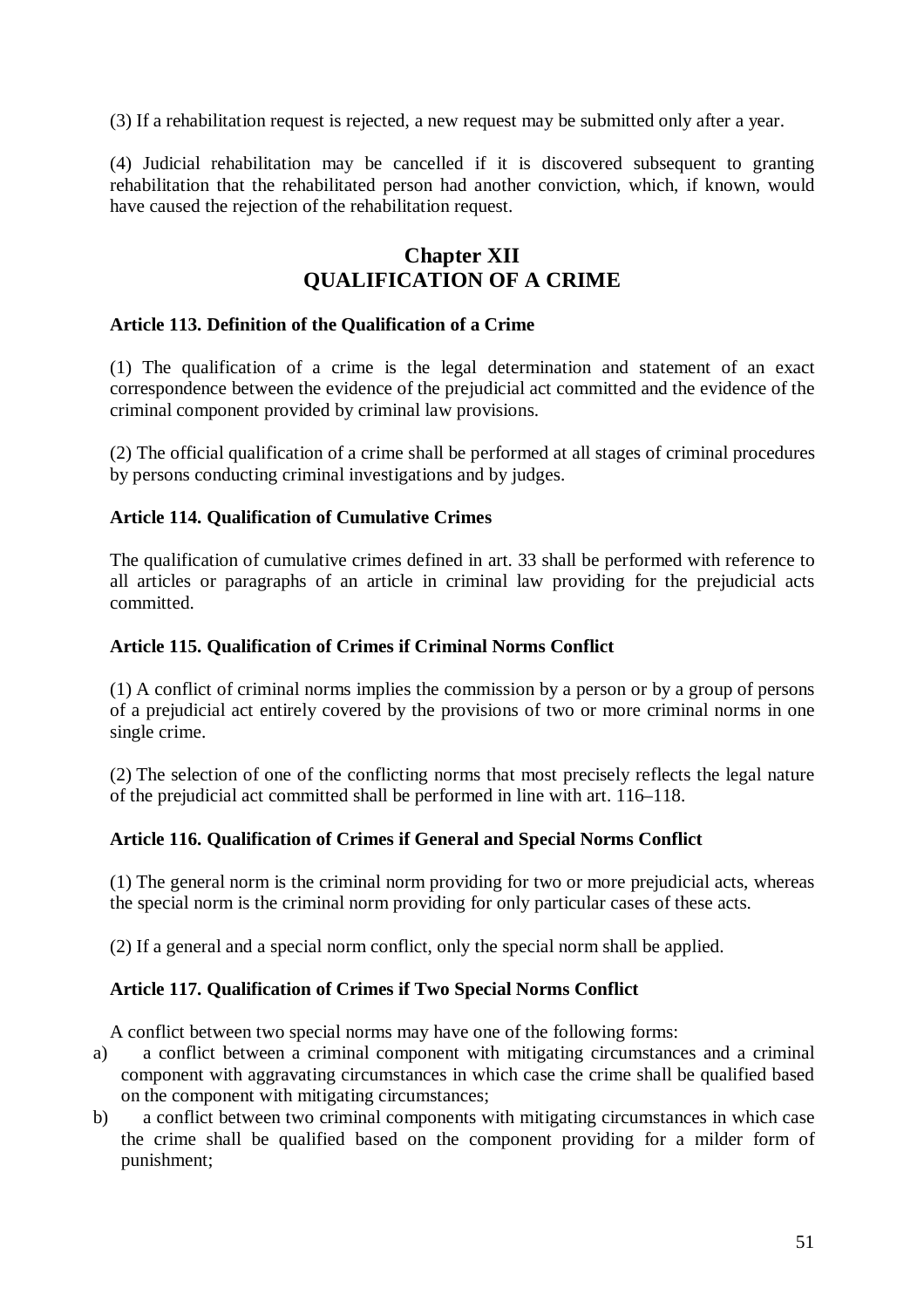c) a conflict between two criminal components with aggravating circumstances in which case the crime shall be qualified based on the component providing for a more severe form of punishment.

## **Article 118. Qualification of Crimes with a Conflict between a Part and the Whole**

(1) A conflict between a part and the whole is the existence of two or more criminal norms, one of which covers the prejudicial act entirely, while the other covers only some parts thereof.

(2) The qualification of crimes with a conflict between a part and the whole shall be performed based on the norm that entirely covers all the evidence of the prejudicial act committed.

# **Chapter XIII MEANING OF SOME TERMS OR EXPRESSIONS IN THIS CODE**

### **Article 119. General Provisions**

Whenever criminal law uses a term or an expression defined in this chapter, the meaning is the one provided in the following articles.

## **Article 120. Territory**

The territory of the Republic of Moldova and the territory of the country mean the land and the waters located within the borders of the Republic of Moldova including its subsoil and airspace.

### **Article 121. State Secret**

A state secret is information protected by the state and related to its military, economic, technical, scientific, foreign policy, intelligence, counterintelligence, and operative investigation activities, the distribution, disclosure, loss, piracy, or destruction of which can endanger state security.

### **Article 122. Person Availing of International Protection**

A person availing of international protection is:

- a) the head of a foreign state, including each member of the collegial body that exercises the functions of the head of state according to the constitution of the respective state, or the head of government, or the minister of foreign affairs of a foreign state as well as the members of their family who accompany them;
- b) any representative or official of a foreign state, or any official person or another agent of an international, intergovernmental organization that, under international law, has the right to special protection from any attack against himself/herself, his/her freedom or dignity, as well as members of their families who live with them.

### **Article 123. Official**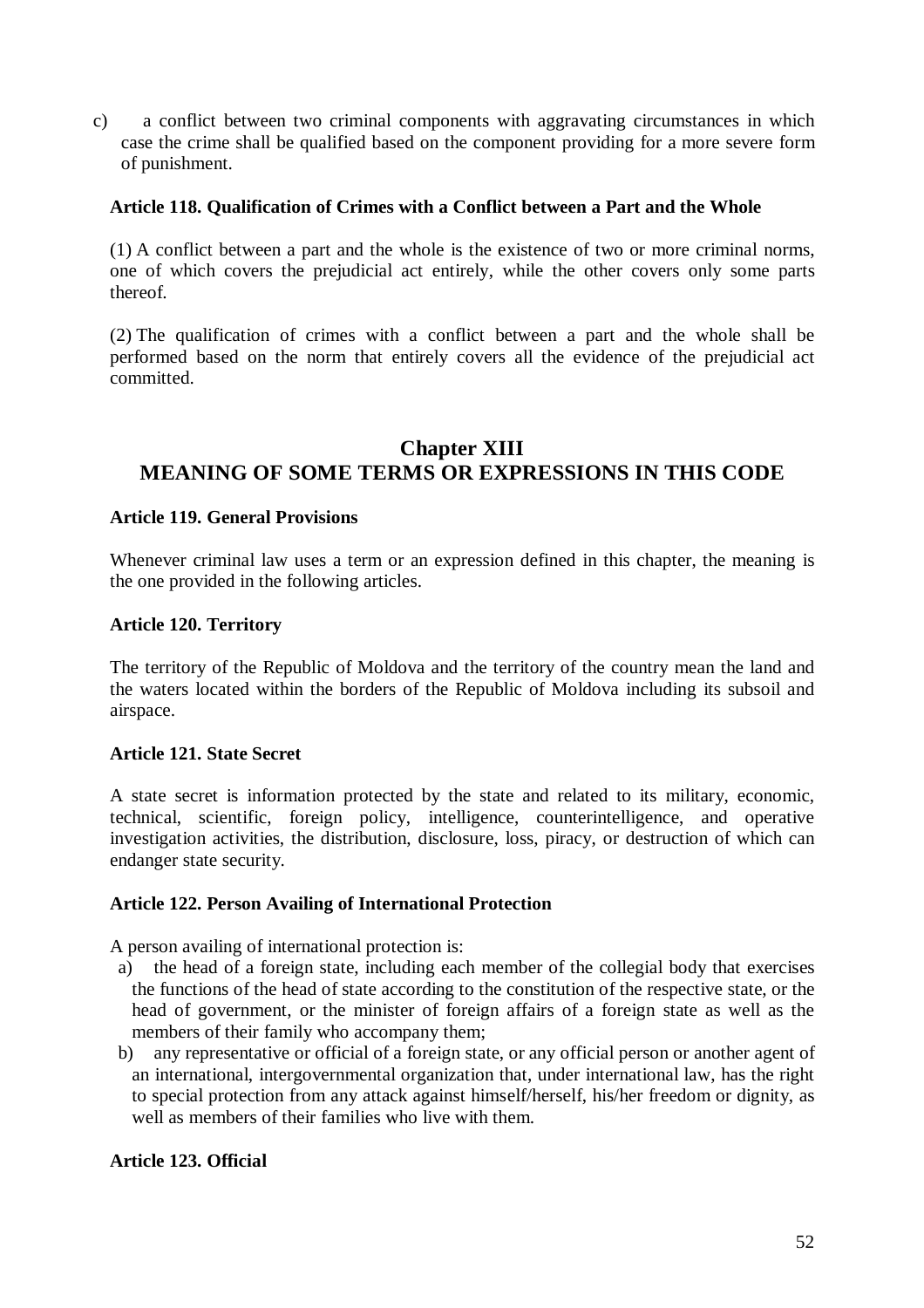(1) An official is a person who in an enterprise, institution, state, or local public administration organization or a subdivision thereof is granted, either permanently or temporarily, by law appointment, election, or assignment certain rights and obligations related to exercising the functions of a public authority or to administrative management or to economic/organizational actions.

(2) A high-ranking official is an official person whose appointment or election is regulated by the Constitution of the Republic of Moldova and by organic laws, as well as the persons to whom the high-ranking official delegates his/her duties.

# **Article 124. Person Administering a Commercial, Social, or Other Non-State Organization**

A person administering a commercial, social, or other non-state organization is a person who within the above-indicated organizations or subdivisions thereof is granted, either permanently or temporarily, by appointment, election, or assignment, certain rights and obligations related to exercising administrative management or to economic/organizational functions or actions.

# **Article 125. Illegally Practicing an Entrepreneurial Activity**

Illegally practicing an entrepreneurial activity means:

- a) practicing an entrepreneurial activity without proper registration (repeated registration) with the authorized bodies;
- b) practicing certain activities prohibited by law;

c) practicing an entrepreneurial activity through branches, representations, departments, sections, stores, warehouses, commercial units, and other units not duly registered in the manner set out in legislation;

d) practicing an entrepreneurial activity without the use of trademarks and factory brands and without indication of the fiscal codes in documents when their use or indication is required by law, or practicing an entrepreneurial activity with the use of foreign or forged fiscal codes.

## **Article 126. Especially Large-Scale, Large Scale, Considerable Damages, and Essential Damages**

(1) Especially large-scale and large-scale mean the value of stolen, obtained, received, produced, destroyed, used, transported, or stored commercial goods or goods passed through border customs, damaged by a person or by a group of persons that at the moment of the commission of the crime exceed 5000 conventional units and 2500 conventional units of a fine, respectively.

(2) The considerable or essential nature of damages is established considering the value, quantity, and significance of the goods to the victim, his/her financial condition and income, the existence of persons supported by the victim and other circumstances that essentially affect the material condition of the victim and in a case of the violation of rights and interests protected by law, the degree of violation of human rights and fundamental freedoms.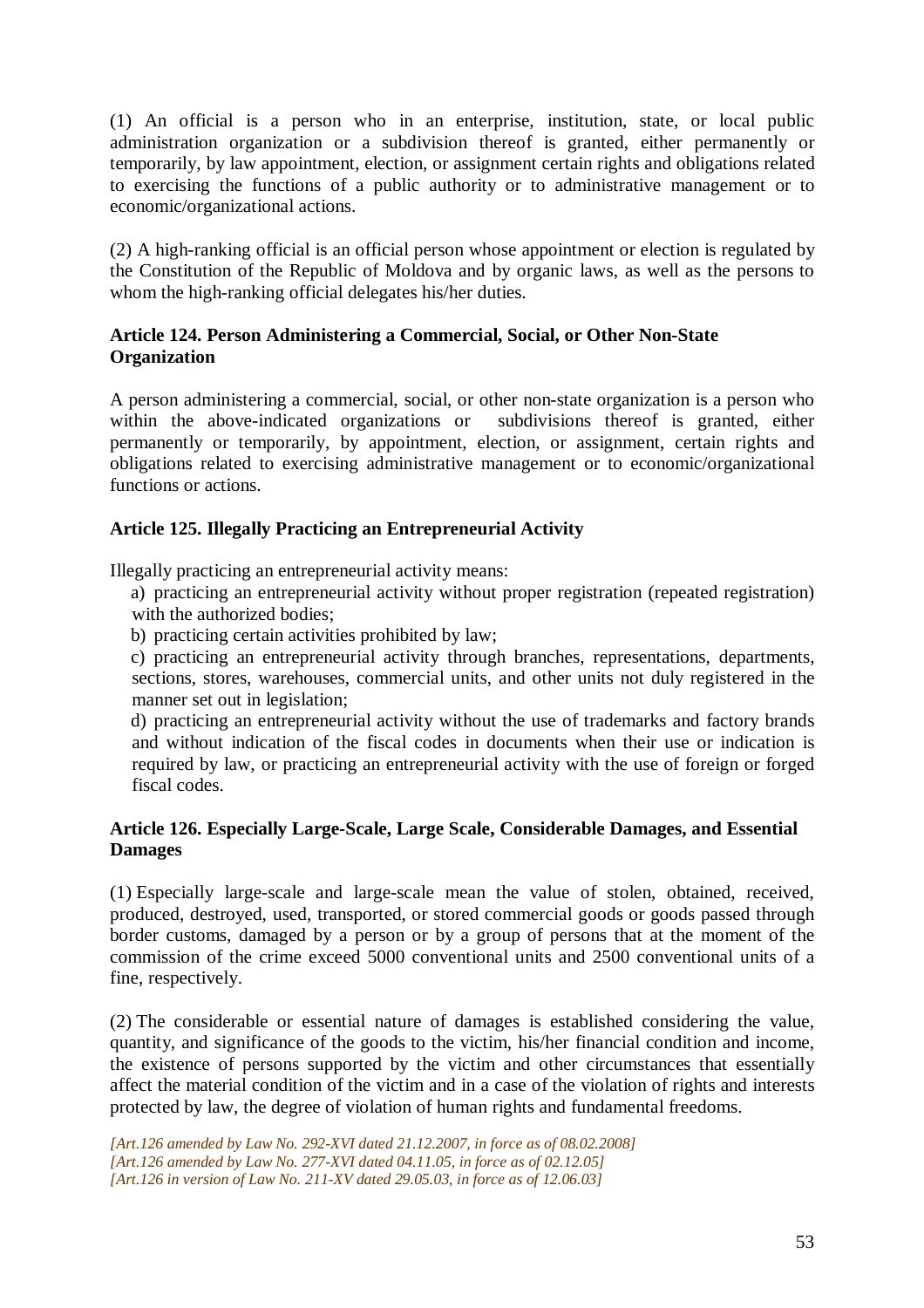## **Article 127. Wartime**

Wartime is the period of time from the date when a mobilization is declared or from the beginning of war operations until the date when the army is placed in a state of peace.

### **Article 128. Military Crimes**

(1) Military crimes are the crimes set forth in this Code against the established way that military service is performed, committed by persons in military service based on contract, active duty, or reduced-term military service or as reservists called to assembly or mobilized.

(2) Servicepersons who commit crimes shall be subject to criminal liability in line with the general and special parts of this Code.

*[Art.128 amended by Law No. 53-XVI dated 13.03.2008, in force as of 13.05.2008]* 

## **Article 129. Weapons**

(1) Weapons are tools, parts, or devices declared as weapons by legal provisions.

(2) Any other objects that could be used as weapons or that were used in attacks are considered to be weapons.

## **Article 130. Mercenary**

A mercenary is a person acting in the territory of a state involved in military conflict, military actions, or other violent actions aimed at the subversion or undermining of the state's constitutional order or the violation of the state's territorial integrity for the purpose of receiving material compensation, who is not a citizen of this state, who has no permanent domicile in the territory of this state, and who is not authorized to attend to official duties.

*[Art.130 amended by Law No. 282-XVI dated 10.11.05, in force as of 02.12.05]*

### **Article 131. Publicly Committed Act**

A publicly committed act is an act committed:

a) in a place that by its nature or purpose is always accessible to the public even if no person was present there at the moment the crime is committed but in which the perpetrator was aware of the fact that the deed could become known to the public;

b) in any other place accessible to the public if two or more persons are present there at the moment the crime is committed;

c) in a place not accessible to the public with the intent was that the act was to be heard or seen if the act is committed in the presence of two or more persons;

d) in a meeting or reunion of several persons except for reunions that may be considered as having a family character due to the nature of relationships among participating persons;

e) by any means to which the perpetrator resorted being aware that the act could become known to the public.

### **Article 132. Means of Transport**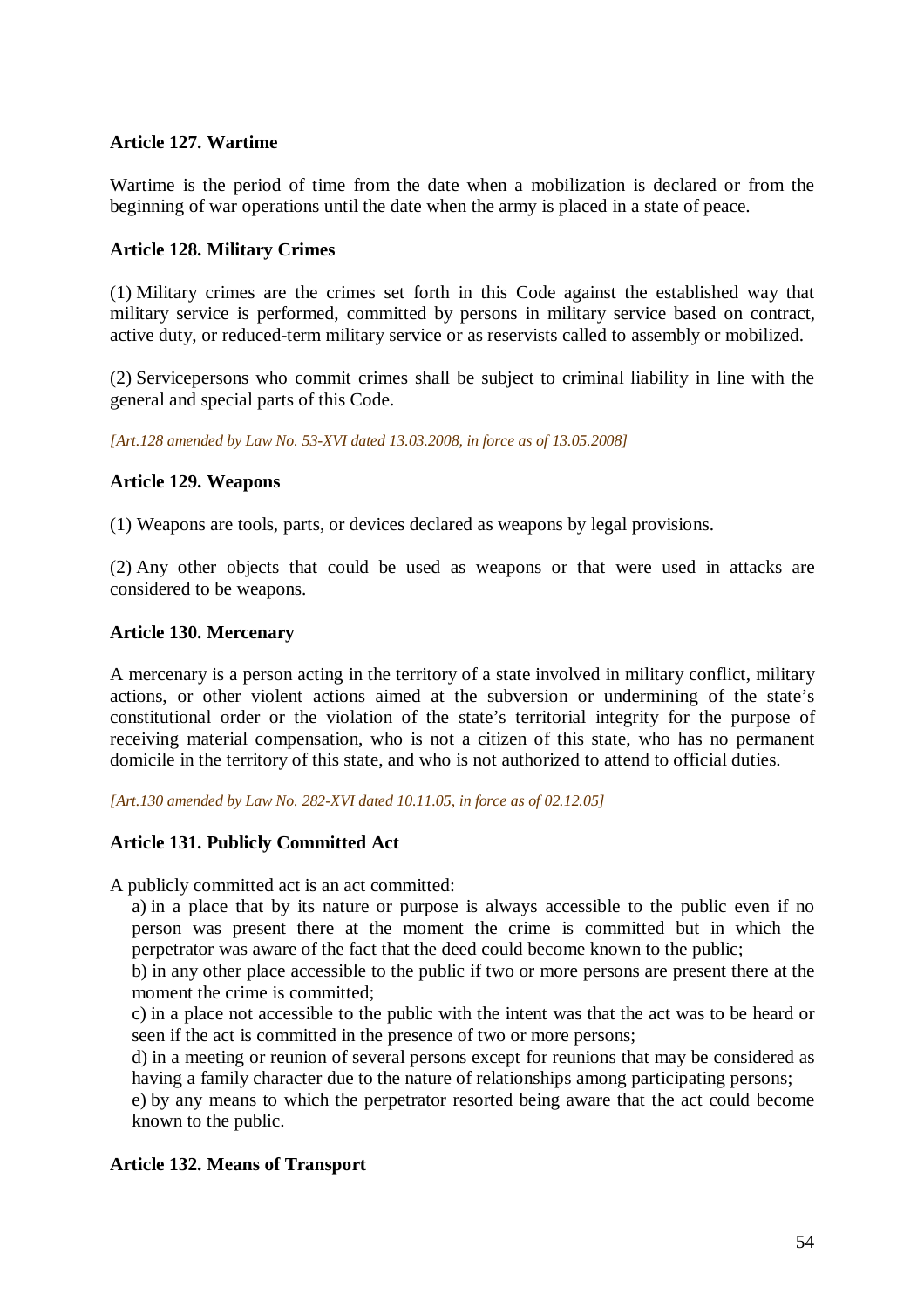Means of transport are all types of automobiles, tractors, and other types of self-propelled vehicles, trams and trolley buses, as well as motorcycles and other types of mechanic means of transport.

# **Article 133. Cultural Values**

Cultural values of a religious or secular character are the values indicated in the Convention of the United Nations Educational, Scientific, and Cultural Organization on the Means of Prohibiting and Preventing the Illicit Import, Export, and Transfer of Ownership of Cultural Property dated November 14, 1970.

# **Article 134. Kinship**

(1) Kinship is the relation based on the descent of one person from another, or on the fact that several persons have one common relative on the ascending side. In the first case, kinship is direct while in the second case it is collateral.

(2) The degree of relationship shall be determined by the number of births.

(3) Relatives of a spouse are relatives-in-law of the other spouse. The lines and degrees of inlaw relationships are similar to relationship lines and degrees.

(4) Close relatives are the parents, children, adoptive parents, adopted children, brothers, sisters, grandparents, and their grandchildren.

*[Art.134 completed by Law No. 211-XV dated 29.05.03, in force as of 12.06.03]* 

# **Article 134<sup>1</sup> . Narcotic Drugs, Psychotropic Substances, and Precursors**

(1) Narcotic drugs or psychotropic substances are substances of natural or synthetic origin and preparations containing such substances causing mental disorder and physical dependency upon their abuse.

(2) The analog of a narcotic drug or of a psychotropic substance is the substance that by its composition and effect produced is similar to a narcotic drug or psychotropic substance.

(3) A precursor is a substance of natural or synthetic origin used as a raw material for the production of a narcotic drug or a psychotropic substance.

(4) Lists of narcotic drugs, psychotropic substances, and precursors shall be approved by the Government.

(5) In a case of theft, appropriation, extortion, or other illegal action with narcotic drugs, psychotropic substances, analogs thereof, and with plants containing narcotic drugs or psychotropic substances, small-scale, large-scale, or especially large-scale shall be determined based on the small, large, or especially large quantity of the narcotic drugs, psychotropic substances and plants containing narcotic drugs or psychotropic substances. *[Art.134<sup>1</sup> introduced by Law No. 277-XVI dated 04.11.05, in force as of 02.12.05]* 

# **Article 134<sup>2</sup> . In-Flight Aircraft and In-Service Aircraft**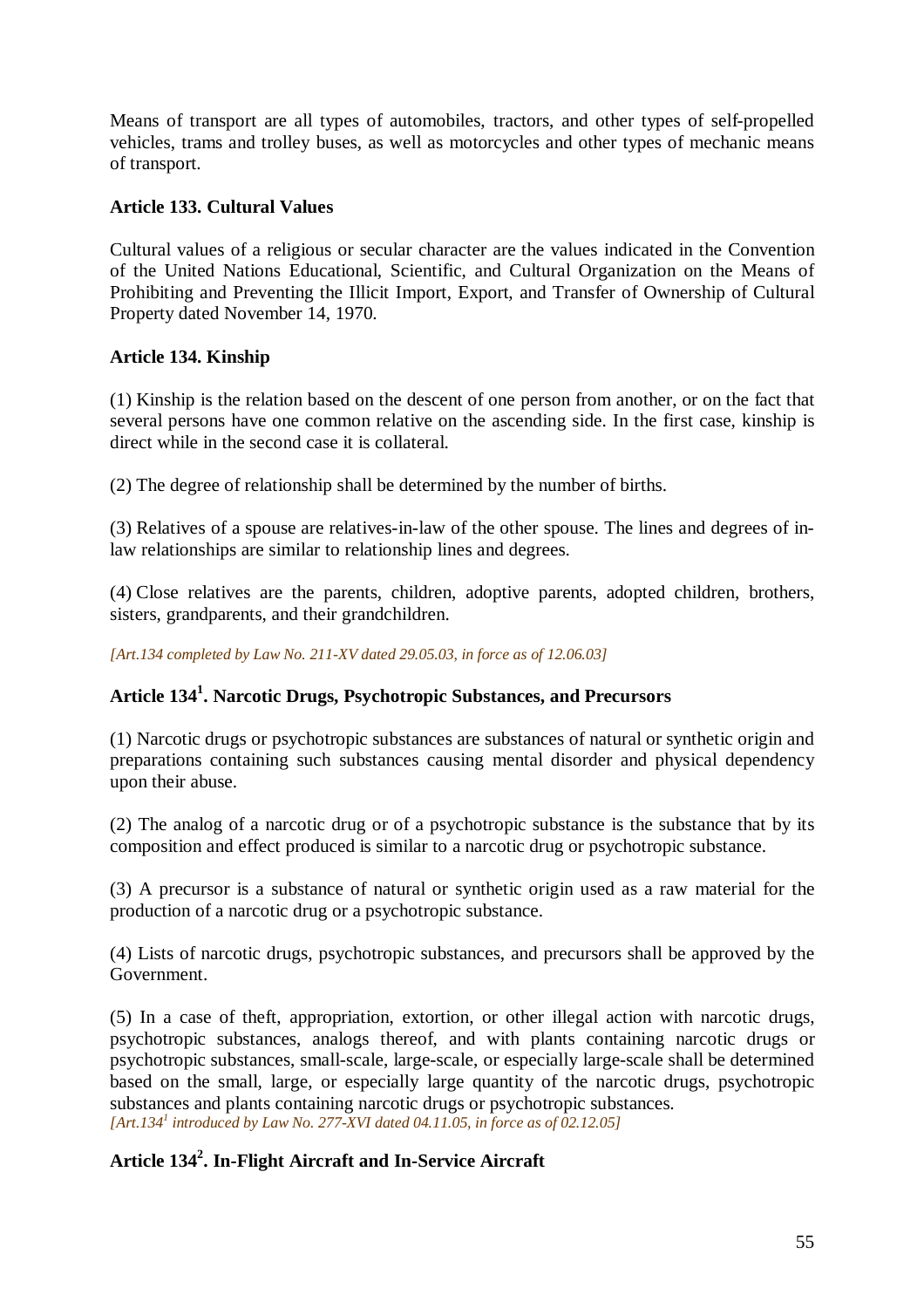(1) An aircraft is in flight from the moment when following embarkation all the external doors of the aircraft are closed until the moment when one of these doors is opened for the purpose of debarkation. In the event of a forced landing, it shall be considered that the flight continues until the moment when competent authorities take responsibility for the aircraft, as well as the persons and goods onboard.

 (2) An aircraft shall be considered in service from the moment when ground personnel or the crew start preparing the aircraft for a certain flight until 24 hours after any landing. The inservice period covers, in any case, the entire duration of the aircraft in flight.

*[Art.134<sup>2</sup> introduced by Law No. 136-XVI dated 19.06.2008, in force as of 08.08.2008]*

# **Article 134<sup>3</sup> . Fixed Platform**

A fixed platform is an artificial island, an installation, or a facility permanently fixed to the sea bottom for the purpose of exploring and exploiting resources or for other economic goals.

*[Art.134<sup>3</sup> introduced by Law No. 136-XVI dated 19.06.2008, in force as of 08.08.2008]*

# **Article 134<sup>4</sup> . Explosive or Other Lethal Devices**

An explosive or other lethal device is:

- a) an explosive or incendiary weapon or device intended or able to cause death, serious bodily injury, serious damage to health, or essential material damage;
- b) a weapon or device intended or able to cause death, serious bodily injury or damage to health, or essential material damage through the release, dispersion or action of toxic chemical substances, biological agents or toxins or other analogous substances, or radiation or radioactive substances.

*[Art.134<sup>4</sup> introduced by Law No. 136-XVI dated 19.06.2008, in force as of 08.08.2008]*

# **Article 134<sup>5</sup> . State or Government Object**

A state or government object is a permanent or temporary asset or means of transport used or held by state representatives; members of the government, legislative or judiciary bodies; officials or officers of a public authority or any other body or public institution; or officers or officials of an intergovernmental organization while exercising their professional duties.

*[Art.134<sup>5</sup> introduced by Law No. 136-XVI dated 19.06.2008, in force as of 08.08.2008]*

# **Article 134<sup>6</sup> . Infrastructure Object**

An infrastructure object is any asset of public or private property providing or distributing services to the population such as: sewerage, water supply, energy supply, heat supply, or telecommunications.

*[Art.134<sup>6</sup> introduced by Law No. 136-XVI dated 19.06.2008, in force as of 08.08.2008]*

# **Article 134<sup>7</sup> . Public Facilities**

A public facility is any part of the building, land, street, waterway, or any other place accessible or open to the permanent, periodic, or occasional public that also includes any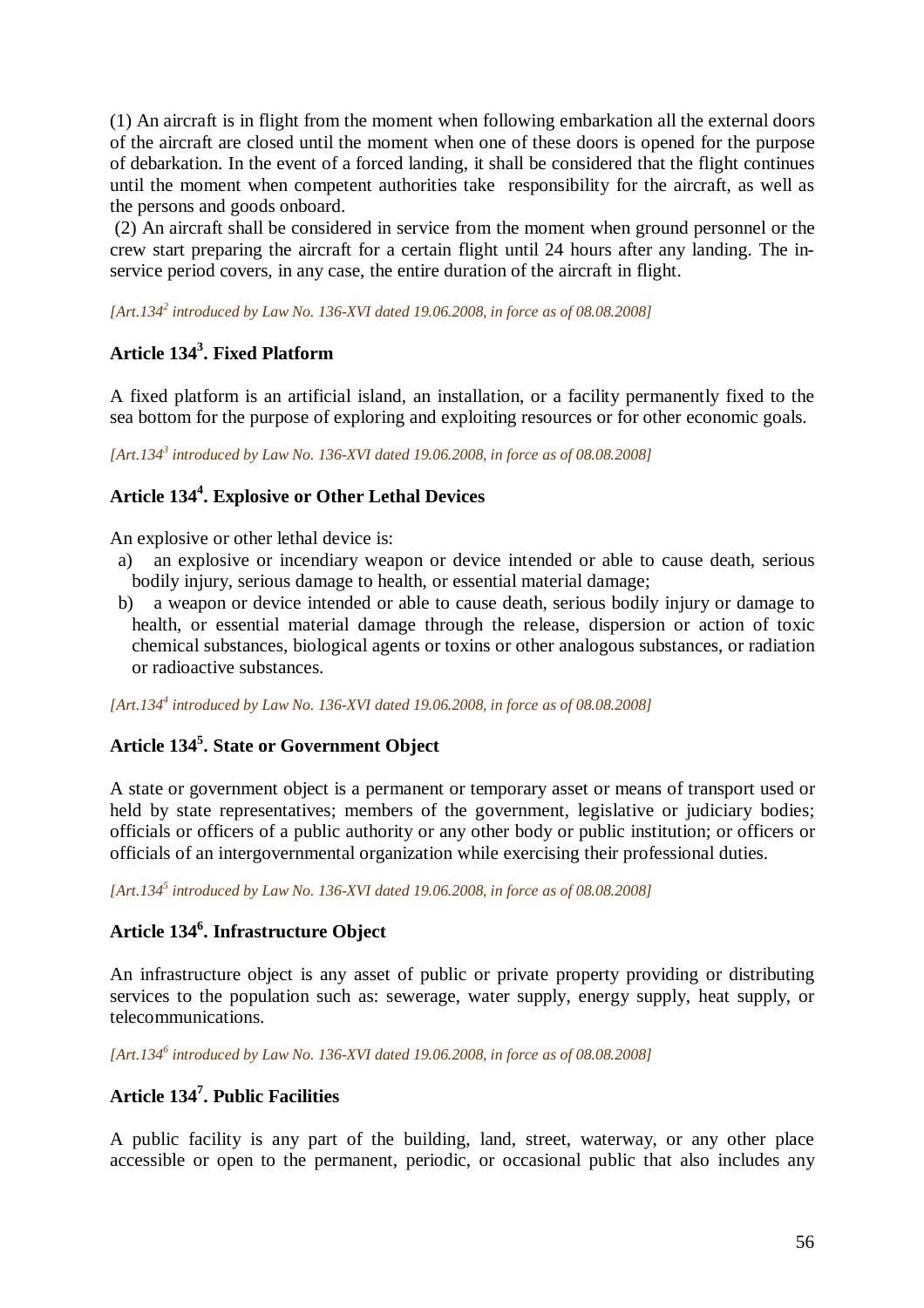commercial, cultural, historical, educational, religious, state, entertainment, recreation or any other facility accessible or open to the public.

*[Art.134<sup>7</sup> introduced by Law No. 136-XVI dated 19.06.2008, in force as of 08.08.2008]*

# **Article 134<sup>8</sup> . Nuclear Material**

(1) Nuclear material means: plutonium, except for plutonium the isotopic concentration of which in plutonium-238 exceeds 80%; uranium 233; uranium enriched with uranium-235 or uranium-233 isotopes; uranium containing a mixture of isotopes that occurs in nature in a form different from ore or ore residues; or any material containing one or many of the elements specified in this paragraph;

(2) Uranium enriched with uranium-235 or uranium-233 means uranium containing either uranium-235 or uranium-233 or both isotopes in such a quantity that the correlation between the sum of these two isotopes and isotope-238 exceeds the correlation between isotope-235 and isotope-238 in natural uranium.

*[Art.134<sup>8</sup> introduced by Law No. 136-XVI dated 19.06.2008, in force as of 08.08.2008]*

# **Article 134<sup>9</sup> . Nuclear Installation**

A nuclear installation is:

- a) an installation including related buildings and equipment where nuclear material is produced, processed, used, manipulated, stored, or buried provided that damage to or interference in its use may lead to the emission of a significant quantity of radiation or radioactive material;
- b) any nuclear reactor including reactors installed on air, sea, road or railroad transport or on space objects to be used as an energy source for the propulsion of the aforementioned means of transport or space objects or for any other purposes;
- c) any construction or any means of transport used for the production, storage, processing, or transportation of radioactive material.

*[Art.134<sup>9</sup> introduced by Law No. 136-XVI dated 19.06.2008, in force as of 08.08.2008]*

# **Article 134<sup>10</sup>. Radioactive Device**

A radioactive device is:

- a) any nuclear explosive device;
- b) any device dispersing radioactive material or emitting radiation that due its radiological properties may cause death, serious bodily injury, or damage to health or essential damage to property or to the environment.

*[Art.134<sup>10</sup> introduced by Law No. 136-XVI dated 19.06.2008, in force as of 08.08.2008]*

# **Article 134<sup>11</sup>. Crime of Terrorist Nature**

Crimes of terrorist nature are the crimes set forth in art.  $140^1$ ,  $142$ ,  $275$ ,  $275^1$ ,  $275^2$ ,  $278$ ,  $278^1$ ,  $279^1$ ,  $279^2$ , 280, 284 par.(2), art.289<sup>1</sup>, 292 par.(1<sup>1</sup>) and par.(2) in the section related to acts set forth in par. $(1^1)$ , art.295, 295<sup>1</sup>, 295<sup>2</sup>, 342 and 343.

*[Art.134<sup>11</sup> introduced by Law No. 136-XVI dated 19.06.2008, in force as of 08.08.2008]*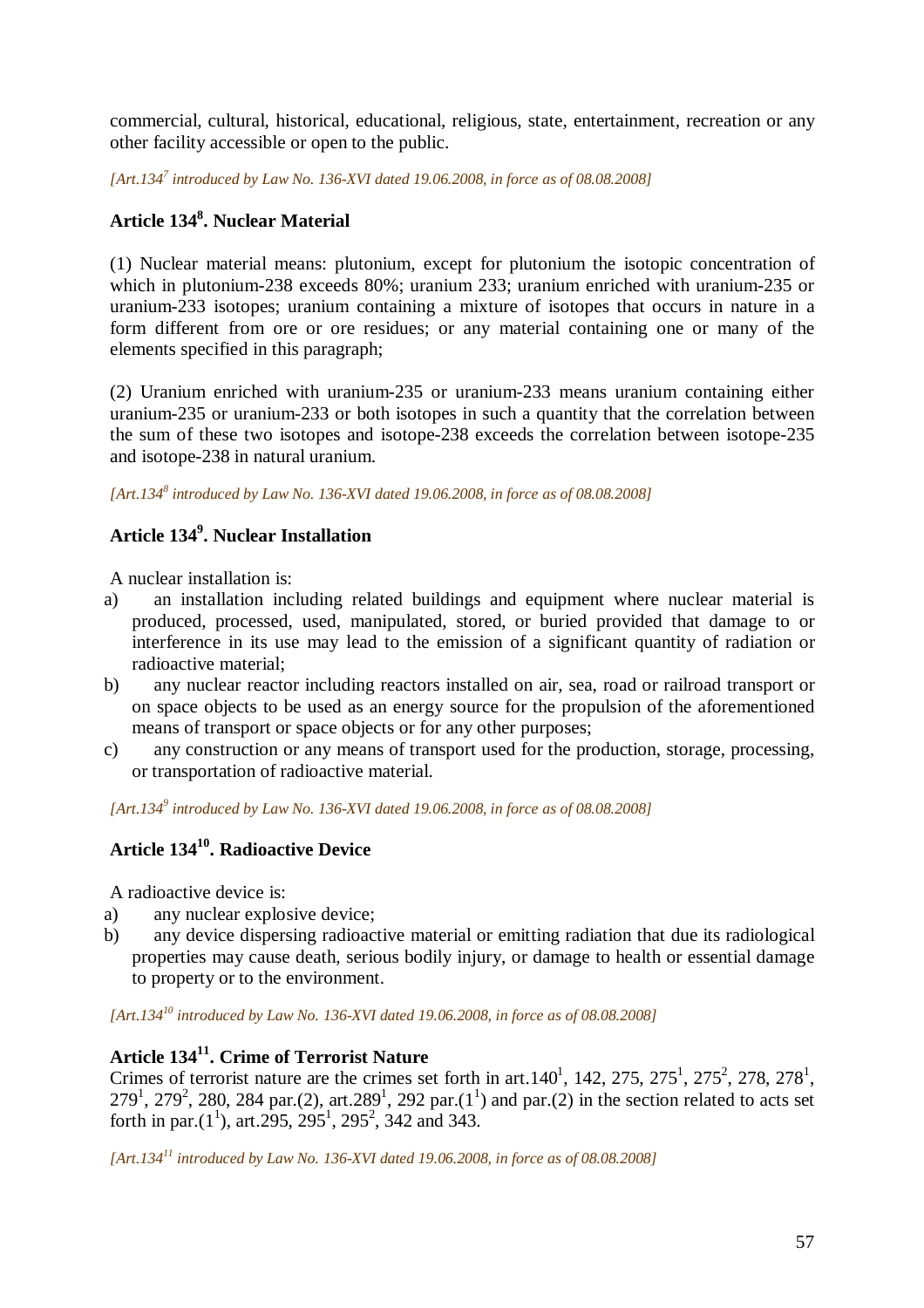# **Article 134<sup>12</sup>. State of Intoxication**

(1) A state of intoxication is a state of a bodily psycho-functional disorder that occurs as a result of the consumption of alcohol, narcotic drugs, psychotropic substances, and/or other substances with similar effects.

(2) The minimum degree of a state of intoxication is the state of the person with a concentration of alcohol in the blood that ranges from 0.3 to 0.8 g/l and a concentration of alcohol vapor in the breath that ranges from 0.15 to 0.4 mg/l.

(3) An advanced state of intoxication is the state of the person with a concentration of alcohol in the blood that exceeds 0.8 g/l and a concentration of alcohol vapor in the breath that exceeds 0.4 mg/l.

*[Art.134<sup>12</sup> introduced by Law No. 16-XVI dated 03.02.2009, in force as of 03.03.2009]*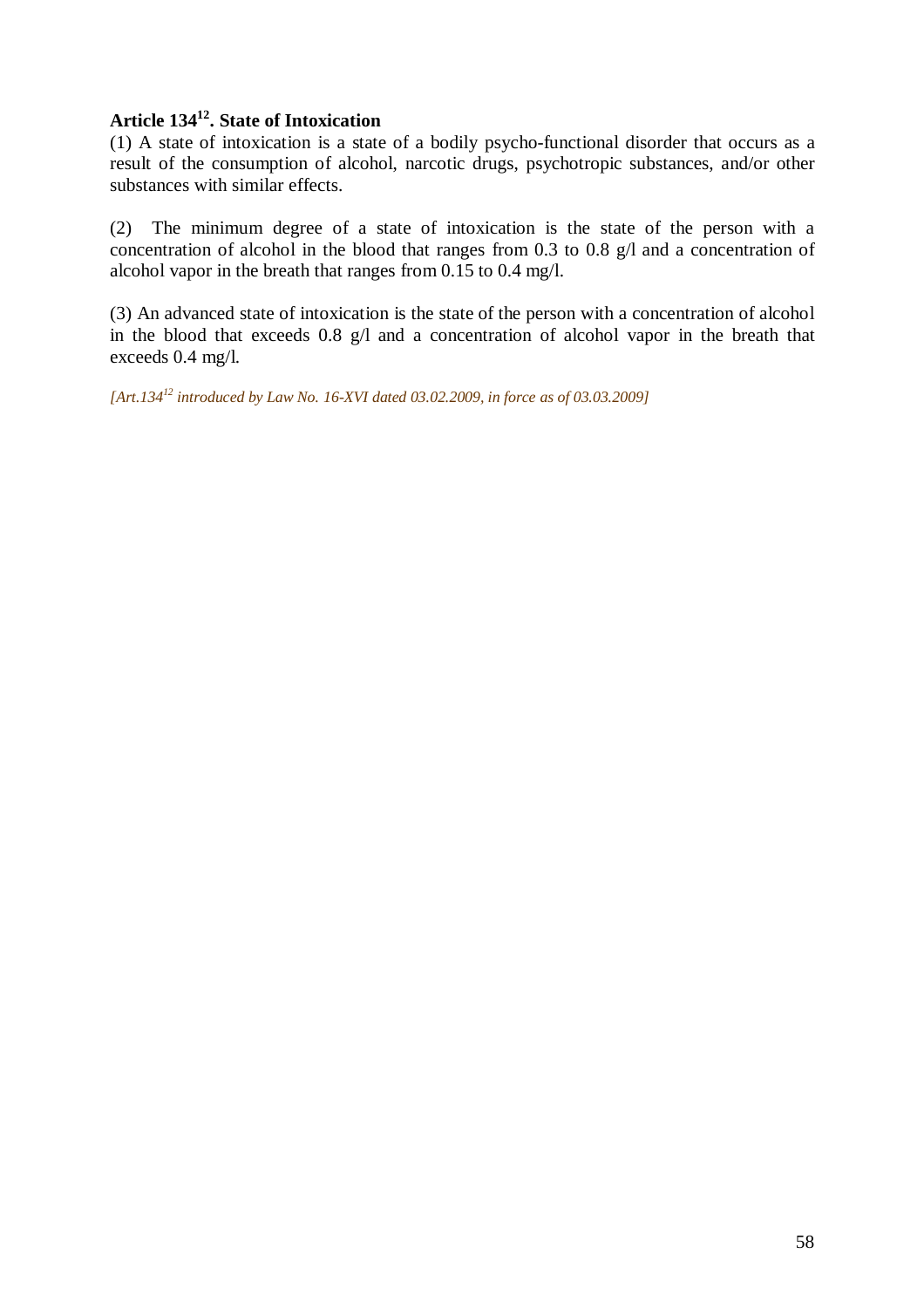# **SPECIAL PART**

# **Chapter I CRIMES AGAINST THE PEACE AND SECURITY OF HUMANITY, WAR CRIMES**

## **Article 135. Genocide**

Commission aimed at the destruction, in whole or in part, of a national, ethnic, racial, or religious group of any of the following acts:

- a) killing members of this group;
- b) causing serious bodily or mental harm to members of the group;
- c) imposing measures intended to prevent births within the group;
- d) trafficking in children of the respective group;
- e) deliberate exposure of the group to living conditions leading to its physical destruction in whole or in part

shall be punished by imprisonment for 16 to 20 years or by life imprisonment.

*[Art.135 amended by Law No. 277-XVI dated 18.12.2008, in force as of 24.05.2009]* 

## **Article 136. Ecocide**

Deliberate mass destruction of flora and fauna, poisoning the atmosphere or water resources, and the commission of other acts that may cause or caused an ecological disaster shall be punished by imprisonment for 10 to 15 years.

*[Art.136 amended by Law No. 277-XVI dated 18.12.2008, in force as of 24.05.2009]* 

# **Article 137. Inhumane Treatment**

(1) Subjecting persons by any methods to torture or inhumane treatment to deliberately cause severe pain or serious bodily injury or to damage the health of wounded or sick persons, prisoners, civilians, members of civil medical staff or members of the Red Cross and similar organizations, shipwrecked persons, as well as any other person fallen to an enemy or their subjection to medical, biological, or scientific experiments not justified by medical treatment to their benefit shall be punished by imprisonment for 8 to 15 years.

(2) The commission of one of the following acts against the persons specified in par. (1):

- a) forced entry into military service in the armed forces of the enemy;
	- b) taking hostages;
	- c) deportation;
	- d) unlawful displacement or confinement;
- e) conviction by an illegal court without a preliminary hearing and without observing the fundamental legal guarantees provided by law,

shall be punished by imprisonment for 12 to 20 years.

(3) The torture, mutilation, extermination, or execution without legal trial of the persons specified in par. (1) shall be punished by imprisonment for 16 to 20 years or by life imprisonment.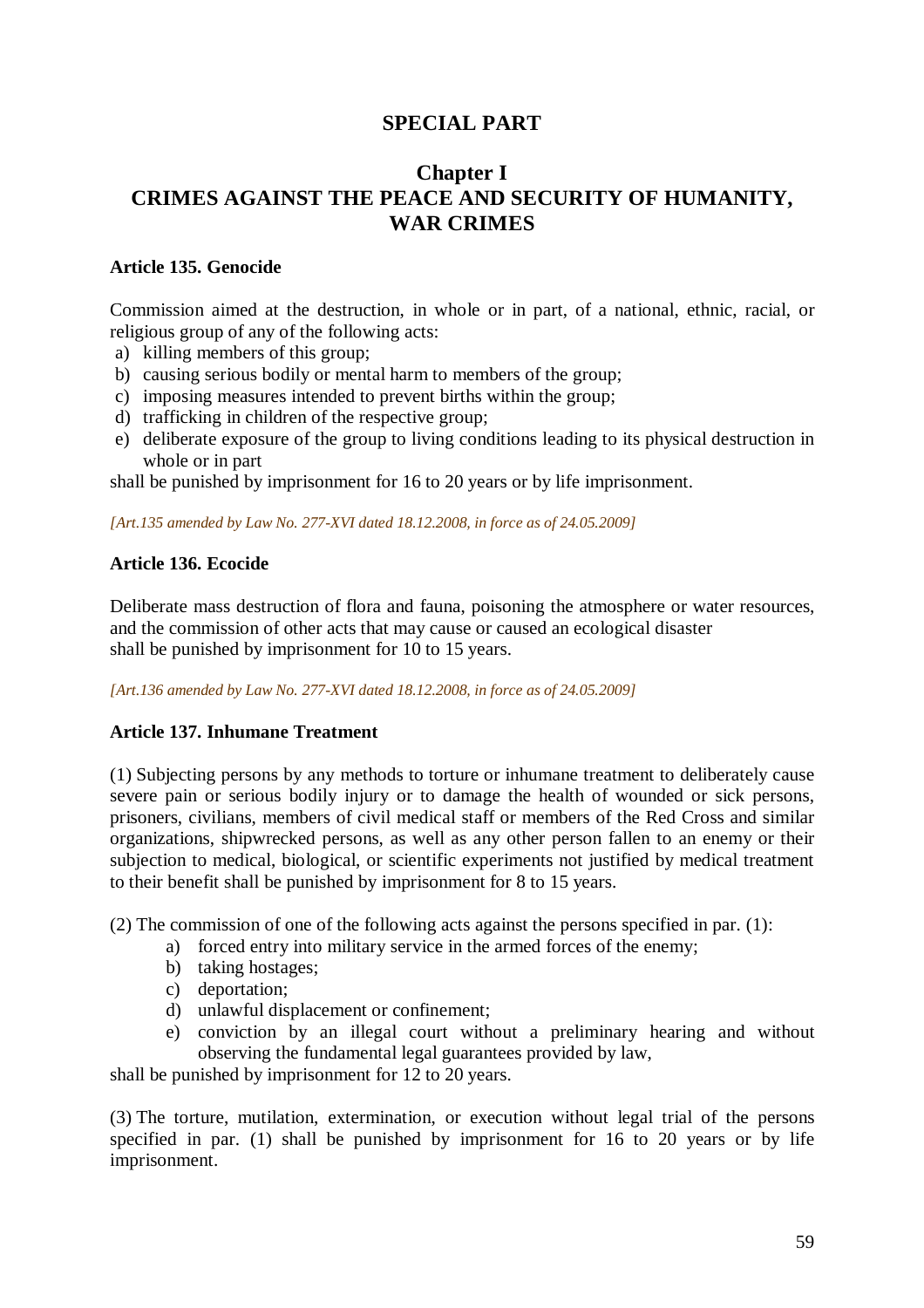#### *[Art.137 amended by Law No. .277-XVI dated 18.12.2008, in force as of 24.05.2009]*

### **Article 138. Violation of International Humanitarian Laws**

(1) The execution of an illegal order that leads to the commission of crimes provided in art. 137 shall be punished by imprisonment for 5 to 10 years.

(2) The issuance by a superior to his/her subordinate during an armed conflict or military action of an obviously illegal order aimed at the commission of crimes provided in art. 137 provided that signs of a more serious crime are absent shall be punished by imprisonment for 8 to 15 years.

(3) The failure to execute or the inadequate execution by a superior of the obligations to prevent the commission by subordinates of crimes provided in art. 137 shall be punished by imprisonment for 6 to 12 years.

### **Article 139. Planning, Preparation, Unleashing or Waging War**

(1) Planning, preparing or unleashing a war shall be punished by imprisonment for 8 to 15 years.

(2) Waging a war shall be punished by imprisonment for 10 to 20 years or by life imprisonment.

*[Art.139 amended by Law No. 277-XVI dated 18.12.2008, in force as of 24.05.2009]* 

### **Article 140. War Propaganda**

(1) War propaganda, spreading of pretentious or invented information inciting to war, or any other actions aimed at unleashing war committed verbally; in writing; on radio, television, cinema; or by any other means shall be punished by a fine of up to 500 conventional units or by imprisonment for up to 6 years, in both cases with the deprivation of the right to hold certain positions or to practice certain activities for up to 5 years.

(2) Commission of the acts set forth in par. (1) by a high-ranking official shall be punished by a fine in the amount of 500 to 1000 conventional units or by imprisonment for 3 to 7 years, in both cases with the deprivation of the right to hold certain positions or to practice certain activities for up to 5 years.

*[Art.140 amended by Law No. 277-XVI dated 18.12.2008, in force as of 24.05.2009]* 

# **Article 140<sup>1</sup> . Use, Development, or Acquisition; Processing, Possession, Accumulation or Conservation; Direct or Indirect Transmission, Storage, or Transportation of Weapons of Mass-Destruction**

(1) The use, development, or acquisition; the processing, possession, accumulation or conservation; the direct or indirect transmission, storage, or transportation of chemical weapons, biological weapons, nuclear weapons, nuclear explosive devices, or other weapons of mass-destruction that violate provisions of national legislation or of international treaties to which the Republic of Moldova is a party by a person shall be punished by a fine in the amount of 3000 to 5000 conventional units or by imprisonment for 8 to 12 years, in both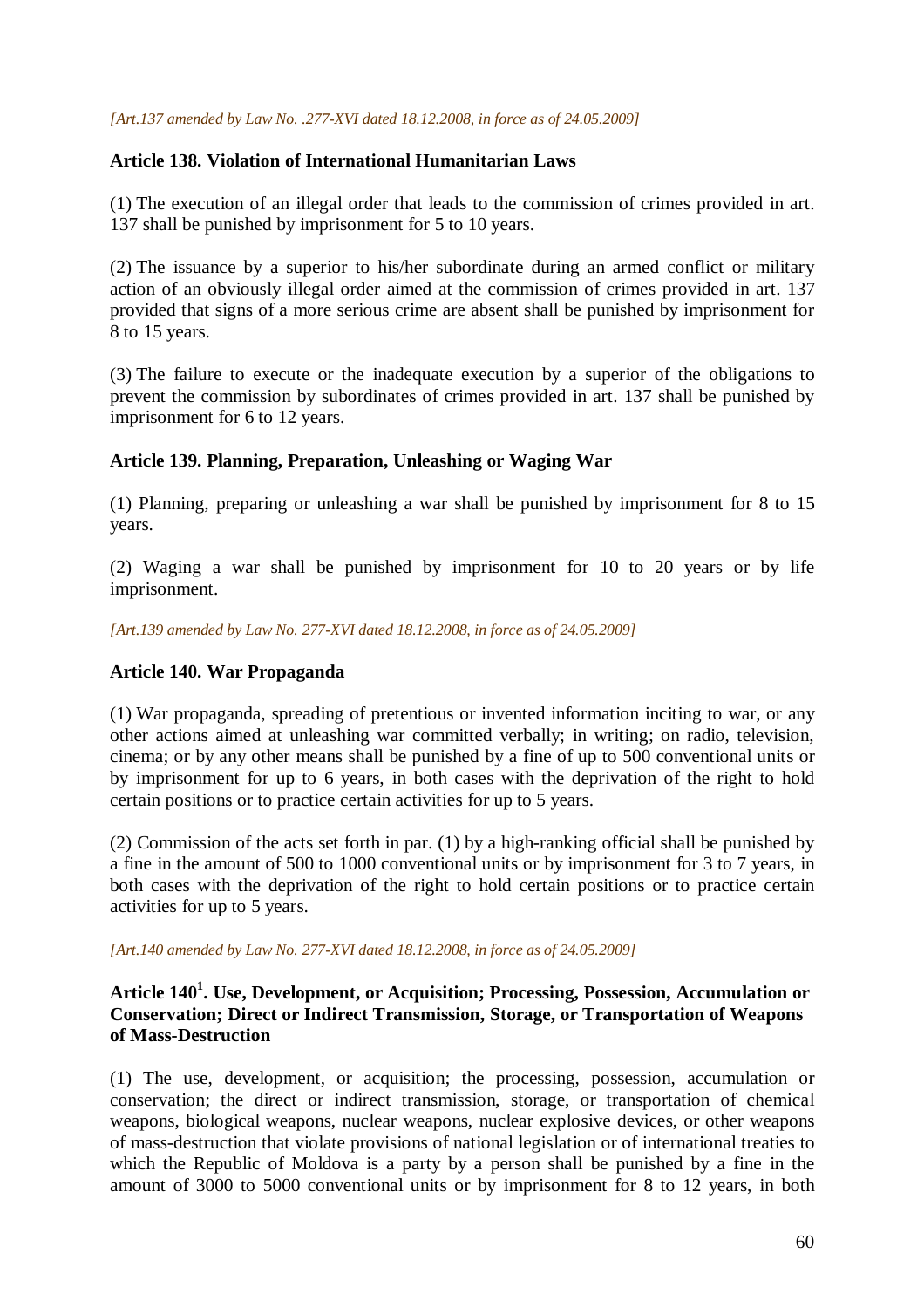cases with (or without) the deprivation of the right to hold certain positions or to practice certain activities for 2 to 5 years, whereas a legal entity shall be punished by a fine in the amount of 5000 to 8000 conventional units with the deprivation of the right to practice certain activities for 2 to 5 years or by its liquidation.

### (2) The same actions

#### *[Letter a) excluded by the Law No. 277-XVI dated 18.12.2008, in force as of 24.05.2009]*  b) committed by two or more persons;

- c) committed by an organized criminal group or by a criminal organization;
- d) entailing especially large-scale damage;
- e) entailing person's death

shall be punished by imprisonment for 16 to 20 years, whereas a legal entity shall be punished by a fine in the amount of 8000 to 10000 conventional units and by its liquidation.

(3) The design, production, or acquisition; the possession, storage, transmission, or transportation of equipment, material, software, or related technology essentially contributing to the design, production, or delivery of weapons of mass destruction, being aware that the equipment, material, software, or technology serve this purpose, shall be punished by a fine in the amount of 1000 to 3000 conventional units or by imprisonment for up to 5 years, in both cases with (or without) the deprivation of the right to hold certain positions or to practice certain activities for up to 5 years, whereas a legal entity shall be punished by a fine in the amount of 3000 to 5000 conventional units with the deprivation of the right to practice certain activities for up to 5 years or by the liquidation of the legal entity.

(4) The design, production, or acquisition; the possession, storage, transmission or transportation of raw materials, special fissionable materials, equipment or material designed or prepared for processing; the use or production of the special fissionable material, being aware that this raw material, material, or equipment is intended for use in activities related to nuclear explosions or to other nuclear activities conflicting with international treaties to which the Republic of Moldova is a party shall be punished by imprisonment for up to 5 years with (or without) the deprivation of the right to hold certain positions or to practice certain activities for 2 to 5 years, or by a fine applied to a legal entity in the amount of 4000 to 7000 conventional units with the deprivation of the right to practice certain activities for 2 to 5 years or by the liquidation of the legal entity.

*[Art.140<sup>1</sup> amended by Law No. 277-XVI dated 18.12.2008, in force as of 24.05.2009] [Art.140<sup>1</sup> completed by Law No. 136-XVI dated 19.06.2008, in force as of 08.08.2008] [Art.140<sup>1</sup> introduced by Law No. 30-XVI dated 23.02.06, in force as of 17.03.06]*

# **Article 141. Mercenaries' Activities**

(1) The participation of a mercenary in an armed conflict, military action, or other violent action aimed at the subversion or undermining of the constitutional order or at the violation of the state's territorial integrity shall be punished by imprisonment for 3 to 7 years.

(2) Employment, training, financing, or any other assistance provided to mercenaries as well as their use in an armed conflict, military action or other violent action aimed at the subversion or undermining of the constitutional order or at the violation of the state's territorial integrity shall be punished by imprisonment for 5 to 10 years.

*[Art.141 amended by Law No. 277-XVI dated 18.12.2008, in force as of 24.05.2009]*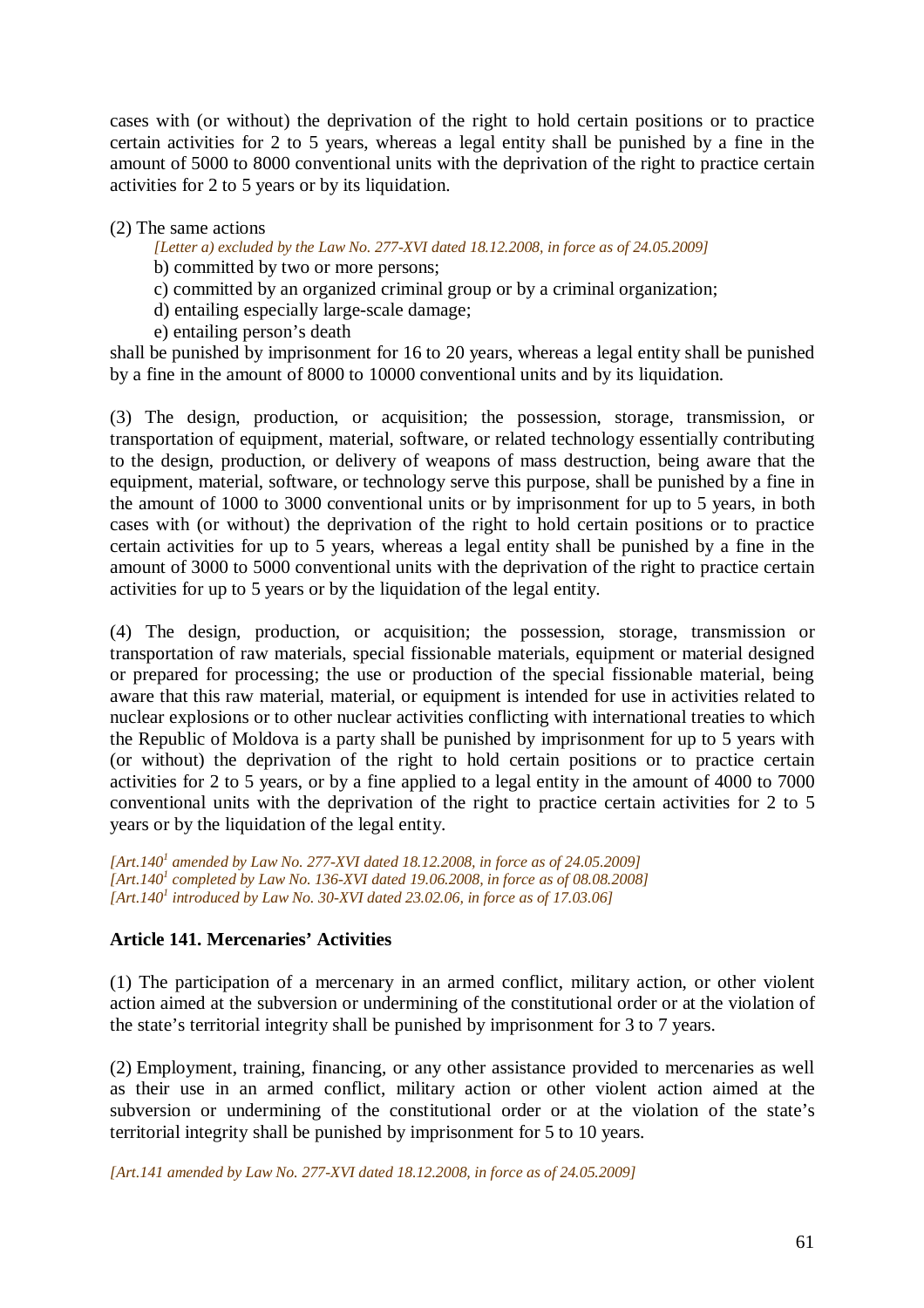#### *[Art.141 amended by Law No. 282-XVI dated 10.11.05, in force as of 02.12.05]*

## **Article 142. Attack on a Person Availing of International Protection**

(1) The commission of a violent attack on the office, house, or means of transport of a person availing him or herself of international protection, provided that such an act may pose a threat to the life, health or freedom of the given person shall be punished by imprisonment for 5 to 10 years.

(2) Kidnapping or otherwise attacking a person availing him or herself of international protection or depriving them of their freedom shall be punished by imprisonment for 7 to 15 years.

(3) The murder of a person availing him or herself of international protection shall be punished by imprisonment for 16 to 20 years or by life imprisonment.

(4) Actions specified in par. (1) or (2) committed for the purpose of unleashing war or an international conflict shall be punished by imprisonment for 8 to 15 years or by life imprisonment.

(5) The threat of committing an action provided in par. (1), (2), (3) or (4), if the danger that such a threat could be accomplished existed, shall be punished by imprisonment for 3 to 7 years.

*[Art.142 amended by Law No. 277-XVI dated 18.12.2008, in force as of 24.05.2009] [Art.142 in version of Law No. 136-XVI dated 19.06.2008, in force as of 08.08.2008]*

### **Article 143. Application of Prohibited Means and Methods of Waging War**

(1) The application during an armed conflict or military action of means and methods of waging war prohibited by the international treaties to which the Republic of Moldova is a party shall be punished by imprisonment for 12 to 20 years.

(2) The use of weapons of mass-destruction prohibited by the international treaties to which the Republic of Moldova is a party shall be punished by imprisonment for 16 to 20 years or by life imprisonment.

*[Art.143 amended by Law No. 277-XVI dated 18.12.2008, in force as of 24.05.2009]* 

### **Article 144. Cloning**

Creating human beings through cloning shall be punished by imprisonment for 7 to 15 years.

# **Chapter II CRIMES AGAINST THE LIFE AND HEALTH OF A PERSON**

### **Article 145. Deliberate Murder**

(1) The murder of a person shall be punished by imprisonment for 8 to 15 years.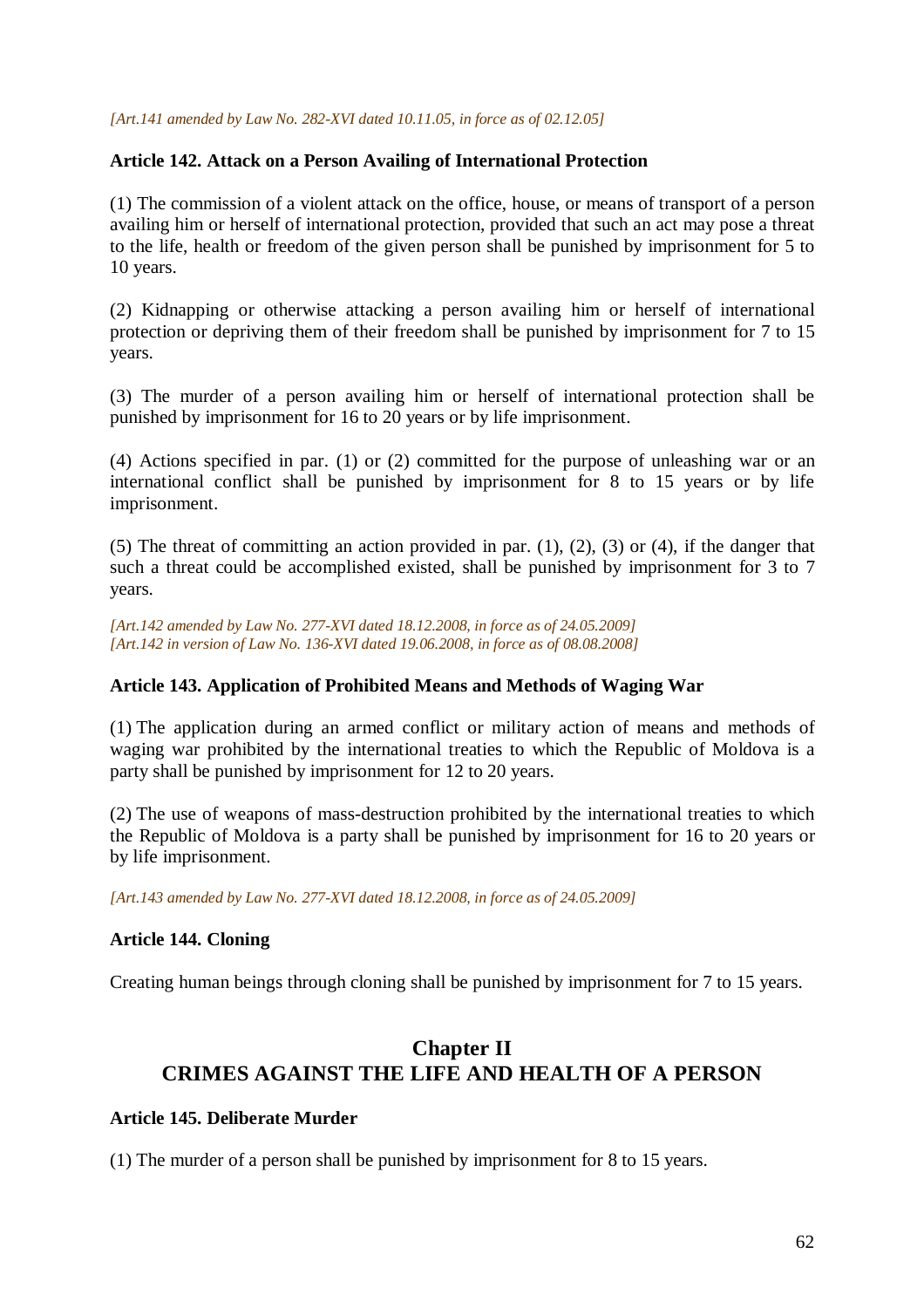(2) Murder

a) committed with premeditation;

b) committed for purposes of profit;

*[Letter c) excluded by Law No. 277-XVI dated 18.12.2008, in force as of 24.05.2009]* 

d) committed in connection with the performance by the victim of official or public duties;

e) of a person known to be a juvenile or a pregnant woman or committed by taking advantage of the victim's known or obvious helpless condition caused by advanced age, disease, physical, or mental handicap or another factor;

f) accompanied by kidnapping or taking the person hostage;

g) of two or more persons;

h) of a representative of a public authority or a serviceperson or their close relatives during or in connection with the performance of professional duties by the representative or the serviceperson;

i) committed by two or more persons;

j) committed with extreme cruelty or with sadistic motives;

k) committed in order to conceal another crime or to facilitate its commission;

- l) committed from motives of social, racial, or religious hatred;
- m) committed through means dangerous to life and health of many persons;

n) committed in order to remove and/or use or sell the victim's organs or tissues;

o) committed by a person who previously had committed an intentional murder set forth in par. (1);

p) committed by contract;

shall be punished by imprisonment for 12 to 20 years or by life imprisonment.

*[Art.145 amended by Law No. 277-XVI dated 18.12.2008, in force as of 24.05.2009]* 

# **Article 146. Murder in the Heat of Passion**

A murder committed in the heat of passion that occurs suddenly and is caused by acts of violence or gross insults or other unlawful or immoral acts of the victim shall be punished by imprisonment for up to 5 years.

*[Art.146 amended by Law No. 277-XVI dated 18.12.2008, in force as of 24.05.2009] [Art.146 completed by Law No. 211-XV dated 29.05.03, in force as of 12.06.03]* 

# **Article 147. Infanticide**

The murder of a newborn committed during childbirth or immediately thereafter by the mother in a state of physical or mental disorder with a disturbed consciousness caused by delivery shall be punished by imprisonment for up to 5 years.

*[Art.147 amended by Law No. 277-XVI dated 18.12.2008, in force as of 24.05.2009]* 

### **Article 148. Deprivation of Life upon a Person's Wish (Euthanasia)**

The deprivation of a person's life in connection with his/her incurable disease or unbearable physical pain, provided it is victim's wish or, in the case of juveniles, the wish of their relatives shall be punished by imprisonment for up to 6 years.

*[Art.148 amended by Law No. 277-XVI dated 18.12.2008, in force as of 24.05.2009]*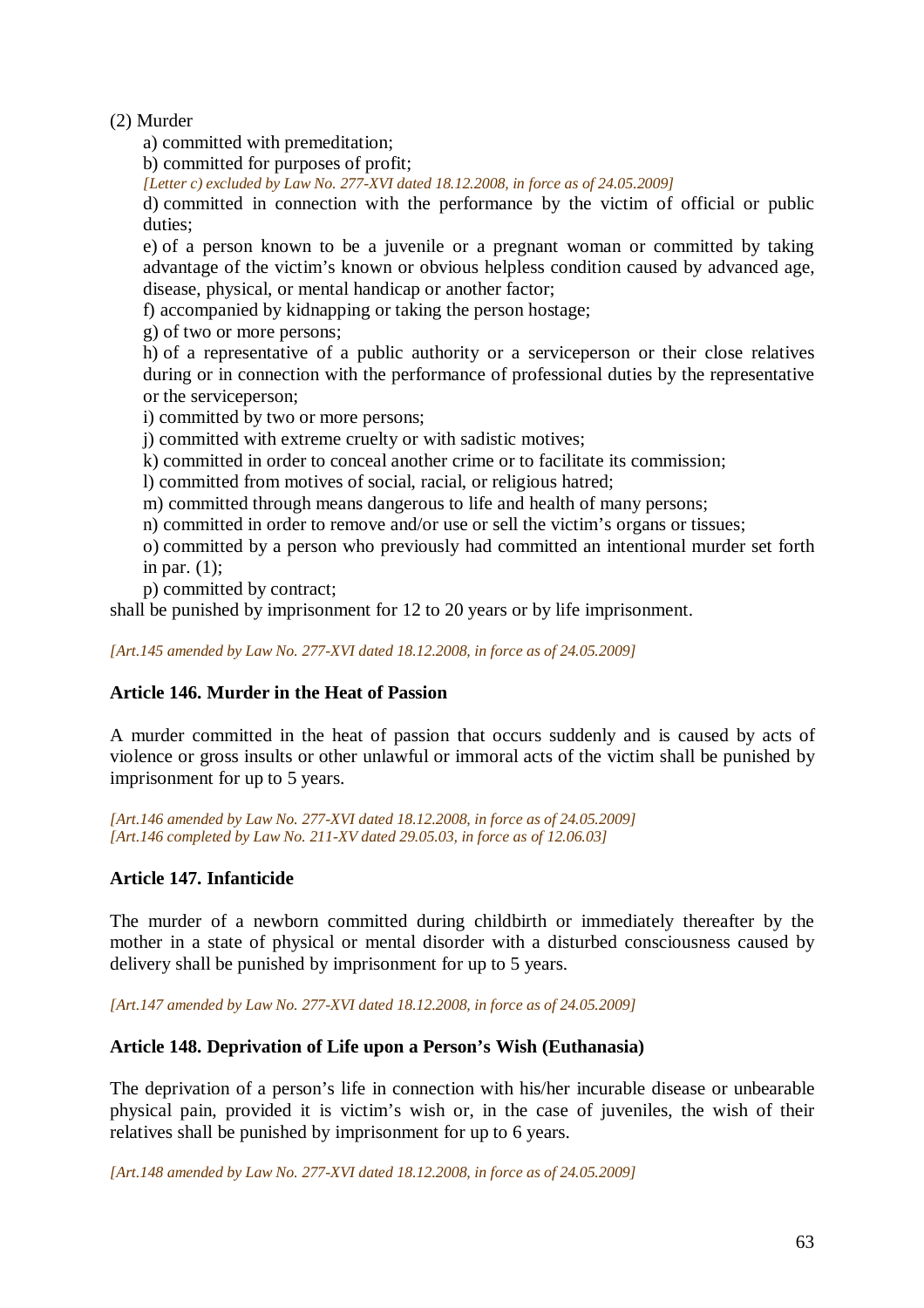# **Article 149. Deprivation of Life by Imprudence**

(1) The deprivation of life by imprudence shall be punished by imprisonment for up to 3 years.

(2) The deprivation of life by imprudence of two or more persons shall be punished by imprisonment for 2 to 6 years.

*[Art.149 amended by Law No. 277-XVI dated 18.12.2008, in force as of 24.05.2009]* 

### **Article 150. Inciting Suicide**

(1) Inciting suicide or an attempt at suicide through systematic persecution, slander, insults, or the humiliation of the victim's dignity by the guilty person shall be punished by imprisonment for up to 4 years.

(2) Inciting suicide or an attempt at suicide:

*[Letter a) excluded by Law No. 277-XVI dated 18.12.2008, in force as of 24.05.2009]* 

- b) of a juvenile:
- c) of a person in a position of material or some other form of dependence on the guilty person;
- d) by cruel behavior;

*[Letter e) excluded by Law No. 277-XVI dated 18.12.2008, in force as of 24.05.2009]* 

shall be punished by imprisonment for 2 to 6 years.

*[Art.150 amended by Law No. 277-XVI dated 18.12.2008, in force as of 24.05.2009] [Art.150 amended by Law No. 184-XVI dated 29.06.2006, in force as of 11.08.2006]*

### **Article 151. Intentional Severe Bodily Injury or Damage to Health**

(1) Intentional severe bodily injury or life-threatening damage to health or that caused the loss of sight, hearing, speech or another organ, or the cessation of its functioning, mental disease or some other form of health damage accompanied by the permanent loss of at least one-third of the capacity to work or resulting in a miscarriage or an incurable disfiguration of the face and/or adjacent areas shall be punished by imprisonment for 3 to 10 years.

(2) The same action committed:

*[Letter a) excluded by Law No. 277-XVI dated 18.12.2008, in force as of 24.05.2009]* 

b) against a person known to be a juvenile or against a pregnant woman or by taking advantage of the victim's known or obvious helpless condition caused by advanced age, disease, physical, or mental handicap or another factor;

c) against a person in connection with his/her performance of official or public duties;

- d) by two or more persons;
- e) by mutilation or torture;
- f) by methods dangerous to the lives and health of many persons;

g) for purposes of profit;

*[Letter h) excluded by Law No. 277-XVI dated 18.12.2008, in force as of 24.05.2009]* 

- i) from motives of social, racial or religious hatred;
- j) against two or more persons;
- k) by an organized criminal group or a criminal organization;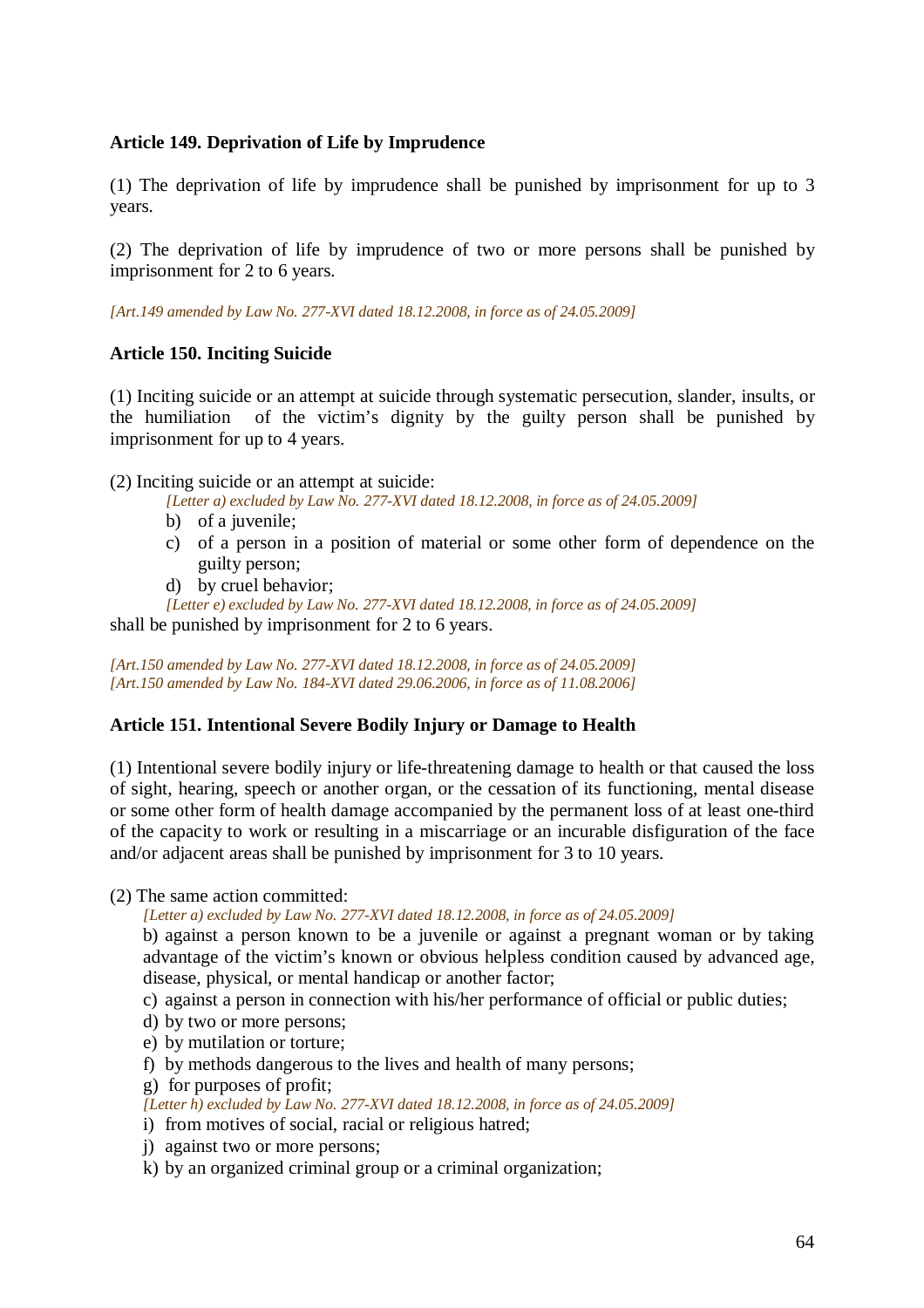- l) in order to remove and/or use or sell the victim's organs or tissues;
- m) by contract;

shall be punished by imprisonment for 5 to 12 years.

*[Par. 3 art.151 excluded by Law No. 277-XVI dated 18.12.2008, in force as of 24.05.2009]* 

(4) The actions set forth in par. (1) or (2) that cause the death of the victim shall be punished by imprisonment for 8 to 15 years.

*[Art.151 amended by Law No. 277-XVI dated 18.12.2008, in force as of 24.05.2009]* 

### **Article 152. Intentional Less Severe Bodily Injury or Damage to Health**

(1) Intentional less severe bodily injury or damage to health that are not life threatening and did not cause the consequences specified in art. 151, which, however, are followed by a prolonged health disorder or a significant and permanent loss of less than one-third of the capacity to work shall be punished by community service for 140 to 240 hours or by imprisonment for up to 3 years.

(2) The same action committed:

*[Letter a) excluded by Law No. 277-XVI dated 18.12.2008, in force as of 24.05.2009]* 

b) against two or more persons;

*[Letter c) excluded by Law No. 277-XVI dated 18.12.2008, in force as of 24.05.2009]* 

 $c<sup>1</sup>$  against a person known to be a juvenile or against a pregnant woman or by taking advantage of the victim's known or obvious helpless condition caused by advanced age, disease, physical, or mental handicap or another factor;

- d) against a person in connection with his/her performance of official or public duties;
- e) by two or more persons;
- f) by mutilation or torture;
- g) by methods dangerous to lives or health of many persons;
- h) for purposes of profit;

*[Letter i) excluded by Law No. 277-XVI dated 18.12.2008, in force as of 24.05.2009]* 

- j) from motives of social, racial or religious hatred;
- k) by contract;

shall be punished by imprisonment for 3 to 6 years.

*[Art.152 amended by Law No. 277-XVI dated 18.12.2008, in force as of 24.05.2009] [Art.152 amended by Law No. 184-XVI dated 29.06.2006, in force as of 11.08.2006]*

*[Art.153 excluded by Law No. 292-XVI dated 21.12.2007, in force as of 08.02.2008]*

*[Art.154 excluded by Law No. 292-XVI dated 21.12.2007, in force as of 08.02.2008] [Art.154 amended by Law No. 184-XVI dated 29.06.2006, in force as of 11.08.2006] [Art.154 amended by Law No. 211-XV dated 29.05.03, in force as of 12.06.03]* 

### **Article 155. Threatening Murder or Severe Bodily Injury or Damage to Health**

Threatening murder or severe bodily injury or damage to health provided that the danger of accomplishing such a threat exists shall be punished by a fine in the amount of 200 to 400 conventional units or by community service for 180 to 240 hours or by imprisonment for up to 2 years.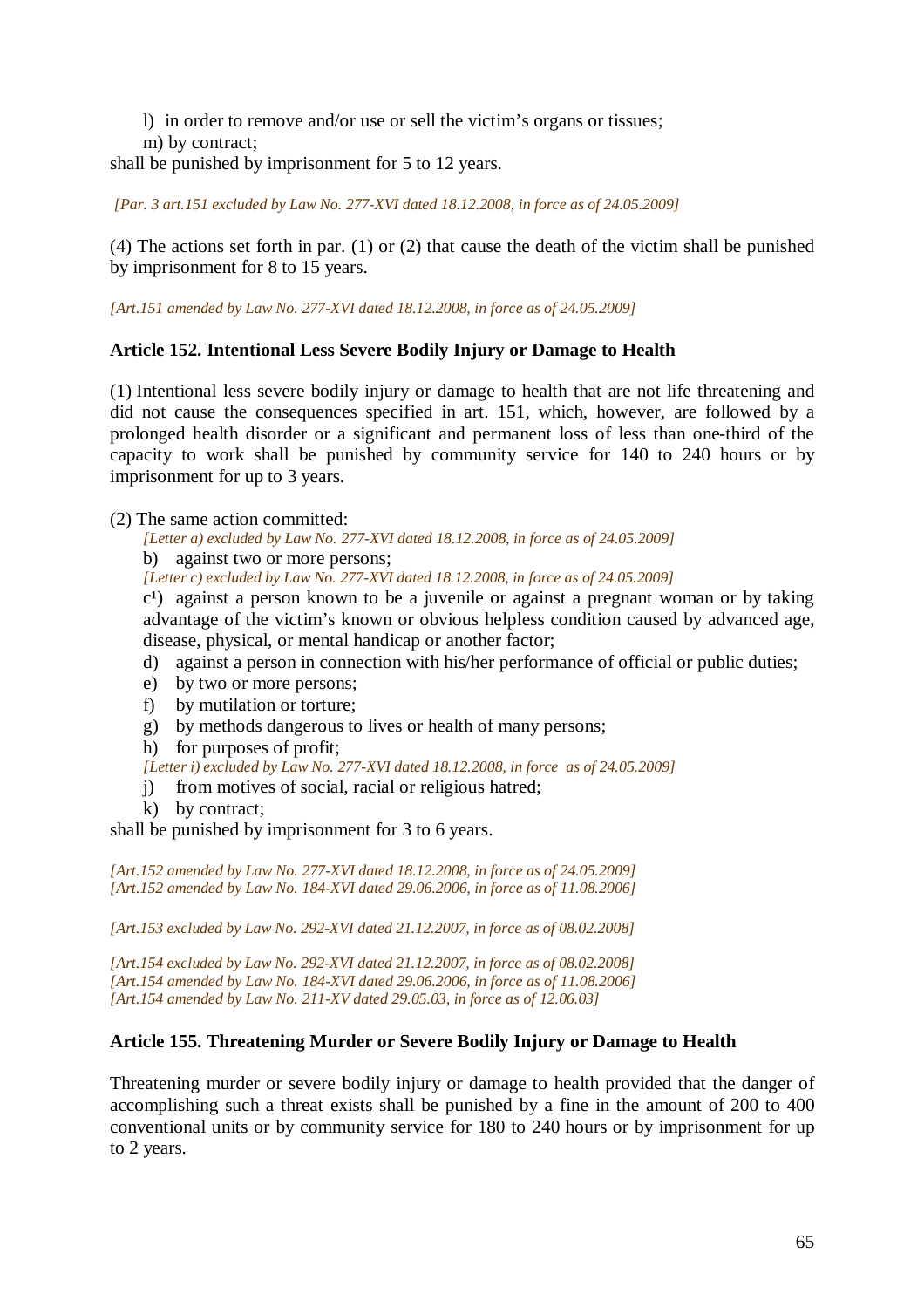*[Art.155 amended by Law No. 184-XVI dated 29.06.2006, in force as of 11.08.2006]*

## **Article 156. Severe or Less Severe Bodily Injury or Damage to Health Caused in the Heat of Passion**

Severe or less severe bodily injury or damage to health caused in the heat of passion that occur suddenly and are caused by acts of violence or gross insults or other unlawful or immoral acts of the victim shall be punished by a fine in the amount of 200 to 500 conventional units or by community service for 180 to 240 hours or by imprisonment for up to 3 years.

*[Art.156 amended by Law No. 277-XVI dated 18.12.2008, in force as of 24.05.2009] [Art.156 amended by Law No. 184-XVI dated 29.06.2006, in force as of 11.08.2006] [Art.156 completed by Law No. 211-XV dated 29.05.03, in force as of 12.06.03]*

## **Article 157. Severe or Less Severe Bodily Injury or Damage to Health Caused by Imprudence**

Severe or less severe bodily injury or damage to health caused by imprudence shall be punished by a fine of up to 300 conventional units or by community service for 180 to 240 hours or by imprisonment for up to 2 years.

*[Art.157 amended by Law No. 211-XV dated 29.05.03, in force as of 12.06.03]* 

## **Article 158. Compelling a Person to Remove Organs or Tissues**

(1) Compelling a person to remove organs or tissues for transplant or other purposes with violence or the threat of its application shall be punished by imprisonment for up to 5 years with the deprivation of the right to hold certain positions or to practice certain activities for up to 3 years.

(2) The same action committed against a person certainly known by the guilty person as being in a helpless state or in a material or any other form of dependence on him/her shall be punished by imprisonment for 3 to 7 years with the deprivation of the right to hold certain positions or to practice certain activities for 2 to 5 years.

*[Art.158 amended by Law No. 193-XVI dated 26.09.2008, in force as of 21.10.2008] [Art.158 amended by Law No.184-XVI dated 29.06.2006, in force as of 11.08.2006]* 

### **Article 159. Illegal Abortion**

- (1) Interrupting a pregnancy by any means committed:
	- a) outside medical institutions or specially authorized medical offices;
	- b) by a person without special higher medical education;

c) in case of a pregnancy that exceeds 12 weeks without medical indications issued by the Ministry of Health;

- d) if there are medical contraindications for such operations;
- e) in insanitary conditions;

shall be punished by a fine in the amount of 200 to 500 conventional units or by the deprivation of the right to hold certain positions or to practice certain activities for up to 3 years or by imprisonment for up to 2 years.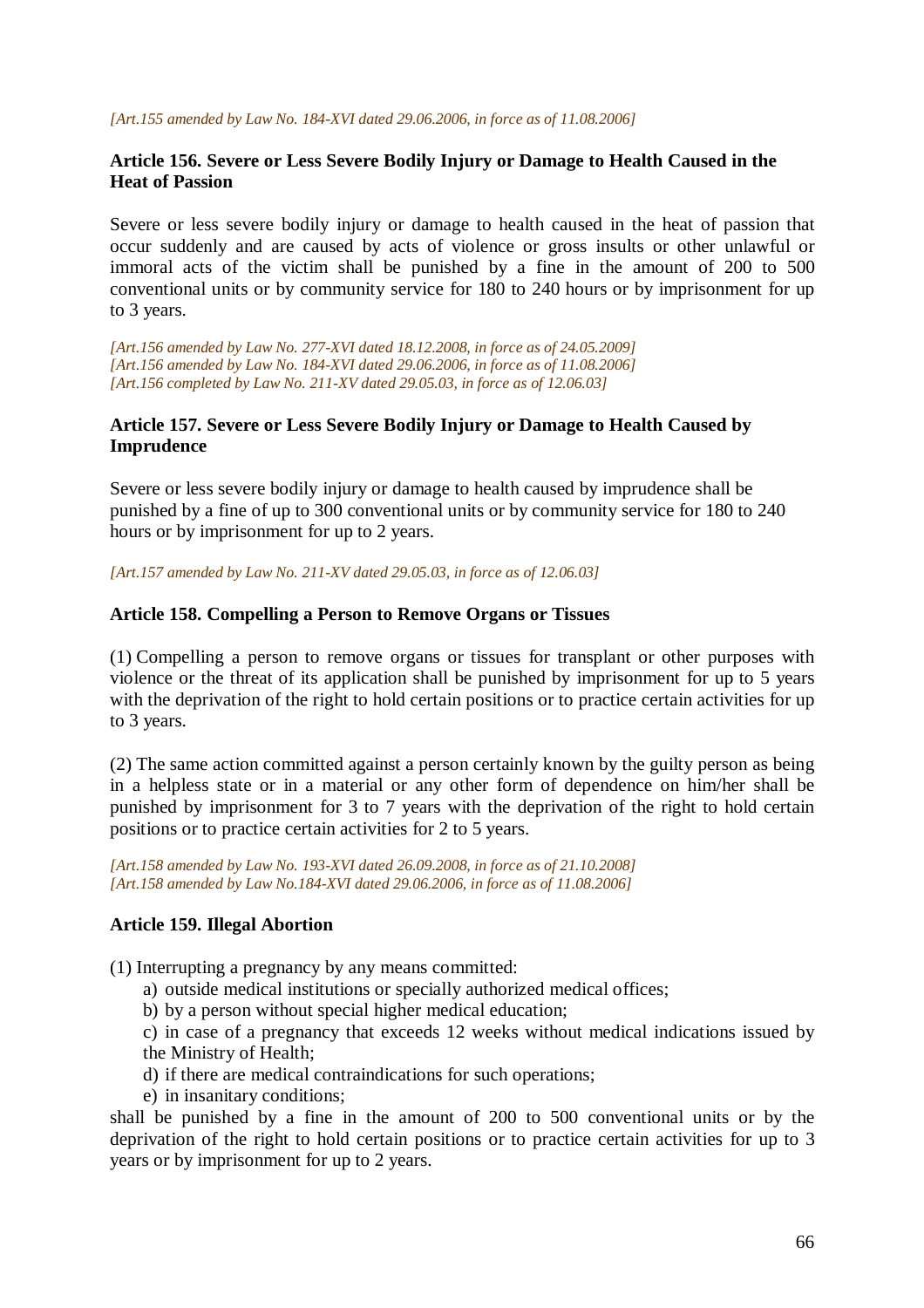(2) The same action:

*[Letter a) excluded by Law No. 277-XVI dated 18.12.2008, in force as of 24.05.2009]* 

b) that cause by imprudence serious or less serious bodily injury or damage to health;

c) that cause by imprudence the death of the victim;

shall be punished by imprisonment for 1 to 6 years with (or without) the deprivation of the right to hold certain positions or to practice certain activities for up to 5 years.

*[Art.159 amended by Law No. 277-XVI dated 18.12.2008, in force as of 24.05.2009] [Art.159 amended by Law No. 211-XV dated 29.05.03, in force as of 12.06.03]* 

### **Article 160. Illegal Performance of Surgical Sterilization**

(1) Illegally performing surgical sterilization by a doctor shall be punished by a fine of up to 200 conventional units with (or without) the deprivation of the right to hold certain positions or to practice certain activities for up to 3 years.

(2) The same action committed:

- a) in non-specialized medical/sanitary units;
- b) by a person without special higher medical education,

shall be punished by a fine of up to 500 conventional units or by imprisonment for up to 3 years, in both cases with (or without) the deprivation of the right to hold certain positions or to practice certain activities for a period of up to 5 years.

(3) The actions set forth in par. (1) or (2) that:

- *[Letter a) excluded by Law No. 277-XVI dated 18.12.2008, in force as of 24.05.2009]*
- b) cause by imprudence a long-term health disorder or severe bodily injury or damage to health;
- c) cause by imprudence the death of the patient,

shall be punished by imprisonment for 3 to 6 years with (or without) the deprivation of the right to hold certain positions or to practice certain activities for up to 5 years.

#### *[Art.160 amended by Law No. 277-XVI dated 18.12.2008, in force as of 24.05.2009]*

### **Article 161. Performance of Artificial Insemination or Implantation of an Embryo without the Consent of the Patient**

The performance by a doctor of artificial insemination or the implantation of an embryo without the written consent of the patient shall be punished by a fine of up to 300 conventional units or by community service for 150 to 240 hours, in both cases with the deprivation of the right to hold certain positions or to practice certain activities for up to 3 years.

*[Art.161 amended by Law No. 277-XVI dated 18.12.2008, in force as of 24.05.2009] [Art.161 amended by Law No. 184-XVI dated 29.06.2006, in force as of 11.08.2006]*

### **Article 162. Withholding Help from a Sick Person**

(1) Withholding help from a sick person without good reasons by a person who has the obligation by law or special rules to render such help shall be punished by a fine in the amount of 200 to 500 conventional units or by community service for 100 to 240 hours.

(2) The same act that causes by imprudence:

a) severe bodily injury or damage to health;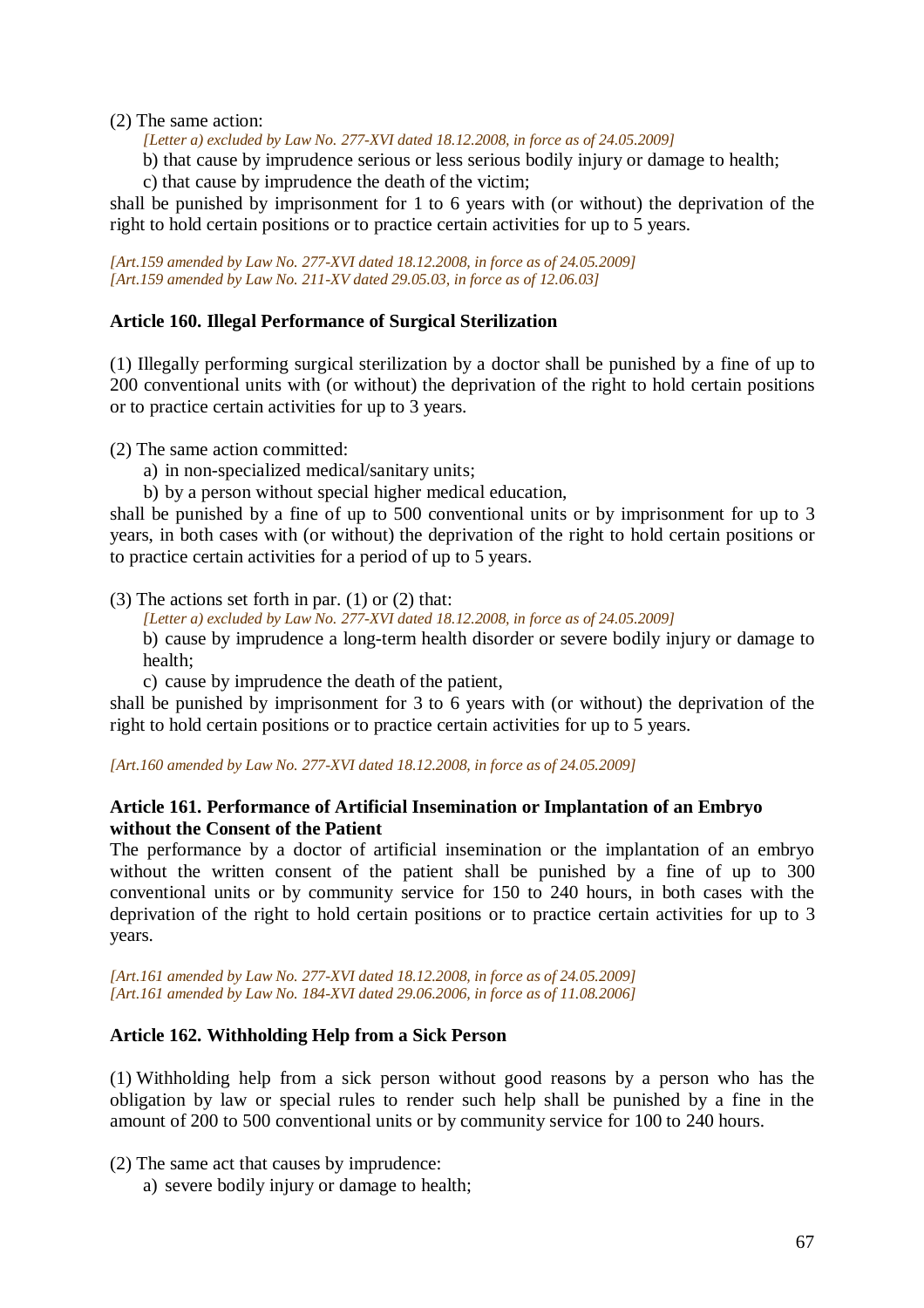b) the death of the sick person,

shall be punished by imprisonment for up to 5 years with the deprivation of the right to hold certain positions or to practice certain activities for up to 3 years.

*[Art.162 amended by Law No. 184-XVI dated 29.06.2006, in force as of 11.08.2006] [Art.162 amended by Law No. 211-XV dated 29.05.03, in force as of 12.06.03]* 

## **Article 163. Abandonment in Danger**

(1) The deliberate abandonment without help of a person in a life-threatening situation who lacks the capacity to save him/herself because of age, sickness, or overall helplessness, provided that the guilty person either knew about the danger and had the possibility to render help to the victim, or the guilty person him/herself placed the victim in a life–threatening situation shall be punished by a fine of up to 200 conventional units or by community service for 180 to 240 hours or by imprisonment for up to 2 years.

(2) The same act that causes by imprudence:

- a) severe bodily injury or damage to health;
- b) the death of the victim,

shall be punished by imprisonment for up to 4 years.

*[Art.163 amended by Law No. 277-XVI dated 18.12.2008, in force as of 24.05.2009] [Art.163 amended by Law No. 184-XVI dated 29.06.2006, in force as of 11.08.2006] [Art.163 amended by Law No. 211-XV dated 29.05.03, in force as of 12.06.03]* 

# **Chapter III CRIMES AGAINST THE FREEDOM, HONOR, AND DIGNITY OF A PERSON**

### **Article 164. Kidnapping**

(1) Kidnapping a person shall be punished by imprisonment for 2 to 6 years.

(2) The same action committed:

*[Letter a) excluded by Law No. 277-XVI dated 18.12.2008, in force as of 24.05.2009]* 

b) against two or more persons;

c) against a person known to be a juvenile or against a pregnant woman or by taking advantage of the victim's known or obvious helpless condition caused by advanced age, disease, physical, or mental handicap or another factor;

*[Letter d) excluded by Law No. 277-XVI dated 18.12.2008, in force as of 24.05.2009]* 

- e) by to or more persons;
- f) for purposes of profit;
- g) with the use of a weapon or another object used as a weapon,

shall be punished by imprisonment for 4 to 10 years.

(3) The actions set forth in par. (1) or (2):

- a) committed by an organized criminal group or by a criminal organization;
- b) that cause by imprudence severe bodily injury or damage to the health or the death of the victim,

shall be punished by imprisonment for 6 to 13 years.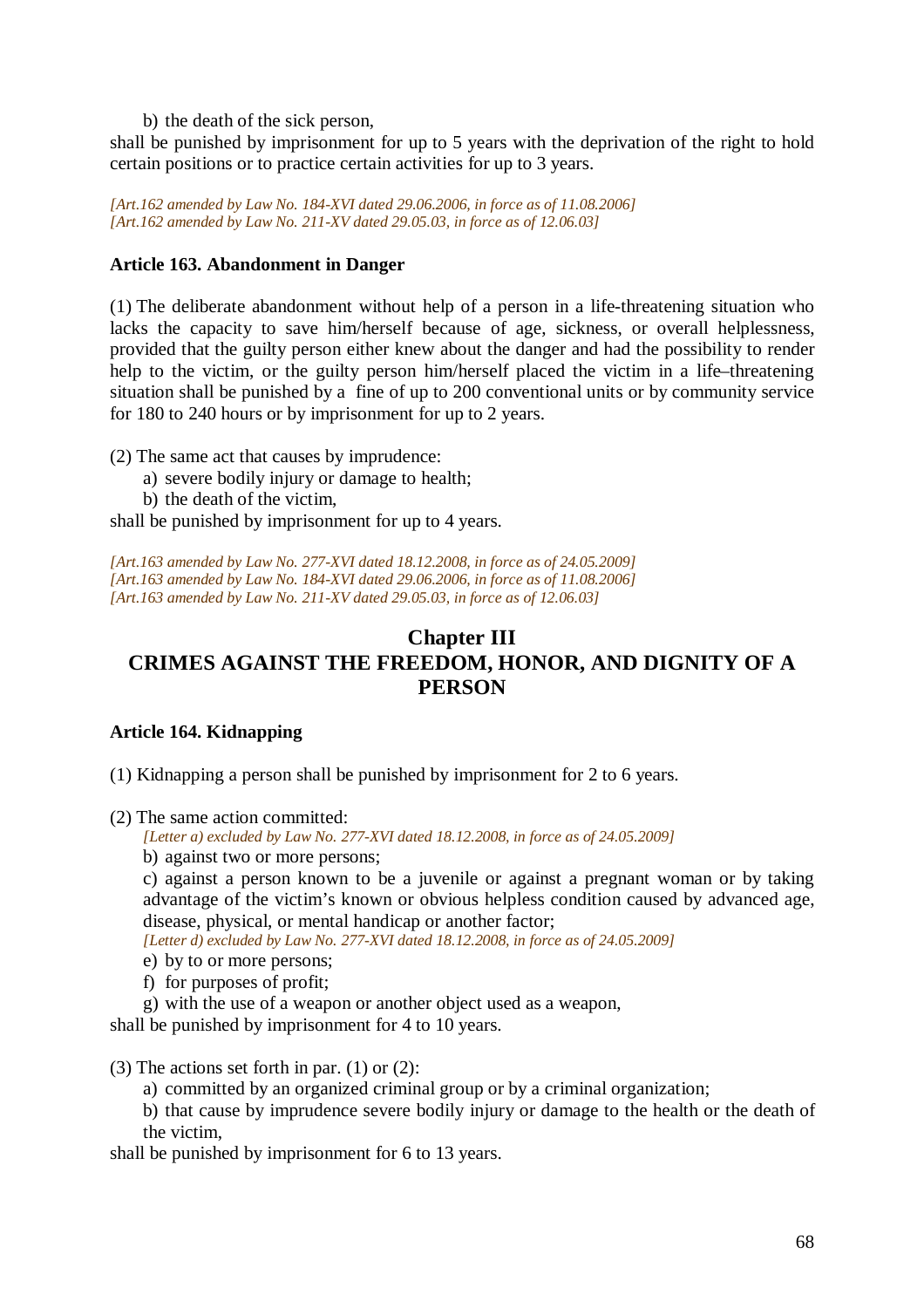# **Article 164<sup>1</sup> . Kidnapping a Juvenile by Close Relatives**

Kidnapping a juvenile by close relatives shall be punished by a fine of up to 300 conventional units or by community service for 180 to 240 hours or by imprisonment for up to 6 months.

*[Art.164<sup>1</sup> introduced by Law No. 277-XVI dated 18.12.2008, in force as of 24.05.2009]* 

#### **Article 165. Trafficking in Human Beings**

(1) The recruitment, transportation, transfer, concealment or receipt of a person, with or without his/her consent, for the purpose of commercial or non-commercial sexual exploitation, for forced labor or services, for begging, for slavery or similar conditions, for use in armed conflicts or criminal activities, for the removal of human organs or tissues committed by:

a) the threat of physical or mental violence not dangerous to the person's life and health, including kidnapping, the seizure of documents, and servitude for the purpose of paying a debt, the amount of which was not set within a reasonable limit, as well as through the threat of disclosure of confidential information of the family of the victim or of other persons, both individuals and legal entities;

b) deception;

c) the abuse of vulnerability or abuse of power, giving or receiving payments or benefits to get the consent of a person controlling another person;

shall be punished by imprisonment for 5 to 12 years with the deprivation of the right to hold certain positions or to practice certain activities for 2 to 5 years, whereas a legal entity shall be punished by a fine in the amount of 3000 to 5000 conventional units with the deprivation of the right to practice certain activities or the liquidation of the legal entity.

(2) The same actions committed:

- a) by a person who previously committed an act set forth in par. (1);
- b) against two or more persons;
- c) against a pregnant woman;
- d) by two or more persons;
- e) by an official or a high-ranking official;
- f) with violence dangerous to the person's life, physical or mental health;

g) with torture, inhumane or degrading treatment aimed at ensuring the person's subordination, or with the use of rape, physical dependence, or a weapon;

shall be punished by imprisonment for 7 to 15 years with the deprivation of the right to hold certain positions or to practice certain activities for 2 to 5 years, whereas a legal entity shall be punished by a fine in the amount of 5000 to 7000 conventional units with the deprivation of the right to practice certain activities or the liquidation of the legal entity.

(3) The actions set forth in par. (1) or (2):

a) committed by an organized criminal group or by a criminal organization;

b) that cause severe bodily injury or a mental disorder, or the death or his/her suicide; shall be punished by imprisonment for 10 to 20 years with the deprivation of the right to hold certain positions or to practice certain activities for 3 to 5 years, whereas a legal entity shall be punished by a fine in the amount of 7000 to 9000 conventional units with the deprivation of the right to practice certain activities or the liquidation of the legal entity.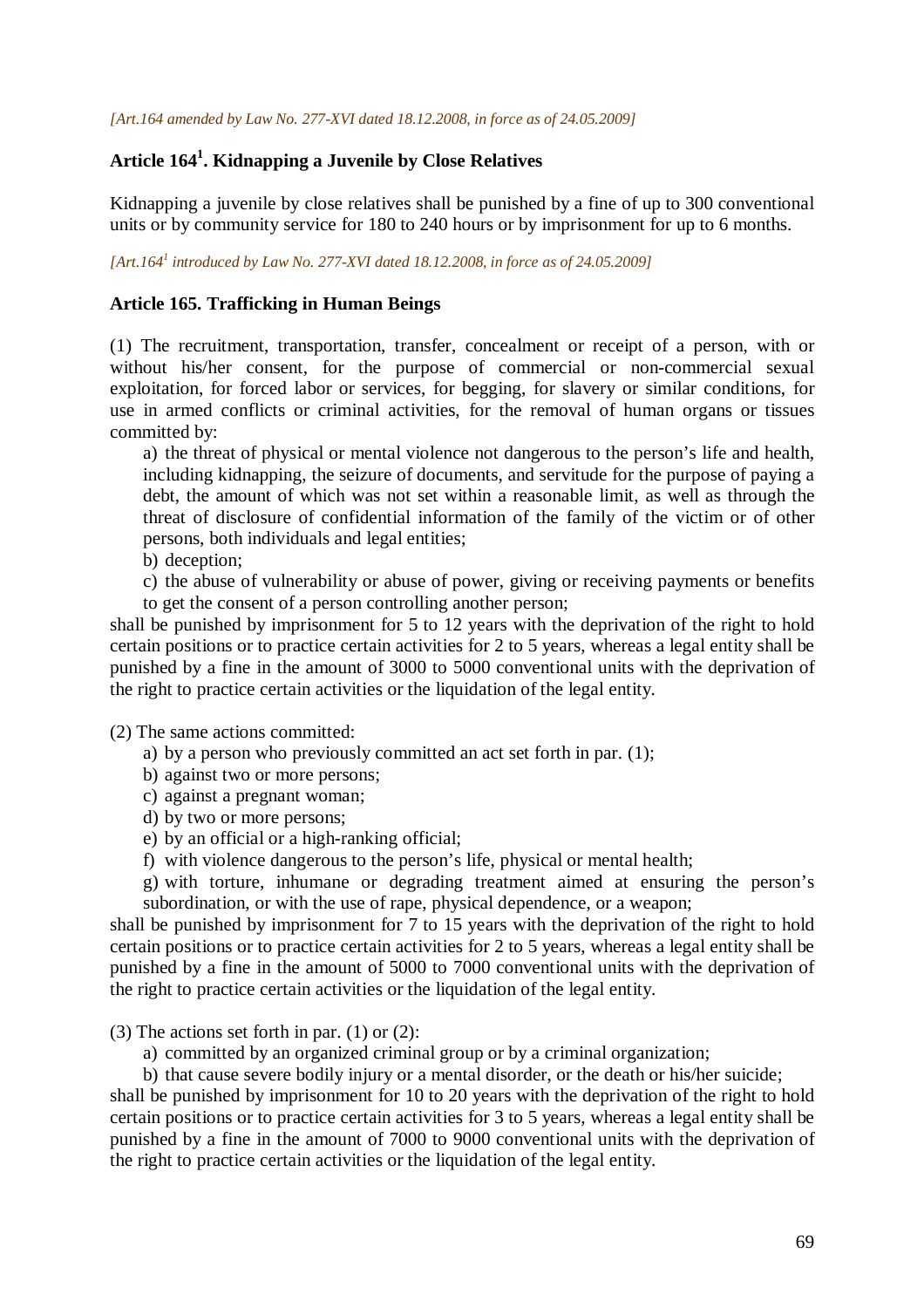(4) The victim of trafficking in human beings shall be exempted from criminal liability for any crimes committed by him/her in relation to this procedural status.

*[Art.165 amended by Law No. 277-XVI dated 18.12.2008, in force as of 24.05.2009] [Art.165 amended by Law No. 193-XVI dated 26.09.2008, in force as of 21.10.2008] [Art.165 amended by Law No. 376-XVI dated 29.12.05, in force as of 31.01.06] [Art.165 completed by Law No. 211-XV dated 29.05.03, in force as of 12.06.03]* 

# **Article 166. Illegal Deprivation of Liberty**

(1) The illegal deprivation of the liberty of a person, if unrelated to the kidnapping of that person,

shall be punished by community service for 120 to 240 hours or by imprisonment for up to 2 years.

(2) The same action committed:

*[Letter a) excluded by Law No. 277-XVI dated 18.12.2008, in force as of 24.05.2009]* 

b) against two or more persons;

c) against a person known to be a juvenile or against a pregnant woman or by taking advantage of the victim's known or obvious helpless condition caused by advanced age, disease, physical or mental handicap or another factor;

- d) by two or more persons;
- e) with violence dangerous to the person's life or health;
- f) with the use of a weapon or another object used as a weapon,

shall be punished by imprisonment for 2 to 7 years.

(3) The actions set forth in par. (1) or (2), provided that such actions caused severe bodily injury or damage to health or death of the victim shall be punished by imprisonment for 5 to 10 years.

*[Art.166 amended by Law No. 277-XVI dated 18.12.2008, in force as of 24.05.2009] [Art.166 amended by Law No. 184-XVI dated 29.06.2006, in force as of 11.08.2006]*

# **Article 167. Slavery and Conditions Similar to Slavery**

Placing or keeping a person in conditions where another person owns him/her or forcing the person through deceit, coercion, violence or the threat of violence to enter into or remain in an extramarital or marital relationship shall be punished by imprisonment for 3 to 10 years with (or without) the deprivation of the right to hold certain positions or to practice certain activities for up to 5 years.

*[Art.167 amended by Law No. 277-XVI dated 18.12.2008, in force as of 24.05.2009]* 

# **Article 168. Forced Labor**

Forcing a person to work against his/her will, keeping a person under servitude for paying off a debt, obtaining labor or services by means of deception, coercion, violence or the threat of violence shall be punished by imprisonment for up to 3 years.

*[Art.168 amended by Law No. 277-XVI dated 18.12.2008, in force as of 24.05.2009]*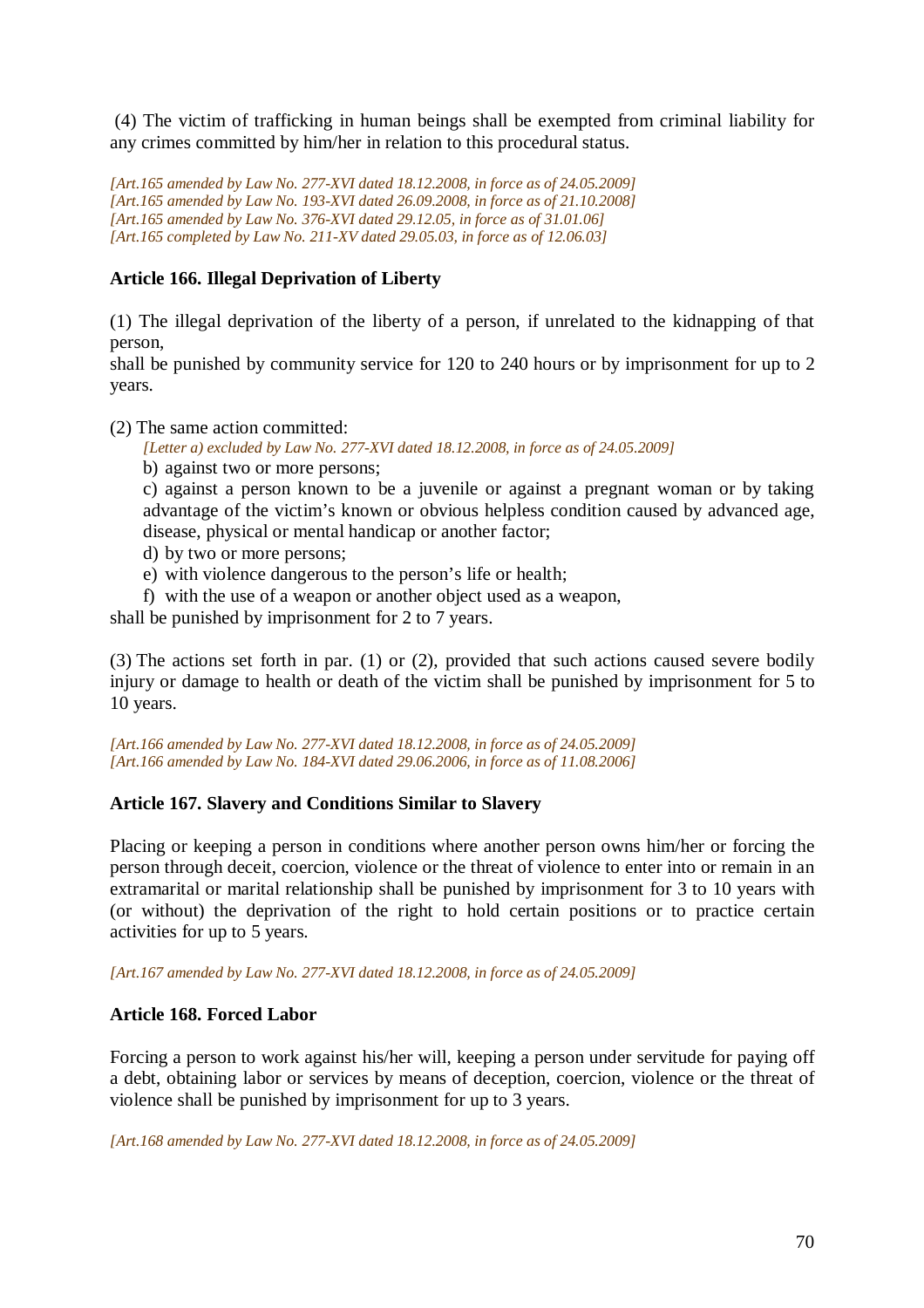## **Article 169. Illegal Placement in a Psychiatric Institution**

(1) The illegal placement in a psychiatric institution of a person who is obviously mentally sane shall be punished by imprisonment for up to 3 years with the deprivation of the right to hold certain positions or to practice certain activities for up to 3 years.

(2) The same action that causes by imprudence:

- a) severe bodily injuries or damage to health;
- b) the death of the victim;

shall be punished by imprisonment for 3 to 7 years with the depravation of the right to hold certain positions or to practice certain activities for 3 to 5 years.

*[Art.169 amended by Law No. 277-XVI dated 18.12.2008, in force as of 24.05.2009]* 

*[Art.170 excluded by Law No. 111-XV dated 22.04.04, in force as of 07.05.04]* 

# **Chapter IV CRIMES RELATED TO SEXUAL LIFE**

## **Article 171. Rape**

(1) Rape, i.e. sexual intercourse committed by the physical or mental coercion of the person, or by taking advantage of the victim's incapacity to defend himself/herself or to express his/her will shall be punished by imprisonment for 3 to 5 years.

(2) Rape:

- a) committed by a person who has previously committed rape as set forth in par. (1);
- b) committed knowingly against a juvenile;
- $b<sup>1</sup>$ ) committed knowingly against a pregnant woman;
- c) committed by two or more persons;
- *[Letter d) excluded by Law No. 277-XVI dated 18.12.2008, in force as of 24.05.2009]*
- e) committed for the intentional contamination of the victim with a sexually transmitted disease;
- f) involving torture of the victim;

*[Letter g) excluded by Law No. 277-XVI dated 18.12.2008, in force as of 24.05.2009]* 

shall be punished by imprisonment for 5 to 12 years.

(3) Rape:

- a) of a person under the care, custody, protection, education, or treatment of the perpetrator;
- b) of a juvenile under the age of 14;
- c) involving deliberate contamination with AIDS;
- d) that causes by imprudence severe bodily injury or damage to health;
- e) that causes by imprudence the death of the victim;
- f) that results in other severe consequences,

shall be punished by imprisonment for 10 to 20 years or by life imprisonment.

*[Art.171 amended by Law No. 277-XVI dated 18.12.2008, in force as of 24.05.2009] [Art.171 amended by Law No. 211-XV dated 29.05.03, in force as of 12.06.03]*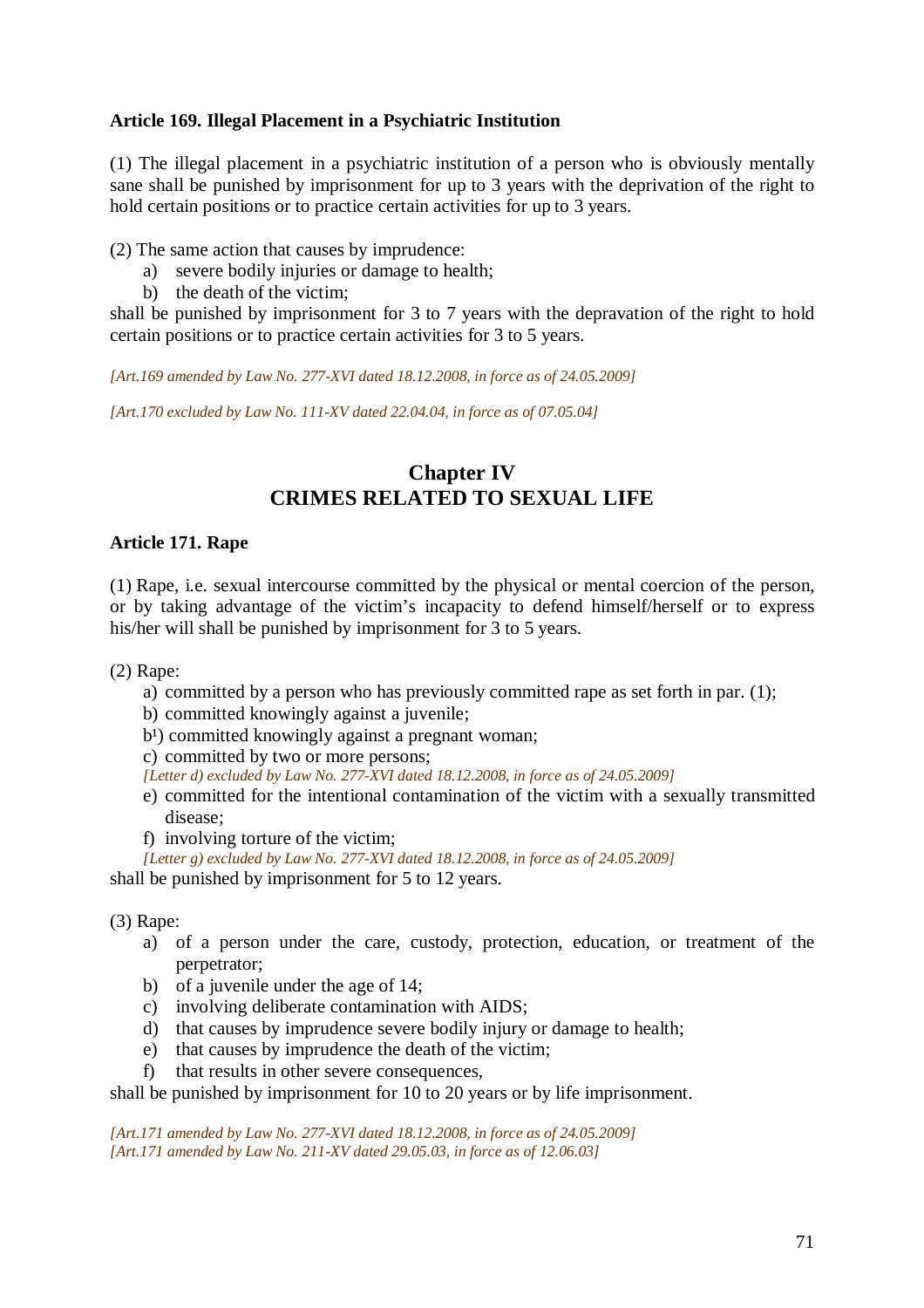# **Article 172. Violent Actions of a Sexual Character**

(1) Homosexuality or satisfying sexual needs in perverted forms committed through the physical or mental coercion of the person or by taking advantage of the person's incapacity to defend himself/herself or to express his/her will shall be punished by imprisonment for 3 to 5 years.

(2) The same actions:

a) committed by a person who has previously committed rape as set forth in par. (1);

b) committed knowingly against a juvenile;

 $b<sup>1</sup>$ ) committed knowingly against a pregnant woman;

c) committed by two or more persons;

d) committed for the intentional contamination of the victim with a venereal disease; *[Letter e) excluded by Law No. 277-XVI dated 18.12.2008, in force as of 24.05.2009]* 

f) involving torture of the victim;

shall be punished by imprisonment for 5 to 12 years.

(3) The actions set forth in par. $(1)$  or  $(2)$ :

- a) committed against a person certainly known to be under the age of 14;
- b) that cause deliberate contamination with AIDS;
- c) that cause by imprudence severe bodily injury or damage to health;
- d) that cause by imprudence the death of the victim;
- e) that result in other severe consequences;

shall be punished by imprisonment for 10 to 20 years or by life imprisonment.

*[Art.172 amended by Law No. 277-XVI dated 18.12.2008, in force as of 24.05.2009] [Art.172 amended by Law No. 305-XV dated 11.07.03, in force as of 22.07.03]* 

### **Article 173. Coercion to Actions of a Sexual Character**

Coercing a person to sexual intercourse, homosexuality, or to the commission of other actions of a sexual character by blackmail or by taking advantage of financial, work-related or any other form of dependence of the victim shall be punished by a fine in the amount of 300 to 500 conventional units or by community service for 140 to 240 hours or by imprisonment for up to 3 years.

*[Art.173 amended by Law No. 277-XVI dated 18.12.2008, in force as of 24.05.2009] [Art.173 amended by Law No. 184-XVI dated 29.06.2006, in force as of 11.08.2006]*

### **Article 174. Sexual Intercourse with a Person under the Age of 16**

(1) Sexual intercourse other than rape as well as any other acts of vaginal or anal penetration committed with a person certainly known to be under the age of 16 shall be punished by imprisonment for up to 5 years.

(2) The person who committed the act set forth in par. (1) shall not be subject to criminal liability if he/she is similar to the victim in terms of age and physical and mental development.

*[Art.174 in version of Law No. 277-XVI dated 18.12.2008, in force as of 24.05.2009] [Art.174 amended by Law No. 211-XV dated 29.05.03, in force as of 12.06.03]*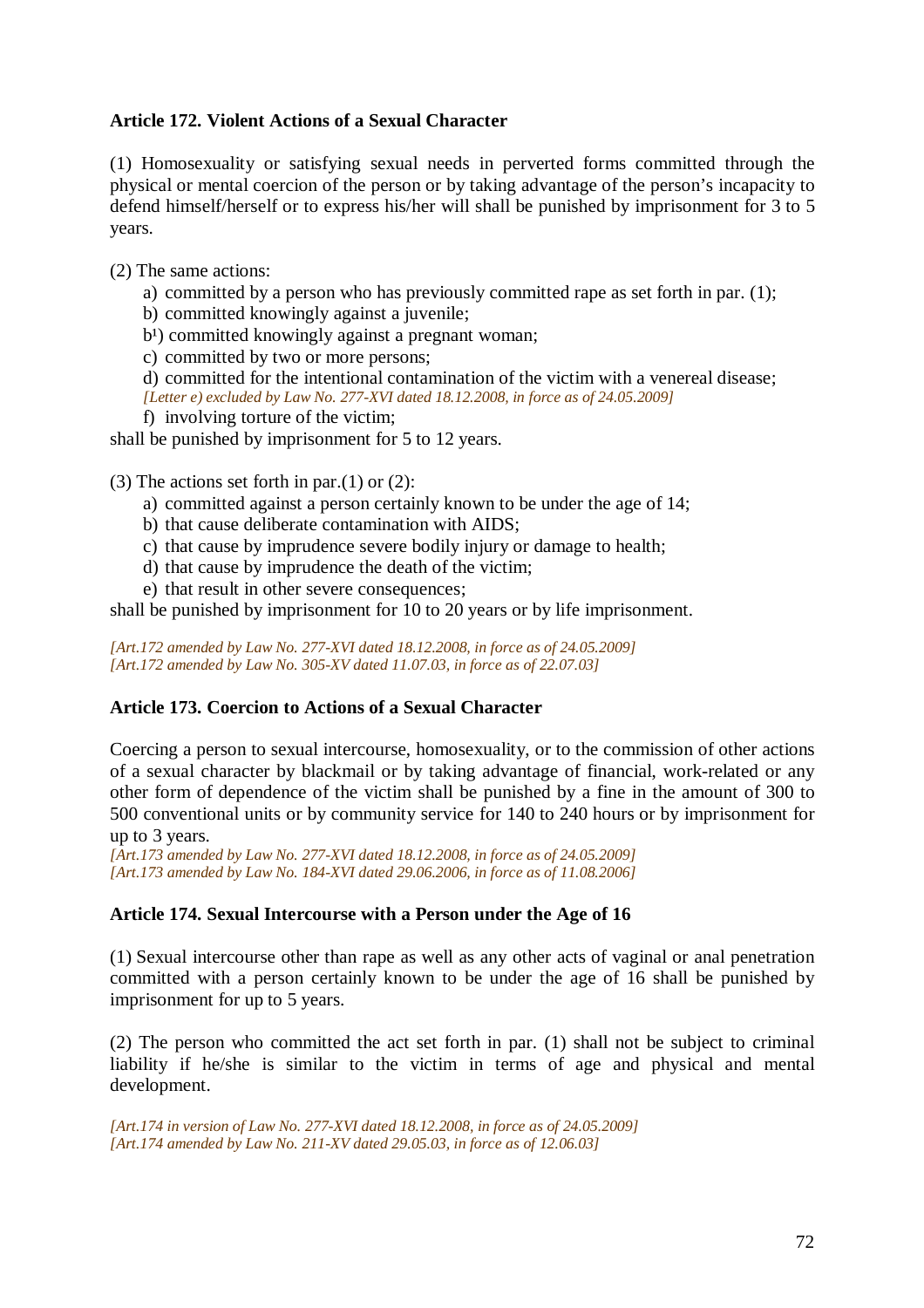## **Article 175. Perverted Actions**

The commission of perverted actions against a person certainly known to be under the age of 16 shall be punished by imprisonment for up to 5 years.

*[Art. 175 amended by Law No. 277-XVI dated 18.12.2008, in force as of 24.05.2009] [Art. 175 amended by Law No. 211-XV dated 29.05.03, in force as of 12.06.03]*

# **Chapter V CRIMES AGAINST POLITICAL, LABOR, AND OTHER CONSTITUTIONAL RIGHTS OF CITIZENS**

#### **Article 176. Violation of Citizens' Equality of Rights**

The violation of citizens' rights and freedoms guaranteed by the Constitution and other laws on the grounds of sex, race, color, language, religion, political, or any other opinions; national or social origin; association with a national minority; property; birth or any other situation

- a) committed by an official;
- b) resulting in considerable damage;

shall be punished by a fine in the amount of 300 to 600 conventional units or by community service for 150 to 240 hours or by imprisonment for up to 3 years, in all cases with (or without) the deprivation of the right to hold certain positions or to practice certain activities for 2 to 5 years.

*[Art.176 amended by Law No. 184-XVI dated 29.06.2006, in force as of 11.08.2006]*

#### **Article 177. Violation of Privacy**

(1) Illegally collecting or deliberately disseminating legally protected information about personal life that is a personal or family secret of another person without his/her consent shall be punished by a fine of up to 300 conventional units or by community service for 180 to 240 hours.

 $(1<sup>1</sup>)$  Illegally collecting the information mentioned in par. (1) without the person's consent by use of special technical means designed to secretly access information shall be punished by a fine in the amount of 200 to 400 conventional units or by community service for 200 to 240 hours.

(2) The dissemination of the information mentioned in par. (1):

- a) in a public speech through mass-media;
- b) by deliberate use of an official position,

shall be punished by a fine in the amount of 200 to 500 conventional units or by the deprivation of the right to hold certain positions or to practice certain activities for 1 year or by community service for 180 to 240 hours, whereas the legal entity shall be punished by a fine in the amount of 1000 to 2000 conventional units.

*[Art.177 amended by Law No. 277-XVI dated 18.12.2008, in force as of 24.05.2009] [Art.177 completed by Law No. 181-XVI dated 10.07.2008, in force as of 01.11.2008] [Art.177 amended by Law No. 184-XVI dated 29.06.2006, in force as of 11.08.2006]*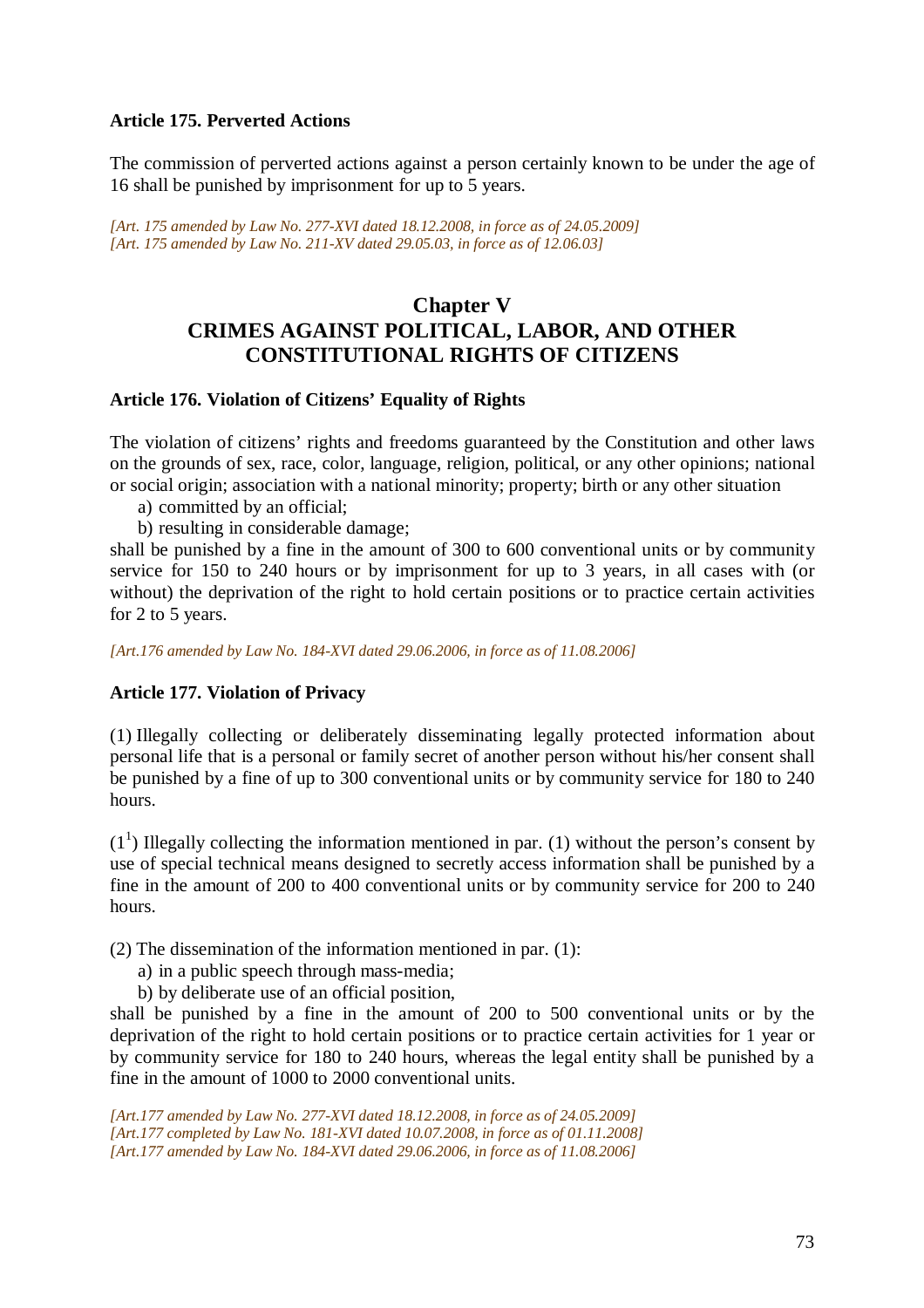## **Article 178. Violation of the Right to Privacy of Correspondence**

(1) A violation of the right to the privacy of letters, telegrams, parcels and other mail, telephone conversations and telegraph messages contrary to the provisions of the law shall be punished by a fine of up to 200 conventional units or by community service for 120 to 180 hours.

(2) The same action committed:

- a) by use of an official position;
- b) by use of special technical devices designed to secretly access the information;
- c) in the interest of an organized criminal group or a criminal organization;

shall be punished by a fine in the amount of 200 to 400 conventional units or by community service for 100 to 240 hours, or by imprisonment for up to 3 years, or by the deprivation of the right to hold certain positions or to practice certain activities for up to 3 years.

*[Art.178 amended by Law No. 181-XVI dated 10.07.2008, in force as of 01.11.2008] [Art.178 amended by Law No. 184-XVI dated 29.06.2006, in force as of 11.08.2006] [Art.178 completed by Law No. 211-XV dated 29.05.03, in force as of 12.06.03]* 

# **Article 179. Violation of the Inviolability of the Domicile**

(1) An illegal intrusion or stay in the domicile or residence of a person without his/her consent or the refusal to leave the domicile or residence upon the person's request as well as illegal searches and investigations shall be punished by a fine of up to 300 conventional units or by community service for 100 to 200 hours or by imprisonment for up to 2 years.

(2) The same actions committed with violence or the threat of violence shall be punished by a fine in the amount of 200 to 600 conventional units or by community service for 140 to 240 hours or by imprisonment for up to 3 years.

(3) The actions set forth in par. (1) or (2) committed:

a) by use of an official position;

b) by an organized criminal group or a criminal organization;

shall be punished by imprisonment for 2 to 5 years.

*[Art.179 amended by Law No. 277-XVI dated 18.12.2008, in force as of 24.05.2009] [Art.179 amended by Law No. 184-XVI dated 29.06.2006, in force as of 11.08.2006]*

## **Article 180. Deliberate Violation of Legislation on Access to Information**

A deliberate violation by an official of the legal procedure for ensuring and exercising the right of access to information when such a violation caused considerable damage to the legally protected rights and interests of the person that requested information on the protection of public health, public security or environmental protection shall be punished by a fine in the amount of 150 to 300 conventional units with (or without) the deprivation of the right to hold certain positions or to practice certain activities for up to 3 years.

*[Art.180 amended by Law No. 277-XVI dated 18.12.2008, in force as of 24.05.2009]*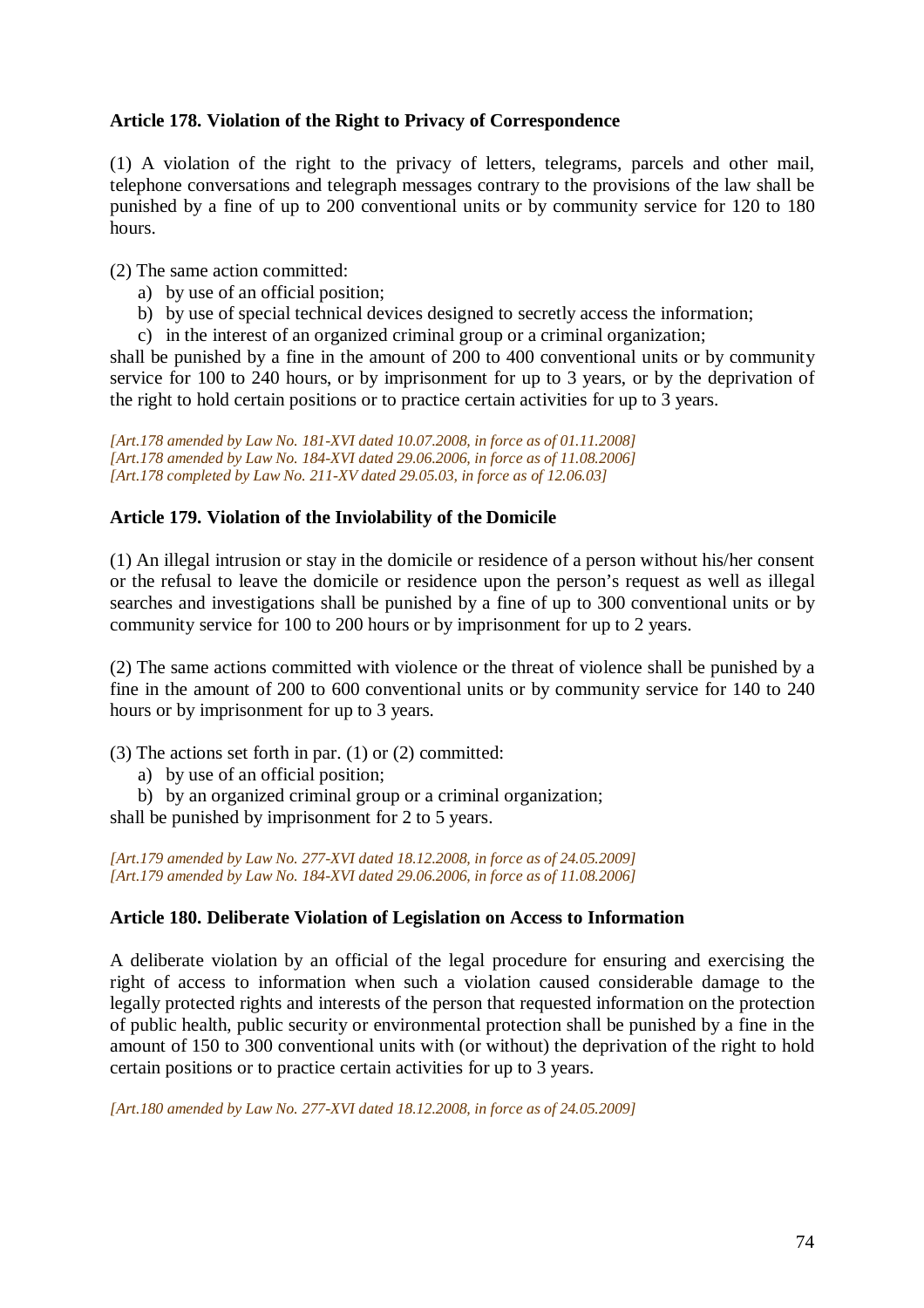## **Article 181. Hindering the Free Exercise of Election Rights or the Activities of Electoral Bodies**

Hindering by any means the free exercise of election rights or hindering the activities of electoral bodies:

- a) committed by blocking or attacking voting stations by any means and in any form;
- b) committed by stealing ballot boxes or electoral documents;
- c) committed by means endangering a person's life;
- d) involving severe bodily injury or damage to health;
- e) causing other severe consequences,

shall be punished by a fine in the amount of 200 to 400 conventional units or by community service for 180 to 240 hours or by imprisonment for up to 3 years.

*[Art.181 amended by Law No. 277-XVI dated 18.12.2008, in force as of 24.05.2009]* 

## **Article 182. Falsification of Voting Results**

Falsification, by any means, of voting results shall be punished by a fine in the amount of 200 to 400 conventional units or by community service for 100 to 200 hours or by imprisonment for up to 2 years.

*[Art.182 amended by Law No. 277-XVI dated 18.12.2008, in force as of 24.05.2009] [Art.182 amended by Law No. 184-XVI dated 29.06.2006, in force as of 11.08.2006]*

## **Article 183. Violation of Labor Protection Regulations**

(1) A violation by an official or by a person managing a commercial, social, or another nongovernmental organization of the safety regulations, industrial, sanitation, or other labor protection regulations if such a violation causes accidents involving people or other severe consequences shall be punished by a fine in the amount of 200 to 500 conventional units or by community service for 100 to 200 hours or by imprisonment for up to 2 years.

(2) The same action that causes by imprudence the death of a person shall be punished by imprisonment for 2 to 6 years with the deprivation of the right to hold certain positions or to practice certain activities for up to 3 years.

*[Art.183 amended by Law No. 277-XVI dated 18.12.2008, in force as of 24.05.2009]* 

#### **Article 184. Violation of the Right to Freedom of Assembly**

(1) A violation of the right to freedom of assembly by illegally preventing meetings, demonstrations, manifestations, processions, or any other type of assembly as well as citizens' participation therein or by forcing citizens to participate in such assemblies:

- a) committed by an official;
- b) committed by two or more persons;
- c) involving violence not dangerous to life or health,

shall be punished by a fine in the amount of 200 to 400 conventional units or by community service for 180 to 240 hours or by imprisonment for up to 2 years.

(2) The same action: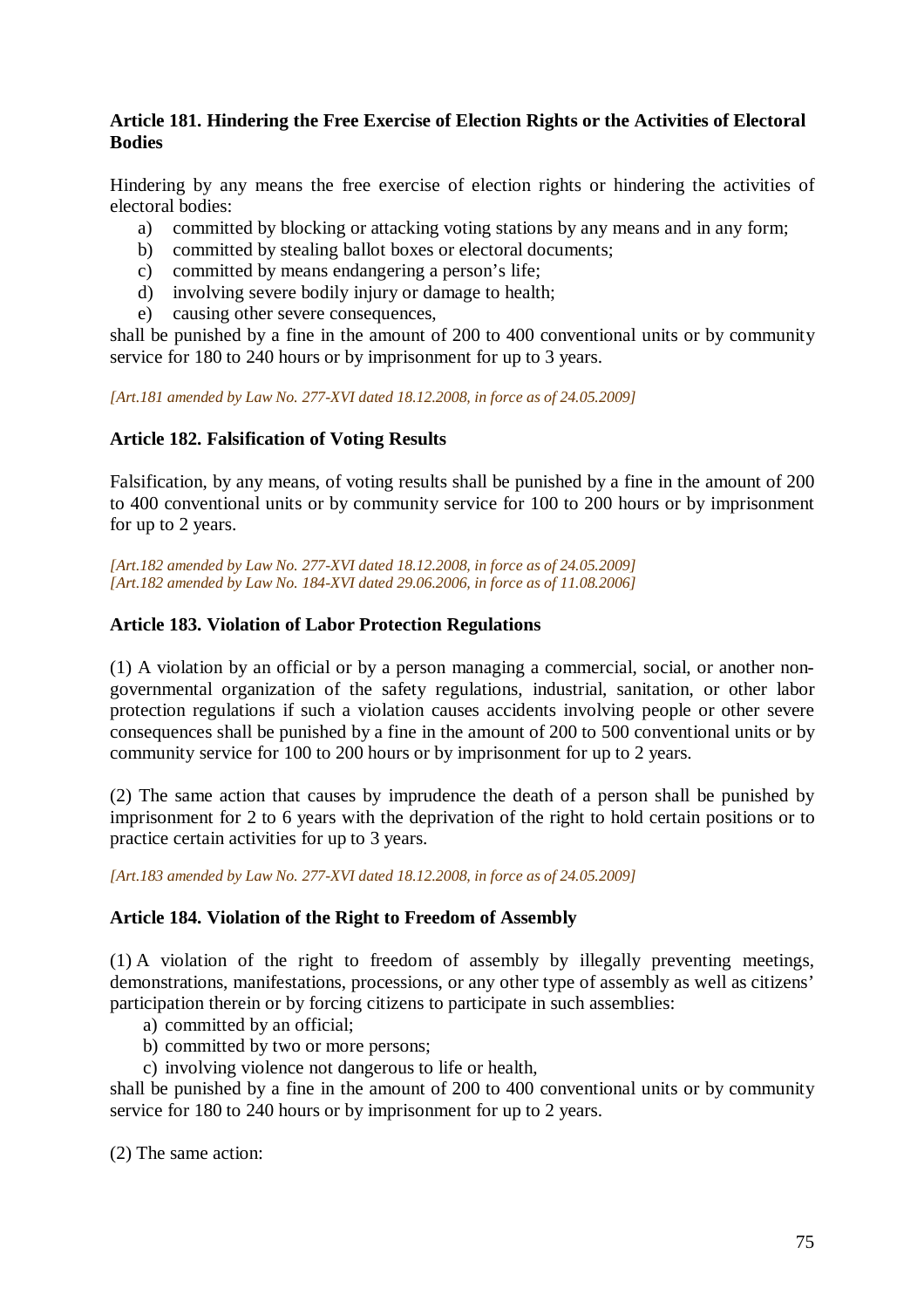- a) committed with the use of a weapon or another object used as a weapon or specially adjusted to cause bodily injury or damage to health;
- b) involving violence dangerous to life or health;
- c) causing large-scale damage;
- d) causing other severe consequences,

shall be punished by imprisonment for up to 5 years.

*[Art.184 amended by Law No. 277-XVI dated 18.12.2008, in force as of 24.05.2009] [Art.184 amended by Law No. 184-XVI dated 29.06.2006, in force as of 11.08.2006]*

#### **Article 185. Offence against a Person's and Citizens' Rights in the Form of Religious Preaching and Religious Rites**

(1) Organizing, leading, or actively participating in a group carrying out an activity in the form of religious preaching and religious rites and involving either damage to citizens' health or other offences against a person or a person's rights or the incitement of citizens to refuse to perform their civic duties shall be punished by a fine in the amount of 300 to 700 conventional units or by community service for 180 to 240 hours or by imprisonment for up to 5 years.

*[Art.185 amended by Law No. 184-XVI dated 29.06.2006, in force as of 11.08.2006] [Art.185 amended by Law No. 211-XV dated 29.05.03, in force as of 12.06.03]* 

## Art. 185<sup>1</sup>. Violation of Copyright and Associated Rights

(1) Assuming an author's rights (plagiarism) or any other violation of copyright and/or associated rights if the value of the rights infringed or the value of the licensed work, software, database, performance, logo or broadcasts that are the object of a copyright or associated rights is large scale and when such an assumption is committed by:

a) reproducing, in whole or in part, the work protected by copyright or associated rights;

b) the sale, rental, import, export, transport, storage, or publication of the work protected by copyright or associated rights;

c) the public broadcasting of a cinematographic work or of an audio-visual work via radio/electronic means or cable in an interactive mode, including via Internet or another similar procedure;

d) public broadcasting of the original work or of a copy;

e) public performance of the work;

f) simultaneous or subsequent rebroadcast of the work, performance, or program via radio/electronic means or cable or by another similar procedure or in places with a paid entry;

g) recording of the audio-visual work, program, or performance in concert halls, cinemas, and in another public places without the consent of the holder of rights over the work, program, or performance;

h) allowing public access to a computer database that contains or constitutes work protected by copyright;

i) translation, publication in editions, adaptation or transformation of work, and the processing and arrangement thereof;

shall be punished by a fine in the amount of 800 to 1000 conventional units or by community service for 180 to 240 hours, whereas a legal entity shall be punished by a fine in the amount of 2000 to 4000 conventional units with the deprivation of the right to practice certain activities for 1 to 5 years.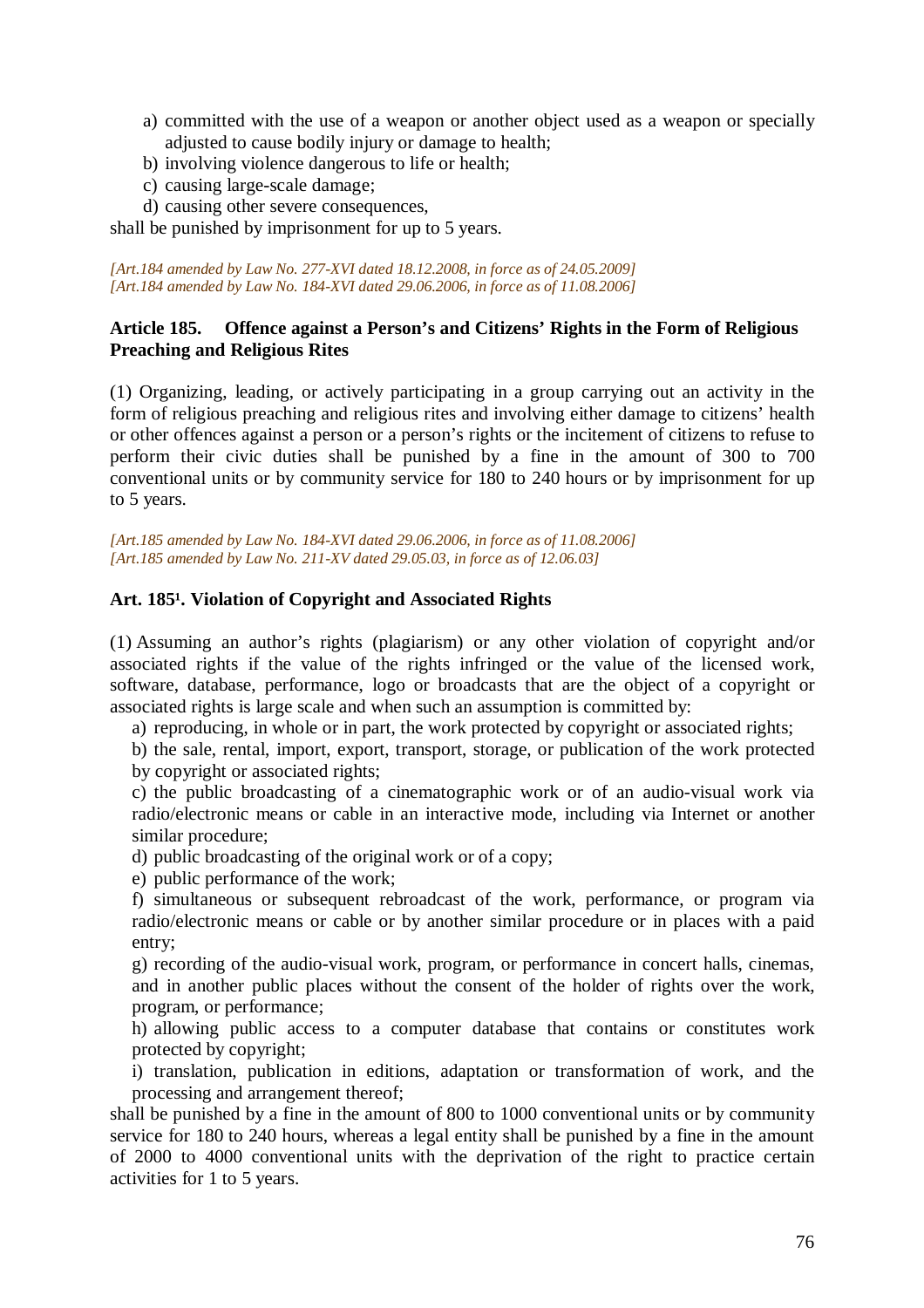(2) The sale, rental, or exchange of copies of works infringing copyright or associated rights by public announcements, via means of electronic communication, or through public displays of catalogues with covers or of covers of works or logos, the deliberate allocation by legal entities of their own spaces, equipment, means of transport, goods or services for the purpose of illegal use by another individual or legal entity of works and/or performances, logos, or programs that are the object of copyright or associated rights, as well as a refusal to declare the origin of the copies or logos sold, rented, or exchanged infringing copyright or associated rights shall be punished by a fine in the amount of 800 to 1000 conventional units or by community service for 180 to 240 hours, whereas a legal entity shall be punished by a fine in the amount of 2000 to 4000 conventional units with the deprivation of the right to practice certain activities for 1 to 5 years.

(3) The sale, rental, exchange, free transmission, export, storage, or other use of copies of works and/or logos, software, or databases without relevant trademarks and without having, at the time of control, copyright agreements signed with the holders of rights over the aforementioned objects, as well as the improper application of trademarks, other than those applied on material objects specified in the annexes to the request for issuing trademarks or the application of trademarks on copies or logos without the consent of the copyright holder, provided that the value of such objects is large scale, shall be punished by a fine in the amount of 800 to 1000 conventional units or by community service for 180 to 240 hours, whereas a legal entity shall be punished by a fine in the amount of 2000 to 4000 conventional units with the deprivation of the right to practice certain activities for 1 to 5 years.

(4) Avoiding by technical means used for the protection of copyright and associated rights as well as the removal or change of information on the management of copyright and other associated rights, irrespective of whether these rights were violated or not, shall be punished by a fine in the amount of 800 to 1000 conventional units or by community service for 180 to 240 hours, whereas a legal entity shall be punished by a fine in the amount of 2000 to 4000 conventional units with the deprivation of the right to practice certain activities for 1 to 5 years.

(5) The illegal marking, sale, import, export, transport, or storage of trademarks and the falsification thereof causing large-scale damage shall be punished by a fine in the amount of 2000 to 4000 conventional units or by community service for 180 to 240 hours, whereas a legal entity shall be punished by a fine in the amount of 2000 to 6000 conventional units with the deprivation of the right to practice certain activities for 1 to 5 years.

(6) The actions set forth in par.  $(1)$ ,  $(2)$ ,  $(3)$ ,  $(4)$  or  $(5)$  committed:

*[Letter a) excluded by Law No. 277-XVI dated 18.12.2008, in force as of 24.05.2009]* 

- b) by two or more persons;
- c) by an organized criminal group or by a criminal organization;
- d) through physical or mental coercion;
- e) on an especially large scale;

shall be punished by a fine in the amount of 4000 to 5000 conventional units or by imprisonment for 3 to 5 years, whereas a legal entity shall be punished by a fine in the amount of 8000 to 10,000 conventional units with the deprivation of the right to practice certain activities for 1 to 5 years or by the liquidation of the legal entity.

*[Art.185<sup>1</sup> amended by Law No. 110-XVI dated 27.04.2007, in force as of 08.06.2007] [Art.185<sup>1</sup>introduced by Law No. 446-XV dated 30.12.04, in force as of 28.01.05]*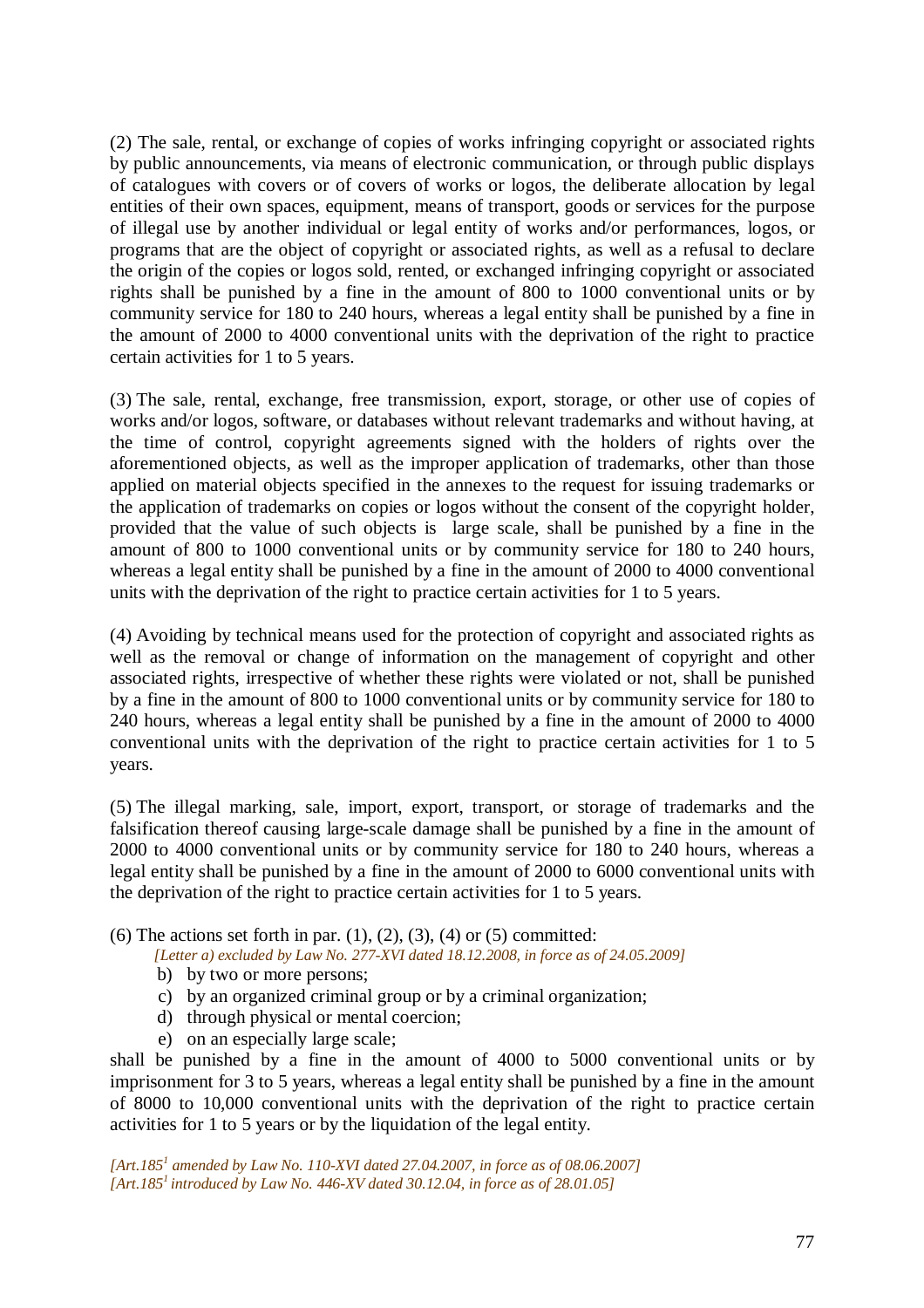# **Article 185<sup>2</sup> . Violation of the Rights to Industrial Property**

(1) The disclosure of information on inventions, useful models, industrial drawings or models, types of plants, or integrated circuit topography without the consent of the author (creator) or his/her legal successor prior to the official publication of data from the registration request by a person to whom such information was entrusted or that otherwise became aware thereof as well as the fraudulent misappropriation by a third party of the status of the author of the invention, useful model, industrial drawing or model, kind of plant, or integrated circuit topography or coercion to co-authorship shall be punished by a fine in the amount of 500 to 1000 conventional units or by community service for 180 to 240 hours.

(2) The illegal use of a trademark or origin name of a protected product; the use of identical or similar marks that can be confused with the trademarks or origin names of the product and that are registered or the registration of which was requested on behalf of other persons for the purpose of marking products or services identical to the ones for which the trademark (origin name) was registered; the production, use, import, export, transport, offering for sale, or sale or any other manner of introduction into economic turnover or storage to this effect of the products with such marks; and inciting third parties to perform such actions that cause largescale damage shall be punished by a fine in the amount of 500 to 1000 conventional units or by community service for 180 to 240 hours, whereas a legal entity shall be punished by a fine in the amount of 3500 to 5000 conventional units with the deprivation of the right to practice certain activities for 1 to 5 years.

3) The production, import, export, transport, offering for sale, or any other manner of introduction into economic turnover or storage to this effect of the product; the use of other procedures construed as inventions or useful models or including the protected object of invention or useful model for which, in line with the legislation, the right holder's authorization is required if performed without such an authorization; and inciting third parties to perform such actions that caused large-scale damage shall be punished by a fine in the amount of 500 to 1000 conventional units or by community service for 180 to 240 hours, whereas a legal entity shall be punished by a fine in the amount of 3500 to 5000 conventional units with the deprivation of the right to practice certain activities for 1 to 5 years.

(4) The production, import, export, transport, offering for sale, or any other manner of introduction into economic turnover or storage to this effect of the product obtained as a result of the use of a protected industrial drawing or model, provided that such a product, in whole or to a considerable extent, is a copy of the protected industrial drawing or model for which in line with the legislation the right holder's authorization is required if performed without such an authorization and inciting third parties to perform such actions that cause large-scale damage shall be punished by a fine in the amount of 500 to 1000 conventional units or by community service for 180 to 240 hours, whereas a legal entity shall be punished by a fine in the amount of 3500 to 5000 conventional units with the deprivation of the right to practice certain activities for 1 to 5 years.

(5) The production, reproduction, conditional reproduction, offering for sale, sale, or other forms of trade, import, export, or storage to this effect of the plant material for which in line with the legislation the right holder's authorization is required if performed without such an authorization and inciting third parties to perform such actions that cause large-scale damage shall be punished by a fine in the amount of 500 to 1000 conventional units or by community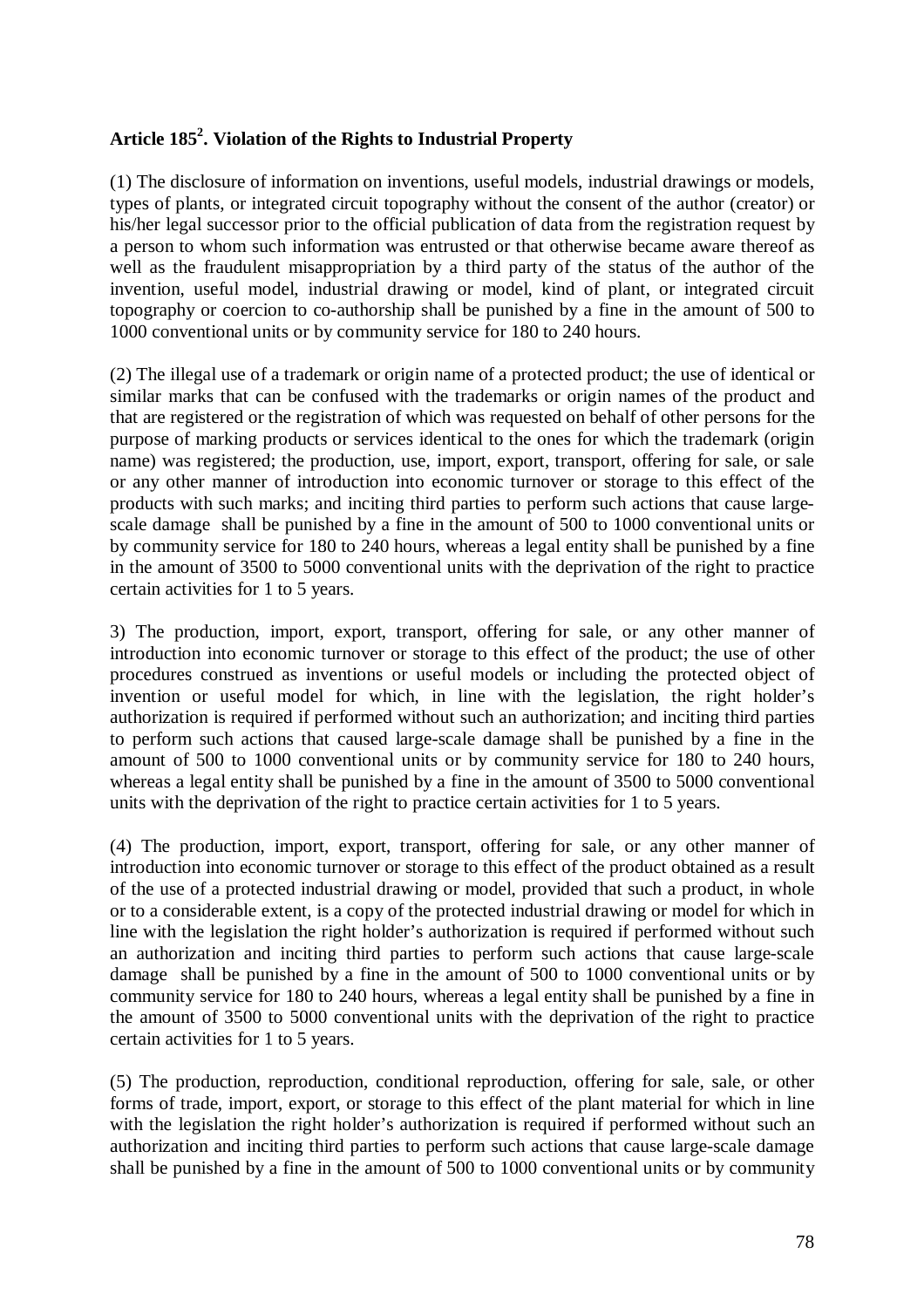service for 180 to 240 hours, whereas a legal entity shall be punished by a fine in the amount of 3500 to 5000 conventional units with the deprivation of the right to practice certain activities for 1 to 5 years.

(6) The reproduction of integrated circuit topography or a part thereof; the import, export, offering for sale, sale, or distribution in any other manner for commercial purposes of integrated circuit topography for which in line with the legislation the right holder's authorization is required if performed without such an authorization; and inciting third parties to perform such actions that cause large-scale damage shall be punished by a fine in the amount of 500 to 1000 conventional units or by community service for 180 to 240 hours, whereas a legal entity shall be punished by a fine in the amount of 3500 to 5000 conventional units with the deprivation of the right to practice certain activities for 1 to 5 years.

(7) The actions mentioned in par.  $(1)$ ,  $(2)$ ,  $(3)$ ,  $(4)$ ,  $(5)$  and  $(6)$  committed:

*[Letter a) excluded by Law No. 277-XVI dated 18.12.2008, in force as of 24.05.2009]* 

- b) by two or more persons;
- c) by an organized criminal group or by a criminal organization;
- d) through physical or mental coercion;
- e) on an especially large scale;

shall be punished by a fine in the amount of 3000 to 5000 conventional units or by imprisonment for 3 to 5 years, whereas a legal entity shall be punished by a fine in the amount of 7000 to 10,000 conventional units with the deprivation of the right to practice certain activities for 1 to 5 years or by the liquidation of the legal entity.

*[Art.185<sup>2</sup> introduced by Law No. 110-XVI dated 27.04.2007, in force as of 08.06.2007]*

# **Article 185<sup>3</sup> . Deliberate False Declarations in Registration Documents Protecting Intellectual Property**

Deliberate false declarations, the deliberate introduction of false information into documents related to intellectual property protection, the falsification of documents required for issuing title protection, the deliberate preparation of falsified documents, or the deliberate submission of documents undermining the authority of the person requesting the protection of intellectual property shall be punished by a fine in the amount of 800 to 1000 conventional units or by community service for 180 to 240 hours, whereas a legal entity shall be punished by a fine in the amount of 3500 to 5000 conventional units with the deprivation of the right to practice certain activities for 1 to 5 years.

*[Art.185<sup>3</sup> introduced by Law No. 110-XVI dated 27.04.2007, in force as of 08.06.2007]*

# **Chapter VI CRIMES AGAINST PROPERTY**

## **Article 186. Theft**

(1) Theft, meaning the secret appropriation of another person's goods, shall be punished by a fine of up to 300 conventional units or by community service for 120 to 240 hours or by imprisonment for up to 2 years.

 $(2)$  Theft:

*[Letter a) excluded by Law No. 277-XVI dated 18.12.2008, in force as of 24.05.2009]*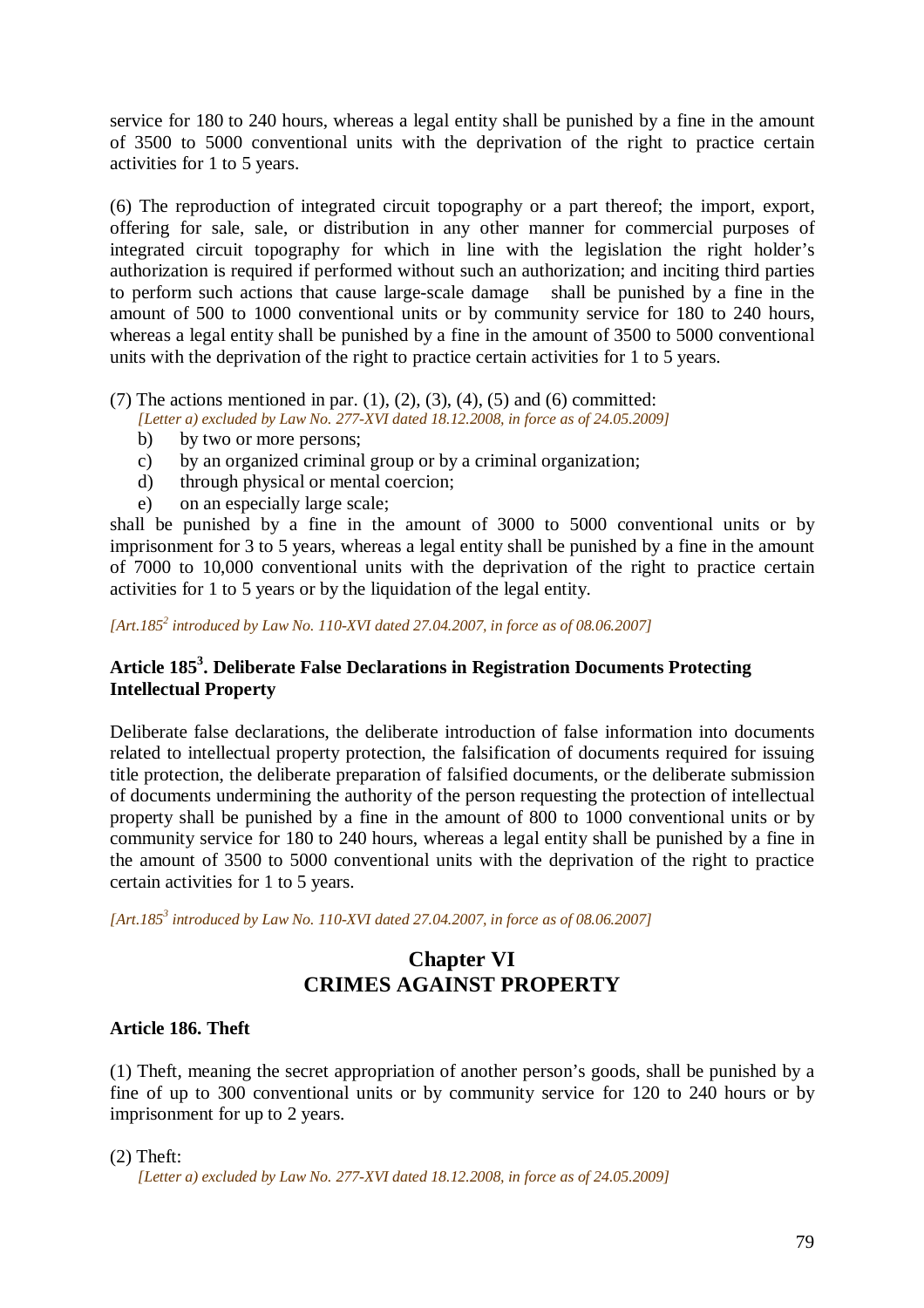- b) committed by two or more persons;
- c) committed by entry into a premises, storage area, or residence;
- e) causing considerable damage;

shall be punished by a fine in the amount of 300 to 1000 conventional units or by community service for 180 to 240 hours or by imprisonment for up to 4 years.

(3) Theft committed:

- a) during a calamity;
- b) by an organized criminal group or by a criminal organization;

shall be punished by imprisonment for 2 to 6 years with (or without) a fine in the amount of 1000 to 3000 conventional units.

(4) The actions mentioned in par. (1), (2) or (3) committed on a large-scale shall be punished by imprisonment for 5 to 10 years.

(5) The actions mentioned in par. (1), (2) or (3) committed on an especially large-scale shall be punished by imprisonment for 7 to 12 years.

## **Article 187. Robbery**

(1) Robbery, meaning the open appropriation of another person's goods, shall be punished by a fine in the amount of 200 to 500 conventional units or by community service for 180 to 240 hours or by imprisonment for up to 3 years.

(2) Robbery:

*[Letter a) excluded by Law No. 277-XVI dated 18.12.2008, in force as of 24.05.2009]* 

b) committed by two or more persons;

- c) committed by a masked or disguised person or by a caricature of a person;
- d) committed by entry into a premises, storage area, or residence;

e) committed with violence not dangerous to a person's life or health or with the threat of such violence;

f) causing considerable damage;

shall be punished by imprisonment for 3 to 6 years with (or without) a fine in the amount of 500 to 1000 conventional units.

(3) Robbery committed:

- a) during a calamity;
- b) by an organized criminal group or by a criminal organization;

shall be punished by imprisonment for 5 to 10 years.

(4) The actions mentioned in par. (1), (2) or (3) committed on a large scale shall be punished by imprisonment for 7 to 12 years.

(5) The actions mentioned in par. (1), (2) or (3) committed on an especially large scale shall be punished by imprisonment for 8 to 15 years.

*[Art.187 amended by Law No. 277-XVI dated 18.12.2008, in force as of 24.05.2009]* 

*<sup>[</sup>Art.186 amended by Law No. 277-XVI dated 18.12.2008, in force as of 24.05.2009] [Art.186 amended by Law No. 184-XVI dated 29.06.2006, in force as of 11.08.2006] [Art.186 completed by Law No. 211-XV dated 29.05.03, in force as of 12.06.03]*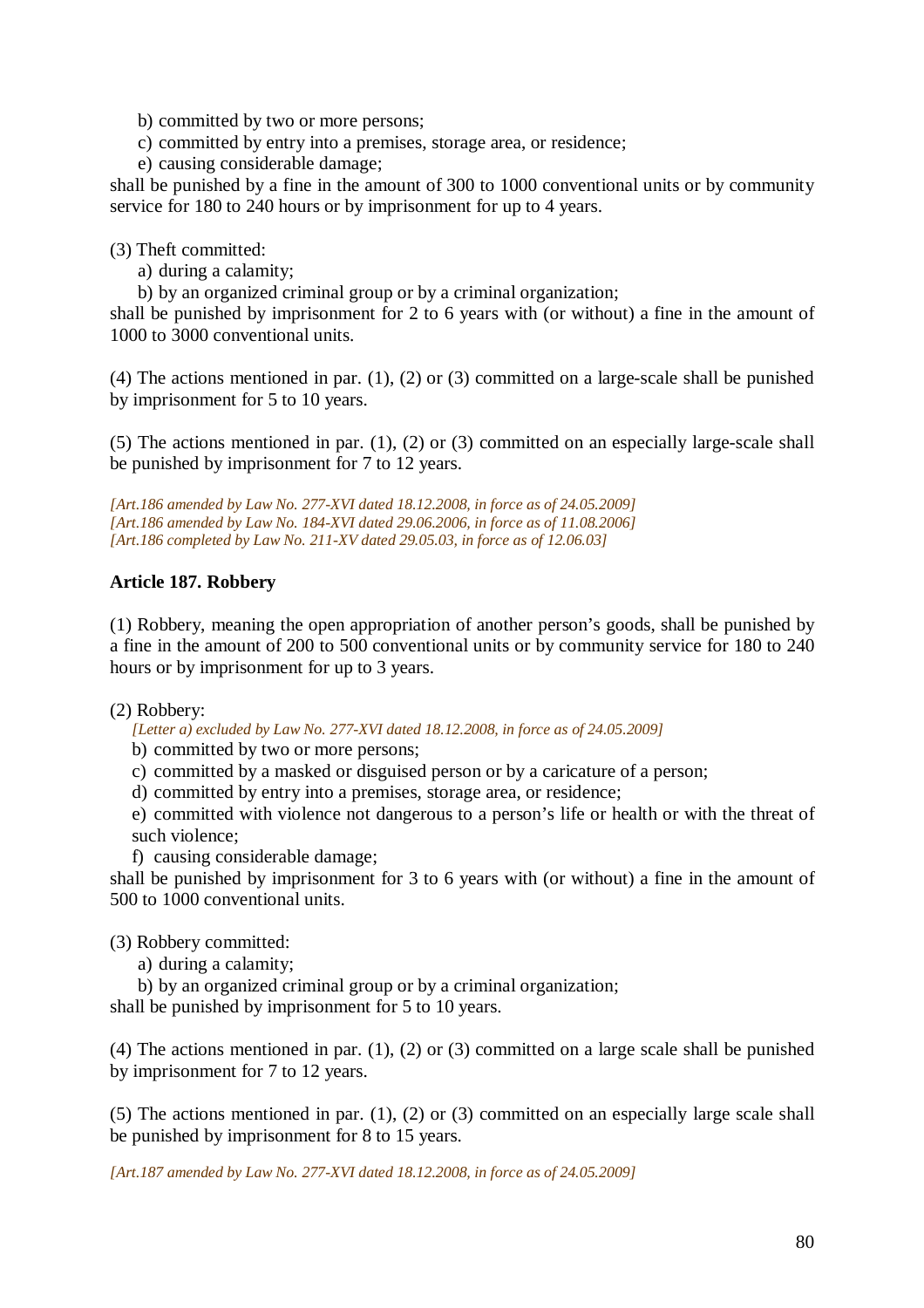*[Art.187 amended by Law No. 184-XVI dated 29.06.2006, in force as of 11.08.2006] [Art.187 completed by Law No. 211-XV dated 29.05.03, in force as of 12.06.03]* 

## **Article 188. Burglary**

(1) Burglary, meaning an offence against a person aimed at the appropriation of goods involving violence dangerous to the life or health of the person attacked or the threat of such violence, shall be punished by imprisonment for 3 to 6 years with (or without) a fine in the amount of 400 to 1000 conventional units.

(2) Burglary:

*[Letter a) excluded by Law No. 277-XVI dated 18.12.2008, in force as of 24.05.2009]* 

b) committed by two or more persons;

- c) committed by a masked or disguised person or by a caricature of a person;
- d) committed by entry into a premises, storage area, or residence;
- e) committed with the use of weapons or other objects used as weapons;
- f) causing considerable damage;

shall be punished by imprisonment for 6 to 10 years.

(3) Burglary committed:

- a) during a calamity;
- b) by an organized criminal group or a criminal organization;
- c) causing severe bodily injury or damage to health;
- d) by mutilation, torture, inhumane or degrading treatment;

shall be punished by imprisonment for 7 to 12 years.

(4) The actions mentioned in par. (1), (2) or (3) committed on a large scale shall be punished by imprisonment for 9 to 14 years.

(5) The actions mentioned in par. (1), (2) or (3) committed on an especially large scale shall be punished by imprisonment for 10 to 15 years.

*[Art.188 amended by Law No. 277-XVI dated 18.12.2008, in force as of 24.05.2009] [Art.188 amended by Law No. 184-XVI dated 29.06.2006, in force as of 11.08.2006] [Art.188 amended by Law No. 211-XV dated 29.05.03, in force as of 12.06.03]* 

#### **Article 189. Blackmail**

(1) Blackmail, meaning the demand for the transmission of goods of the owner, possessor, or holder or of the rights over such goods or for commission of other actions of a patrimonial nature involving threats of violence against the person, his/her relatives or close persons, of dissemination of defamatory information about these persons, or of the destruction of the goods of the owner, possessor, holder, or of kidnapping the owner, possessor, holder, their relatives or close persons shall be punished by a fine in the amount of 200 to 500 conventional units or by imprisonment for up to 4 years.

#### (2) Blackmail:

*[Letter a) excluded by Law No. 277-XVI dated 18.12.2008, in force as of 24.05.2009]* 

- b) committed by two or more persons;
- c) committed with violence not dangerous to life or health;
- d) committed with a threat of death;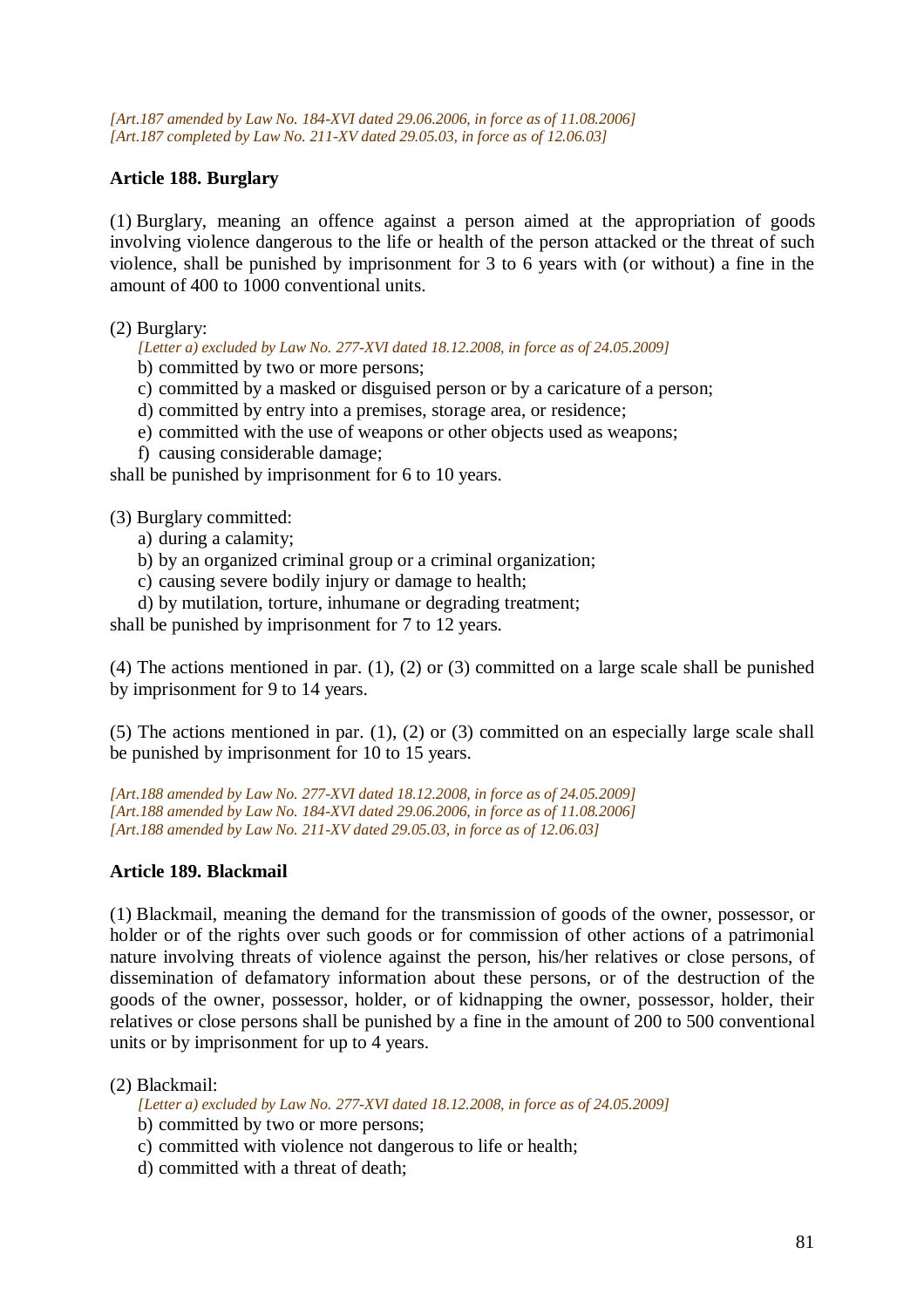e) committed with the deterioration or destruction of goods,

shall be punished by imprisonment for 3 to 7 years with a fine in the amount of 500 to 1000 conventional units.

(3) The actions mentioned in par.  $(1)$  or  $(2)$ :

- a) committed by an organized criminal group or a criminal organization;
- b) committed with the use of weapons or other objects used as weapons;
- c) involving violence dangerous to life or health;
- d) involving mutilation, torture, inhumane, or degrading treatment;
- e) resulting in the receipt of the extorted goods;
- f) causing other severe consequences;

shall be punished by imprisonment for 6 to 10 years with a fine in the amount of 1000 to 2000 conventional units.

(4) The actions mentioned in par. (1), (2) or (3) involving the kidnapping of the owner, possessor, or holder of the goods or of their relatives or close persons shall be punished by imprisonment for 7 to 13 years.

(5) The actions mentioned in par. (1), (2), (3) or (4) committed on a large scale shall be punished by imprisonment for 9 to 13 years.

(6) The actions mentioned in par.  $(1)$ ,  $(2)$ ,  $(3)$  or  $(4)$  committed on an especially large scale shall be punished by imprisonment for 10 to 15 years.

*[Art.189 amended by Law No. 277-XVI dated 18.12.2008, in force as of 24.05.2009] [Art.189 amended by Law No. 211-XV dated 29.05.03, in force as of 12.06.03]* 

## **Article 190. Fraud**

(1) Fraud, meaning the unlawful appropriation of another person's goods by deception or abuse of trust,

shall be punished by a fine in the amount of 200 to 500 conventional units or by community service for 120 to 240 hours or by imprisonment for up to 3 years.

(2) Fraud:

*[Letter a) excluded by Law No. 277-XVI dated 18.12.2008, in force as of 24.05.200])*

- b) committed by two or more persons;
- c) causing considerable damage;
- d) committed by use of an official position;

shall be punished by a fine in the amount of 500 to 1000 conventional units or by imprisonment for 2 to 6 years, in both cases with the deprivation of the right to hold certain positions or to practice certain activities for up to 3 years.

(3) Fraud committed by an organized criminal group or a criminal organization shall be punished by imprisonment for 4 to 8 years with (or without) a fine in the amount of 1000 to 3000 conventional units.

(4) The actions mentioned in par. (1), (2) or (3) committed on a large scale shall be punished by imprisonment from 7 to 10 years with the deprivation of the right to hold certain positions or to practice specific activities for up to 5 years.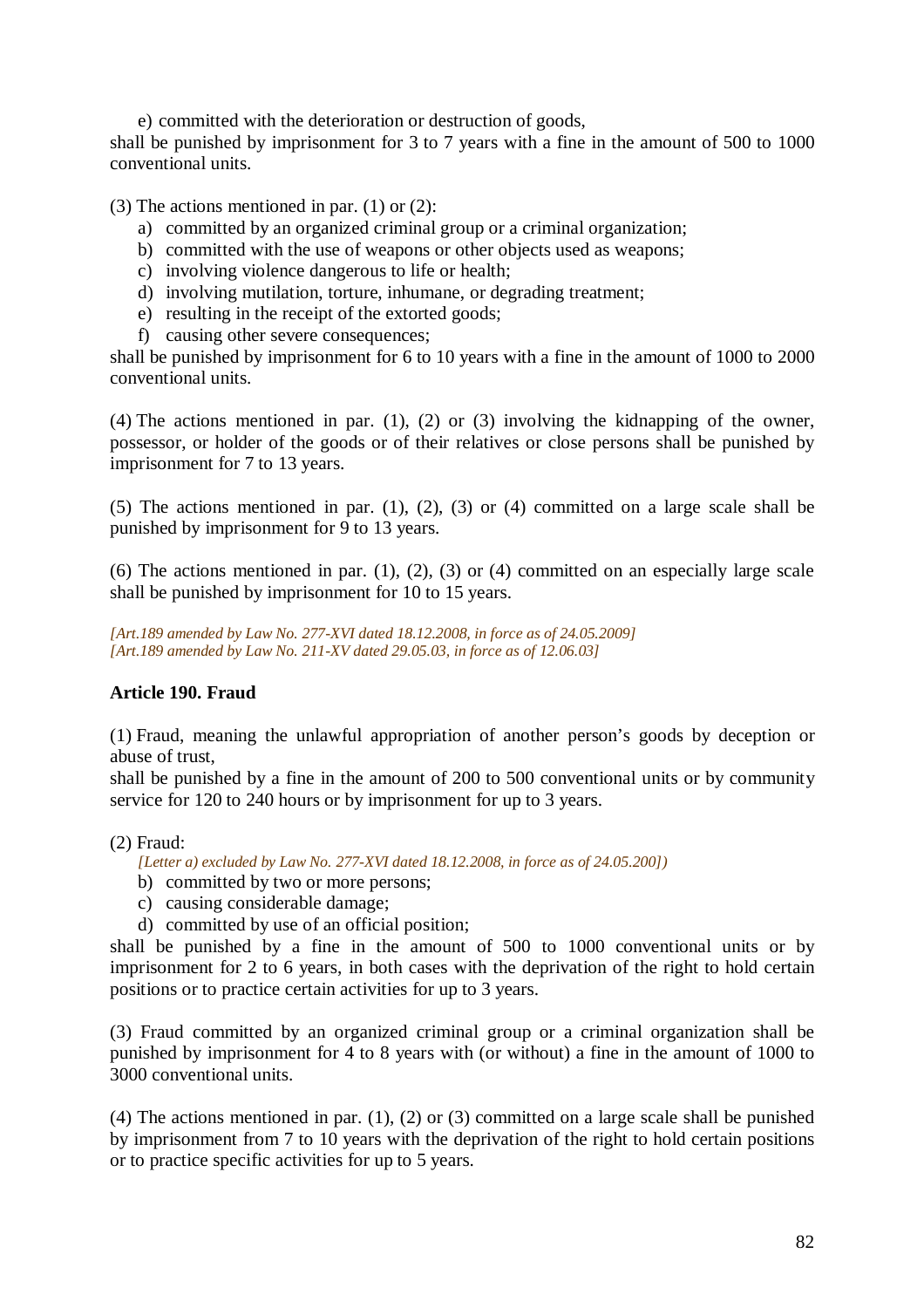(5) The actions mentioned in par. (1), (2) or (3) committed on an especially large scale shall be punished by imprisonment for 8 to 15 years with the deprivation of the right to hold certain positions or to practice specific activities for up to 5 years.

*[Art.190 amended by Law No. 277-XVI dated 18.12.2008, in force as of 24.05.2009] [Art.190 completed by Law No. 211-XV dated 29.05.03, in force as of 12.06.03]* 

# **Article 191. Appropriation of Another Person's Property**

(1) The appropriation of another person's property, meaning the misappropriation of another person's goods entrusted into the administration of the guilty person shall be punished by a fine of up to 500 conventional units or by imprisonment for up to 3 years, in both cases with (or without) the deprivation of the right to hold certain positions or to practice certain activities for up to 3 years.

(2) The appropriation of another person's property:

- *[Letter a) excluded by Law No. 277-XVI dated 18.12.2008, in force as of 24.05.2009]*
- b) committed by two or more persons;
- c) causing considerable damage;
- d) committed by use of an official position,

shall be punished by a fine in the amount of 500 to 1000 conventional units or by imprisonment for 2 to 6 years, in both cases with the deprivation of the right to hold certain positions or to practice certain activities for up to 5 years.

(3) The actions mentioned in par. (1) or (2) committed by an organized criminal group or a criminal organization shall be punished by imprisonment for 4 to 8 years with deprivation of the right to hold certain positions or to practice certain activities for 2 to 5 years.

(4) The actions mentioned in par. (1), (2) or (3) committed on a large scale shall be punished by imprisonment from 7 to 12 years.

(5) The actions mentioned in par. (1), (2) or (3) committed on an especially large scale shall be punished by imprisonment for 8 to 15 years.

*[Art.191 amended by Law No. 277-XVI dated 18.12.2008, in force as of 24.05.2009]* 

## **Article 192. Pick-pocketing**

(1) Pick-pocketing, meaning an action committed to steal another person's goods from his/her pockets, purses or from other objects carried by that person shall be punished by a fine in the amount of 300 to 500 conventional units or by community service for 180 to 240 hours or by imprisonment for up to 2 years.

(2) Pick-pocketing committed:

*[Letter a) excluded by Law No. 277-XVI dated 18.12.2008, in force as of 24.05.2009]* 

b) by two or more persons

shall be punished by imprisonment for up to 4 years with a fine in the amount of 200 to 1000 conventional units.

(3) The actions mentioned in par. (1) or (2) committed on a large scale shall be punished by imprisonment from 4 to 7 years.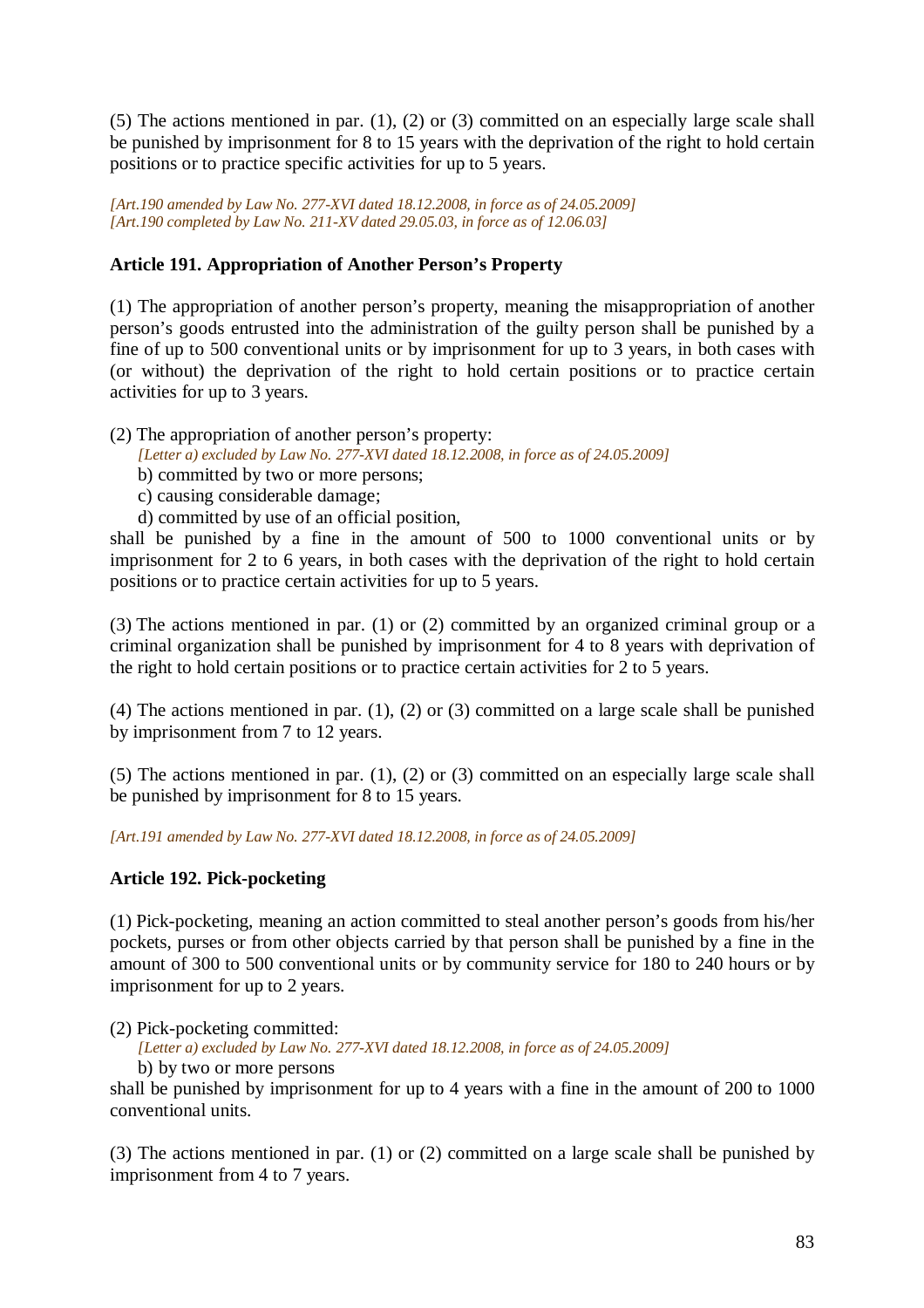(4) The actions mentioned in par. (1) or (2) committed on an especially large scale shall be punished by imprisonment for 6 to 10 years.

*[Art.192 amended by Law No. 277-XVI dated 18.12.2008, in force as of 24.05.2009] [Art.192 amended by Law No. 184-XVI dated 29.06.2006, in force as of 11.08.2006] [Art.192 completed by Law No. 211-XV dated 29.05.03, in force as of 12.06.03]* 

# **Article 192<sup>1</sup> . Theft of Means of Transportation**

(1) Theft of means of transportation not aimed at misappropriation shall be punished by a fine in the amount of 500 to 1000 conventional units or by imprisonment for 1 to 3 years.

(2) The same action:

a) committed by two or more persons;

b) involving violence not dangerous to the life or health of the victim or the threat of such violence;

c) committed by entry into a garage, other premises, or fenced or protected areas shall be punished by imprisonment for 2 to 5 years.

(3) The actions mentioned in par. (1) or (2) involving violence dangerous to the life or health of the victim or the threat of such violence shall be punished by imprisonment for 3 to 7 years.

*[Art.192<sup>1</sup> introduced by Law No. 277-XVI dated 18.12.2008, in force as of 24.05.2009]* 

# **Article 192<sup>2</sup> . Theft of Means of Animal Transport and Draught Animals**

Theft of means of animal transport and of draught animals not aimed at misappropriation that causes:

a) the destruction of goods;

b) serious disease or loss of the stolen animals;

shall be punished by a fine in the amount of 300 to 700 conventional units or by community service for 180 to 240 hours.

*[Art.192<sup>2</sup> introduced by Law No. 277-XVI dated 18.12.2008, in force as of 24.05.2009]* 

#### **Article 193. Trespassing**

(1) Trespassing, in whole or in part, without any right, on the real estate owned by another person with violence or the threat of violence or by destroying or shifting property lines shall be punished by a fine of up to 1000 conventional units or by community service for 150 to 240 hours or by imprisonment for 1 to 2 years.

*[Art.193 in version of Law No. 277-XVI dated 18.12.2008, in force as of 24.05.2009] [Art.193 amended by Law No. 184-XVI dated 29.06.2006, in force as of 11.08.2006]*

## **Article 194. Misappropriation or Illegal Use of Electric Power, Thermal Energy or Natural Gas**

(1) The misappropriation of electric power, thermal energy or natural gas or their illegal use avoiding duly installed systems of evidence of use or by using such systems that have deteriorated due to actions by the consumer, provided that large-scale damage is caused shall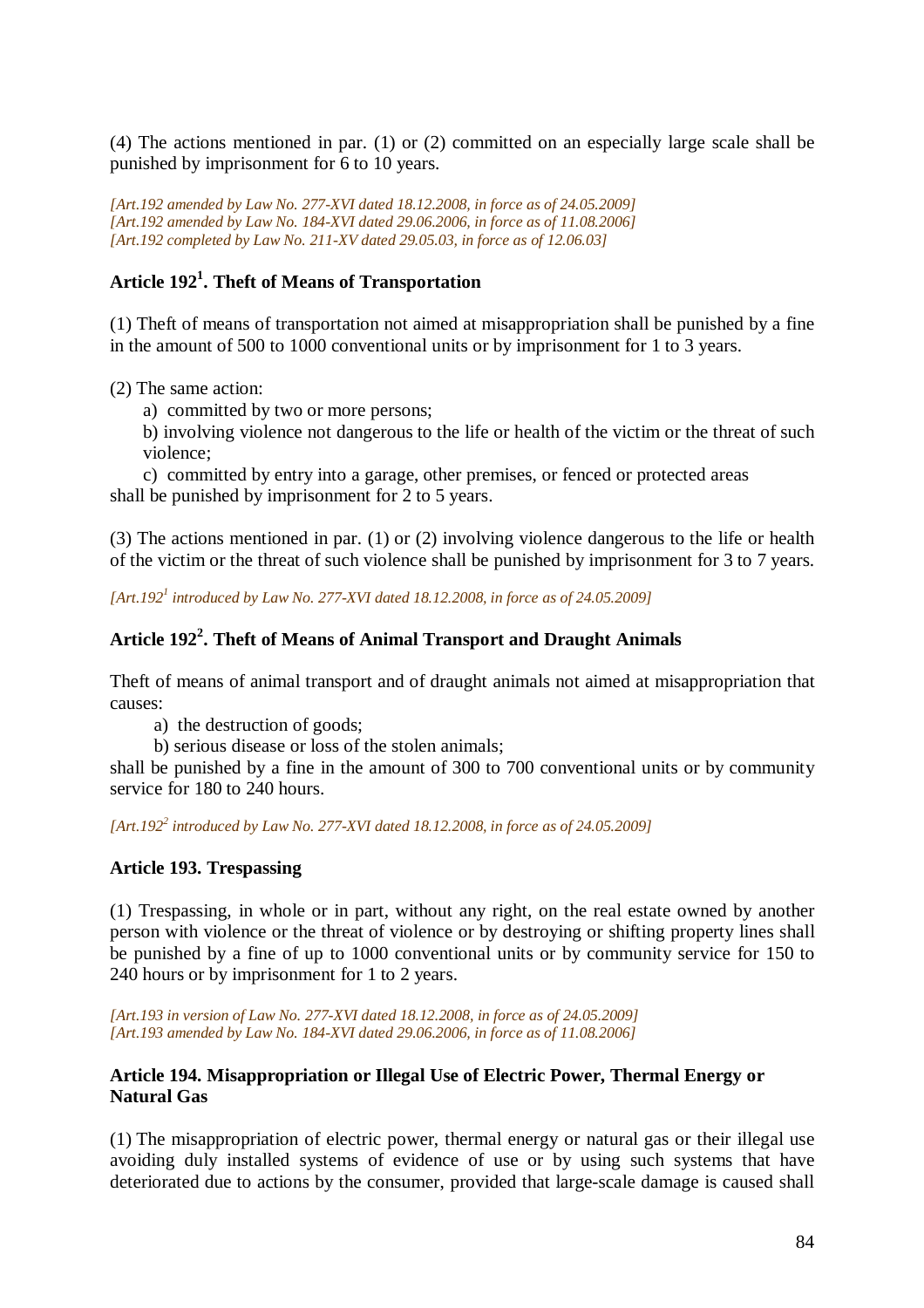be punished by a fine in the amount of 500 to 1500 conventional units or by community service for 180 to 240 hours.

(2) The same actions that cause damage on an especially large scale shall be punished by a fine in the amount of 1500 to 3000 conventional units or by community service for 240 hours.

*[Art.194 amended by Law No. 184-XVI dated 29.06.2006, in force as of 11.08.2006] [Art.194 completed by Law No. 211-XV dated 29.05.03, in force as of 12.06.03]* 

*[Art.195 excluded by Law No. 277-XVI dated 18.12.2008, in force as of 24.05.2009]* 

#### **Article 196. Causing Material Damage through Deception or Abuse of Trust**

(1) Causing material damage on a large scale to an owner through deception or abuse of trust, provided that the act does not constitute a misappropriation, shall be punished by a fine of up to 200 conventional units or by community service for 180 to 240 hours, in both cases with (or without) the deprivation of the right to hold certain positions or to practice certain activities for 2 to 5 years.

(2) The same action committed:

*[Letter a) excluded by Law No. 277-XVI dated 18.12.2008, in force as of 24.05.2009]*  b) by two or more persons,

shall be punished by a fine in the amount of 200 to 500 conventional units or by community service for 180 to 240 hours or by imprisonment for up to 2 years.

(3) The actions mentioned in par. (1) or (2) committed:

a) by an organized criminal group or a criminal organization;

*[Letter b) excluded by Law No. 277-XVI dated 18.12.2008, in force as of 24.05.2009]* 

shall be punished by a fine in the amount of 500 to 1000 conventional units or by imprisonment for up to 3 years.

(4) Causing material damage on an especially large scale through deception or abuse of trust, provided that the act does not constitute a misappropriation, shall be punished by a fine in the amount of 1000 to 2000 conventional units or by imprisonment for up to 3 years.

*[Art.196 amended by Law No. 277-XVI dated 18.12.2008, in force as of 24.05.2009] [Art.196 amended by Law No. 292-XVI dated 21.12.2007, in force as of 08.02.2008] [Art.196 amended by Law No. 184-XVI dated 29.06.2006, in force as of 11.08.2006] [Art.196 amended by Law No. 184-XVI dated 29.06.2006, in force as of 11.08.2006]*

#### **Article 197. Deliberate Destruction or Damaging of Goods**

(1) Deliberate destruction or damaging of goods, provided that such actions cause damage on a large scale, shall be punished by a fine of up to 1000 conventional units or by community service for 240 hours.

(2) The same actions:

- a) committed by arson, explosion, or other dangerous methods;
- b) committed out of social, national, racial, or religious hatred;
- c) committed against a person in connection with his/her performance of official or social duties;
- d) causing by imprudence the death of the person;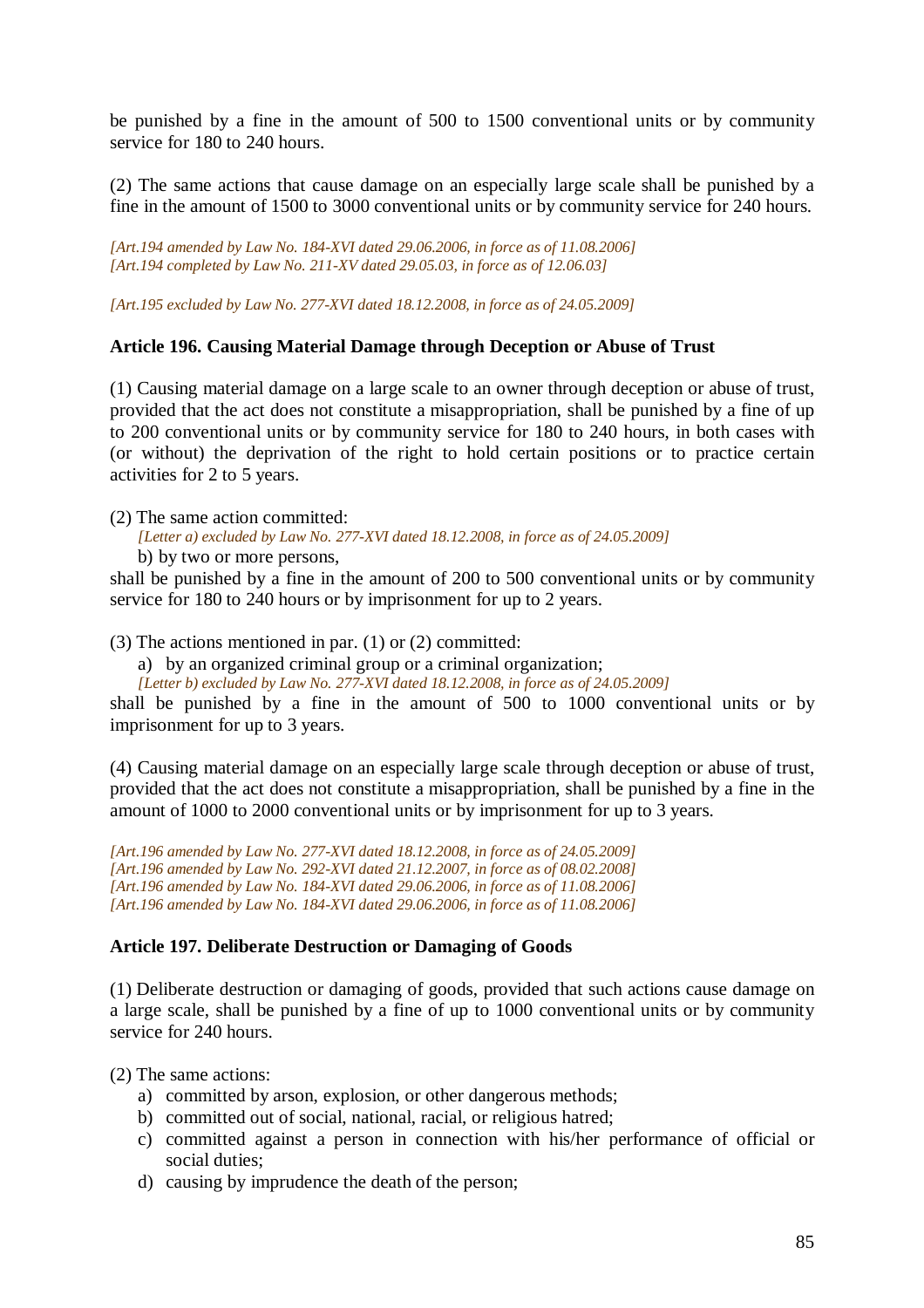shall be punished by imprisonment for up to 6 years.

*[Art.197 amended by Law No. 277-XVI dated 18.12.2008, in force as of 24.05.2009] [Art.197 amended by Law No. 184-XVI dated 29.06.2006, in force as of 11.08.2006] [Art.197 completed by Law No. 211-XV dated 29.05.03, in force as of 12.06.03]*

*[Art.198 excluded by Law No. 292-XVI din 21.12.2007, in force as of 08.02.2008] [Art.198 amended by Law No. 184-XVI dated 29.06.2006, in force as of 11.08.2006] [Art.198 amended by Law No. 211-XV dated 29.05.03, in force as of 12.06.03]*

#### **Article 199. Acquisition or Marketing of Goods Known to Have Been Obtained by Criminal Means**

(1) The acquisition or marketing of goods, without an advance promise, known to have been obtained by criminal means shall be punished by a fine in the amount of 200 to 400 conventional units or by community service for 120 to 180 hours.

(2) The same actions committed:

- a) by two or more persons;
- b) as a business;
- c) on a large scale;

shall be punished by a fine in the amount of 300 to 600 conventional units or by community service for 180 to 240 hours or by imprisonment for up to 3 years.

(3) The actions mentioned in par. (1) or par. (2) letters a) and b) committed on an especially large scale

shall be punished by a fine in the amount of 500 to 1000 conventional units or by imprisonment for up to 5 years.

*[Art.199 amended by Law No. 277-XVI dated 18.12.2008, in force as of 24.05.2009] [Art.199 amended by Law No. 184-XVI dated 29.06.2006, in force as of 11.08.2006]*

*[Art.200 excluded by Law No. 277-XVI dated 18.12.2008, in force as of 24.05.2009] [Art.200 amended by Law No. 184-XVI dated 29.06.2006, in force as of 11.08.2006]*

# **Chapter VII CRIMES AGAINST FAMILIES AND JUVENILES**

#### **Article 201. Incest**

(1) Sexual intercourse between direct relatives up to the third degree inclusively as well as between relatives on a collateral line (brothers, sisters) shall be punished by imprisonment for up to 5 years.

(2) Persons mentioned in par. (1) shall not be subject to criminal liability provided that at the moment the act was committed they had not reached the age of 18 and the age difference between them did not exceed 2 years.

*[Art.201 amended by Law No. 277-XVI dated 18.12.2008, in force as of 24.05.2009] [Art.201 amended by Law No. 211-XV dated 29.05.03, in force as of 12.06.03]*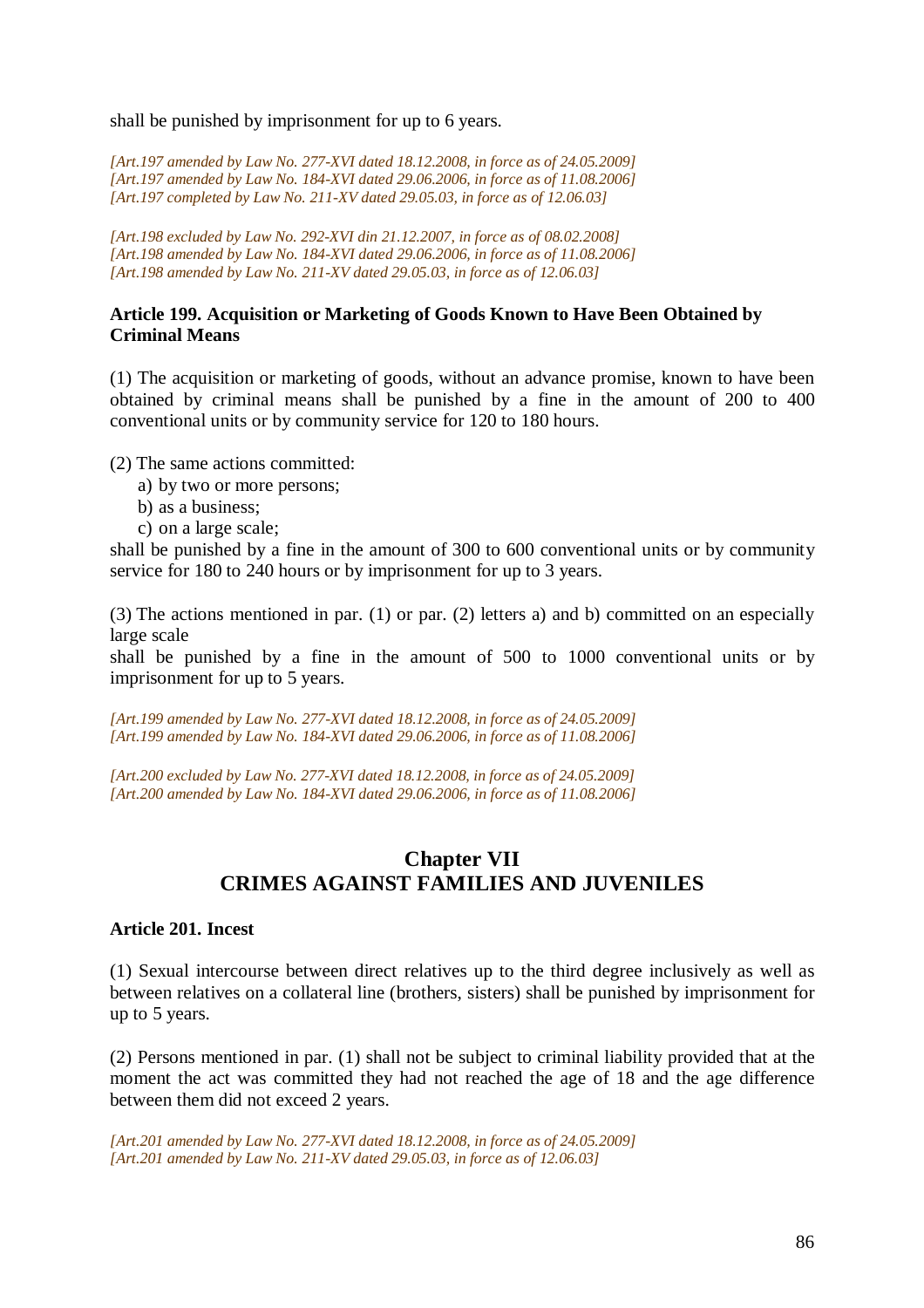*[Art.202 excluded by Law No. 277-XVI dated 18.12.2008, in force as of 24.05.2009]* 

*[Art.203 excluded by Law No. 292-XVI dated 21.12.2007, in force as of 08.02.2008]*

#### **Article 204. Disclosure of Adoption**

(1) The disclosure of adoption against the will of the adoptive parent committed by a person obliged to keep the fact of adoption as a professional or official secret shall be punished by a fine in the amount of 200 to 500 conventional units or by community service for 100 to 240 hours or by imprisonment for up to 6 months, in all cases with (or without) the deprivation of the right to hold certain positions or to practice certain activities for 2 years.

*[Art.204 in version of Law No. 277-XVI dated 18.12.2008, in force as of 24.05.2009] [Art.204 amended by Law No. 184-XVI dated 29.06.2006, in force as of 11.08.2006]*

#### **Article 205. Abuses by Parents and Other Persons Adopting Children**

(1) Receipt by a parent, custodian (trustee) or other legal representative of a child or by some other person of compensation in any form for the consent for adoption or for other purposes related to adoption shall be punished by a fine in the amount of 150 to 400 conventional units or by imprisonment for up to 3 years.

(2) Intermediation, facilitation or encouragement of adoption of a child for profit, material or other interests shall be punished by a fine in the amount of 200 to 400 conventional units or by imprisonment for 1 to 3 years with the deprivation of the right to hold certain positions or to practice certain activities for 2 to 5 years, whereas a legal entity shall be punished by a fine in the amount of 2000 to 4000 conventional units with the deprivation of the right to practice certain activities.

(3) Exerting any form of compulsion on the parent or custodian (trustee) of the child in order to obtain a consent for adoption or submitting false data for permission for adoption, custody (trusteeship), or a child's placement in a residential institution or a family or family-type orphanage shall be punished by a fine in the amount of 250 to 400 conventional units or by imprisonment for 3 to 5 years with the deprivation of the right to hold certain positions or to practice certain activities for 2 to 5 years, whereas a legal entity shall be punished by a fine in the amount of 2500 to 5000 conventional units with the deprivation of the right to practice certain activities or by the liquidation of the legal entity.

(4) The actions mentioned in par.  $(1)-(3)$  committed:

*[Letter a) excluded by Law No. 277-XVI dated 18.12.2008, in force as of 24.05.2009]* 

- b) against two or more children;
- c) by a high-ranking official;
- d) by two or more persons;

e) by an organized criminal group or a criminal organization,

shall be punished by imprisonment for 3 to 7 years with (or without) the deprivation of the right to hold certain positions or to practice certain activities for 2 to 5 years, whereas a legal entity shall be punished by a fine in the amount of 3000 to 6000 conventional units with the deprivation of the right to practice certain activities or by the liquidation of the legal entity.

*[Art.205 amended by Law No. 277-XVI dated 18.12.2008, in force as of 24.05.2009] [Art.205 amended by Law No. 235-XVI dated 08.11.2007, in force as of 07.12.2007] [Art.205 amended by Law No. 184-XVI dated 29.06.2006, in force as of 11.08.2006]*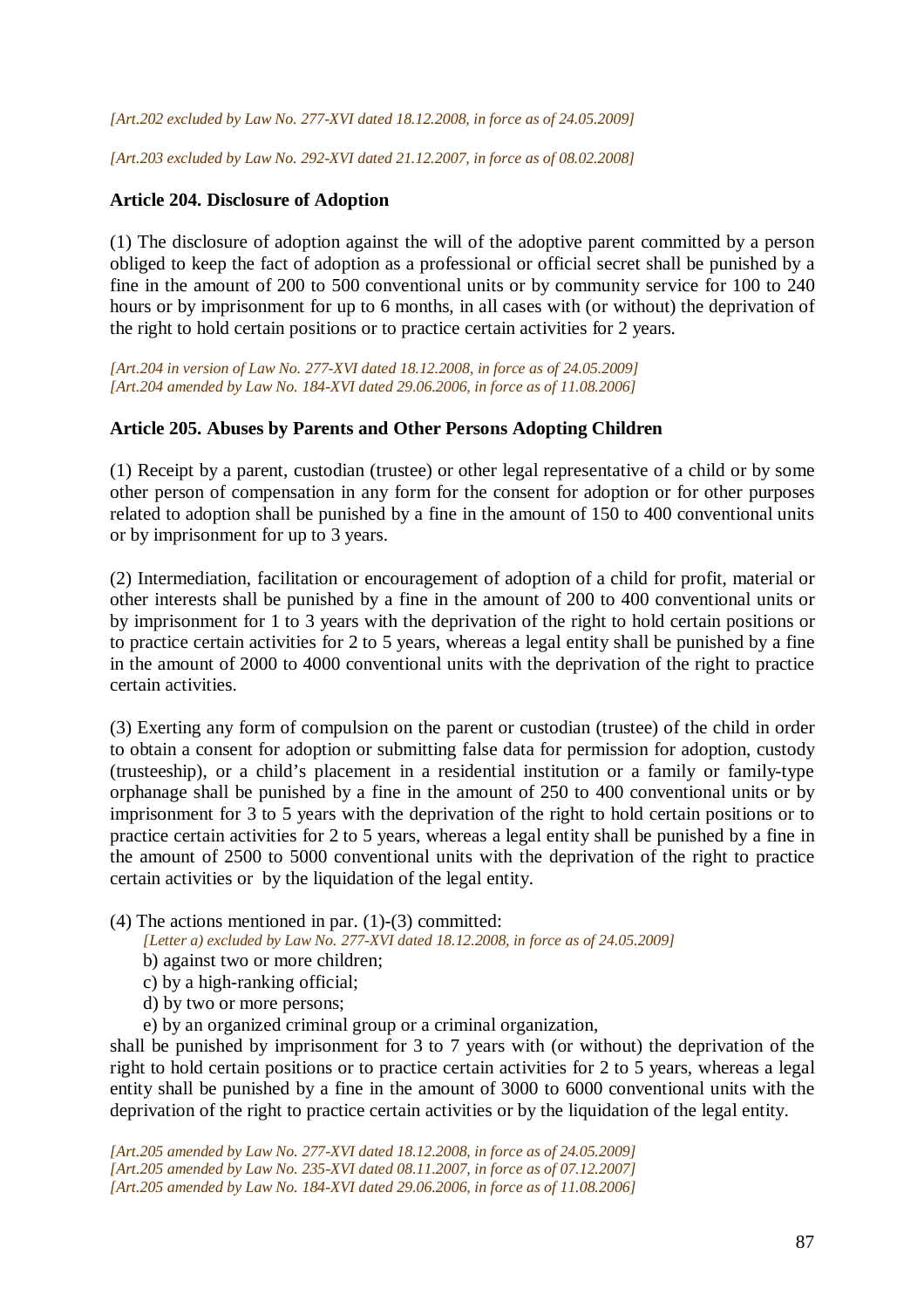## **Article 206. Trafficking in Children**

(1) The recruitment, transportation, transfer, harboring, or receipt of a child, as well as giving or receiving payments or benefits to obtain the consent of the person who exerts control over the child for the purpose of:

- a) commercial or non-commercial sexual exploitation in prostitution or a pornographic industry;
- b) exploitation by forced labor or services;
- $b<sup>1</sup>$ ) practicing begging or other base purposes;
- c) exploitation in slavery or in conditions similar to slavery including illegal adoption;
- d) participating in armed conflicts;
- e) participating in criminal activities;
- f) removing human organs or tissues;
- g) abandonment abroad;
- h) sale or purchase;

shall be punished by imprisonment for 8 to 12 years with the deprivation of the right to hold certain positions or to practice certain activities for 2 to 5 years, whereas a legal entity shall be punished by a fine in the amount of 3000 to 5000 conventional units with the deprivation of the right to practice certain activities or by the liquidation of the legal entity.

(2) The same actions involving:

- a) physical or mental violence, the use of weapons or the threat of their use;
- b) sexual abuse and violence;

c) the abuse of authority or the child's vulnerability, the threat of disclosure of confidential information to the child's family or to other persons;

- *[Letters d), e) excluded by Law No. 235-XVI dated 08.11.2007, in force as of 07.12.2007]*
- f) the removal of human organs or tissues;

shall be punished by imprisonment for 10 to 15 years with the deprivation of the right to hold certain positions or to practice certain activities for 2 to 5 years, whereas a legal entity shall be punished by a fine in amount of 5000 to 7000 conventional units with the deprivation of the right to practice certain activities or by the liquidation of the legal entity.

(3) The actions set forth in par. (1) or (2):

- a) committed by a person who has previously committed the same actions;
- b) committed against two or more children;
- c) committed by an official or by a high-ranking official;
- d) committed by an organized criminal group or a criminal organization;
- e) causing severe bodily injury or mental disorder of the child or his/her death or suicide;
- f) committed against a child aged under 14,

shall be punished by imprisonment for 15 to 20 years with the deprivation of the right to hold certain positions or to practice certain activities for 3 to 5 years or with life imprisonment, whereas a legal entity shall be punished by a fine in the amount of 7000 to 9000 conventional units with the deprivation of the right to practice certain activities or by the liquidation of the legal entity.

(4) A victim of trafficking in children shall be exempted from criminal liability for any crimes committed by him/her in relation to this procedural status.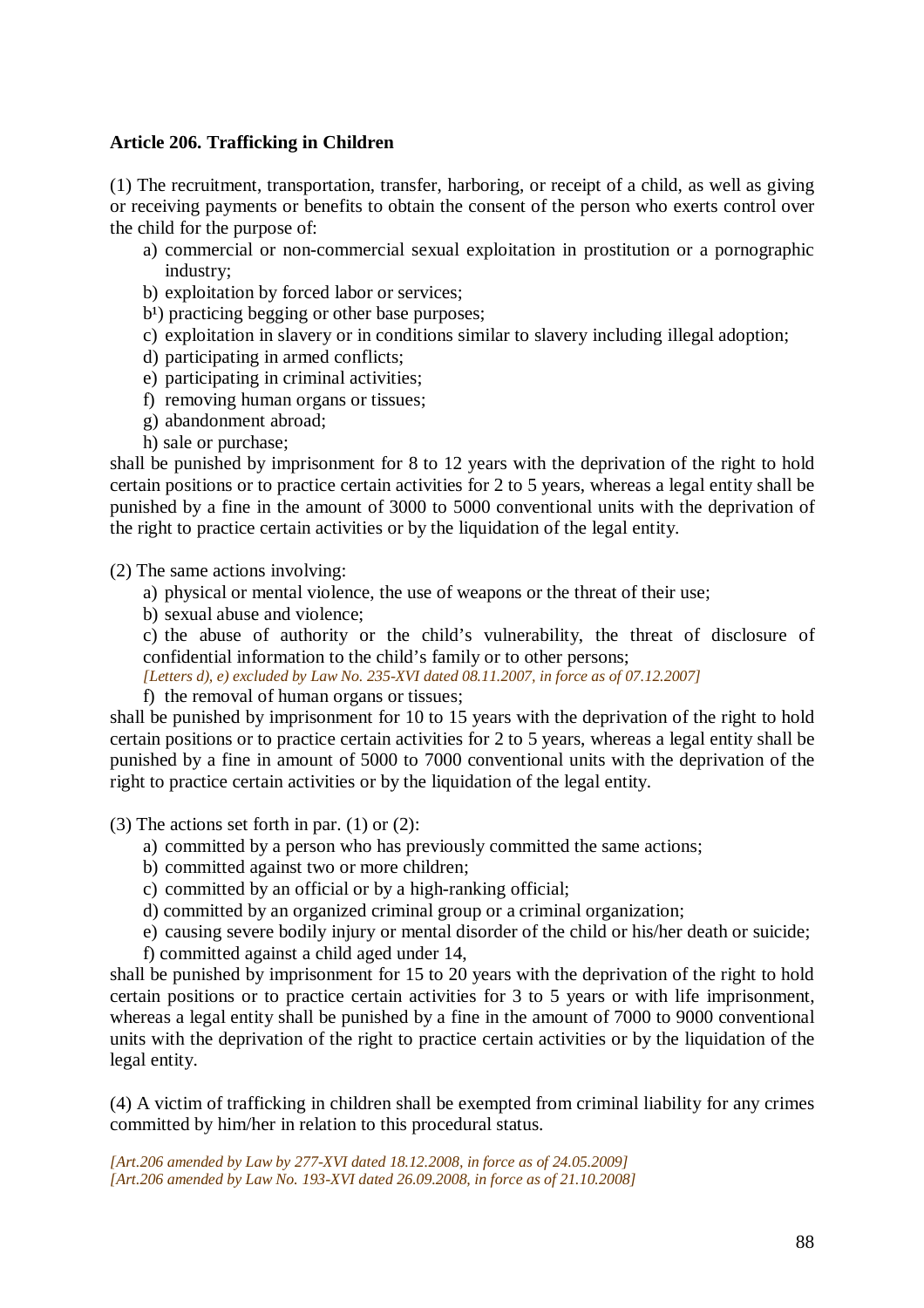*[Art.206 completed by Law No. 235-XVI dated 08.11.2007, in force as of 07.12.2007] [Art.206 amended by Law No. 376-XVI dated 29.12.05, in force as of 31.01.06] [Art.206 completed by Law No. 211-XV dated 29.05.03, in force as of 12.06.03]* 

## **Article 207. Illegally Taking Children Out of the Country**

Taking a child out of the country based on false documents or any other illegal means and his/her abandonment abroad for purposes other than those specified in art. 206 shall be punished by imprisonment for 2 to 6 years.

*[Art.207 amended by Law No. 277-XVI dated 18.12.2008, in force as of 24.05.2009]* 

#### **Article 208. Involving Juveniles in Criminal Activity or Encouraging Them to Commit Immoral Acts**

(1) Involving juveniles in criminal activity or encouraging them to commit crimes as well as inciting juveniles to immoral acts (e.g., begging, gambling, lust) committed by a person who has reached the age of 18 shall be punished by a fine in the amount of 200 to 500 conventional units or by community service for 150 to 200 hours or by imprisonment for up to 5 years.

(2) The same actions committed by the parents or other legal representatives of the child or by his/her teachers shall be punished by a fine in the amount of 300 to 700 conventional units or by community service for 180 to 240 hours or by imprisonment for up to 6 years.

(3) The actions set forth in par. (1) or (2) committed:

- a) with violence or the threat of violence;
- b) with the involvement of juveniles in an organized criminal group or criminal organization;
- c) with the involvement of juveniles in a crime of a terrorist nature,

shall be punished by imprisonment for 3 to 7 years.

*[Art.208 amended by Law No. 277-XVI dated 18.12.2008, in force as of 24.05.2009] [Art.208 completed by Law No. 136-XVI dated 19.06.2008, in force as of 08.08.2008]*

# **Article 208<sup>1</sup> . Infantile Pornography**

The production, distribution, broadcasting, import, export, offering, sale, exchange, use, or holding of pictures or of other images of one or more children involved in explicit, real, or simulated sexual activities or pictures or other images of genital organs of a child represented in a lustful or indecent manner including in a soft version shall be punished by imprisonment for 1 to 3 years whereas a legal entity shall be punished by a fine in the amount of 2000 to 4000 conventional units with the deprivation of the right to practice certain activities.

*[Art.208<sup>1</sup> introduced by Law No. 235-XVI dated 08.11.2007, in force as of 07.12.2007]*

## **Article 209. Involving Juveniles in the Illegal Consumption of Drugs, Medicines and Other Substances with Narcotic Effects**

(1) Involving juveniles by a person who has reached the age of 18 in the illegal consumption of drugs, medicines or other substances with narcotic effects shall be punished by a fine in the amount of 200 to 600 conventional units or by imprisonment for up to 5 years.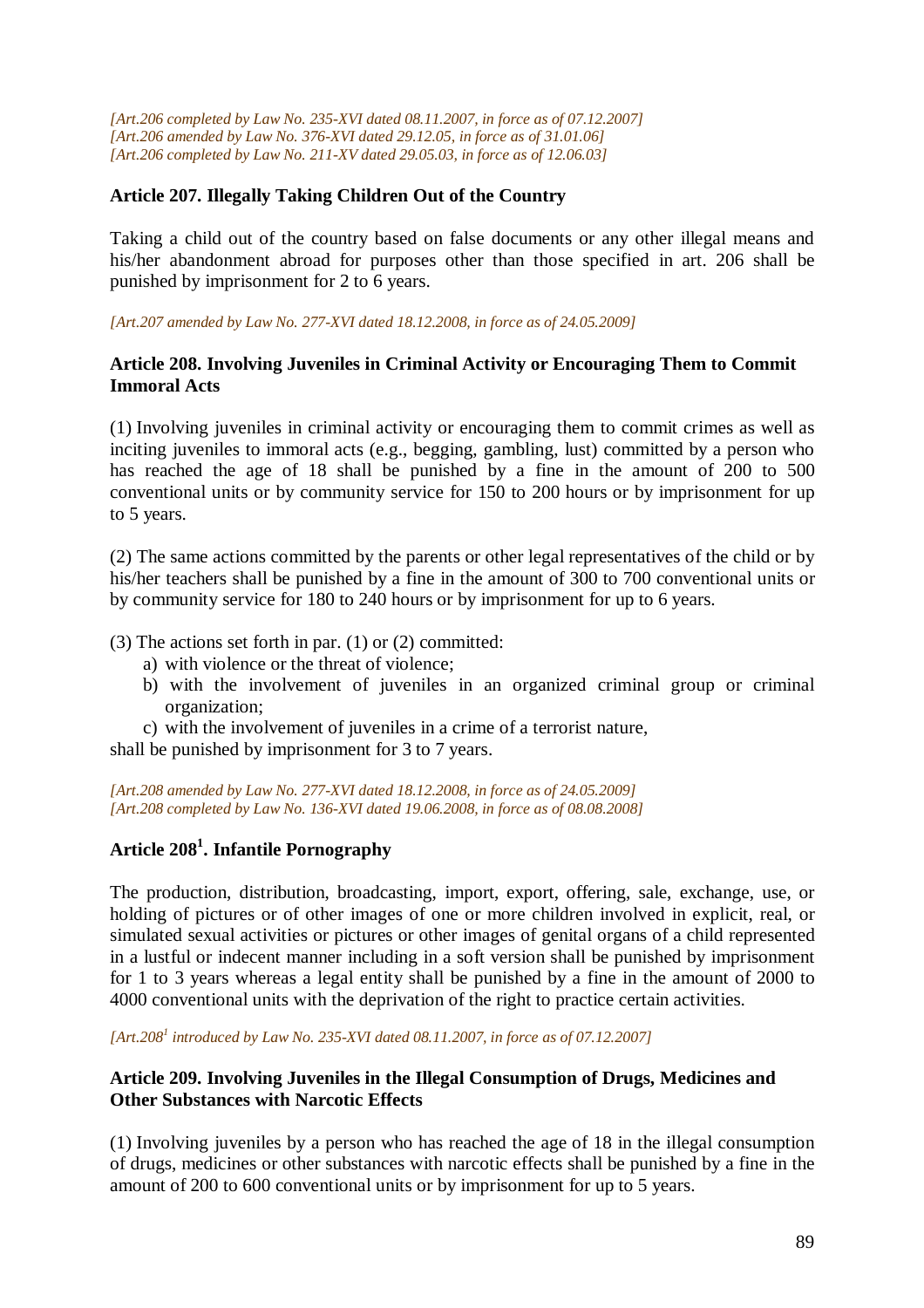(2) The same action committed:

*[Letter a) excluded by Law No. 277-XVI dated 18.12.2008, in force as of 24.05.2009]* 

b) with violence or with the threat of violence

shall be punished by a fine in the amount of 400 to 800 conventional units or by imprisonment for 3 to 6 years.

*[Art.210 excluded by Law No. 277-XVI dated 18.12.2008, in force as of 24.05.2009]* 

# **Chapter VIII CRIMES AGAINST PUBLIC HEALTH AND SOCIAL LIFE**

## **Article 211. Infection with a Venereal Disease**

(1) A person knowing that he/she is suffering from a venereal disease who infects another person shall be punished by a fine in the amount of 150 to 500 conventional units or by community service for 120 to 200 hours or by imprisonment for up to 1 year.

(2) The same action committed:

*[Letter a) excluded by Law No. 277-XVI dated 18.12.2008, in force as of 24.05.2009]* 

- b) against two or more persons;
- c) against a person known to be a juvenile;

shall be punished by a fine in the amount of 200 to 700 conventional units or by community service for 180 to 240 hours or by imprisonment for up to 2 years.

*[Art.211 amended by Law No. 277-XVI dated 18.12.2008, in force as of 24.05.2009]* 

## **Article 212. Infection with AIDS**

(1) Deliberate exposure of another person to the danger of infection with AIDS shall be punished by imprisonment for up to 1 year.

(2) Infection with AIDS by a person who knew he/she was suffering from this disease shall be punished by imprisonment for 1 to 5 years.

(3) The action set forth in par. (2) committed:

- a) against two or more persons;
- b) knowingly against a juvenile,

shall be punished by imprisonment for 3 to 8 years.

(4) Infection with AIDS resulting from non-performance or inadequate performance of a medical employee of his/her professional duties shall be punished by imprisonment for up to 5 years with the deprivation of the right to hold certain positions or to practice certain activities for up to 3 years.

(5) A person who commits the actions set forth in par. (1) or (2) shall not be subject to criminal liability provided that he/she informed in advance the person exposed to the danger of being infected, that he /she suffered from AIDS, or that the person exposed to the danger knew about the existence of this disease but voluntarily committed actions that created the danger of infection.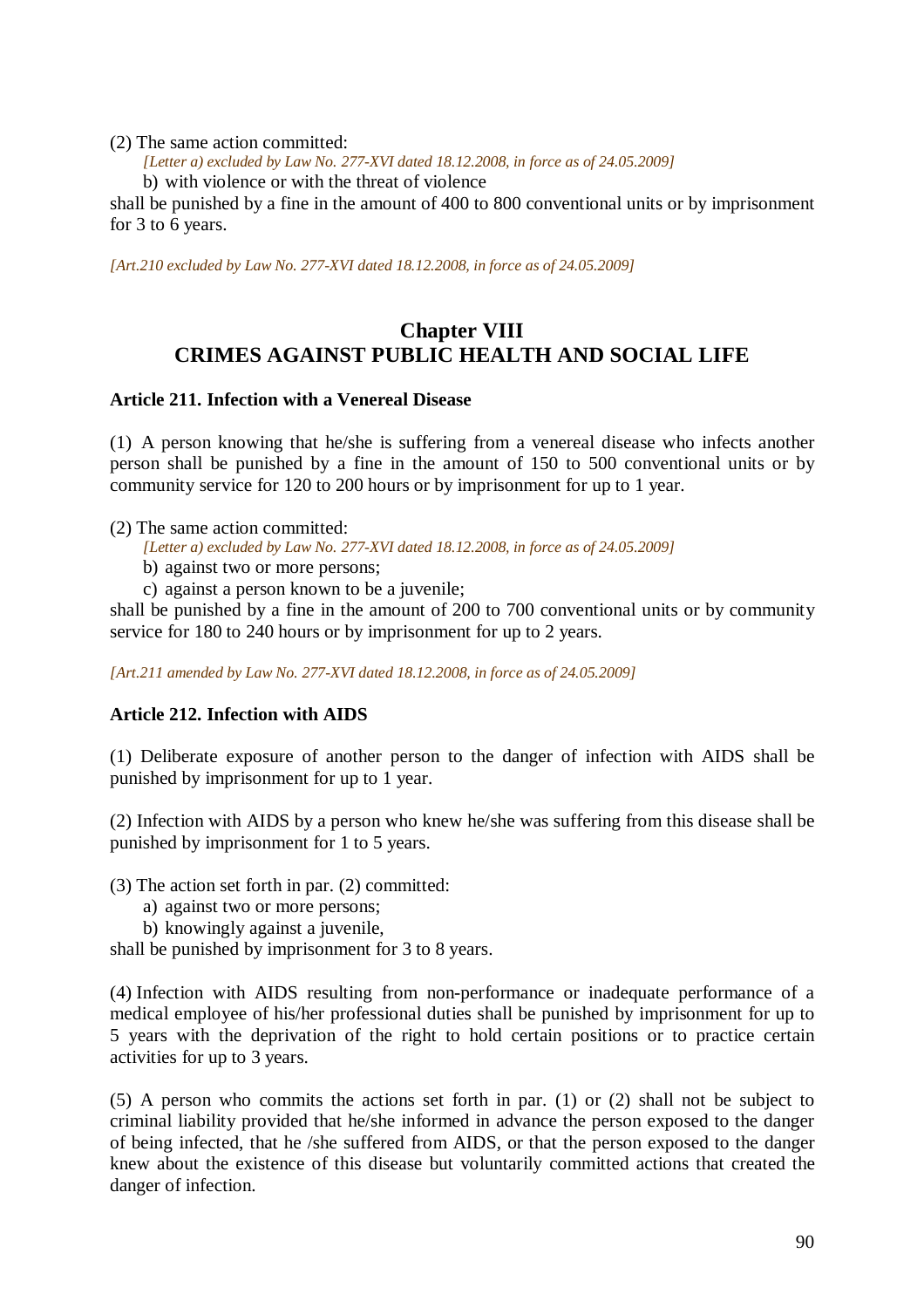*[Art.212 amended by Law No. 277-XVI dated 18.12.2008, in force as of 24.05.2009] [Art.212 amended by Law No. 184-XVI dated 29.06.2006, in force as of 11.08.2006]*

## **Article 213. Violation by Negligence of Medical Assistance Rules and Methods**

Violation by negligence of medical assistance rules or methods by a physician or another medical employee causing:

(1) severe bodily injury or damage to health;

(2) the death of the patient;

shall be punished by imprisonment for up to 3 years with (or without) the deprivation of the right to hold certain positions or to practice certain activities for 2 to 5 years. *[Art.213 amended by Law No. 277-XVI dated 18.12.2008, in force as of 24.05.2009]* 

## **Article 214. Illegally Practicing Medicine or Pharmaceutical Activities**

(1) Practicing medicine as a profession or practicing pharmaceutical activities by a person without a license or some other authorization provided that such activity caused by imprudence damage to health,

shall be punished by a fine in the amount of 200 to 500 conventional units or by imprisonment for up to 2 years.

(2) The same actions causing by imprudence the death of the victim shall be punished by imprisonment for up to 3 years.

*[Art.214 amended by Law No. 211-XV dated 29.05.03, in force as of 12.06.03]* 

# **Article 214<sup>1</sup> . Production and Marketing of Counterfeit Medicines**

(1) The production or marketing of counterfeit medicines shall be punished by a fine in the amount of 1000 to 2000 conventional units with (or without) the deprivation of the right hold certain positions or to practice certain activities for up to 3 years, whereas a legal entity shall be punished by a fine in the amount of 3000 to 5000 conventional units with (or without) the deprivation of the right to practice certain activities for up to 3 years.

(2) The same actions that cause by imprudence severe or less severe damage to health or the death of the person shall be punished by imprisonment for up to 5 years, whereas a legal entity shall be punished by a fine in the amount of 3000 to 5000 conventional units with the deprivation of the right to practice certain activities for up to 5 years or by the liquidation of the legal entity.

*[Art.214<sup>1</sup> introduced by Law No. 277-XVI dated 18.12.2008, in force as of 24.05.2009]* 

## **Article 215. Spread of Epidemics**

(1) Failure to observe methods for preventing or combating epidemics provided that such failure caused the spread of the disease shall be punished by a fine in the amount of 200 to 400 conventional units or by imprisonment for up to 1 year, whereas a legal entity shall be punished by a fine in the amount of 1000 to 2000 conventional units with (or without) the liquidation of the legal entity.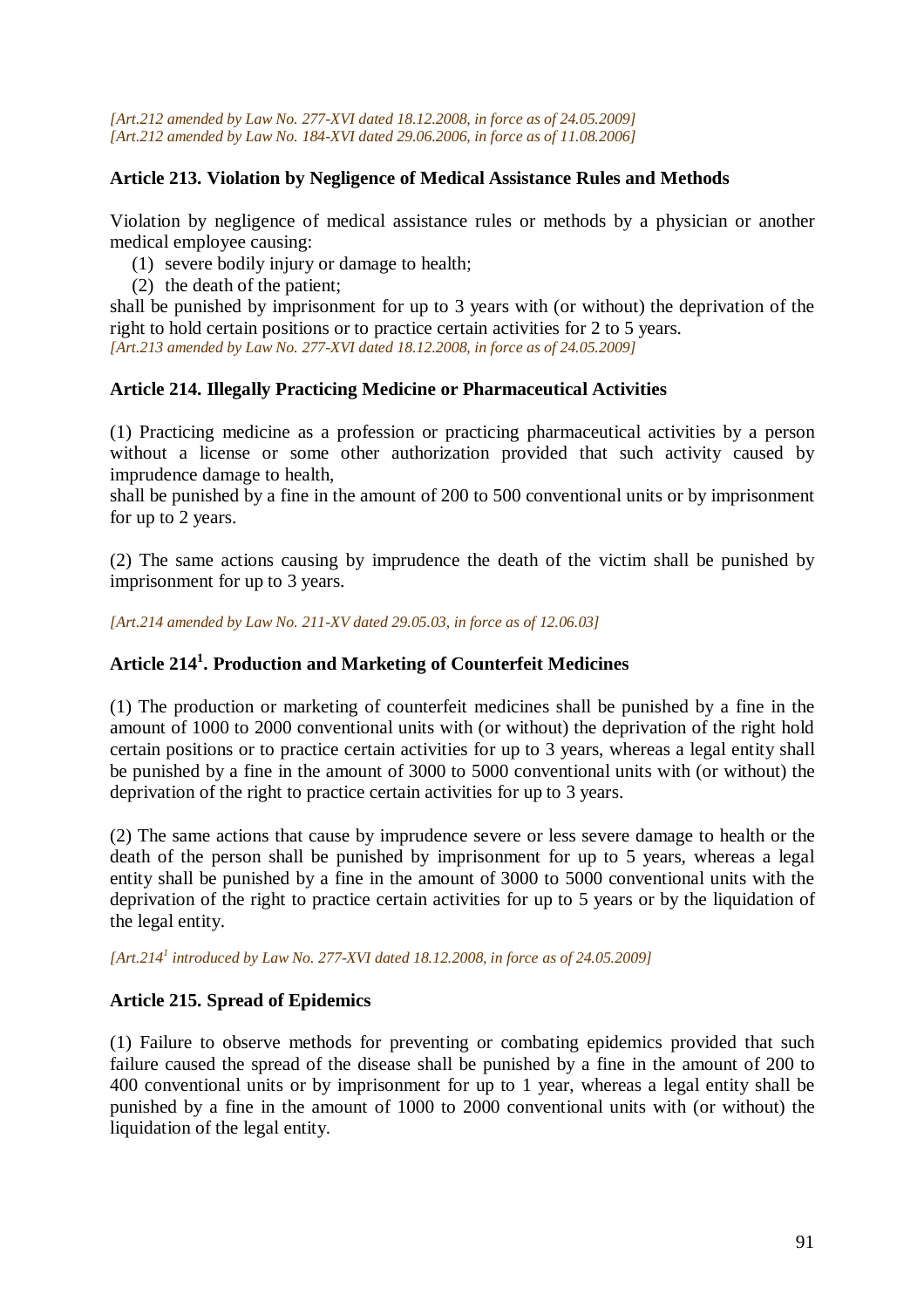(2) The same acts causing by imprudence severe or less severe damage to health or the death of the person shall be punished by imprisonment for up to 5 years, whereas a legal entity shall be punished by a fine in the amount of 1000 to 2000 conventional units and the liquidation of the legal entity.

*[Art.215 amended by Law No. 277-XVI dated 18.12.2008, in force as of 24.05.2009] [Art.215 amended by Law No. 211-XV dated 29.05.03, in force as of 12.06.03]* 

## **Article 216. Production (Counterfeiting), Transport, Storage, Marketing, Offering Goods (Services) for Payment or Free of Charge, and Providing Services Dangerous to the Life or Health of Consumers**

(1) The production (counterfeiting), transport, storage, marketing, offering goods (services) for payment or free of charge, and providing services dangerous to the life or health of consumers committed on a large scale shall be punished by a fine in the amount of 600 to 800 conventional units, whereas a legal entity shall be punished by a fine in the amount of 1000 to 5000 conventional units with the deprivation of the right to practice certain activities for up to 2 years or with the liquidation of the enterprise.

- (2) The same actions:
	- *[Letter a) excluded by Law No. 277-XVI dated 18.12.2008, in force as of 24.05.2009]*
	- b) committed on an especially large scale

shall be punished by a fine in the amount of 800 to 1000 conventional units or by imprisonment for up to 3 years, whereas a legal entity shall be punished by a fine in amount of 5000 to 8000 conventional units with the deprivation of the right to practice certain activities for up to 3 years or with the liquidation of the legal entity.

(3) The actions set forth in par. (1) or (2):

*[Letter a) excluded by Law No. 277-XVI dated 18.12.2008, in force as of 24.05.2009]* 

- b) committed by an organized criminal group or a criminal organization;
- c) causing death of two or more persons;

shall be punished by a fine in the amount of 1000 to 1500 conventional units or by imprisonment for 3 to 7 years whereas a legal entity shall be punished by a fine in the amount of 8000 to 10000 conventional units with the deprivation of the right to practice certain activities for up to 5 years or with the liquidation of the legal entity.

*[Art.216 amended by Law No. 277-XVI dated 18.12.2008, in force as of 24.05.2009] [Art.216 completed by Law No. 3-XVI dated 07.02.2008, in force as of 29.02.2008] [Art.216 in version of Law No. 158-XV dated 20.05.2004, in force as of 18.06.2004] [Art.216 completed by Law No. 211-XV dated 29.05.2003, in force as of 12.06.2003]* 

## **Article 217. Illegal Circulation of Narcotic or Psychotropic Substances or Analogs Thereof Not for the Purpose of Alienation**

(1) The illegal sowing or cultivation of plants containing narcotic or psychotropic substances and the processing or use of such plants committed on a large scale not for the purpose of sale shall be punished by a fine in the amount of 200 to 400 conventional units or by community service for 100 hours, whereas a legal entity shall be punished by a fine in the amount of 2000 to 4000 conventional units with the deprivation of the right to practice certain activities or with the liquidation of the legal entity.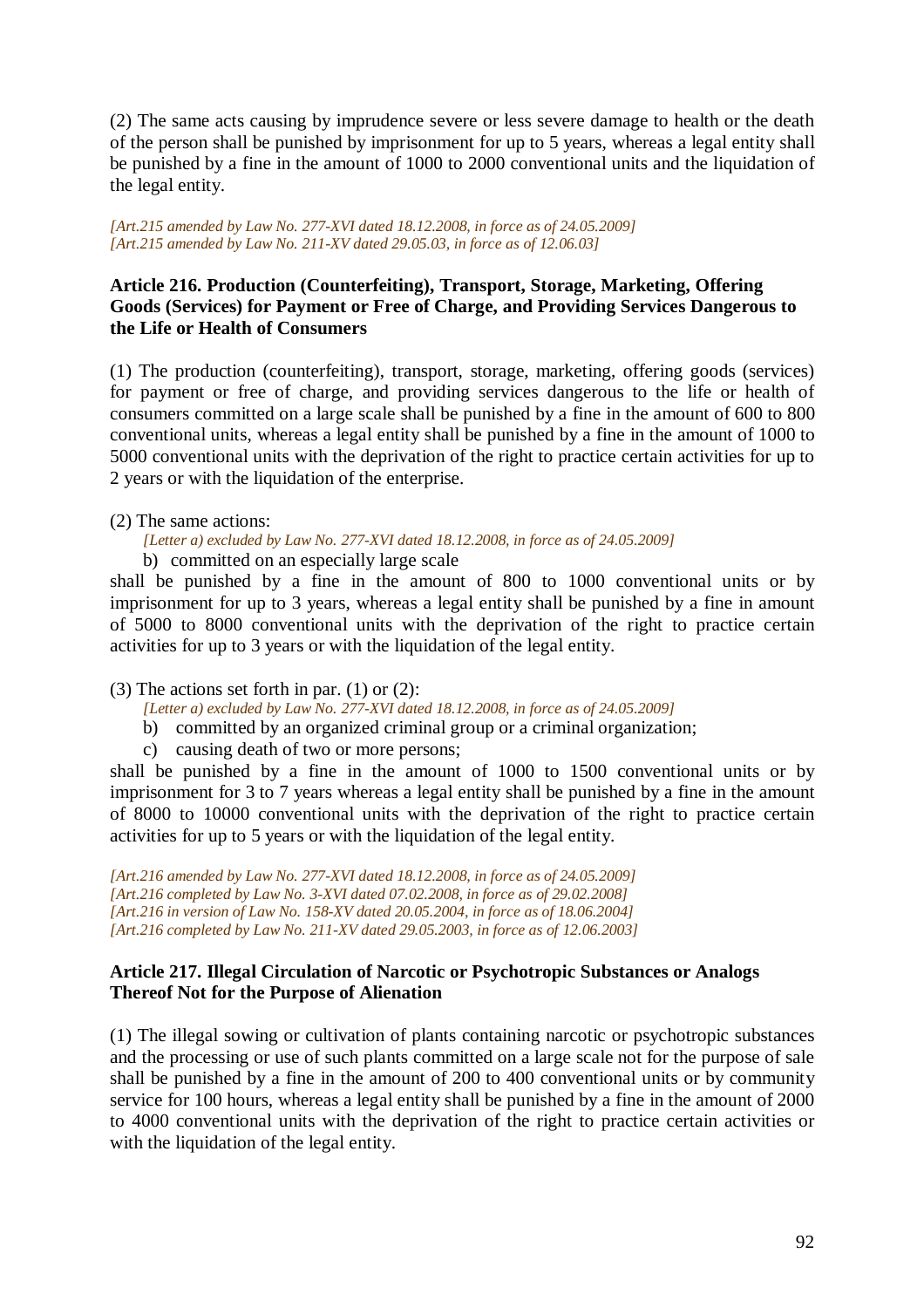(2) The production, preparation, experimentation, extraction, processing, transformation, purchase, storage, dispatch, or transport of narcotic, psychotropic substances or analogs thereof, committed on a large scale not for the purpose of sale shall be punished by a fine in the amount of 400 to 700 conventional units or by community service for up to 150 hours or by imprisonment for up to 1 year, whereas a legal entity shall be punished by a fine in the amount of 4000 to 6000 conventional units with the deprivation of the right to practice certain activities or with the liquidation of the legal entity.

(3) The actions set forth in par. (1) or (2) committed:

*[Letter a) excluded by Law No. 277-XVI dated 18.12.2008, in force as of 24.05.2009]* 

- b) by two or more persons;
- $b<sup>1</sup>$ ) by a person who has reached the age of 18 with involvement of juveniles;
- c) with the use of narcotic or psychotropic substances or analogs thereof, the circulation of which for medical purposes is prohibited;
- d) by use of an official position;
- e) on the territory of educational institutions, social rehabilitation institutions, penitentiaries, military units, recreation centers, places where juveniles and youth education and training or other cultural or sports events take place, or in immediate proximity thereto;

shall be punished by imprisonment for up to 4 years with the deprivation of the right to hold certain positions or to practice certain activities for 2 to 5 years, whereas a legal entity shall be punished by a fine in the amount of 6000 to 8000 conventional units with the deprivation of the right to practice certain activities or by the liquidation of the legal entity.

(4) The actions set forth in par.  $(1)$ ,  $(2)$ , or  $(3)$  committed:

*[Letter a) excluded by Law No. 277-XVI dated 18.12.2008, in force as of 24.05.2009]*  b) on an especially large scale

shall be punished by imprisonment for 1 to 6 years with the deprivation of the right to hold certain positions or to practice certain activities for 2 to 5 years, whereas a legal entity shall be punished by a fine in the amount of 6000 to 10000 conventional units with the deprivation of the right to practice certain activities or by the liquidation of the legal entity.

(5) The person who committed the actions set forth in art. 217 or  $217<sup>1</sup>$  shall be exempted from criminal liability if he/she actively contributed to solving or preventing the crime related to the illegal circulation of narcotic and psychotropic substances or analogs thereof; indicated the source of the purchase of such substances; disclosed the persons who contributed to the commission of the crime; or provided information on money, goods, or revenues resulting from the crime. The seizure of narcotic or psychotropic substances or analogs thereof upon a person's detention or during a criminal investigation aimed at their discovery and seizure shall not be deemed a voluntary submission of such substances.

*[Art.217 amended by Law No. 277-XVI dated 18.12.2008, in force as of 24.05.2009] [Art.217 in version of the Law No. 277-XVI dated 04.11.05, in force as of 02.12.05] [Art.217 amended by Law No. 211-XV dated 29.05.03, in force as of 12.06.03]* 

## **Article 217<sup>1</sup> . Illegal Circulation of Narcotic or Psychotropic Substances or Analogs Thereof for the Purpose of Alienation**

(1) Sowing or cultivating plants containing narcotic or psychotropic substances, the processing or use of such plants without authorization committed for the purpose of alienation shall be punished by a fine in the amount of 600 to 900 conventional units or by imprisonment for up to 2 years, whereas a legal entity shall be punished by a fine in the amount of 3000 to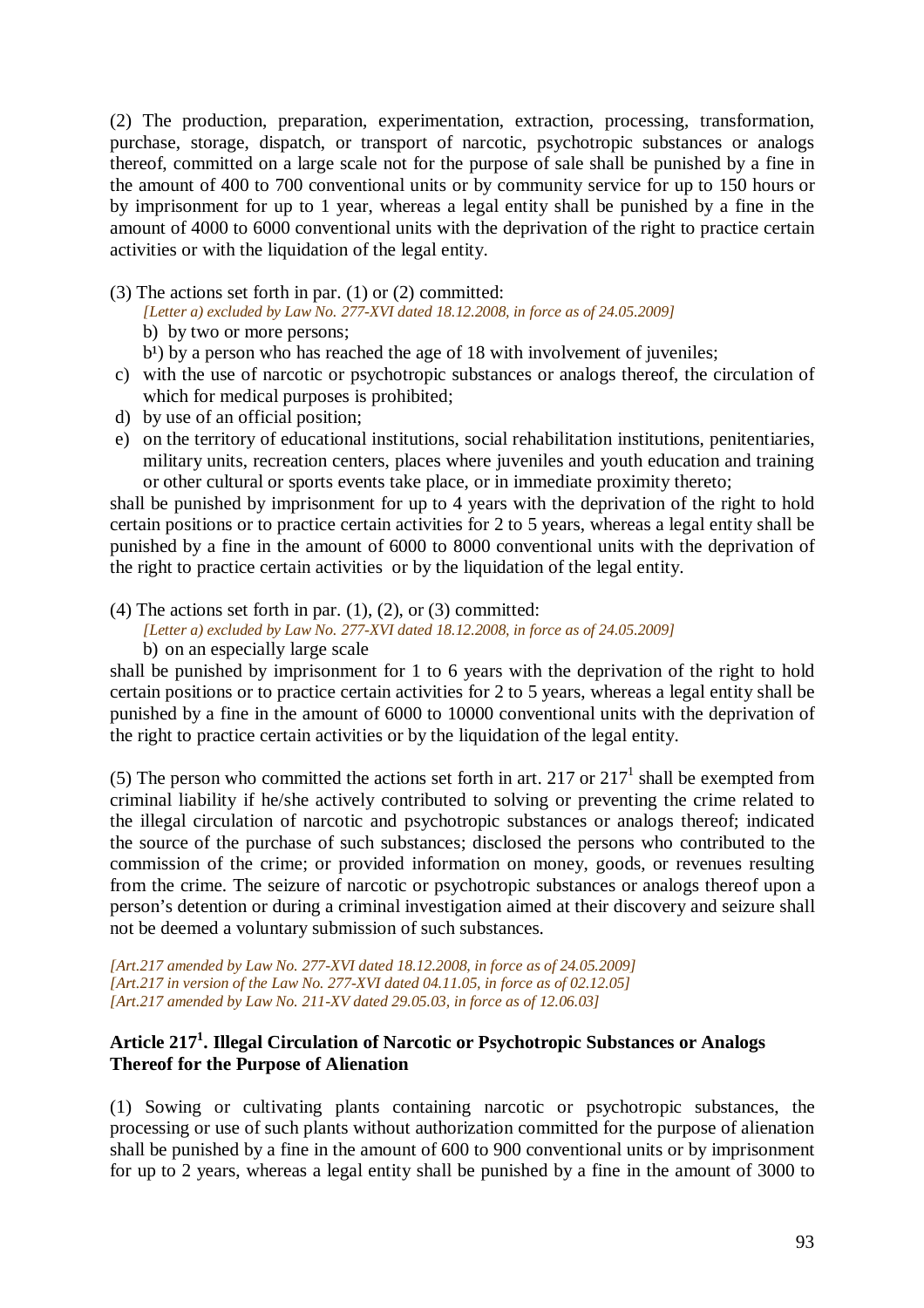5000 conventional units with the deprivation of the right to practice certain activities or by the liquidation of the legal entity.

(2) The production, preparation, experimentation, extraction, processing, transformation, purchase, storage, dispatch, transport, distribution or other illegal operations involving narcotic or psychotropic substances or analogs thereof committed for the purpose of alienation or the illegal alienation of narcotic or psychotropic substances or analogs thereof shall be punished by imprisonment for 2 to 5 years, whereas a legal entity shall be punished by a fine in the amount of 4000 to 6000 conventional units with the deprivation of the right to practice certain activities or by the liquidation of the legal entity.

(3) The actions set forth in par. (1) or (2) committed:

a) by a person who has previously committed the same actions;

b) by two or more persons;

 $b<sup>1</sup>$ ) by a person who has reached the age of 18 with the involvement of juveniles;

c) with the use of narcotic or psychotropic substances or analogs thereof the circulation of which for medical purposes is prohibited;

d) by use of an official position;

e) on the territory of educational institutions, social rehabilitation institutions, penitentiaries, military units, recreation centers, places where juveniles and youth education and training or other cultural or sports events take place, or in immediate proximity thereto;

f) on a large scale;

shall be punished by imprisonment for 3 to 7 years with the deprivation of the right to hold certain positions or to practice certain activities for 3 to 5 years, whereas a legal entity shall be punished by a fine in the amount of 6000 to 8000 conventional units with the deprivation of the right to practice certain activities or by the liquidation of the legal entity.

(4) The actions set forth in par.  $(1)$ ,  $(2)$  or  $(3)$  committed:

*[Letter a) excluded by law No. 277-XVI dated 18.12.2008, in force as of 24.05.2009]* 

b) by an organized criminal group or a criminal organization or for the benefit thereof; *[Letter c) excluded by Law No. 277-XVI dated 18.12.2008, in force as of 24.05.2009]* 

d) on an especially large scale;

shall be punished by imprisonment for 7 to 15 years with the deprivation of the right to hold certain positions or to practice certain activities for 2 to 5 years, whereas a legal entity shall be punished by a fine in the amount of 8000 to 10000 conventional units and the liquidation of the legal entity.

*[Art.217<sup>1</sup> amended by Law No. 277-XVI dated 18.12.2008, in force as of 24.05.2009] [Art.217<sup>1</sup>introduced by Law No. 277-XVI dated 04.11.05, in force as of 02.12.05]* 

## **Article 217<sup>2</sup> . Illegal Circulation of Precursors for the Purpose of Producing or Processing Narcotic or Psychotropic Substances or Analogs Thereof**

The production, preparation, processing, experimentation, purchase, storage, dispatch, transport, alienation or other operations involving precursors for the purpose of producing or processing narcotic or psychotropic substances or analogs thereof shall be punished by a fine in the amount of 800 to 1000 conventional units or by imprisonment for up to 2 years, in both cases with the deprivation of the right to hold certain positions or to practice certain activities for up to 5 years, whereas a legal entity shall be punished by a fine in the amount of 7000 to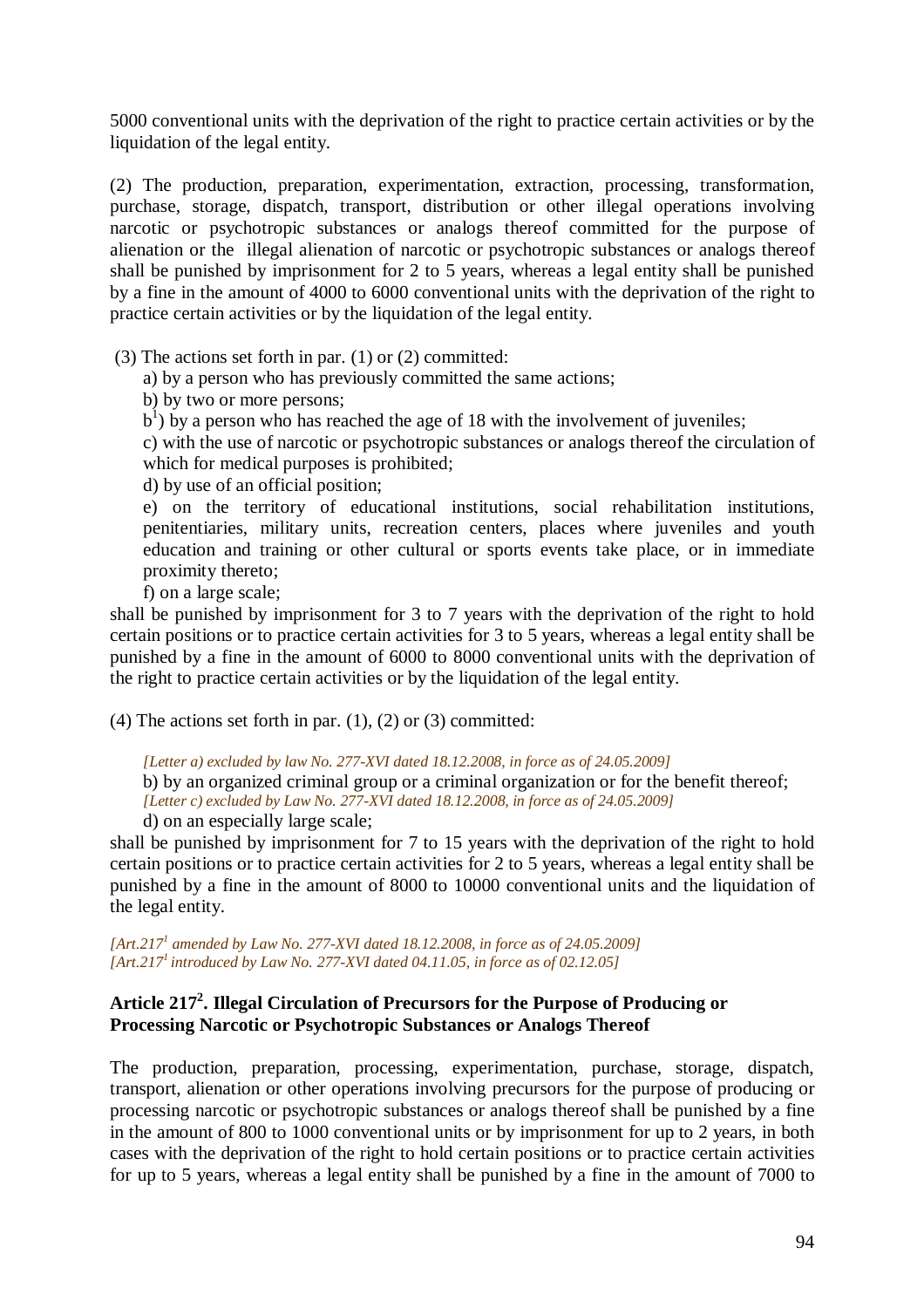10000 conventional units with the deprivation of the right to practice a certain activity or by the liquidation of the legal entity.

*[Art.217<sup>2</sup> amended by Law No. 277-XVI dated 18.12.2008, in force as of 24.05.2009] [Art.217<sup>2</sup> introduced by Law No. 277-XVI dated 04.11.05, in force as of 02.12.05]* 

## **Article 217<sup>3</sup> . Illegal Circulation of Materials and Equipment Aimed at Producing or Processing of Narcotic or Psychotropic Substances or Analogs Thereof**

(1) The production, preparation, purchase, storage, dispatch, transmission, transport, or alienation of materials or equipment aimed at producing, preparing or processing narcotic or psychotropic substances or analogs thereof or the cultivation of plants containing these substances shall be punished by a fine in the amount of 150 to 300 conventional units or by imprisonment for up to 2 years, in both cases with the deprivation of the right to hold certain positions or to practice certain activities for up to 5 years, whereas a legal entity shall be punished by a fine in the amount of 1000 to 3000 conventional units with the deprivation of the right to practice certain activities.

(2) The same actions committed:

*[Letter a) excluded by Law No. 277-XVI dated 18.12.2008, in force as of 24.05.2009]* 

b) by two or more persons;

c) with use of an official position,

shall be punished by a fine in the amount of 500 to 1000 conventional units or by imprisonment for up to 3 years, in both cases with the deprivation of the right to hold certain positions or to practice certain activities for 2 to 5 years, whereas a legal entity shall be punished by a fine in the amount of 2000 to 5000 conventional units with the deprivation of the right to practice certain activities.

(3) The actions set forth in par. (1) or (2) committed:

a) by an organized criminal group or a criminal organization or for the benefit thereof;

b) on the territory of educational institutions, social rehabilitation institutions, penitentiaries, military units, recreation centers, places where juveniles and youth education and training or other cultural or sports events take place, or in immediate proximity thereto,

*[Letter c) excluded by Law No. 277-XVI dated 18.12.2008, in force as of 24.05.2009]* 

shall be punished by imprisonment for 2 to 5 years with the deprivation of the right to hold certain positions or to practice certain activities for 2 to 5 years, whereas a legal entity shall be punished by a fine in the amount of 6000 to 8000 conventional units with the deprivation of the right to practice certain activities or by the liquidation of the legal entity.

*[Art.217<sup>3</sup> amended by Law No. 277-XVI dated 18.12.2008, in force as of 24.05.2009] [Art.217<sup>3</sup> introduced by Law No. 277-XVI dated 04.11.05, in force as of 02.12.05]* 

# **Article 217<sup>4</sup> . Theft or Extortion of Narcotic or Psychotropic Substances**

(1) The theft or extortion of narcotic or psychotropic substances shall be punished by a fine in the amount of 300 to 2000 conventional units or by community service for 180 to 240 hours or by imprisonment for up to 5 years.

(2) The same actions committed:

*[Letter a) excluded by Law No. 277-XVI dated 18.12.2008, in force as of 24.05.2009]*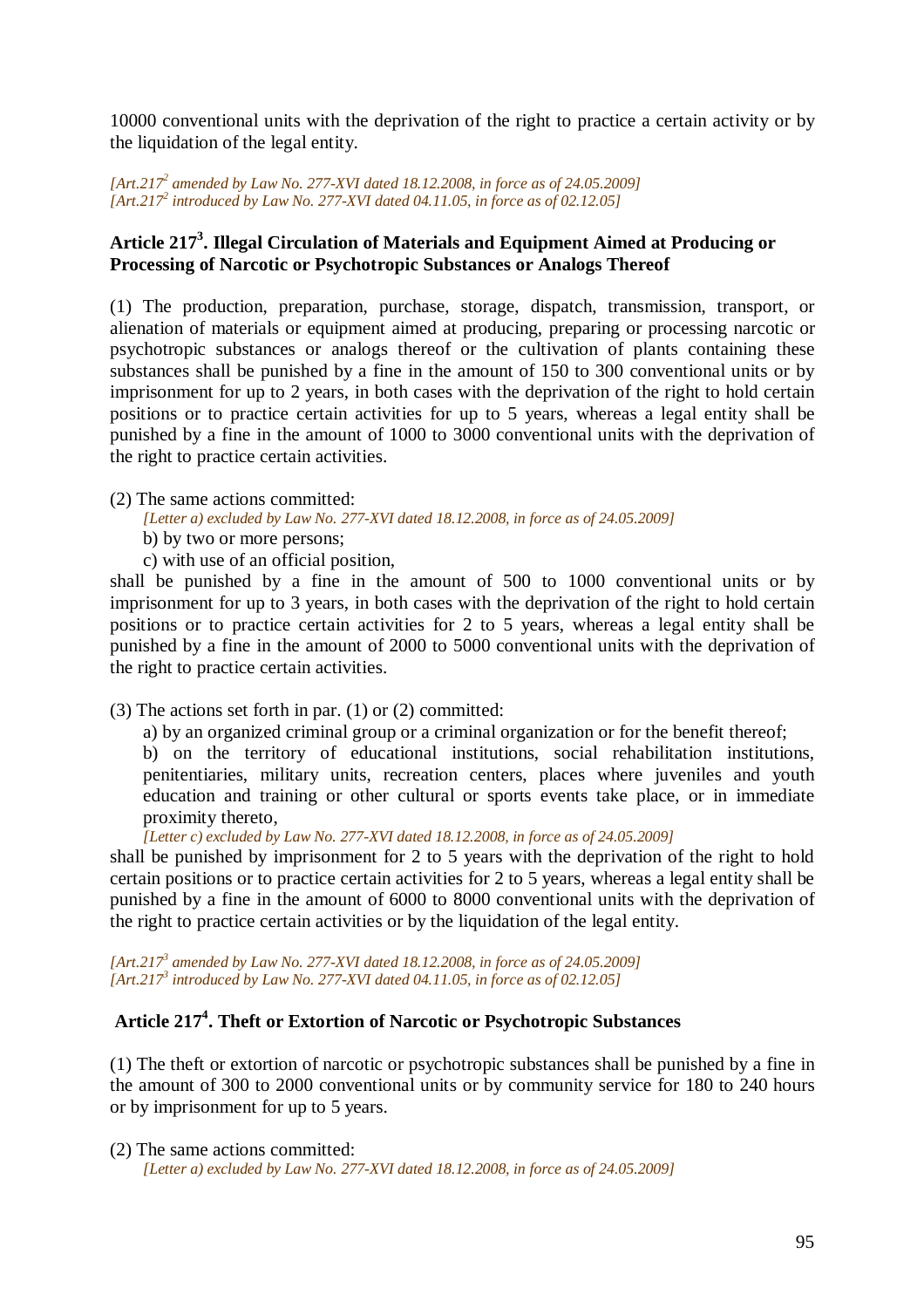b) by two or more persons;

c) with use of an official position;

d) by entry into a premises, storage area, or residence;

e) with violence not dangerous to the life and health of the person or with the threat of such violence;

f) on a large scale;

shall be punished by imprisonment for 3 to 8 years with (or without) a fine in the amount of 500 to 3000 conventional units.

(3) The actions set forth in par. (1) or (2) committed:

a) by an organized criminal group or a criminal organization or for the benefit thereof;

b) with violence dangerous to the life and health of the person or with the threat of such violence;

c) on an especially large scale;

shall be punished by imprisonment for 7 to 15 years with a fine in the amount of 1000 to 5000 conventional units.

*[Art.217<sup>4</sup> amended by Law No. 277-XVI dated 18.12.2008, in force as of 24.05.2009] [Art.217<sup>4</sup> introduced by Law No. 277-XVI dated 04.11.05, in force as of 02.12.05]* 

# **Article 217<sup>5</sup> . Illegal Public Consumption or the Organization of Illegal Consumption of Narcotic or Psychotropic Substances or Analogs Thereof**

(1) The illegal consumption of narcotic or psychotropic substances or analogs thereof committed publicly or on the territory of educational institutions, social rehabilitation institutions, penitentiaries, military units, recreation centers, places where juveniles and youth education and training or other cultural or sports events take place, or in immediate proximity thereto shall be punished by a fine in the amount of 400 to 700 conventional units or by community service for 180 to 240 hours.

(2) The organization of the illegal consumption of narcotic or psychotropic substances shall be punished by a fine in the amount of 400 to 700 conventional units or by imprisonment for 2 to 5 years.

*[Art.217<sup>5</sup> amended by Law No. 277-XVI dated 18.12.2008, in force as of 24.05.2009] [Art.217<sup>5</sup> introduced by Law No. 277-XVI dated 04.11.05, in force as of 02.12.05]* 

## **Article 217<sup>6</sup> . Deliberate Illegal Introduction into the Body of Another Person, Against His/Her Will, of Narcotic or Psychotropic Substances or Analogs Thereof**

(1) The deliberate, illegal introduction, irrespective of manner, into the body of another person against his/her will of narcotic or psychotropic substances or analogs thereof shall be punished by a fine in the amount of 400 to 700 conventional units or by community service for 150 to 200 hours or by imprisonment for up to 3 years.

(2) The same action committed:

*[Letter a) excluded by Law No. 277-XVI dated 18.12.2008, in force as of 24.05.2009]* 

b) against two or more persons;

c) against a person known to be a juvenile or against a pregnant woman or taking advantage of the victim's known or obvious helpless condition caused by advanced age, disease, physical or mental handicap or another factor;

*[Letter d) excluded by Law No. 277-XVI dated 18.12.2008, in force as of 24.05.2009]*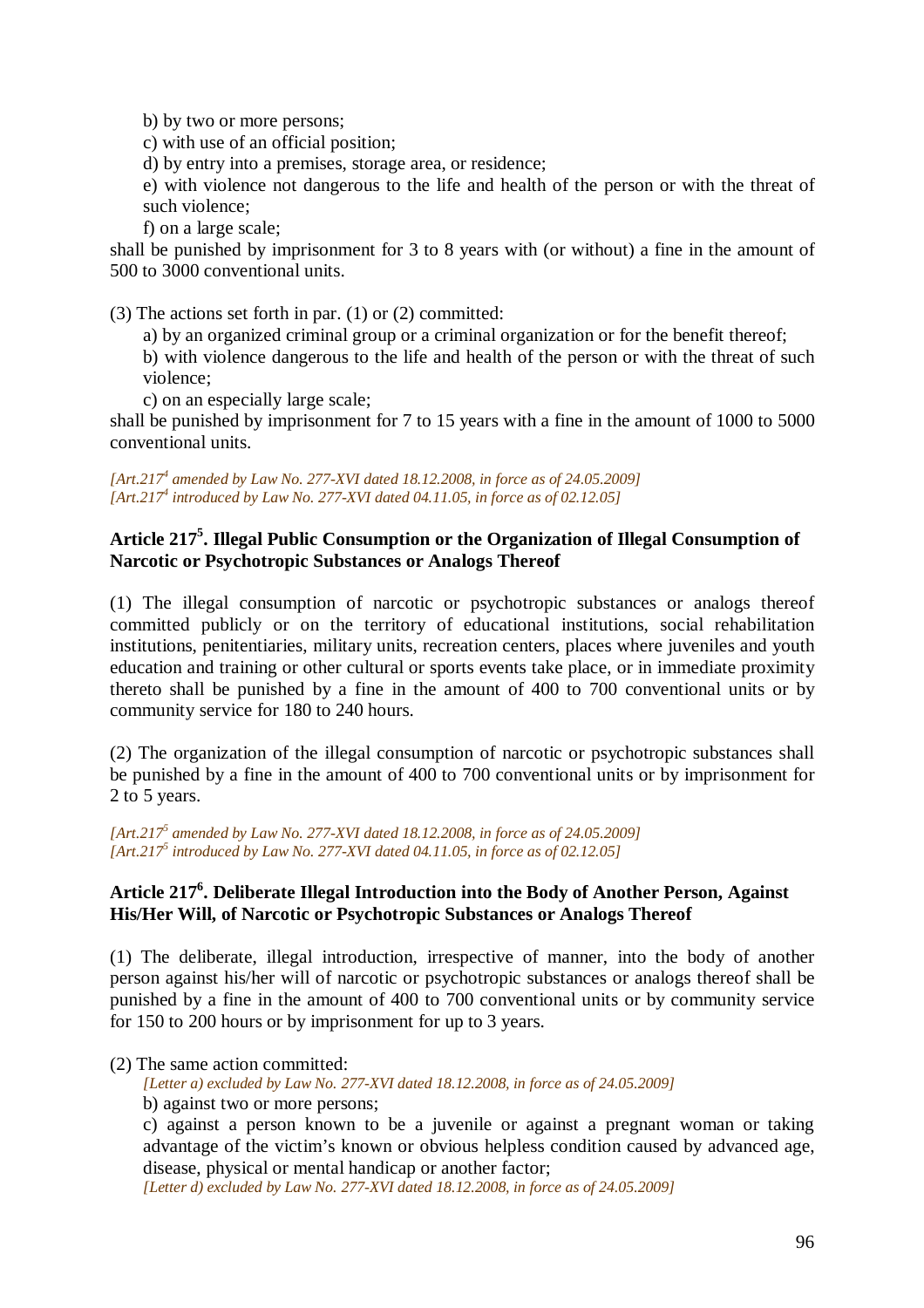e) with the use of narcotic or psychotropic substances the circulation of which for medical purposes is prohibited,

shall be punished by imprisonment for 2 to 7 years.

*[Art.217<sup>6</sup> amended by Law No. 277-XVI dated 18.12.2008, in force as of 24.05.2009] [Art.217<sup>6</sup> introduced by Law No. 277-XVI dated 04.11.05, in force as of 02.12.05]* 

## **Article 218. Illegal Prescription of Narcotic or Psychotropic Substances or Violation of Circulation Rules**

(1) The unnecessary prescription of narcotic or psychotropic preparations shall be punished by a fine in the amount of 200 to 800 conventional units or by imprisonment for up to 3 years, in both cases with (or without) the deprivation of the right to hold certain positions or to practice certain activities for up to 5 years, whereas a legal entity shall be punished with a fine in the amount of 1000 to 3000 conventional units with the deprivation of the right to practice certain activities.

(2) The falsification of prescription or other documents allowing a person to obtain narcotic or psychotropic preparations and substances shall be punished by a fine in the amount of 200 to 400 conventional units or by community service for 180 to 240 hours or by imprisonment for up to 1 year, whereas a legal entity shall be punished by a fine in the amount of 3000 to 5000 conventional units with the deprivation of the right to practice certain activities or by the liquidation of the legal entity.

(3) The actions set forth in par. (1) or (2) committed:

*[Letter a) excluded by Law No. 277-XVI dated 18.12.2008, in force as of 24.05.2009]* 

- b) by two or more persons;
- c) for the purpose of obtaining narcotic or psychotropic preparations or substances in especially large amounts;

shall be punished by a fine in the amount of 500 to 1000 conventional units or by imprisonment for up to 5 years, in both cases with (or without) the deprivation of the right to hold certain positions or to practice certain activities for a period of up to 5 years, whereas a legal entity shall be punished by a fine in the amount of 5000 to 10,000 conventional units and the liquidation of the legal entity.

(4) Violating established rules for the production, preparation, processing, purchase, storage, recording, release, alienation, distribution, transport, dispatch, use, import, export, or destruction of narcotic or psychotropic substances or materials or equipment aimed at producing or processing of narcotic or psychotropic substances and the cultivation of plants containing narcotic or psychotropic substances that caused their loss committed by a person obliged to follow the aforementioned rules shall be punished by a fine in the amount of 300 to 600 conventional units or by imprisonment for up to 2 years, in both cases with the deprivation of the right to hold certain positions or to practice certain activities for up to 5 years, whereas a legal entity shall be punished by a fine in the amount of 2000 to 4000 conventional units with the deprivation of the right to practice certain activities or by the liquidation of the legal entity.

 (5) The actions set forth in par. (4) committed for material interest or that cause by imprudence damage to the health of the person or that cause other severe consequences shall be punished by a fine in the amount of 600 to 1000 conventional units or by imprisonment for up to 5 years, in both cases with the deprivation of the right to hold certain positions or to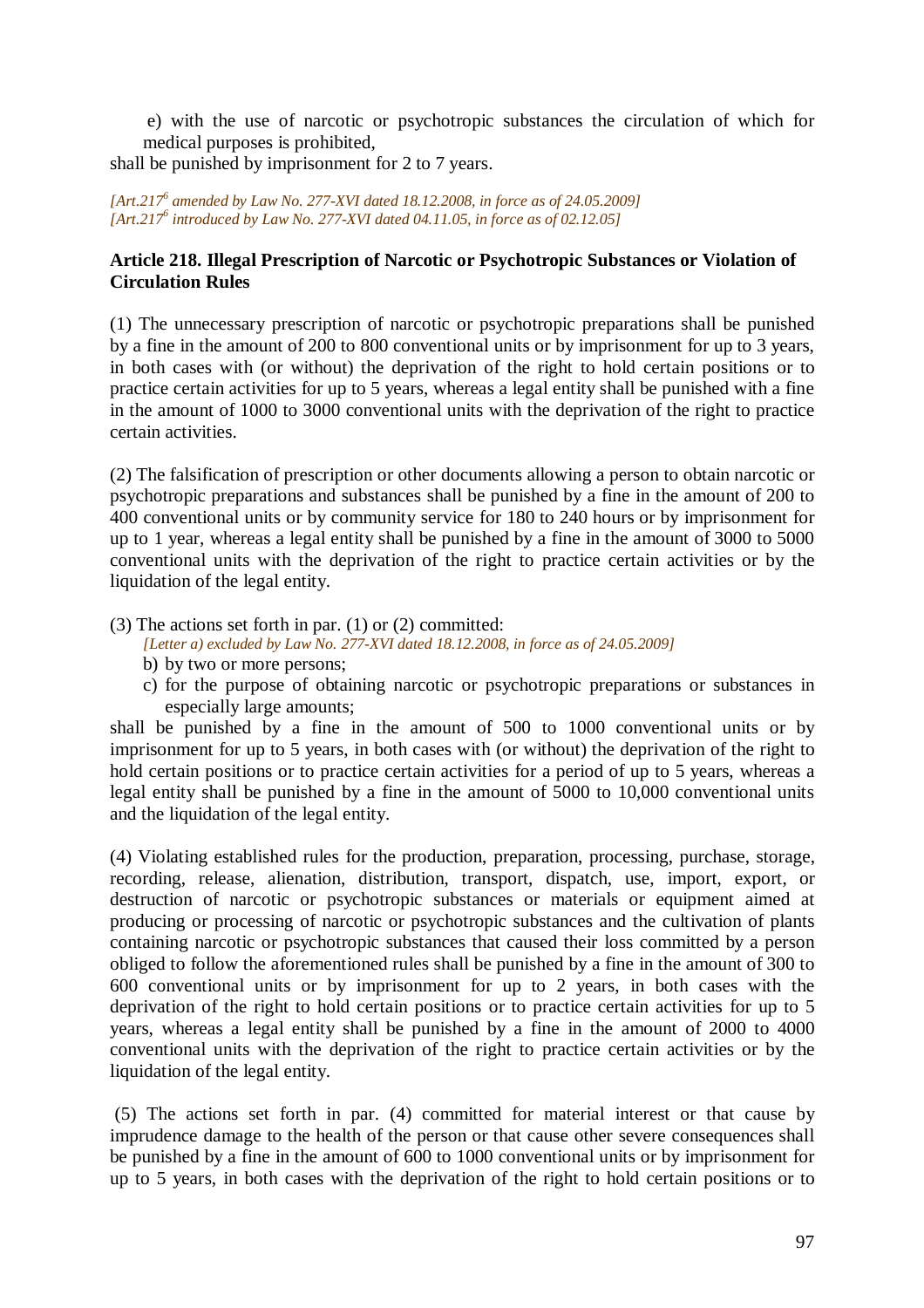practice certain activities for 3 to 5 years, whereas a legal entity shall be punished by a fine in the amount of 4000 to 6000 conventional units with the deprivation of the right to practice certain activities or by the liquidation of the legal entity.

*[Art.218 amended by Law No. 277-XVI dated 18.12.2008, in force as of 24.05.2009] [Art.218 amended by law No. 184-XVI dated 29.06.2006, in force as of 11.08.2006] [Art.218 amended by Law No. 277-XVI dated 04.11.05, in force as of 02.12.05] [Art.218 amended by Law No. 211-XV dated 29.05.03, in force as of 12.06.03]* 

## **Article 219. Organization or Maintenance of Dens for the Consumption of Narcotic or Psychotropic Substances**

(1) Organizing or maintaining dens for the consumption of narcotic or psychotropic substances as well as offering premises for such purposes shall be punished by a fine in the amount of 200 to 800 conventional units or by imprisonment for up to 4 years.

(2) The same actions committed by an organized criminal group or a criminal organization shall be punished by a fine in the amount of 500 to 1000 conventional units or by imprisonment for 3 to 7 years.

## **Article 220. Pimping**

(1) Encouraging or inducing a person to practice prostitution or facilitating prostitution or gaining benefits from practicing prostitution by another person shall be punished by a fine in the amount of 200 to 800 conventional units or by imprisonment for 2 to 5 years.

(2) The same actions:

a) committed by an organized criminal group or a criminal organization;

*[Letter b) excluded by Law No. 277-XVI dated 18.12.2008, in force as of 24.05.2009]* 

c) committed against two or more persons;

d) committed with violence not dangerous to the life and health of the person or with the threat of such violence against the person practicing prostitution or his/her relatives or close persons;

shall be punished by imprisonment for 4 to 7 years.

*[Art.220 amended by Law No. 277-XVI dated 18.12.2008, in force as of 24.05.2009] [Art.220 amended by Law No. 184-XVI dated 29.06.2006, in force as of 11.08.2006]*

#### **Article 221. Deliberate Destruction or Damage of Historical and Cultural Monuments**

The deliberate destruction or damage of historical and cultural monuments or objects of nature placed under state protection shall be punished by a fine in the amount of 500 to 3000 conventional units or by community service for 180 to 240 hours, whereas a legal entity shall be punished by a fine in the amount of 3000 to 5000 conventional units with the deprivation of the right to practice certain activities.

*[Art.221 amended by Law No. 184-XVI dated 29.06.2006, in force as of 11.08.2006] [Art.221 completed by Law No. 211-XV dated 29.05.03, in force as of 12.06.03]* 

## **Article 222. Profanation of Graves**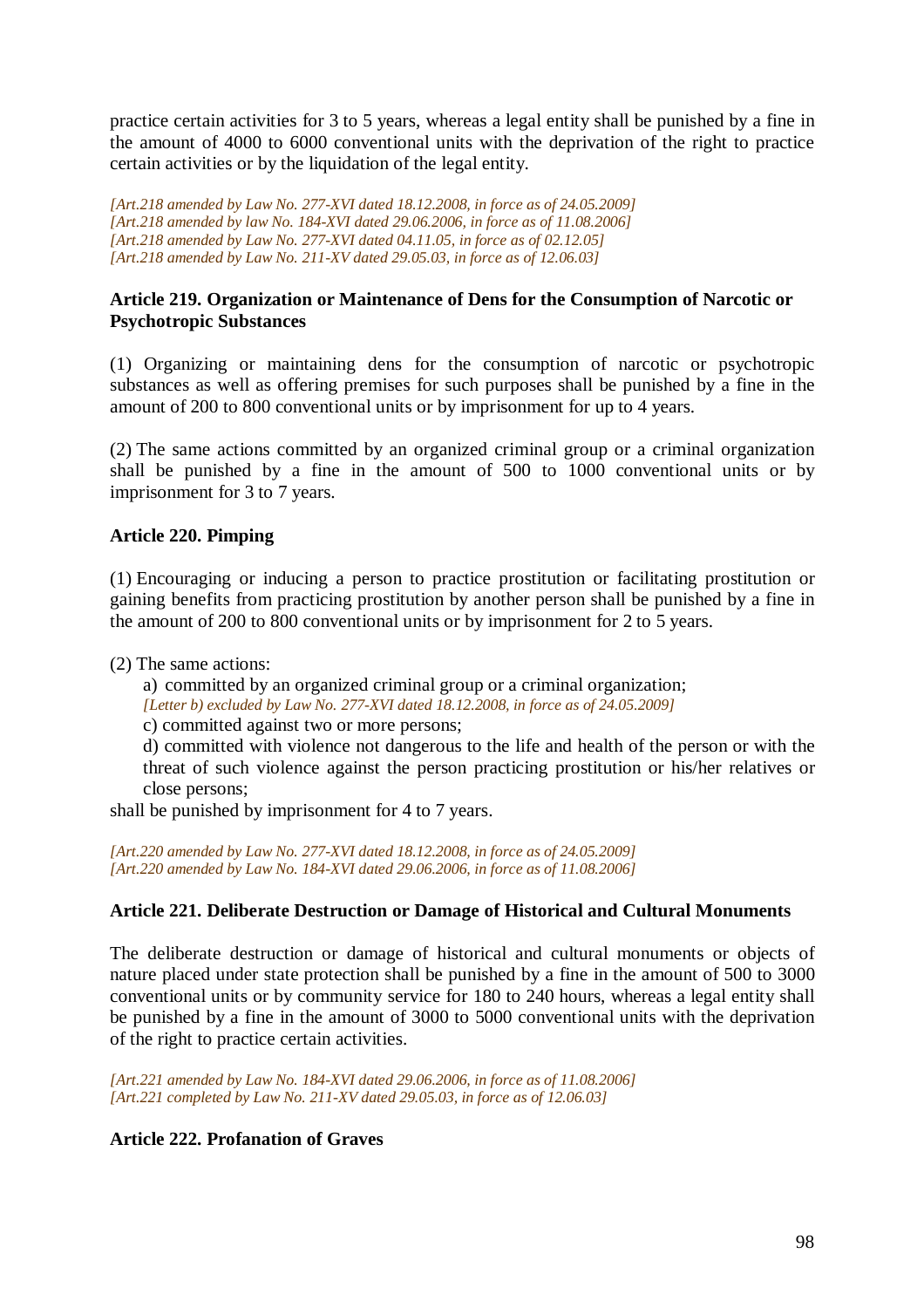(1) Profanation by any means of a grave, a monument, a funeral urn or a corpse and the appropriation of objects inside or on a grave shall be punished by a fine in the amount of 200 to 500 conventional units or by community service for 180 to 240 hours or by imprisonment for up to 1 year.

(2) The same actions committed:

- a) by two or more persons;
- b) because of social, national, racial or religious hatred,

shall be punished by a fine in the amount of 400 to 600 conventional units or by community service for 200 to 240 hours or by imprisonment for up to 3 years.

*[Art.222 amended by Law No. 277-XVI dated 18.12.2008, in force as of 24.05.2009] [Art.222 amended by Law No. 184-XVI dated 29.06.2006, in force as of 11.08.2006]*

# **Chapter IX ENVIRONMENTAL CRIMES**

#### **Article 223. Violation of Environmental Security Requirements**

Violating environmental security requirements during the design, emplacement, construction, startup, and operation of industrial, agricultural, or scientific construction or other projects by persons responsible for following those regulations provided that such violations caused:

- a) a significant increase in radiation levels;
- b) damage to the population's health;
- c) massive deaths of animals;
- d) other severe consequences;

shall be punished by a fine in the amount of 300 to 600 conventional units or by imprisonment for 2 to 5 years, in both cases with (or without) the deprivation of the right to hold certain positions or to practice certain activities for up to 5 years, whereas a legal entity shall be punished by a fine in the amount of 1000 to 3000 conventional units with the deprivation of the right to practice certain activities or by the liquidation of the legal entity.

*[Art.223 amended by Law No. 211-XV dated 29.05.03, in force as of 12.06.03]*

#### **Article 224. Violation of Rules on the Circulation of Radioactive, Bacteriological or Toxic Substances, Materials, and Waste**

(1) Violating established rules related to the fabrication, import, export, burial, storage, transport, or use of radioactive, bacteriological, or toxic substances, materials, and waste including pesticides, herbicides, and other chemical substances, if they present a real threat to cause essential damage to the health of the population or to the environment shall be punished by a fine in the amount of 200 to 600 conventional units or by imprisonment for up to 3 years, whereas a legal entity shall be punished by a fine in the amount of 1000 to 3000 conventional units with the deprivation of the right to practice certain activities.

#### (2) The same actions:

*[Letter a) excluded by Law No.277-XVI dated 18.12.2008, in force as of 24.05.2009]* 

- b) committed in an area with an exceptional environmental situation or in an area prone to natural calamities;
- c) resulting in polluting, poisoning or infecting the environment;
- e) resulting in the massive deaths of animals,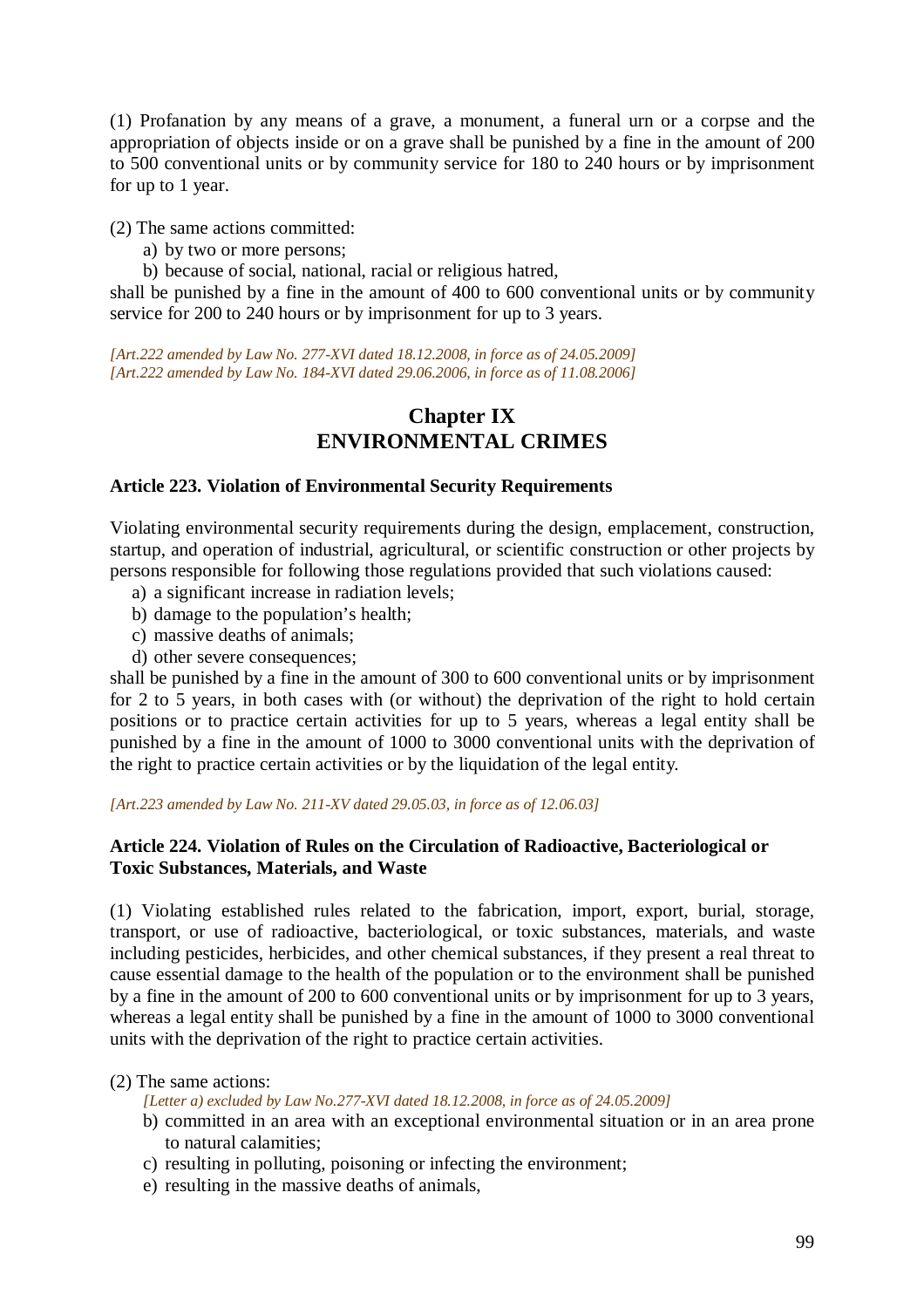shall be punished by a fine in the amount of 300 to 800 conventional units or by imprisonment for up to 5 years, whereas a legal entity shall be punished by a fine in the amount of 3000 to 5000 conventional units with the deprivation of the right to practice certain activities or by the liquidation of the legal entity.

(3) The actions set forth in par. (1) or (2) resulting by imprudence in:

- a) massive infections of people;
- b) the death of a person,

shall be punished by imprisonment for 3 to 7 years, whereas a legal entity shall be punished by a fine in the amount of 5000 to 10000 conventional units with the deprivation of the right to practice certain activities or by the liquidation of the legal entity.

(4) The actions set forth in par. (1) resulting in death of two or more persons shall be punished by imprisonment for 5 to 10 years, whereas a legal entity shall be punished by a fine in the amount of 5000 to 10,000 conventional units with the deprivation of the right to practice certain activities or by the liquidation of the legal entity.

*[Art.224 amended by Law No. 277-XVI dated 18.12.2008, in force as of 24.05.2009] [Art.224 amended by Law No. 136-XVI dated 19.06.2008, in force as of 08.08.2008] [Art.224 amended by Law No. 184-XVI dated 29.06.2006, in force as of 11.08.2006] [Art.224 completed by Law No. 211-XV dated 29.05.03, in force as of 12.06.03]* 

## **Article 225. Concealment or Deliberate Submission of Inauthentic Data on Environment Pollution**

(1) The concealment or deliberate submission by an official or a person administering a commercial, social, or other non-state organization as well as by a legal entity of inauthentic data on accidents resulting in excessive environmental pollution; in radioactive, chemical, or bacteriological pollution; or in other consequences dangerous to the life or health of the population as well as data on the health of the population affected by environmental pollution, if such actions cause by imprudence:

- a) massive infections of people;
- b) massive deaths of animals;
- c) the death of a person;
- d) other severe consequences;

shall be punished by a fine in the amount of 300 to 800 conventional units or by imprisonment for 3 to 7 years, in both cases with the deprivation of the right to hold certain positions or to practice certain activities for 2 to 5 years, whereas a legal entity shall be punished by a fine in the amount of 1000 to 3000 conventional units with the deprivation of the right to practice certain activities.

(2) The same actions causing death of two or more persons shall be punished by imprisonment for 5 to 10 years, whereas a legal entity shall be punished by a fine in the amount of 3000 to 6000 conventional units with the deprivation of the right to practice certain activities or by the liquidation of the legal entity.

*[Art.225 completed by Law No. 211-XV dated 29.05.03, in force as of 12.06.03]* 

## **Article 226. Failure to Perform Obligations to Eliminate Consequences of Ecological Violations**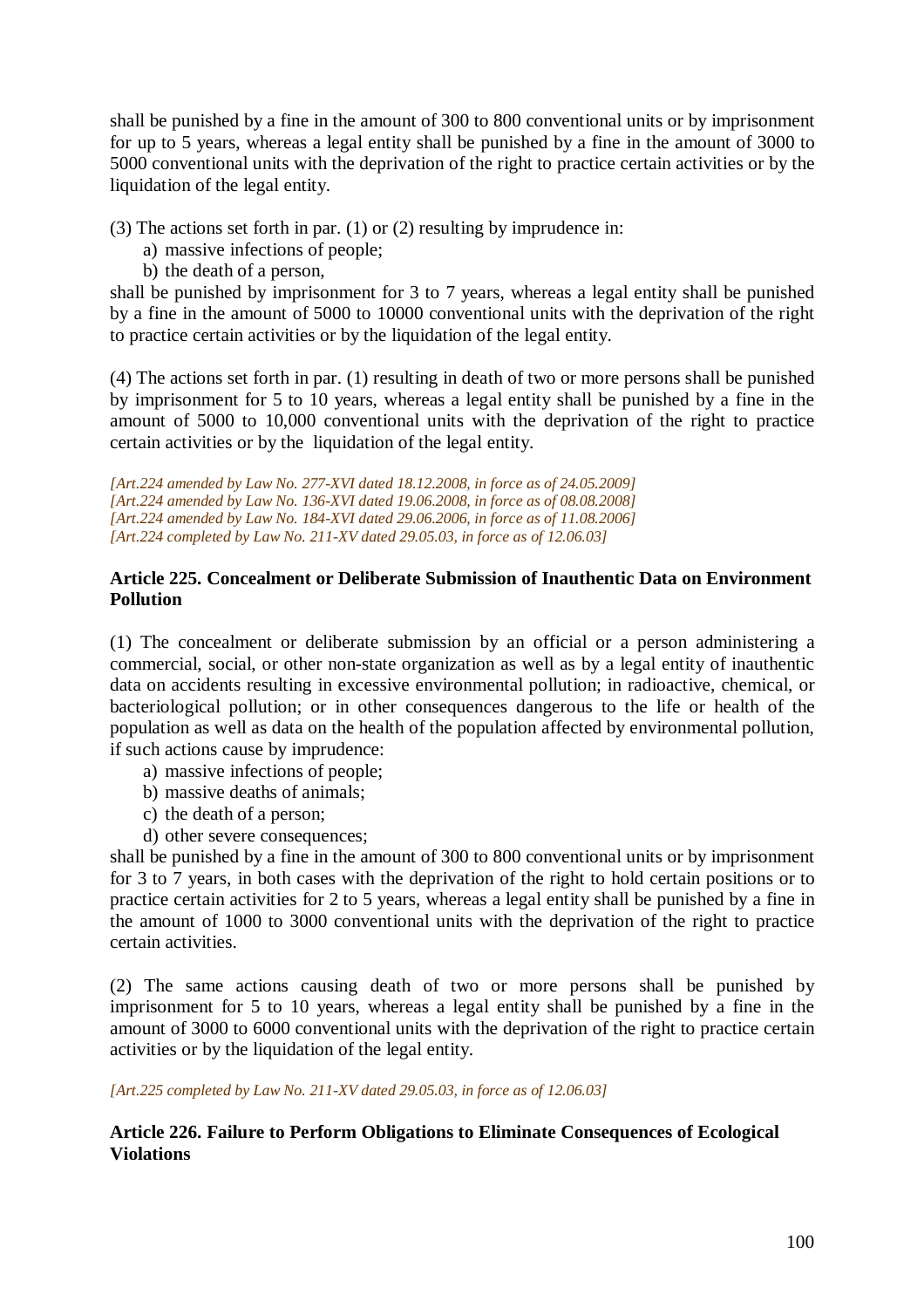(1) The circumvention or improper performance by an official or a person administering a commercial, social or other non-state organization or by a legal entity of obligations on to eliminate the consequences of ecological violations, when causing by imprudence:

- a) massive infections of people;
- b) massive deaths of animals;
- c) the death of a person;
- d) other severe consequences;

shall be punished by a fine in the amount of 200 to 500 conventional units or by imprisonment for up to 5 years, in both cases with the deprivation of the right to hold certain positions or to practice certain activities for 2 to 5 years, whereas a legal entity shall be punished by a fine in the amount of 1000 to 3000 conventional units with the deprivation of the right to practice certain activities.

(2) The same actions causing the death of two or more persons shall be punished by imprisonment for 3 to 7 years, whereas a legal entity shall be punished by a fine in the amount of 3000 to 6000 conventional units with the deprivation of the right to practice certain activities or by the liquidation of the legal entity.

*[Art.226 amended by Law No. 184-XVI dated 29.06.2006, in force as of 11.08.2006] [Art.226 completed by Law No. 211-XV dated 29.05.03, in force as of 12.06.03]* 

## **Article 227. Soil Pollution**

(1) Effluence, poisoning, contamination, or any other pollution of soil with noxious products resulting from economic or other types of activity as a consequence of violating the rules on working with noxious substances, mineral fertilizers, fertilizers for plant growth, and other chemical or biological substances during the transportation, utilization, or storage thereof, when causing damage to:

- a) the health of the population;
- b) the environment;
- c) agricultural production;

shall be punished by a fine in the amount of 200 to 500 conventional units or by imprisonment for up to 2 years, whereas a legal entity shall be punished by a fine in the amount of 1000 to 3000 conventional units with the deprivation of the right to practice certain activities.

(2) The same actions:

- a) committed in an area with an exceptional environmental situation or in an area prone to natural calamities;
- b) followed by the death of a person by imprudence;

shall be punished by a fine in the amount of 300 to 800 conventional units or by imprisonment for up to 5 years, whereas a legal entity shall be punished by a fine in the amount of 3000 to 6000 conventional units with the deprivation of the right to practice certain activities or by the liquidation of the legal entity.

*[Art.227 amended by Law No. 184-XVI dated 29.06.2006, in force as of 11.08.2006] [Art.227 completed by Law No. 211-XV dated 29.05.03, in force as of 12.06.03]* 

#### **Article 228. Violation of Subsoil Protection Requirements**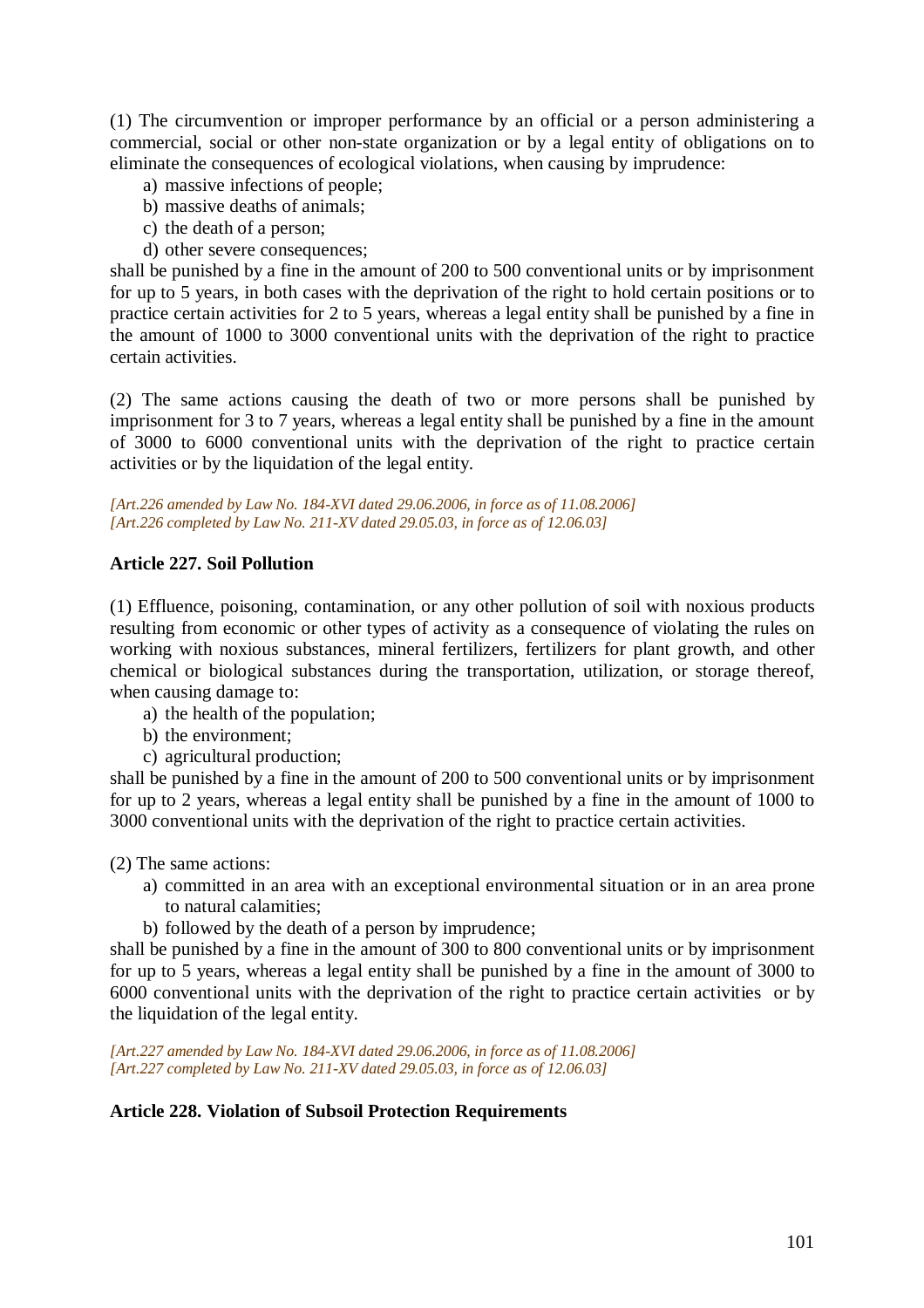Violating requirements on the protection of mineral deposits or other resources in the subsoil, the unauthorized construction or dumping of toxic waste in areas with mineral resources, and the unauthorized disposal of noxious substances into the subsoil when causing:

- a) the collapse of the land or landslides on a large scale;
- b) the pollution of underground waters creating danger to the health of the population;
- c) the death of a person by imprudence;
- d) other severe consequences;

shall be punished by a fine in the amount of 300 to 800 conventional units or by imprisonment for up to 5 years, whereas a legal entity shall be punished by a fine in the amount of 1000 to 3000 conventional units with the deprivation of the right to practice certain activities.

*[Art.228 amended by Law No. 184-XVI dated 29.06.2006, in force as of 11.08.2006] [Art.228 completed by Law No. 211-XV dated 29.05.03, in force as of 12.06.03]* 

#### **Article 229. Water Pollution**

The infection or other contamination of surface or underground waters with used waters or other waste from industrial, agricultural, communal or other enterprises, institutions, or organizations when causing large-scale damage to the animal or vegetal world; to fishery, forestry, or agriculture; or to the health of the population, or causing the death of a person shall be punished by a fine in the amount of 300 to 800 conventional units or by imprisonment for up to 5 years, whereas a legal entity shall be punished by a fine in the amount of 1000 to 3000 conventional units with the deprivation of the right to practice certain activities.

*[Art.229 amended by Law No. 184-XVI dated 29.06.2006, in force as of 11.08.2006] [Art.229 completed by Law No. 211-XV dated 29.05.03, in force as of 12.06.03]* 

#### **Article 230. Air Pollution**

Pollution of the air by exceeding set norms as a result of emission into the atmosphere of pollutants or violating the rules for exploitation or failure to use equipment, devices, or installations for purification and control of emissions into atmosphere if causing large-scale damage to the environment, animal and vegetal world, to the health of the population or the death of a person, shall be punished by a fine in the amount of 300 to 800 conventional units or by imprisonment for up to 5 years, whereas a legal entity shall be punished by a fine in the amount of 1000 to 3000 conventional units with the deprivation of the right to practice certain activities.

*[Art.230 amended by Law No. 184-XVI dated 29.06.2006, in force as of 11.08.2006] [Art.230 completed by Law No. 211-XV dated 29.05.03, in force as of 12.06.03]* 

#### **Article 231. Illegal Cutting of Forest Vegetation**

The illegal cutting of trees and bushes from the forestry fund or in natural areas protected by the state committed:

- a) by persons responsible for the protection and security of forest vegetation;
- b) on a scale exceeding 500 conventional units;

shall be punished by a fine in the amount of 500 to 1000 conventional units or by community service for 180 to 240 hours or by imprisonment for up to 3 years, in all cases with (or without) the deprivation of the right to hold certain positions or to practice certain activities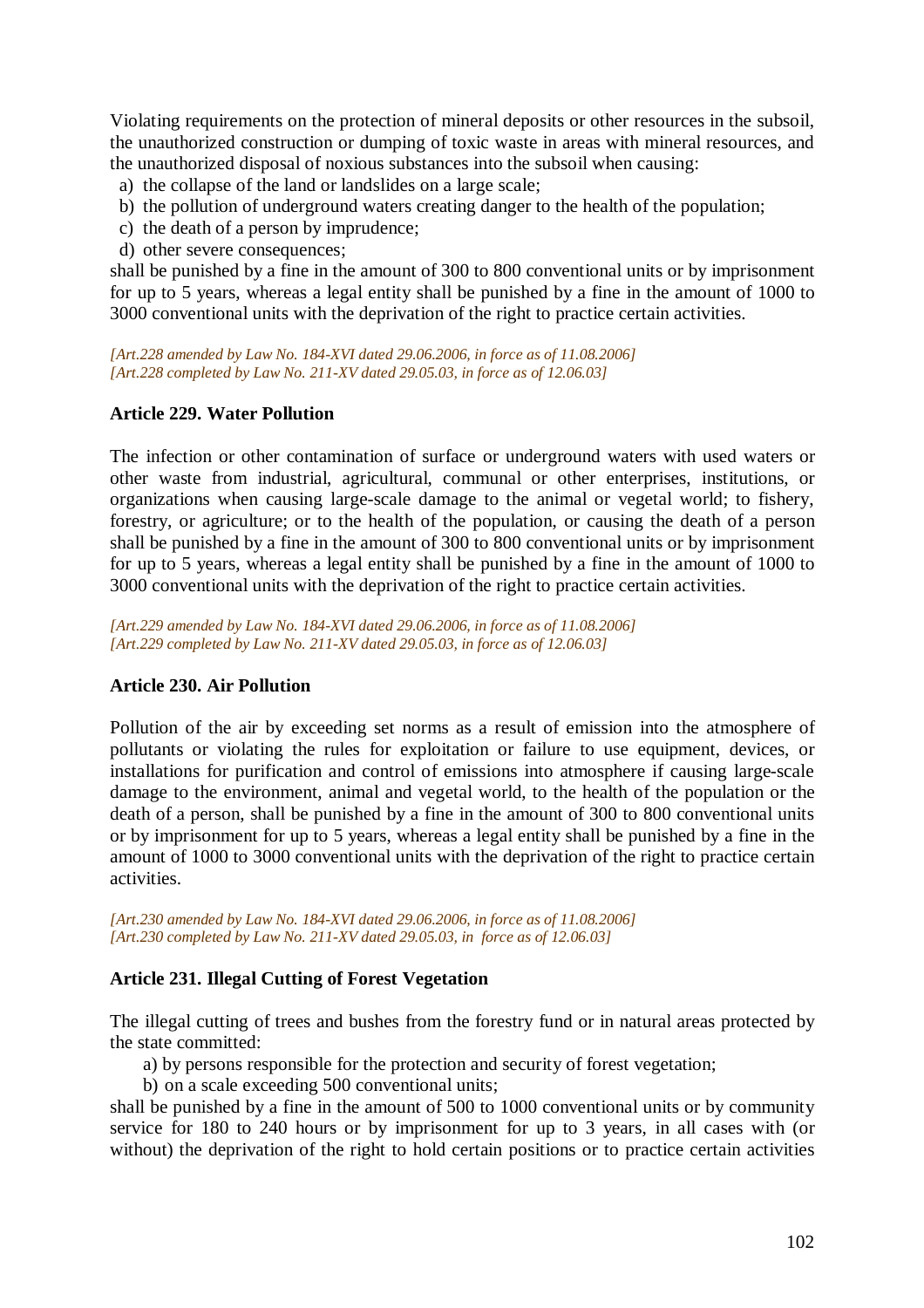for up to 3 years, whereas a legal entity shall be punished by a fine in the amount of 1000 to 3000 conventional units with the deprivation of the right to practice certain activities.

*[Art.231 amended by Law No. 277-XVI dated 18.12.2008, in force as of 24.05.2009] [Art.231 amended by Law No. 292-XVI dated 21.12.2007, in force as of 08.02.2008] [Art.231 amended by Law No. 211-XV dated 29.05.03, in force as of 12.06.03]* 

## **Article 232. Destroying or Damaging Woodlands**

(1) Destroying or damaging on a large scale woodlands as a result of imprudent use of fire or other sources of excessive danger shall be punished by a fine in the amount of 200 to 600 conventional units or by community service for 120 to 240 hours or by imprisonment for up to 3 years, whereas a legal entity shall be punished by a fine in the amount of 1000 to 3000 conventional units with the deprivation of the right to practice certain activities.

(2) The deliberate destruction or large-scale damage of woodlands by arson shall be punished by a fine in the amount of 300 and 1000 conventional units or by community service for 180 to 240 hours or by imprisonment for 3 to 7 years, whereas a legal entity shall be punished by a fine in the amount of 3000 to 6000 conventional units with the deprivation of the right to practice certain activities or by the liquidation of the legal entity.

*[Art.232 amended by Law No. 292-XVI dated 21.12.2007, in force as of 08.02.2008] [Art.232 completed by Law No. 211-XV dated 29.05.03, in force as of 12.06.03]* 

## **Article 233. Illegal Hunting**

Hunting without proper authorization either during a period of the year when hunting is prohibited or in forbidden areas or using prohibited tools and methods (poaching) or using an official position if it causes damage exceeding 200 conventional units shall be punished by a fine in the amount of 200 to 500 conventional units or by community service for 180 to 240 hours or by imprisonment for up to 3 years, whereas a legal entity shall be punished by a fine in the amount of 1000 to 3000 conventional units with the deprivation of the right to practice certain activities.

*[Art.233 amended by Law No. 292-XVI dated 21.12.2007, in force as of 08.02.2008] [Art.233 completed by Law No. 211-XV dated 29.05.03, in force as of 12.06.03]* 

## **Article 234. Illegal Fishing, Hunting or Other Exploitation of Waters**

Illegal fishing, hunting or other exploitation of waters with the use of explosive or poisonous substances or by other means of mass destruction of fauna if causing damage exceeding 200 conventional units shall be punished by a fine in the amount of 200 to 700 conventional units or by community service for 180 to 240 hours or by imprisonment for up to 1 year, whereas a legal entity shall be punished by a fine in the amount of 1000 to 3000 conventional units with the deprivation of the right to practice certain activities.

*[Art.234 amended by Law No. 277-XVI dated 18.12.2008, in force as of 24.05.2009] [Art.234 amended by Law No. 292-XVI dated 21.12.2007, in force as of 08.02.2008] [Art.234 amended by Law No. 184-XVI dated 29.06.2006, in force as of 11.08.2006] [Art.234 completed by Law No. 211-XV dated 29.05.03, in force as of 12.06.03]*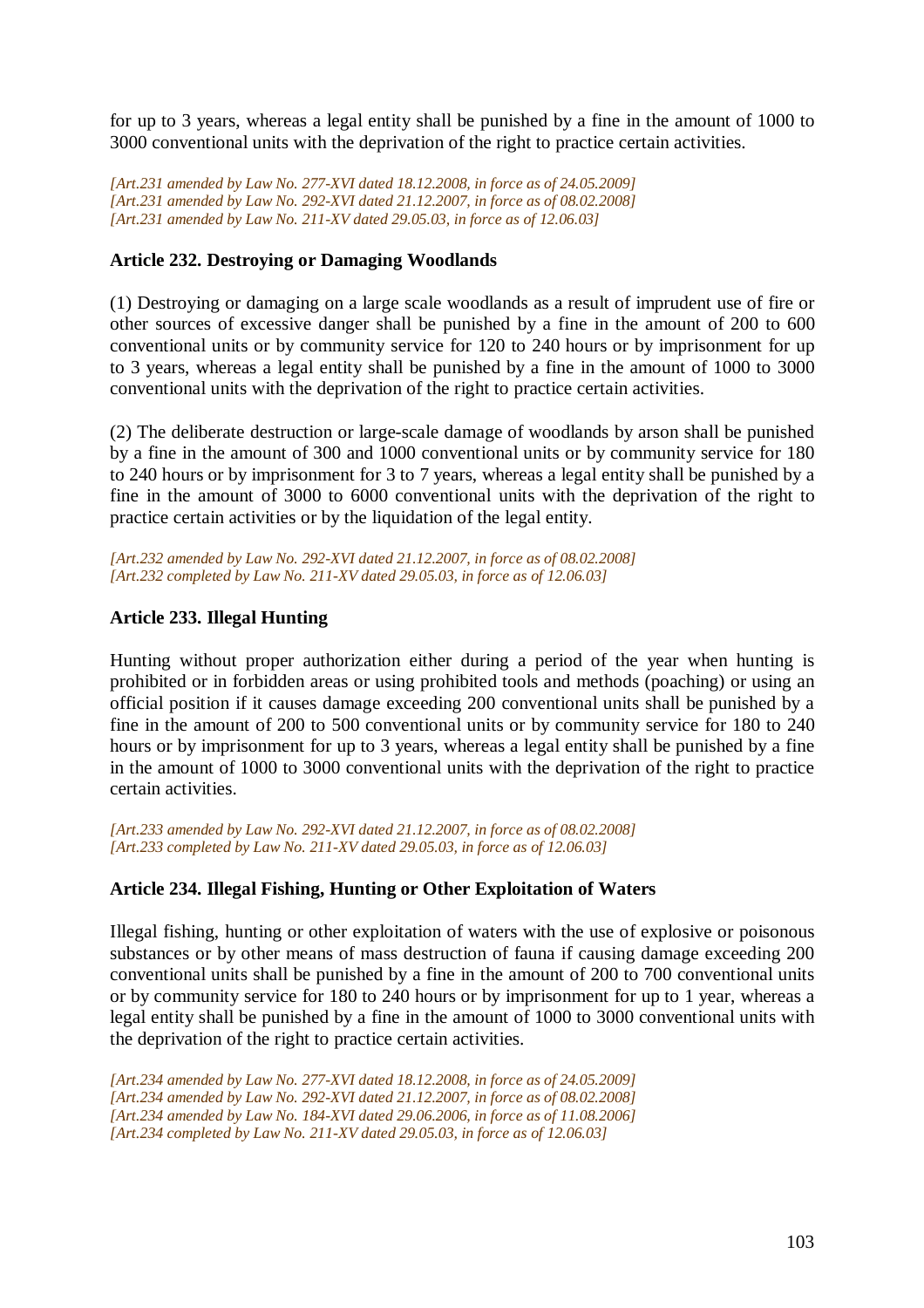## **Article 235. Violation of the Administrative and Protective Regime Applied to the Fund of Natural Areas Protected by State**

Violation of the administrative and protective regime applied to the fund of natural areas protected by state when threatening to cause large-scale damage, or causing large-scale damage shall be punished by a fine in the amount of 500 to 1000 conventional units or by imprisonment for up to 3 years, in both cases with (or without) the deprivation of the right to hold certain positions or to practice certain activities for 3 to 5 years, whereas a legal entity shall be punished by a fine in the amount of 1000 to 3000 conventional units with the deprivation of the right to practice certain activities.

*[Art.235 amended by Law No. 277-XVI dated 18.12.2008, in force as of 24.05.2009] [Art.235 completed by Law No. 211-XV dated 29.05.03, in force as of 12.06.03]* 

# **Chapter X ECONOMIC CRIMES**

#### **Article 236. Production or Putting into Circulation of Counterfeit Money or Securities**

(1) Production aimed at putting into circulation or putting into circulation of false banknotes of the National Bank of Moldova, coins, foreign currency, state securities, as well as other securities used for effecting payments shall be punished by imprisonment for 5 to 10 years, whereas a legal entity shall be punished by a fine in the amount of 1000 to 3000 conventional units with the deprivation of the right to practice certain activities.

(2) The same actions committed:

- *[Letter a) excluded by Law No. 277-XVI dated 18.12.2008, in force as of 24.05.2009]*
- b) by an organized criminal group or a criminal organization;
- c) on an especially large scale;

shall be punished by imprisonment for 7 to 15 years, whereas a legal entity shall be punished by a fine in the amount of 3000 to 6000 conventional units with the deprivation of the right to practice certain activities or by the liquidation of the legal entity.

*[Art.236 amended by Law No. 277-XVI dated 18.12.2008, in force as of 24.05.2009] [Art.236 amended by Law No. 231-XVI dated 02.11.2007, in force as of 23.11.2007] [Art.236 completed by Law No. 211-XV dated 29.05.03, in force as of 12.06.03]* 

#### **Article 237. Production or Putting into Circulation of False Cards or Other Pay Checks**

(1) Production for the purpose of putting into circulation or putting into circulation of false cards or other pay checks that are not foreign currency or securities which however confirm, establish, or grant property rights or obligations shall be punished by a fine in the amount of 200 to 700 conventional units or by community service for 180 to 240 hours or by imprisonment for up to 5 years, whereas a legal entity shall be punished by a fine in the amount of 1000 to 3000 conventional units with the deprivation of the right to practice certain activities.

(2) The same actions committed:

- *[Letter a) excluded by Law No. 277-XVI dated 18.12.2008, in force as of 24.05.2009]*
- b) by a clerk or other employee during the performance of their official duties;
- c) by an organized criminal group or a criminal organization;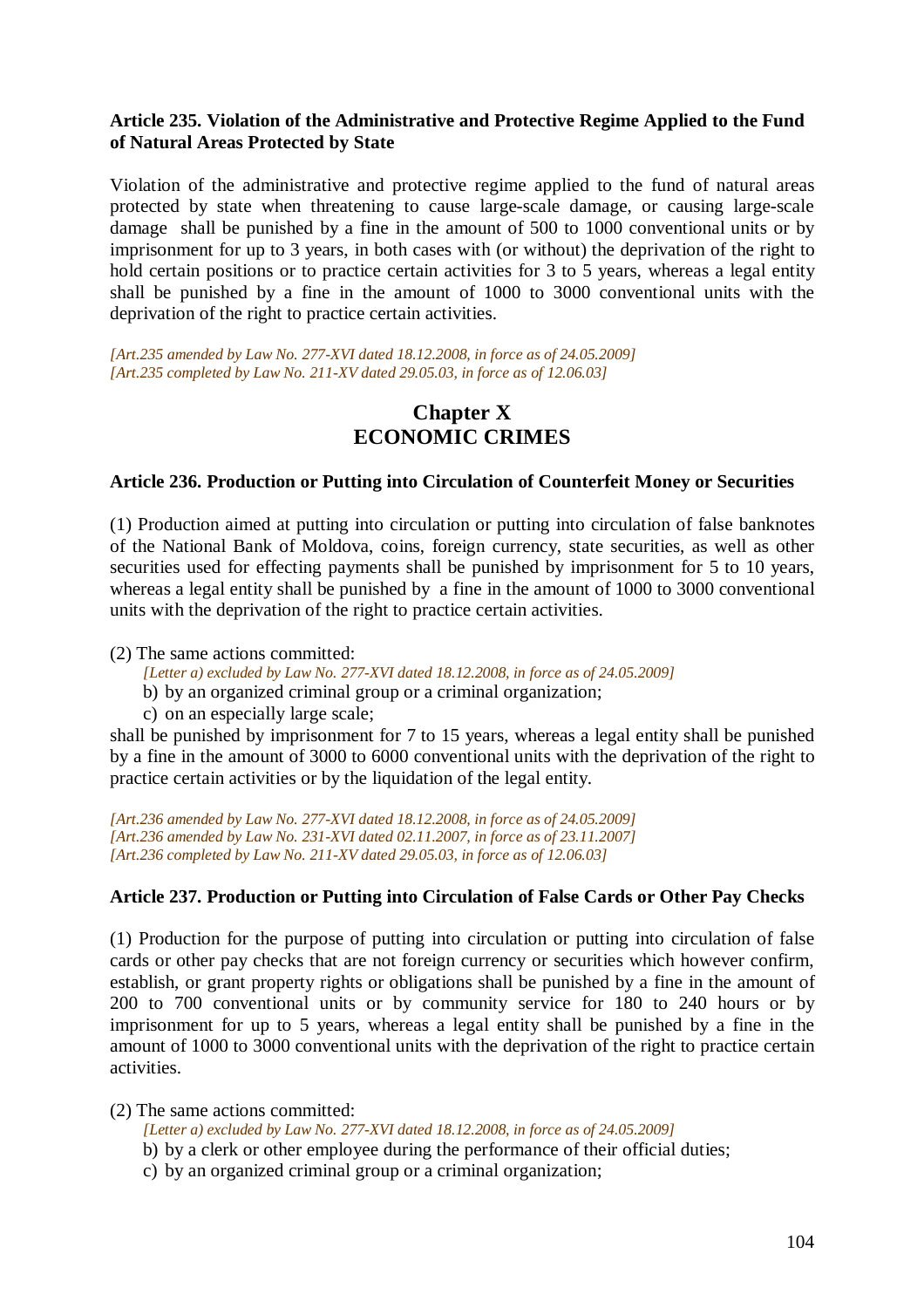d) on an especially large scale;

shall be punished by imprisonment for 4 to 8 years, whereas a legal entity shall be punished by a fine in the amount of 3000 to 6000 conventional units with the deprivation of the right to practice certain activities or by the liquidation of the legal entity.

*[Art.237 amended by Law No. 277-XVI dated 18.12.2008, in force as of 24.05.2009] [Art.237 amended by Law No. 184-XVI dated 29.06.2006, in force as of 11.08.2006] [Art.237 completed by Law No. 211-XV dated 29.05.03, in force as of 12.06.03]* 

## **Article 238. Obtaining Credit by Fraud**

The deliberate submission of false information for the purpose of obtaining credit or increasing the amount thereof or obtaining credit on easy terms, provided that the financial institution incurred large-scale damage shall be punished by a fine in the amount of 1500 to 3000 conventional units or by imprisonment for 3 to 6 years, whereas a legal entity shall be punished by a fine in the amount of 1000 to 3000 conventional units with the deprivation of the right to practice certain activities.

*[Art.238 amended by Law No. 277-XVI dated 18.12.2008, in force as of 24.05.2009] [Art.238 completed by Law No. 211-XV dated 29.05.03, in force as of 12.06.03]* 

#### **Article 239. Violation of Crediting Rules**

(1) Offering credit that deliberately violates crediting rules if it causes large-scale damage to the financial institution shall be punished by a fine in the amount of 1000 to 2000 conventional units or by imprisonment for up to 3 years, in both cases with the deprivation of the right to hold certain positions or to practice certain activities for up to 5 years, whereas a legal entity shall be punished by a fine in the amount of 1000 to 3000 conventional units with the deprivation of the right to practice certain activities.

(2) The same action that:

- a) causes especially large-scale damage to the financial institution;
- b) leads to insolvency of the financial institution;

shall be punished by a fine in the amount of 2000 to 3000 conventional units or by imprisonment for 2 to 7 years, in both cases with the deprivation of the right to hold certain positions or to practice certain activities for up to 5 years, whereas the legal entity shall be punished by a fine in the amount of 3000 to 6000 conventional units with the deprivation of the right to practice certain activities or by the liquidation of the legal entity.

*[Art.239 amended by Law No. 277-XVI dated 18.12.2008, in force as of 24.05.2009] [Art.239 completed by Law No. 211-XV dated 29.05.03, in force as of 12.06.03]*

## **Article 240. Use of Means from Internal or External Loans Guaranteed by the State Contrary to their Purpose**

(1) The use of means from internal or external loans guaranteed by the state contrary to their purpose if it causes large-scale damage shall be punished by a fine in the amount of 1000 to 2000 conventional units or by imprisonment for up to 2 years, whereas a legal entity shall be punished by a fine in the amount of 1000 to 3000 conventional units with the deprivation of the right to practice certain activities.

(2) The same action: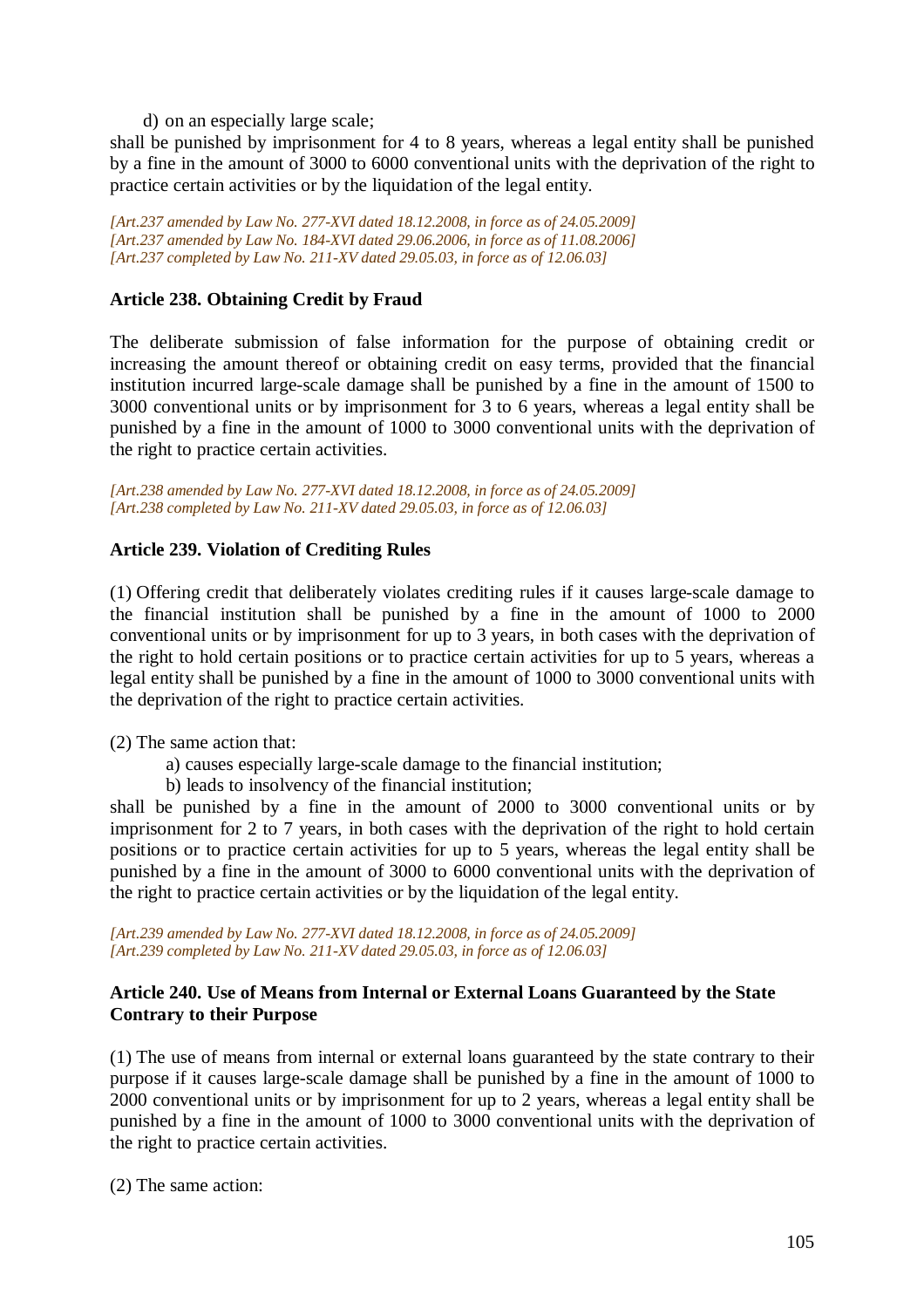*[Letter a) excluded by Law No. 277-XVI dated 18.12.2008, in force as of 24.05.2009]* 

- b) committed by two or more persons;
- c) causing damage on an especially large scale;

shall be punished by a fine in the amount of 2000 to 3000 conventional units or by imprisonment for up to 3 years, whereas a legal entity shall be punished by a fine in the amount of 3000 to 6000 conventional units with the deprivation of the right to practice certain activities or by the liquidation of the legal entity.

*[Art.240 amended by Law No. 277-XVI dated 18.12.2008, in force as of 24.05.2009] [Art.240 completed by Law No. 211-XV dated 29.05.03, in force as of 12.06.03]* 

#### **Article 241. Illegally Practicing an Entrepreneurial Activity**

(1) Illegally practicing an entrepreneurial activity resulting in obtaining a large-scale profit shall be punished by a fine in the amount of 1000 to 2000 conventional units or by community service for up to 200 hours, whereas a legal entity shall be punished by a fine in the amount of 1000 to 3000 conventional units with the deprivation of the right to practice certain activities.

#### (2) The same action committed:

*[Letter a) excluded by Law No. 277-XVI dated 18.12.2008, in force as of 24.05.2009]* 

- b) by two or more persons;
- c) by use of an official position;
- *[Letters d), e) excluded by Law No. 277-XVI dated 18.12.2008, in force as of 24.05.2009]*
- f) obtaining a profit on an especially large scale;

shall be punished by a fine in the amount of 2000 to 3000 conventional units or by community service for 180 to 240 hours, whereas a legal entity shall be punished by a fine in the amount of 3000 to 6000 conventional units with the deprivation of the right to practice certain activities or by the liquidation of the legal entity.

*[Art.241 amended by Law No. 277-XVI dated 18.12.2008, in force as of 24.05.2009] [Art.241 completed by Law No. 211-XV dated 29.05.03, in force as of 12.06.03]* 

#### **Article 242. Pseudo Entrepreneurship**

Pseudo entrepreneurship, meaning the establishment of enterprises without the intention to practice an entrepreneurial or banking activity in order to cover illegal entrepreneurial activities if causing large-scale damage shall be punished by a fine in the amount of 1000 to 2000 conventional units or by imprisonment for up to 3 years, whereas a legal entity shall be punished by a fine in the amount of 1000 to 3000 conventional units with the deprivation of the right to practice certain activities.

*[Art.242 amended by Law No. 277-XVI dated 18.12.2008, in force as of 24.05.2009] [Art.242 completed by Law No. 211-XV dated 29.05.03, in force as of 12.06.03]* 

#### **Article 243. Money Laundering**

(1) Money laundering committed by:

a) the conversion or transfer of goods by a person who knew or should have known that such goods were illegal earnings in order to conceal or to disguise the illegal origin of goods or to help any person involved in the commission of the main crime to avoid the legal consequences of these actions;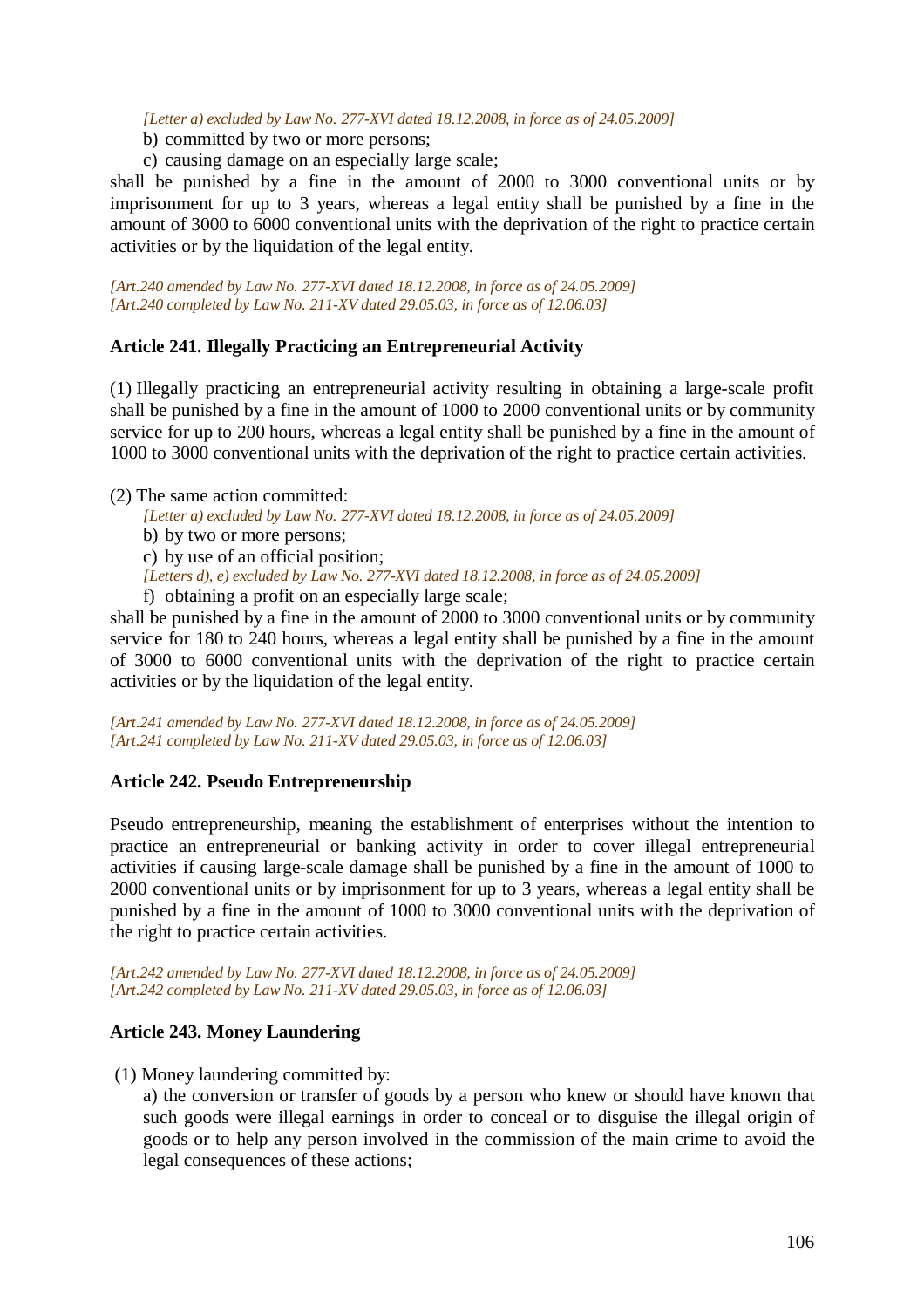b) the concealment or disguise of the nature, origin, location, disposal, transmission, or movement of the real property of the goods or related rights by a person who knew or should have known that such were illegal income;

c) the purchase, possession or use of goods by a person who knew or should have known that such were illegal earnings;

d) the participation in any association, agreement, complicity through assistance, help or advice on the commission of actions set forth in letters a)-c);

shall be punished by a fine in the amount of 1000 to 2000 conventional units or by imprisonment for up to 5 years, in both cases with (or without) the deprivation of the right to hold certain positions or to practice certain activities for 2 to 5 years, whereas a legal entity shall be punished by a fine in the amount of 7000 to 10,000 conventional units with the deprivation of the right to practice certain activities or by the liquidation of the legal entity.

(2) The same actions committed:

*[Letter a) excluded by Law No. 277-XVI dated 18.12.2008, in force as of 24.05.2009]* 

- b) by two or more persons;
- c) by use of an official position,

shall be punished by a fine in the amount of 2000 to 5000 conventional units or by imprisonment for 4 to 7 years.

(3) The actions set forth in par. (1) or (2) committed:

- a) by an organized criminal group or a criminal organization;
- b) on an especially large scale;

shall be punished by imprisonment for 5 to 10 years.

(4) Illegal actions shall also be acts committed outside the territory of the country provided that such acts include the constitutive elements of a crime in the state where they were committed and may be the constitutive elements of a crime committed in the territory of the Republic of Moldova.

*[Art.243 amended by Law No. 277-XVI dated 18.12.2008, in force as of 24.05.2009] [Art.243 amended by Law No. 243-XVI dated 16.11.2007, in force as of 14.12.2007] [Art.243 amended by Law No. 353-XV dated 31.07.03, in force as of 08.08.03]* 

#### **Article 244. Tax Evasion by Enterprises, Institutions, and Organizations**

(1) Tax evasion by enterprises, institutions, and organizations by including into accounting, fiscal, or financial documents obviously distorted data on revenues or expenses or by concealing other taxable objects provided that the value of the tax payable exceeds 2500 conventional units shall be punished by a fine in the amount of 1000 to 2000 conventional units or by imprisonment for up to 2 years, whereas a legal entity shall be punished by a fine in the amount of 1000 to 3000 conventional units with the deprivation of the right to practice certain activities.

(2) The same action:

*[Letter a) excluded by Law No. 277-XVI dated 18.12.2008, in force as of 24.05.2009]*  b) that leads to the nonpayment of tax on an especially large scale

shall be punished by a fine in the amount of 2000 to 3000 conventional units or by imprisonment for up to 3 years, in both cases with the deprivation of the right to hold certain positions or to practice certain activities for up to 3 years, whereas a legal entity shall be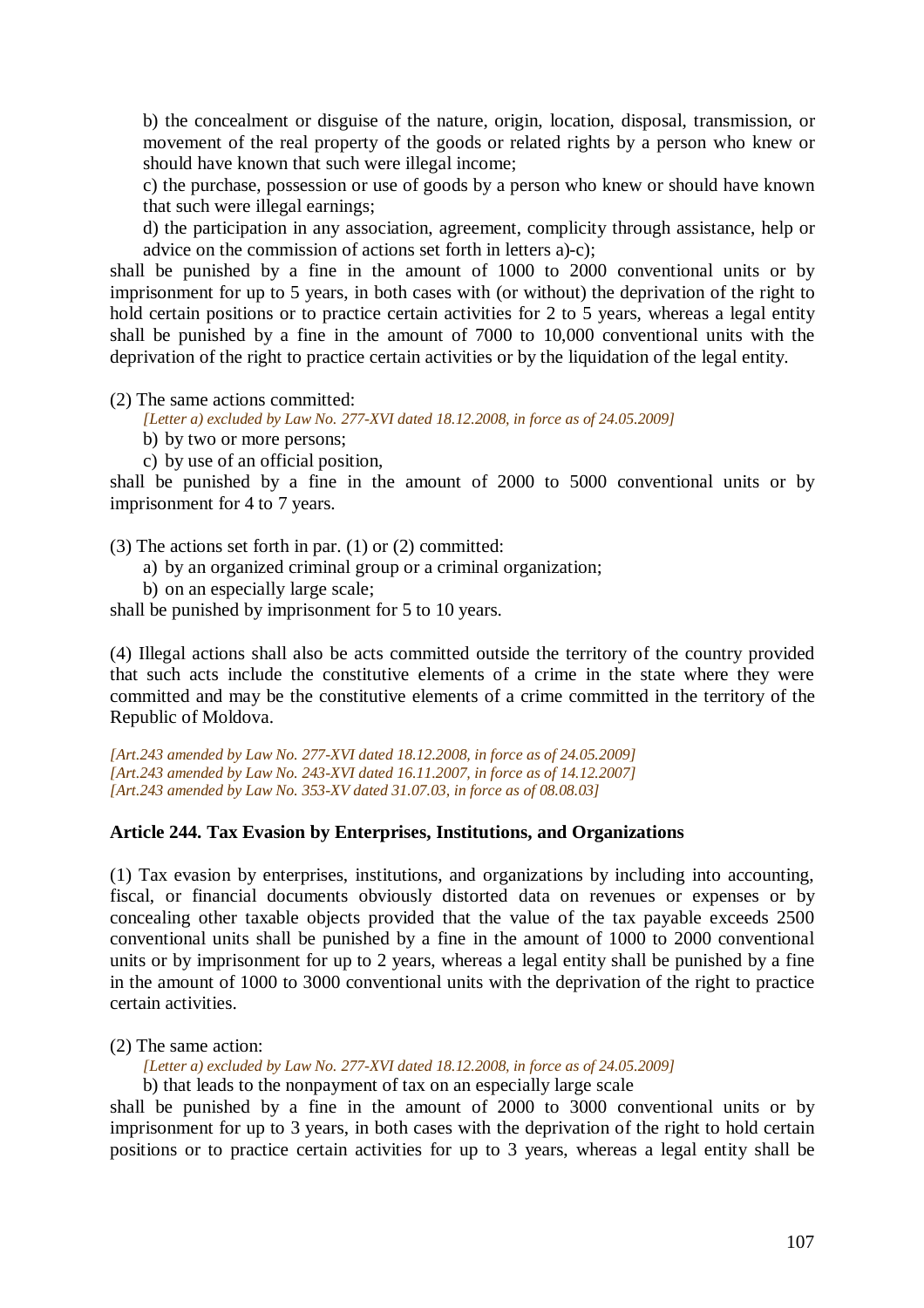punished by a fine in the amount of 3000 to 6000 conventional units with the deprivation of the right to practice certain activities or by the liquidation of the legal entity.

*[Art.244 amended by Law No. 277-XVI dated 18.12.2008, in force as of 24.05.2009] [Art.244 amended by Law No. 292-XVI dated 21.12.2007, in force as of 08.02.2008] [Art.244 completed by Law No. 211-XV dated 29.05.03, in force as of 12.06.03]* 

## **Article 245. Abuses in Issuing Securities**

(1) Inclusion in offering circulars or other documents based on which issuing securities is registered of inauthentic or misleading information or deliberate approval offering circulars that contain inauthentic or misleading information and the approval of the results of an obviously inauthentic issue, provided that such actions cause large-scale damage shall be punished by a fine in the amount of 1000 to 2000 conventional units or by imprisonment for up to 3 years, in both cases with (or without) the deprivation of the right to hold certain positions or to practice certain activities for up to 5 years, whereas a legal entity shall be punished by a fine in the amount of 1000 to 3000 conventional units with the deprivation of the right to practice certain activities.

(2) The same actions:

*[Letter a) excluded by Law No. 277-XVI dated 18.12.2008, in force as of 24.05.2009]* 

- b) committed by two or more persons;
- c) causing damage on an especially large scale;

shall be punished by a fine in the amount of 2000 to 3000 conventional units or by imprisonment for 1 to 6 years, in both cases with the deprivation of the right to hold certain positions or to practice certain activities for up to 5 years, whereas a legal entity shall be punished by a fine in the amount of 3000 to 6000 conventional units with the deprivation of the right to practice certain activities or by the liquidation of the legal entity.

*[Art.245 amended by Law No. 277-XVI dated 18.12.2008, in force as of 24.05.2009] [Art.245 amended by Law No. 184-XVI dated 29.06.2006, in force as of 11.08.2006] [Art.245 completed by Law No. 211-XV dated 29.05.03, in force as of 12.06.03]* 

# **Article 245<sup>1</sup> . Abuses in Activities of Real Estate Market Participants**

(1) The activities of real estate market participants aimed at limiting the free circulation of real estate on the market, the commission of certain fraudulent actions or the performance of transactions with real estate by insiders for personal or third parties' interest availing of the insider's information, and the involvement in such actions of other real estate market participants provided that such actions caused large-scale damage shall be punished by a fine in the amount of 1000 to 2000 conventional units or by imprisonment for up to 3 years, in both cases with (or without) the deprivation of the right to hold certain positions or to practice certain activities for up to 5 years, whereas a legal entity shall be punished by a fine in the amount of 1000 to 3000 conventional units with the deprivation of the right to practice certain activities or by the liquidation of the legal entity.

#### (2) The same actions:

*[Letter a) excluded by Law No. 277-XVI dated 18.12.2008, in force as of 24.05.2009]* 

b) that cause damages on an especially large scale

shall be punished by a fine in the amount of 2000 to 3000 conventional units or by imprisonment for 1 to 6 years, in both cases with (or without) the deprivation of the right to hold certain positions or to practice certain activities for 2 to 5 years, whereas a legal entity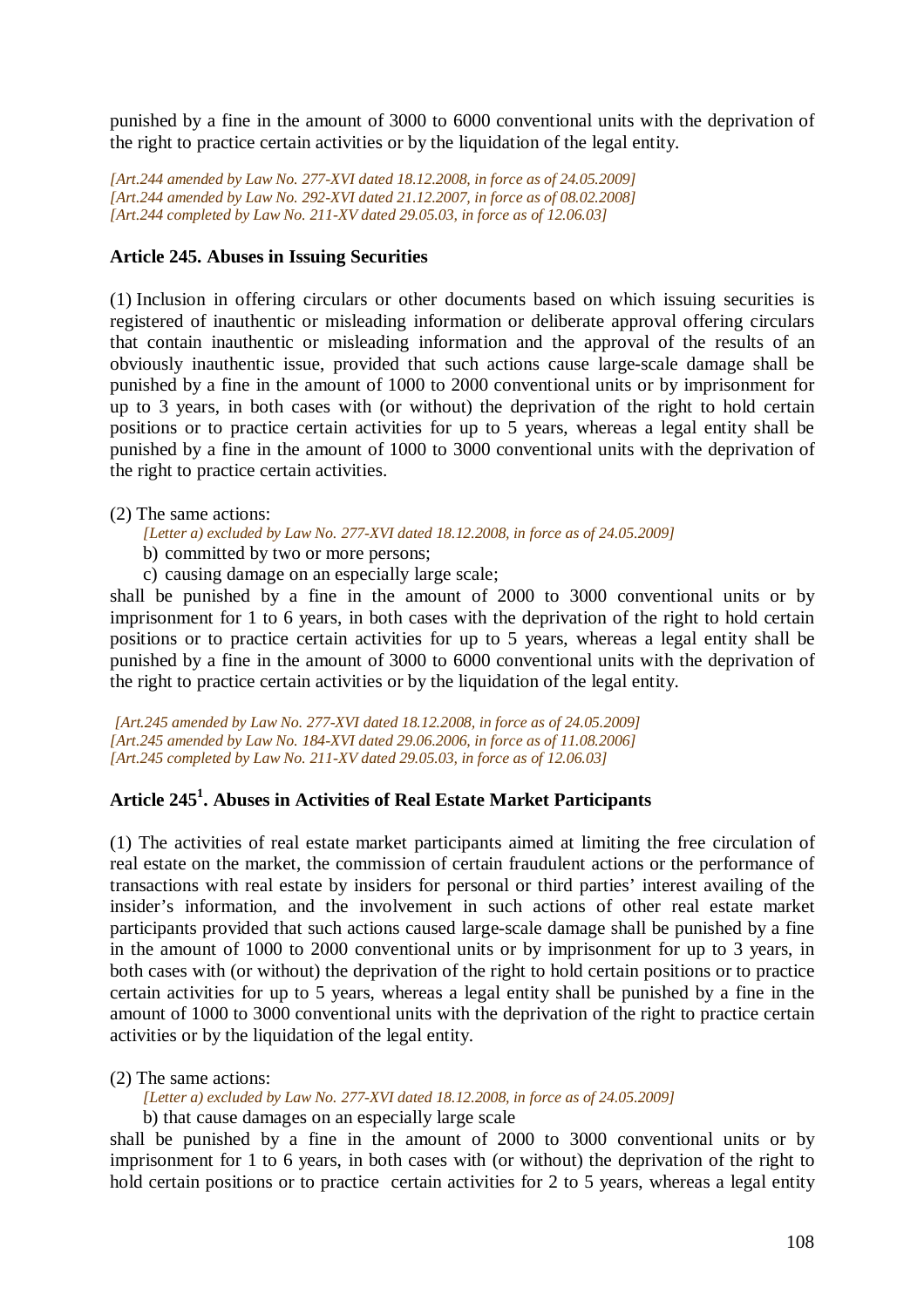shall be punished by a fine in the amount of 3000 to 6000 conventional units with the deprivation of the right to practice certain activities or by the liquidation of the legal entity.

[Art.245<sup>*1</sup>* amended by Law No. 277-XVI dated 18.12.2008, in force as of 24.05.2009]</sup> *[Art.245<sup>1</sup>introduced by Law No. 353-XVI dated 24.11.2006, in force as of 22.12.2006]*

# **Article 245<sup>2</sup> . Violation of Legislation on Entering Data into the Movable Property Owners' Register**

(1) Deliberate inclusion in the moveable property owners' register of inauthentic, distorted, or false information followed by the transfer of property rights to another person provided that such an action causes large-scale damage shall be punished by a fine in the amount of 1000 to 2000 conventional units or by imprisonment for up to 3 years, in both cases with (or without) the deprivation of the right to hold certain positions or to practice certain activities for up to 5 years, whereas a legal entity shall be punished by a fine in the amount of 1000 to 3000 conventional units with the deprivation of the right to practice a certain activity or by the liquidation of the legal entity.

(2) The same action committed by imprudence that causes especially large-scale damages shall be punished by a fine of up to 500 conventional units or by imprisonment for up to 2 years.

(3) The action described in par. (1): *[Letter a) excluded by Law No. 277-XVI dated 18.12.2008, in force as of 24.05.2009]*  b) that causes damages on an especially large scale

shall be punished by a fine in the amount of 2000 to 3000 conventional units or by imprisonment for 1 to 6 years, in both cases with (or without) the deprivation of the right to hold certain positions or to practice certain activities for up to 5 years, whereas a legal entity shall be punished by a fine in the amount of 3000 to 6000 conventional units with the deprivation of the right to practice certain activities or by the liquidation of the legal entity

*[Art.245<sup>2</sup> amended by Law No. 277-XVI dated 18.12.2008, in force as of 24.05.2009] [Art.245<sup>2</sup>introduced by Law No. 353-XVI dated 24.11.2006, in force as of 22.12.2006]*

#### **Article 246. Restricting Free Competition**

Restricting free competition by signing an illegal agreement providing for the division of the market, restricting access to the market, eliminating other economic agents, and increasing or maintaining uniform prices provided that such actions lead to the gain of profit on an especially large scale or cause damages on an especially large scale to a third party shall be punished by a fine in the amount of 1000 to 2000 conventional units or by imprisonment for up to 3 years.

*[Art.246 amended by Law No. 277-XVI dated 18.12.2008, in force as of 24.05.2009] [Art.246 amended by Law No. 184-XVI dated 29.06.2006, in force as of 11.08.2006] [Art.246 completed by Law No. 211-XV dated 29.05.03, in force as of 12.06.03]* 

# **Article 246<sup>1</sup> . Unfair Competition**

Any act of unfair competition including:

a) the creation by any means of confusion with the enterprise, products, or industrial or commercial activity of a competitor;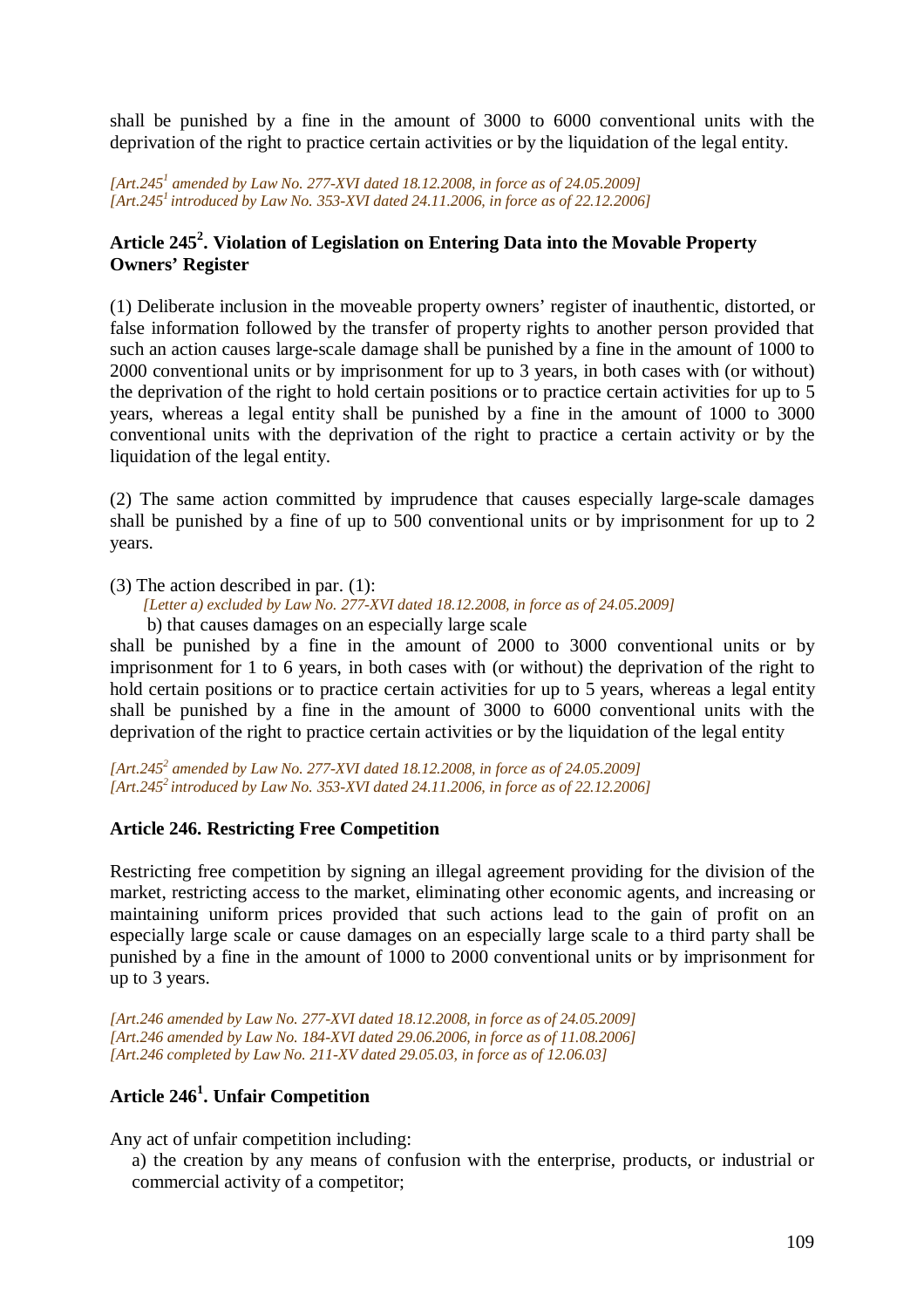b) spreading in the course of trade of false statements discrediting the enterprise, products, or entrepreneurial activity of a competitor;

c) misleading the consumer about the nature of the mode of production, features, fitness for use or quantity of the competitor's goods;

d) the use of the trade name or trademark in a manner creating confusion with the ones legally used by another economic agent;

e) comparison for advertising purposes of produced or marketed goods of an economic agent with the goods other economic agents;

shall be punished by a fine in the amount of 1000 to 2000 conventional units or by imprisonment for up to 1 year, whereas a legal entity shall be punished by a fine in the amount of 3500 to 5000 conventional units with the deprivation of the right to practice certain activities for 1 to 5 years.

*[Art.246<sup>1</sup> amended by Law No. 277-XVI dated 18.12.2008, in force as of 24.05.2009] [Art.246<sup>1</sup> introduced by Law No. 110-XVI dated 27.04.2007, in force as of 08.06.2007]*

#### **Article 247. Coercion to Close or to Refuse to Close a Transaction**

(1) Coercion to sign or to refuse to sign a transaction involving threats of violence, of destruction, or of damage to goods and the spread of information that would cause considerable damage to the legally protected rights and interests of a person or his/her close relatives without the constitutive elements of blackmail shall be punished by a fine in the amount of 1000 to 2000 conventional units or by community service for 180 to 240 hours or by imprisonment for up to 2 years.

(2) The same action committed:

*[Letter a) excluded by Law No. 277-XVI dated 18.12.2008, in force as of 24.05.2009]* 

b) with violence, the destruction or damage to goods;

c) by an organized criminal group or a criminal organization;

shall be punished by a fine in the amount of 2000 to 3000 conventional units or by imprisonment for up to 5 years.

*[Art.247 amended by Law No. 277-XVI dated 18.12.2008, in force as of 24.05.2009] [Art.247 amended by Law No. 184-XVI dated 29.06.2006, in force as of 11.08.2006]*

#### **Article 248. Smuggling**

(1) Transportation on a large scale of goods, objects, and other valuables across the customs border of the Republic of Moldova circumventing customs control or concealing the goods from customs control by hiding them in compartments specially prepared or adjusted for this purpose or fraudulently using documents or other means of customs identification or involving the non-declarations or inauthentic declarations in customs documents or in other border-crossing documents shall be punished by a fine in the amount of 150 to 300 conventional units or by community service for 180 to 240 hours or by imprisonment for up to 2 years, whereas a legal entity shall be punished by a fine in the amount of 1000 to 3000 conventional units with the deprivation of the right to practice certain activities.

(2) The transportation of narcotic, psychotropic, toxic, poisonous, radioactive and explosive substances, and substances that produce strong effects, as well as noxious waste and doublepurpose products across the customs border of the Republic of Moldova circumventing customs control or concealing the goods from customs control by hiding them in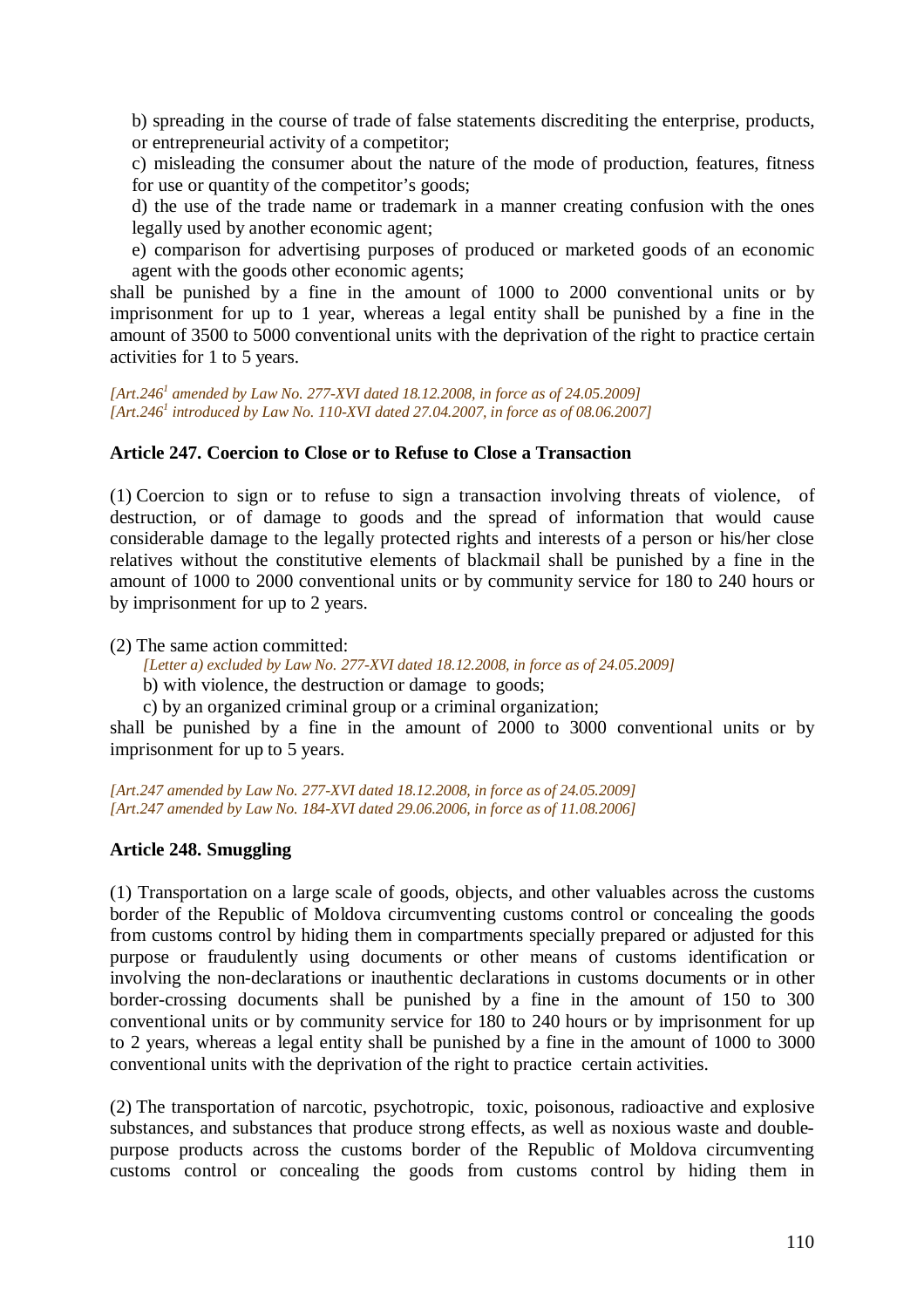compartments specially prepared or adjusted for this purpose or fraudulently using documents or other means of customs identification or involving non-declarations or inauthentic declarations in customs documents or in other border-crossing documents shall be punished by a fine in the amount of 200 to 600 conventional units or by imprisonment for up to 5 years, whereas a legal entity shall be punished by a fine in the amount of 3000 to 5000 conventional units with the deprivation of the right to practice certain activities or by the liquidation of the legal entity.

(3) The transportation of weapons, explosive devices, and ammunition across the customs border of the Republic of Moldova circumventing customs control or concealing the goods from customs control by hiding them in compartments specially prepared or adjusted for this purpose or fraudulently using documents or other means of customs identification or involving non-declarations or inauthentic declarations in customs documents or in other border-crossing documents shall be punished by a fine in the amount of 300 to 800 conventional units or by imprisonment for 4 to 6 years, whereas a legal entity shall be punished by a fine in the amount of 5000 to 10,000 conventional units with the deprivation of the right to practice certain activities or by the liquidation of the legal entity.

(4) The transportation of goods of cultural value across the customs border of the Republic of Moldova circumventing customs control or concealing the goods from customs control by hiding them in compartments specially prepared or adjusted for this purpose as well as the failure to return to the territory of the Republic of Moldova items of cultural value taken out of the country if their return is mandatory shall be punished by imprisonment for 3 to 8 years, whereas a legal entity shall be punished by a fine in the amount of 5000 to 10,000 conventional units with the deprivation of the right to practice certain activities or by the liquidation of the legal entity.

(5) The actions set forth in par.  $(1)$ ,  $(2)$ ,  $(3)$  or  $(4)$  committed:

*[Letter a) excluded by Law No. 277-XVI dated 18.12.2008, in force as of 24.05.2009]* 

- b) by two or more persons;
- c) by an official with the use of his/her official position;
- d) on an especially large scale;

shall be punished by imprisonment for 3 to 10 years, whereas a legal entity shall be punished by a fine in the amount of 5000 to 10,000 conventional units with the deprivation of the right to practice certain activities or by the liquidation of the legal entity.

*[Art.248 amended by Law No. 277-XVI dated 18.12.2008, in force as of 24.05.2009] [Art.248 completed by Law No. 27-XVI dated 22.02.2008, in force as of 07.03.2008] [Art.248 amended by Law No. 184-XVI dated 29.06.2006, in force as of 11.08.2006] [Art.248 amended by Law No. 211-XV dated 29.05.03, in force as of 12.06.03]* 

# **Article 249. Evasion from Customs Payments**

(1) Evading customs payments on a large scale shall be punished by a fine of up to 300 conventional units or by community service for 120 to 180 hours, whereas a legal entity shall be punished by a fine in the amount of 1000 to 2000 conventional units.

(2) The same action committed:

*[Letter a) excluded by Law No. 277-XVI dated 18.12.2008, in force as of 24.05.2009]*  b) by two or more persons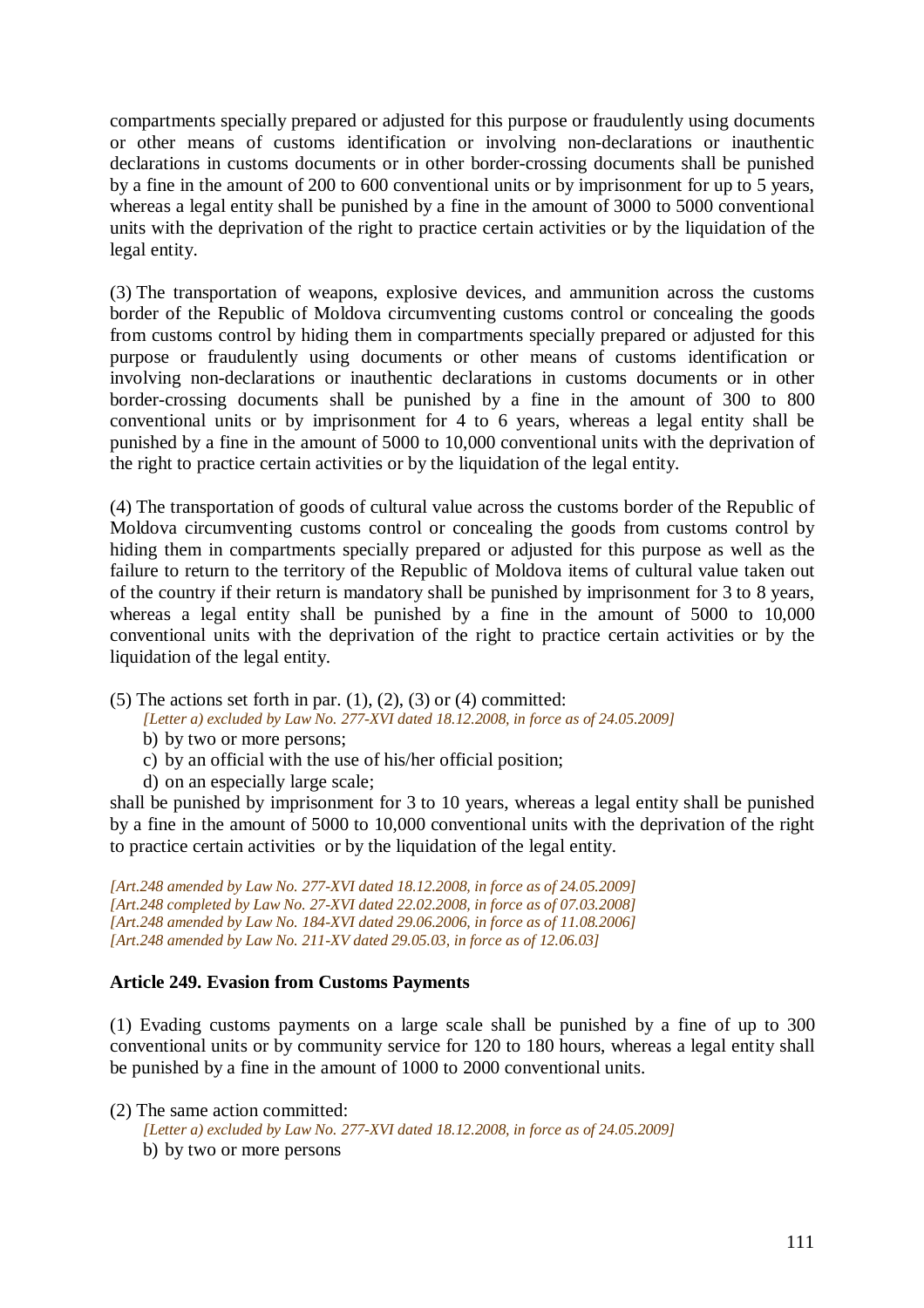shall be punished by a fine in the amount of 300 to 500 conventional units or by community service for 180 to 240 hours, whereas a legal entity shall be punished by a fine in the amount of 1500 to 2000 conventional units.

 (3) Evading customs payments on an especially large scale shall be punished by a fine in the amount of 500 to 1000 conventional units or by community service for 180 to 240 hours, whereas a legal entity shall be punished by a fine in the amount of 2000 to 5000 conventional units.

*[Art.249 amended by Law No. 277-XVI dated 18.12.2008, in force as of 24.05.2009] [Art.249 amended by Law No. 184-XVI dated 29.06.2006, in force as of 11.08.2006]*

## **Article 250. Transportation, Storage, or Marketing of Excised Goods without Marking Them with Control Stamps or Excise Stamps**

(1) The transportation, storage, or marketing of excised goods without marking them with control stamps or excise stamps of the set model provided that such actions cause large-scale damage shall be punished by a fine in the amount of 500 to 1000 conventional units, whereas a legal entity shall be punished by a fine in the amount of 1000 to 3000 conventional units with the deprivation of the right to practice certain activities.

(2) The same actions involving:

- a) marking with stamps other than those of the set model;
- b) damage on an especially large scale;

shall be punished by a fine in the amount of 1000 to 1500 conventional units, whereas a legal entity shall be punished by a fine in the amount of 3000 to 6000 conventional units with the deprivation of the right to practice certain activities or by the liquidation of the legal entity.

*[Art.250 amended by Law No. 277-XVI dated 18.12.2008, in force as of 24.05.2009] [Art.250 amended by Law No. 184-XVI dated 29.06.2006, in force as of 11.08.2006] [Art.250 completed by Law No. 211-XV dated 29.05.03, in force as of 12.06.03]* 

## **Article 251. Appropriation, Alienation, Substitution, or Concealment of Sequestered or Confiscated Goods**

The appropriation, alienation, substitution, or concealment of sequestered or confiscated goods or their use for other purposes by a person to whom such goods were entrusted or who was obliged, under the law, to ensure their integrity shall be punished by fine in amount of 1000 to 1500 conventional units or by imprisonment for up to 3 years, in both cases with (or without) deprivation of the right to hold certain positions or to practice certain activities for up to 3 years, whereas the legal entity shall be punished by a fine in the amount of 1000 to 3000 conventional units with the deprivation of the right to practice certain activities.

*[Art.251 amended by Law No. 277-XVI dated 18.12.2008, in force as of 24.05.2009] [Art.251 completed by Law No. 211-XV dated 29.05.03, in force as of 12.06.03]* 

# **Article 252. Deliberate Insolvency**

(1) Deliberate insolvency that causes large-scale damage to the creditor shall be punished by a fine in the amount of 300 to 600 conventional units or by imprisonment for up to 2 years, in both cases with the deprivation of the right to hold certain positions or to practice certain activities for up to 5 years.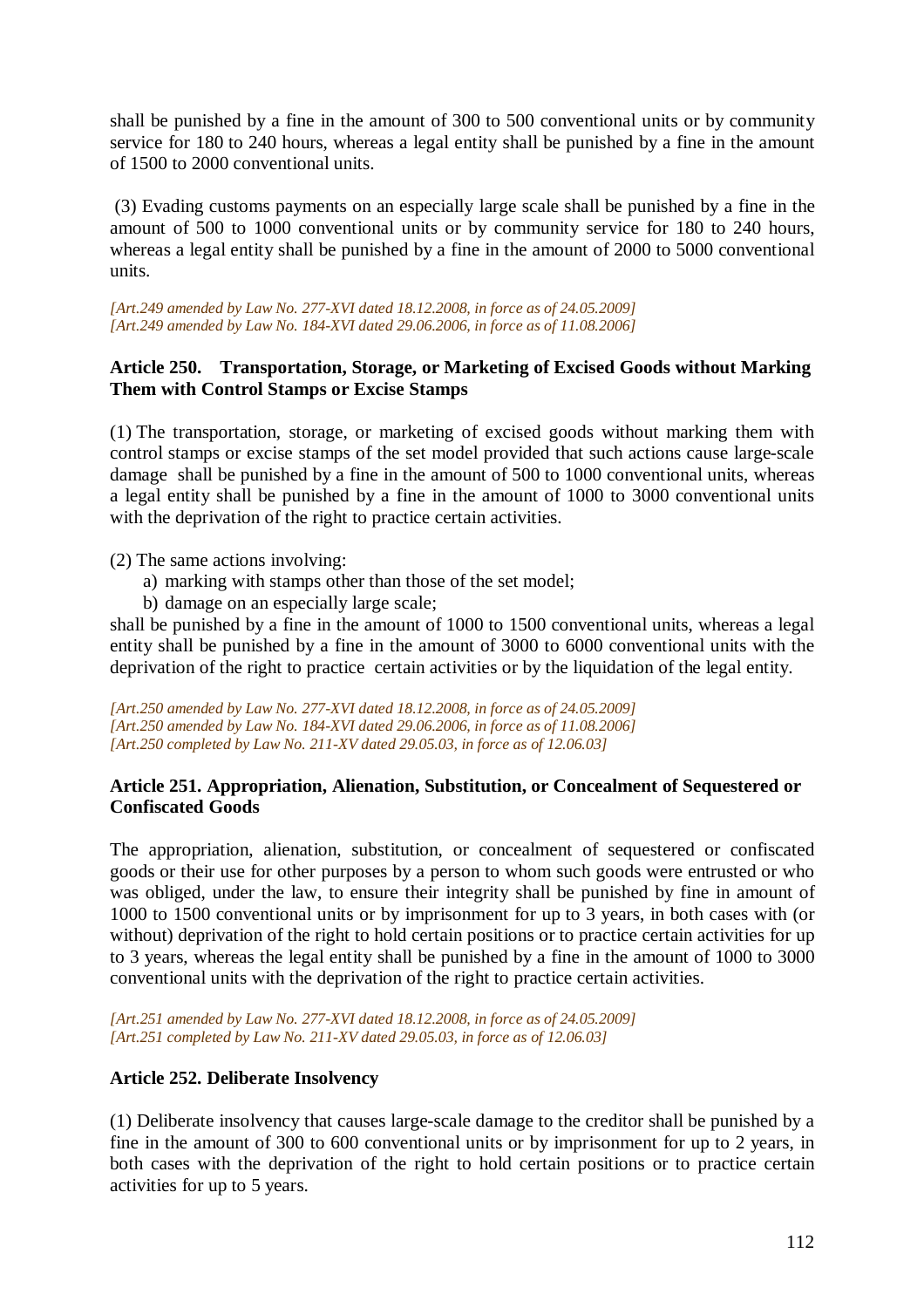(2) The same action:

- a) committed by two or more persons;
- b) causing damage on an especially large scale;

shall be punished by a fine in the amount of 500 to 1000 conventional units or by imprisonment for up to 3 years, in both cases with the deprivation of the right to hold certain positions or to practice certain activities for up to 5 years.

*[Art.252 amended by Law No. 277-XVI dated 18.12.2008, in force as of 24.05.2009] [Art.252 completed by Law No. 333-XV dated 07.10.04, in force as of 22.10.04]*

#### **Article 253. Fictitious Insolvency**

(1) Fictitious insolvency that causes large-scale damage to the creditor shall be punished by a fine in the amount of 300 to 600 conventional units or by imprisonment for up to 3 years, in both cases with the deprivation of the right to hold certain positions or to practice certain activities for up to 5 years.

(2) The same action:

- a) committed by two or more persons;
- b) causing damage on an especially large scale;

shall be punished by a fine in the amount of 500 to 1000 conventional units or by imprisonment for up to 4 years, in both cases with the deprivation of the right to hold certain positions or to practice certain activities for up to 5 years.

*[Art.253 amended by Law No. 277-XVI dated 18.12.2008, in force as of 24.05.2009] [Art.253 completed by Law No. 333-XV dated 07.10.04, in force as of 22.10.04]* 

*[Art.254 excluded by Law No. 277-XVI dated 18.12.2008, in force as of 24.05.2009] [Art.254 in version of Law No. 158-XV dated 20.05.04, in force as of 18.06.04]* 

#### **Article 255. Deceiving Customers**

(1) Exceeding established retail prices and the prices and rates for social and communal services provided to the population, deceit in calculations, or other forms of misleading customers committed on a large scale shall be punished by a fine of up to 300 conventional units or by community service for 100 to 240 hours, in both cases with (or without) the deprivation of the right to hold certain positions or to practice certain activities for 2 to 5 years.

(2) The same actions committed:

*[Letter a) excluded by Law No. 277-XVI dated 18.12.2008, in force as of 24.05.2009]* 

- b) by two or more persons;
- c) on an especially large scale;

shall be punished by a fine in the amount of 500 to 1000 conventional units with (or without) the deprivation of the right to hold certain positions or to practice certain activities for 2 to 5 years.

*[Art.255 amended by Law No. 277-XVI dated 18.12.2008, in force as of 24.05.2009] [Art.255 amended by Law No. 292-XVI dated 21.12.2007, in force as of 08.02.2008] [Art.255 amended by Law No. 184-XVI dated 29.06.2006, in force as of 11.08.2006]*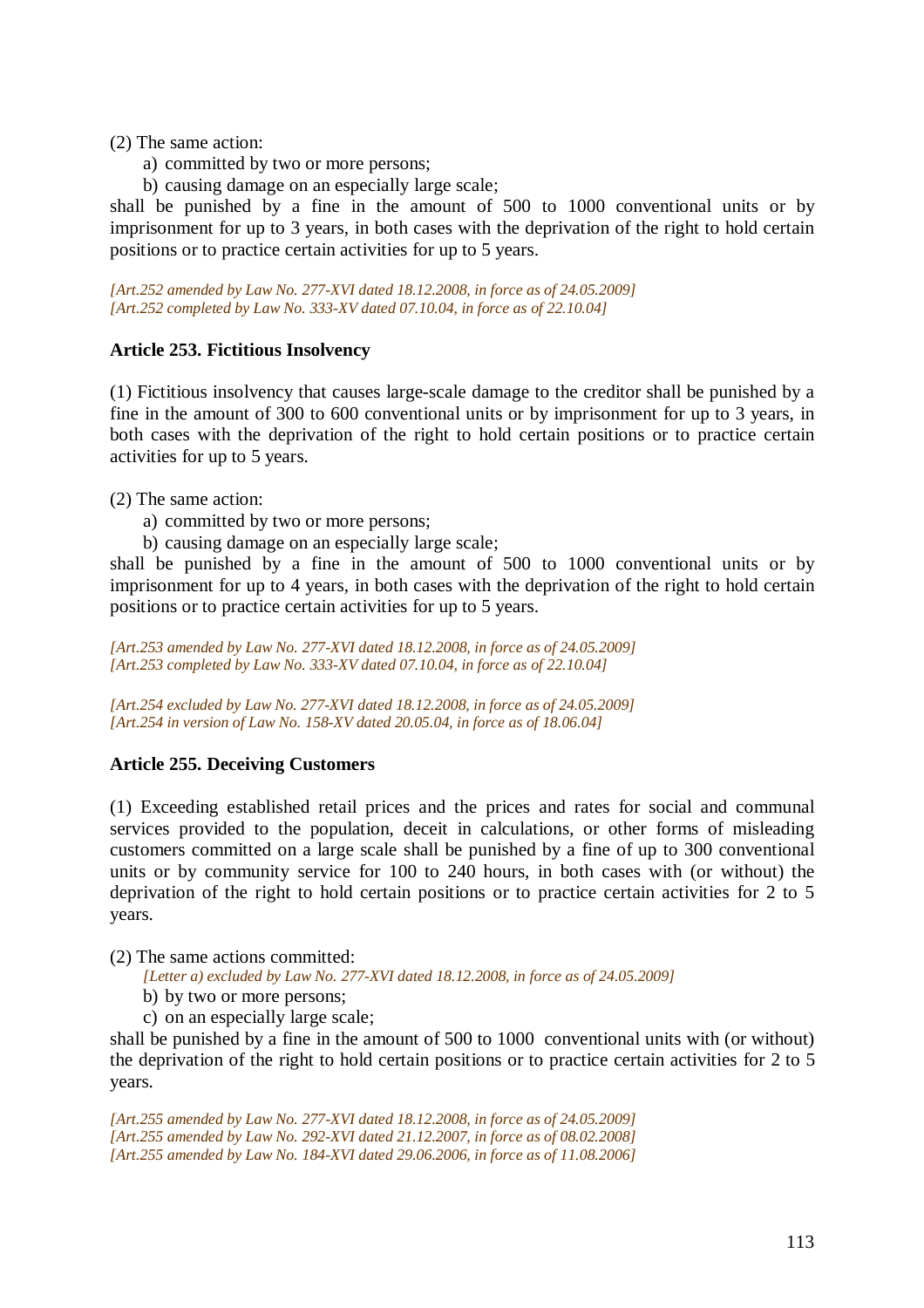## **Article 256. Receipt of an Illegal Remuneration for the Performance of Public Service Works**

(1) Receipt through extortion by an employee who is not an official from an enterprise, institution, or organization of remuneration for the performance of work or the provision of services in the areas of trade, public nutrition, transportation, social services, medical or other work and services as part of the professional duties of this employee shall be punished by a fine of up to 200 conventional units or by community service for 120 to 180 hours.

#### (2) The same action committed:

*[Letter a) excluded by Law No. 277-XVI dated 18.12.2008, in force as of 24.05.2009]* 

- b) by two or more persons;
- c) on a large scale;

shall be punished by a fine in the amount of 200 to 400 conventional units or by community service for 180 to 240 hours or by imprisonment for up to 2 years.

*[Art.256 amended by Law No. 184-XVI dated 29.06.2006, in force as of 11.08.2006]*

# **Article 257. Low Quality Construction Work**

(1) Commissioning living quarters; industrial construction; construction in the field of transportation and power engineering; other low quality, unfinished, or planned noncompliant construction by the managers of construction organizations, managers of construction sites, and officials responsible for the control of construction quality shall be punished by a fine in the amount of 300 to 600 conventional units with the deprivation of the right to hold certain positions or to practice certain activities for 2 to 5 years, whereas a legal entity shall be punished by a fine in the amount of 1000 to 3000 conventional units with the deprivation of the right to practice certain activities.

(2) The continuation by responsible persons of improperly executed work terminated as a result of control acts, when such work can affect the resistance and stability of the construction shall be punished by a fine of up to 200 conventional units, whereas a legal entity shall be punished by a fine in the amount of 3000 to 5000 conventional units with the deprivation of the right to practice certain activities or by the liquidation of the legal entity.

(3) The planning, inspection, and building by responsible persons of an urban complex or a construction or making changes to such construction by violating the provisions of legal documents on safety, resistance, and stability provided that such actions resulted in:

- a) severe bodily injury or damage to health of a person or loss by a person of the ability to work;
- b) complete or partial destruction of the construction;
- c) destruction or malfunctioning of important units or equipment;
- d) large-scale damage;

shall be punished by a fine in the amount of 200 to 600 conventional units or by imprisonment for up to 5 years, whereas a legal entity shall be punished by a fine in the amount of 5000 to 10000 conventional units with the deprivation of the right to practice certain activities or by the liquidation of the legal entity.

(4) The actions set forth in par. (3) that caused death of a person shall be punished by imprisonment for 5 to 10 years, whereas a legal entity shall be punished by a fine in the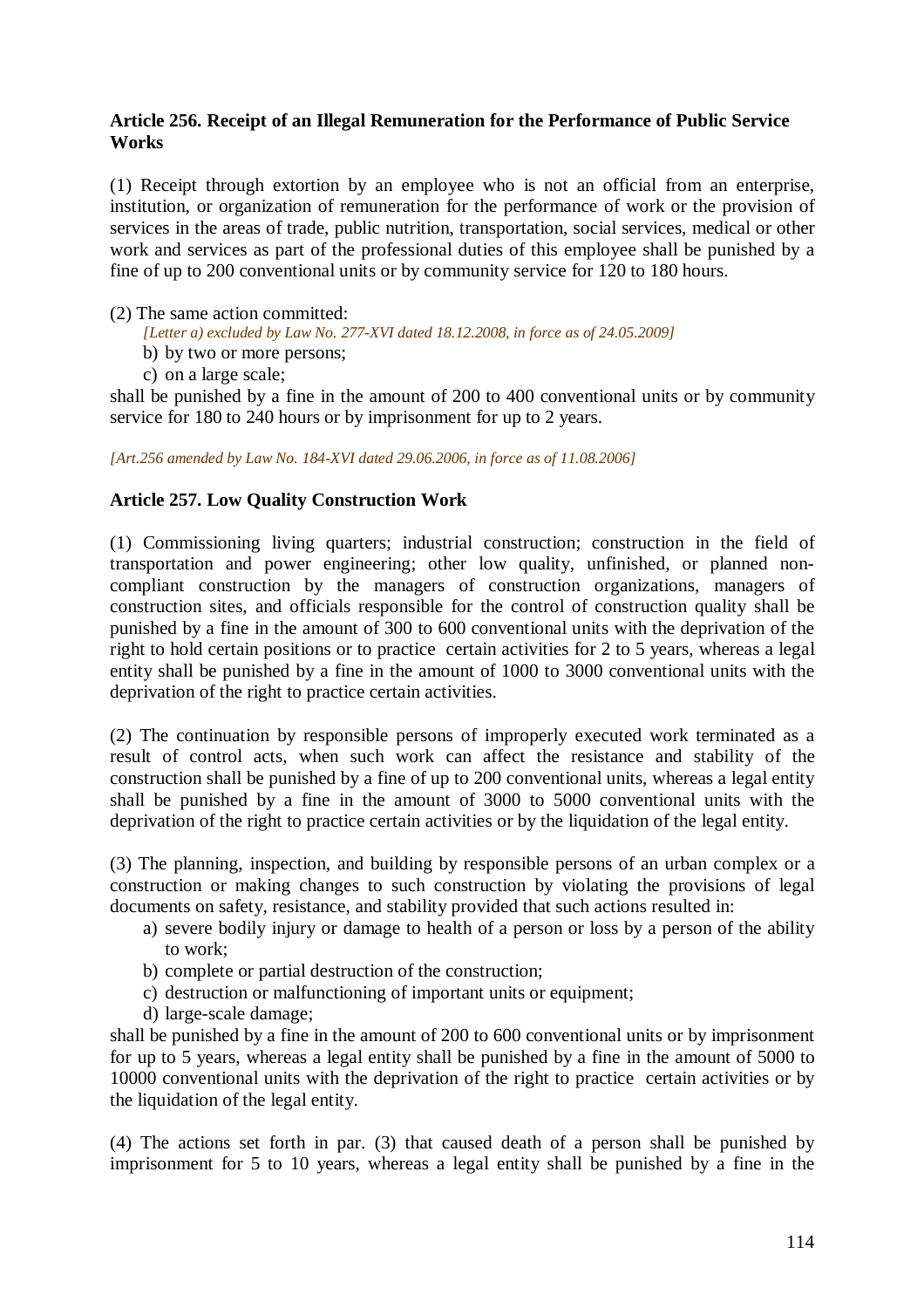amount of 5000 to 10,000 conventional units with the deprivation of the right to practice certain activities or by the liquidation of the legal entity.

*[Art.257 amended by Law No. 277-XVI dated 18.12.2008, in force as of 24.05.2009] [Art.257 amended by Law No. 184-XVI dated 29.06.2006, in force as of 11.08.2006] [Art.257 completed by Law No. 211-XV dated 29.05.03, in force as of 12.06.03]* 

## **Article 258. Violation of Rules on Using, Renovating or Changing Apartments in an Apartment Building**

Violations by landlords or tenants of the rules on for using, renovating, or changing apartments in an apartment building and of the rules for internal communications within the building causing thus especially large-scale damage to the structural integrity of the building or to the apartments of other landlords or tenants or worsening their living conditions shall be punished by a fine in the amount of 500 to 1000 conventional units.

*[Art.258 amended by Law No. 277-XVI dated 18.12.2008, in force as of 24.05.2009] [Art.258 amended by Law No. 292-XVI dated 21.12.2007, in force as of 08.02.2008]*

# **Chapter XI COMPUTER CRIMES AND CRIMES IN THE TELECOMMUNICATIONS SPHERE**

*[Title in version of Law No. 278-XVI dated 18.12.2008, in force as of 20.02.2009] [Title in version of Law No. 254-XV dated 09.07.04, in force as of 22.10.04]*

#### **Article 259. Illegal Access to Computerized Information**

(1) Illegal access to computerized information meaning the data from computers, data storage devices, computer systems, or networks by a person unauthorized by law or contract or who exceeds the limits of his/her authorization or who does not have permission from a competent person to use, administer, or control a data system or to conduct scientific research or to perform any other operation in a data system, provided that such access is accompanied by destroying, deteriorating, changing, blocking or copying information, the malfunction of the computers, computer systems or networks, and provided that such access causes large-scale damage shall be punished by a fine in the amount of 200 to 500 conventional units or by community service for 150 to 200 hours or by imprisonment for up to 2 years, whereas a legal entity shall be punished by a fine in the amount of 1000 to 3000 conventional units with the deprivation of the right to practice certain activities.

(2) The same action committed:

*[Letter a) excluded by Law No. 277-XVI dated 18.12.2008, in force as of 24.05.2009]* 

- b) by two or more persons;
- c) by breaching protection systems;
- d) via connection to telecommunication channels;
- e) with the use of special technical means;

f) with the illegal use of the computer, computer system, or network in order to commit one of the crimes set forth in par. (1) of art.  $260^1$ - $260^3$ ,  $260^5$  and  $260^6$ ;

- g) in respect to information protected by law;
- h) on an especially large scale;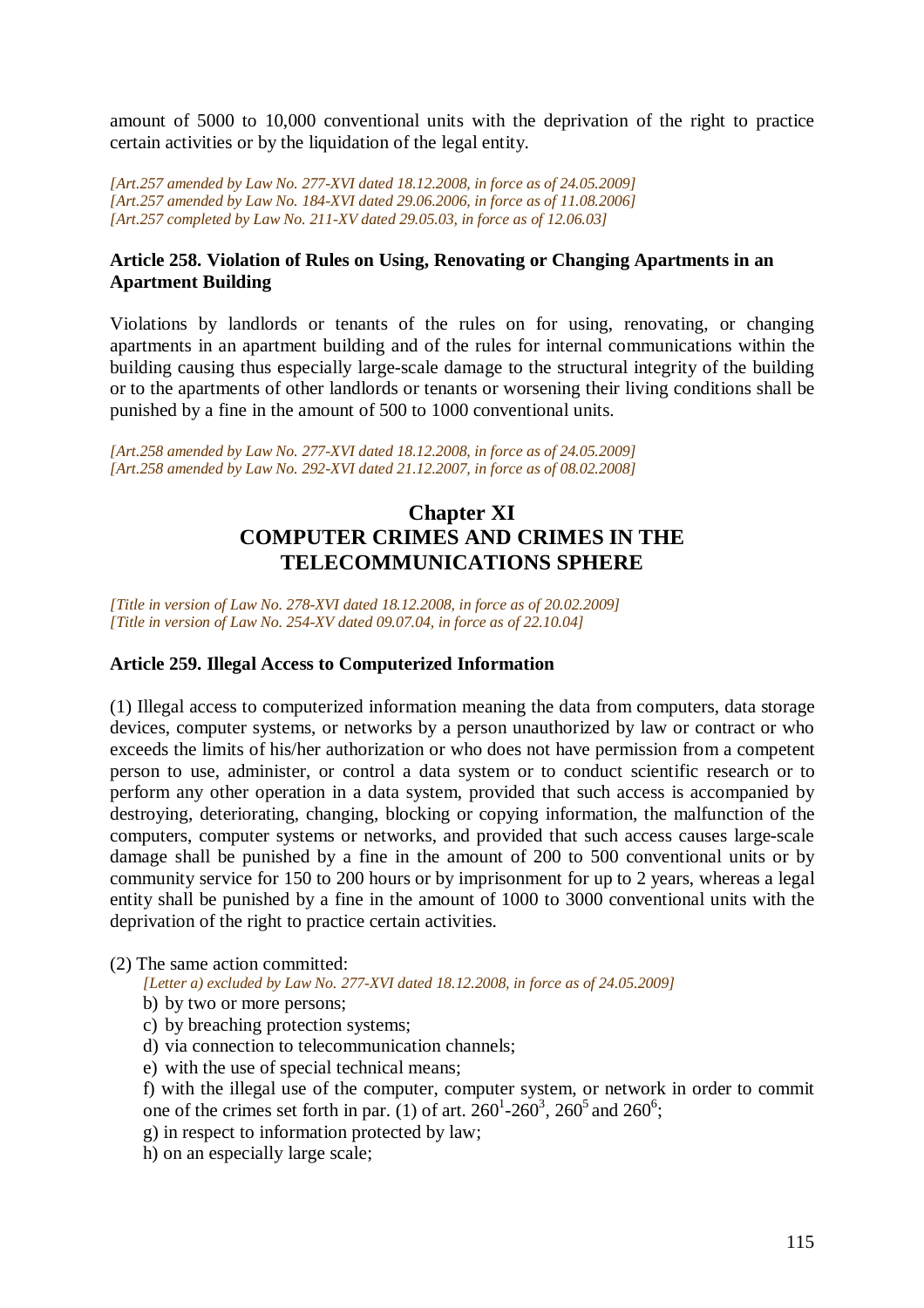shall be punished by a fine in the amount of 500 to 1000 conventional units or community service for 180 to 240 hours or by imprisonment for up to 3 years, whereas a legal entity shall be punished by a fine in the amount of 3000 to 6000 conventional units with the deprivation of the right to practice certain activities or by the liquidation of the legal entity.

*[Art.259 amended by Law No. 277-XVI dated 18.12.2008, in force as of 24.05.2009] [Art.259 amended by Law No. 278-XVI dated 18.12.2008, in force as of 20.02.2009] [Art.259 amended by Law No. 184-XVI dated 29.06.2006, in force as of 11.08.2006] [Art.259 completed by Law No. 211-XV dated 29.05.03, in force as of 12.06.03]* 

## **Article 260. Illegal Production, Importation, Marketing, or Offering of Technical Means or Software Products**

(1) The production, importation, marketing or otherwise offering in an illegal manner of technical means or software products developed or adapted in order to commit one of crimes set forth in art. 237, 259, 260<sup>1</sup>-260<sup>3</sup>, 260<sup>5</sup> and 260<sup>6</sup> shall be punished by a fine in the amount of 500 to 1000 conventional units or by imprisonment for 2 to 5 years, whereas a legal entity shall be punished by a fine in the amount of 3000 to 6000 conventional units with the deprivation of the right to practice certain activities or by the liquidation of the legal entity.

*[Art.260 in version of Law No. 278-XVI dated 18.12.2008, in force as of 20.02.2009] [Art.260 amended by Law No. 184-XVI dated 29.06.2006, in force as of 11.08.2006] [Art.260 completed by Law No. 211-XV dated 29.05.03, in force as of 12.06.03]*

# **Article 260<sup>1</sup> . Illegal Interception of an Information Data Transfer**

The illegal interception of an information data transfer (including an electronic emission) that are not public and are intended for the data system, that originate from such a system or are performed within a data system shall be punished by a fine in the amount of 500 to 1000 conventional units or by imprisonment for 2 to 5 years, whereas a legal entity shall be punished by a fine in the amount of 3000 to 6000 conventional units with the deprivation of the right to practice certain activities or by the liquidation of the legal entity.

*[Art.260<sup>1</sup> introduced by Law No. 278-XVI dated 18.12.2008, in force as of 20.02.2009]* 

# **Article 260<sup>2</sup> . Violation of the Integrity of the Information Data Contained in a Data System**

The deliberate modification, deletion, or damaging of information data contained in a data system or the illegal restriction of access to such data or the unauthorized transfer of information data from a data system or a storage device or obtaining, marketing, or offering in any form of information data with limited access provided that such actions cause large-scale damage shall be punished by a fine in the amount of 500 to 1000 conventional units or by imprisonment for 2 to 5 years.

*[Art.260<sup>2</sup> introduced by Law No. 278-XVI dated 18.12.2008, in force as of 20.02.2009]* 

# **Article 260<sup>3</sup> . Impact on Data System Operation**

(1) Impact on a data system's operation by introducing, transmitting, modifying, deleting or deteriorating information data or by limiting access to such data provided that such actions cause large-scale damage shall be punished by a fine in the amount of 700 to 1000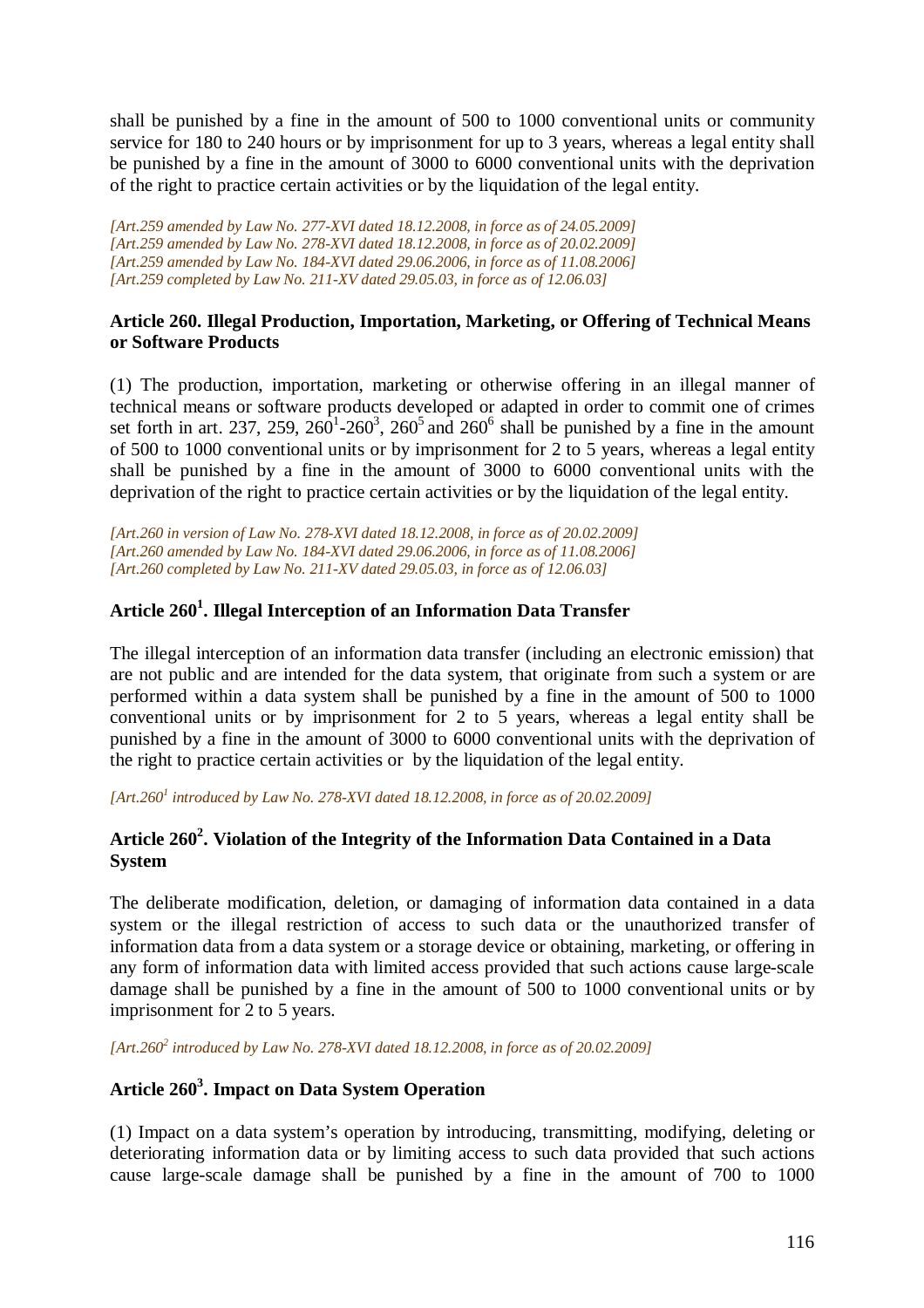conventional units or by community service for 150 to 200 hours or by imprisonment for 2 to 5 years, whereas a legal entity shall be punished by a fine in the amount of 3000 to 6000 conventional units with the deprivation of the right to practice certain activities or by the liquidation of the legal entity.

## (2) The same action:

- a) committed for material interests;
- b) committed by two or more persons;
- c) committed by an organized criminal group or a criminal organization;
- d) causing damage on an especially large scale;

shall be punished by a fine in the amount of 700 to 1000 conventional units or by imprisonment for 3 to 7 years, whereas a legal entity shall be punished by a fine in the amount of 3000 to 6000 conventional units or by the liquidation of the legal entity.

*[Art.260<sup>3</sup> introduced by Law No. 278-XVI dated 18.12.2008, in force as of 20.02.2009]* 

## **Article 260<sup>4</sup> . Illegal Production, Importation, Marketing, or Offering of Passwords, Access Codes, or Similar Data**

(1) The production, importation, marketing, or otherwise offering in an illegal manner of a password, access code, or similar data that allow total or partial access to a data system in order to commit one of the crimes set forth in art. 237, 259, 260<sup>1</sup>-260<sup>3</sup>, 260<sup>5</sup> and 260<sup>6</sup> provided that such actions cause large-scale damage shall be punished by a fine in the amount of 500 to 1000 conventional units or by imprisonment for 2 to 5 years, whereas a legal entity shall be punished by a fine in the amount of 1000 to 3000 conventional units with the deprivation of the right to practice certain activities.

(2) The same actions:

- a) committed for material interest;
- b) committed by two or more persons;
- c) committed by an organized criminal group or a criminal organization;
- d) causing damage on an especially large scale;

shall be punished by a fine in the amount of 1000 to 1500 conventional units or by imprisonment for 3 to 7 years, whereas a legal entity shall be punished by a fine in the amount of 3000 to 6000 conventional units with the deprivation of the right to practice certain activities or by the liquidation of the enterprise.

*[Art.260<sup>4</sup> introduced by Law No. 278-XVI dated 18.12.2008, in force as of 20.02.2009]* 

# **Article 260<sup>5</sup> . Information Data Forgery**

The illegal introduction, change, or deletion of information data or the illegal limitation of access to such data generating unauthentic data to be used for the production of a legal consequence shall be punished by a fine in the amount of 1000 to 1500 conventional units or by imprisonment for 2 to 5 years.

*[Art.260<sup>5</sup> introduced by Law No. 278-XVI dated 18.12.2008, in force as of 20.02.2009]* 

# **Article 260<sup>6</sup> . Information Fraud**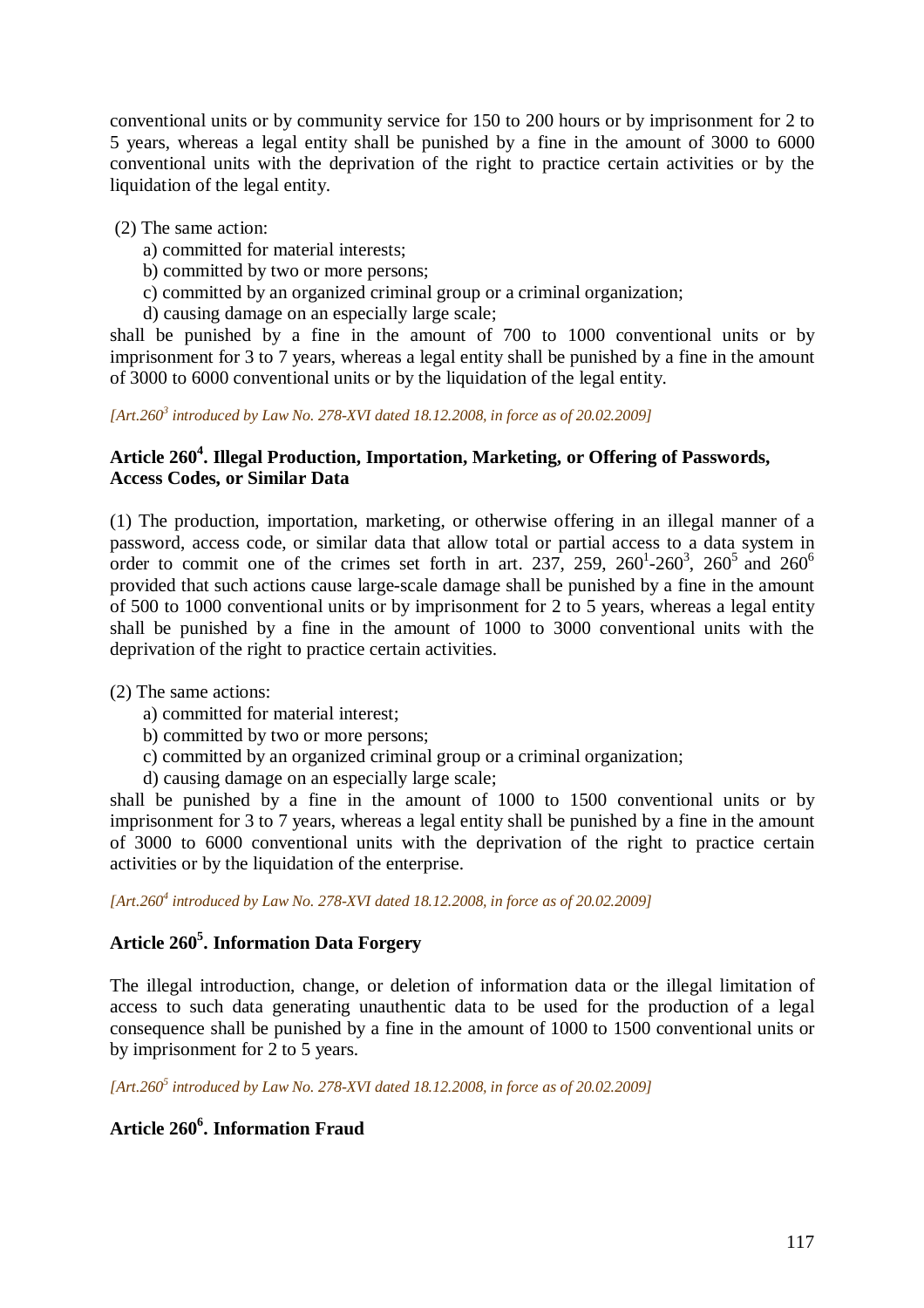(1) Introducing, changing, or deleting information data, limiting access to such data, or in any way preventing a data system's operation in order to gain material benefit either personal or for another person provided that such actions caused large-scale damage shall be punished by a fine in the amount of 1000 to 1500 conventional units or by community service for 150 to 200 hours or by imprisonment for 2 to 5 years.

(2) The same actions:

- a) committed by an organized criminal group or a criminal organization;
- b) causing damage on an especially large scale;
- shall be punished by imprisonment for 4 to 9 years.

*[Art.260<sup>6</sup> introduced by Law No. 278-XVI dated 18.12.2008, in force as of 20.02.2009]* 

## **Article 261. Violation of Data System Security Rules**

The violation of rules on collecting, processing, storing, disseminating, or distributing information or of rules on protecting the data system provided in line with the status of the information or its degree of protection, provided that such an action contributes to the appropriation, distortion, or destruction of information or causes other severe consequences shall be punished by a fine of up to 400 conventional units or by community service for 200 to 240 hours or by imprisonment for up to 2 years, in all cases with (or without) the deprivation of the right to hold certain positions or to practice certain activities for 2 to 5 years, whereas a legal entity shall be punished by fine in amount of 1000 to 3000 conventional units with the deprivation of the right to practice certain activities.

*[Art.261 amended by Law No. 211-XV dated 29.05.03, in force as of 12.06.03]* 

# **Article 261<sup>1</sup> . Unauthorized Access to Telecommunication Networks and Services**

(1) Unauthorized access to telecommunication networks and/or services and the use of telecommunication networks and/or services of other providers, if such an action causes largescale damage shall be punished by a fine in the amount of 500 to 1000 conventional units or by imprisonment for up to 1 year, whereas a legal entity shall be punished by a fine in the amount of 1000 to 3000 conventional units with the deprivation of the right to practice certain activities.

(2) The same action:

*[Letter a) excluded by Law No. 277-XVI dated 18.12.2008, in force as of 24.05.2009]* 

- b) committed by two or more persons;
- c) committed by breaching protection systems;
- d) committed with the use of special technical means;
- e) causing damage on an especially large scale;

shall be punished by a fine in the amount of 1000 to 3000 conventional units or by imprisonment for up to 5 years, whereas a legal entity shall be punished by a fine in the amount of 3000 to 6000 conventional units with the deprivation of the right to practice certain activities.

*[Art.261<sup>1</sup> amended by Law No. 277-XVI dated 18.12.2008, in force as of 24.05.2009] [Art.261<sup>1</sup> amended by Law No. 184-XVI dated 29.06.2006, in force as of 11.08.2006] [Art.261<sup>1</sup> introduced by Law No. 254-XV din 09.07.04, in force as of 22.10.04]*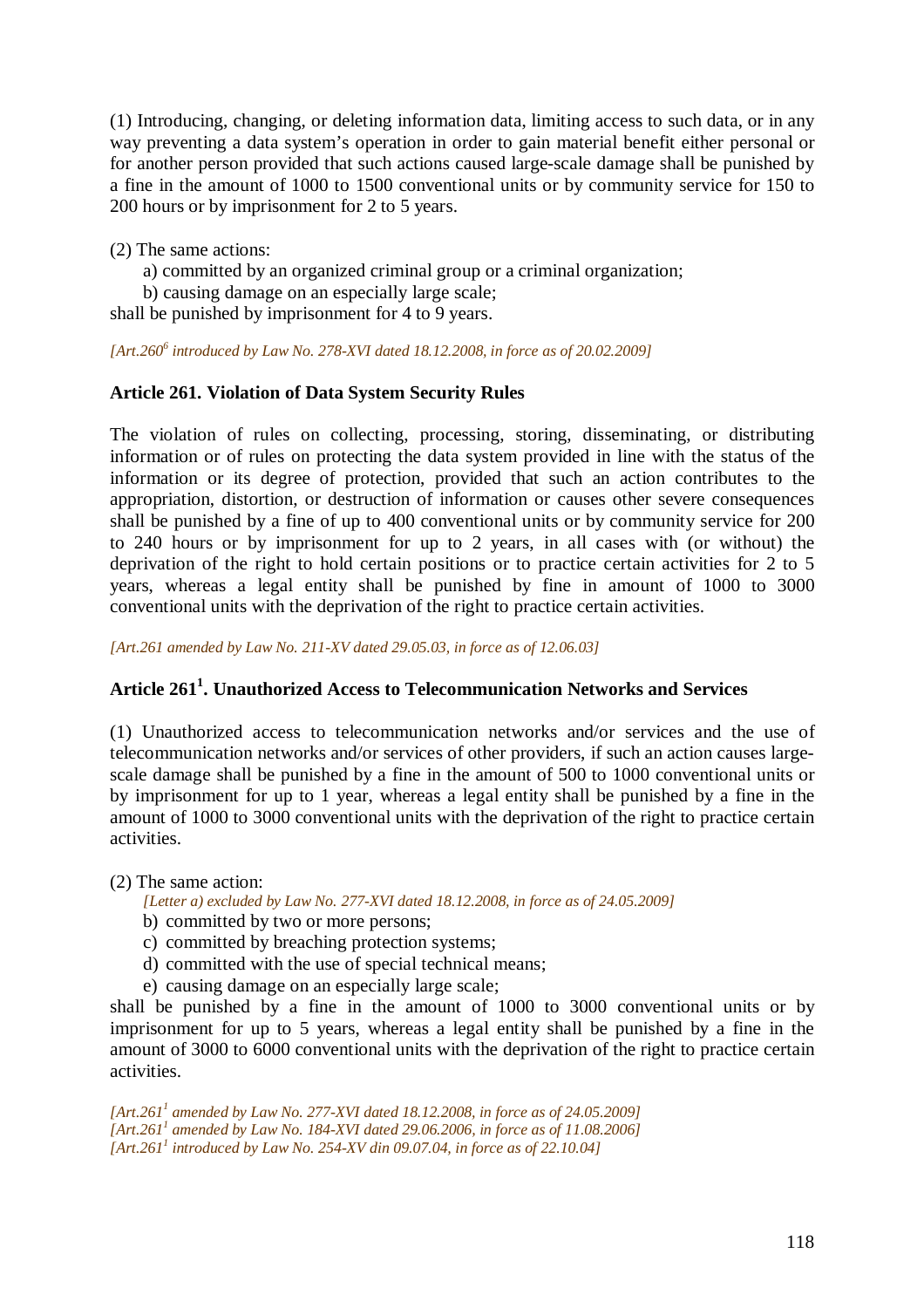# **Chapter XII TRANSPORT CRIMES**

## **Article 262. Violation of Flight Rules**

Entry into, exiting from or transit by air to the territory of the Republic of Moldova without the required authorization or noncompliance with the flight routes indicated in the authorization, with landing sites, entry points, or flight altitudes without the authorization of competent bodies or other violations of rules on flights in the air space of the Republic of Moldova shall be punished by a fine in the amount of 300 to 800 conventional units or by imprisonment for up to 2 years.

*[Art.262 amended by Law No. 277-XVI dated 18.12.2008, in force as of 24.05.2009] [Art.262 amended by Law No. 184-XVI dated 29.06.2006, in force as of 11.08.2006]*

### **Article 263. Violation of Railway, Naval or Air Transport Traffic or Operational Safety Rules**

(1) Violations by a railway, naval, or air transport employee of transport traffic or operational rules that cause by imprudence severe or less severe bodily injury or damage to health or material damage on a large scale shall be punished by a fine in the amount of 300 to 1000 conventional units or by imprisonment for up to 4 years, in both cases with (or without) the deprivation of the right to operate the means of transport for up to 2 years.

(2) The same action that causes:

- a) the death of a person;
- b) other severe consequences;

shall be punished by imprisonment for 3 to 7 years with (or without) the deprivation of the right to operate the means of transport for up to 5 years.

*[Art.263 amended by Law No. 277-XVI dated 18.12.2008, in force as of 24.05.2009]* 

## **Article 264. Violation of Transport Traffic or Operational Safety Rules by the Person Operating the Means of Transport**

(1) Violation of transport traffic or operational safety rules by the person operating the means of transport that causes by imprudence less severe bodily injury or damage to health shall be punished by a fine of up to 300 conventional units or by community service for 180 to 240 hours or by imprisonment for up to 3 years with (or without) the deprivation of the right to operate the means of transport for up to 2 years.

(2) The same action committed in a state of intoxication shall be punished by a fine in the amount of 600 to 1000 conventional units or by community service for 200 to 240 hours or by imprisonment for up to 4 years, in all cases with the deprivation of the right to operate the means of transport for 3 to 5 years.

(3) The action set forth in par. (1) that causes:

- a) severe bodily injury or damage to health;
- b) the death of a person;

shall be punished by imprisonment for 3 to 7 years with the deprivation of the right to operate the means of transport for up to 4 years.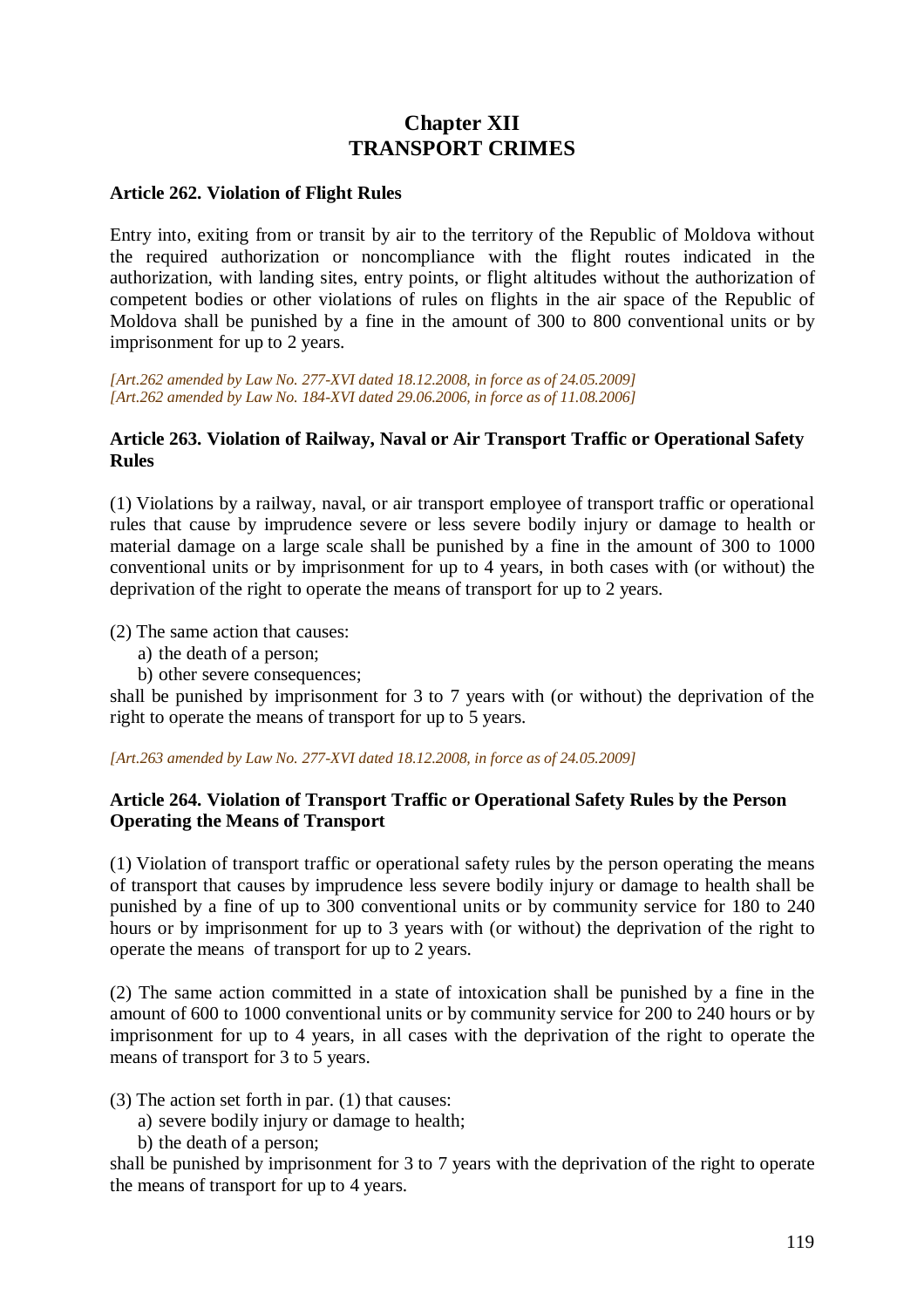(4) The action set forth in par. (3) committed in a state of intoxication shall be punished by imprisonment for 4 to 8 years with the deprivation of the right to operate the means of transport for 4 to 5 years.

(5) The action set forth in par. (1) that causes death of two or more persons shall be punished by imprisonment for 6 to 10 years with the deprivation of the right to operate the means of transport for up to 5 years.

(6) The action set forth in par. (5) committed in a state of intoxication shall be punished by imprisonment for 7 to 12 years with the deprivation of the right to operate the means of transport for 5 years.

*[Art.264 amended by Law No. 277-XVI dated 18.12.2008, in force as of 24.05.2009] [Art.264 amended by Law No. 16-XVI dated 03.02.2009, in force as of 03.03.2009] [Art.264 amended by Law No. 184-XVI dated 29.06.2006, in force as of 11.08.2006] [Art.264 amended by Law No. 45-XVI dated 21.04.05, in force as of 13.05.05] [Art.264 completed by Law No. 211-XV dated 29.05.03, in force as of 12.06.03]* 

# **Article 264<sup>1</sup> . Operating a Means of Transport in a State of Acute Alcoholic Intoxication or in a State of Intoxication Caused by Other Substances**

(1) Operating a means of transport by a person in a state of acute alcoholic intoxication or in a state of intoxication caused by narcotic, psychotropic, and/or other substances with similar effects shall be punished by a fine in the amount of 400 to 500 conventional units or by community service for 200 to 240 hours, in both cases with the deprivation of the right to operate the means of transport for 3 to 5 years.

(2) The deliberate transmission of a means of transport to be driven by a person in a state of intoxication, provided that such an action causes consequences specified in art. 264 shall be punished by a fine in the amount of 450 to 550 conventional units or by community service for 200 to 240 hours, in both cases with the deprivation of the right to operate the means of transport for 3 to 5 years.

(3) The refusal, resistance, or evasion of an operator of a means of transport to undergo a breath analyzer test or a medical examination aimed at determining a state of intoxication and its nature or from taking biological samples as part of this medical examination shall be punished by a fine in the amount of 550 to 650 conventional units or by community service for 200 to 240 hours, in both cases with the deprivation of the right to operate the means of transport for 3 to 5 years.

(4) The actions set forth in par. (1)-(3) committed by a person without an operator's license or who has been deprived of the right to operate the means of transport shall be punished by a fine in the amount of 700 to 800 conventional units or by community service for 200 to 240 hours or by imprisonment for up to 1 year.

*[Art.264<sup>1</sup> introduced by Law No. 16-XVI dated 03.02.2009, in force as of 03.03.2009]*

#### **Article 265. Commissioning a Means of Transport with Evident Technical Defects**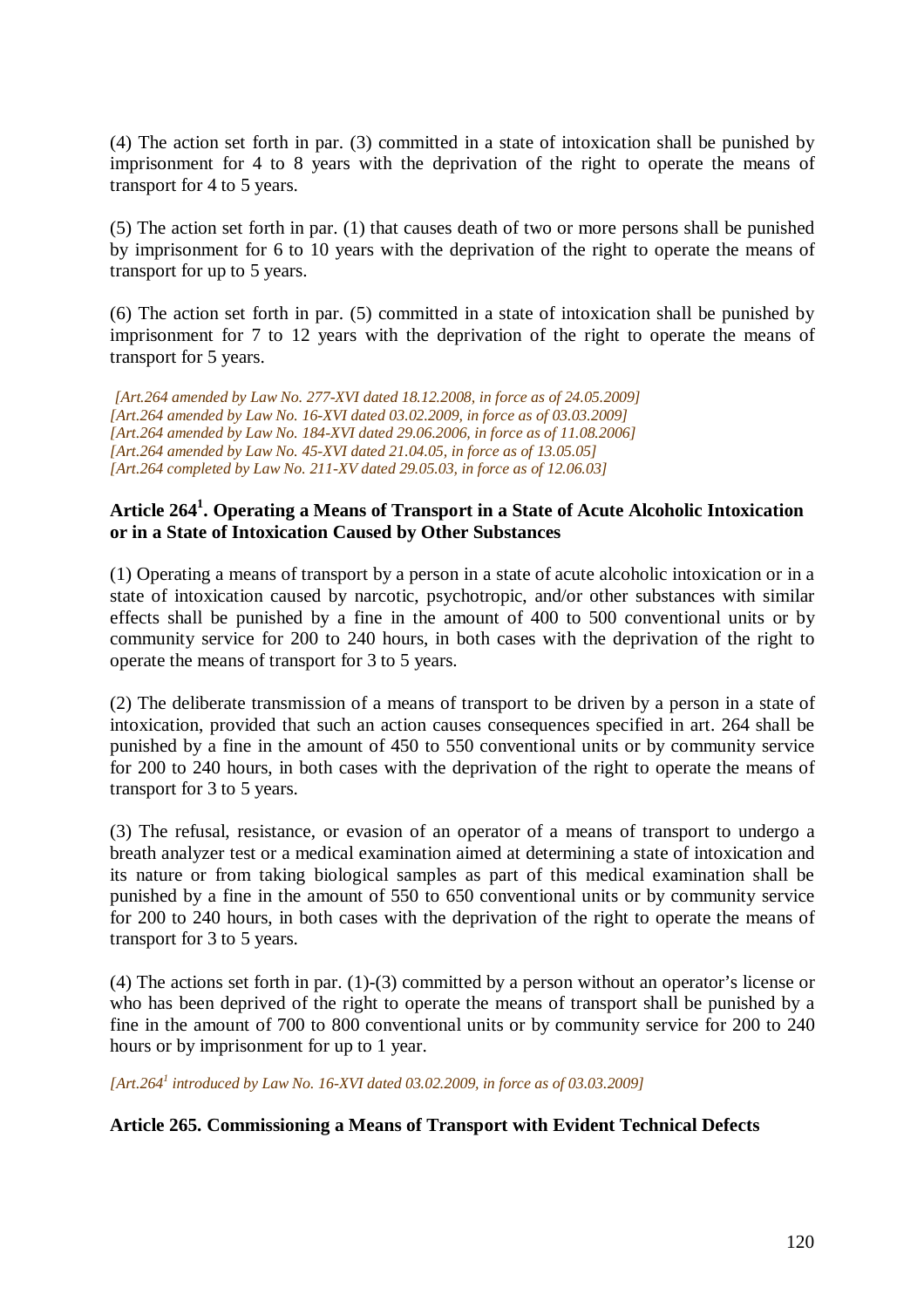Commissioning a means of transport with evident technical defects or any other gross violation of operational rules that ensure traffic safety committed by a person responsible for the technical condition or operation of the means of transport and violations by an official or a person administering a commercial, social, or other non-state organization that manages the working regulations of drivers or machine operators, provided that such actions cause the consequences set forth in article 264 shall be punished by a fine in the amount of 200 to 700 conventional units or by imprisonment for up to 3 years, in both cases with (or without) the deprivation of the right to hold positions involving responsibility for the technical condition or operation of the means of transport for 2 to 5 years.

*[Art.265 amended by Law No. 277-XVI dated 18.12.2008, in force as of 24.05.2009]* 

#### **Article 266. Abandoning a Traffic Accident Site**

Abandoning a traffic accident site by the person who was operating the means of transport and who violated the traffic or operational safety rules for that means of transport provided that such an action causes the consequences set forth in par. (3) and (5) of article 264 shall be punished by a fine in the amount of 200 to 500 conventional units or by community service for 200 to 240 hours or by imprisonment for up to 2 years.

*[Art.266 amended by Law No. 184-XVI dated 29.06.2006, in force as of 11.08.2006]*

### **Article 267. Low-Quality Renovation of Communication Lines or Railway, Naval or Air Transport or Their Commissioning with Technical Defects**

The low-quality renovation of communication lines or their installation and of telecommunication or means of signaling, or commissioning railway, naval or air transport with technical defects or grossly violating their operational rules committed by a person responsible for their technical condition or operation, provided that such actions cause the consequences set forth in article 263 shall be punished by a fine in the amount of 300 to 800 conventional units or by imprisonment for up to 7 years, in both cases with (or without) the deprivation of the right to hold certain positions or to practice certain activities for up to 5 years.

*[Art.267 amended by Law No. 277-XVI dated 18.12.2008, in force as of 24.05.2009] [Art.267 amended by Law No. 211-XV dated 29.05.03, in force as of 12.06.03]*

#### **Article 268. Deliberate Destruction or Damage of Communication Lines and Transport Means**

The deliberate destruction or damage of communication lines or their installations and of telecommunications or means of signaling or of other transportation equipment as well as of means of transport provided that such actions cause the consequences set forth in art. 263 or art. 264, par. (5) shall be punished by a fine in the amount of 200 to 1000 conventional units or by imprisonment for up to 7 years.

*[Art.268 amended by Law No. 277-XVI dated 18.12.2008, in force as of 24.05.2009] [Art.268 amended by Law No. 211-XVdated 29.05.03, in force as of 12.06.03]* 

#### **Article 269. Violation of Traffic Order and Safety Rules**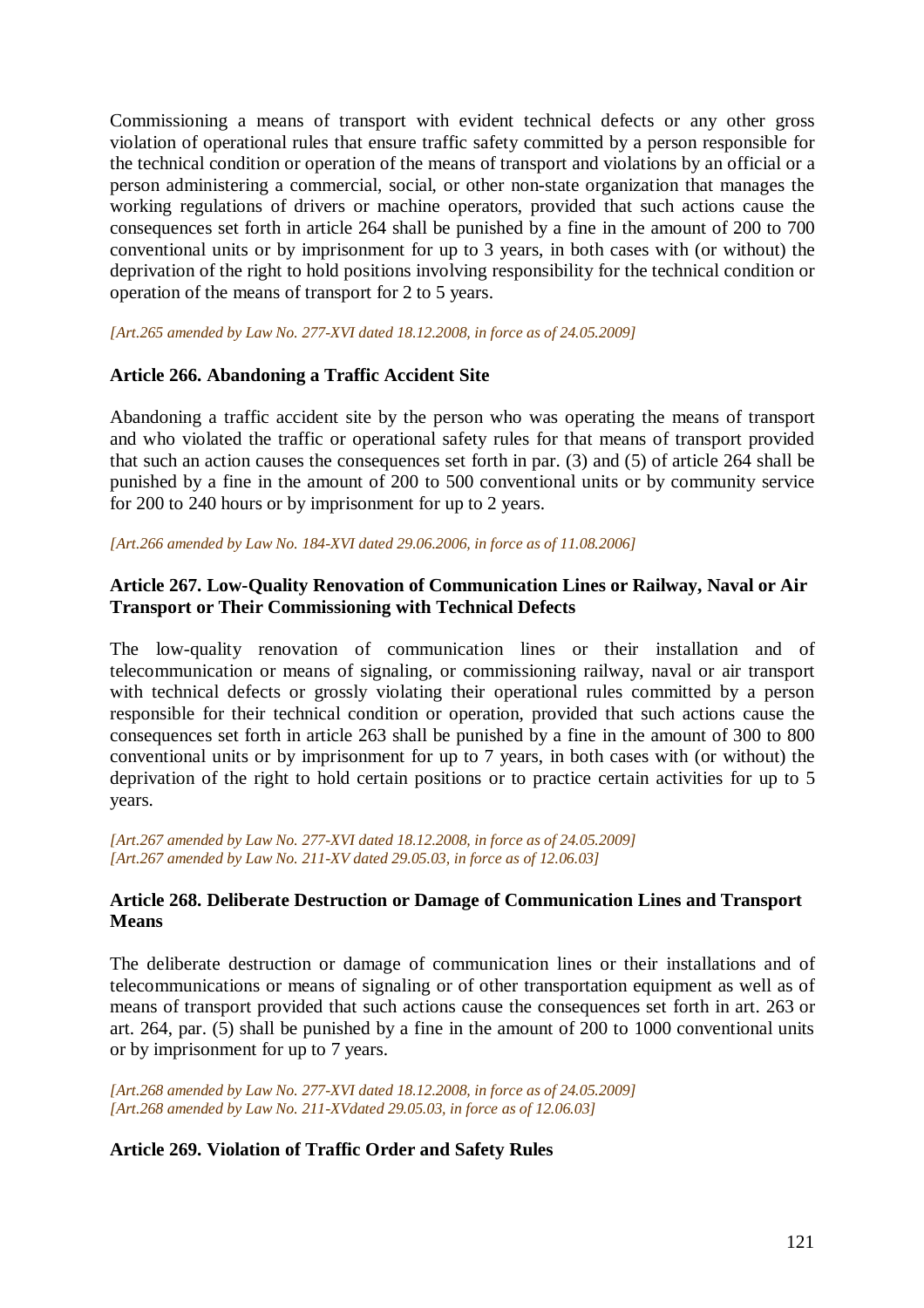Violations of traffic order and safety rules by a passenger, pedestrian or other participant in the traffic provided that such an action causes the consequences set forth in article 264 shall be punished by a fine in the amount of 300 to 800 conventional units or by imprisonment for up to 5 years.

*[Art.269 amended by Law No. 277-XVI dated 18.12.2008, in force as of 24.05.2009]* 

## **Article 270. Willful and Unnecessary Stopping of Trains**

The willful and unnecessary stopping of trains by pulling the general brake or by other means provided that such an action causes:

- a) accidents involving people;
- b) the derailment or damage of the rolling stock;
- c) other severe consequences;

shall be punished by a fine in the amount of 300 to 1000 conventional units or by imprisonment for up to 7 years.

*[Art.270 amended by Law No. 277-XVI dated 18.12.2008, in force as of 24.05.2009]* 

## **Article 271. Deliberate Blocking of Thoroughfares**

The deliberate blocking of thoroughfares by creating obstacles, establishing checkpoints, or by other means, provided that such an action causes:

- a) accidents involving people;
- b) other severe consequences;

shall be punished by a fine in the amount of 300 to 1000 conventional units or by imprisonment for 2 to 6 years.

*[Art.271 amended by Law No. 277-XVI dated 18.12.2008, in force as of 24.05.2009]* 

# **Article 272. Coercing a Railway, Naval, Air or Road Transport Employee Not to Perform Official Duties**

(1) Coercing a railway, naval, air, or road transport employee not to perform his/her official duties by threats of murder, severe bodily injury, or damages to health or of the destruction of his/her or his/her close relatives' property provided the danger of executing such threats exists shall be punished by a fine of up to 200 conventional units or by community service for 140 to 200 hours or by imprisonment for up to 1 year.

(2) The same action committed:

*[Letter a) excluded by Law No. 277-XVI dated 18.12.2008, in force as of 24.05.2009]* 

b) by two or more persons

shall be punished by a fine in the amount of 200 to 700 conventional units or by community service for 180 to 240 hours or by imprisonment for up to 3 years.

*[Art.272 amended by Law No. 277-XVI dated 18.12.2008, in force as of 24.05.2009] [Art.272 amended by Law No. 184-XVI dated 29.06.2006, in force as of 11.08.2006]*

*[Art.273 excluded by Law No. 277-XVI dated 18.12.2008, in force as of 24.05.2009] [Art.273 amended by Law No. 292-XVI dated 21.12.2007, in force as of 08.02.2008]*

*[Art.274 excluded by Law No. 277-XVI dated 18.12.2008, in force as of 24.05.2009]*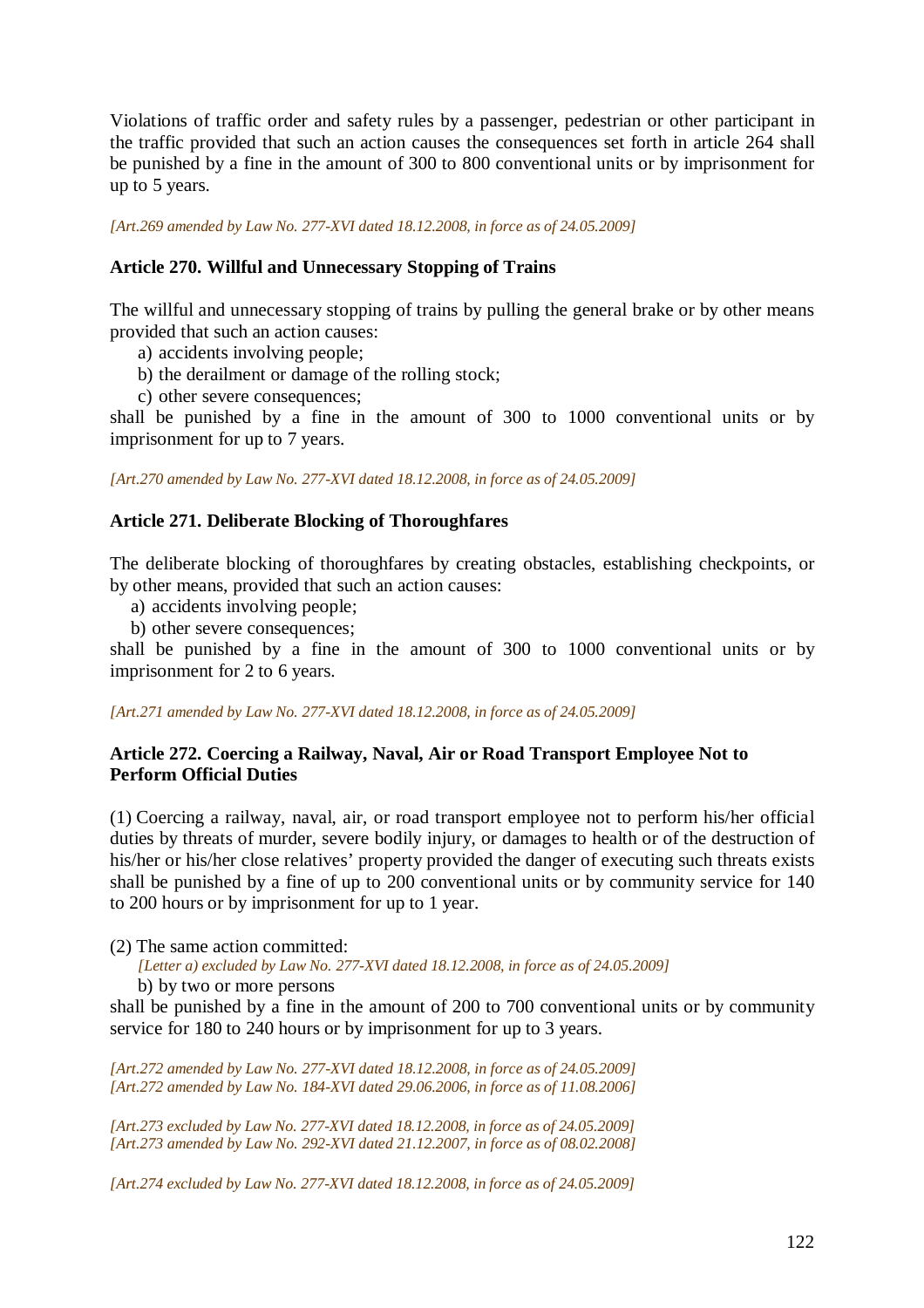*[Art.274 amended by Law No. 184-XVI dated 29.06.2006, in force as of 11.08.2006]*

#### **Article 275. Hijacking or Capturing a Train, Airplane, Sea Craft, or River Boat**

(1) Hijacking, capturing or illegally controlling a train, aircraft, sea craft, or river boat or occupying a railway station, airport, sea or river port, or any other transport enterprise, institution, or organization as well as seizing cargo units with no purpose of appropriating them shall be punished by imprisonment for 5 to 10 years.

- (2) The same actions:
	- a) committed by two or more persons;
	- b) involving violence or the threat of violence or another form of intimidation;
	- b<sup>1</sup>) committed on an in-flight aircraft;
	- c) causing damage to a train, aircraft, sea craft, or river boat;
	- d) causing other severe consequences,

shall be punished by imprisonment for 7 to 15 years.

(3) The actions set forth in par. (1) or (2) that cause:

- a) severe bodily injury or damage to health;
- b) the death of a person;

shall be punished by imprisonment for 10 to 15 years.

*[Art.275 amended by Law No. 277-XVI dated 18.12.2008, in force as of 24.05.2009] [Art.275 amended by Law No. 136-XVI dated 19.06.2008, in force as of 08.08.2008]*

#### **Article 276. Forging Identification Markings of Road Vehicles**

(1) Forging of the series of identification numbers on the chassis, body, or engine of a vehicle by erasure, replacement or alteration shall be punished by a fine in the amount of 300 to 600 conventional units or by community service for 180 to 240 hours or by imprisonment for up to 1 year.

(2) The same action committed:

- *[Letter a) excluded by Law No. 277-XVI dated 18.12.2008, in force as of 24.05.2009]*
- b) by two or more persons;
- c) with the use of an official position;

shall be punished by a fine in the amount of 500 to 1500 conventional units or by imprisonment for up to 3 years, in both cases with (or without) the deprivation of the right to hold certain positions or to practice certain activities for up to 3 years.

*[Art.276 amended by Law No. 277-XVI dated 18.12.2008, in force as of 24.05.2009] [Art.276 amended by Law No. 184-XVI dated 29.06.2006, in force as of 11.08.2006]*

*[Art.277 excluded by Law No. 292-XVI dated 21.12.2007, in force as of 08.02.2008] [Art.277 amended by Law No. 184-XVI dated 29.06.2006, in force as of 11.08.2006]*

# **Chapter XIII CRIMES AGAINST PUBLIC SECURITY AND PUBLIC ORDER**

**Article 278. Acts of Terrorism**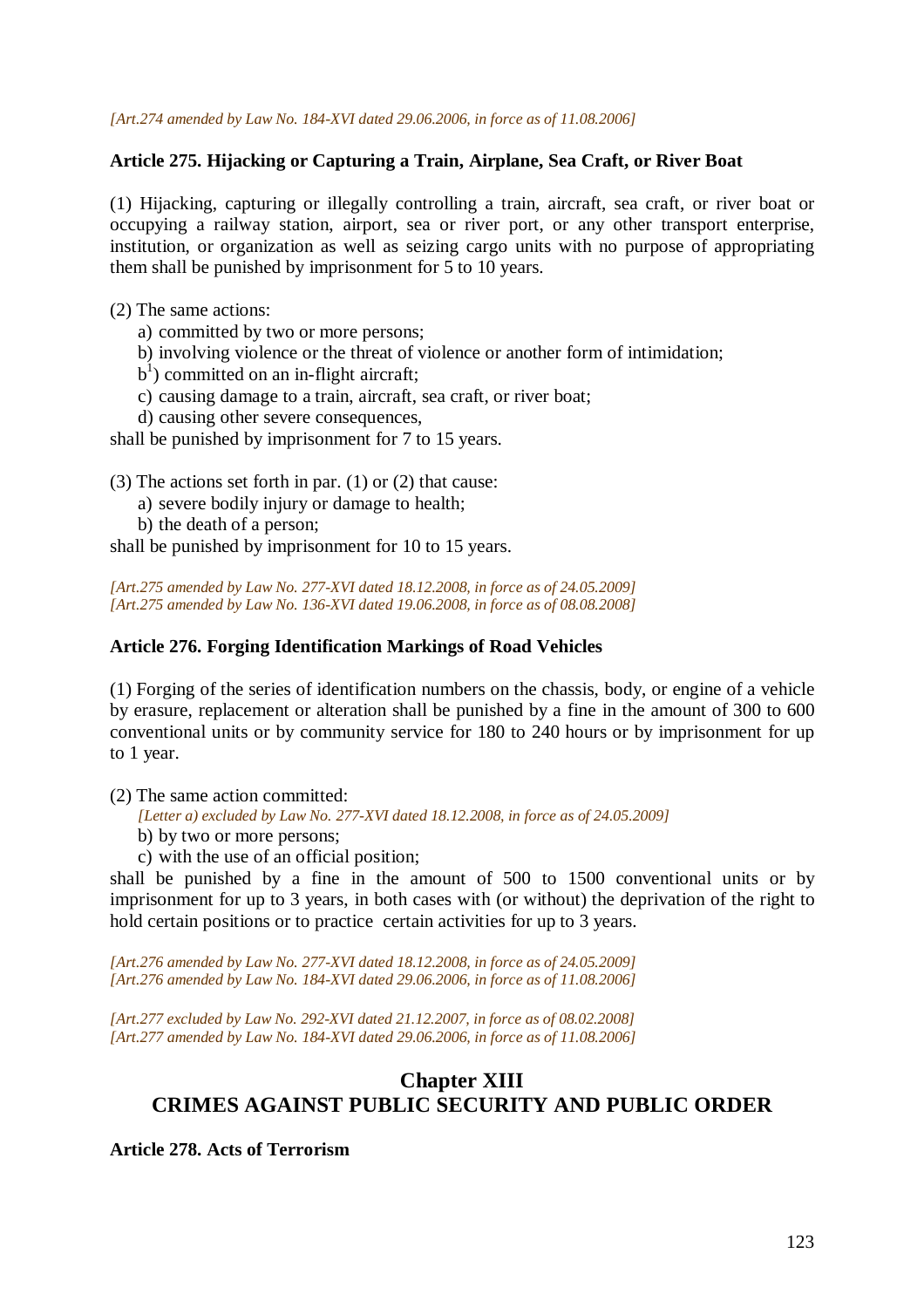(1) Acts of terrorism meaning setting an explosion, arson, or any other action that creates the danger of causing death, bodily injury, damage to health, vital damage to property or to the environment or other severe consequences when such an act is committed to intimidate the population or a part thereof, to draw the attention of society to the political, religious or other ideas of the perpetrator, or to force the state, international organization, legal entity or individual to commit or to refrain from committing an action, as well as threat to commit such acts for other purposes shall be punished by imprisonment for 6 to 12 years.

### (2) The same actions:

*[Letter a) excluded by Law No. 277-XVI dated 18.12.2008, in force as of 24.05.2009]* 

- b) committed by an organized criminal group;
- c) committed with the use of firearms or explosive substances;
- d) causing severe or less severe bodily injury or damage to health;
- e) causing material damage on an especially large scale;

shall be punished by imprisonment for 8 to 15 years.

(3) The actions set forth in par. (1) or (2):

- a) committed by a criminal organization;
- b) causing by imprudence the death of a person;

shall be punished by imprisonment for 12 to 20 years.

(4) An act of terrorism involving the murder of one or more persons for purposes specified in par. (1),

shall be punished by imprisonment for 16 to 20 years or by life imprisonment.

(5) The person who commits an act of terrorism and other participants may be sentenced to minimal punishment set by this article if they warn the authorities about the respective acts and by doing so contributed to the prevention of the death of people, of bodily injury, of damage to health, of other severe consequences or to the identification of other perpetrators.

(6) The person who participates in the preparation of an act of terrorism shall be exempted from criminal liability if he/she contributes to the prevention of the act of terrorism by notifying the authorities in due time or by other means and if his/her actions do not contain the constitutive elements of another crime.

*[Art.278 amended by Law No. 277-XVI dated 18.12.2008, in force as of 24.05.2009] [Art.278 amended by Law No. 136-XVI dated 19.06.2008, in force as of 08.08.2008]*

# **Article 278<sup>1</sup> . Delivery, Placement, Triggering, or Detonation of an Explosive Device or of Any Other Device with Lethal Effect**

(1) The delivery, placement, triggering, or detonation of an explosive device or any other device with a lethal effect in a public place, on state or government assets, in infrastructure or in the assets of the public transport system or committing these actions against the aforementioned places or assets in order to cause:

- a) death or severe bodily injury or damage to health;
- b) vital damage to the place, asset, or system,

shall be punished by imprisonment for 5 to 10 years.

(2) The same actions committed:

a) causing severe or less severe bodily injury or damage to health;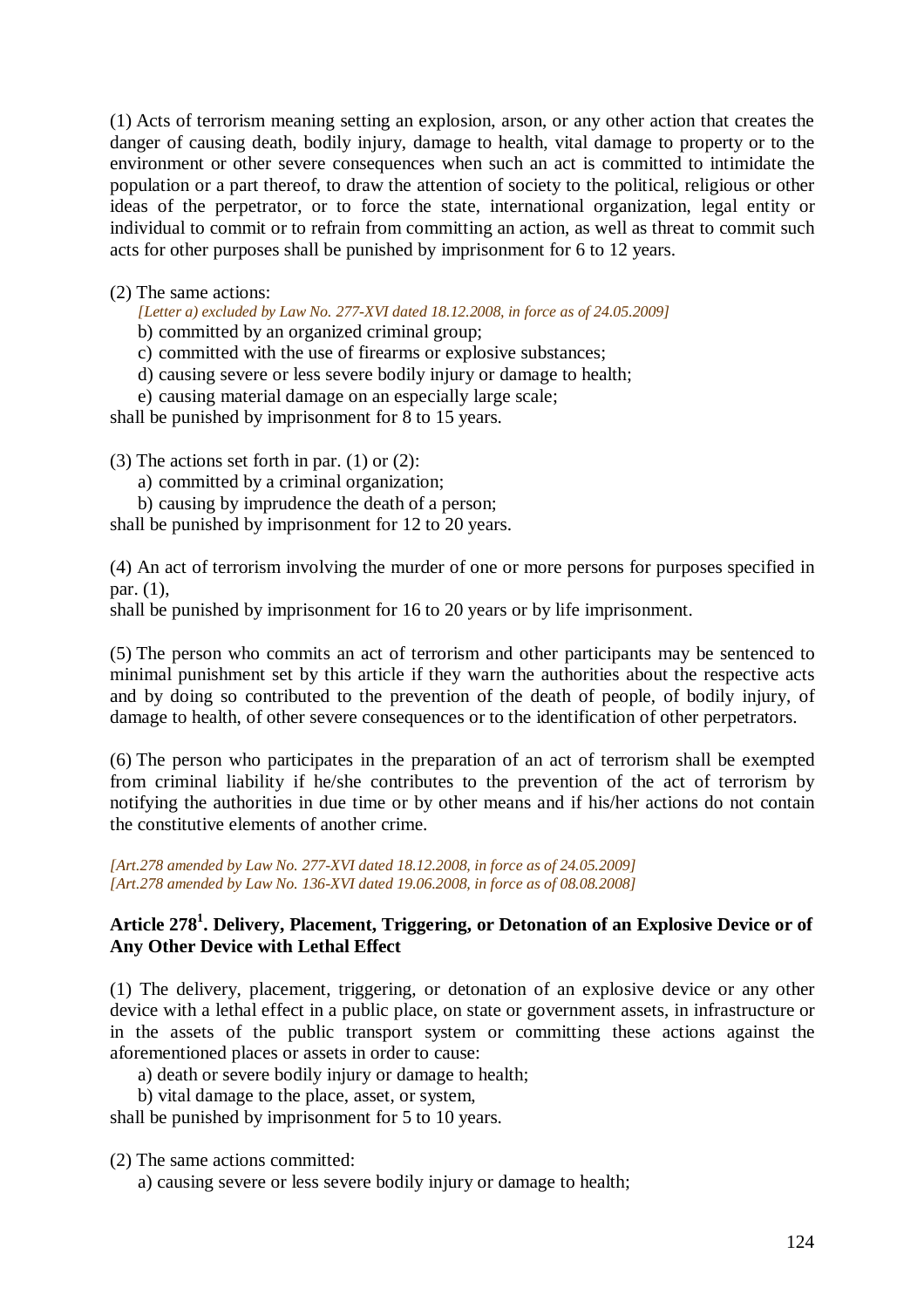b) causing damage on a large scale or especially large scale; shall be punished by imprisonment for 8 to 15 years.

(3) The actions set forth in par. (1) letter b) that cause by imprudence the death of a person shall be punished by imprisonment for 8 to 12 years.

(4) The actions set forth in par. (1), (2) or (3) committed by an organized criminal group or a criminal organization shall be punished by imprisonment for 12 to 18 years.

(5) The actions set forth in par. (1) involving intentional murder shall be punished by imprisonment for 16 to 20 years or by life imprisonment.

*[Art.278<sup>1</sup> amended by Law No. 277-XVI dated 18.12.2008, in force as of 24.05.2009] [Art.278<sup>1</sup> introduced by Law No. 136-XVI dated 19.06.2008, in force as of 08.08.2008]*

## **Article 279. Funding Terrorism**

(1) Funding terrorism meaning deliberately offering or collecting by any person and through any means, directly or indirectly goods of whatsoever nature obtained through any means or providing certain financial services aimed at the use of such goods or services or knowing that they will be used, in whole or in part:

a) to organize, prepare, or commit a crime of a terrorist nature;

b) by an organized criminal group, a criminal organization, or a person who commits or attempts to commit a crime of a terrorist nature or organizes, manages, associates, agrees in advance, incites, or participates as a accomplice in the commission of this crime;

shall be punished by imprisonment for 5 to 10 years with the deprivation of the right to hold certain positions or to practice certain activities for 2 to 5 years, whereas a legal entity shall be punished by a fine in the amount of 7000 to 10,000 conventional units and by the liquidation of the legal entity.

(2) The crime of funding terrorism shall be considered consummated regardless of whether the crime of a terrorist nature was committed or whether the goods were used for the commission of this crime by the group, organization, or person mentioned in par. (1), letter b) or whether the actions were committed in or outside the territory of the Republic of Moldova.

(3) Goods are financial means or any category of material or immaterial, movable or immovable, tangible or intangible values (assets) as well as acts and other legal instruments in any form, including electronic or digital form that confirm a legal title or right including any share (interest) in these values (assets).

 *[Art.279 in version of Law No. 136-XVI dated 19.06.2008, in force as of 08.08.2008]*

# **Article 279<sup>1</sup> . Recruiting, Training or Any Other Assistance for Purposes of Terrorism**

(1) Recruiting for purposes of terrorism meaning requests addressed to another person to commit or to participate in the preparation or commission of a crime of a terrorist nature or to associate with an organization or a group with that intention or knowing that this request is made in order to contribute to the commission of one or more crimes of a terrorist nature shall be punished by imprisonment for 3 to 8 years with the deprivation of the right to hold certain positions or to practice certain activities for 2 to 5 years, whereas a legal entity shall be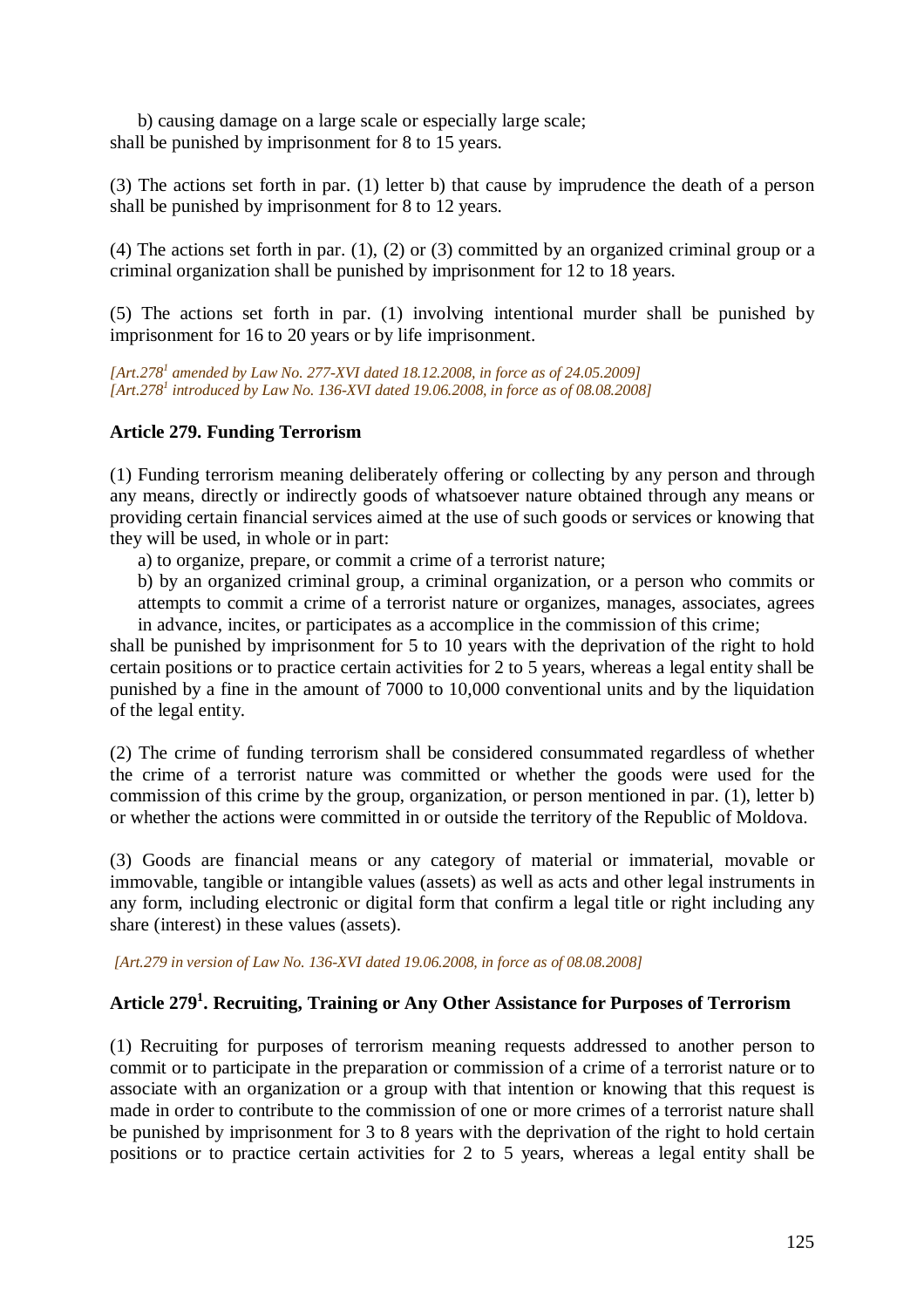punished by a fine in the amount of 3000 to 7000 conventional units and by the liquidation of the legal entity.

(2) Training for purposes of terrorism meaning providing guidance on the fabrication or use of explosive devices or substances, weapons of mass destruction, radioactive devices or materials, firearms or other weapons or noxious or dangerous substances, or on other specific methods or techniques with the intention or knowing that such training is to contribute to the commission of one or more crimes of a terrorist nature shall be punished by imprisonment for 4 to 9 years with the deprivation of the right to hold certain positions or to practice a certain activity for 3 to 5 years, whereas a legal entity shall be punished by a fine in the amount of 5000 to 8000 conventional units and by the liquidation of the legal entity.

(3) The purchase, storage, production, transportation, or supply of weapons, munitions, other destructive devices or means, of biological weapons, or of noxious or dangerous substances and assistance at state border-crossings, offering shelter, facilitating entering a limited-access zone, collecting and holding data for purposes of transmission, or offering data about target objects as well as rendering any other support in any form with the intention or knowing that such actions are to contribute to the commission of one or more crimes of a terrorist nature shall be punished by imprisonment for 5 to 10 years with the deprivation of the right to hold certain positions or to practice certain activities for 3 to 5 years, whereas a legal entity shall be punished by a fine in the amount of 7000 to 10,000 conventional units and the liquidation of the legal entity.

(4) The actions set forth in par. (1), (2) or (3) committed with use of an official position shall be punished by imprisonment for 7 to 15 years.

*[Art.279<sup>1</sup> introduced by Law No. 136-XVI dated 19.06.2008, in force as of 08.08.2008]*

# **Article 279<sup>2</sup> . Instigation for Purposes of Terrorism or Public Justification of Terrorism**

(1) Instigation for purposes of terrorism meaning distributing a message or otherwise informing the public with the purpose to instigate or knowing that such a message can instigate the commission a crime of a terrorist nature shall be punished by a fine in the amount of 300 to 600 conventional units or by community service for 180 to 240 hours or by imprisonment for up to 5 years, in all cases with (or without) the deprivation of the right to hold certain positions or to practice certain activities for up to 5 years, whereas a legal entity shall be punished by a fine in the amount of 1000 to 3000 conventional units with the deprivation of the right to practice certain activities for 2 to 5 years or by the liquidation of the legal entity.

(2) Public justification of terrorism meaning distributing a message or otherwise informing the public about an acknowledgement of an ideology or practice on committing crimes of a terrorist nature as being just and needed or to be supported or worth following shall be punished by a fine in the amount of 200 to 500 conventional units or by community service for 140 to 200 hours or by imprisonment for up to 4 years, in all cases with (or without) the deprivation of the right to hold certain positions or to practice certain activities for up to 5 years, whereas a legal entity shall be punished by a fine in the amount of 800 to 2000 conventional units with the deprivation of the right to practice certain activities for 2 to 5 years or by the liquidation of the legal entity.

(3) The actions set forth in par. (1) or (2) committed: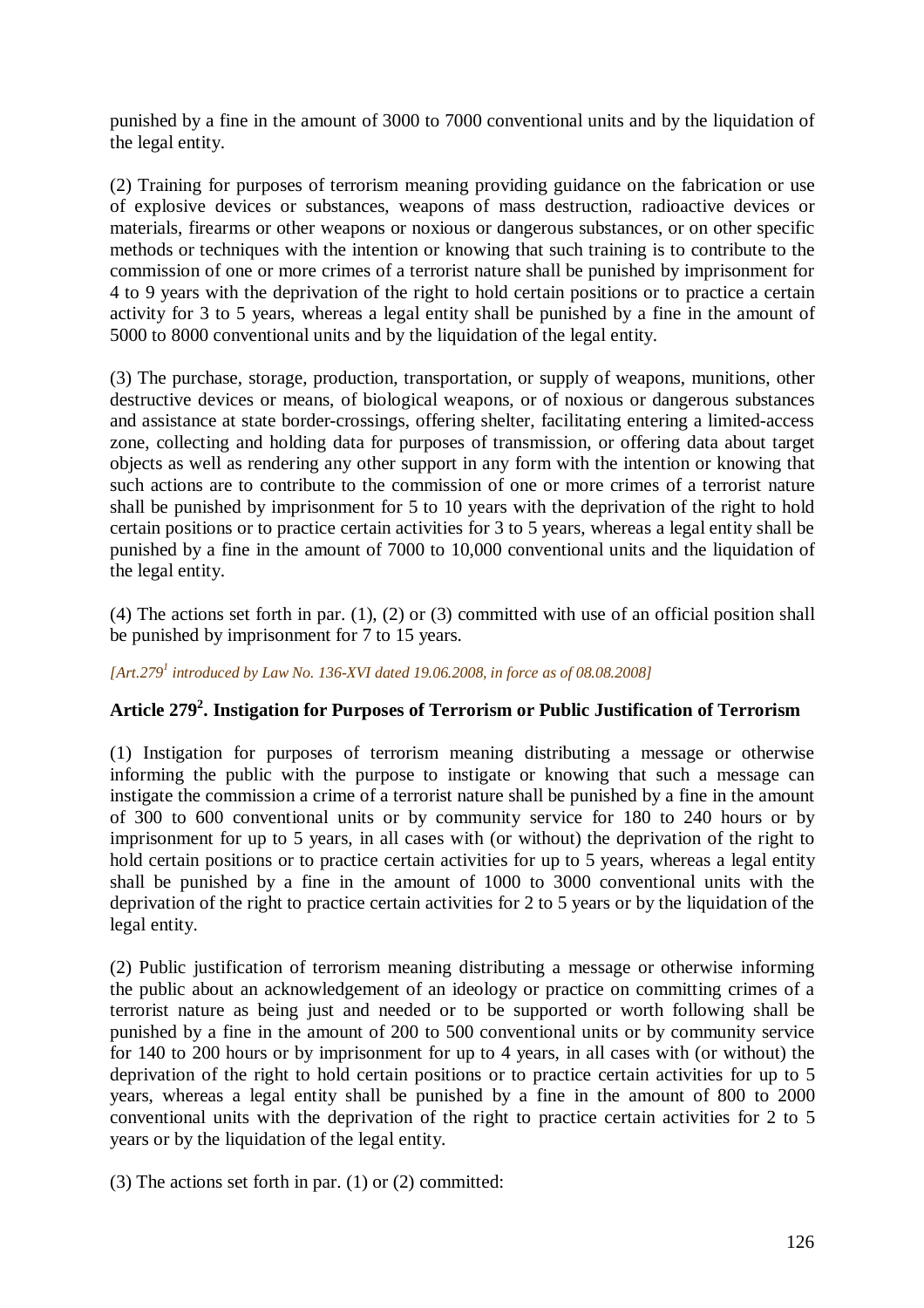a) through mass-media;

b) by using an official position;

shall be punished by a fine in the amount of 500 to 1000 conventional units or by imprisonment for 2 to 5 years, in both cases with (or without) the deprivation of the right to hold certain positions or to practice certain activities for 2 to 5 years, whereas a legal entity shall be punished by a fine in the amount of 3000 to 5000 conventional units with (or without) the deprivation of the right to practice certain activities for 3 to 5 years or by the liquidation of the legal entity.

*[Art.279<sup>2</sup> introduced by Law No. 136-XVI dated 19.06.2008, in force as of 08.08.2008]*

# **Article 280. Taking Hostages**

(1) Taking or keeping a person hostage and threatening him/her with murder, with bodily injury, or with damage to his/her health or subsequently keeping the person hostage to force the state, international organization, legal entity, individual, or group of persons to commit or to refrain from committing an action as a condition for the release of the hostage shall be punished by imprisonment for 5 to 10 years.

- (2) Taking of hostages:
	- *[Letter a) excluded by Law No. 277-XVI dated 18.12.2008, in force as of 24.05.2009]*
	- b) two or more persons;

c) persons known to be juveniles or pregnant women or taking advantage of the victims' known or obvious helpless condition caused by advanced age, disease, physical or mental handicap or another factor:

*[Letter d) excluded by Law No. 277-XVI dated 18.12.2008, in force as of 24.05.2009]* 

e) for purposes of profit;

- f) using violence dangerous to the life or health of the person;
- *[Letter g) excluded by Law No. 277-XVI dated 18.12.2008, in force as of 24.05.2009]*

shall be punished by imprisonment for 6 to 12 years with (or without) a fine in the amount of 500 to 1000 conventional units.

#### (3) Taking hostages:

- a) by an organized criminal group or a criminal organization;
- b) causing severe bodily injury or damages to health;
- c) causing by imprudence the victim's death;
- d) causing other severe consequences;

shall be punished by imprisonment for 8 to 15 years.

*[Art.280 amended by Law No. 277-XVI dated 18.12.2008, in force as of 24.05.2009] [Art.280 amended by Law No. 136-XVI dated 19.06.2008, in force as of 08.08.2008]*

#### **Article 281. Deliberate Communication of False Information about an Act of Terrorism**

Deliberate communication of false information about the preparation of explosions, arson, or other actions dangerous to human lives causing large-scale material damage or other severe consequences shall be punished by a fine in the amount of 200 to 500 conventional units or by community service for 180 to 240 hours or by imprisonment for up to 2 years.

*[Art.281 amended by Law No. 277-XVI dated 18.12.2008, in force as of 24.05.2009] [Art.281 amended by Law No. 184-XVI dated 29.06.2006, in force as of 11.08.2006]*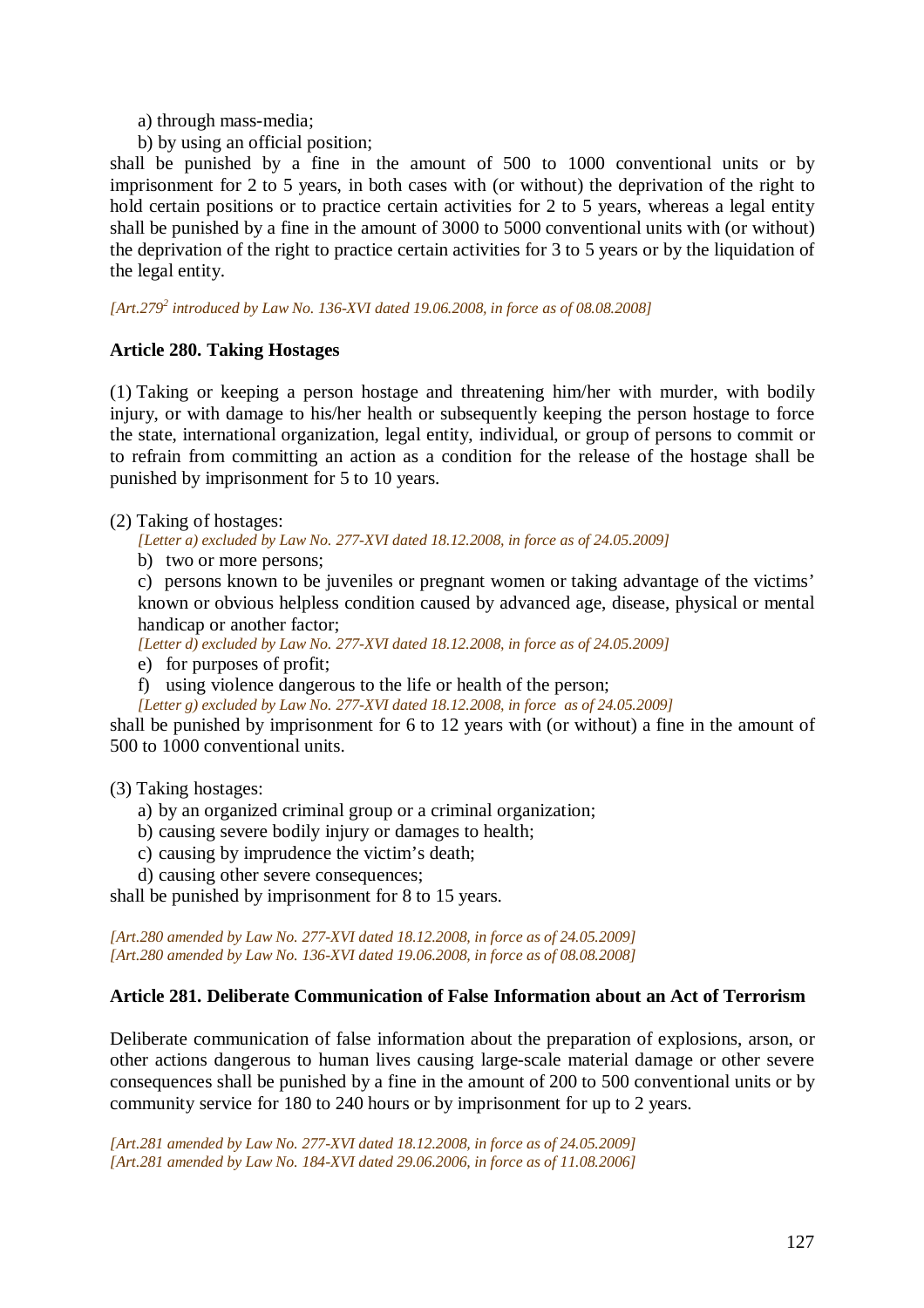## **Article 282. Establishment of an Illegal Paramilitary Unit or Participation Therein**

(1) Establishing or managing a paramilitary unit not provided for by the legislation of the Republic of Moldova as well as participation in such a unit shall be punished by imprisonment for 2 to 7 years.

(2) A person who voluntarily abandons an illegal paramilitary unit and surrenders his/her weapons shall be exempted from criminal liability, provided that his/her actions do not contain the constitutive elements of another crime.

*[Art.282 amended by Law No. 277-XVI dated 18.12.2008, in force as of 24.05.2009]* 

#### **Article 283. Banditry**

The organization of armed criminal gangs to attack legal entities or individuals as well as participation in such gangs or in the attacks committed by them shall be punished by imprisonment for 7 to 15 years.

*[Art.283 amended by Law No. 277-XVI dated 18.12.2008, in force as of 24.05.2009]* 

#### **Article 284. Creating or Leading a Criminal Organization**

Creating or leading a criminal organization meaning the establishment of such an organization and organizing its activities or searching for and recruiting members for the criminal organization or organizing meetings of its members or creating financial and other funds for their financial support and for the criminal activity of the organization or providing the criminal organization with weapons and tools for the commission of crimes or organizing the collection of information on potential victims and the activities of law enforcement bodies or coordinating criminal plans and actions with other criminal organizations and groups of criminals both in the country and abroad shall be punished by imprisonment for 8 to 15 years.

(2) Creating or leading a criminal organization or an organized criminal group in order to commit one or more crimes of a terrorist nature shall be punished by imprisonment for 10 to 20 years or by life imprisonment.

*[Art.284 amended by Law No. 277-XVI dated 18.12.2008, in force as of 24.05.2009] [Art.284 completed by Law No. 136-XVI dated 19.06.2008, in force as of 08.08.2008]*

## **Article 285. Mass Disorders**

(1) Organizing or leading mass disorders involving violence against persons, progroms, arson, damage to goods, the use of firearms or other objects used as weapons, and violent or armed resistance to representatives of authorities shall be punished by imprisonment for 4 to 8 years.

(2) Active participation in the commission of actions set forth in par. (1) shall be punished by imprisonment for 3 to 7 years.

(3) Calls for active, violent insubordination to the legitimate requests of the authorities' representatives, and for participation in mass disorders and for the commission of acts of violence against persons shall be punished by a fine in the amount of 200 to 500 conventional units or by community service for 180 to 240 hours or by imprisonment for up to 2 years.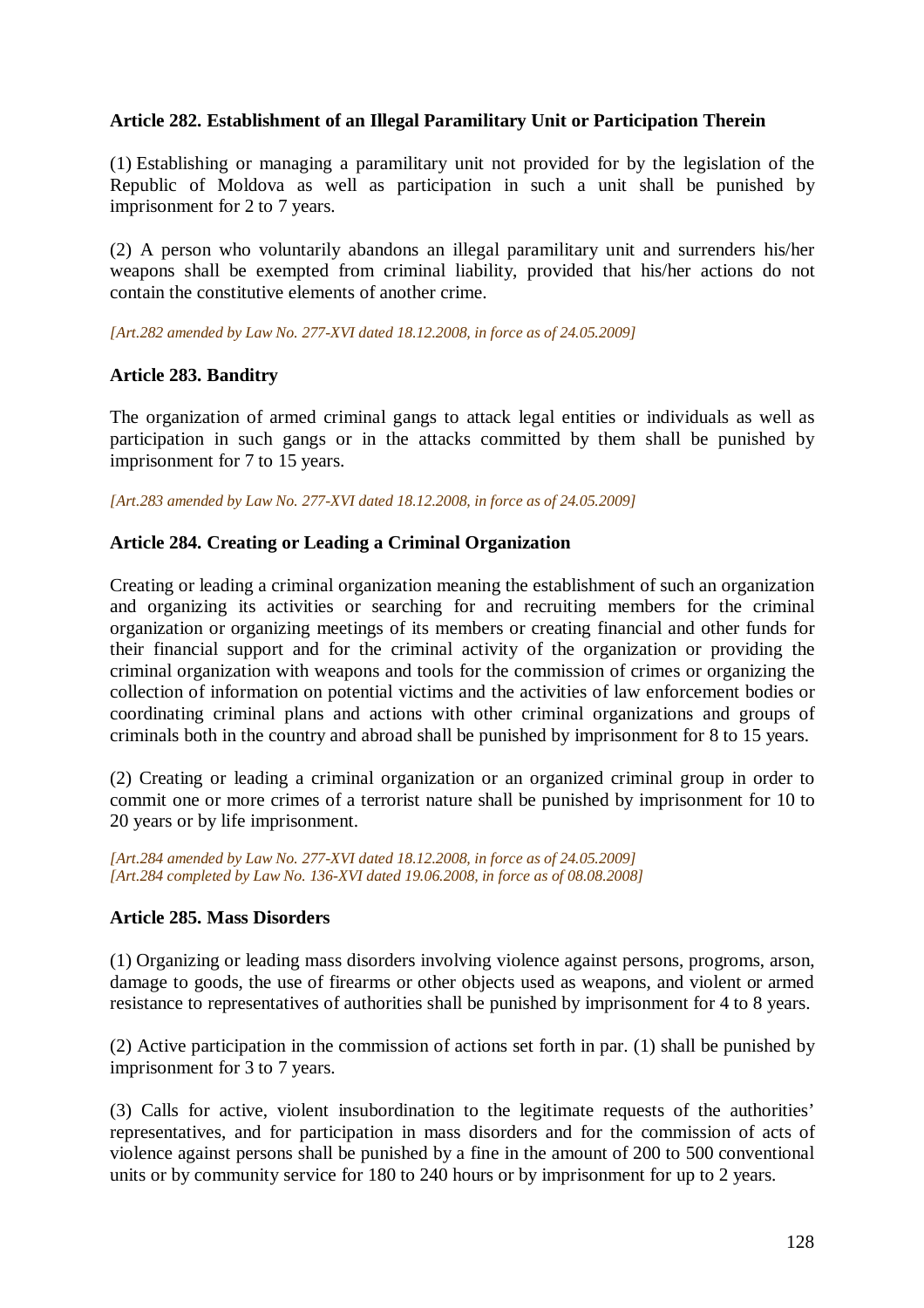#### *[Art.285 in version of Law No. 277-XVI dated 18.12.2008, in force as of 24.05.2009]*

#### **Article 286. Actions Disrupting the Activities of Penitentiaries**

Persons serving sentences of imprisonment who terrorize convicts who are on the way to rehabilitation or who make attacks against the administration or who organize criminal groups for such purposes or who actively participate in such groups shall be punished by imprisonment for 3 to 10 years.

*[Art.286 amended by Law No. 277-XVI dated 18.12.2008, in force as of 24.05.2009]* 

#### **Article 287. Hooliganism**

(1) Hooliganism meaning deliberate actions grossly violating public order involving violence or threats of violence or resistance to authorities' representatives or to other persons who suppress such actions as well as actions that by their content are distinguished by an excessive cynicism or impudence shall be punished by a fine in the amount of 200 to 700 conventional units or by community service for 180 to 240 hours or by imprisonment for up to 3 years.

(2) The same action committed:

- a) by a person who has previously committed an act of hooliganism;
- b) by two or more persons;

shall be punished by a fine in the amount of 400 to 1000 conventional units or by imprisonment for up to 5 years.

(3) Aggravated hooliganism meaning the actions set forth in par. (1) or (2) if committed with the use or the attempted use of weapons or other objects designed to cause bodily injury or damage to health shall be punished by imprisonment for 3 to 7 years.

*[Art.287 amended by Law No. 277-XVI dated 18.12.2008, in force as of 24.05.2009] [Art.287 amended by Law No. 184-XVI dated 29.06.2006, in force as of 11.08.2006] [Art.287 completed by Law No. 211-XV dated 29.05.03, in force as of 12.06.03]* 

#### **Article 288. Vandalism**

(1) Vandalism meaning the defilement of edifices or other buildings and the destruction of goods in means of public transport or in other public places shall be punished by a fine in the amount of 200 to 500 conventional units or by community service for 140 to 200 hours or by imprisonment for up to 1 year.

(2) The same action committed:

*[Letter a) excluded by Law No. 277-XVI dated 18.12.2008, in force as of 24.05.2009]* 

- b) by two or more persons;
- c) against goods with a historical, cultural, or religious value;,

shall be punished by a fine in the amount of 200 to 700 conventional units or by community service for 180 to 240 hours or by imprisonment for up to 3 years.

*[Art.288 amended by Law No. 277-XVI dated 18.12.2008, in force as of 24.05.2009] [Art.288 amended by Law No. 184-XVI dated 29.06.2006, in force as of 11.08.2006]*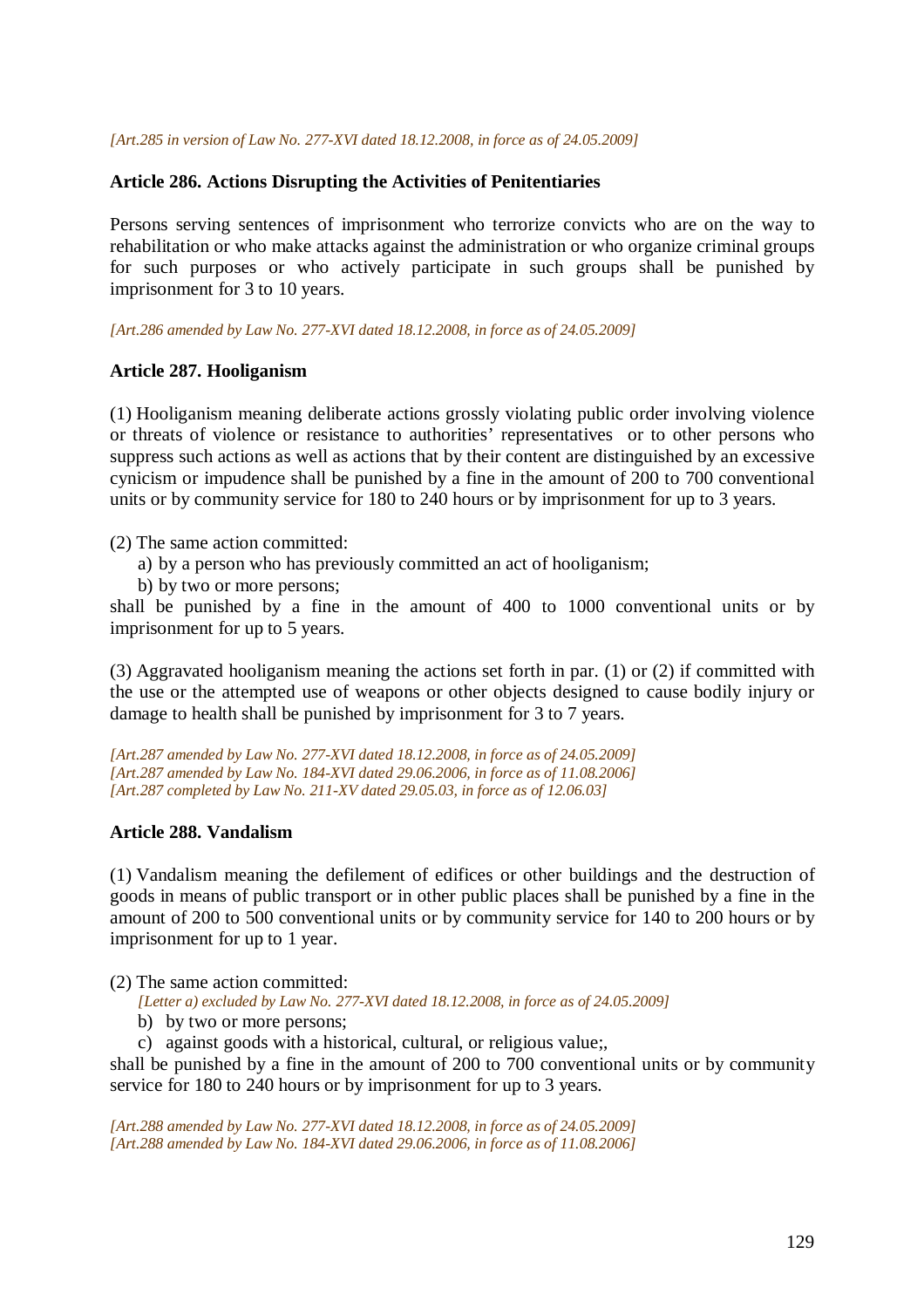## **Article 289. Piracy**

(1) Robbery committed for personal purposes by the crew or passengers of a vessel against persons or goods located on that ship or on another ship if the ships are in the high seas or in other places outside the jurisdiction of any state shall be punished by imprisonment for 5 to 10 years.

### (2) The same action:

*[Letter a) excluded by Law No. 277-XVI dated 18.12.2008, in force as of 24.05.2009]* 

b) committed by an organized criminal group or a criminal organization;

- c) committed with the use of weapons or other objects used as weapons;
- d) causing by imprudence the death of a person;

e) causing other especially severe consequences;

shall be punished by imprisonment for 8 to 15 years.

*[Art.289 amended by Law No. 277-XVI dated 18.12.2008, in force as of 24.05.2009]* 

# **Article 289<sup>1</sup> . Crimes against Aeronautic Security and Airport Security**

(1) Acts that may endanger aeronautic security and airport security include:

a) an act of violence against a person onboard an in-flight aircraft if such an act may endanger aircraft security;

b) an act of violence against a person in an airport servicing civil aviation if such an act may endanger airport security;

c) the destruction of an in-service aircraft or causing this aircraft damage that disable it or that may endanger the aircraft's security in-flight;

d) the placement or an act that leads to the placement on an in-service aircraft by any means of a device or substance able to destroy the aircraft or to cause it damage that will disable it or that may endanger the aircraft's security in-flight;

e) the destruction or damage of an aeronautical installation or service or interference with its operation provided that such actions may endanger the security of an in-flight aircraft;

f) the destruction or damage of an airport installation or building serving civil aviation or of an out-of-service aircraft in an airport or interference with the airport's service operations if such actions may endanger airport security;

g) the deliberate provision of false information if such an action creates danger for inflight aircraft security;

shall be punished by imprisonment for 3 to 12 years.

(2) The same acts that cause by imprudence:

- a) severe bodily injury or damage to health;
- b) the death of a person;
- c) other severe consequences;

shall be punished by imprisonment for 10 to 20 years.

(3) The acts set forth in par. (1) or (2) committed by an organized criminal group or a criminal organization shall be punished by imprisonment for 15 to 20 years or by life imprisonment.

[Art.289<sup>*1</sup>* amended by Law No. 277-XVI dated 18.12.2008, in force as of 24.05.2009]</sup> *[Art.289<sup>1</sup> introduced by Law No. 136-XVI dated 19.06.2008, in force as of 08.08.2008]*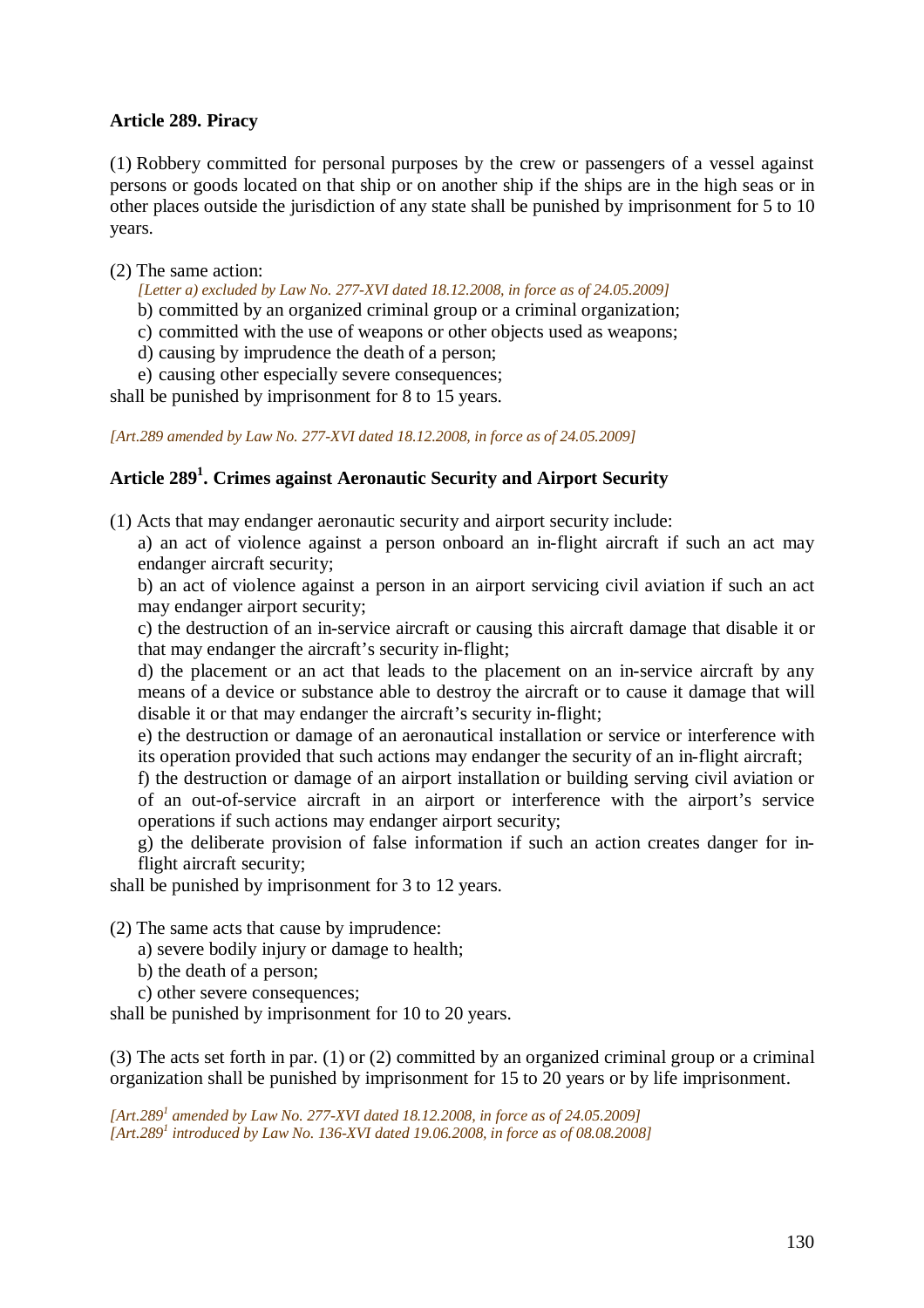# **Article 289<sup>2</sup> . Crimes against Water Transport Security**

(1) Acts that may endanger water transport security include:

a) an act of violence against a person onboard a sea vessel or river boat if such an act may endanger the safe navigation of the vessel or boat;

b) the destruction of a sea vessel or river boat or causing this vessel or boat or its cargo damage that may endanger the safe navigation of the vessel or boat;

c) the placement or an act that leads to the placement on board a sea vessel or river boat by any means of a device or substance able to destroy the vessel or boat or to cause it or its cargo damage that may endanger the safe navigation of the vessel or boat;

d) the destruction or damage of navigation installations or services or interference with their operations provided that such actions may endanger the safe navigation of the sea vessel or river boat;

e) the deliberate provision of false information if such an action creates danger for the safe navigation of the sea vessel or river boat,

shall be punished by imprisonment for 3 to 12 years.

(2) The same acts that cause by imprudence:

- a) severe bodily injury or damage to health;
- b) the death of a person;
- c) other severe consequences;

shall be punished by imprisonment for 10 to 20 years.

(3) The acts set forth in par. (1) or (2) committed by an organized criminal group or a criminal organization shall be punished by imprisonment for 15 to 20 years or by life imprisonment.

*[Art.289<sup>2</sup> amended by Law No. 277-XVI dated 18.12.2008, in force as of 24.05.2009] [Art.289<sup>2</sup> introduced by Law No. 136-XVI dated 19.06.2008, in force as of 08.08.2008]*

# **Article 289<sup>3</sup> . Crimes against the Security of Fixed Platforms**

(1) Acts that endanger the security of fixed platforms include:

a) capturing or exerting illegal control over a fixed platform using violence, the threat of violence or any other form of intimidation;

b) an act of violence against a person on a fixed platform if such an act may endanger the platform's security;

c) the destruction of a fixed platform or causing damage to the platform that may endanger the platform's security;

d) the placement or an act that leads to the placement on a fixed platform by any means of a device or substance able to destroy the platform or to endanger its security;

shall be punished by imprisonment for 3 to 12 years.

(2) The same acts that cause by imprudence:

- a) severe bodily injury or damage to health;
- b) the death of a person;
- c) other severe consequences;

shall be punished by imprisonment for 10 to 20 years.

(3) The acts set forth in par. (1) or (2) committed by an organized criminal group or a criminal organization shall be punished by imprisonment for 15 to 20 years or by life imprisonment.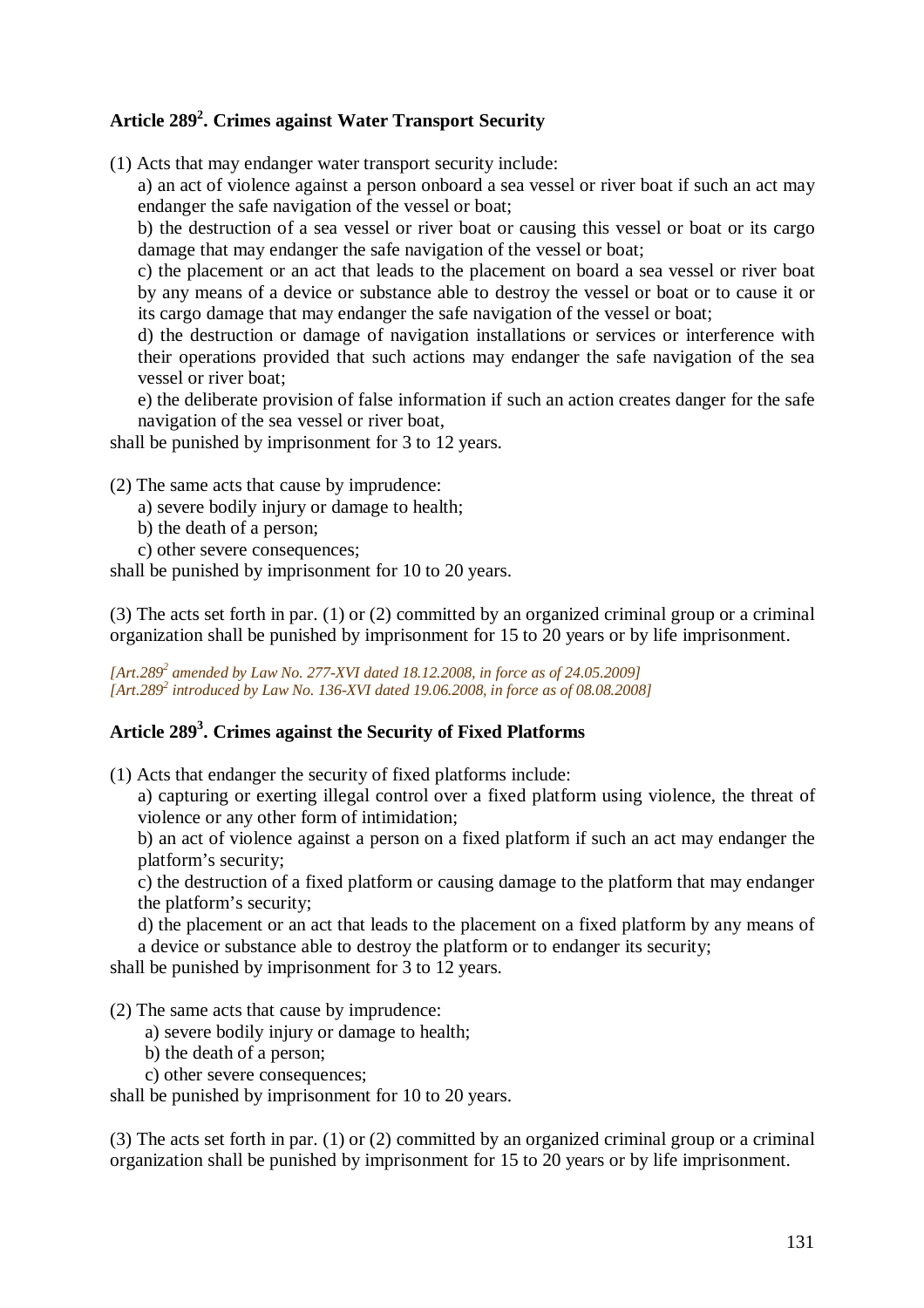*[Art.289<sup>3</sup> amended by Law No. 277-XVI dated 18.12.2008, in force as of 24.05.2009] [Art.289<sup>3</sup> introduced by Law No. 136-XVI dated 19.06.2008, in force as of 08.08.2008]*

## **Article 290. Illegal Carrying, Storing, Purchasing, Producing, Repairing, or Marketing of Weapons and Ammunition and Their Theft**

(1) The illegal carrying, storing, purchasing, producing, repairing, or marketing of firearms as well as the theft thereof, except for smooth-barrel hunting weapons, or of ammunition without proper authorization shall be punished by a fine in the amount of 300 to 600 conventional units or by community service for 180 to 240 hours or by imprisonment for up to 3 years.

(2) The same actions committed: *[Letter a) excluded by Law No. 277-XVI dated 18.12.2008, in force as of 24.05.2009]*  b) by two or more persons shall be punished by imprisonment for 2 to 7 years.

(3) A person who voluntary surrenders firearms and ammunition possessed without proper authorization shall be exempt from criminal liability.

*[Art.290 amended by Law No. 277-XVI dated 18.12.2008, in force as of 24.05.2009] [Art.290 amended by Law No. 184-XVI dated 29.06.2006, in force as of 11.08.2006]*

## **Article 291. Negligent Storage of Firearms and Ammunition**

The negligent storage of firearms and ammunition and their transmission to other persons shall be punished by a fine of up to 500 conventional units or by imprisonment for up to 3 years.

*[Art.291 amended by Law No. 277-XVI dated 18.12.2008, in force as of 24.05.2009]* 

## **Article 292. Production, Purchase, Processing, Storage, Transportation, Use, or Neutralization of Explosive Substances or of Radioactive Materials**

(1) The production, purchase, processing, storage, transportation, use, or neutralization of explosive substances or radioactive materials without proper authorization or any other illegal operations on their circulation shall be punished by a fine in the amount of 300 to 800 conventional units or by imprisonment for up to 5 years, whereas a legal entity shall be punished by a fine in the amount of 3000 to 5000 conventional units with the deprivation of the right to practice certain activities or by the liquidation of the legal entity.

 $(1<sup>1</sup>)$  The same acts committed with nuclear material provided that such acts create the danger of causing death or severe bodily injury, damage to health, or vital damage to property or to the environment shall be punished by a fine in the amount of 600 to 1000 conventional units or by imprisonment for 3 to 7 years, whereas a legal entity shall be punished by a fine in the amount of 6000 to 8000 conventional units with the deprivation of the right to practice certain activities or by the liquidation of the legal entity.

(2) The acts set forth in par. (1) or  $(1<sup>1</sup>)$  that cause by imprudence:

- a) the death of a person;
- b) other severe consequences;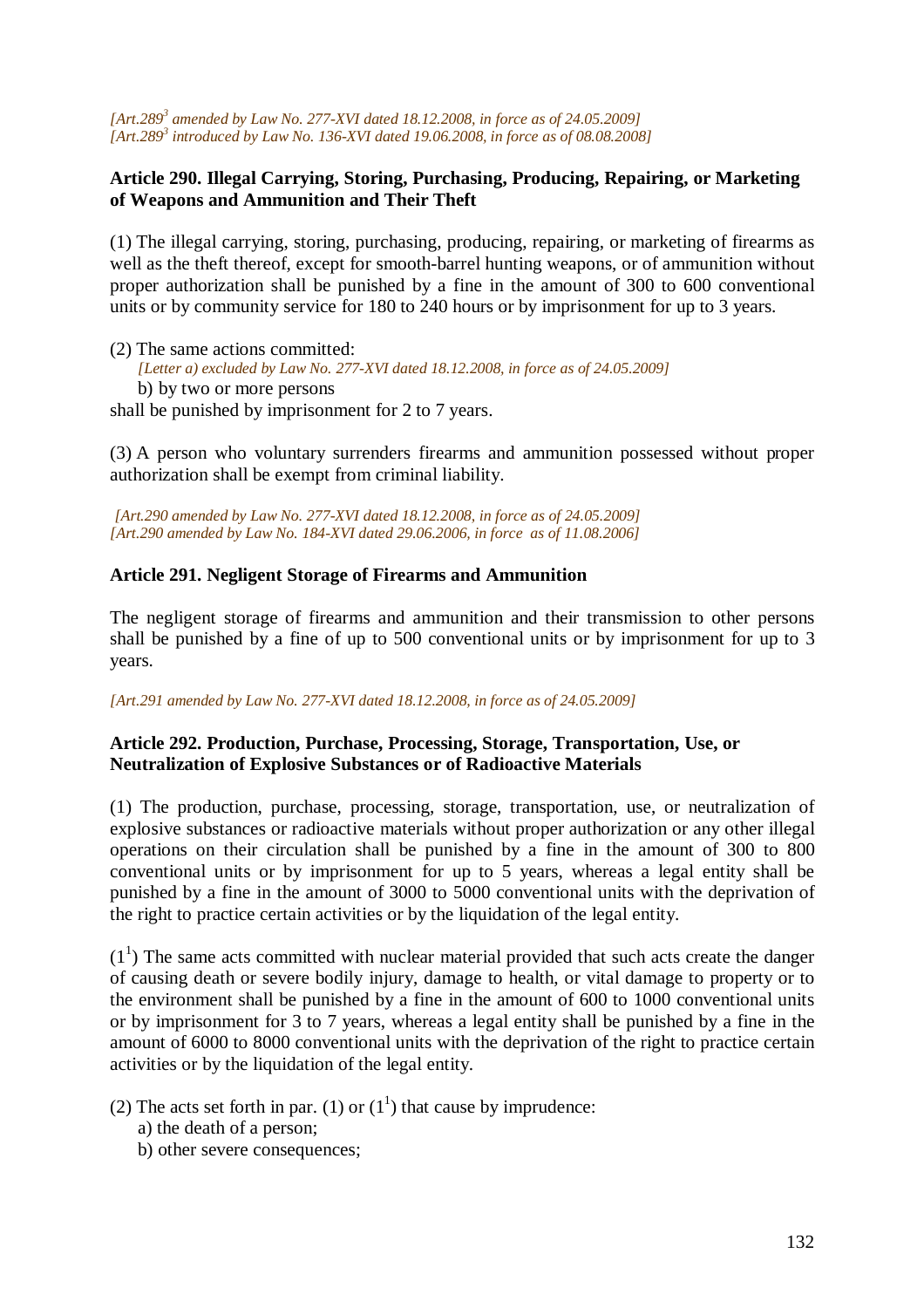shall be punished by imprisonment for 5 to 10 years, whereas a legal entity shall be punished by a fine in the amount of 7000 to 10,000 conventional units and by the liquidation of the legal entity.

*[Art.292 amended by Law No. 136-XVI dated 19.06.2008, in force as of 08.08.2008] [Art.292 amended by Law No. 184-XVI dated 29.06.2006, in force as of 11.08.2006]*

## **Article 293. Violation of Rules on Recording, Storing, Transporting and Using Flammable or Corrosive Substances**

Violation of the rules on recording, storing, transporting and using flammable or corrosive substances and illegally sending such substances by mail or in luggage shall be punished by a fine in the amount of 500 to 1000 conventional units or by community service for 180 to 240 hours or by imprisonment for up to 3 years.

*[Art.293 amended by Law No. 277-XVI dated 18.12.2008, in force as of 24.05.2009] [Art.293 amended by Law No. 184-XVI dated 29.06.2006, in force as of 11.08.2006]*

*[Art.294 excluded by Law No. 136-XVI dated 19.06.2008, in force as of 08.08.2008]*

## **Article 295. Theft of Radioactive Material or Devices or Nuclear Installations, the Threat of Theft, or Requests to Transmit Such Materials, Devices, or Installations**

(1) The theft of radioactive material or devices or of a nuclear installation shall be punished by imprisonment for 4 to 8 years with (or without) the deprivation of the right to hold certain positions or to practice certain activities for 2 to 5 years.

(2) Request to transmit radioactive material or devices or a nuclear installation involving the threat of violence or another form of intimidation shall be punished by imprisonment for 3 to 7 years.

(3) The actions set forth in par. (1) or (2) committed:

- a) by two or more persons;
- b) with the use of an official position;
- c) with violence not dangerous to the life and health of a person;

shall be punished by imprisonment for 6 to 12 years with (or without) the deprivation of the right to hold certain positions or to practice certain activities for 2 to 5 years.

(4) An attack against a person aimed at stealing radioactive material or devices or a nuclear installation involving violence dangerous to the life and health of the person attacked or the threat of such violence shall be punished by imprisonment for 6 to 12 years.

#### (5) The actions set forth in par. (4) committed:

- a) by two or more persons;
- b) using weapons or other objects used as weapons;

c) causing severe bodily injury or damage to health;

shall be punished by imprisonment for 10 to 17 years.

(6) The actions set forth in par.  $(1)$ ,  $(2)$ ,  $(3)$ ,  $(4)$  or  $(5)$  committed:

- a) by an organized criminal group or a criminal organization or for the benefit thereof;
- b) on a large or especially large scale;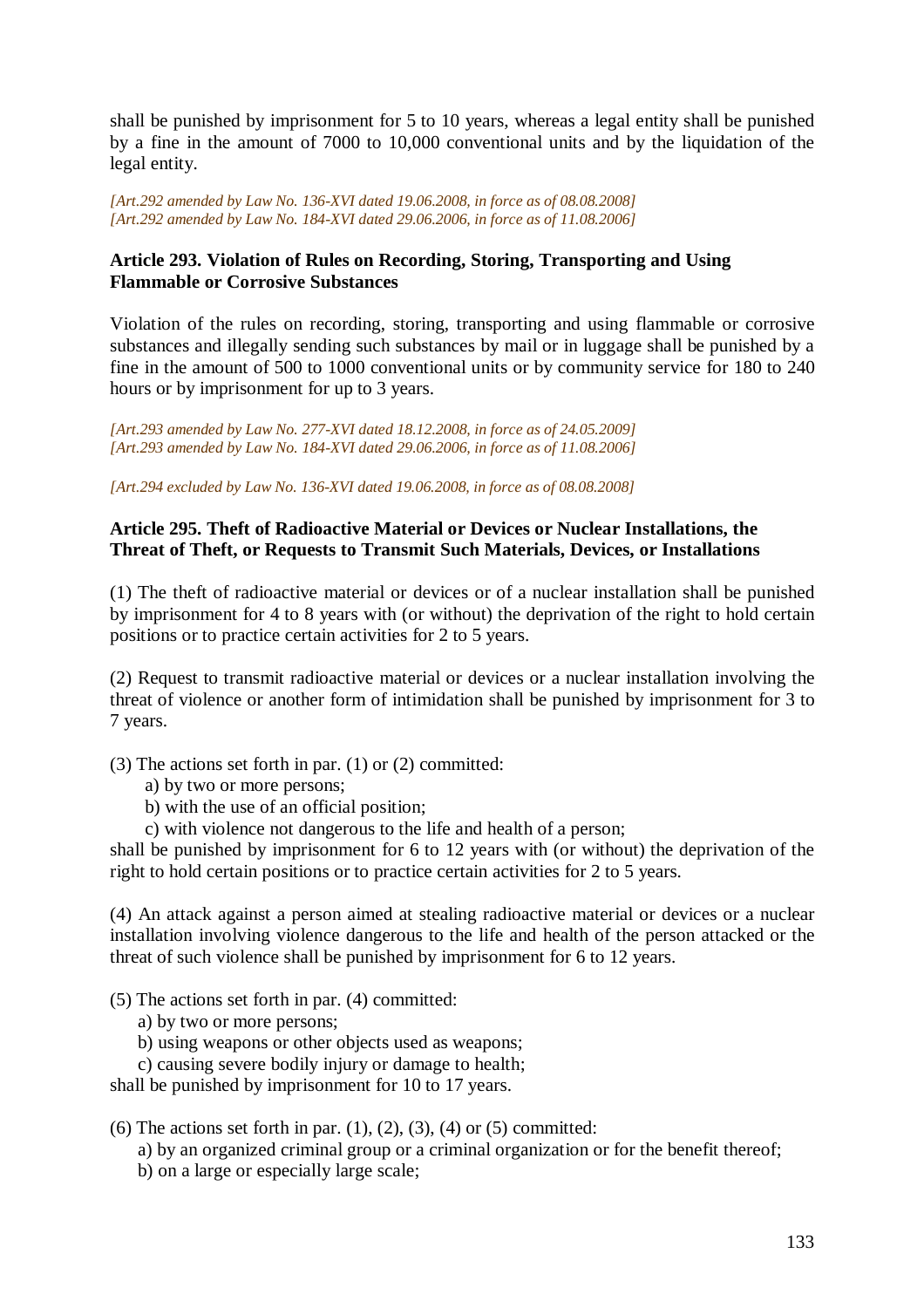shall be punished by imprisonment for 12 to 20 years.

(7) The threat of theft of radioactive material or devices or of a nuclear installation in order to force the state, international organization, legal entity or individual to commit or to refrain from committing an action shall be punished by imprisonment for 2 to 5 years.

*[Art.295 amended by Law No. 277-XVI dated 18.12.2008, in force as of 24.05.2009] [Art.295 in version of Law No. 136-XVI dated 19.06.2008, in force as of 08.08.2008] [Art.295 amended by Law No. 184-XVI dated 29.06.2006, in force as of 11.08.2006]*

## **Article 295<sup>1</sup> . Possession, Production or Use of Radioactive Material or Devices or Nuclear Installations**

(1) The possession of radioactive material or the production or possession of a radioactive device in order to cause death or severe bodily injury or damage to health or vital damage to property or to the environment shall be punished by imprisonment for 10 to 15 years with the deprivation of the right to hold certain positions or to practice certain activities for 2 to 5 years.

(2) The use by any method of radioactive material or devices or a nuclear installation involving emissions or the danger of emissions from the radioactive material committed in order to:

a) cause death, severe bodily injury, damage to health, vital damage to property or to the environment;

b) force the state, international organization, legal entity, or individual to commit or refrain from committing an action;

shall be punished by imprisonment for 15 to 20 years with the deprivation of the right to hold certain positions or to practice certain activities for 3 to 5 years.

(3) A threat to commit an act set forth in par. (2) shall be punished by imprisonment for 2 to 5 years.

*[Art.295<sup>1</sup> introduced by Law No. 136-XVI dated 19.06.2008, in force as of 08.08.2008]*

# **Article 295<sup>2</sup> . Attack against a Nuclear Installation**

(1) Attacks against a nuclear installation or against a nuclear installation's operations shall be punished by imprisonment for 5 to 10 years.

(2) The same action committed:

- a) by two or more persons;
- b) with violence dangerous to the life and health of the person,
- c) using a weapon or other objects used as weapons;

shall be punished by imprisonment for 7 to 15 years.

(3) The actions set forth in par.  $(1)$  or  $(2)$ :

- a) involving exposure to radiation or the emission of radioactive substances;
- b) causing other severe consequences:

shall be punished by imprisonment for 12 to 20 years.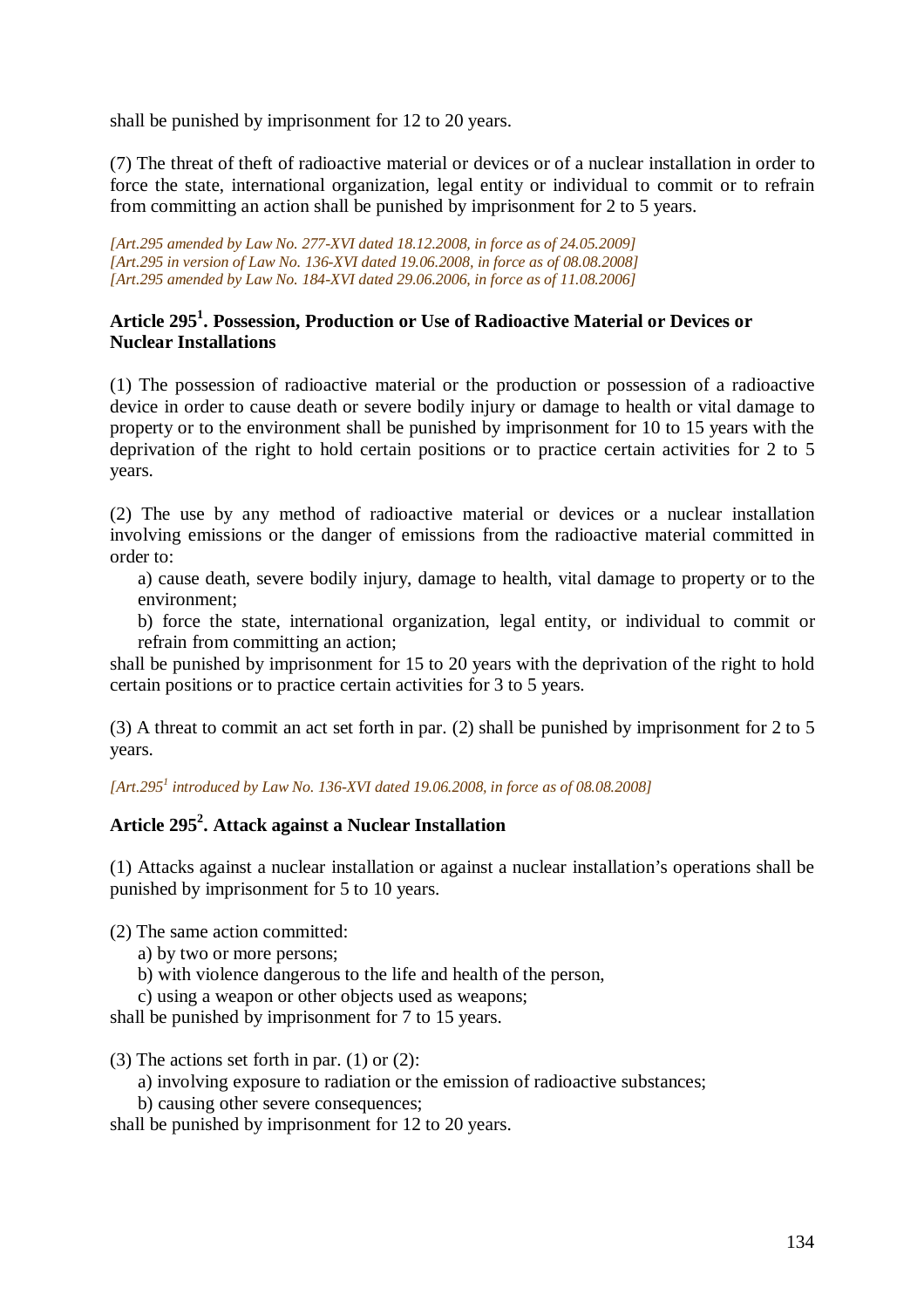(4) A threat to commit an action set forth in par. (1) shall be punished by a fine in the amount of 300 to 600 conventional units or by community service for 180 to 240 hours or by imprisonment for 2 to 5 years.

(5) A threat to commit an action set forth in par. (1) in order to force the state, international organization, legal entity, or individual to commit or to refrain from committing an action shall be punished by imprisonment for 2 to 5 years.

*[Art.295<sup>2</sup> introduced by Law No. 136-XVI dated 19.06.2008, in force as of 08.08.2008]*

# **Article 296. Violation of Fire Safety Rules**

Failure to execute the orders of state fire safety authorities as well as the willful violation of fire safety rules provided that such actions cause severe consequences shall be punished by a fine in the amount of 200 to 500 conventional units or by imprisonment for up to 2 years.

*[Art.296 amended by Law No. 277-XVI dated 18.12.2008, in force as of 24.05.2009]* 

# **Article 297. Failure to Execute Orders of State Civil Protection Bodies**

The failure to execute the orders of state civil protection bodies as well as willful violations of standards and rules for civil protection provided that such actions cause:

- a) the death of a person;
- b) other severe consequences;

shall be punished by a fine in the amount of 200 to 600 conventional units or by imprisonment for up to 5 years.

*[Art.297 amended by Law No. 184-XVI dated 29.06.2006, in force as of 11.08.2006]*

#### **Article 298. Violation of Operational Rules of Energy Facilities**

Violations of the operational rules of electric and thermal energy production stations, transportation and distribution lines, and fuel transportation pipes provided that such an action cause:

a) the death of a person;

b) other severe consequences;

shall be punished by imprisonment for 3 to 7 years.

*[Art.298 amended by Law No. 277-XVI dated 18.12.2008, in force as of 24.05.2009]* 

*[Art.299 excluded by Law No. 292-XVI dated 21.12.2007, in force as of 08.02.2008] [Art.299 amended by Law No. 184-XVI dated 29.06.2006, in force as of 11.08.2006]*

#### **Article 300. Violation of Rules on Mines or Mining Constructions**

Violations of the security, construction, sanitary, or fire safety rules of mines or mining constructions as well as violations of the operational rules for construction mechanisms provided that such actions cause:

- a) the death of a person;
- b) other severe consequences;

shall be punished by imprisonment for 3 to 10 years.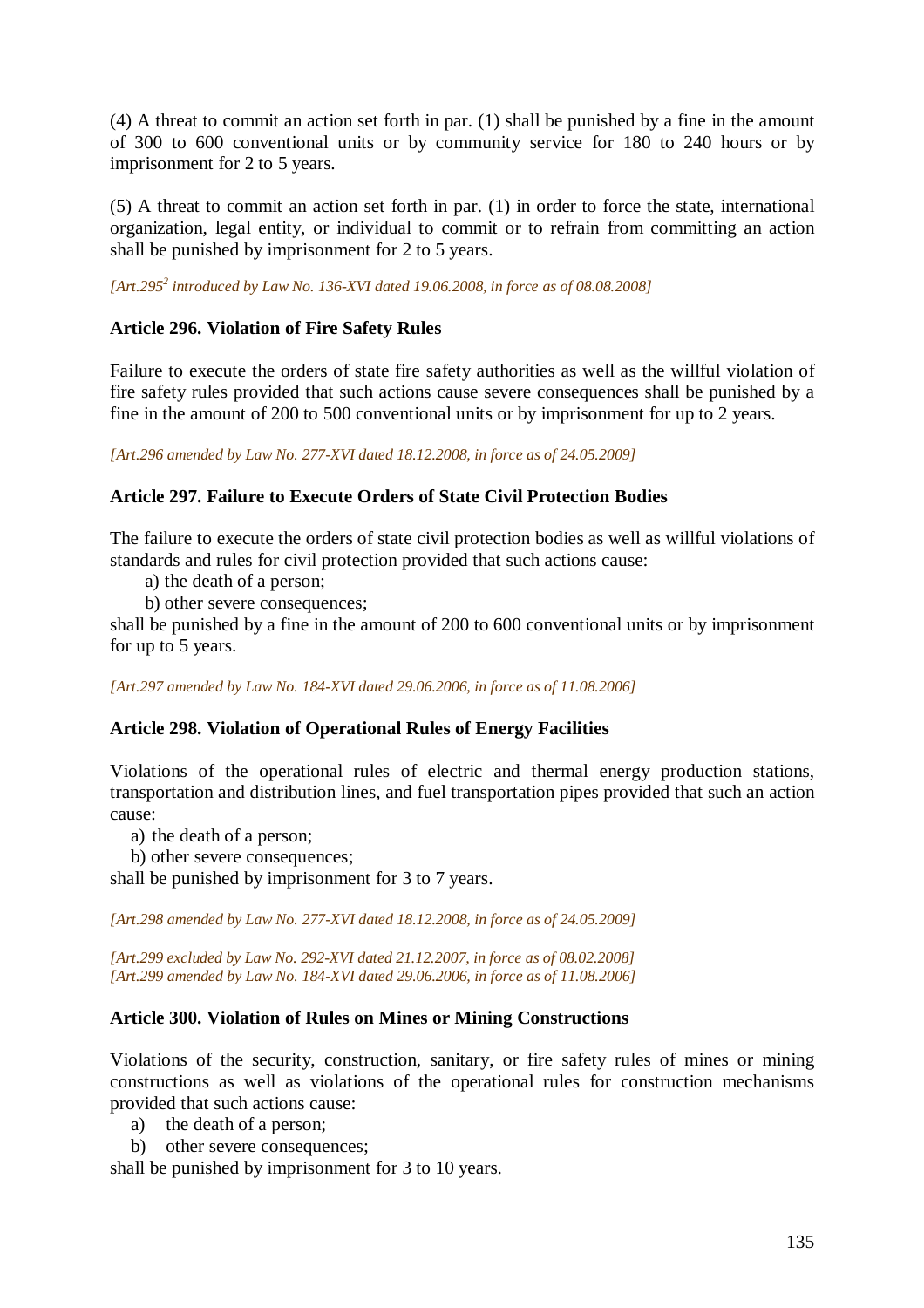## **Article 301. Violation of Safety Rules at Enterprises or Areas Exposed to the Danger of Explosion**

Violations of technical or production disciplinary rules or violations of rules ensuring production safety at enterprises or areas exposed to the danger of explosion provided that such actions cause:

- a) the death of a person;
- b) other severe consequences;

shall be punished by imprisonment for 3 to 10 years.

# **Article 301<sup>1</sup> . Production, Marketing, or Purchase for the Purpose of Marketing of Special Technical Means Aimed at Illegally Accessing Secret Data**

The production, marketing, or purchase for the purpose of marketing of special technical means aimed at illegally accessing secret data shall be punished by a fine in the amount of 300 to 500 conventional units or by community service for 200 to 240 hours or by imprisonment for up to 3 years, in all cases with (or without) the deprivation of the right to hold certain positions or to practice certain activities for 1 to 3 years, whereas a legal entity shall be punished by a fine in the amount of 1000 to 3000 conventional units with the deprivation of the right to practice certain activities for 1 to 3 years.

*[Art.301<sup>1</sup> introduced by Law No. 181-XVI din 10.07.2008, in force as of 01.11.2008]* 

## **Article 302. Organizing Begging**

(1) Organizing begging in order to obtain unjust material gains personally or for another person, shall be punished by a fine of up to 1000 conventional units or by imprisonment for up to 3 years, whereas a legal entity shall be punished by a fine in the amount of 1000 to 2500 conventional units with the deprivation of the right to practice certain activities or by the liquidation of the legal entity.

(2) The same action committed against two or more persons shall be punished by a fine in the amount of 500 to 1500 conventional units or by imprisonment for up to 5 years, whereas a legal entity shall be punished by a fine in the amount of 2500 to 5000 conventional units with the deprivation of the right to practice certain activities or by the liquidation of the legal entity.

*[Art.302 amended by Law No. 277-XVI dated 18.12.2008, in force as of 24.05.2009] [Art.302 in version of Law No. 193-XVI dated 26.09.2008, in force as of 21.10.2008] [Art.302 amended by Law No. 184-XVI dated 29.06.2006, in force as of 11.08.2006]*

# **Chapter XIV CRIMES AGAINST JUSTICE**

#### **Article 303. Interference with the Dispense of Justice and with Criminal Investigations**

(1) Interference in any form with the examination of cases by courts in order to hinder the comprehensive, complete, and objective examination of a specific case or in order to obtain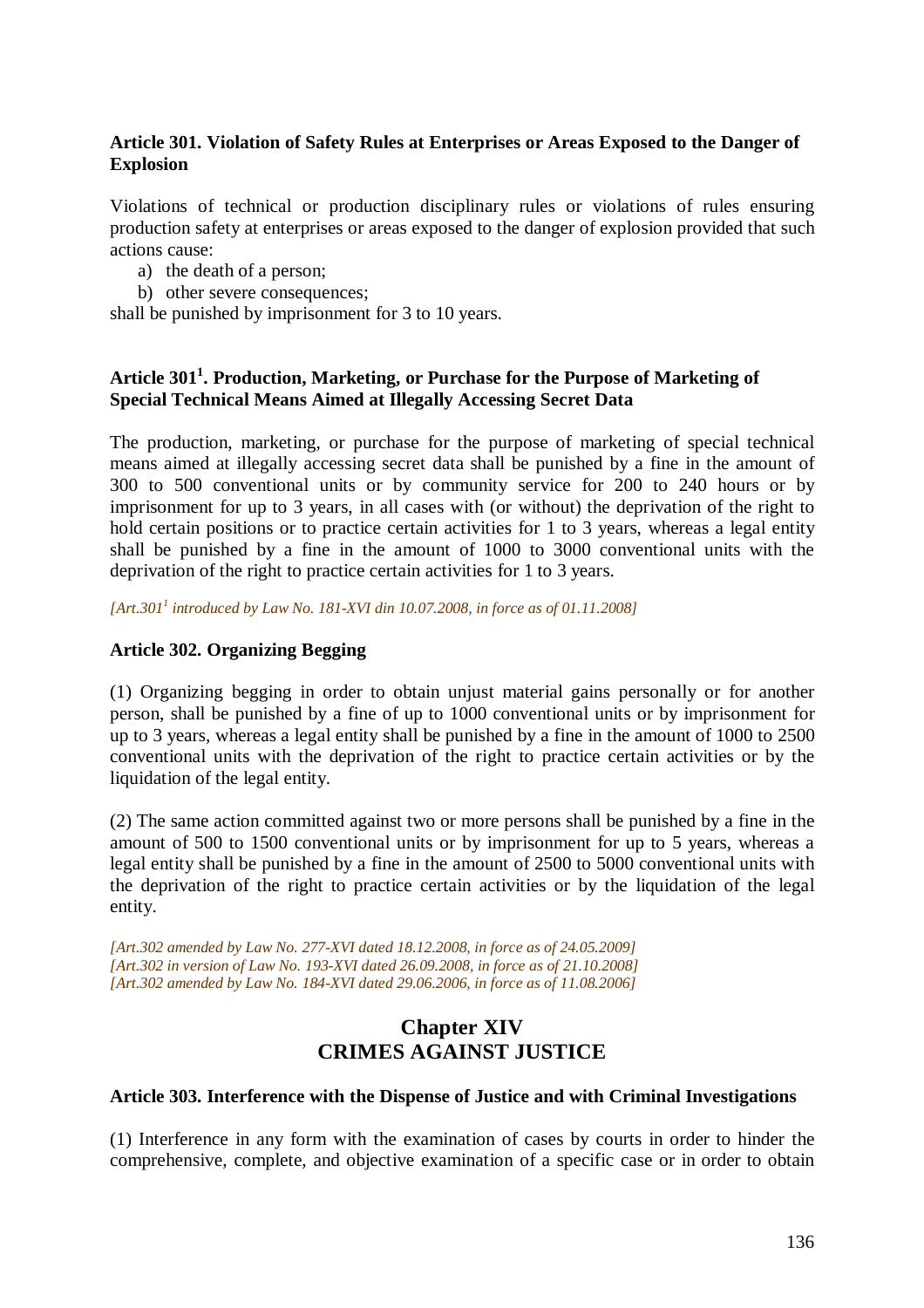an illegal court decision shall be punished by a fine in the amount of 200 to 500 conventional units or by community service for 180 to 240 hours or by imprisonment for up to 2 years.

(2) Interference in any form with the activities of criminal investigative bodies in order to hinder the speedy, complete, and objective investigation of a criminal case shall be punished by a fine of up to 350 conventional units or by community service for 180 to 240 hours.

(3) The actions set forth in par. (1) or (2) committed with the use of an official position shall be punished by a fine in the amount of 400 to 600 conventional units or by imprisonment for up to 4 years, in both cases with the deprivation of the right to hold certain positions or to practice certain activities for up to 3 years.

*[Art.303 amended by Law No. 277-XVI dated 18.12.2008, in force as of 24.05.2009] [Art.303 amended by Law No. 184-XVI dated 29.06.2006, in force as of 11.08.2006]*

*[Art.304 excluded by Law No. 277-XVI dated 18.12.2008, in force as of 24.05.2009] [Art.304 amended by Law No. 184-XVI dated 29.06.2006, in force as of 11.08.2006]*

*[Art.305 excluded by Law No. 277-XVI dated 18.12.2008, in force as of 24.05.2009]* 

#### **Article 306. Imposing Criminal Liability on a Person Known to Be Innocent**

(1) Imposing criminal liability on a person known to be innocent by the person conducting a criminal investigation shall be punished by a fine in the amount of 300 to 800 conventional units or by imprisonment for up to 5 years, in both cases with the deprivation of the right to hold certain positions or to practice certain activities for up to 5 years.

(2) The same action:

a) involving the commission of a serious, especially serious, or exceptionally serious crime;

*[Letter b) excluded by Law No. 277-XVI dated 18.12.2008, in force as of 24.05.2009]* 

c) causing severe consequences;

shall be punished by imprisonment for 2 to 7 years with the deprivation of the right to hold certain positions or to practice certain activities for up to 5 years.

*[Art.306 amended by Law No. 277-XVI dated 18.12.2008, in force as of 24.05.2009]* 

#### **Article 307. Issuing a Sentence, Decision, Ruling or Judgment Contrary to the Law**

(1) The willful issuance by a judge of a sentence, decision, ruling, or judgment contrary to the law shall be punished by a fine in the amount of 300 to 800 conventional units or by imprisonment for up to 5 years, in both cases with the deprivation of the right to hold certain positions or to practice certain activities for up to 5 years.

(2) The same action:

a) involving serious, especially serious or exceptionally serious crimes;

*[Letter b) excluded by Law No. 277-XVI dated 18.12.2008, in force as of 24.05.2009]* 

c) causing severe consequences;

shall be punished by imprisonment for 3 to 7 years with the deprivation of the right to hold certain positions or to practice certain activities for up to 5 years.

*[Art.307 amended by Law No. 277-XVI dated 18.12.2008, in force as of 24.05.2009]*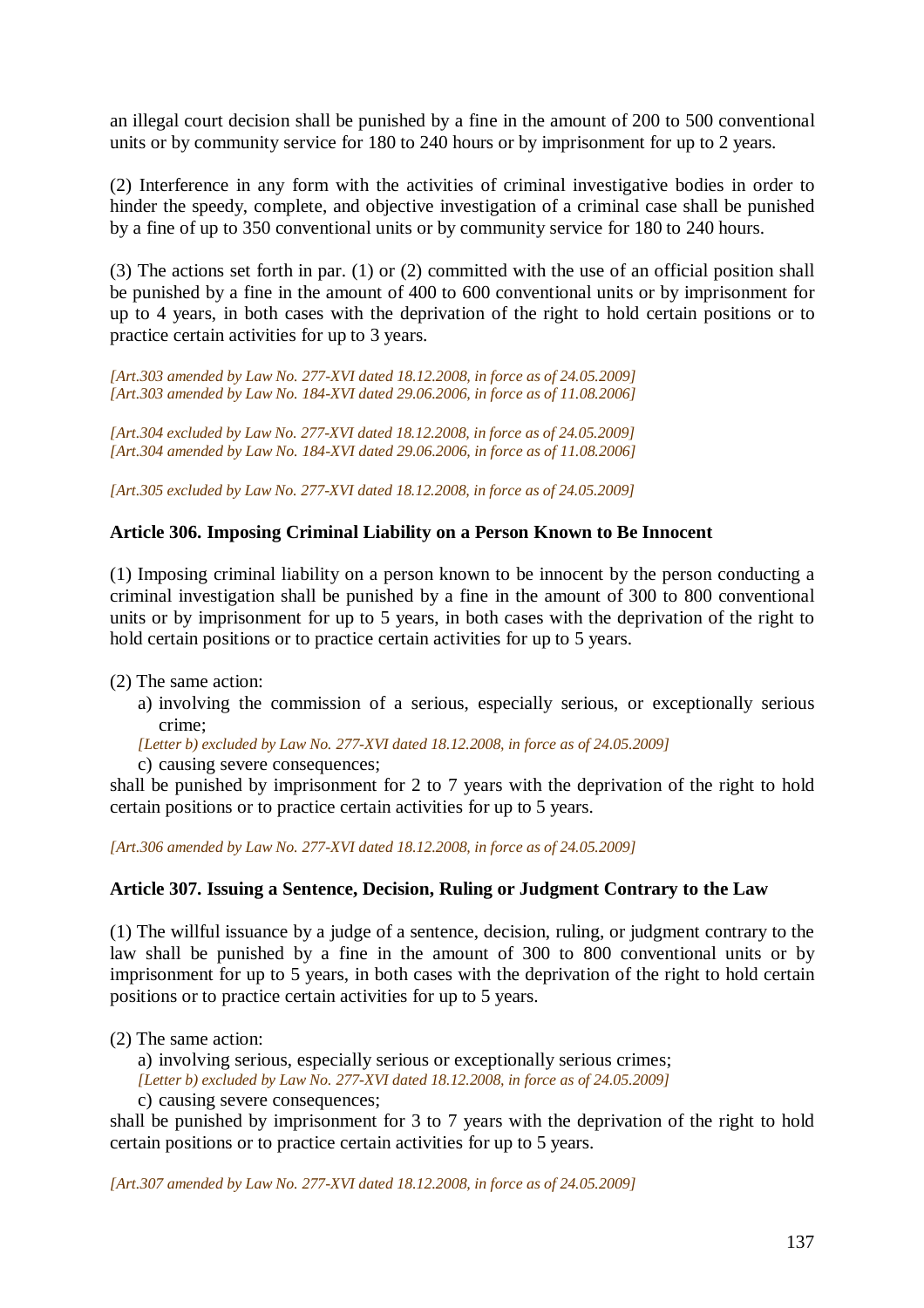## **Article 308. Illegal Detention or Arrest**

(1) The deliberate illegal detention of a person by the person conducting a criminal investigation shall be punished by imprisonment for up to 2 years with the deprivation of the right to hold certain positions or to practice certain activities for up to 5 years.

(2) The deliberate illegal arrest of person by a judge shall be punished by imprisonment for up to 3 years with the deprivation of the right to hold certain positions or to practice certain activities for up to 5 years.

*[Par.3 art.308 excluded by Law No. 277-XVI dated 18.12.2008, in force as of 24.05.2009]* 

(4) The actions set forth in par. (1) or (2) that cause severe consequences shall be punished by imprisonment for 3 to 7 years with the deprivation of the right to hold certain positions or to practice certain activities for up to 5 years.

*[Art.308 amended by Law No. 277-XVI dated 18.12.2008, in force as of 24.05.2009]* 

# **Article 309. Coercion to Testify**

(1) Coercing a person by threats or other illegal acts to testify during an interrogation, coercing in the same way an expert to offer a conclusion, or coercing a translator or an interpreter to provide an incorrect translation or interpretation committed by the person conducting a criminal investigation shall be punished by imprisonment for up to 3 years with the deprivation of the right to hold certain positions or to practice a certain activity for up to 5 years.

(2) The same action involving:

- a) violence;
- b) cruel, inhumane, or degrading treatment;
- c) a plea bargaining agreement,

shall be punished by imprisonment for 3 to 8 years with the deprivation of the right to hold certain positions or to practice certain activities for up to 5 years.

*[Art.309 amended by Law No. 139-XVI dated 30.06.05, in force as of 22.07.05] [Art.309 amended by Law No. 211-XV dated 29.05.03, in force as of 12.06.03]* 

# **Article 309<sup>1</sup> . Torture**

(1) Deliberately inflicting severe physical or mental pain or suffering on a person specifically in order to obtain from that person or from a third person information or confessions, to punish the person for an act which he/she or a third person committed or is suspected of having committed, or for any other reason based on whatever form of discrimination provided that such pain or suffering is caused by an official or any other person acting in an official basis, or upon incitement or express or tacit consent of such persons, except for pain or suffering resulting exclusively from legal sanctions that are inherent to these sanctions or caused by such sanctions shall be punished by imprisonment for 2 to 5 years with the deprivation of the right to hold certain positions or to practice certain activities for up to 5 years.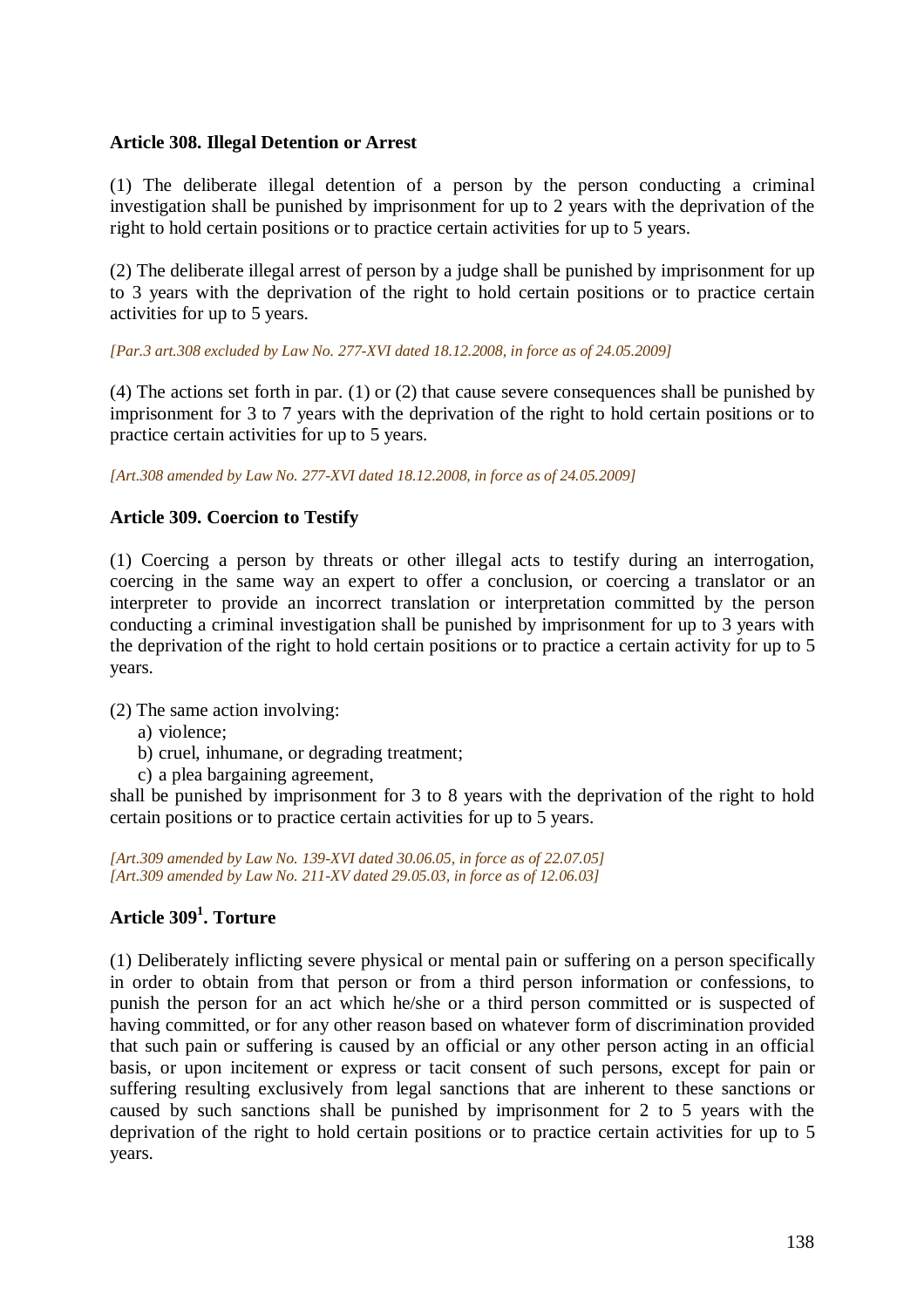(2) The organization of or the incitement to torture shall be punished by imprisonment for 3 to 8 years with the deprivation of the right to hold certain positions or to practice a certain activity for up to 5 years.

(3) The actions set forth in par. (1) or (2) committed:

a) against a person known to be a juvenile or a pregnant woman or taking advantage of the victim's known or obvious helpless condition caused by advanced age, disease, physical or mental handicap or another factor;

*[Letter b) excluded by Law No. 277-XVI dated 18.12.2008, in force as of 24.05.2009]* 

c) by two or more persons;

*[Letter d) excluded by Law No. 277-XVI dated 18.12.2008, in force as of 24.05.2009]* 

e) with the use of special torture tools or other objects adjusted for this purpose;

f) by a high-ranking official;

shall be punished by imprisonment for 5 to 10 years with the deprivation of the right to hold certain positions or to practice certain activities for 2 to 5 years.

[Art.309<sup>*1</sup>* amended by Law No. 277-XVI dated 18.12.2008, in force as of 24.05.2009]</sup> *[Art.309<sup>1</sup> introduced by Law No. 139-XVI dated 30.06.05, in force as of 22.07.05]* 

# **Article 310. Falsification of Evidence**

(1) The falsification of evidence in a civil case by a participant in a hearing or by his/her representative shall be punished by a fine in the amount of 500 to 800 conventional units or by community service for 180 to 240 hours, in both cases with (or without) the deprivation of the right to hold certain positions or to practice certain activities for 2 to 5 years.

(2) The falsification of evidence in a criminal case by the person conducting a criminal investigation, a prosecutor or the attorney acting in the criminal case shall be punished by a fine in the amount of 500 to 1000 conventional units or by imprisonment for up to 3 years, in both cases with the deprivation of the right to hold certain positions or to practice certain activities for 2 to 5 years.

*[Art.310 amended by Law No. 277-XVI dated 18.12.2008, in force as of 24.05.2009] [Art.310 amended by Law No. 184-XVI dated 29.06.2006, in force as of 11.08.2006]*

# **Article 311. False Denunciation**

(1) A deliberate false denunciation accusing a person of the commission of a crime to an agency or to an official entitled to initiate a criminal investigation shall be punished by a fine of up to 300 conventional units or by community service for 180 to 240 hours or by imprisonment for up to 2 years.

(2) The same action:

- a) involving serious, especially serious, or exceptionally serious crimes;
- b) committed for purposes of profit;
- c) involving the artificial fabrication of incriminating evidence;

shall be punished by a fine in the amount of 200 to 800 conventional units or by imprisonment for up to 5 years.

*[Art.311 amended by Law No. 277-XVI dated 18.12.2008, in force as of 24.05.2009]*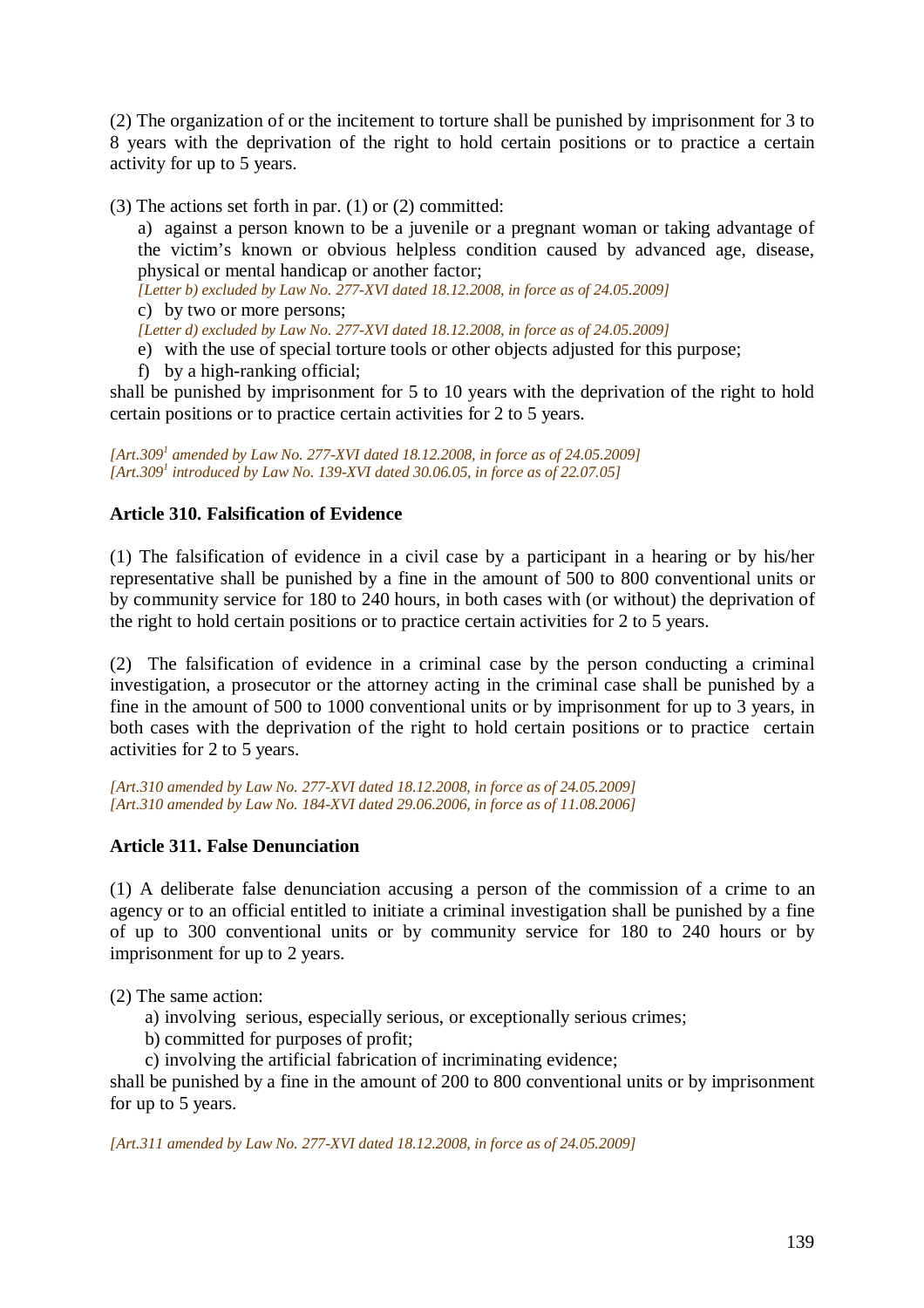## **Article 312. False Statements, Expert Conclusions, or Incorrect Translations**

(1) A deliberate false statement by a witness or the injured party or a false expert conclusion by a specialist or expert or an incorrect translation or interpretation by a translator or the interpreter provided that such an action was committed in the course of a criminal investigation or case hearing shall be punished by a fine of up to 300 conventional units or by community service for 180 to 240 hours or by imprisonment for up to 2 years, in all cases with (or without) the deprivation of the right to hold certain positions or to practice certain activities for up to 2 years.

(2) The same actions:

- a) involving serious, especially serious or exceptionally serious crimes;
- b) committed for purposes of profit;
- c) involving the artificial fabrication of incriminating evidence,;

shall be punished by a fine in the amount of 200 to 800 conventional units or by imprisonment for up to 5 years, in both cases with (or without) the deprivation of the right to hold certain positions or to practice certain activities for up to 3 years.

*[Art.312 amended by Law No. 277-XVI dated 18.12.2008, in force as of 24.05.2009] [Art.312 amended by Law No. 184-XVI dated 29.06.2006, in force as of 11.08.2006] [Art.312 amended by Law No. 211-XV dated 29.05.03, in force as of 12.06.03]* 

## **Article 313. Refusal or Evasion of a Witness or an Injured Party to Make Statements**

The refusal or evasion of a witness or of an injured party to make statements in the course of a criminal investigation or trial shall be punished by a fine of up to 300 conventional units.

#### *[Art.313 amended by Law No. 277-XVI dated 18.12.2008, in force as of 24.05.2009]*

## **Article 314. Coercion to Make False Statements, False Expert Conclusions, or Incorrect Translations or to Evade Such Obligations**

(1) Coercing a witness or an injured party to make false statements, coercing an expert to provide false expert conclusions or statements, coercing an interpreter or translator to provide an incorrect interpretation or translation or to evade such obligations shall be punished by a fine in the amount of 200 to 500 conventional units or by imprisonment for up to 3 years.

(2) The same action:

a) committed by an organized criminal group or a criminal organization *[Letter b) excluded by Law No. 277-XVI dated 18.12.2008, in force as of 24.05.2009]* 

shall be punished by a fine in the amount of 300 to 800 conventional units or by imprisonment for up to 5 years.

*[Art.314 amended by Law No. 184-XVI dated 29.06.2006, in force as of 11.08.2006] [Art.314 amended by Law No. 211-XV dated 29.05.03, in force as of 12.06.03]* 

# **Article 315. Disclosing Data from a Criminal Investigation**

(1) The disclosure of data from a criminal investigation contrary to the interdiction of the persons conducting criminal investigation shall be punished by a fine of up to 300 conventional units or by community service for 180 to 240 hours.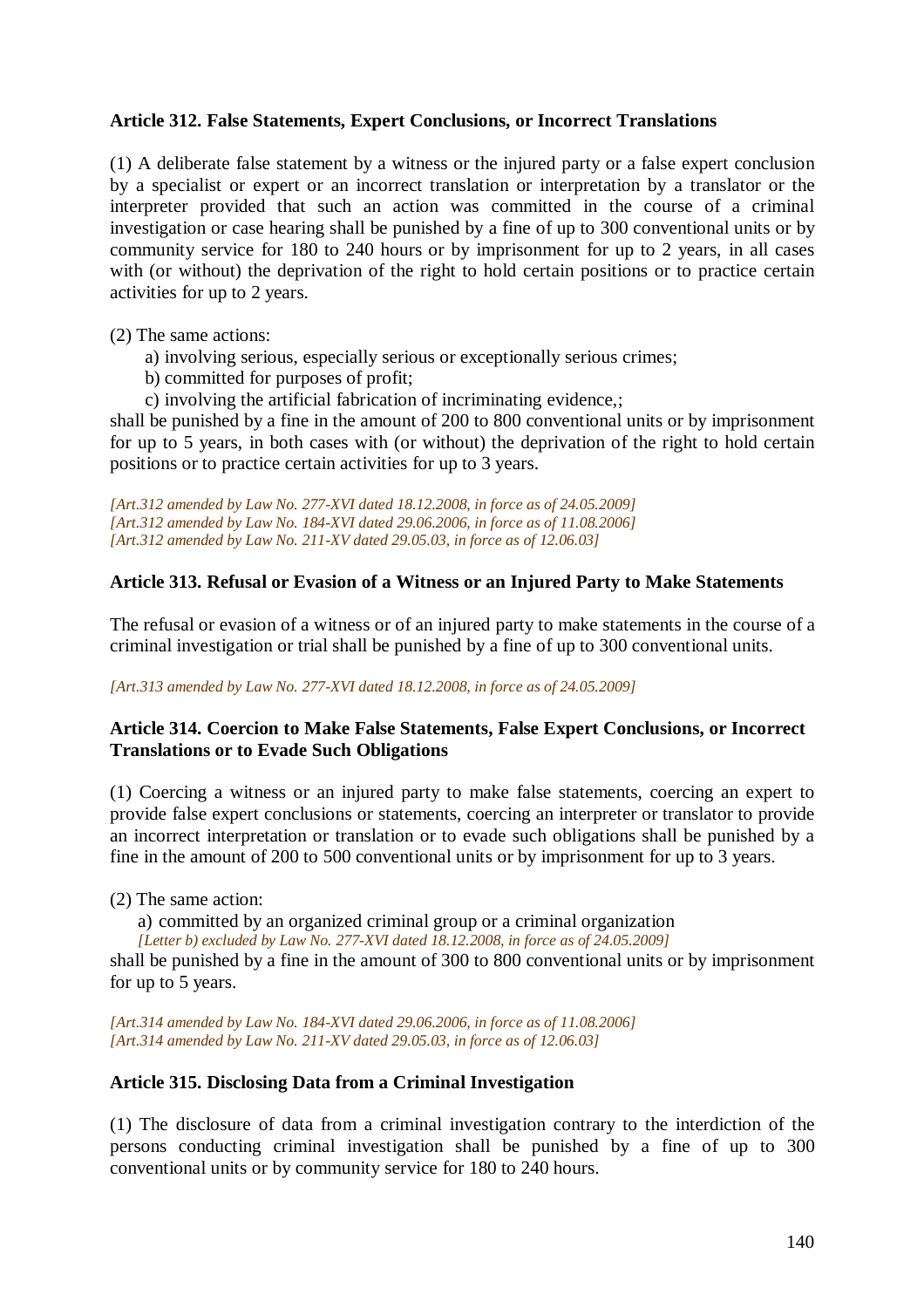(2) The deliberate disclosure of data from a criminal investigation by the person conducting the criminal investigation or by the person exerting control over the criminal investigation provided that such an action causes moral or material damage to a suspect, accused, witness, or injured party or to their representatives or that causes the guilty person to evade criminal liability shall be punished by a fine in the amount of 500 to 1000 conventional units with the deprivation of the right to hold certain positions or to practice certain activities for up to 3 years.

*[Art.315 amended by Law No. 277-XVI dated 18.12.2008, in force as of 24.05.2009] [Art.315 amended by Law No. 184-XVI dated 29.06.2006, in force as of 11.08.2006]*

## **Article 316. Disclosing Information on Security Measures for the Judge and Participants in a Criminal Case**

(1) The disclosure of information on security measures for the judge, bailiff, injured party, witness, or other participants in a criminal case as well as to their close relatives provided that such an act was committed by a person to whom such information was entrusted by virtue of his/her professional duties

shall be punished by a fine in the amount of 200 to 400 conventional units or by imprisonment for up to 2 years, in both cases with (or without) the deprivation of the right to hold certain positions or to practice certain activities for up to 2 years.

(2) The same action that causes severe consequences shall be punished by a fine in the amount of 300 to 600 conventional units or by imprisonment for up to 5 years with (or without) the deprivation of the right to hold certain positions or to practice certain activities for up to 3 years.

*[Art.316 amended by Law No. 277-XVI dated 18.12.2008, in force as of 24.05.2009] [Art.316 amended by Law No. 184-XVI dated 29.06.2006, in force as of 11.08.2006]*

#### **Article 317. Escape from Detention**

(1) Escape from places of detention by a person serving the sentence of imprisonment as well as by a person under preventive arrest shall be punished by imprisonment for up to 3 years.

- (2) The same action committed:
	- *[Letter a) excluded by Law No. 277-XVI dated 18.12.2008, in force as of 24.05.2009]*
	- b) by two or more persons;
	- c) with violence;

d) with the use of weapons or other objects used as weapons;

shall be punished by imprisonment for up to 6 years.

(3) Escape from a place of detention by a person whose legal grounds for detention did not exist or had expired at the moment of escape shall not constitute a crime within the context of this article.

*[Art.317 amended by Law No. 277-XVI dated 18.12.2008, in force as of 24.05.2009] [Art.317 amended by Law No. 184-XVI dated 29.06.2006, in force as of 11.08.2006]*

#### **Article 318. Facilitation of Escape**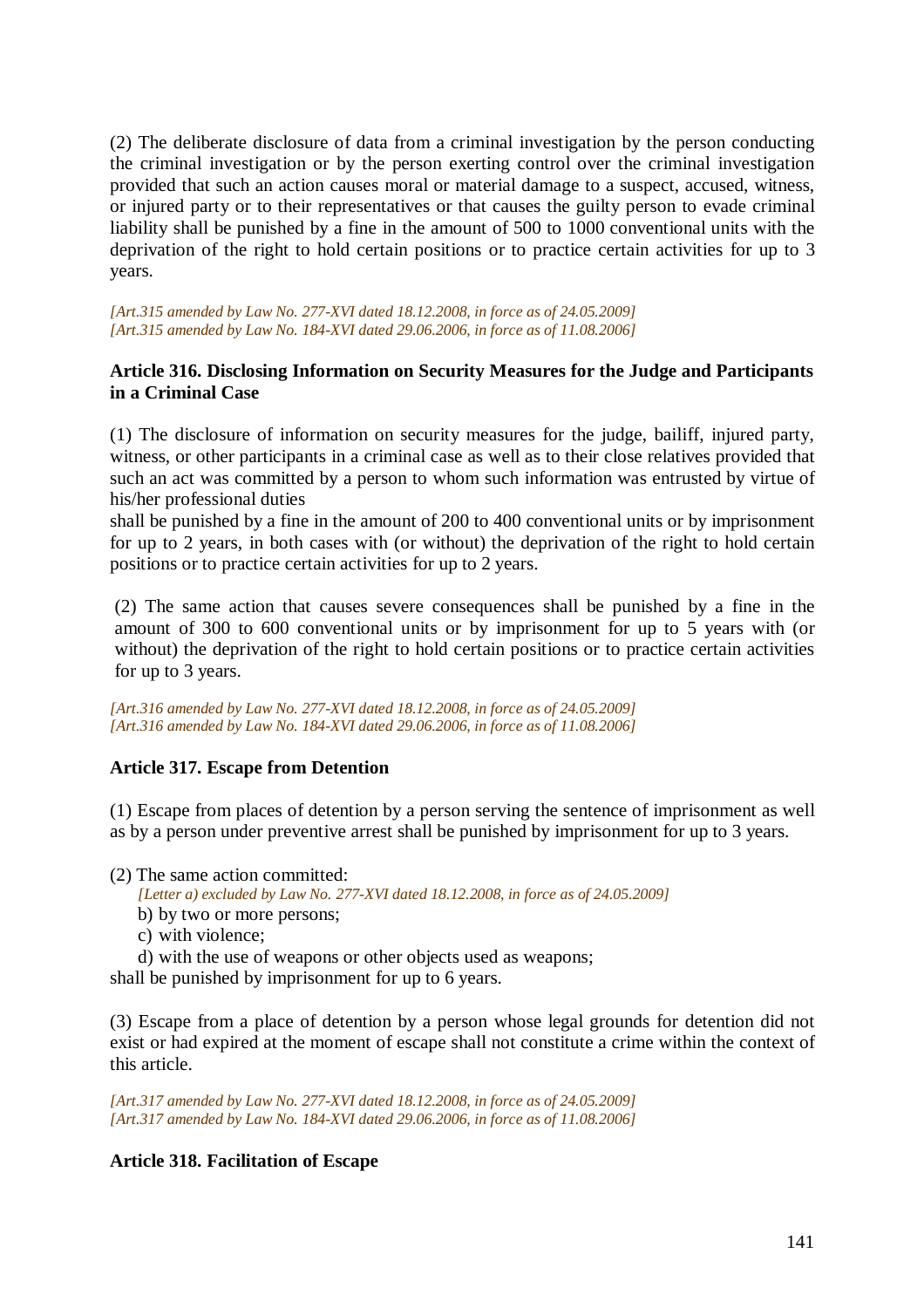(1) Facilitating an escape by any means shall be punished by imprisonment for 1 to 5 years with (or without) the deprivation of the right to hold certain positions or to practice certain activities for up to 5 years.

(2) Facilitating an escape by an official shall be punished by imprisonment for 2 to 5 years with (or without) the deprivation of the right to hold certain positions or to practice certain activities for up to 5 years.

*[Art.318 amended by Law No. 277-XVI dated 18.12.2008, in force as of 24.05.2009]* 

## **Article 319. Evasion from Serving a Sentence of Imprisonment**

Evasion from serving a sentence by a convict allowed to leave a place of detention for a short time shall be punished by imprisonment for up to 2 years.

#### **Article 320. Deliberate Non-Execution of a Court Decision**

(1) The deliberate non-execution or the evasion from execution of a court decision shall be punished by a fine of up to 300 conventional units or by community service for 150 to 200 hours or by imprisonment for up to 2 years.

(2) The deliberate non-execution of a court decision by an official or hindering its execution shall be punished by a fine in the amount of 250 to 500 conventional units or by community service for 180 to 240 hours or by imprisonment for up to 3 years, in all cases with (or without) the deprivation of the right to hold certain positions or to practice certain activities for 2 to 5 years.

*[Art.320 amended by Law No. 44-XVI dated 06.03.2008, in force as of 15.04.2008] [Art.320 amended by Law No. 184-XVI dated 29.06.2006, in force as of 11.08.2006]*

# **Article 321. Violent Noncompliance with the Demands of a Penitentiary's Administration**

Violent noncompliance with the legitimate demands of a penitentiary's administration committed by a person serving a sentence in the penitentiary shall be punished by imprisonment for up to 5 years.

*[Art.321 amended by Law No. 184-XVI dated 29.06.2006, in force as of 11.08.2006]*

## **Article 322. Illegal Transmission of Prohibited Objects to Persons Detained in Penitentiaries**

(1) The concealed transmission of or an attempt to transmit by any means to persons detained in penitentiaries alcoholic beverages, drugs, medicines, or other substances with a narcotic effect as well as other prohibited objects provided that such an action was committed systematically or on a large scale shall be punished by a fine of up to 300 conventional units or by community service for 180 to 240 hours or by imprisonment for up to 2 years.

(2) The same actions committed with the use of an official position shall be punished by a fine in the amount of 200 to 500 conventional units or by imprisonment for up to 3 years, in both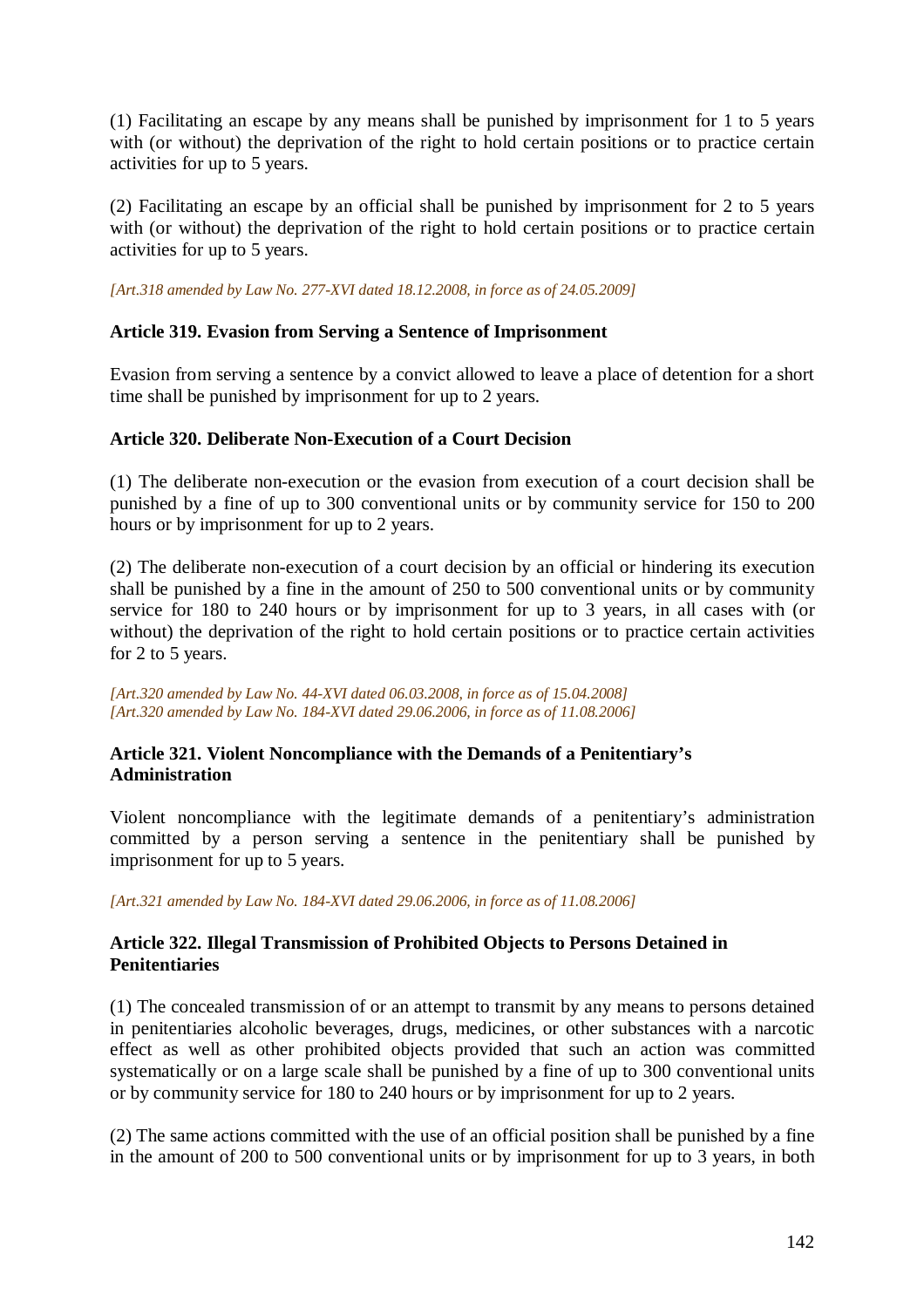cases with (or without) the deprivation of the right to hold certain positions or to practice certain activities for up to 5 years.

*[Art.322 amended by Law No. 184-XVI dated 29.06.2006, in force as of 11.08.2006]*

## **Article 323. Supporting a Crime**

(1) Supporting a serious, especially serious, or exceptionally serious crime shall be punished by a fine in the amount of 200 to 500 conventional units or by imprisonment for up to 3 years.

(2) The husband (wife) and close relatives of the person who committed the crime shall not be subject to criminal liability.

# **Chapter XV CRIMES COMMITTED BY OFFICIALS**

#### **Article 324. Passive Corruption**

(1) The act of an official of claiming or receiving offers, money, securities, other goods or material advantages or of accepting services, privileges or other advantages not due to him/her in order to undertake or not to undertake or to delay or to speedup an action related to his/her professional duties or to undertake an action contrary to such duties or to obtain distinctions, positions, access to markets or any other favorable decision from authorities shall be punished by imprisonment for 3 to 7 years with a fine in the amount of 1000 to 3000 conventional units and with the deprivation of the right to hold certain positions or to practice certain activities for 2 to 5 years.

(2) The same actions committed:

*[Letter a) excluded by Law No. 277-XVI dated 18.12.2008, in force as of 24.05.2009]* 

- b) by two or more persons;
- c) with the extortion of the goods or services listed in par. (1);
- d) on a large scale;

shall be punished by imprisonment for 5 to 10 years with a fine in the amount of 1000 to 3000 conventional units and with the deprivation of the right to hold certain positions or to practice certain activities for 2 to 5 years.

(3) The actions set forth in par. (1) or (2) committed:

- a) by a high-ranking official;
- b) on an especially large scale;
- c) in the interest of an organized criminal group or a criminal organization;

shall be punished by imprisonment for 7 to 15 years with a fine in the amount of 1000 to 3000 conventional units with the deprivation of the right to hold certain positions or to practice certain activities for 3 to 5 years.

*[Art.324 amended by Law No. 277-XVI dated 18.12.2008, in force as of 24.05.2009] [Art.324 amended by Law No. 211-XV dated 29.05.03, in force as of 12.06.03]* 

# **Article 325. Active Corruption**

(1) Promising, offering, or providing an official either personally or through an intermediary the goods or services listed in art. 324, for the purposes specified in the same article shall be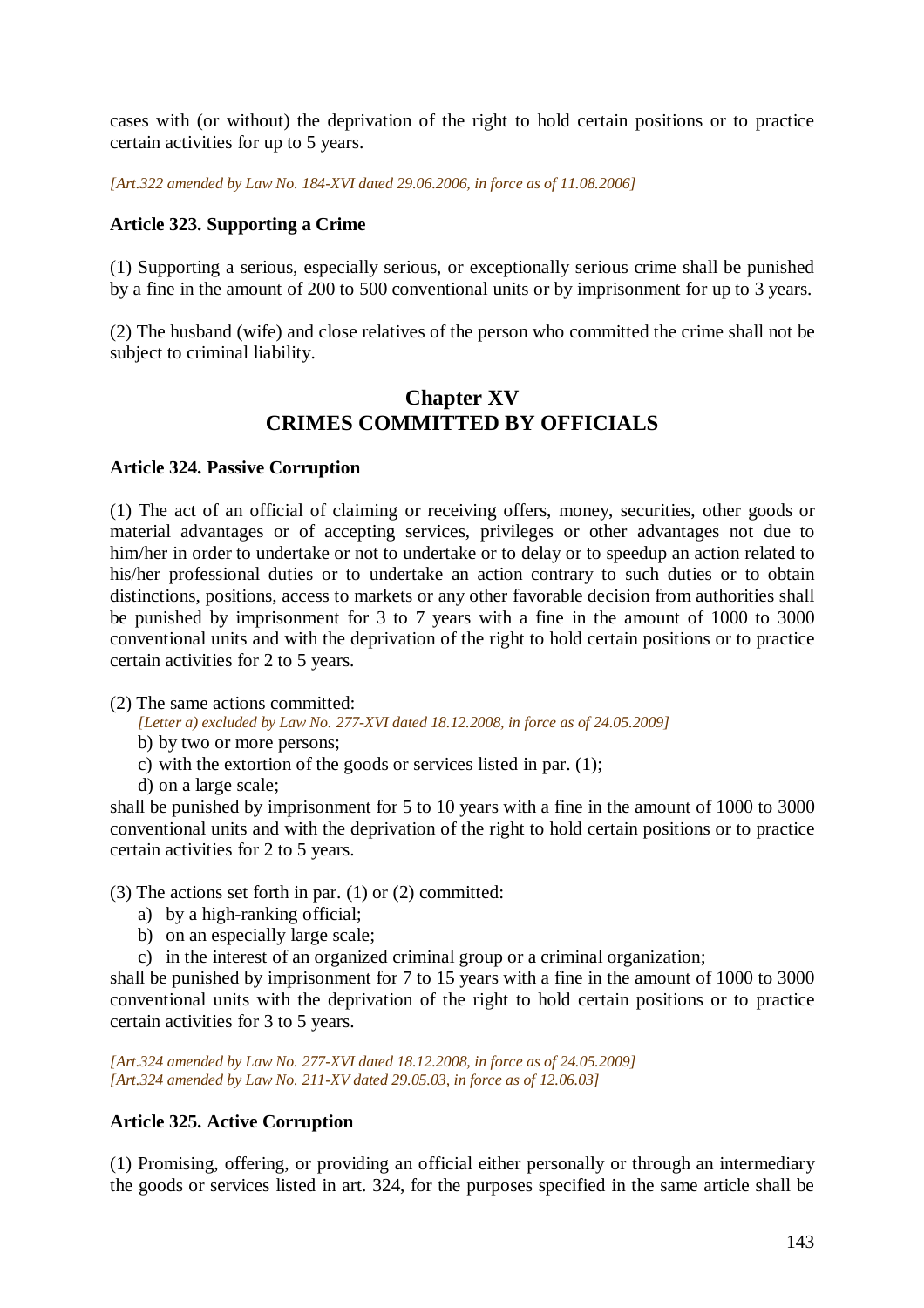punished by imprisonment for up to 5 years with a fine in amount of 1000 to 3000 conventional units.

(2) The same actions committed:

*[Letter a) excluded by Law No. 277-XVI dated 18.12.2008, in force as of 24.05.2009]* 

b) by two or more persons;

c) on a large scale;

shall be punished by imprisonment for 3 to 7 years with a fine in the amount of 1000 to 3000 conventional units.

(3) The actions set forth in par. (1) or (2) committed:

a) on an especially large scale;

b) in the interest of an organized criminal group or a criminal organization;

shall be punished by imprisonment for 6 to 12 years with a fine in the amount of 1000 to 3000 conventional units.

(4) The person who promised, offered, or provided the goods or services listed in art. 324 shall be exempt from criminal liability provided that the goods or services were extorted from him/her or if the person denounces himself/herself without knowing that criminal investigative bodies knew about the crime he/she committed.

*[Art.325 amended by Law No. 277-XVI dated 18.12.2008, in force as of 24.05.2009] [Art.325 amended by Law No. 184-XVI dated 29.06.2006, in force as of 11.08.2006] [Art.325 amended by Law No. 211-XV dated 29.05.03, in force as of 12.06.03]* 

#### **Article 326. Influence Peddling**

(1) Receiving or extorting money, securities, other goods, or material advantages or accepting services, goods, or advantages either personally or through an intermediary for personal use or for another person committed deliberately by a person exerting influence or claiming to exert influence on a civil servant in order to make him/her undertake or not undertake actions that are part of his/her official duties irrespective of whether such actions were undertaken or not shall be punished by a fine in the amount of 500 to 1500 conventional units or by imprisonment for up to 3 years.

(2) The same actions followed by the promised influence or the achievement of the result sought and committed:

*[Letter a) excluded by Law No. 277-XVI dated 18.12.2008, in force as of 24.05.2009]* 

b) by two or more persons;

c) with the receipt of goods or advantages on a large scale;

shall be punished by a fine in the amount of 1000 to 3000 conventional units or by imprisonment for 2 to 6 years.

(3) The actions set forth in par. (1) or (2) committed:

a) with the receipt of goods or advantages on an especially large scale;

b) in the interest of an organized criminal group or a criminal organization;

shall be punished by imprisonment for 3 to 7 years with a fine in the amount of 500 to 1500 conventional units.

*[Art.326 amended by Law No. 277-XVI dated 18.12.2008, in force as of 24.05.2009] [Art.326 amended by Law No. 184-XVI dated 29.06.2006, in force as of 11.08.2006] [Art.326 amended by Law No. 211-XV dated 29.05.03, in force as of 12.06.03]*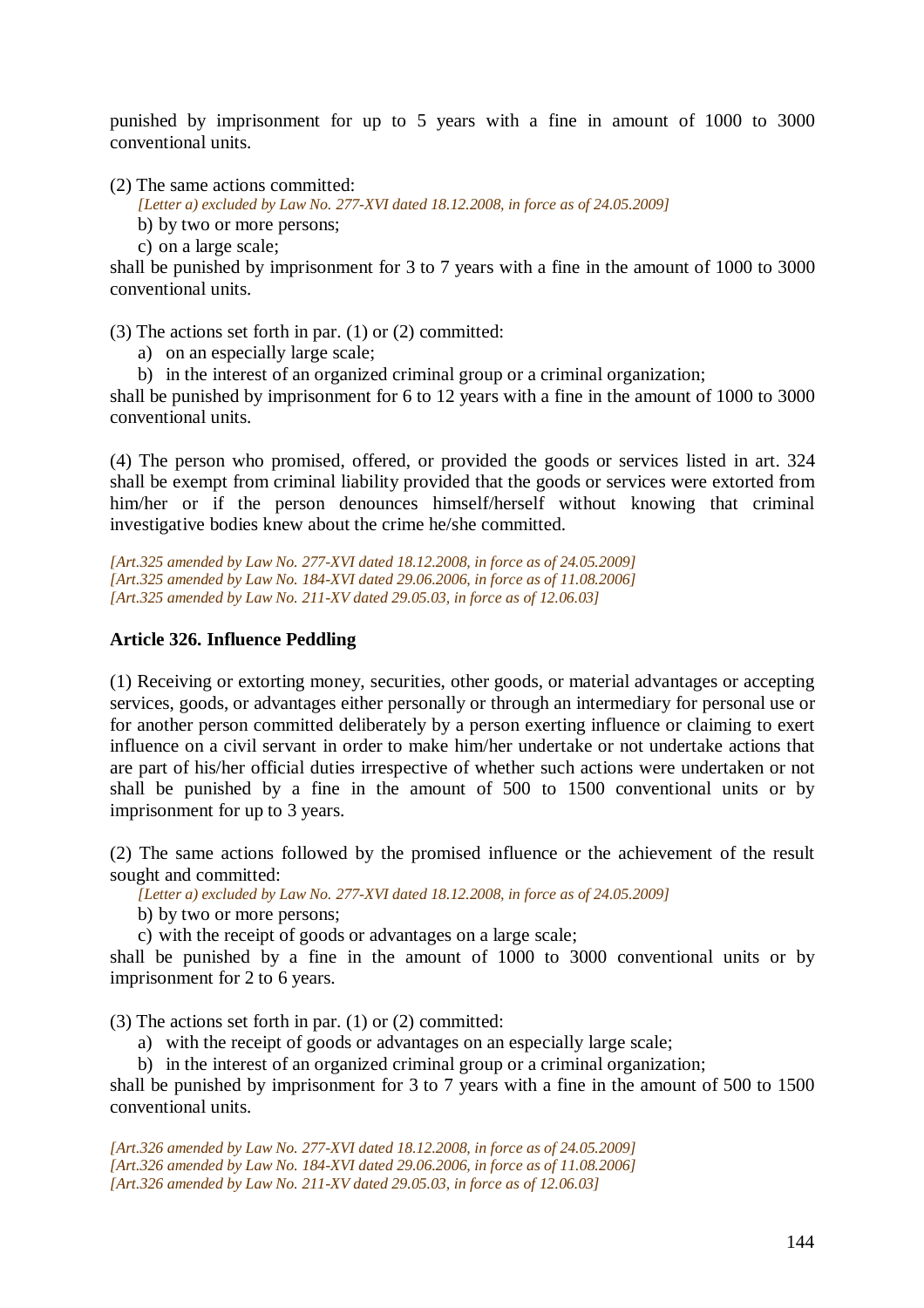### **Article 327. Abuse of Power or Abuse of Official Position**

(1) The deliberate use by an official of his/her official position for purposes of profit or other personal interests provided that such an action caused considerable damage to public interests or to the legally protected rights and interests of individuals or legal entities shall be punished by a fine in the amount of 150 to 400 conventional units or by imprisonment for up to 3 years, in both cases with (or without) the deprivation of the right to hold certain positions or to practice a certain activity for up to 5 years.

### (2) The same actions:

- *[Letter a) excluded by Law No. 277-XVI dated 18.12.2008, in force as of 24.05.2009]*
- b) committed by a high-ranking official;
- c) causing severe consequences;

shall be punished by a fine in the amount of 500 to 1000 conventional units or by imprisonment for 2 to 6 years, in both cases with the deprivation of the right to hold certain positions or to practice a certain activity for up to 5 years.

(3) Abuse of power or abuse of an official position committed in the interest of an organized criminal group or a criminal organization shall be punished by imprisonment for 3 to 7 years with the deprivation of the right to hold certain positions or to practice certain activities for up to 5 years.

*[Art.327 amended by Law No. 277-XVI dated 18.12.2008, in force as of 24.05.2009]* 

## **Article 328. Excess of Power or Excess of Official Authority**

(1) Commission by an official of actions obviously exceeding the limits of the rights and authority granted him/her by law provided that such an action caused considerable damage to public interests or to the legally protected rights and interests of individuals or legal entities shall be punished by a fine in the amount of 150 to 400 conventional units or by imprisonment for up to 3 years, in both cases with (or without) the deprivation of the right to hold certain positions or to practice certain activities for up to 5 years.

(2) The same actions involving:

- a) violence;
- b) the use of weapons;
- c) torture or actions that humiliate the dignity of the injured party;

shall be punished by imprisonment for 2 to 6 years with the deprivation of the right to hold certain positions or to practice certain activities for up to 5 years.

(3) The actions set forth in par. (1) or (2):

*[Letter a) excluded by Law No. 277-XVI dated 18.12.2008, in force as of 24.05.2009]* 

- b) committed by a high-ranking official;
- c) committed in the interest of an organized criminal group or a criminal organization;
- d) causing severe consequences;

shall be punished by imprisonment for 6 to 10 years with the deprivation of the right to hold certain positions or to practice certain activities for 2 to 5 years.

*[Art.328 amended by Law No. 277-XVI dated 18.12.2008, in force as of 24.05.2009]*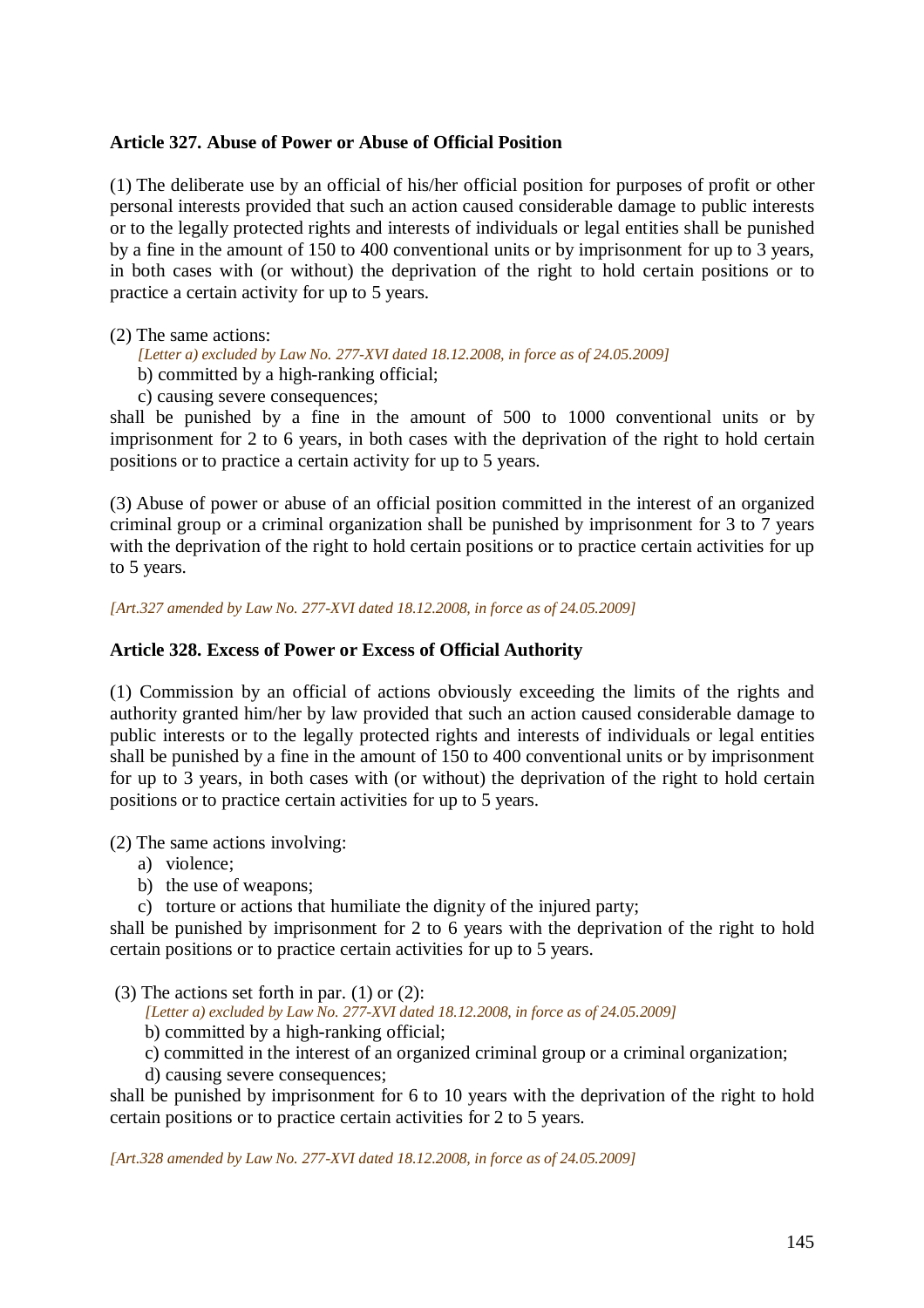## **Article 329. Negligent Performance of Duties**

(1) Failure to perform or the improper performance of professional duties by an official as a result of a negligent or careless attitude towards such duties provided that such an action caused large-scale damage to public interests or to the legally protected rights and interests of individuals or legal entities shall be punished by a fine of up to 500 conventional units or by imprisonment for up to 2 years, in both cases with (or without) the deprivation of the right to hold certain positions or to practice certain activities for up to 3 years.

(2) The same actions that cause:

- a) the death of a person;
- b) other severe consequences;

shall be punished by a fine in the amount of 300 to 800 conventional units or by imprisonment for 2 to 6 years, in both cases with the deprivation of the right to hold certain positions or to practice certain activities for up to 5 years.

*[Art.329 amended by Law No. 277-XVI dated 18.12.2008, in force as of 24.05.2009]* 

### **Article 330. Receipt of an Illegal Reward by a Civil Servant**

(1) Receipt by a civil servant from a public authority, another state institution, or an enterprise or organization that is not an official of an illegal reward or of material advantages for undertaking certain actions or for providing services as part of his/her professional duties shall be punished by a fine in the amount of 200 to 400 conventional units or by imprisonment for up to 2 years, in both cases with (or without) the deprivation of the right to hold certain positions or to practice certain activities for up to 5 years.

(2) The same action committed:

*[Letter a) excluded by Law No. 277-XVI dated 18.12.2008, in force as of 24.05.2009]*  b) on a large scale

shall be punished by a fine in the amount of 400 to 1000 conventional units or by imprisonment for up to 4 years, in both cases with (or without) the deprivation of the right to hold certain positions or to practice certain activities for up to 5 years.

*[Art.330 amended by Law No. 277-XVI dated 18.12.2008, in force as of 24.05.2009]* 

## **Article 330<sup>1</sup> . Violation of Rules on Declaring Income and Property by Statesmen, Judges, Prosecutors, Public Servants, and Executives**

(1) Evasion from submitting declarations on income and property or the deliberate indication of incorrect data in the declaration by persons obliged to submit such declarations shall be punished by a fine in the amount of 300 to 500 conventional units with (or without) the deprivation of the right to hold certain positions or to practice certain activities for 1 to 5 years.

(2) The same actions committed by a high-ranking official shall be punished by a fine in the amount of 500 to 1000 conventional units with (or without) the deprivation of the right to hold certain positions or to practice certain activities for 1 to 5 years.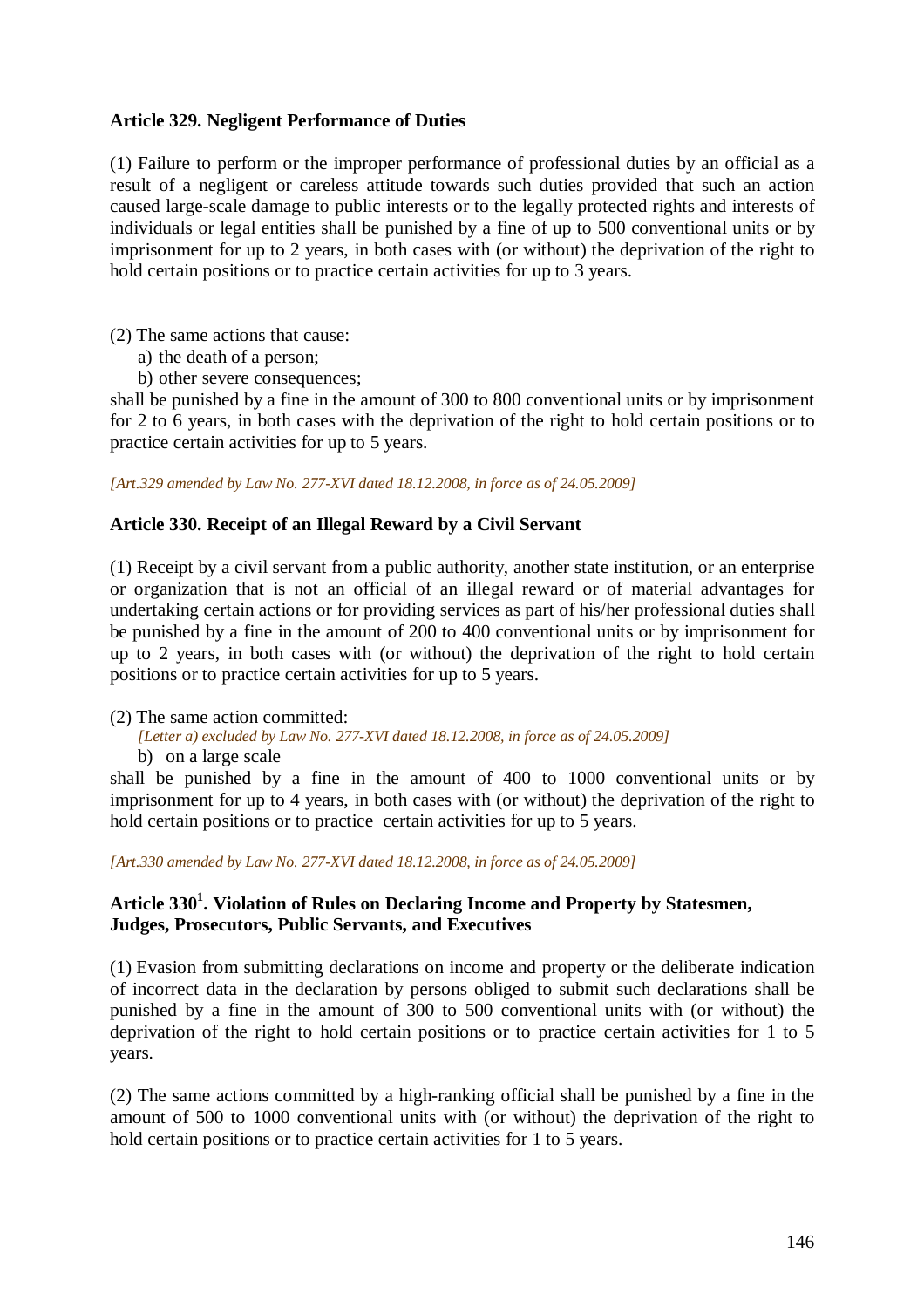(3) The deliberate disclosure or publication of information from declarations on income and property by persons to whom such information became known in the course of their official duties or supervisory activities shall be punished by a fine in the amount of 150 to 300 conventional units with (or without) the deprivation of the right to hold certain positions or to practice certain activities for 1 to 5 years.

*[Art.330<sup>1</sup> introduced by Law No. 136-XV dated 06.05.04, in force as of 11.06.04]* 

*[Art.331 excluded by Law No. 277-XVI dated 18.12.2008, in force as of 24.05.2009]* 

### **Article 332. Forgery of Public Documents**

(1) Obviously false data entries in public documents or the forgery of such documents by an official or by a public servant who is not an official provided that such actions were committed for purposes of profit or for other personal interests shall be punished by a fine of up to 500 conventional units or by imprisonment for up to 2 years, in both cases with the deprivation of the right to hold certain positions or to practice certain activities for up to 5 years.

### (2) The same actions committed:

- *[Letter a) excluded by Law No. 277-XVI dated 18.12.2008, in force as of 24.05.2009]*
- b) by a high-ranking official;
- c) in the interests of an organized criminal group or a criminal organization;

shall be punished by a fine in the amount of 500 to 1000 conventional units or by imprisonment for 1 to 6 years, in both cases with the deprivation of the right to hold certain positions or to practice certain activities for 2 to 5 years.

*[Art.332 amended by Law No. 277-XVI dated 18.12.2008, in force as of 24.05.2009]* 

# **Chapter XVI CRIMES COMMITTED BY PERSONS ADMINISTERING COMMERCIAL, SOCIAL, OR OTHER NON-STATE ORGANIZATIONS**

# **Article 333. Taking Bribes**

(1) Taking bribes by a person administering a commercial, social, or other non-state organization in the form of money, securities, other goods, or material advantages or accepting services, privileges, or other advantages not due to him/her in order to undertake or not to undertake or to delay or to speedup an action in the interests of the briber or persons he/she is representing provided that such an action is part of the professional duties of the bribe taker shall be punished by a fine in the amount of 500 to 1500 conventional units or by imprisonment for up to 3 years, in both cases with the deprivation of the right to hold certain positions or to practice certain activities for up to 5 years.

(2) The same actions committed:

*[Letter a) excluded by Law No. 277-XVI dated 18.12.2008, in force as of 24.05.2009]* 

- b) by two or more persons;
- c) with the extortion of the bribe;
- d) on a large scale;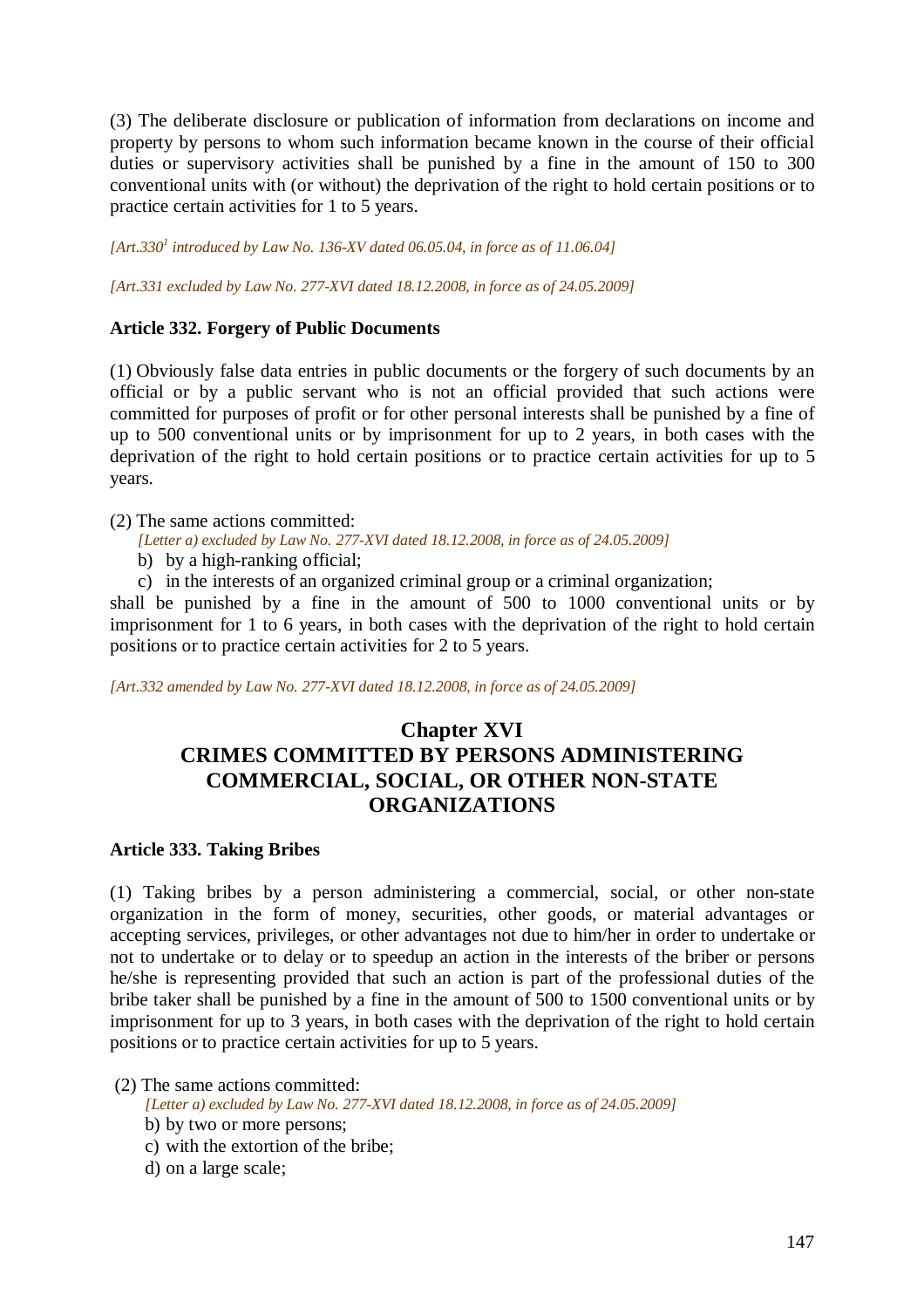shall be punished by a fine in the amount of 1000 to 3000 conventional units or by imprisonment for 2 to 7 years, in both cases with the deprivation of the right to hold certain positions or to practice certain activities for 2 to 5 years.

(3) The actions set forth in par. (1) or (2) committed:

a) on an especially large scale;

 b) in the interests of an organized criminal group or a criminal organization; shall be punished by imprisonment for 3 to 10 years.

*[Art.333 amended by Law No. 277-XVI dated 18.12.2008, in force as of 24.05.2009] [Art.333 completed by Law No. 211-XV dated 29.05.03, in force as of 12.06.03]* 

# **Article 334. Giving Bribes**

(1) Giving bribes shall be punished by a fine in the amount of 500 to 1000 conventional units or by imprisonment for up to 3 years.

(2) The same action committed:

*[Letter a) excluded by Law No. 277-XVI dated 18.12.2008, in force as of 24.05.2009]* 

- b) by two or more persons;
- c) on a large scale;

shall be punished by a fine in the amount of 1000 to 2000 conventional units or by imprisonment for up to 5 years.

(3) The actions set forth in par. (1) or (2) committed:

a) on an especially large scale;

b) in the interests of an organized criminal group or a criminal organization; shall be punished by imprisonment for 3 to 7 years.

(4) The bribe giver shall be exempt from criminal liability if the bribe was extorted from him/her or if he/she denounces himself/herself without knowing that criminal investigative bodies knew about the crime he/she committed.

*[Art.334 amended by Law No. 277-XVI dated 18.12.2008, in force as of 24.05.2009] [Art.334 amended by Law No. 184-XVI dated 29.06.2006, in force as of 11.08.2006] [Art.334 completed by Law No. 211-XV dated 29.05.03, in force as of 12.06.03]* 

# **Article 335. Abuse of Official Positions**

(1) The deliberate use of an official position by a person administering a commercial, social, or other non-state organization of his/her job position for purposes of profit or for other personal interests provided that such an action caused considerable damage to public interests or to the legally protected rights and interests of individuals or legal entities shall be punished by a fine in the amount of 150 to 400 conventional units or by imprisonment for up to 3 years.

(2) The same action committed by a notary or an auditor shall be punished by a fine in the amount of 500 to 800 conventional units or by imprisonment for up to 3 years, in both cases with (or without) the deprivation of the right to hold certain positions or to practice certain activities for up to 3 years.

(3) The actions set forth in par. (1) or (2):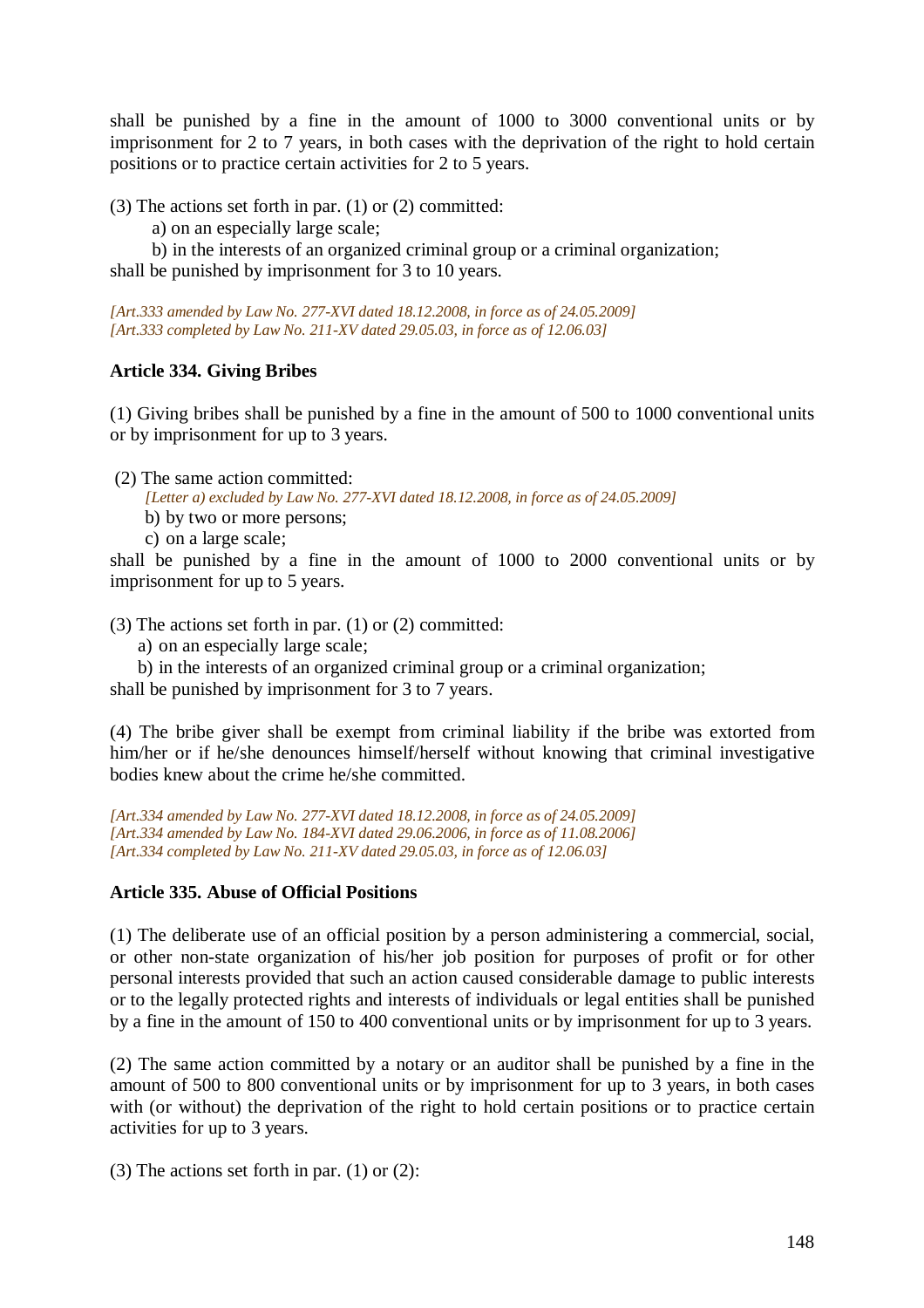- a) committed in the interests of an organized criminal group or a criminal organization;
- b) causing severe consequences;

shall be punished by imprisonment for 3 to 7 years with the deprivation of the right to hold certain positions or to practice certain activities for 2 to 5 years.

*[Art.335 amended by Law No. 277-XVI dated 18.12.2008, in force as of 24.05.2009] [Art.335 amended by Law No. 211-XV dated 29.05.03, in force as of 12.06.03]* 

*[Art.336 excluded by Law No. 277-XVI dated 18.12.2008, in force as of 24.05.2009]* 

# **Chapter XVII CRIMES AGAINST PUBLIC AUTHORITIES AND STATE SECURITY**

# **Article 337. High Treason**

(1) High treason meaning a deliberate act committed by a citizen of the Republic of Moldova that prejudices the sovereignty, territorial inviolability, or state security and defense capability of the Republic of Moldova or that move the citizen to the enemy's side; espionage; the disclosure of state secrets to a foreign state, foreign organization, or to their representatives; and providing assistance to a foreign state in conducting hostile activities against the Republic of Moldova shall be punished by imprisonment for 12 to 20 years.

(2) A citizen of the Republic of Moldova recruited by a foreign espionage service for the purpose of hostile activity against the Republic of Moldova shall be exempt from criminal liability provided that he/she did not commit any actions for the achievement of the criminal task assigned to him/her and voluntarily reported to the authorities about his/her connection with the foreign espionage service.

*[Art.337 amended by Law No. 277-XVI dated 18.12.2008, in force as of 24.05.2009]* 

# **Article 338. Espionage**

The transmission and appropriation or collection of information that constitutes state secrets for the purpose of its transfer to a foreign state, a foreign organization, or their agents and the transmission or collection upon the order of a foreign espionage service of other information to be used to prejudice the interests of the Republic of Moldova provided that such espionage is committed by a foreign citizen or a stateless person shall be punished by imprisonment for 12 to 20 years.

*[Art.338 amended by Law No. 277-XVI dated 18.12.2008, in force as of 24.05.2009]* 

# **Article 339. Usurpation of State Authority**

(1) Actions committed for the purpose of usurping or forcefully maintaining state authority that violate the Constitution of the Republic of Moldova shall be punished by imprisonment for 10 to 15 years.

(2) The same actions that cause:

- a) a violent change in the constitutional order of the Republic of Moldova;
- b) the death of a person;
- c) other severe consequences;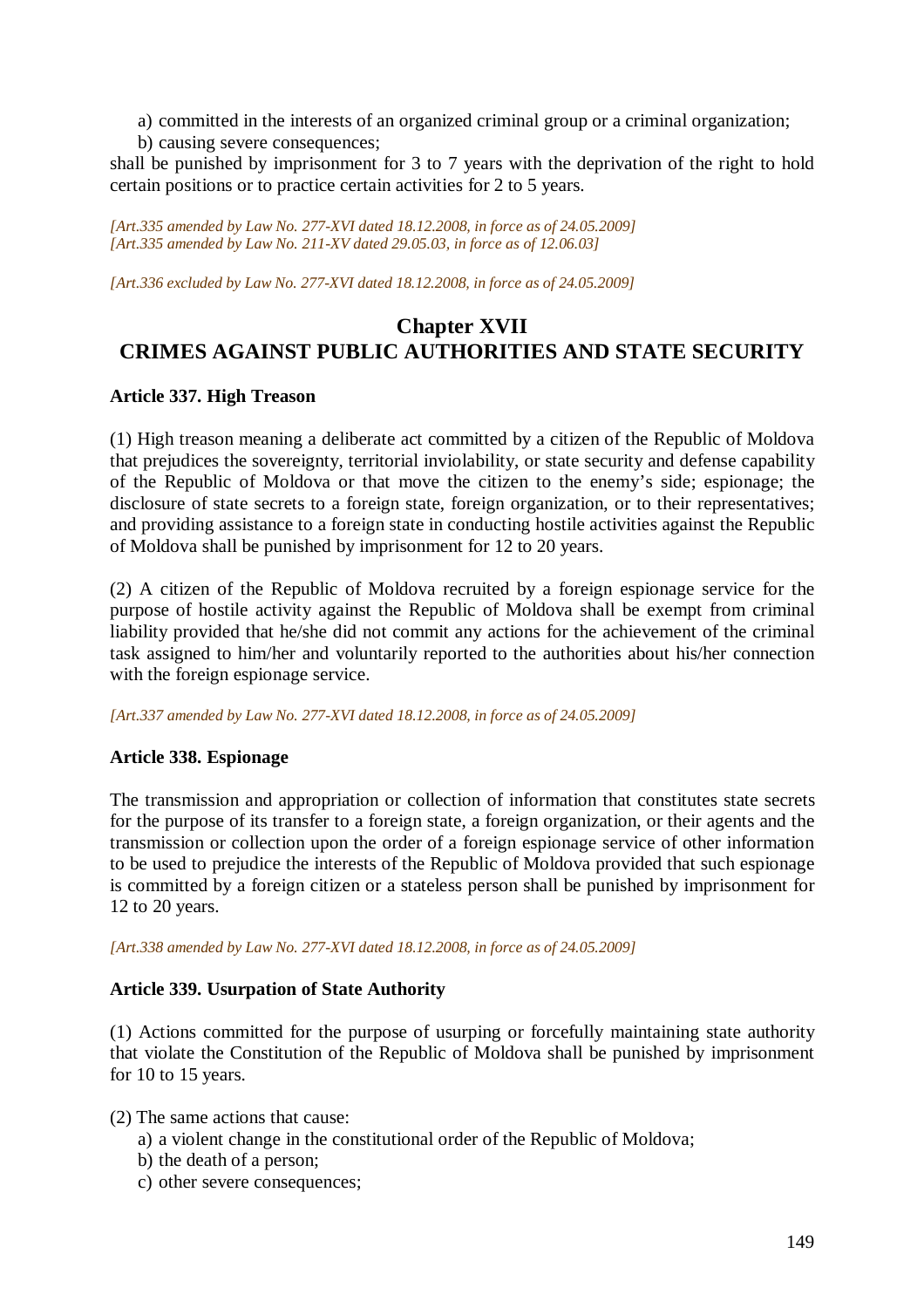shall be punished by imprisonment for 12 to 20 years.

*[Art.339 amended by Law No. 277-XVI dated 18.12.2008, in force as of 24.05.2009]* 

### **Article 340. Armed Rebellion**

Organizing or leading an armed rebellion and participation therein for the purpose of a violent change in the constitutional order or for the purpose of violating the territorial integrity of the Republic of Moldova shall be punished by imprisonment for 12 to 20 years.

*[Art.340 amended by Law No. 277-XVI dated 18.12.2008, in force as of 24.05.2009]* 

## **Article 341. Calls for the Overthrow or for a Violent Change in the Constitutional Order of the Republic of Moldova**

(1) Public calls for the overthrow or for a violent change in constitutional order or for violating the territorial integrity of the Republic of Moldova and the dissemination in various forms for the same purpose of materials containing such calls shall be punished by a fine in the amount of 200 to 600 conventional units or by imprisonment for up to 3 years.

(2) The same actions committed:

*[Letter a) excluded by Law No. 277-XVI dated 18.12.2008, in force as of 24.05.2009]* 

b) by two or more persons

shall be punished by a fine in the amount of 300 to 1000 conventional units or by imprisonment for 1 to 4 years.

(3) The actions set forth in par. (1) or (2) committed upon the order of a foreign organization or its representatives shall be punished by imprisonment for 3 to 7 years.

*[Art.341 amended by Law No. 277-XVI dated 18.12.2008, in force as of 24.05.2009] [Art.341 amended by Law No. 184-XVI dated 29.06.2006, in force as of 11.08.2006]*

### **Article 342. Attempt on the life of the President of the Republic of Moldova, the Chairperson of Parliament or the Prime Minister**

An attempt on the life of the President of the Republic of Moldova, on the Chairperson of Parliament, or on the Prime Minister committed in order to cease their state or other political activities or as revenge for such activities shall be punished by imprisonment for 12 to 20 years or by life imprisonment.

*[Art.342 amended by Law No. 277-XVI dated 18.12.2008, in force as of 24.05.2009]* 

### **Article 343. Diversion**

The commission in order to weaken the economic foundation and the defensive capacity of the country of explosions, arson, or other actions aimed at the mass extermination of people, bodily injury, or damage to health of many persons or the destruction or damage of enterprises, buildings, communication lines and means, or of other state or public goods and the commission for the same purposes of poisoning or of spreading epidemic and epizootic diseases shall be punished by imprisonment for 12 to 20 years.

*[Art.343 amended by Law No. 277-XVI dated 18.12.2008, in force as of 24.05.2009]*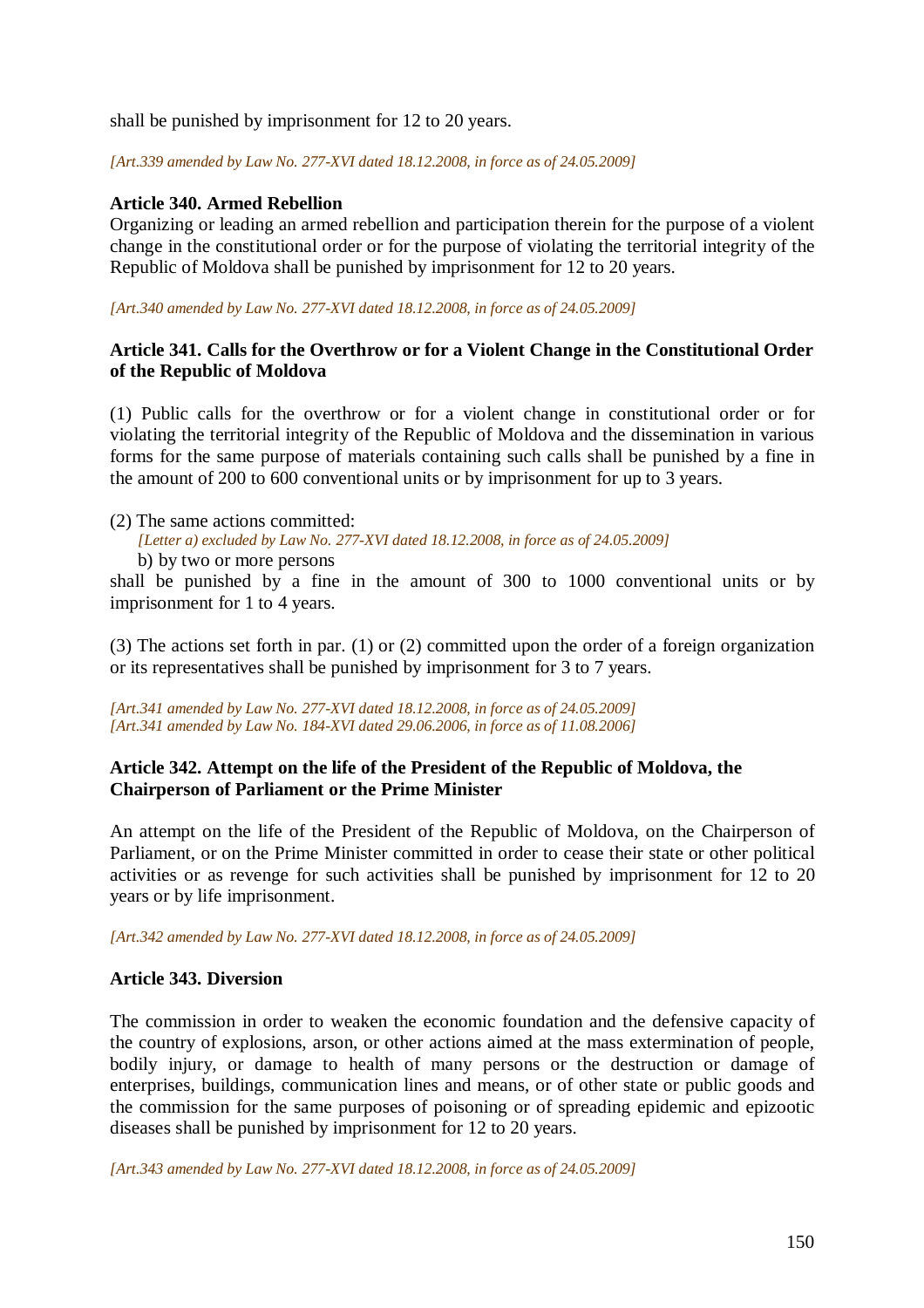### **Article 344. Disclosure of State Secrets**

(1) The disclosure of information that constitutes a state secret by a person to whom such information was entrusted or that became known in connection with his/her official position or professional duties provided that such an action is not construed as high treason or espionage shall be punished by a fine in the amount of 200 to 600 conventional units or by imprisonment for up to 4 years, in both cases with the deprivation of the right to hold certain positions or to practice certain activities for up to 5 years.

(2) The same action resulting in severe consequences shall be punished by imprisonment for 3 to 7 years with the deprivation of the right to hold certain positions or to practice certain activities for 2 to 5 years.

*[Art.344 amended by Law No. 277-XVI dated 18.12.2008, in force as of 24.05.2009]* 

## **Article 345. Loss of Documents Containing State Secrets**

(1) The loss of documents containing state secrets or the loss of objects or data which constitute a state secret by a person to whom such documents or objects were entrusted provided that such a loss resulted from a violation of established regulations on handling the aforementioned documents or objects and caused severe consequences shall be punished by a fine in the amount of 150 to 400 conventional units or by imprisonment for up to 3 years, in both cases with the deprivation of the right to hold certain positions or to practice certain activities for up to 5 years.

*[Art.345 amended by Law No. 277-XVI dated 18.12.2008, in force as of 24.05.2009] [Art.345 amended by Law No. 184-XVI dated 29.06.2006, in force as of 11.08.2006]*

## **Article 346. Deliberate Actions Aimed at Inciting National, Racial, or Religious Hostility or Discord**

Deliberate actions, public calls including through mass-media either printed or electronic aimed at inciting national, racial, or religious hostility or discord, the humiliation of national honor and dignity, direct or indirect limitations of rights, or that offer direct or indirect advantages to citizens based on their national, racial, or religious affiliations shall be punished by a fine of up to 250 conventional units or by community service for 180 to 240 hours or by imprisonment for up to 3 years.

*[Art.346 amended by Law No. 184-XVI dated 29.06.2006, in force as of 11.08.2006]*

# **Article 347. Profanation of National and State Symbols**

(1) The profanation of national and state symbols (flag, coat of arms, anthem) of the Republic of Moldova or of another state that are publicly hung, used, or performed shall be punished by a fine of up to 500 conventional units or by community service for 100 to 200 hours.

(2) The same action committed: *[Letter a) excluded by Law No. 277-XVI dated 18.12.2008, in force as of 24.05.2009]*  b) by two or more persons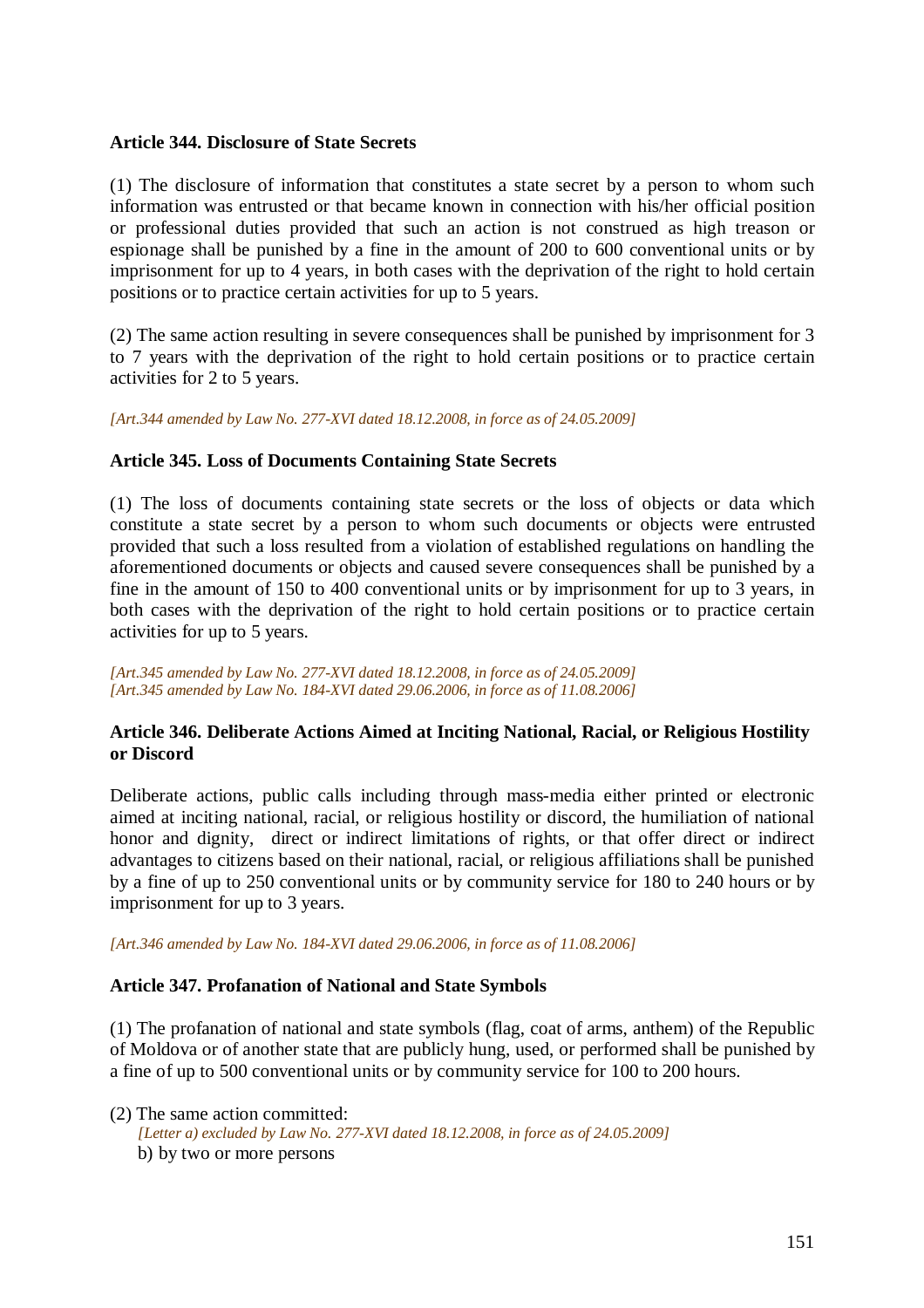shall be punished by a fine in the amount of 200 to 700 conventional units or by community service for 150 to 220 hours or by imprisonment for up to 1 year.

(3) The actions set forth in par. (1) or (2) committed by an official responsible for compliance with procedures on the use of national and state symbols shall be punished by a fine in the amount of 500 to 800 conventional units or by community service for 180 to 240 hours or by imprisonment for up to 3 years, in all cases with the deprivation of the right to hold certain positions or to practice certain activities for up to 5 years.

*[Art.347 amended by Law No. 277-XVI dated 18.12.2008, in force as of 24.05.2009] [Art.347 amended by Law No. 184-XVI dated 29.06.2006, in force as of 11.08.2006]*

*[Art.348 excluded by Law No. 277-XVI dated 18.12.2008, in force as of 24.05.2009] [Art.348 amended by Law No. 184-XVI dated 29.06.2006, in force as of 11.08.2006]*

## **Article 349. Threats or Violence against an Official or a Person Performing a Civic Duty**

(1) The threat of murder, of bodily injury or of damage to health or of the destruction of goods belonging to an official or his/her close relatives for the purpose of ceasing his/her official duties or of changing the nature of such duties for the benefit of the person making the threat or of another person and a threat against a person performing a civic duty or against his/her close relatives due to his/her participation in the prevention or suppression of a crime or an antisocial act shall be punished by a fine in the amount of 300 to 1000 conventional units or by community service for up to 180 hours or by imprisonment for up to 2 years.

 $(1<sup>1</sup>)$  The use of violence that does not threaten the life or health of an official or of his/her close relatives or the destruction of his/her goods for the purpose of ceasing his/her official duties or of changing the nature of such duties for the benefit of the person using violence or of another person and the same actions on a person performing a civic duty or on his/her close relatives due to his/her participation in the prevention or suppression of a crime or an antisocial act shall be punished by a fine in the amount of 500 to 1000 conventional units or by community service for 180 to 240 hours or by imprisonment for up to 3 years.

(2) The actions set forth in par. (1) or  $(1^1)$  involving:

- a) violence dangerous to the life or health of persons mentioned in par. (1);
- b) the destruction of goods through methods dangerous to the life or health of several persons;
- c) large-scale material damage;
- d) other severe consequences;

shall be punished by imprisonment for 4 to 8 years.

*[Art.349 amended by Law No.277-XVI dated 18.12.2008, in force as of 24.05.2009]* 

*[Art.350 excluded by Law No. 277-XVI dated 18.12.2008, in force as of 24.05.2009] [Art.350 completed by Law No. 104-XVI dated 20.04.2007, in force as of 29.06.2007] [Art.350 amended by Law No. 211-XV dated 29.05.03, in force as of 12.06.03]* 

# **Article 351. Usurpation of Official Positions**

(1) The usurpation of official positions involving the commission of another crime on such grounds shall be punished by a fine of up to 600 conventional units or by community service for 180 to 240 hours or by imprisonment for up to 3 years.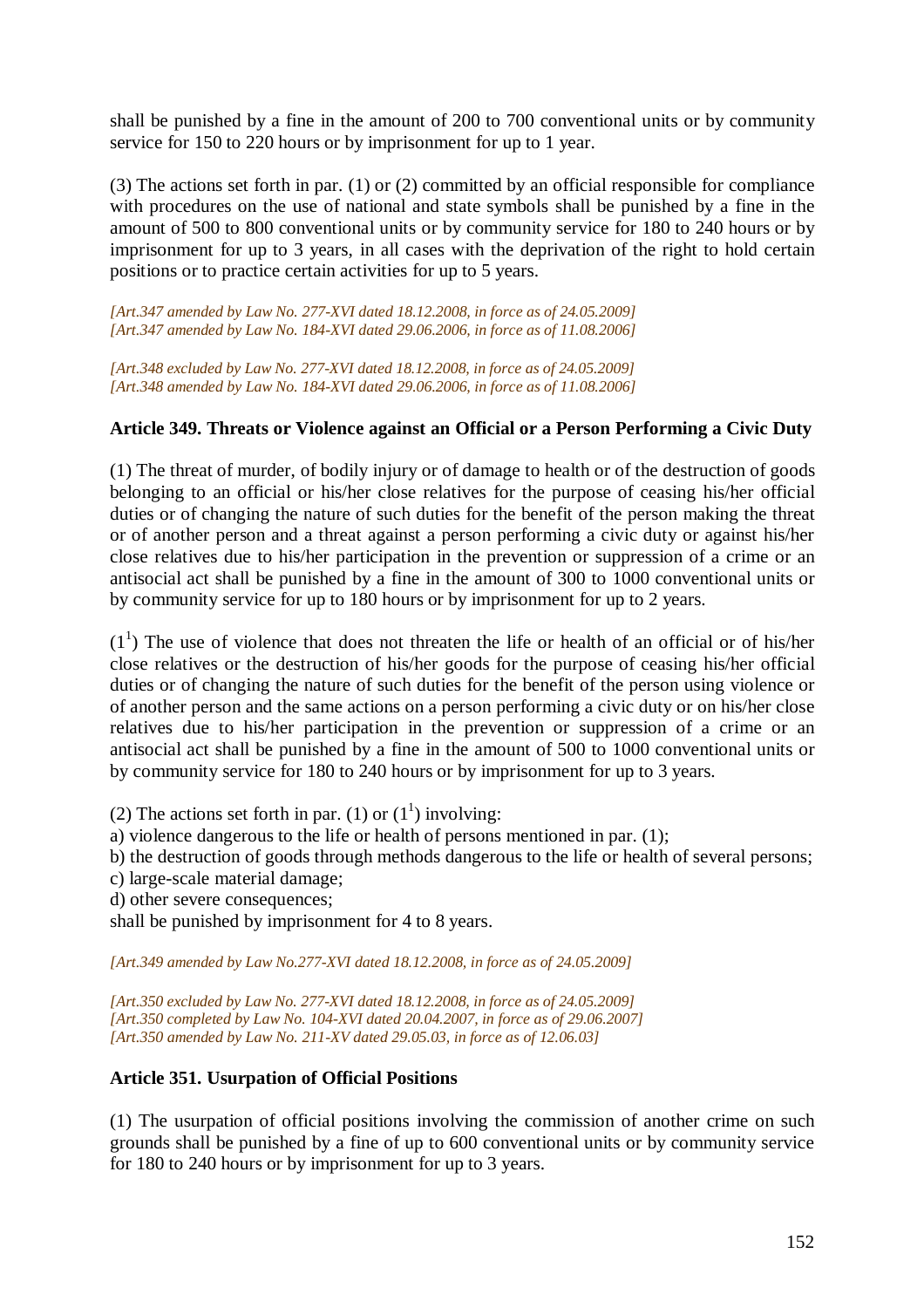(2) The same action committed by two or more persons shall be punished by a fine in the amount of 300 to 700 conventional units or by imprisonment for up to 4 years.

*[Art.351 amended by Law No. 277-XVI dated 18.12.2008, in force as of 24.05.2009]* 

## **Article 352. Arbitrariness**

(1) Arbitrariness meaning the exercise of one's legitimate or assumed rights in an arbitrary manner and in violation of the established order provided that such an action causes largescale damage to public interests or to the legally protected rights and interests of individuals or legal entities shall be punished by a fine of up to 500 conventional units or by community service for 100 to 240 hours.

(2) The same action:

*[Letters a), b) excluded by Law No. 277-XVI dated 18.12.2008, in force as of 24.05.2009]* 

- c) involving threats of death or bodily injury or damage to health;
- d) involving violence not dangerous to life or health;
- e) involving the destruction of goods,

shall be punished by a fine in the amount of 200 to 600 conventional units or by imprisonment for up to 4 years.

(3) The actions set forth in par. (1) or (2):

*[Letter a) excluded by Law No. 277-XVI dated 18.12.2008, in force as of 24.05.2009]* 

- b) involving violence dangerous to life or health;
- c) committed with the use of weapons;
- d) causing damage on an especially large scale;
- e) causing other severe consequences;

shall be punished by imprisonment for 3 to 8 years.

*[Art.352 amended by Law No. 277-XVI dated 18.12.2008, in force as of 24.05.2009]* 

# **Article 352<sup>1</sup> . False Declarations**

False declarations made by a person to a competent body aimed at generating certain legal consequences for himself/herself or a third party when according to law or circumstances the declaration causes the generating of these consequences shall be punished by a fine in the amount of 600 conventional units or by imprisonment for up to 1 year.

*[Art.352<sup>1</sup> introduced by Law No. 277-XVI dated 18.12.2008, in force as of 24.05.2009]* 

## **Article 353. Evading Active Duty, Reduced-Term Military Service, or Military Service as Reservists Called to Assembly or Mobilized**

(1) Evading active duty, reduced-term military service, or military service as reservists called to assembly or mobilized by self-mutilation, shamming illness, the falsification of documents or any other form of deceit shall be punished by a fine of up to 300 conventional units or by community service for 100 to 150 hours.

*[Art.353 in version of Law No. 277-XVI dated 18.12.2008, in force as of 24.05.2009] [Art.353 amended by Law No. 53-XVI dated 13.03.2008, in force as of 13.05.2008]*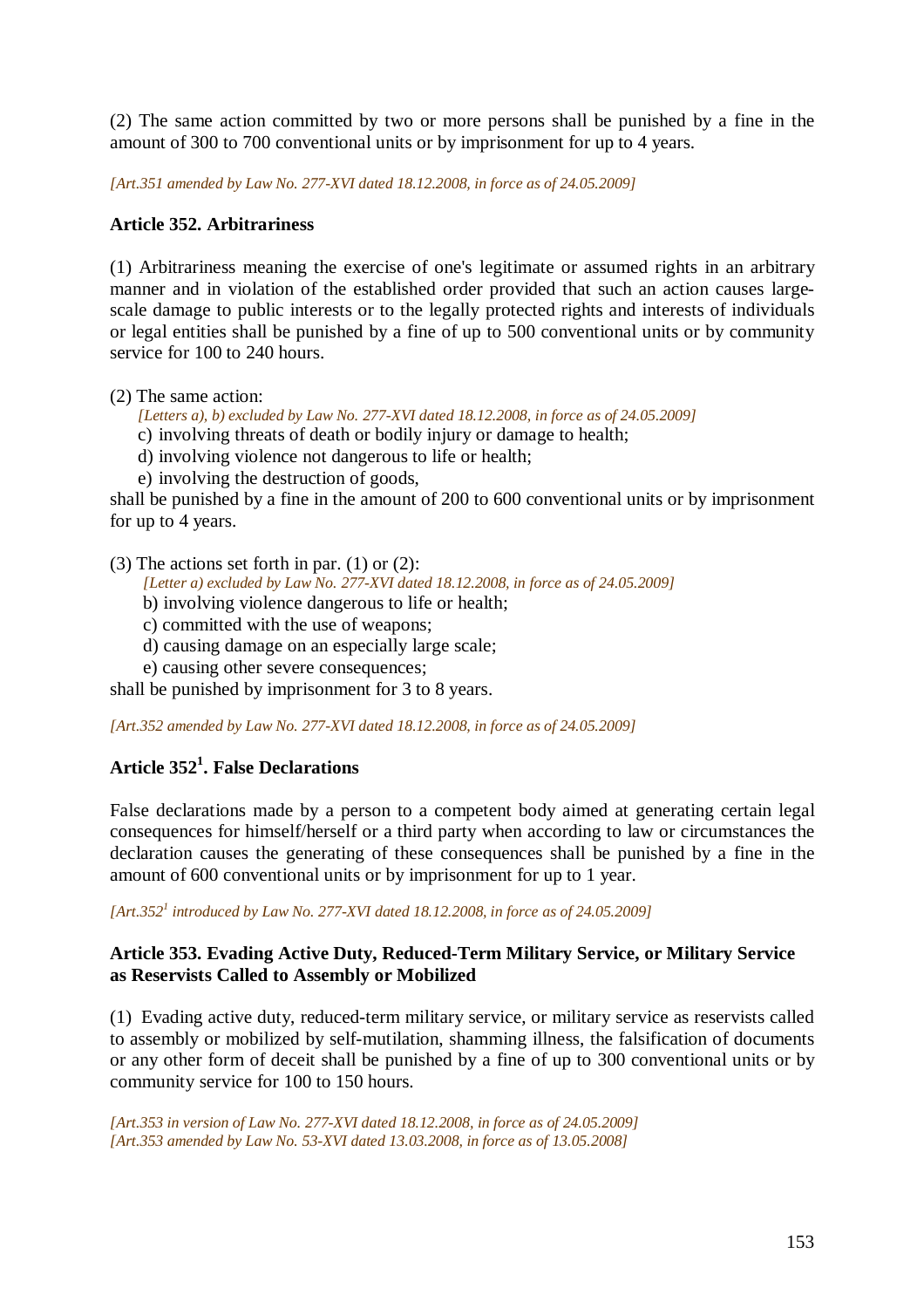### **Article 354. Evading Mobilization**

Evading during wartime of mobilization into the armed force shall be punished by imprisonment for 2 to 5 years.

*[Art.354 in version of Law No. 277-XVI dated 18.12.2008, in force as of 24.05.2009]* 

## **Article 355. Evasion or Refusal to Execute Alternative Service Obligations**

(1) An evasion or a refusal by a person doing alternative service to execute the obligations set for such a service though self-mutilation, shamming illness, the falsification of documents or other forms of deceit shall be punished by a fine of up to 300 conventional units or by community service for 100 to 150 hours.

*[Art.355 in version of Law No. 277-XVI dated 18.12.2008, in force as of 24.05.2009] [Art.355 amended by Law No. 184-XVI dated 29.06.2006, in force as of 11.08.2006]*

## **Article 356. Evasion from Execution of Duties during Wartime**

Evasion during wartime from mobilization to work or from the execution of other duties shall be punished by imprisonment for up to 5 years.

*[Art.356 amended by Law No. 184-XVI dated 29.06.2006, in force as of 11.08.2006]*

## **Article 357. Organizing or Leading an Illegal Strike and Hindering the Activity of an Enterprise, Institution, or Organization in Conditions of Emergency, Siege, or a Military Situation**

(1) Organizing or leading an illegal strike and hindering the activity of an enterprise, institution, or organization in conditions of emergency, siege, or a military situation shall be punished by a fine of up to 500 conventional units or by community service for 100 to 240 hours.

*[Art.357 amended by Law No. 277-XVI dated 18.12.2008, in force as of 24.05.2009] [Art.357 amended by Law No. 184-XVI dated 29.06.2006, in force as of 11.08.2006]*

*[Art.358 excluded by Law No. 277-XVI dated 18.12.2008, in force as of 24.05.2009] [Art.358 amended by Law No. 184-XVI dated 29.06.2006, in force as of 11.08.2006]*

### **Article 359. Sale or Purchase of Official Documents**

The sale or purchase of official documents granting rights or exempting obligations shall be punished by a fine of up to 200 conventional units.

*[Art.359 amended by Law No. 184-XVI dated 29.06.2006, in force as of 11.08.2006]*

## **Article 360. Taking, Misappropriating, Concealing, Damaging or Destroying Documents, Imprints, Stamps, or Seals**

(1) Taking, misappropriating, concealing, damaging or destroying documents, imprints, stamps, or seals belonging to enterprises, institutions, or organizations irrespective of their type of property or of the legal form of the organization provided that such an act was committed for purposes of profit or for other malicious reasons shall be punished by a fine of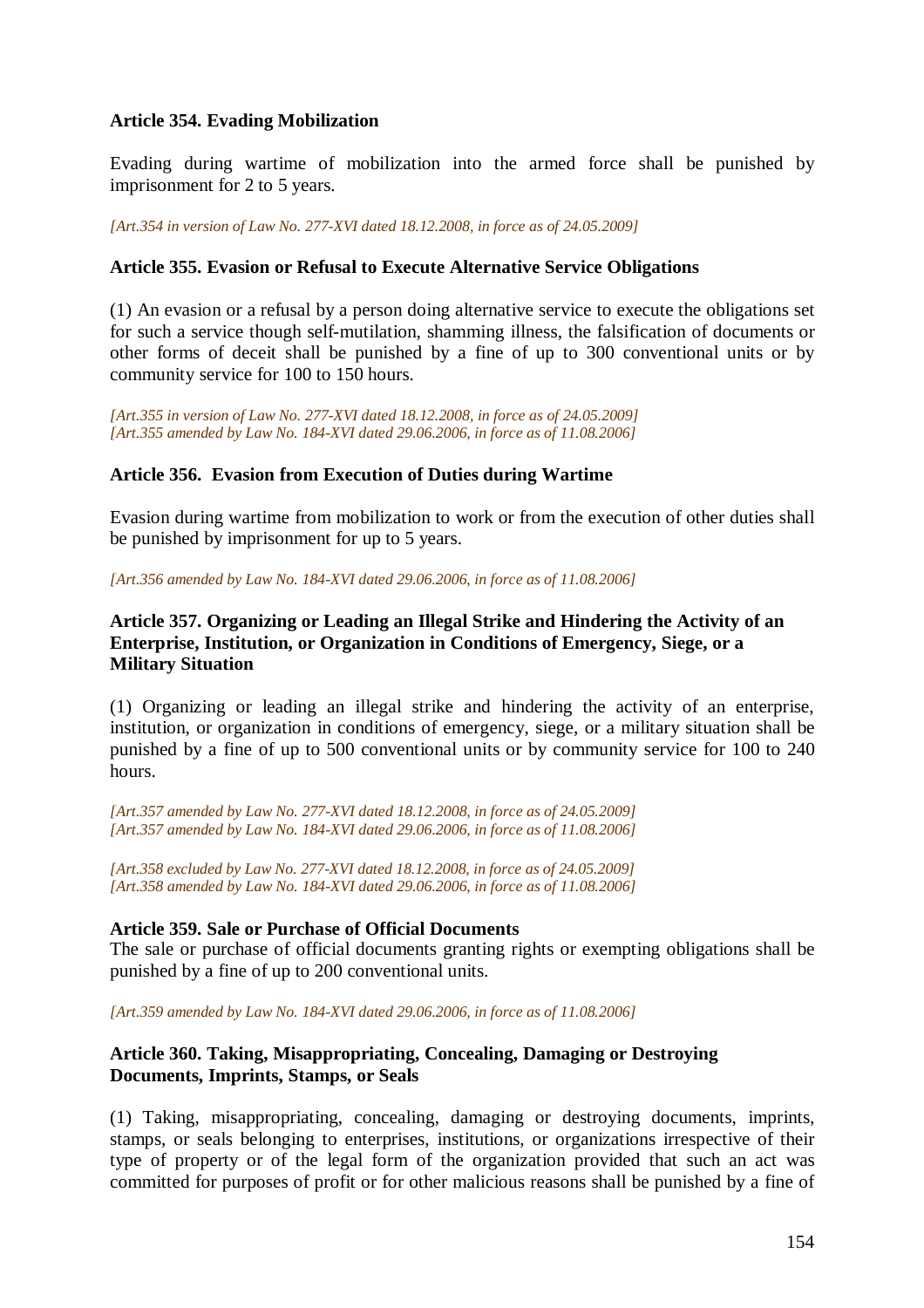up to 400 conventional units or by community service for 150 to 200 hours or by imprisonment for up to 3 years.

(2) Taking, misappropriating, concealing, damaging, destroying or possessing identity documents or other important documents of individuals in order to restrict the freedom of the individual including the freedom of movement or to deprive him/her of these freedoms shall be punished by a fine of up to 500 conventional units or by community service for 180 to 240 hours or by imprisonment for up to 5 years.

*[Art.360 amended by Law No. 184-XVI dated 29.06.2006, in force as of 11.08.2006]*

# **Article 361. Fabrication, Possession, Sale or Use of False Official Documents, Imprints, Stamps or Seals**

(1) The fabrication, possession, sale, or use of false official documents granting rights or exempting obligations and the fabrication or sale of false imprints, stamps, or seals of enterprises, institutions, or organizations irrespective of their type of property or of the legal form of the organization shall be punished by fine of up to 300 conventional units or by community service for 150 to 200 hours or by imprisonment for up to 2 years.

(2) The same actions:

*[Letter a) excluded by Law No. 277-XVI dated 18.12.2008, in force as of 24.05.2009]* 

- b) committed by two or more persons;
- c) committed with respect to an especially important document;

d) causing large-scale damage to public interests or to the legally protected rights and interests of individuals or legal entities;

shall be punished by a fine of 200 to 600 conventional units or by community service for 180 to 240 hours or by imprisonment for up to 5 years.

*[Art.361 amended by Law No. 277-XVI dated 18.12.2008, in force as of 24.05.2009] [Art.361 amended by Law No. 184-XVI dated 29.06.2006, in force as of 11.08.2006]*

# **Article 362. Illegal Crossing of State Borders**

(1) Illegal crossing of the state borders of the Republic of Moldova, circumventing customs control or hiding from it shall be punished by a fine of up to 400 conventional units or by community service for 150 to 200 hours or by imprisonment for up to 2 years.

*[Par..2 art.362 excluded by Law No. 277-XVI dated 18.12.2008, in force as of 24.05.2009]* 

(3) The actions set forth in par. (1):

a) involving violence;

b) committed with the use of weapons;

shall be punished by imprisonment for 3 to 8 years.

(4) The action of this article does not extend to foreign citizens arriving in the Republic of Moldova without the necessary passport or without authorization in order to avail of the right to asylum granted by the Constitution of the Republic of Moldova nor to persons who are victims of trafficking in human beings.

*[Art.362 amended by Law No. 277-XVI dated 18.12.2008, in force as of 24.05.2009] [Art.362 amended by Law No. 184-XVI dated 29.06.2006, in force as of 11.08.2006]*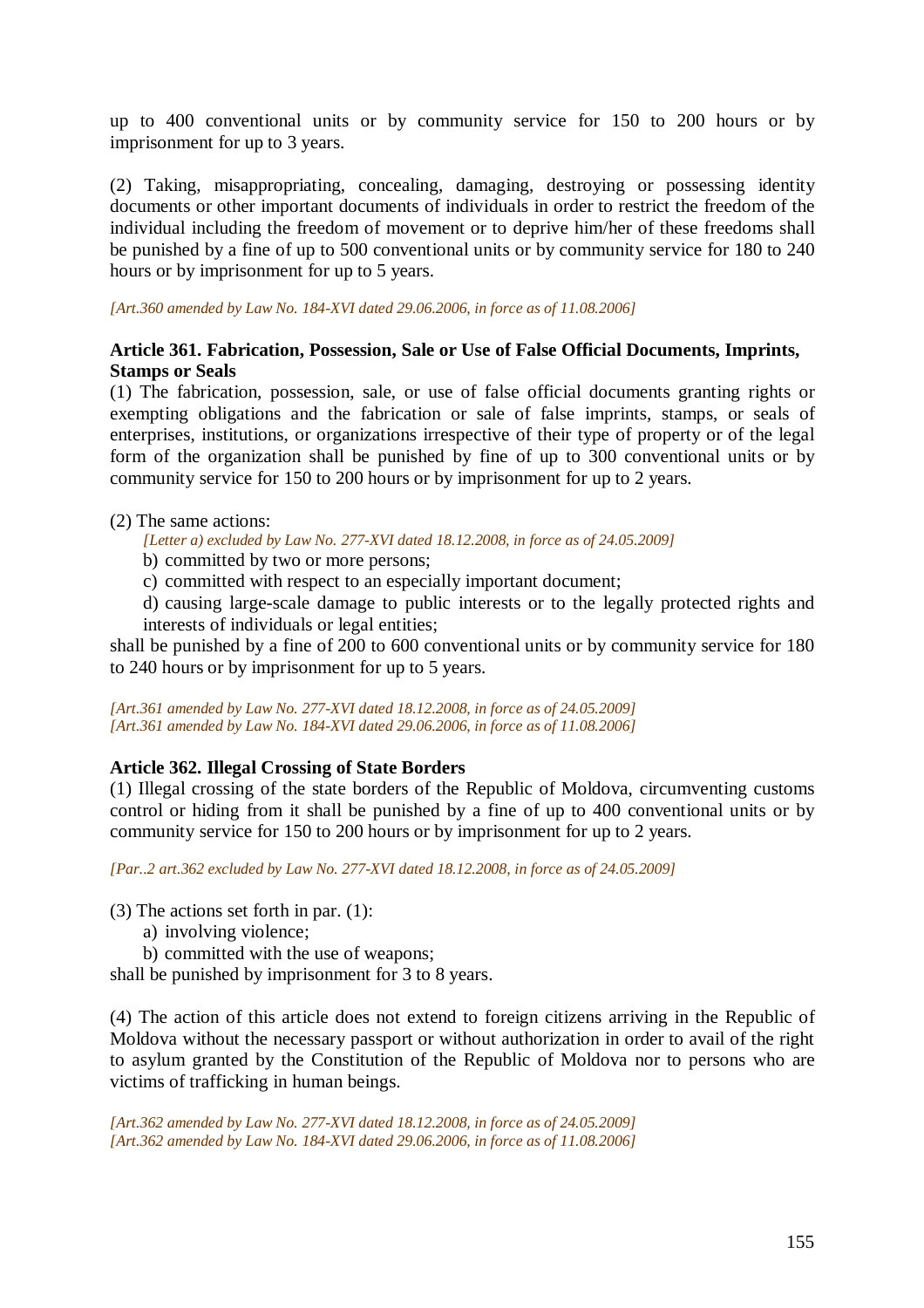# **Article 362<sup>1</sup> . Organization of Illegal Migration**

(1) The organization in order to obtain directly or indirectly a financial or material gain from an illegal entry, stay, or transit on the state's territory or from an exit from this territory of a person who is neither a citizen, nor a resident of this state shall be punished by a fine of 300 to 500 conventional units or by imprisonment for 1 to 3 years with the deprivation of the right to hold certain positions or to practice certain activities for 1 to 3 years, whereas a legal entity shall be punished by a fine of 1000 to 2000 conventional units with the deprivation of the right to practice certain activities or by the liquidation of the legal entity.

### (2) The same actions committed:

*[Letter a) excluded by Law No. 277-XVI dated 18.12.2008, in force as of 24.05.2009]* 

- b) against two or more persons;
- c) by two or more persons;

shall be punished by a fine of 500 to 800 conventional units or by imprisonment for 3 to 5 years with the deprivation of the right to hold certain positions or to practice certain activities for 1 to 3 years, whereas a legal entity shall be punished by a fine of 2000 to 3000 conventional units with the deprivation of the right to practice certain activities or by the liquidation of the legal entity.

(3) The actions set forth in par. (1) or (2):

- a) committed by an organized criminal group or a criminal organization;
- b) causing especially large damage to public interests or to the legally protected rights and interests of individuals and legal entities;

shall be punished by a fine of 800 to 1000 conventional units or by imprisonment for 5 to 7 years with the deprivation of the right to hold certain positions or to practice certain activities for 3 to 5 years, whereas a legal entity shall be punished by a fine of 3000 to 5000 conventional units with the deprivation of the right to practice certain activities or by the liquidation of the legal entity.

[Art.362<sup>*1</sup>* amended by Law No. 277-XVI dated 18.12.2008, in force as of 24.05.2009]</sup> *[Art.362<sup>1</sup> amended by Law No. 193-XVI din 26.09.2008, in force as of 21.10.2008] [Art.362<sup>1</sup> introduced by Law No. 376-XVI dated 29.12.05, in force as of 31.01.06]* 

### **Article 363. Illegal Use of Red Cross Symbols**

The illegal use of Red Cross symbols and the "Red Cross" name by persons not entitled to such use as well as illegal use of symbols that may be confused with the Red Cross symbol provided that such an action causes severe consequence shall be punished by a fine of 150 conventional units or by community service for 180 to 240 hours.

*[Art.363 amended by Law No. 277-XVI dated 18.12.2008, in force as of 24.05.2009] [Art.363 amended by Law No. 184-XVI dated 29.06.2006, in force as of 11.08.2006]* 

# **Chapter XVIII MILITARY CRIMES**

#### **Article 364. Deliberate Non-Execution of an Order**

(1) The deliberate non-execution of an order from a superior given in a duly established manner, provided that such an action causes considerable damage to professional interests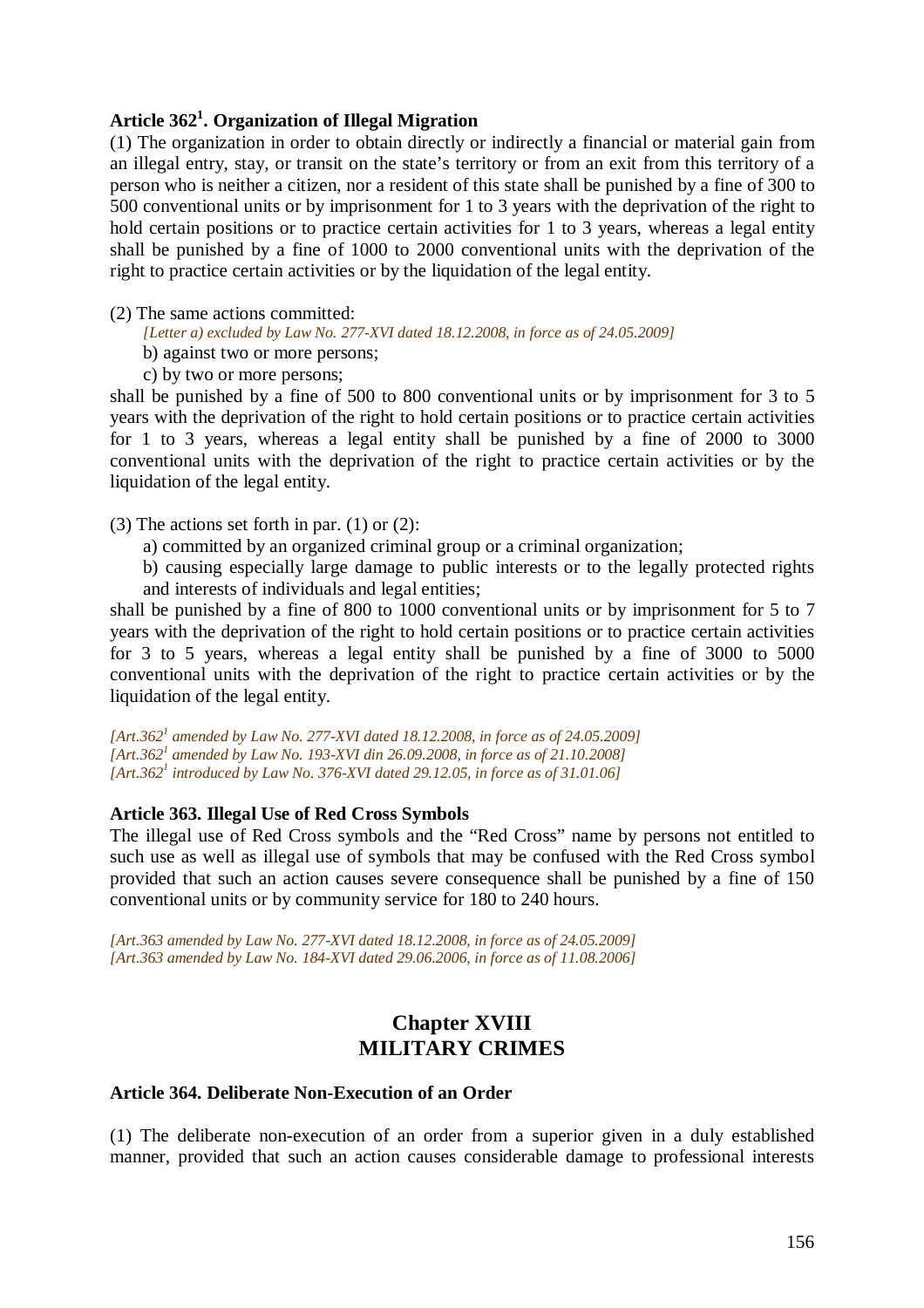shall be punished by community service for 60 to 240 hours or by imprisonment for up to 2 years.

(2) The same action when:

- a) committed by two or more persons;
- b) causing severe consequences;

shall be punished by imprisonment for up to 5 years.

(3) The actions set forth in par. (1) or (2) committed:

- a) during wartime;
- b) in combat conditions;

shall be punished by imprisonment for 5 to 10 years.

(4) The non-execution of an order due to negligence or bad faith:

- a) causing severe consequences;
- b) during wartime;
- c) in combat conditions;

shall be punished by community service for 60 to 240 hours or by imprisonment for up to 3 years.

### *[Par.5 art.364 excluded by Law No. 277-XVI dated 18.12.2008, in force as of 24.05.2009]*

(6) A person who commits an intentional crime in order to execute an obviously illegal order or instruction shall be subject to criminal liability under general conditions. The nonexecution of the illegal order or instruction shall exclude criminal liability.

*[Art.364 amended by Law No. 277-XVI dated 18.12.2008, in force as of 24.05.2009] [Art.364 amended by Law No. 53-XVI dated 13.03.2008, in force as of 13.05.2008] [Art.364 amended by Law No. 184-XVI dated 29.06.2006, in force as of 11.08.2006]*

### **Article 365. Resisting a Superior or Coercing a Superior to Violate Official Duties**

(1) Resisting a superior or another person performing duties related to military service or violently coercing them to violate such duties shall be punished by imprisonment for up to 5 years.

(2) The same actions:

- a) committed by two or more persons;
- b) committed with the use of weapons;
- c) causing severe consequences;

shall be punished by imprisonment for 3 to 8 years.

- (3) The actions set forth in par. (1) or (2):
	- *[Letter a) excluded by Law No. 277-XVI dated 18.12.2008, in force as of 24.05.2009]*
	- b) committed during wartime;
	- c) committed in combat conditions;

shall be punished by imprisonment for 7 to 13 years.

*[Art.365 amended by Law No. 277-XVI dated 18.12.2008, in force as of 24.05.2009] [Art.365 amended by Law No. 184-XVI dated 29.06.2006, in force as of 11.08.2006]*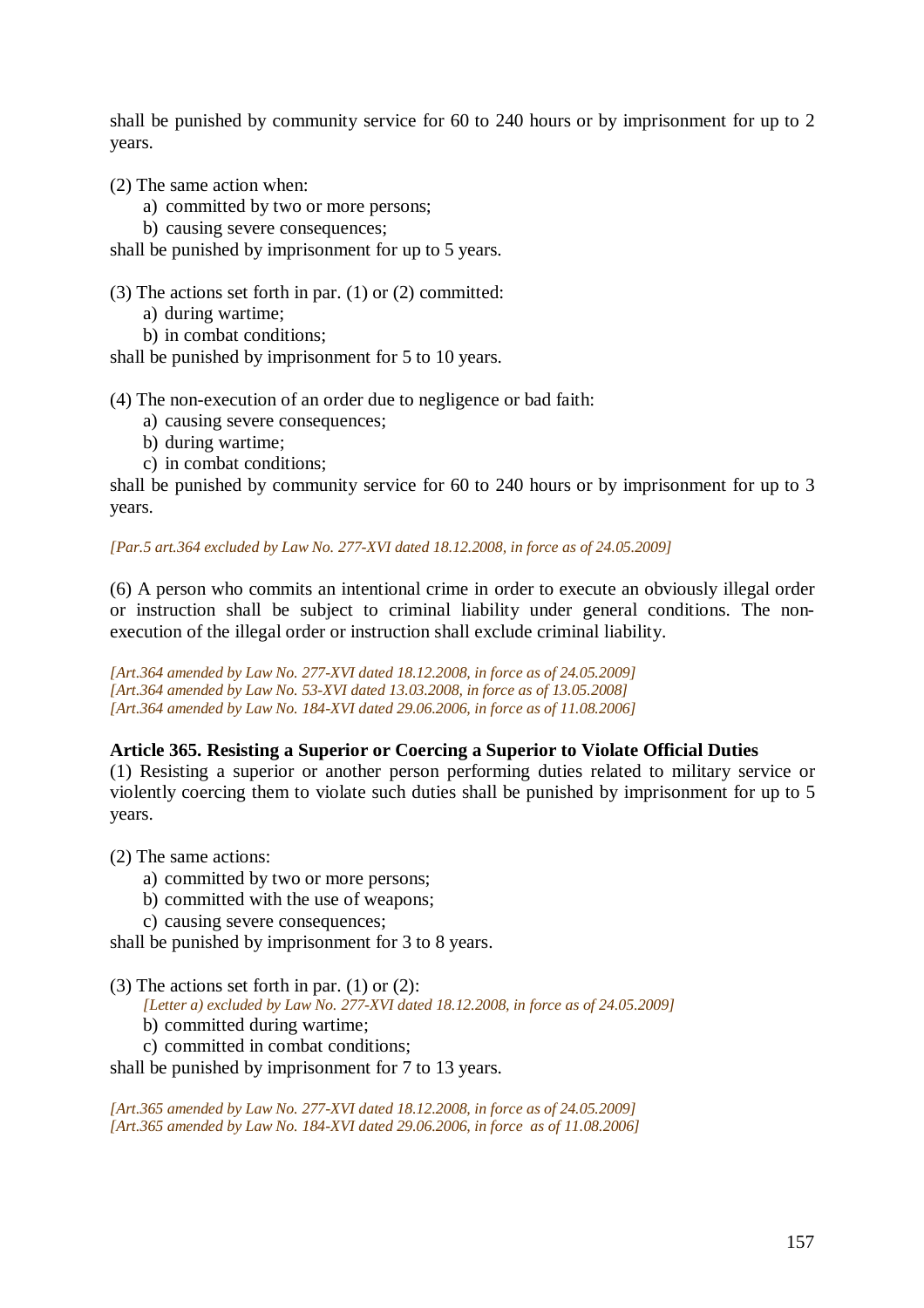### **Article 366. Insulting a Serviceperson**

(1) Insulting a superior by a subordinate and insulting a subordinate by a superior in the course of the performance of duties related to military service shall be punished by community service for 60 to 240 hours or by imprisonment for up to 6 months.

*[Art.366 amended by Law No. 277-XVI dated 18.12.2008, in force as of 24.05.2009] [Art.366 amended by Law No. 53-XVI dated 13.03.2008, in force as of 13.05.2008] [Art.366 amended by Law No. 184-XVI dated 29.06.2006, in force as of 11.08.2006]*

## **Article 367. Threatening a Serviceperson**

(1) Threatening a serviceperson with death, bodily injury, damage to health or beating by a superior or a subordinate in the course of the performance of duties related to military service shall be punished by community service for 60 to 240 hours or by imprisonment for up to 2 years.

(2) The same action committed:

a) during wartime;

b) in combat conditions;

shall be punished by imprisonment for 3 to 8 years.

*[Art.367 amended by Law No. 277-XVI dated 18.12.2008, in force as of 24.05.2009] [Art.367 amended by Law No. 53-XVI dated 13.03.2008, in force as of 13.05.2008] [Art.367 amended by Law No. 184-XVI dated 29.06.2006, in force as of 11.08.2006]*

### **Article 368. Acts of Violence against a Serviceperson**

(1) Deliberate light bodily injury, damage to health, or beating of a subordinate by a superior and of a superior by a subordinate in the course of the performance of their duties related to military service shall be punished by imprisonment for up to 5 years.

### (2) The same actions:

- a) committed by two or more persons;
- b) committed with the use of weapons;
- c) causing severe consequences;
- d) committed during wartime;
- e) committed in combat conditions;

shall be punished by imprisonment for 3 to 12 years.

*[Art.368 amended by Law No. 277-XVI dated 18.12.2008, in force as of 24.05.2009] [Art.368 amended by Law No. 184-XVI dated 29.06.2006, in force as of 11.08.2006]*

### **Article 369. Violation of Statutory Regulations on Relations among Servicepersons if They Are Not Subordinates**

(1) Violation of statutory regulations on relations among servicepersons in the course of military service if they are not subordinates and if the violation involved acts of violence shall be punished by community service for 60 to 240 hours or by imprisonment for up to 3 years.

(2) The same action:

*[Letter a) excluded by Law No. 277-XVI dated 18.12.2008, in force as of 24.05.2009]*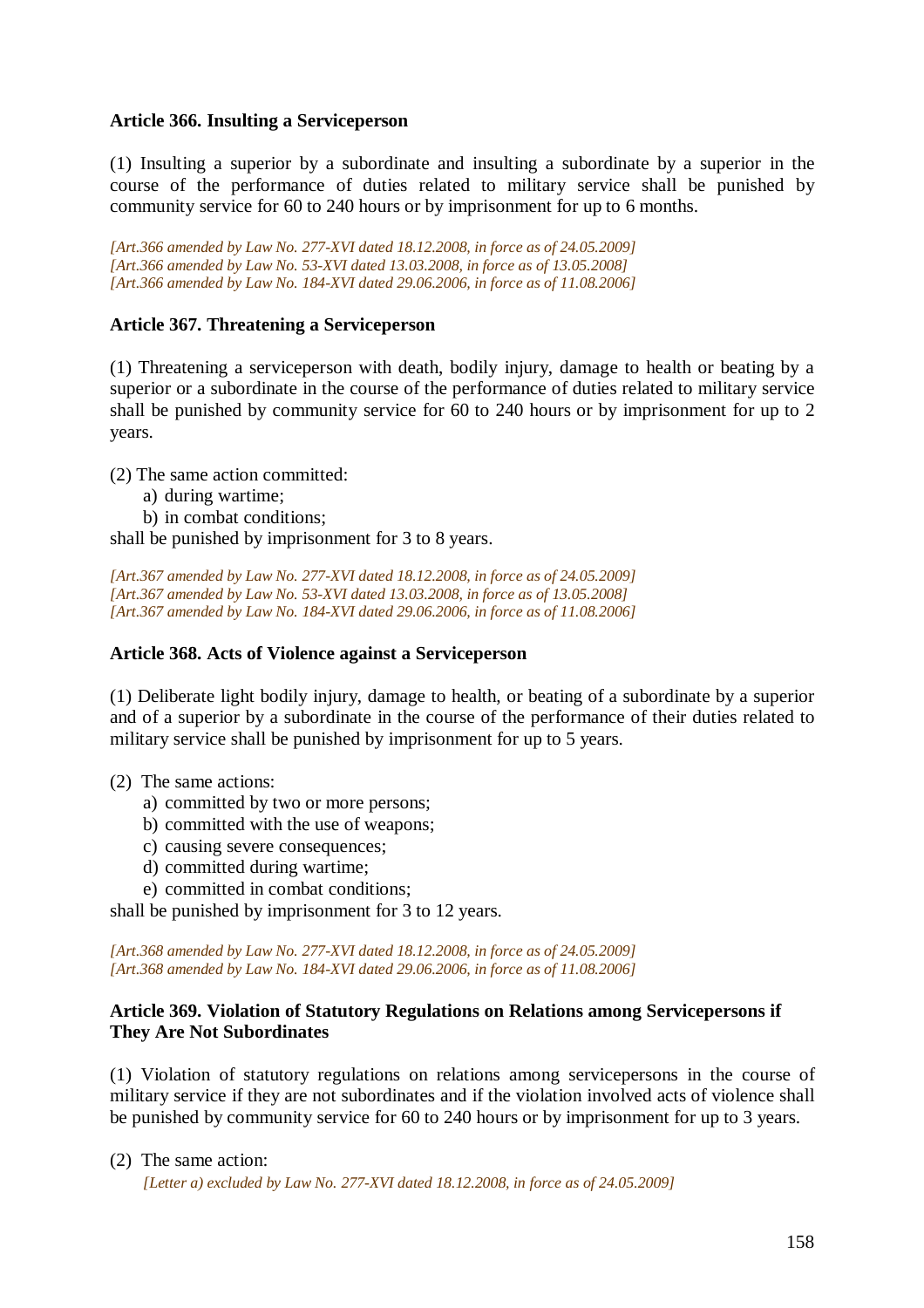b) committed against two or more persons;

c) causing slight or less severe bodily injury or damage to health, shall be punished by imprisonment for up to 5 years.

(3) The actions set forth in par. (1) or (2):

- a) committed by two or more persons;
- b) committed with the use of weapons;
- c) causing severe consequences;

shall be punished by imprisonment for 4 to 8 years.

*[Art.369 amended by Law No. 277-XVI dated 18.12.2008, in force as of 24.05.2009] [Art.369 amended by Law No. 53-XVI dated 13.03.2008, in force as of 13.05.2008] [Art.369 amended by Law No. 184-XVI dated 29.06.2006, in force as of 11.08.2006]*

### **Article 370. Abuse of Power, Excess of Power or Failure to Exercise Authority**

(1) The abuse of power or of an official position, the use of power exceeding official prerogatives by a superior or an official and the failure to exercise authority provided that such actions cause considerable damages to the victim or to official interests shall be punished by a fine of 500 conventional units or by imprisonment for up to 3 years, in both cases with (or without) the deprivation of the right to hold certain positions or to practice certain activities for up to 5 years.

(2) The same actions that cause severe consequences shall be punished by imprisonment for 3 to 7 years with the deprivation of the right to hold certain positions or to practice certain activities for 2 to 5 years.

(3) The actions set forth in par. (1) or (2) committed:

- a) during wartime;
- b) in combat conditions;

shall be punished by imprisonment for 7 to 12 years.

*[Art.370 amended by Law No. 277-XVI dated 18.12.2008, in force as of 24.05.2009] [Art.370 amended by Law No. 184-XVI dated 29.06.2006, in force as of 11.08.2006]*

### **Article 371. Desertion**

(1) Desertion meaning the abandonment of the military unit, training center, or place of service in order to evade military service, assembly, or mobilization or the failure to appear for the same reason to the service or assembly or mobilization after leave from the military unit or training center, an assignment, a transfer, or the return from a mission or from vacation or from a treatment institution committed by a serviceperson or a reservist shall be punished by a fine of 500 conventional units or by imprisonment for up to 5 years.

(2) The same action committed:

- a) with a weapon;
- b) by two or more persons;

shall be punished by imprisonment for 3 to 7 years.

(3) The actions set forth in par. (1) or (2) committed: a) during wartime;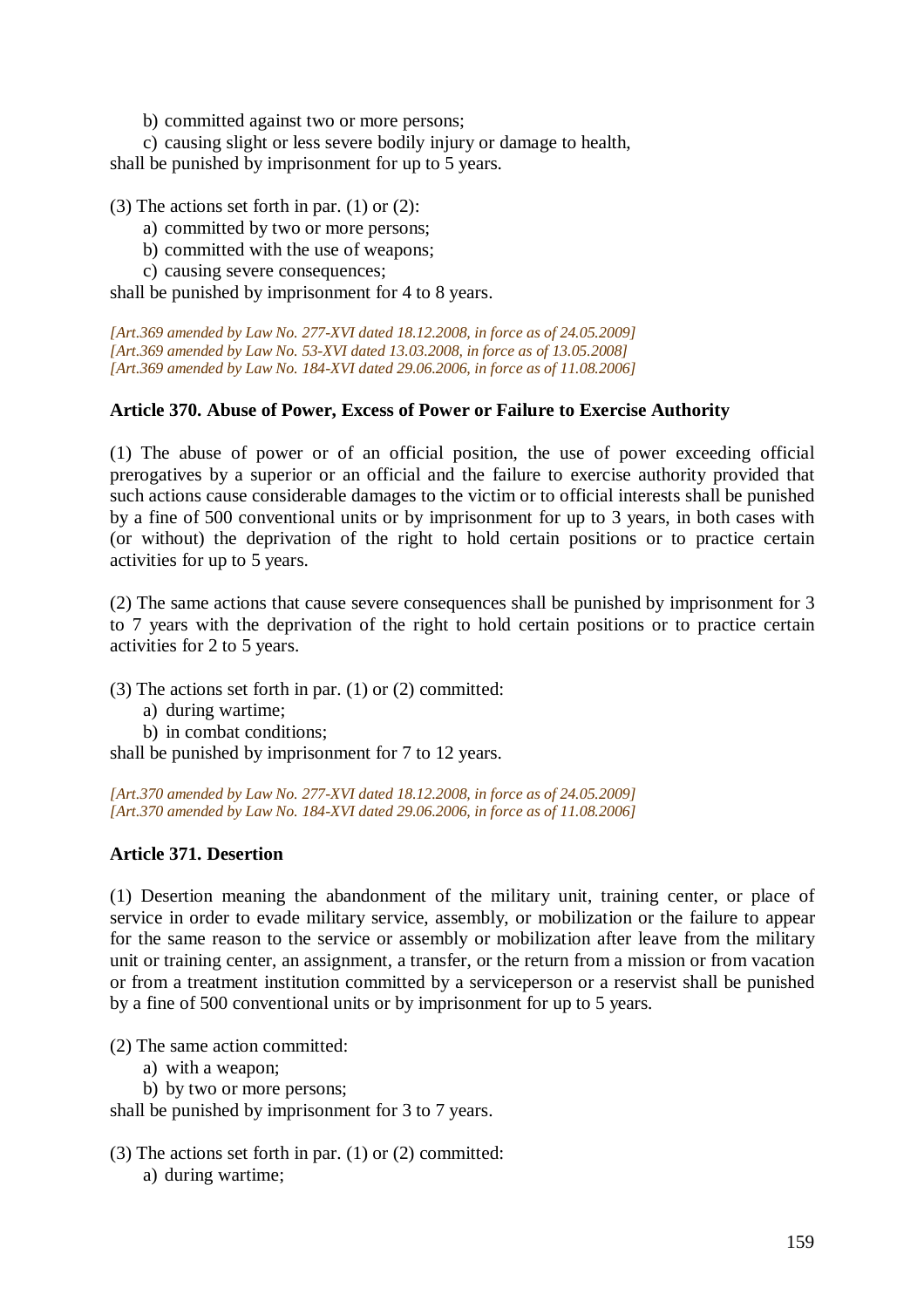b) in combat conditions; shall be punished by imprisonment for 6 to 12 years.

*[Par.4 art.371 excluded by Law No. 53-XVI dated 13.03.2008, in force as of 13.05.2008]* 

(5) A serviceperson who deserts for the first time under conditions set in par. (1), shall be exempt from criminal liability provided that the desertion was committed under a cumulation of difficult circumstances.

*[Art.371 amended by Law No. 277-XVI dated 18.12.2008, in force as of 24.05.2009] [Art.371 amended by Law No. 53-XVI dated 13.03.2008, in force as of 13.05.2008]* 

# **Article 372. Evasion from Military Service**

(1) Evasion by a serviceperson or reservist from executing the obligations of military service, assembly, or mobilization through self-mutilation, shamming an illness, the falsification of documents or any other form of deceit shall be punished by community service for 60 to 240 hours.

(2) The same action committed:

- a) during wartime;
- b) in combat conditions;

shall be punished by imprisonment for up to 5 years.

*[Art.372 amended by Law No. 53-XVI dated 13.03.2008, in force as of 13.05.2008]* 

# **Article 373. Violation of Rules on Handling of Weapons, Substances and Objects Posing High Danger to People Around**

(1) Violations of rules on handling weapons, ammunition, explosives, radioactive materials, and other substances and objects posing a high danger to people in the vicinity provided that such an action caused slight or less severe bodily injuries or damage to health shall be punished by community service for 60 to 240 hours or by imprisonment for up to 3 years.

(2) The same action that causes by imprudence:

- a) severe bodily injury or damage to health;
- b) the death of a person;
- c) other severe consequences;

shall be punished by imprisonment for 2 to 7 years.

(3) The same action that causes by imprudence the death of two or more persons shall be punished by imprisonment for 3 to 8 years.

*[Art.373 amended by Law No. 277-XVI dated 18.12.2008, in force as of 24.05.2009] [Art.373 amended by Law No. 53-XVI dated 13.03.2008, in force as of 13.05.2008]* 

# **Article 374. Violation of Statutory Regulations on Guard Service**

(1) Violations of statutory regulations on guard service and of orders and instructions issued for the amendment or completion of such regulations provided that such an action caused considerable damage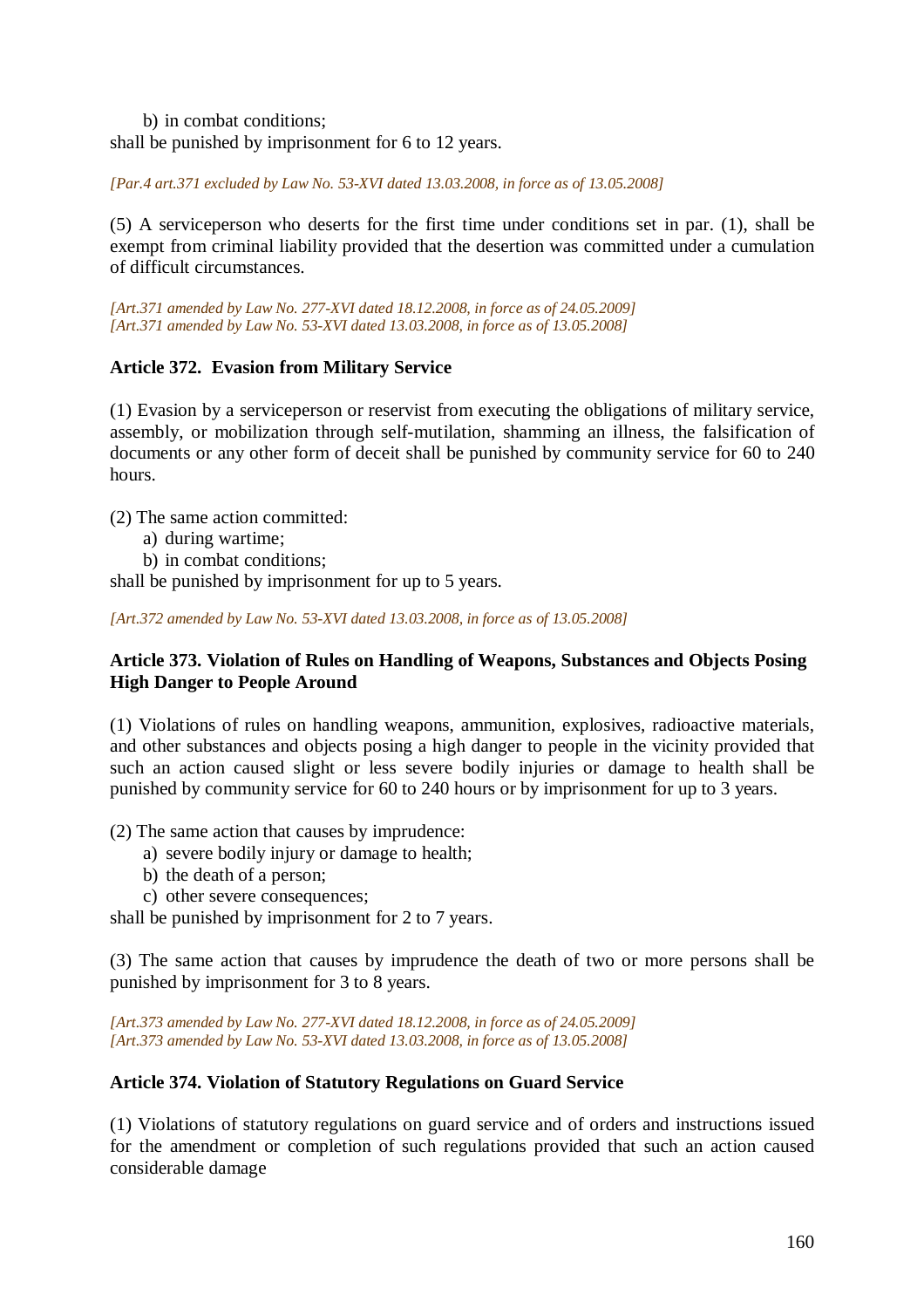shall be punished by community service for 60 to 240 hours.

(2) The same action that causes severe consequences shall be punished by imprisonment for up to 5 years.

(3) The actions set forth in par. (1) or (2) committed:

- a) during wartime;
- b) in combat conditions;

shall be punished by imprisonment for 4 to 10 years.

*[Art.374 amended by Law No. 53-XVI dated 13.03.2008, in force as of 13.05.2008] [Art.374 amended by Law No. 184-XVI dated 29.06.2006, in force as of 11.08.2006]*

## **Article 375. Violation of Regulations on Sounding the Alarm (Combat) for Military Troops**

(1) Violations of regulations on sounding the alarm (combat) for the timely discovery and repulse of a sudden attack against the Republic of Moldova or for defending and ensuring the security of the Republic of Moldova provided that such an action caused or could have caused damage to state security interests shall be punished by community service for 60 to 240 hours or by imprisonment for up to 5 years.

(2) The same action that caused severe consequences shall be punished by imprisonment for 3 to 7 years.

(3) The actions set forth in par. (1) or (2) committed:

- a) during wartime;
- b) in combat conditions;

shall be punished by imprisonment for 7 to 12 years.

*[Art.375 amended by Law No. 277-XVI dated 18.12.2008, in force as of 24.05.2009] [Art.375 amended by Law No. 53-XVI din 13.03.2008, in force as of 13.05.2008] [Art.375 amended by Law No. 184-XVI dated 29.06.2006, in force as of 11.08.2006]*

### **Article 376. Violation of Statutory Regulations on Internal Service**

(1) Violations of statutory regulations on internal service by a person who is a member of the day staff of the military unit except for the persons on guard and on watch provided that such an action caused considerable damage shall be punished by community service for 60 to 240 hours.

(2) The same action that caused considerable damage the prevention of which is a duty of the person specified in par. (1) shall be punished by imprisonment for 6 months to 2 years.

(3) The actions set forth in par. (1) or (2) committed:

- a) during wartime;
- b) in combat conditions,

shall be punished by imprisonment for 1 to 5 years.

*[Art.376 amended by Law No. 53-XVI dated 13.03.2008, in force as of 13.05.2008] [Art.376 amended by Law No. 184-XVI dated 29.06.2006, in force as of 11.08.2006]*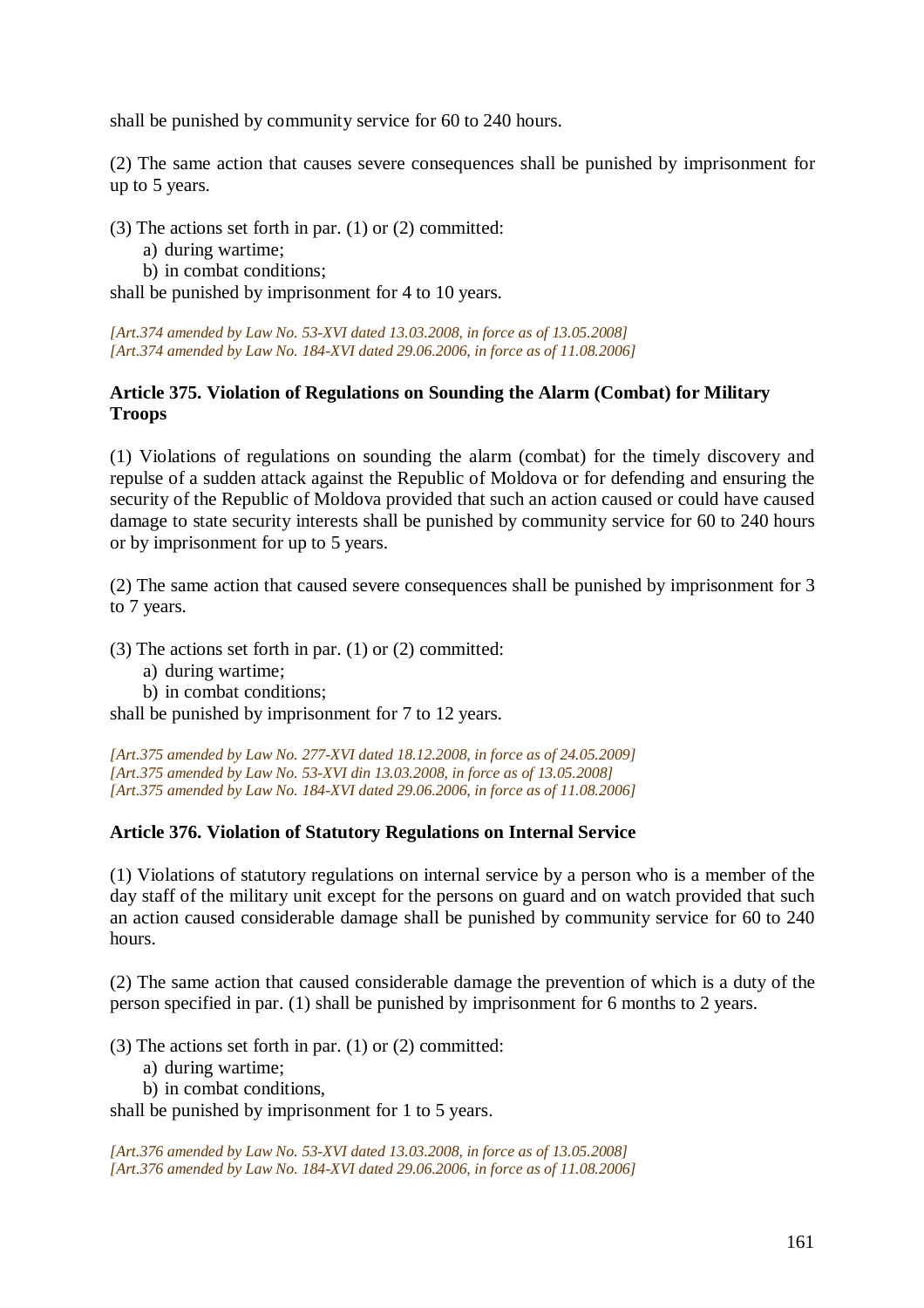## **Article 377. Violation of Regulations on Maintaining Public Order and Public Security**

(1) Violations of rules on maintaining public order by a person who is a member of the military unit for maintenance of public order and public security that involve violations of human rights and freedoms or violence shall be punished by community service for 60 to 240 hours or by imprisonment for up to 2 years.

(2) The same action that causes severe consequence shall be punished by imprisonment for up to 5 years.

*[Art.377 amended by Law No. 53-XVI dated 13.03.2008, in force as of 13.05.2008] [Art.377 amended by Law No. 184-XVI dated 29.06.2006, in force as of 11.08.2006]*

### **Article 378. Negligent Attitude toward Military Service**

(1) The negligent attitude of a superior or of another official toward military service provided that such an action caused large-scale damage shall be punished by imprisonment for up to 3 years.

(2) The same action that caused severe consequences shall be punished by imprisonment for up to 5 years.

(3) The actions set forth in par. (1) or (2) committed:

- a) during wartime;
- b) in combat conditions;

shall be punished by imprisonment for 3 to 7 years.

*[Art.378 amended by Law No. 277-XVI dated 18.12.2008, in force as of 24.05.2009]* 

### **Article 379. Deliberate Destruction or Damage of Military Property**

(1) The deliberate destruction or damage of weapons, ammunition, vehicles, military equipment, or other military property shall be punished by community service for 60 to 240 hours or by imprisonment for up to 2 years.

(2) The same action that caused severe consequences shall be punished by imprisonment for 3 to 7 years.

(3) The actions set forth in par. (1) or (2) committed:

a) during wartime;

b) in combat conditions;

shall be punished by imprisonment for 6 to 12 years.

*[Art.379 amended by Law No. 277-XVI dated 18.12.2008, in force as of 24.05.2009] [Art.379 amended by Law No. 53-XVI dated 13.03.2008, in force as of 13.05.2008]* 

#### **Article 380. Destruction or Damage of Military Property by Imprudence**

(1) The destruction or damage of military property by imprudence committed on a large scale shall be punished by community service for 60 to 240 hours or by imprisonment for up to 2 years.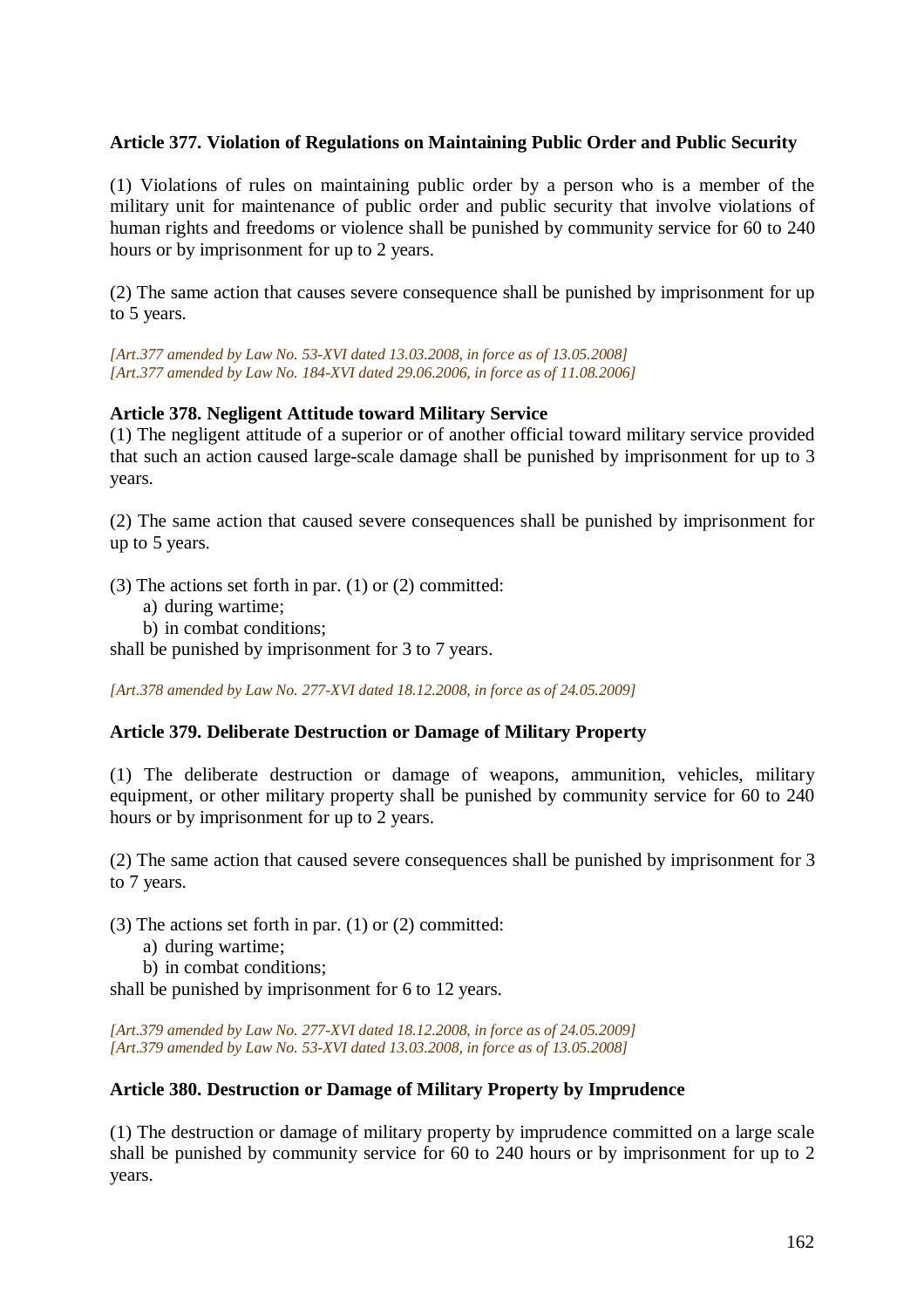(2) The same actions committed:

- a) during wartime;
- b) in combat conditions;

shall be punished by imprisonment for 3 to 8 years.

*[Art.380 amended by Law No. 53-XVI dated 13.03.2008, in force as of 13.05.2008]* 

## **Article 381. Waste or Loss of Military Property**

(1) Marketing, pledging, or transferring for use by a serviceperson of equipment provided for personal use and the loss or damage of such objects as a result of violations of their maintenance rules shall be punished by community service for 60 to 240 hours.

(2) The same actions committed:

- a) during wartime;
- b) in combat conditions,

shall be punished by imprisonment for up to 3 years.

(3) Loss or damage resulting from violations of the rules on maintenance of weapons, ammunition, vehicles, technical supplies or other military property entrusted for use during military service shall be punished by community service for 60 to 240 hours or by imprisonment for up to 3 years.

(4) The same actions committed:

- a) during wartime;
- b) in combat conditions;

shall be punished by imprisonment for 2 to 7 years.

*[Art.381 amended by Law No. 53-XVI dated 13.03.2008, in force as of 13.05.2008]* 

### **Article 382. Violation of Driving or Operating Rules for Machines**

(1) Violations of driving or operating combat, special, or transport machines provided such actions caused less severe bodily injuries or damage to health or large-scale damage shall be punished by community service for 60 to 240 hours or by imprisonment for up to 3 years, in both cases with (or without) the deprivation of the right to operate the means of transport for up to 2 years.

(2) The same action that causes:

- a) severe bodily injury or damage to health;
- b) the death of a person,

shall be punished by imprisonment for 3 to 7 years with (or without) the deprivation of the right to operate the means of transport for up to 5 years.

(3) The same action that causes the death of more persons shall be punished by imprisonment for 5 to 10 years with the deprivation of the right to operate the means of transport for up to 5 years.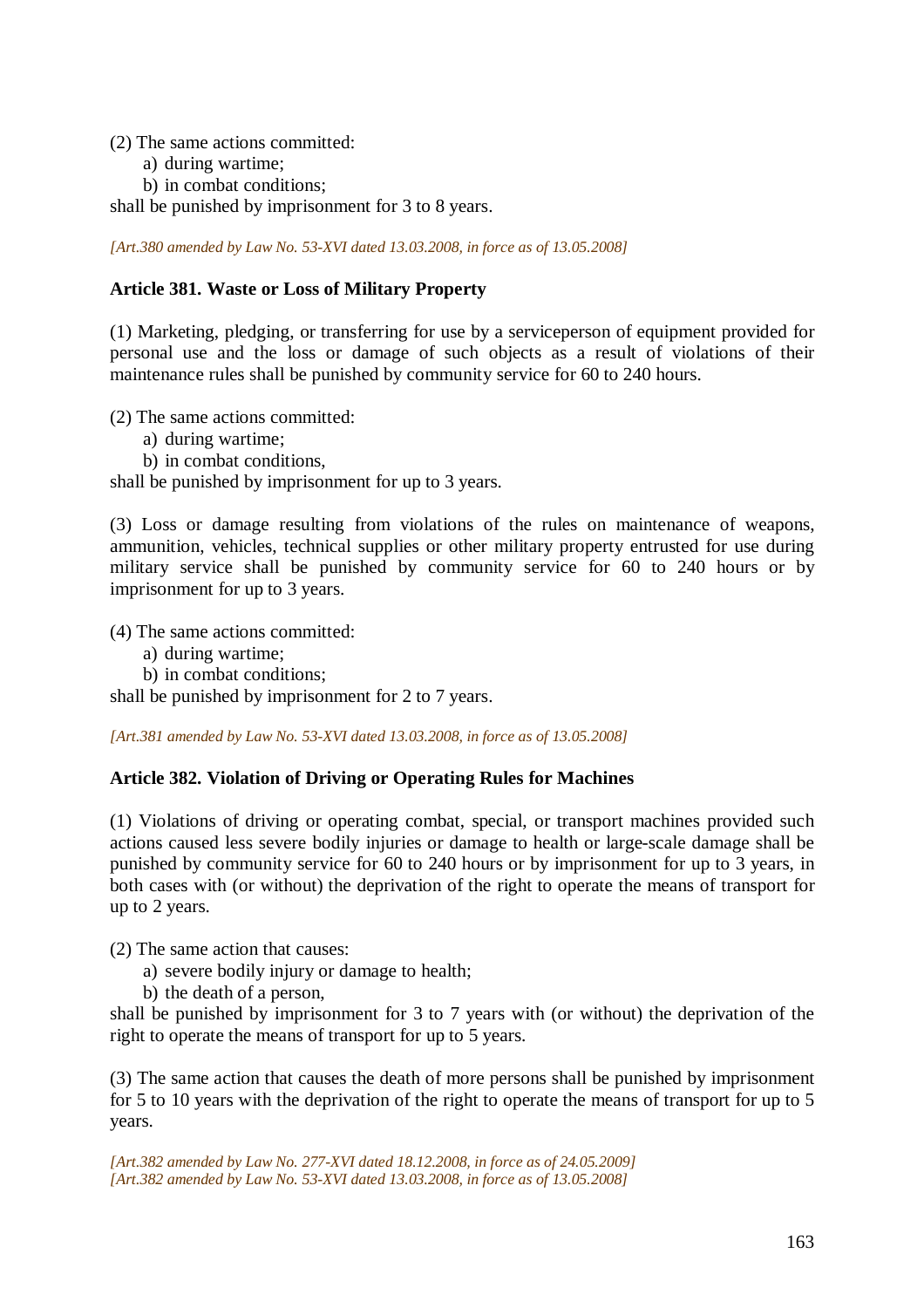# **Article 383. Violation of Flight Rules or Flight Preparation Rules**

Violations of flight rules or of flight preparation rules provided such actions caused a catastrophe or other severe consequences shall be punished by imprisonment for 5 to 10 years.

*[Art.383 amended by Law No. 277-XVI dated 18.12.2008, in force as of 24.05.2009]* 

## **Article 384. Violation of Navigation Rules**

Violations of navigation rules provided that such actions caused:

- a) the sinking of or serious damage to the vessel;
- b) the death of a person;
- c) other severe consequences;

shall be punished by imprisonment for 5 to 10 years.

*[Art.384 amended by Law No. 277-XVI dated 18.12.2008, in force as of 24.05.2009]* 

### **Article 385. Surrender or Abandonment to the Enemy of Defense Technology**

Surrender to the enemy by a superior of the military forces of fortifications, combat technology, and other defense technology entrusted to him/her and abandonment to the enemy of the same unjustified by the combat situation shall be punished by imprisonment for 10 to 15 years.

*[Art.385 amended by Law No. 277-XVI dated 18.12.2008, in force as of 24.05.2009]* 

#### **Article 386. Arbitrary Abandonment of the Battlefield or Refusal to Use a Weapon**

Arbitrary abandonment of the battlefield during combat operations or the refusal to use a weapon during battle shall be punished by imprisonment for 10 to 15 years.

*[Art.386 amended by Law No. 277-XVI dated 18.12.2008, in force as of 24.05.2009]* 

### **Article 387. Voluntary Surrender into Captivity**

Voluntary surrender into captivity shall be punished by imprisonment for 10 to 15 years.

*[Art.387 amended by Law No. 277-XVI dated 18.12.2008, in force as of 24.05.2009]* 

#### **Article 388. Criminal Actions of Servicepersons Held Captive**

(1) The voluntary participation of a serviceperson held captive in operations of military importance or in other operations known to possibly cause damage to the Republic of Moldova or to its allies provided that such actions do not constitute high treason shall be punished by imprisonment for 3 to 8 years.

(2) Acts of violence committed against other war prisoners or cruel treatment thereof by a war prisoner in the position of a superior shall be punished by imprisonment for 10 to 15 years.